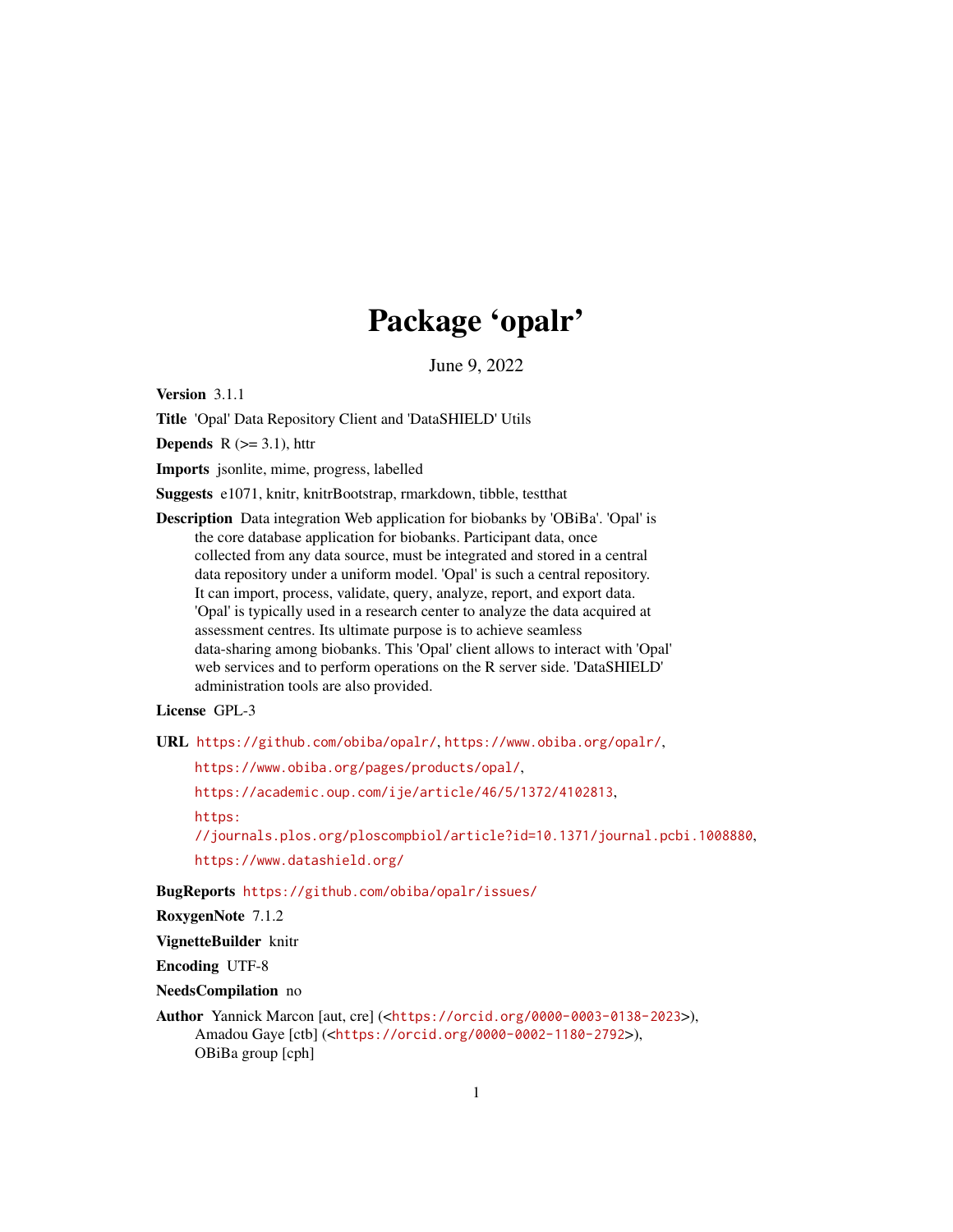Maintainer Yannick Marcon <yannick.marcon@obiba.org> Repository CRAN

Date/Publication 2022-06-09 07:40:11 UTC

# R topics documented:

| 6                                                                                                                  |
|--------------------------------------------------------------------------------------------------------------------|
| $\overline{7}$                                                                                                     |
| 8                                                                                                                  |
| $\overline{9}$                                                                                                     |
| $\overline{9}$                                                                                                     |
| 11                                                                                                                 |
| 12                                                                                                                 |
| 12                                                                                                                 |
| 13                                                                                                                 |
| 14                                                                                                                 |
| 15                                                                                                                 |
| 16                                                                                                                 |
|                                                                                                                    |
|                                                                                                                    |
|                                                                                                                    |
| 20                                                                                                                 |
| 20                                                                                                                 |
| 21                                                                                                                 |
| 22                                                                                                                 |
| 23                                                                                                                 |
| dsadmin.profile_create $\ldots \ldots \ldots \ldots \ldots \ldots \ldots \ldots \ldots \ldots \ldots \ldots$<br>23 |
| 24                                                                                                                 |
| 25                                                                                                                 |
| 26                                                                                                                 |
| 26                                                                                                                 |
|                                                                                                                    |
| 28                                                                                                                 |
| 29                                                                                                                 |
| 30                                                                                                                 |
| 31                                                                                                                 |
| 32                                                                                                                 |
|                                                                                                                    |
| 33                                                                                                                 |
|                                                                                                                    |
|                                                                                                                    |
| dsadmin.rm_package_methods<br>36                                                                                   |
|                                                                                                                    |
|                                                                                                                    |
|                                                                                                                    |
|                                                                                                                    |
| 41                                                                                                                 |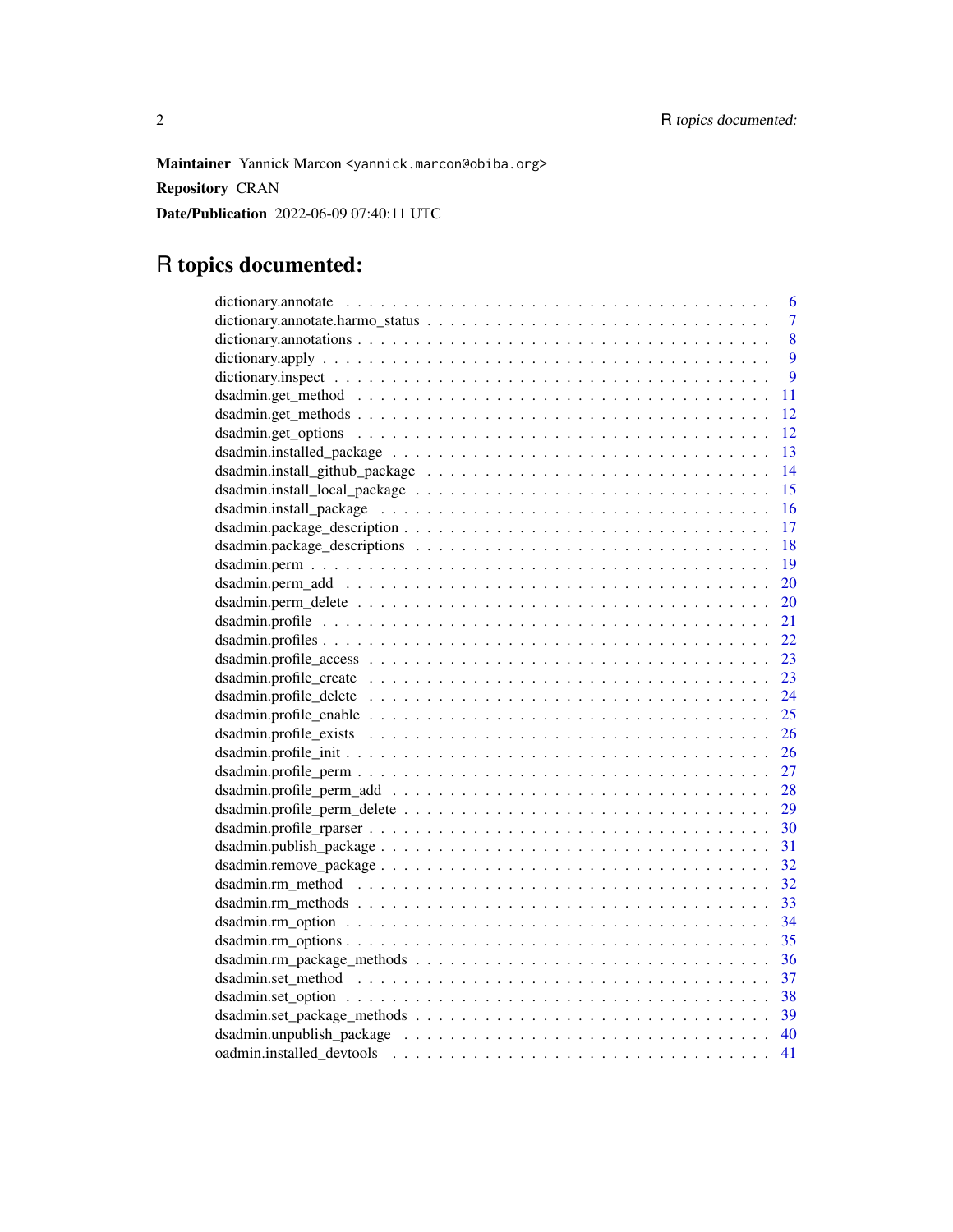|                                                                                                 | 41 |
|-------------------------------------------------------------------------------------------------|----|
|                                                                                                 | 42 |
|                                                                                                 | 43 |
|                                                                                                 | 44 |
|                                                                                                 | 44 |
|                                                                                                 | 45 |
|                                                                                                 | 46 |
|                                                                                                 | 47 |
|                                                                                                 | 48 |
|                                                                                                 | 49 |
|                                                                                                 | 49 |
|                                                                                                 | 50 |
|                                                                                                 | 51 |
|                                                                                                 | 51 |
|                                                                                                 | 52 |
|                                                                                                 |    |
|                                                                                                 |    |
|                                                                                                 |    |
|                                                                                                 | 54 |
|                                                                                                 | 55 |
|                                                                                                 | 55 |
|                                                                                                 | 56 |
|                                                                                                 | 57 |
|                                                                                                 | 57 |
|                                                                                                 | 58 |
|                                                                                                 | 59 |
|                                                                                                 | 60 |
|                                                                                                 | 60 |
|                                                                                                 | 61 |
|                                                                                                 | 62 |
|                                                                                                 | 63 |
|                                                                                                 | 64 |
|                                                                                                 | 65 |
|                                                                                                 | 66 |
|                                                                                                 | 67 |
|                                                                                                 | 67 |
|                                                                                                 | 69 |
|                                                                                                 | 70 |
|                                                                                                 | 71 |
|                                                                                                 | 72 |
|                                                                                                 | 73 |
| opal.commands $rm \ldots \ldots \ldots \ldots \ldots \ldots \ldots \ldots \ldots \ldots \ldots$ | 73 |
|                                                                                                 | 74 |
| opal.command_rm                                                                                 | 75 |
|                                                                                                 | 75 |
|                                                                                                 | 76 |
|                                                                                                 | 77 |
|                                                                                                 |    |
|                                                                                                 | 77 |
|                                                                                                 | 78 |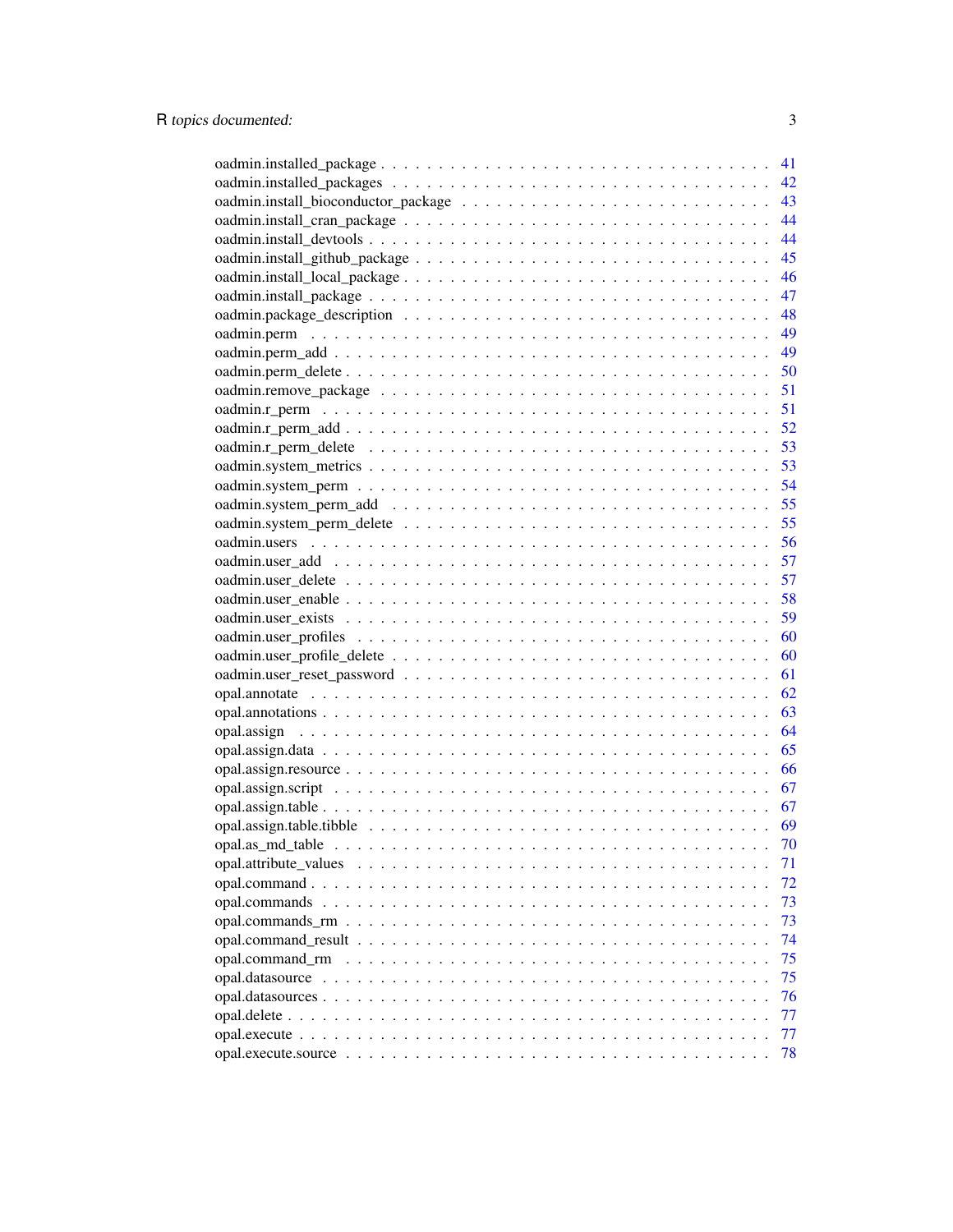| 79 |
|----|
|    |
|    |
|    |
|    |
|    |
|    |
|    |
|    |
|    |
|    |
|    |
|    |
|    |
|    |
|    |
|    |
|    |
|    |
|    |
|    |
|    |
|    |
|    |
|    |
|    |
|    |
|    |
|    |
|    |
|    |
|    |
|    |
|    |
|    |
|    |
|    |
|    |
|    |
|    |
|    |
|    |
|    |
|    |
|    |
|    |
|    |
|    |
|    |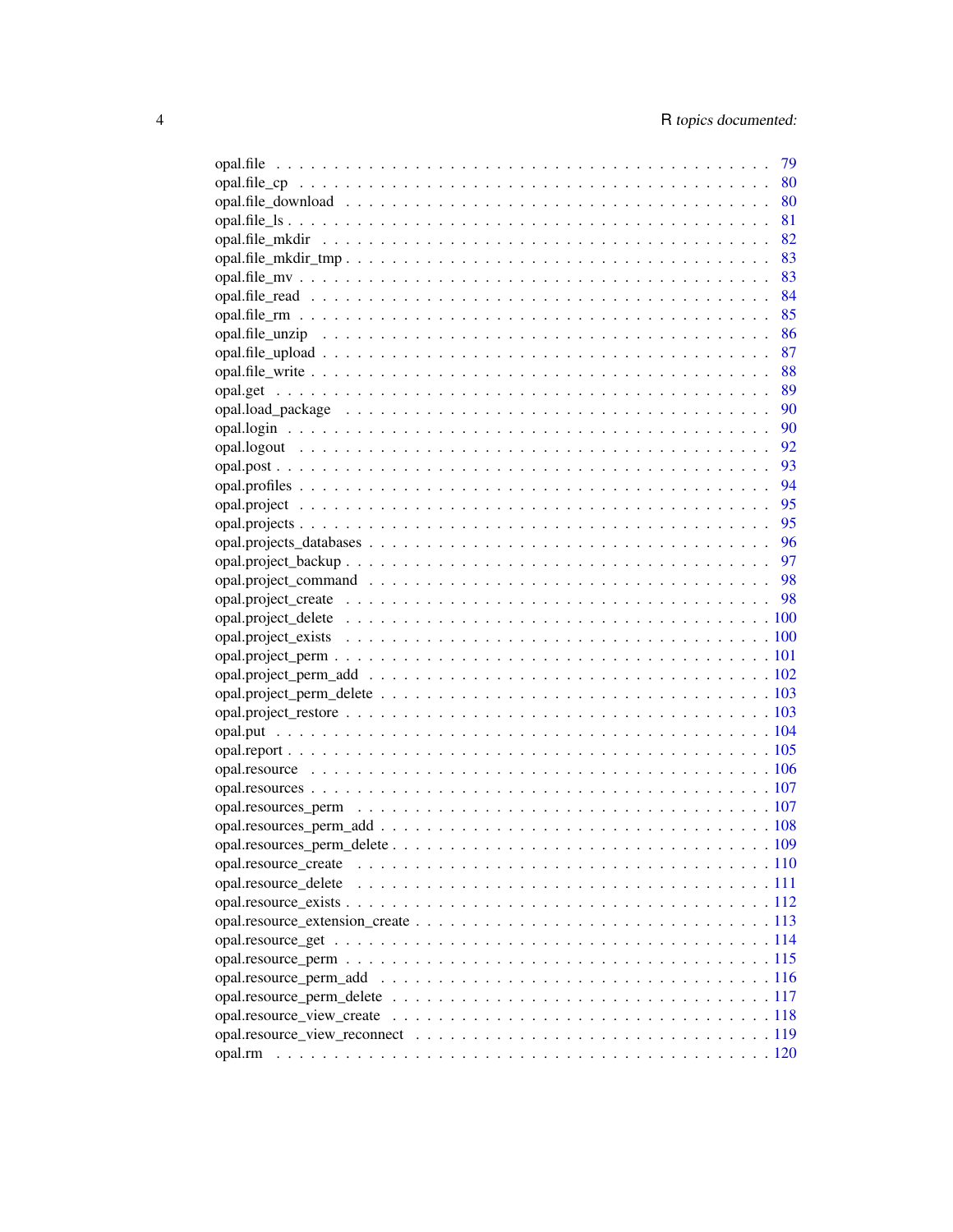| opal.valueset |  |
|---------------|--|
|               |  |
|               |  |
|               |  |
|               |  |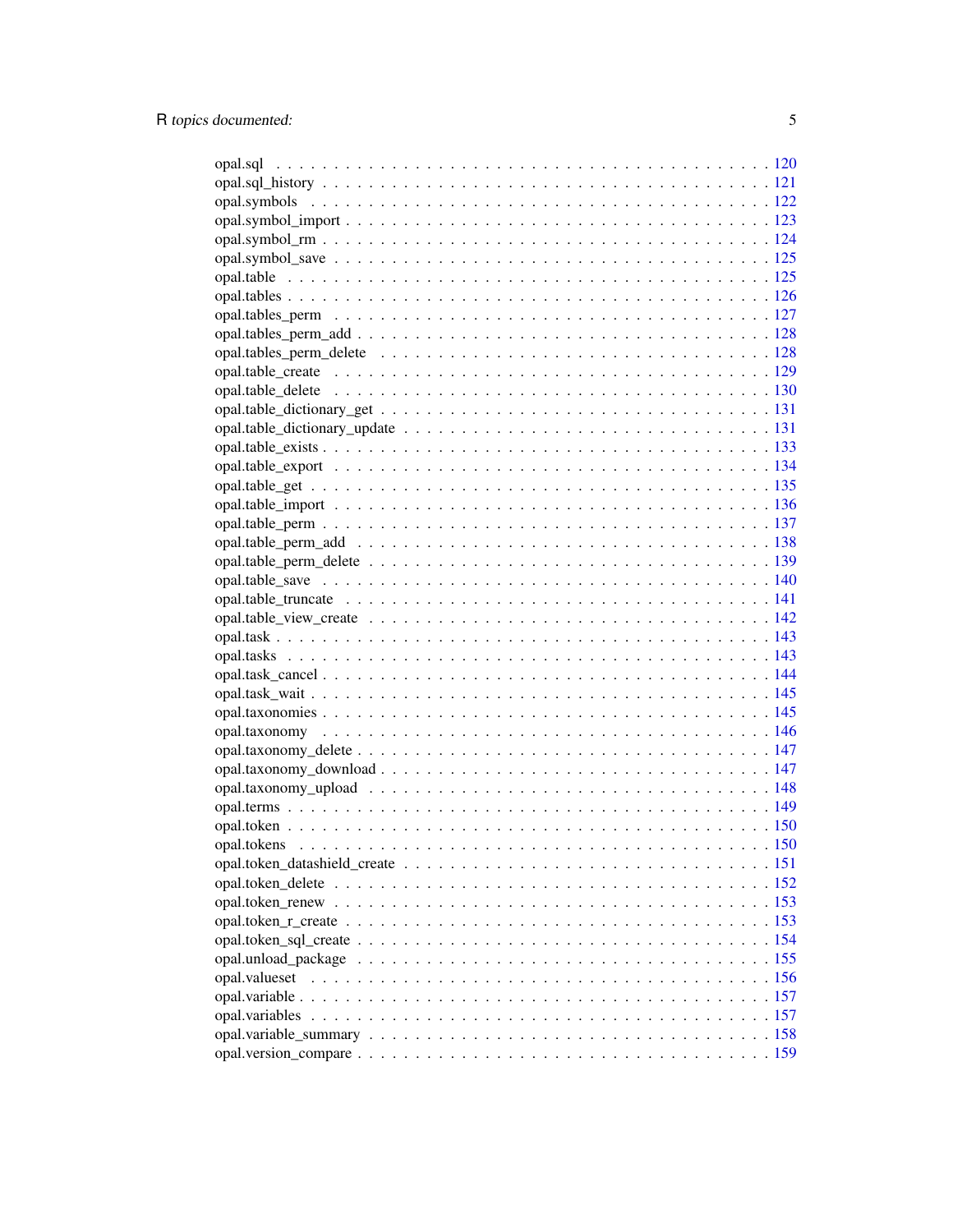<span id="page-5-0"></span>

| Index |  |  |  |  |  |  |  |  |  |  |  |  |  |  |  | 164 |  |
|-------|--|--|--|--|--|--|--|--|--|--|--|--|--|--|--|-----|--|
|       |  |  |  |  |  |  |  |  |  |  |  |  |  |  |  |     |  |
|       |  |  |  |  |  |  |  |  |  |  |  |  |  |  |  |     |  |
|       |  |  |  |  |  |  |  |  |  |  |  |  |  |  |  |     |  |
|       |  |  |  |  |  |  |  |  |  |  |  |  |  |  |  |     |  |
|       |  |  |  |  |  |  |  |  |  |  |  |  |  |  |  |     |  |

dictionary.annotate *Set variable annotation with a taxonomy term*

### Description

Apply or remove an annotation from a set of variables.

# Usage

```
dictionary.annotate(
  tibble,
  variables = NULL,
  taxonomy = "Mlstr_area",
  vocabulary,
  term
)
```
#### Arguments

| tibble     | Tibble to be annotated.                                                                                                             |
|------------|-------------------------------------------------------------------------------------------------------------------------------------|
| variables  | A character vector of variable names to be annotated. If NULL or empty, all the<br>columns of the tibble will be annotated.         |
| taxonomy   | The taxonomy to which the vocabulary belongs. If NULL, the annotation is a<br>simple attribute (i.e. without a taxonomy reference). |
| vocabulary | The vocabulary to which the term belongs.                                                                                           |
| term       | The term to apply. If NULL, the annotation will be deleted.                                                                         |

#### Value

The annotated tibble

# Examples

```
## Not run:
o <- opal.login('administrator','password', url='https://opal-demo.obiba.org')
cqx <- opal.table_get(o, "CPTP", "Cag_coreqx")
cqx <- dictionary.annotate(cqx,
  variables = c("A_SDC_EDU_LEVEL", "A_SDC_EDU_LEVEL_AGE"),
  taxonomy = "Mlstr_area",
  vocabulary = "Sociodemographic_economic_characteristics",
```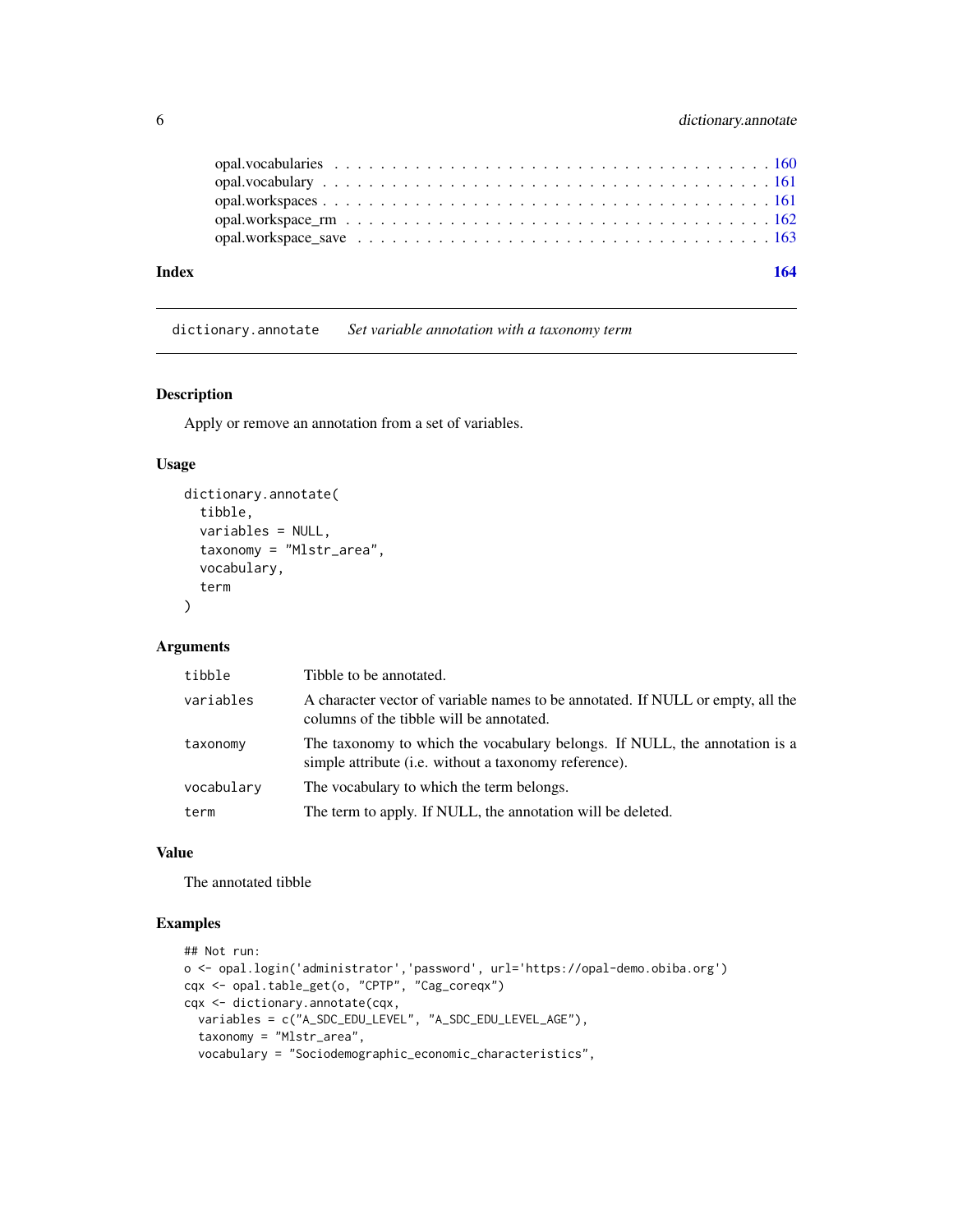# <span id="page-6-0"></span>dictionary.annotate.harmo\_status 7

```
term = "Education")
opal.logout(o)
## End(Not run)
```
dictionary.annotate.harmo\_status *Set variable annotation with Harmonization Status term*

# Description

Apply or remove an harmonization status annotation from a set of variables. The harmonization status is described by the "status" vocabulary in the "Mlstr\_harmo" taxonomy.

# Usage

```
dictionary.annotate.harmo_status(tibble, variables = NULL, status)
```
# Arguments

| tibble    | Tibble to be annotated.                                                                                                          |
|-----------|----------------------------------------------------------------------------------------------------------------------------------|
| variables | A character vector of variable names to be annotated. If NULL or empty, all the<br>columns of the tibble will be annotated.      |
| status    | The harmonization status to apply: 'complete', 'undetermined', 'impossible' or<br>'na'. If NULL, the annotation will be deleted. |

# Value

The annotated tibble

# Examples

```
## Not run:
o <- opal.login('administrator','password', url='https://opal-demo.obiba.org')
cqx <- opal.table_get(o, "CPTP", "Cag_coreqx")
cqx <- dictionary.annotate.harmo_status(cqx,
  variables = c("A_SDC_EDU_LEVEL", "A_SDC_EDU_LEVEL_AGE"),
  status = "complete")
opal.logout(o)
```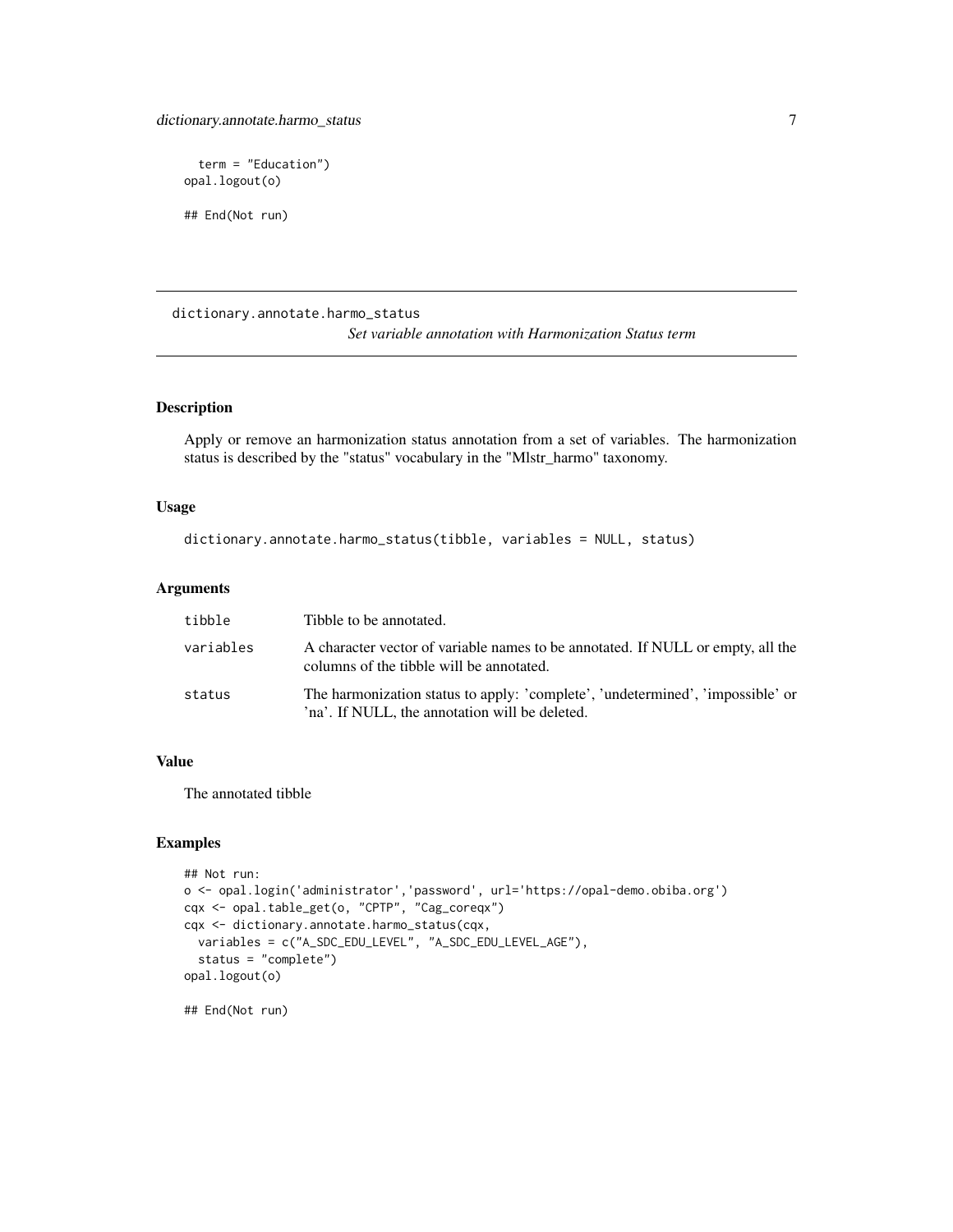<span id="page-7-0"></span>dictionary.annotations

*List the annotations*

# Description

List the annotations of each of the variables.

# Usage

```
dictionary.annotations(
  tibble,
 variables = NULL,
 taxonomy = NULL,
 vocabulary = NULL
)
```
# Arguments

| tibble     | Tibble to be annotated                                                                                                      |
|------------|-----------------------------------------------------------------------------------------------------------------------------|
| variables  | A character vector of variable names to be inspected. If NULL or empty, all the<br>columns of the tibble will be inspected. |
| taxonomy   | Filter by taxonomy name(s) (if provided).                                                                                   |
| vocabulary | Filter by vocabulary name(s) (if provided).                                                                                 |

# Value

A data frame in long format (one row per annotation).

# Examples

```
## Not run:
o <- opal.login('administrator','password', url='https://opal-demo.obiba.org')
cqx <- opal.table_get(o, "CPTP", "Cag_coreqx")
annot <- dictionary.annotations(cqx, taxonomy = "Mlstr_harmo", vocabulary = "status")
opal.logout(o)
```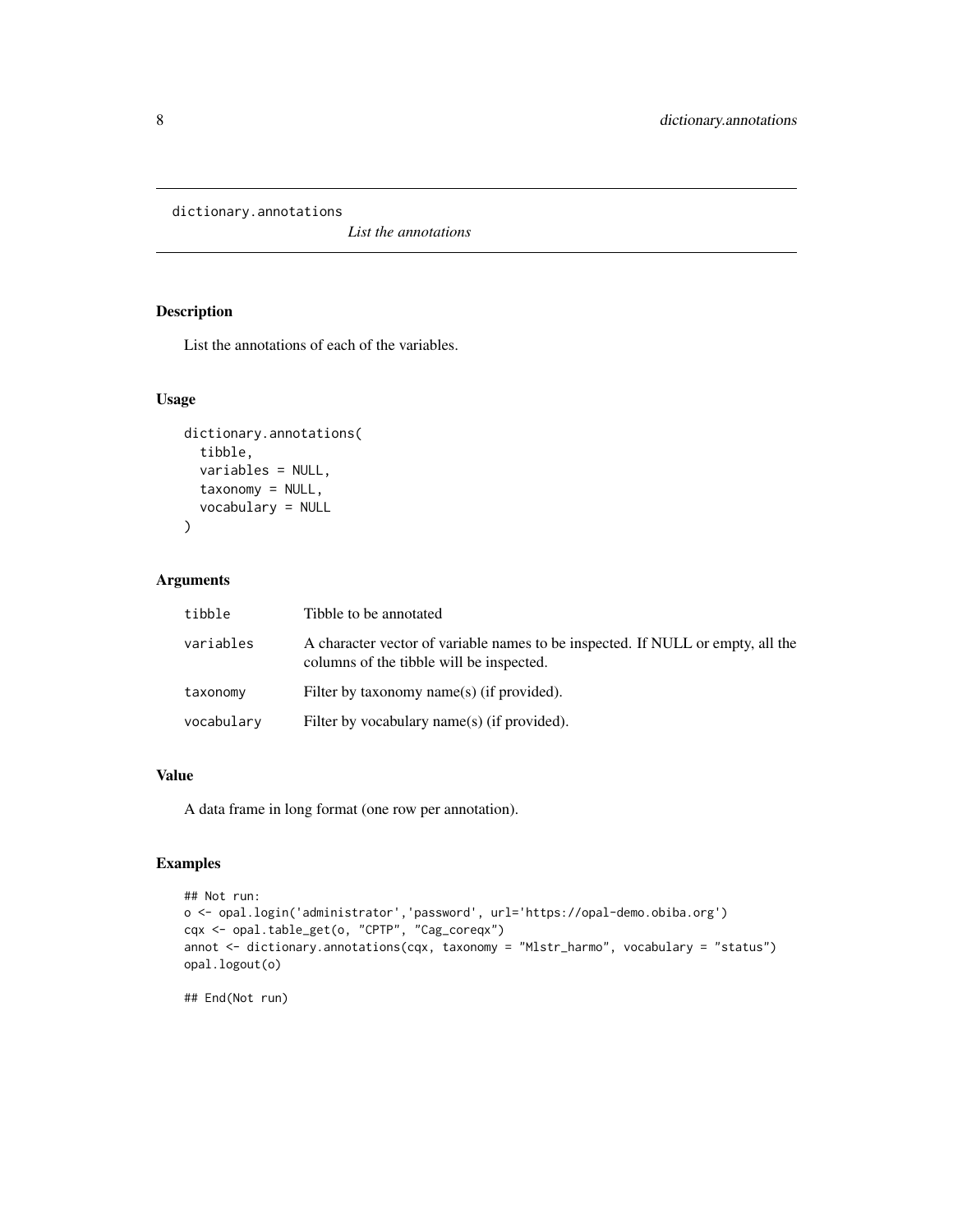#### <span id="page-8-0"></span>Description

Apply the dictionary described in a Opal Excel format as attributes of the tibble's columns.

#### Usage

```
dictionary.apply(tibble, variables, categories = NULL)
```
# Arguments

| tibble     | Tibble to be decorated.                                                                                       |
|------------|---------------------------------------------------------------------------------------------------------------|
| variables  | A data frame with one row per variable (column name) and then one column per<br>property/attribute.           |
| categories | A data frame with one row per category (columns variable and name) and then<br>column per property/attribute. |

# Examples

```
## Not run:
data <- tibble::as_tibble(mtcars)
variables <- tibble::tribble(
  ~name, ~valueType, ~`label:en`, ~`Namespace::Name`, ~unit, ~repeatable, ~index,
  "mpg", "decimal", "Mpg label", "Value1", "years", 0, 1,
  "cyl", "decimal", "Cyl label", "Value2", "kg/m2", 0, 2,
  "disp", "decimal", "Disp label", NA, NA, 1, 3
)
categories <- tibble::tribble(
  ~variable, ~name, ~missing, ~`label:en`, ~`label:fr`,
  "cyl", "4", 0, "Four", "Quatre",
  "cyl", "6", 0, "Six", "Six",
  "cyl", "8", 1, "Height", "Huit"
)
data <- dictionary.apply(data, variables, categories)
## End(Not run)
```
dictionary.inspect *Inspect the dictionary of a tibble*

#### Description

Inspect the data dictionary, checking for inconsistencies. Error is raised when the identifiers column cannot be found.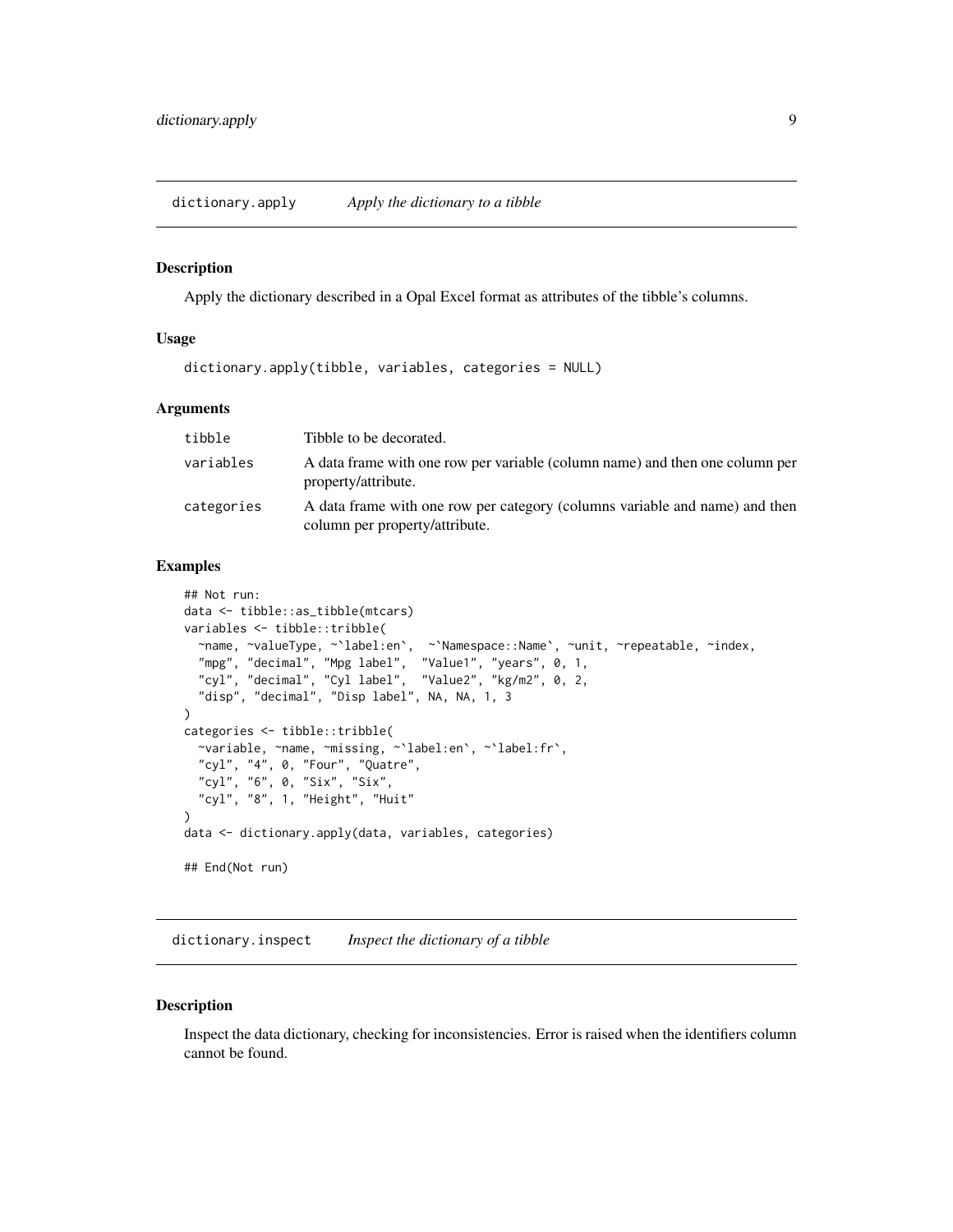#### Usage

```
dictionary.inspect(tibble, id.name = "id", warn = TRUE)
```
#### Arguments

| tibble  | Tibble to be inspected.                                                      |
|---------|------------------------------------------------------------------------------|
| id.name | The name of the column representing the entity identifiers. Default is 'id'. |
| warn    | Print warning messages. Default is TRUE.                                     |

#### Value

TRUE if inspection is successful, FALSE otherwise.

# Examples

```
## Not run:
# prepare datasets of visits, several visits for one patient
visits <- tibble::tribble(
~id, ~patient_id, ~sex, ~visit_date,
1, 1, "M", as.Date("2020-01-01"),
2, 2, "F", as.Date("2020-01-02"),
3, 3, "M", as.Date("2020-01-03"),
4, 3, "M", as.Date("2020-01-04"))
o <- opal.login("administrator", "password", url = "https://opal-demo.obiba.org")
# save visits dataset
opal.table_save(o, visits, "RSRC", "visits", type = "Visit", force = TRUE)
# get visit and make it a dataset of patients
patients <- opal.table_get(o, "RSRC", "visits", id.name = "id")
# set dataset IDs
patients$visit_id <- patients$id
patients$id <- patients$patient_id
patients$patient_id <- NULL
patients
# save patients dataset, there should be a warning that some variables are not repeatable
# while there are patients with multiple data lines
opal.table_save(o, patients, "RSRC", "patients", type = "Participant", force = TRUE)
opal.logout(o)
## End(Not run)
```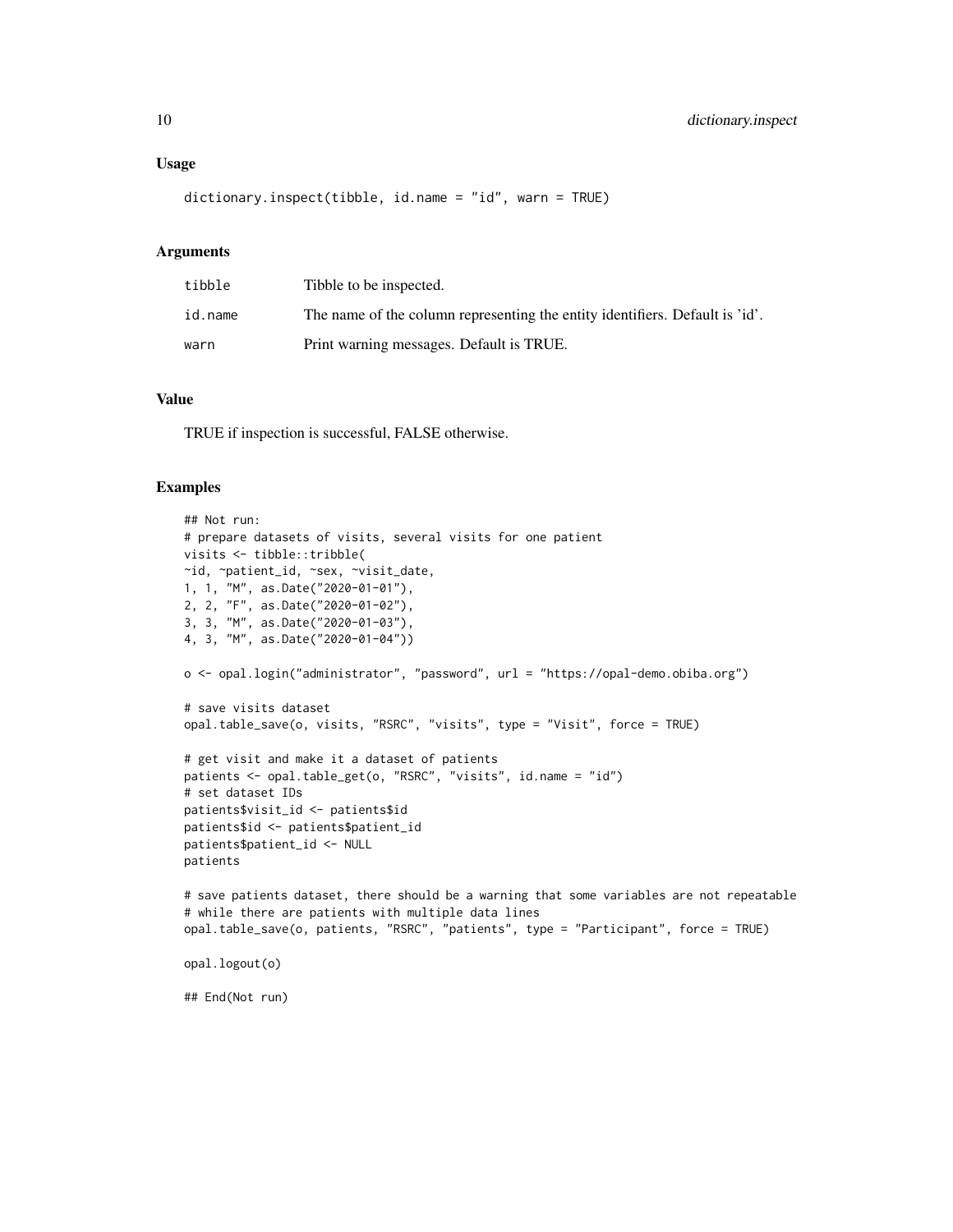# <span id="page-10-1"></span><span id="page-10-0"></span>Description

Get a DataSHIELD method

#### Usage

```
dsadmin.get_method(opal, name, type = "aggregate", profile = NULL)
```
#### Arguments

| opal    | Opal object or list of opal objects.                                                    |
|---------|-----------------------------------------------------------------------------------------|
| name    | Name of the method, as it is accessed by DataSHIELD users.                              |
| type    | Type of the method: "aggregate" (default) or "assign"                                   |
| profile | The DataSHIELD profile name to which operation applies. See also dsad-<br>min.profiles. |

# See Also

Other DataSHIELD functions: [dsadmin.get\\_methods\(](#page-11-1)), [dsadmin.get\\_options\(](#page-11-2)), [dsadmin.install\\_github\\_package\(](#page-13-1) [dsadmin.install\\_local\\_package\(](#page-14-1)), [dsadmin.install\\_package\(](#page-15-1)), [dsadmin.installed\\_package\(](#page-12-1)), [dsadmin.package\\_descriptions\(](#page-17-1)), [dsadmin.package\\_description\(](#page-16-1)), [dsadmin.publish\\_package\(](#page-30-1)), [dsadmin.remove\\_package\(](#page-31-1)), [dsadmin.rm\\_methods\(](#page-32-1)), [dsadmin.rm\\_method\(](#page-31-2)), [dsadmin.rm\\_options\(](#page-34-1)), [dsadmin.rm\\_option\(](#page-33-1)), [dsadmin.rm\\_package\\_methods\(](#page-35-1)), [dsadmin.set\\_method\(](#page-36-1)), [dsadmin.set\\_option\(](#page-37-1)), [dsadmin.set\\_package\\_methods\(](#page-38-1)), [dsadmin.unpublish\\_package\(](#page-39-1))

# Examples

```
## Not run:
o <- opal.login('administrator','password', url='https://opal-demo.obiba.org')
dsadmin.get_method(o, 'class')
opal.logout(o)
```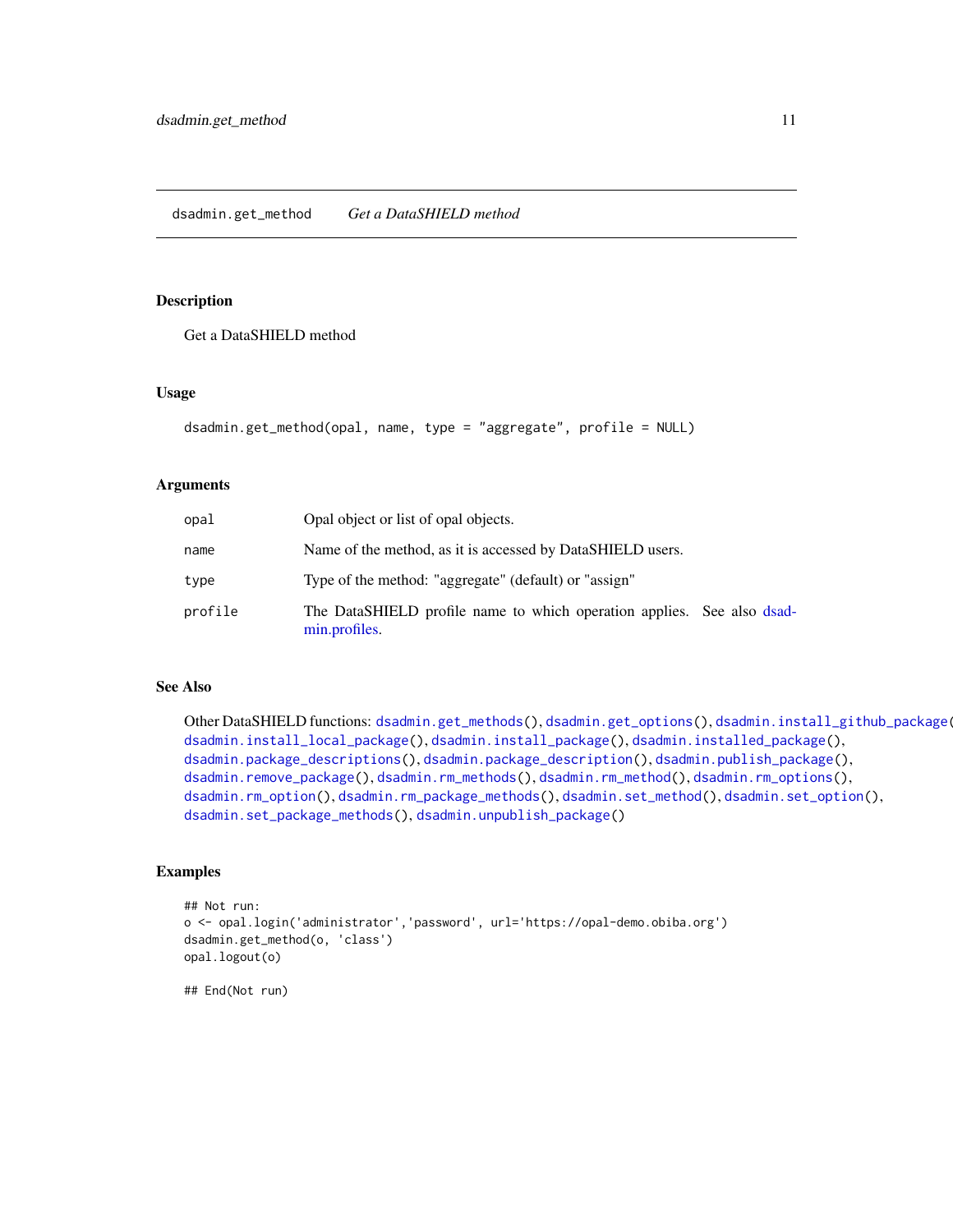<span id="page-11-1"></span><span id="page-11-0"></span>dsadmin.get\_methods *Get DataSHIELD methods*

#### Description

Get DataSHIELD methods

## Usage

```
dsadmin.get_methods(opal, type = "aggregate", profile = NULL)
```
#### Arguments

| opal    | Opal object or list of opal objects.                                                    |
|---------|-----------------------------------------------------------------------------------------|
| type    | Type of the method: "aggregate" (default) or "assign"                                   |
| profile | The DataSHIELD profile name to which operation applies. See also dsad-<br>min.profiles. |

#### See Also

```
dsadmin.get_method(dsadmin.get_options(dsadmin.install_github_package()
dsadmin.install_local_package(), dsadmin.install_package(), dsadmin.installed_package(),
dsadmin.package_descriptions(), dsadmin.package_description(), dsadmin.publish_package(),
dsadmin.remove_package(), dsadmin.rm_methods(), dsadmin.rm_method(), dsadmin.rm_options(),
dsadmin.rm_option(), dsadmin.rm_package_methods(), dsadmin.set_method(), dsadmin.set_option(),
dsadmin.set_package_methods(), dsadmin.unpublish_package()
```
#### Examples

```
## Not run:
o <- opal.login('administrator','password', url='https://opal-demo.obiba.org')
dsadmin.get_methods(o)
opal.logout(o)
```
## End(Not run)

<span id="page-11-2"></span>dsadmin.get\_options *Get the DataSHIELD options*

# Description

Get the DataSHIELD options

#### Usage

```
dsadmin.get_options(opal, profile = NULL)
```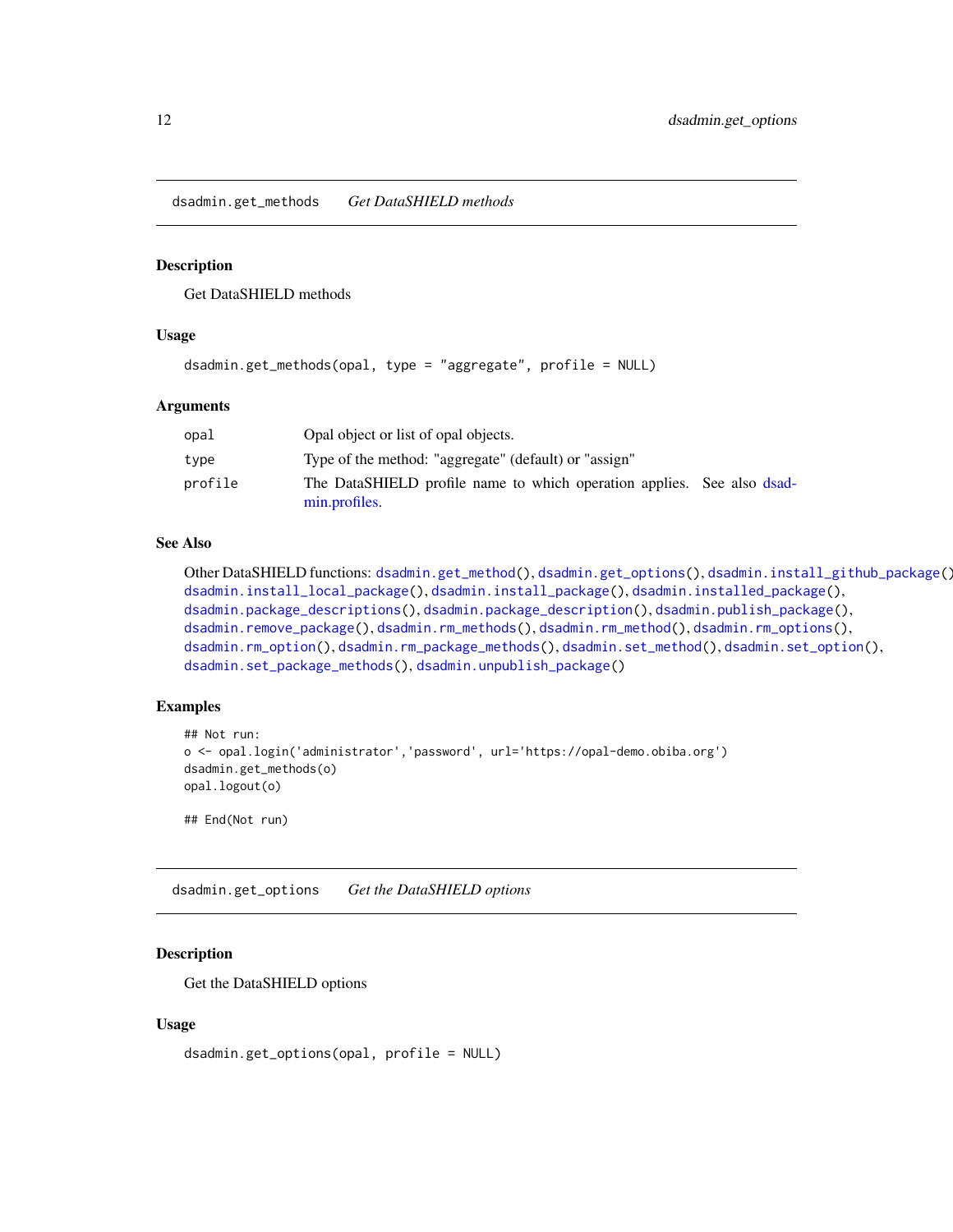#### <span id="page-12-0"></span>**Arguments**

| opal    | Opal object or list of opal objects.                                                    |  |
|---------|-----------------------------------------------------------------------------------------|--|
| profile | The DataSHIELD profile name to which operation applies. See also dsad-<br>min.profiles. |  |

# See Also

```
dsadmin.get_methods(dsadmin.get_method(dsadmin.install_github_package()
dsadmin.install_local_package(), dsadmin.install_package(), dsadmin.installed_package(),
dsadmin.package_descriptions(), dsadmin.package_description(), dsadmin.publish_package(),
dsadmin.remove_package(), dsadmin.rm_methods(), dsadmin.rm_method(), dsadmin.rm_options(),
dsadmin.rm_option(), dsadmin.rm_package_methods(), dsadmin.set_method(), dsadmin.set_option(),
dsadmin.set_package_methods(), dsadmin.unpublish_package()
```
#### Examples

```
## Not run:
o <- opal.login('administrator','password', url='https://opal-demo.obiba.org')
dsadmin.get_options(o)
opal.logout(o)
```
## End(Not run)

<span id="page-12-1"></span>dsadmin.installed\_package

*Check DataSHIELD package*

# Description

Check if a DataSHIELD package is installed.

#### Usage

```
dsadmin.installed_package(opal, pkg, profile = NULL)
```
#### Arguments

| opal    | Opal object or list of opal objects.                                                    |  |
|---------|-----------------------------------------------------------------------------------------|--|
| pkg     | Package name.                                                                           |  |
| profile | The DataSHIELD profile name to which operation applies. See also dsad-<br>min.profiles. |  |

#### Value

TRUE if installed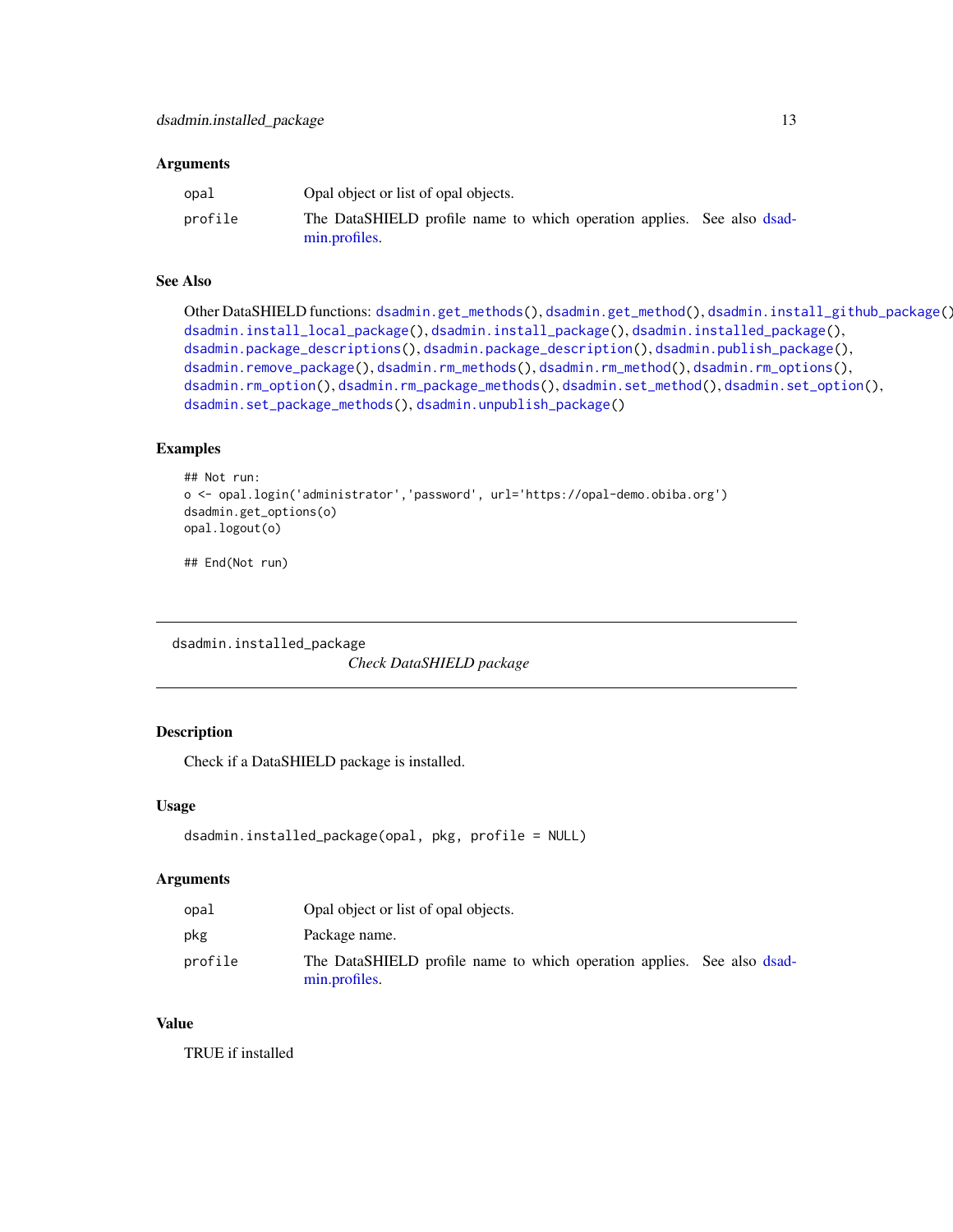# See Also

```
Other DataSHIELD functions: dsadmin.get_methods(), dsadmin.get_method(), dsadmin.get_options(),
dsadmin.install_github_package(), dsadmin.install_local_package(), dsadmin.install_package(),
dsadmin.package_descriptions(), dsadmin.package_description(), dsadmin.publish_package(),
dsadmin.remove_package(), dsadmin.rm_methods(), dsadmin.rm_method(), dsadmin.rm_options(),
dsadmin.rm_option(), dsadmin.rm_package_methods(), dsadmin.set_method(), dsadmin.set_option(),
dsadmin.set_package_methods(), dsadmin.unpublish_package()
```
#### Examples

```
## Not run:
o <- opal.login('administrator','password', url='https://opal-demo.obiba.org')
dsadmin.installed_package(o, 'dsBase')
opal.logout(o)
## End(Not run)
```
<span id="page-13-1"></span>dsadmin.install\_github\_package

*Install a DataSHIELD package from GitHub*

#### Description

Install a package from a DataSHIELD source repository on GitHub.

# Usage

```
dsadmin.install_github_package(
  opal,
 pkg,
 username = "datashield",
  ref = "master",
 profile = NULL
\lambda
```
#### Arguments

| opal     | Opal object or list of opal objects.                                                    |
|----------|-----------------------------------------------------------------------------------------|
| pkg      | Package name.                                                                           |
| username | GitHub username/organization of the git repository. Default is 'datashield'.            |
| ref      | Desired git reference (could be a commit, tag, or branch name). Default is<br>'master'. |
| profile  | The DataSHIELD profile name to which operation applies. See also dsad-<br>min.profiles. |

<span id="page-13-0"></span>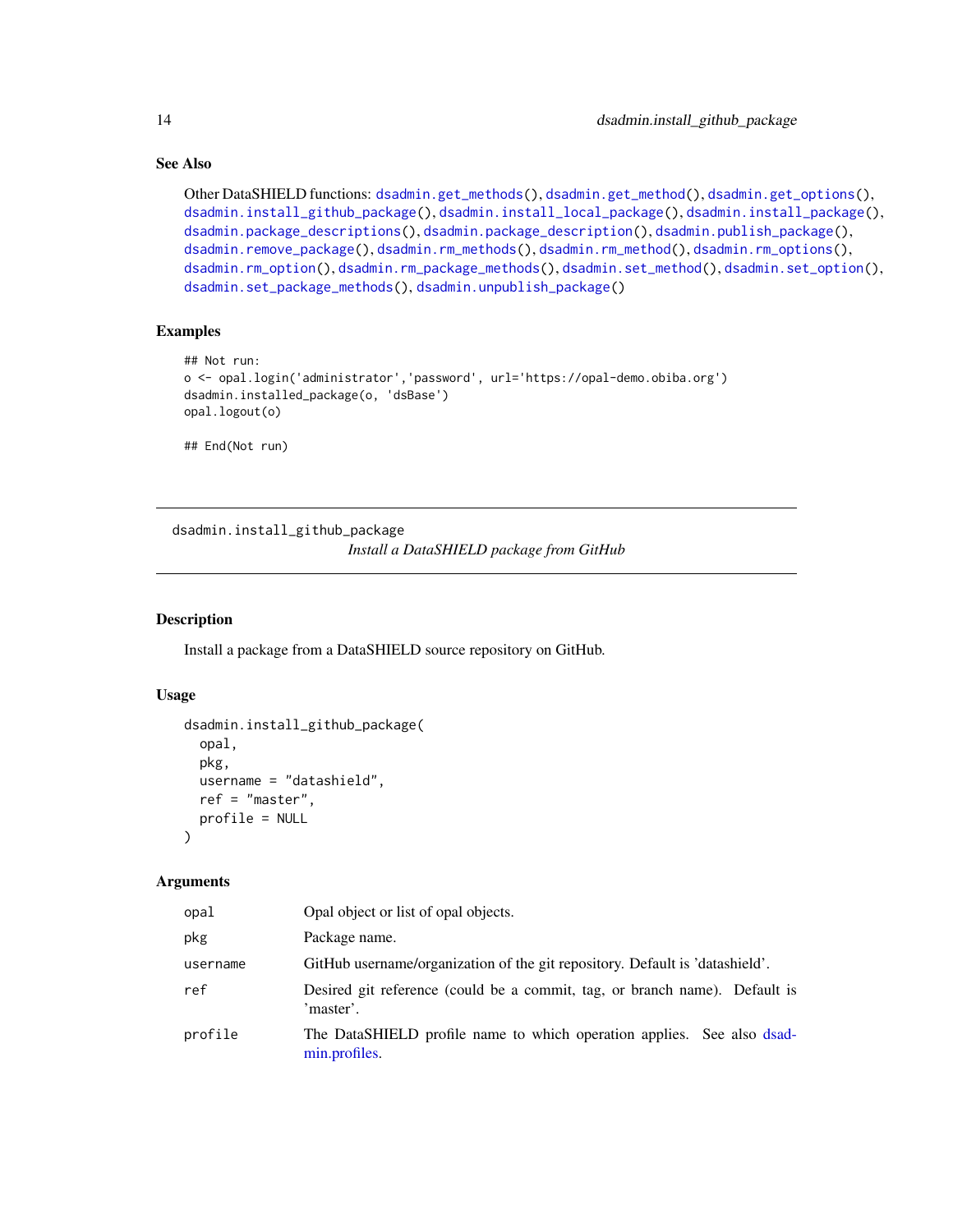# <span id="page-14-0"></span>Value

TRUE if installed

#### See Also

Other DataSHIELD functions: [dsadmin.get\\_methods\(](#page-11-1)), [dsadmin.get\\_method\(](#page-10-1)), [dsadmin.get\\_options\(](#page-11-2)), [dsadmin.install\\_local\\_package\(](#page-14-1)), [dsadmin.install\\_package\(](#page-15-1)), [dsadmin.installed\\_package\(](#page-12-1)), [dsadmin.package\\_descriptions\(](#page-17-1)), [dsadmin.package\\_description\(](#page-16-1)), [dsadmin.publish\\_package\(](#page-30-1)), [dsadmin.remove\\_package\(](#page-31-1)), [dsadmin.rm\\_methods\(](#page-32-1)), [dsadmin.rm\\_method\(](#page-31-2)), [dsadmin.rm\\_options\(](#page-34-1)), [dsadmin.rm\\_option\(](#page-33-1)), [dsadmin.rm\\_package\\_methods\(](#page-35-1)), [dsadmin.set\\_method\(](#page-36-1)), [dsadmin.set\\_option\(](#page-37-1)), [dsadmin.set\\_package\\_methods\(](#page-38-1)), [dsadmin.unpublish\\_package\(](#page-39-1))

# Examples

```
## Not run:
o <- opal.login('administrator','password', url='https://opal-demo.obiba.org')
dsadmin.install_github_package(o, 'dsOmics', username='isglobal-brge')
opal.logout(o)
```
## End(Not run)

<span id="page-14-1"></span>dsadmin.install\_local\_package *Install a DataSHIELD package from a local archive file*

#### Description

Install a package from a package archive file, resulting from the build of a server-side DataSHIELD package. This will upload the archive file and run its installation in the R server.

#### Usage

```
dsadmin.install_local_package(opal, path, profile = NULL)
```
#### Arguments

| opal    | Opal object or list of opal objects.                                                    |  |
|---------|-----------------------------------------------------------------------------------------|--|
| path    | Path to the package archive, ending with.                                               |  |
| profile | The DataSHIELD profile name to which operation applies. See also dsad-<br>min.profiles. |  |

#### See Also

Other DataSHIELD functions: [dsadmin.get\\_methods\(](#page-11-1)), [dsadmin.get\\_method\(](#page-10-1)), [dsadmin.get\\_options\(](#page-11-2)), [dsadmin.install\\_github\\_package\(](#page-13-1)), [dsadmin.install\\_package\(](#page-15-1)), [dsadmin.installed\\_package\(](#page-12-1)), [dsadmin.package\\_descriptions\(](#page-17-1)), [dsadmin.package\\_description\(](#page-16-1)), [dsadmin.publish\\_package\(](#page-30-1)), [dsadmin.remove\\_package\(](#page-31-1)), [dsadmin.rm\\_methods\(](#page-32-1)), [dsadmin.rm\\_method\(](#page-31-2)), [dsadmin.rm\\_options\(](#page-34-1)), [dsadmin.rm\\_option\(](#page-33-1)), [dsadmin.rm\\_package\\_methods\(](#page-35-1)), [dsadmin.set\\_method\(](#page-36-1)), [dsadmin.set\\_option\(](#page-37-1)), [dsadmin.set\\_package\\_methods\(](#page-38-1)), [dsadmin.unpublish\\_package\(](#page-39-1))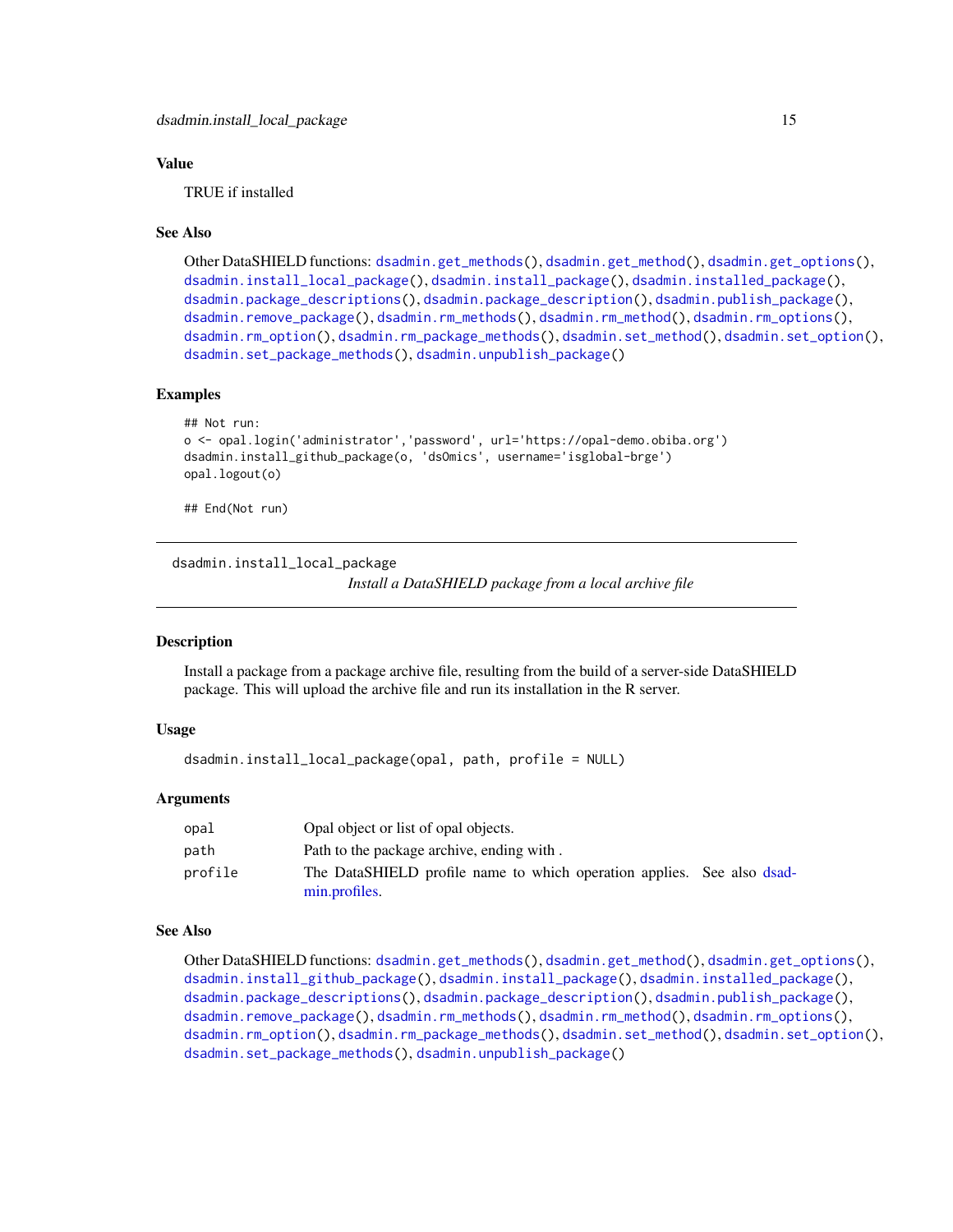# Examples

```
## Not run:
o <- opal.login('administrator','password', url='https://opal-demo.obiba.org')
# install a pre-built local archive file
dsadmin.install_local_package(o, '~/dsExposome_1.0.0.tar.gz')
# or build archive file from local package source (in current working folder)
dsadmin.install_local_package(o, devtools::build())
opal.logout(o)
## End(Not run)
```
<span id="page-15-1"></span>dsadmin.install\_package

*Install a DataSHIELD package*

# Description

Install a package from DataSHIELD public package repository or (if Git reference and GitHub username is provided) from DataSHIELD source repository on GitHub.

# Usage

```
dsadmin.install_package(
  opal,
 pkg,
 githubusername = NULL,
 ref = NULL,
 profile = NULL
)
```
# Arguments

| opal    | Opal object or list of opal objects.                                                                                                       |
|---------|--------------------------------------------------------------------------------------------------------------------------------------------|
| pkg     | Package name.                                                                                                                              |
|         | githubusername GitHub username of git repository. If NULL (default), try to install from DataSHIELD<br>package repository.                 |
| ref     | Desired git reference (could be a commit, tag, or branch name). If NULL (de-<br>fault), try to install from DataSHIELD package repository. |
| profile | The DataSHIELD profile name to which operation applies. See also dsad-<br>min.profiles.                                                    |

#### Value

TRUE if installed

<span id="page-15-0"></span>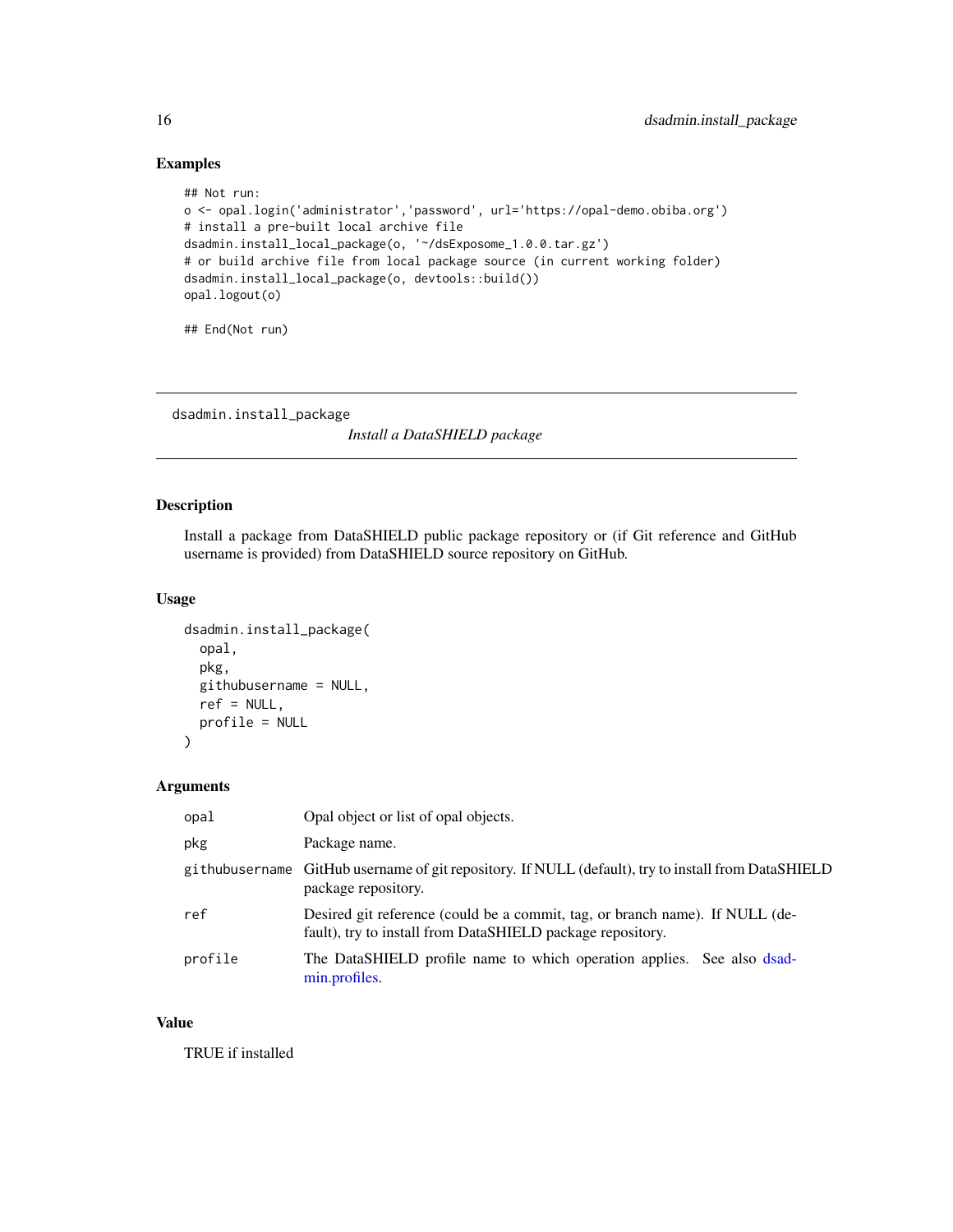#### <span id="page-16-0"></span>See Also

```
Other DataSHIELD functions: dsadmin.get_methods(), dsadmin.get_method(), dsadmin.get_options(),
dsadmin.install_github_package(), dsadmin.install_local_package(), dsadmin.installed_package(),
dsadmin.package_descriptions(), dsadmin.package_description(), dsadmin.publish_package(),
dsadmin.remove_package(), dsadmin.rm_methods(), dsadmin.rm_method(), dsadmin.rm_options(),
dsadmin.rm_option(), dsadmin.rm_package_methods(), dsadmin.set_method(), dsadmin.set_option(),
dsadmin.set_package_methods(), dsadmin.unpublish_package()
```
# Examples

```
## Not run:
o <- opal.login('administrator','password', url='https://opal-demo.obiba.org')
dsadmin.install_package(o, 'dsBase')
opal.logout(o)
```
## End(Not run)

<span id="page-16-1"></span>dsadmin.package\_description *Get DataSHIELD package description*

#### **Description**

Get DataSHIELD package description

#### Usage

```
dsadmin.package_description(opal, pkg, fields = NULL, profile = NULL)
```
#### Arguments

| opal    | Opal object or list of opal objects.                                                                                                                                                     |
|---------|------------------------------------------------------------------------------------------------------------------------------------------------------------------------------------------|
| pkg     | Package name.                                                                                                                                                                            |
| fields  | A character vector giving the fields to extract from each package's DESCRIP-<br>TION file in addition to the default ones, or NULL (default). Unavailable fields<br>result in NA values. |
| profile | The DataSHIELD profile name to which operation applies. See also dsad-<br>min.profiles.                                                                                                  |

#### See Also

Other DataSHIELD functions: [dsadmin.get\\_methods\(](#page-11-1)), [dsadmin.get\\_method\(](#page-10-1)), [dsadmin.get\\_options\(](#page-11-2)), [dsadmin.install\\_github\\_package\(](#page-13-1)), [dsadmin.install\\_local\\_package\(](#page-14-1)), [dsadmin.install\\_package\(](#page-15-1)), [dsadmin.installed\\_package\(](#page-12-1)), [dsadmin.package\\_descriptions\(](#page-17-1)), [dsadmin.publish\\_package\(](#page-30-1)), [dsadmin.remove\\_package\(](#page-31-1)), [dsadmin.rm\\_methods\(](#page-32-1)), [dsadmin.rm\\_method\(](#page-31-2)), [dsadmin.rm\\_options\(](#page-34-1)), [dsadmin.rm\\_option\(](#page-33-1)), [dsadmin.rm\\_package\\_methods\(](#page-35-1)), [dsadmin.set\\_method\(](#page-36-1)), [dsadmin.set\\_option\(](#page-37-1)), [dsadmin.set\\_package\\_methods\(](#page-38-1)), [dsadmin.unpublish\\_package\(](#page-39-1))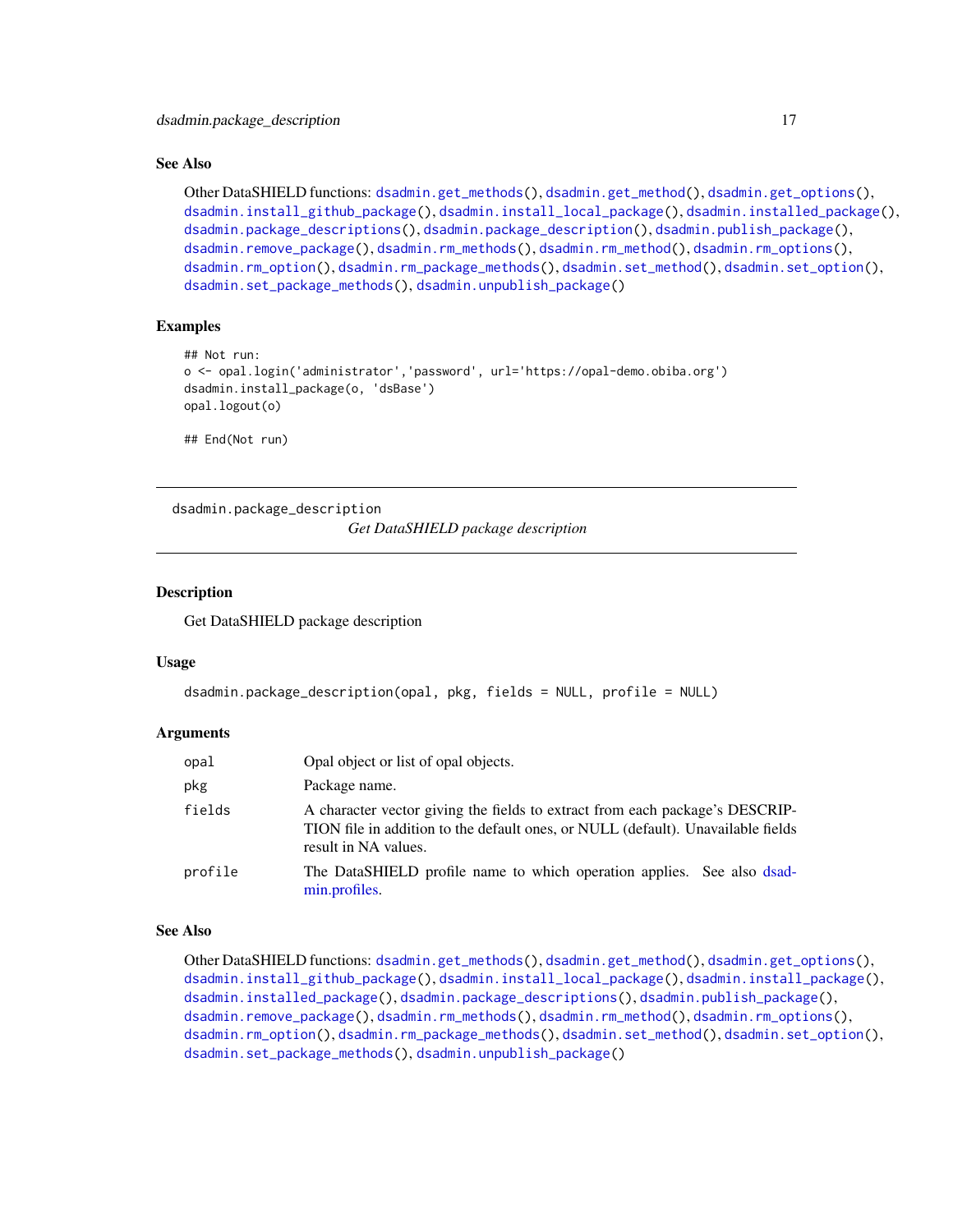#### Examples

```
## Not run:
o <- opal.login('administrator','password', url='https://opal-demo.obiba.org')
dsadmin.package_description(o, 'dsBase')
opal.logout(o)
## End(Not run)
```
<span id="page-17-1"></span>dsadmin.package\_descriptions

*Get DataSHIELD package descriptions*

# Description

Get DataSHIELD package descriptions

#### Usage

```
dsadmin.package_descriptions(opal, fields = NULL, df = TRUE, profile = NULL)
```
#### Arguments

| opal    | Opal object or list of opal objects.                                                                                                                                                     |
|---------|------------------------------------------------------------------------------------------------------------------------------------------------------------------------------------------|
| fields  | A character vector giving the fields to extract from each package's DESCRIP-<br>TION file in addition to the default ones, or NULL (default). Unavailable fields<br>result in NA values. |
| df      | Return a data.frame (default is TRUE)                                                                                                                                                    |
| profile | The DataSHIELD profile name to which operation applies. See also dsad-<br>min.profiles.                                                                                                  |

# Value

The DataSHIELD package descriptions as a data.frame or a list

#### See Also

Other DataSHIELD functions: [dsadmin.get\\_methods\(](#page-11-1)), [dsadmin.get\\_method\(](#page-10-1)), [dsadmin.get\\_options\(](#page-11-2)), [dsadmin.install\\_github\\_package\(](#page-13-1)), [dsadmin.install\\_local\\_package\(](#page-14-1)), [dsadmin.install\\_package\(](#page-15-1)), [dsadmin.installed\\_package\(](#page-12-1)), [dsadmin.package\\_description\(](#page-16-1)), [dsadmin.publish\\_package\(](#page-30-1)), [dsadmin.remove\\_package\(](#page-31-1)), [dsadmin.rm\\_methods\(](#page-32-1)), [dsadmin.rm\\_method\(](#page-31-2)), [dsadmin.rm\\_options\(](#page-34-1)), [dsadmin.rm\\_option\(](#page-33-1)), [dsadmin.rm\\_package\\_methods\(](#page-35-1)), [dsadmin.set\\_method\(](#page-36-1)), [dsadmin.set\\_option\(](#page-37-1)), [dsadmin.set\\_package\\_methods\(](#page-38-1)), [dsadmin.unpublish\\_package\(](#page-39-1))

<span id="page-17-0"></span>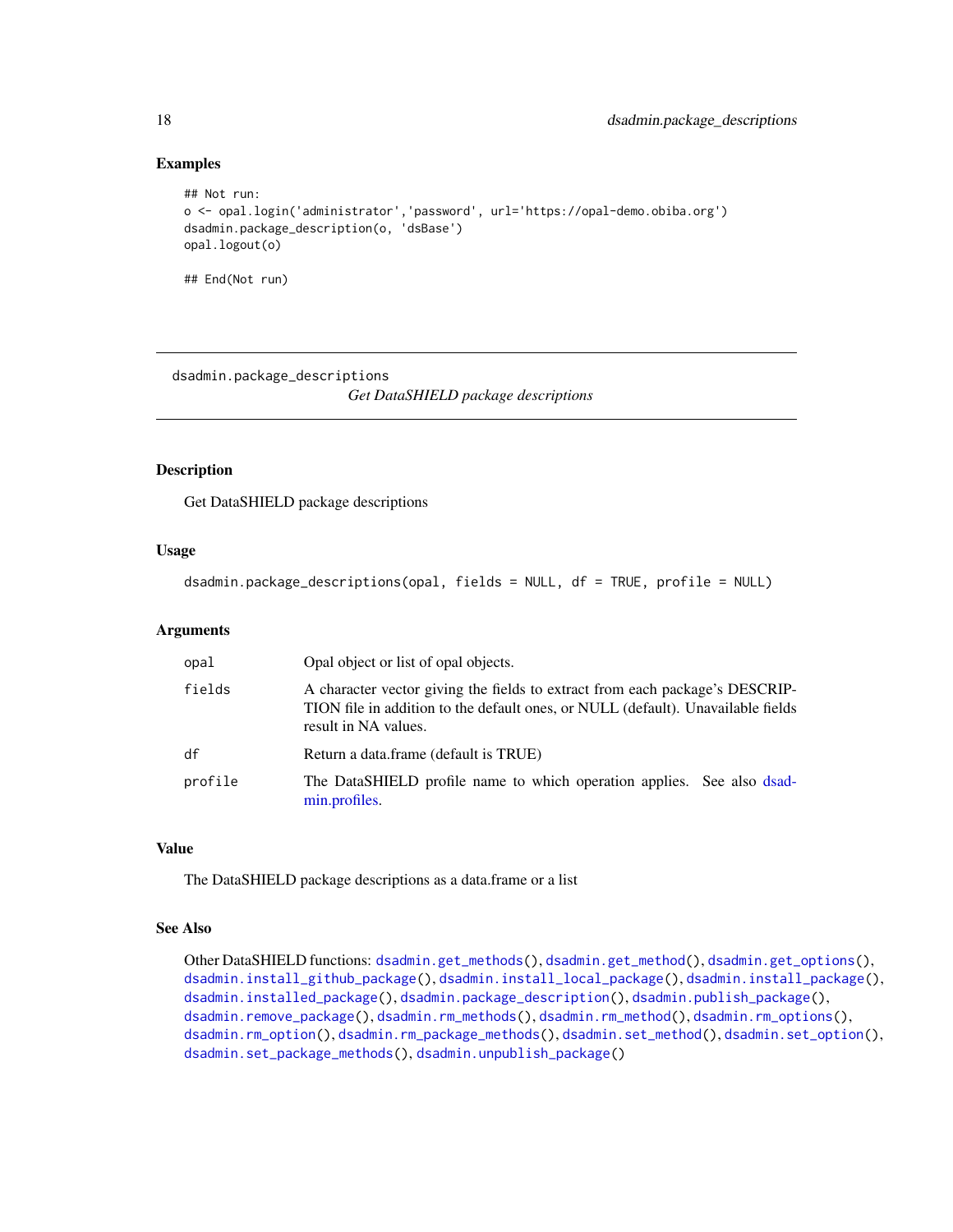# <span id="page-18-0"></span>dsadmin.perm 19

# Examples

```
## Not run:
o <- opal.login('administrator','password', url='https://opal-demo.obiba.org')
dsadmin.package_descriptions(o)
opal.logout(o)
## End(Not run)
```
#### dsadmin.perm *Get the DataSHIELD permissions*

# Description

Get the permissions that were applied to the DataSHIELD service.

# Usage

```
dsadmin.perm(opal)
```
#### Arguments

opal Opal connection object.

# Value

A data.frame with columns: subject, type, permission

# Examples

```
## Not run:
o <- opal.login('administrator','password', url='https://opal-demo.obiba.org')
dsadmin.perm_add(o, c('andrei', 'valentina'), 'user', 'use')
dsadmin.perm(o)
dsadmin.perm_delete(o, c('andrei', 'valentina'), 'user')
opal.logout(o)
## End(Not run)
```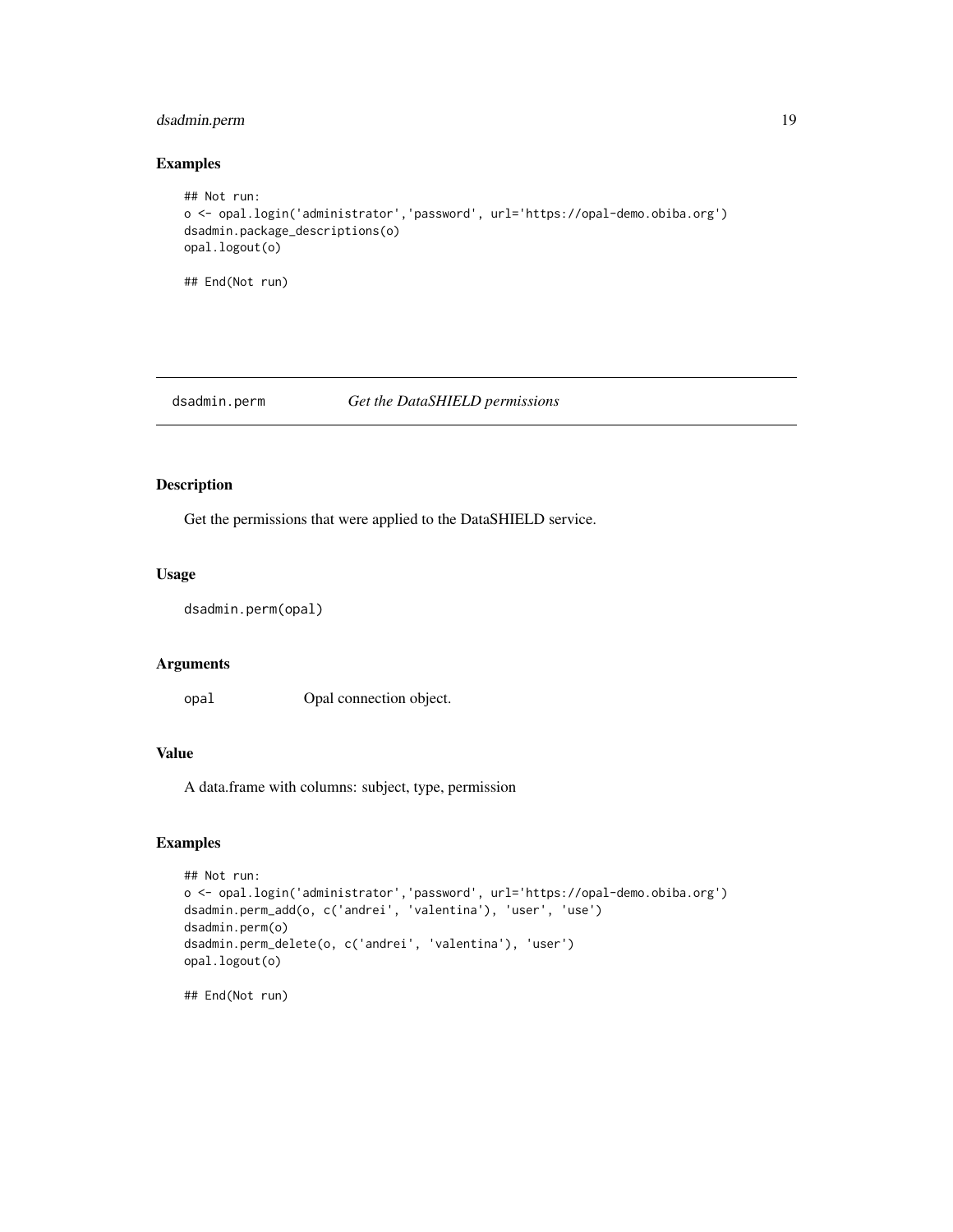<span id="page-19-0"></span>dsadmin.perm\_add *Add or update a DataSHIELD permission*

#### Description

Add or update a permission on the DataSHIELD service.

# Usage

dsadmin.perm\_add(opal, subject, type = "user", permission)

# Arguments

| opal       | Opal connection object.                                                                |  |
|------------|----------------------------------------------------------------------------------------|--|
| subject    | A vector of subject identifiers: user names or group names (depending on the<br>type). |  |
| type       | The type of subject: user (default) or group.                                          |  |
| permission | The permission to apply: use or administrate.                                          |  |

#### Examples

```
## Not run:
o <- opal.login('administrator','password', url='https://opal-demo.obiba.org')
dsadmin.perm_add(o, c('andrei', 'valentina'), 'user', 'use')
dsadmin.perm(o)
dsadmin.perm_delete(o, c('andrei', 'valentina'), 'user')
opal.logout(o)
```
## End(Not run)

dsadmin.perm\_delete *Delete a DataSHIELD permission*

# Description

Delete a permission that was applied to the DataSHIELD service. Silently returns when there is no such permission.

# Usage

```
dsadmin.perm_delete(opal, subject, type = "user")
```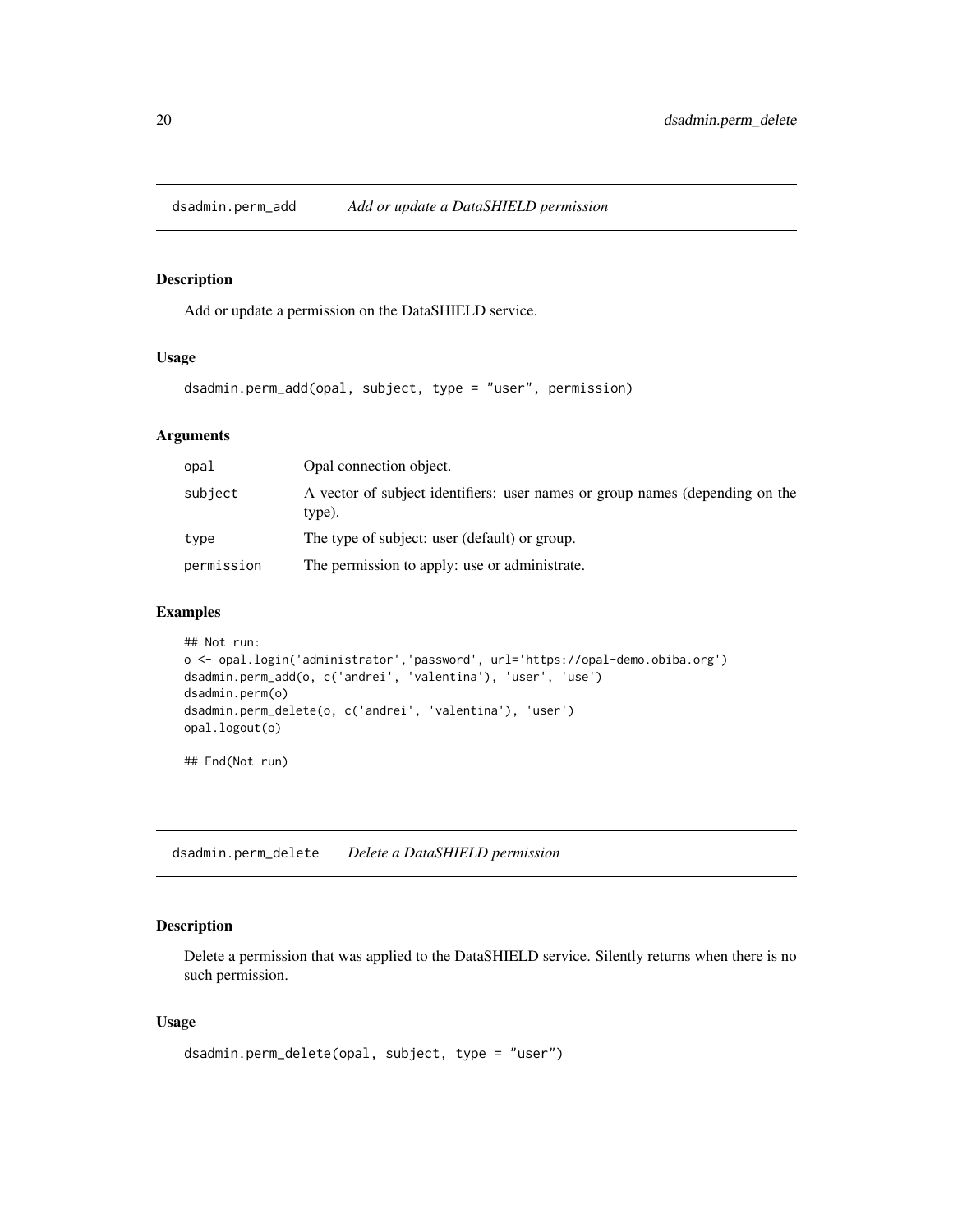# <span id="page-20-0"></span>dsadmin.profile 21

#### **Arguments**

| opal    | Opal connection object.                                                                |
|---------|----------------------------------------------------------------------------------------|
| subject | A vector of subject identifiers: user names or group names (depending on the<br>type). |
| type    | The type of subject: user (default) or group.                                          |

#### Examples

```
## Not run:
o <- opal.login('administrator','password', url='https://opal-demo.obiba.org')
dsadmin.perm_add(o, c('andrei', 'valentina'), 'user', 'use')
dsadmin.perm(o)
dsadmin.perm_delete(o, c('andrei', 'valentina'), 'user')
opal.logout(o)
## End(Not run)
```
<span id="page-20-1"></span>dsadmin.profile *Get a DataSHIELD profile*

### Description

Note that getting a specific DataSHIELD profile details is not allowed for regular DataSHIELD users when the profile has no restricted access. This function is for profiles editors only (system administrators or DataSHIELD administrators).

#### Usage

dsadmin.profile(opal, name)

# Arguments

| opal | Opal object.         |
|------|----------------------|
| name | Name of the profile. |

# See Also

Other DataSHIELD profiles: [dsadmin.profile\\_access\(](#page-22-1)), [dsadmin.profile\\_create\(](#page-22-2)), [dsadmin.profile\\_delete\(](#page-23-1)), [dsadmin.profile\\_enable\(](#page-24-1)), [dsadmin.profile\\_exists\(](#page-25-1)), [dsadmin.profile\\_init\(](#page-25-2)), [dsadmin.profile\\_perm\\_add\(](#page-27-1)), [dsadmin.profile\\_perm\\_delete\(](#page-28-1)), [dsadmin.profile\\_perm\(](#page-26-1)), [dsadmin.profile\\_rparser\(](#page-29-1)), [dsadmin.profiles\(](#page-21-1))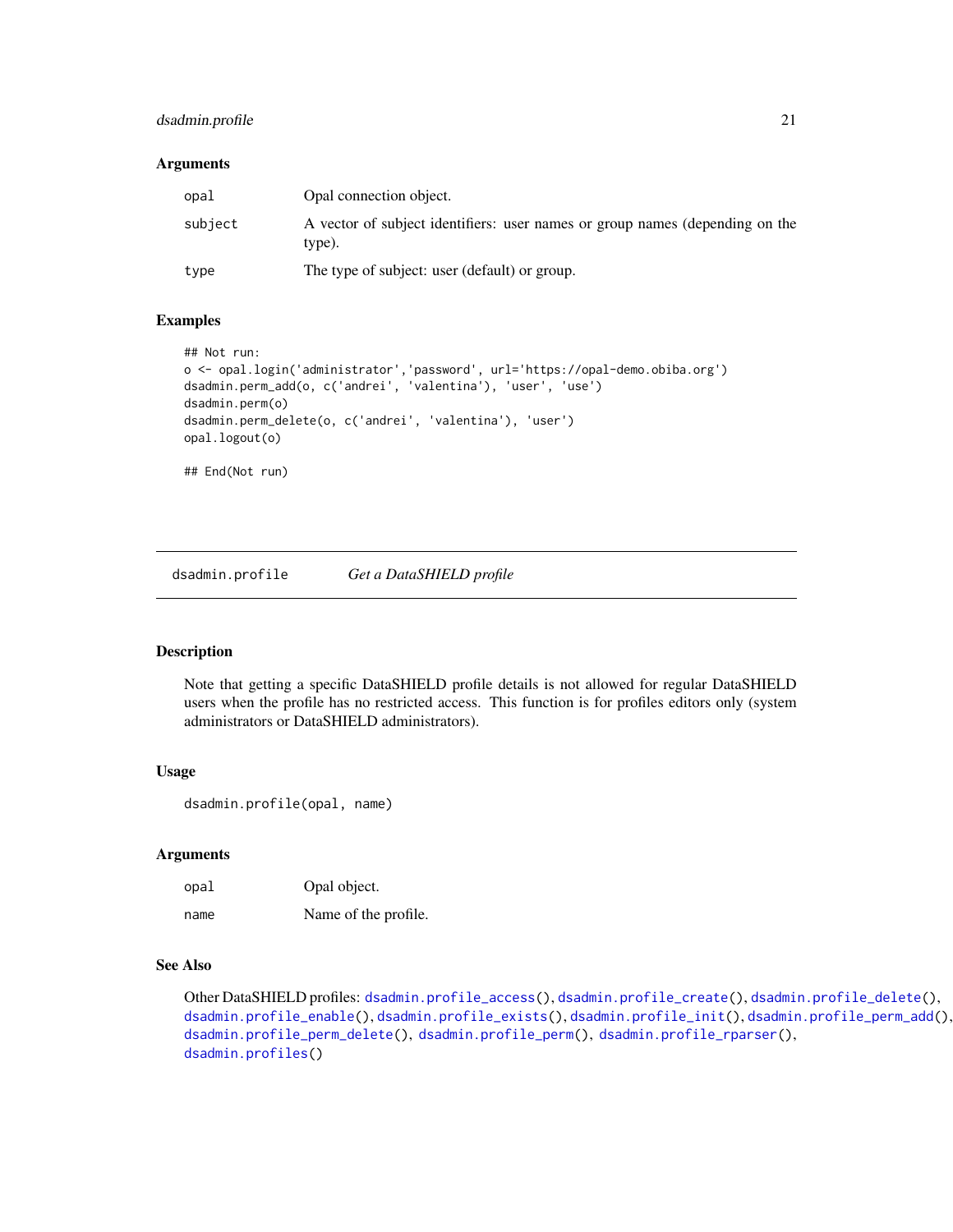# Examples

```
## Not run:
o <- opal.login('administrator','password', url='https://opal-demo.obiba.org')
dsadmin.profile(o, name = 'default')
opal.logout(o)
## End(Not run)
```
<span id="page-21-1"></span>dsadmin.profiles *Get DataSHIELD profiles*

# Description

Get DataSHIELD profiles

# Usage

dsadmin.profiles(opal, df = TRUE)

# Arguments

| opal | Opal object.                          |
|------|---------------------------------------|
| df   | Return a data.frame (default is TRUE) |

#### Value

The DataSHIELD profiles as a data.frame or a list

#### See Also

```
dsadmin.profile_access(dsadmin.profile_create(dsadmin.profile_delete(),
dsadmin.profile_enable(), dsadmin.profile_exists(), dsadmin.profile_init(), dsadmin.profile_perm_add(),
dsadmin.profile_perm_delete(), dsadmin.profile_perm(), dsadmin.profile_rparser(),
dsadmin.profile()
```
### Examples

```
## Not run:
o <- opal.login('administrator','password', url='https://opal-demo.obiba.org')
dsadmin.package_descriptions(o)
opal.logout(o)
```
<span id="page-21-0"></span>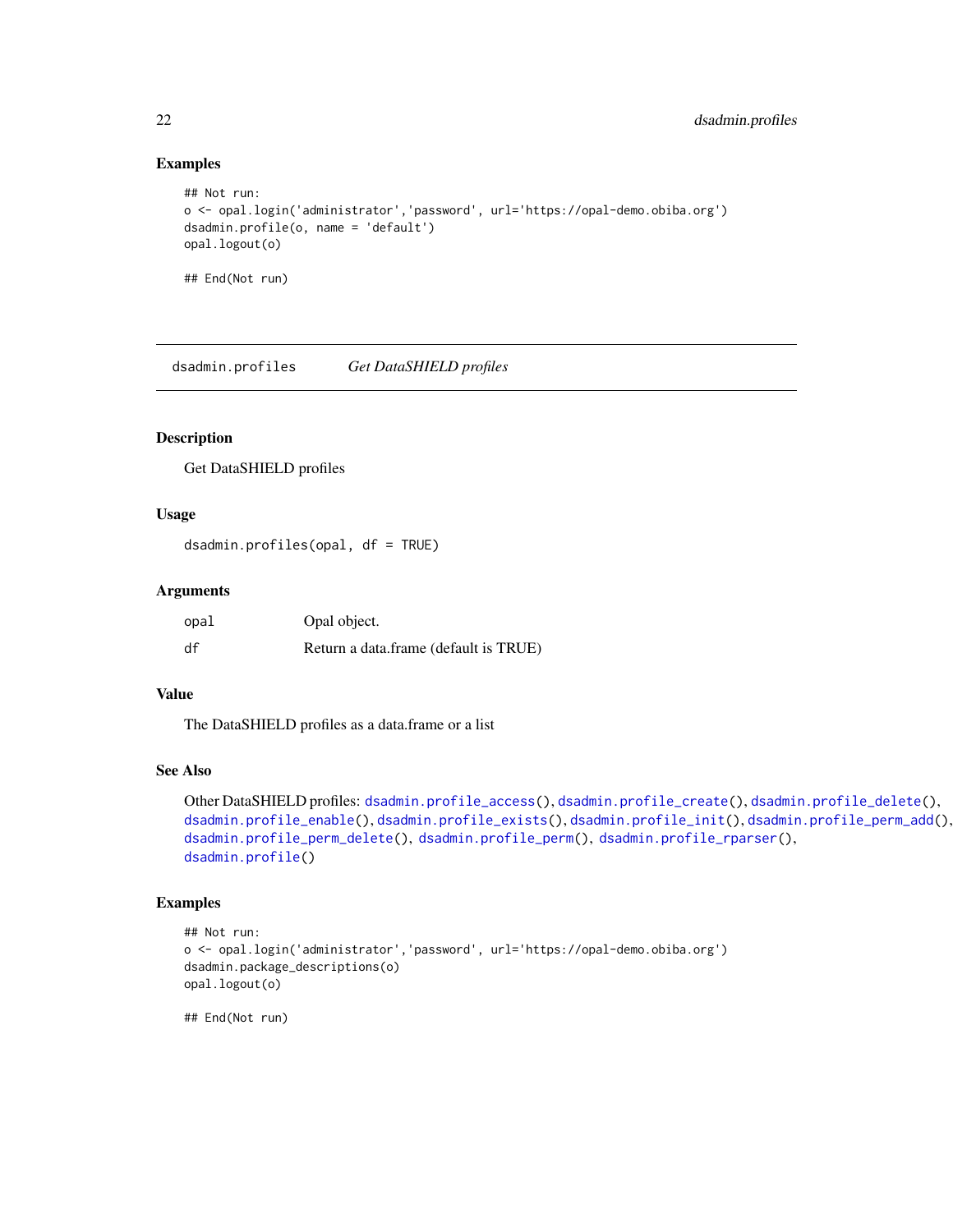<span id="page-22-1"></span><span id="page-22-0"></span>dsadmin.profile\_access

*Restrict or open access to a DataSHIELD profile*

#### Description

When access is restricted, only users (or group of users) with this profile use permissions will be allowed to use this profile. When access is not restricted, all DataSHIELD users are allowed to use this profile. See also [dsadmin.profile\\_perm.](#page-26-1)

#### Usage

dsadmin.profile\_access(opal, name, restricted = TRUE)

#### Arguments

| opal       | Opal object.           |
|------------|------------------------|
| name       | Name of the profile.   |
| restricted | Default value is TRUE. |

#### See Also

Other DataSHIELD profiles: [dsadmin.profile\\_create\(](#page-22-2)), [dsadmin.profile\\_delete\(](#page-23-1)), [dsadmin.profile\\_enable\(](#page-24-1)), [dsadmin.profile\\_exists\(](#page-25-1)),[dsadmin.profile\\_init\(](#page-25-2)),[dsadmin.profile\\_perm\\_add\(](#page-27-1)),dsadmin.profile\_perm\_dele [dsadmin.profile\\_perm\(](#page-26-1)), [dsadmin.profile\\_rparser\(](#page-29-1)), [dsadmin.profiles\(](#page-21-1)), [dsadmin.profile\(](#page-20-1))

#### Examples

```
## Not run:
o <- opal.login('administrator','password', url='https://opal-demo.obiba.org')
dsadmin.profile_create(o, name = 'survival', cluster = 'demo')
dsadmin.profile_access(o, name = 'survival', restricted = TRUE)
opal.logout(o)
```
## End(Not run)

<span id="page-22-2"></span>dsadmin.profile\_create

*Create a DataSHIELD profile*

#### Description

The created DataSHIELD profile will not be enabled and no access restrictions is applied.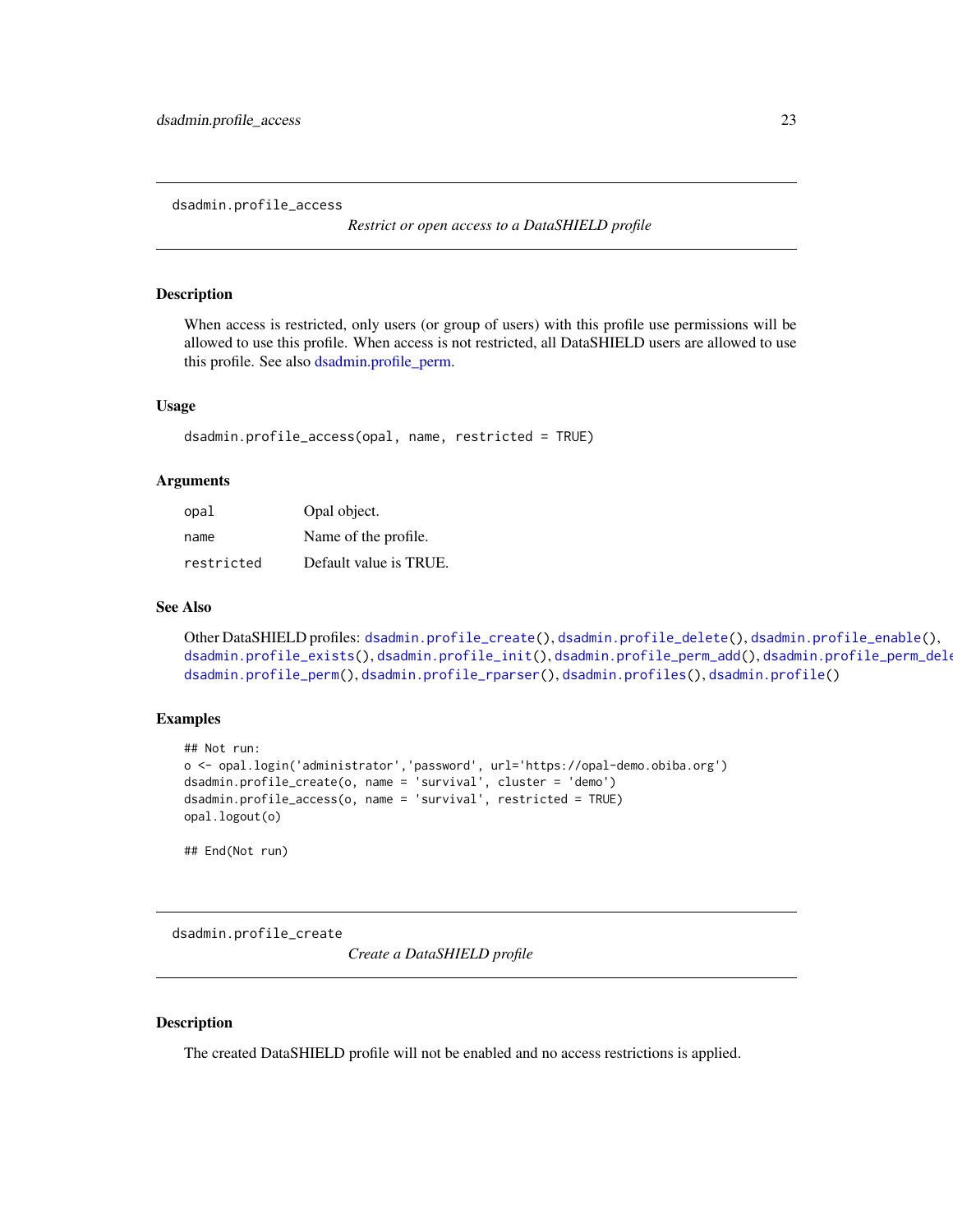#### <span id="page-23-0"></span>Usage

dsadmin.profile\_create(opal, name, cluster = "default", rParser = NULL)

# Arguments

| opal    | Opal object.                                                                                                                                                                          |
|---------|---------------------------------------------------------------------------------------------------------------------------------------------------------------------------------------|
| name    | Name of the profile.                                                                                                                                                                  |
| cluster | Name of the R servers cluster to which the profile will be attached to. Default<br>value is 'default'.                                                                                |
| rParser | Version of the DataSHIELD R parser that applies to this profile. If not specified,<br>the system's default one will be used. A valid version would be one of 'v1' or<br>$\gamma v2$ . |

# See Also

Other DataSHIELD profiles: [dsadmin.profile\\_access\(](#page-22-1)), [dsadmin.profile\\_delete\(](#page-23-1)), [dsadmin.profile\\_enable\(](#page-24-1)), [dsadmin.profile\\_exists\(](#page-25-1)), [dsadmin.profile\\_init\(](#page-25-2)), [dsadmin.profile\\_perm\\_add\(](#page-27-1)), [dsadmin.profile\\_perm\\_delete\(](#page-28-1)), [dsadmin.profile\\_perm\(](#page-26-1)), [dsadmin.profile\\_rparser\(](#page-29-1)), [dsadmin.profiles\(](#page-21-1)), [dsadmin.profile\(](#page-20-1))

# Examples

```
## Not run:
o <- opal.login('administrator','password', url='https://opal-demo.obiba.org')
dsadmin.profile_create(o, name = 'survival', cluster = 'demo')
opal.logout(o)
```
## End(Not run)

<span id="page-23-1"></span>dsadmin.profile\_delete

*Delete a DataSHIELD profile*

# Description

Delete a DataSHIELD profile

# Usage

dsadmin.profile\_delete(opal, name)

#### Arguments

| opal | Opal object.         |
|------|----------------------|
| name | Name of the profile. |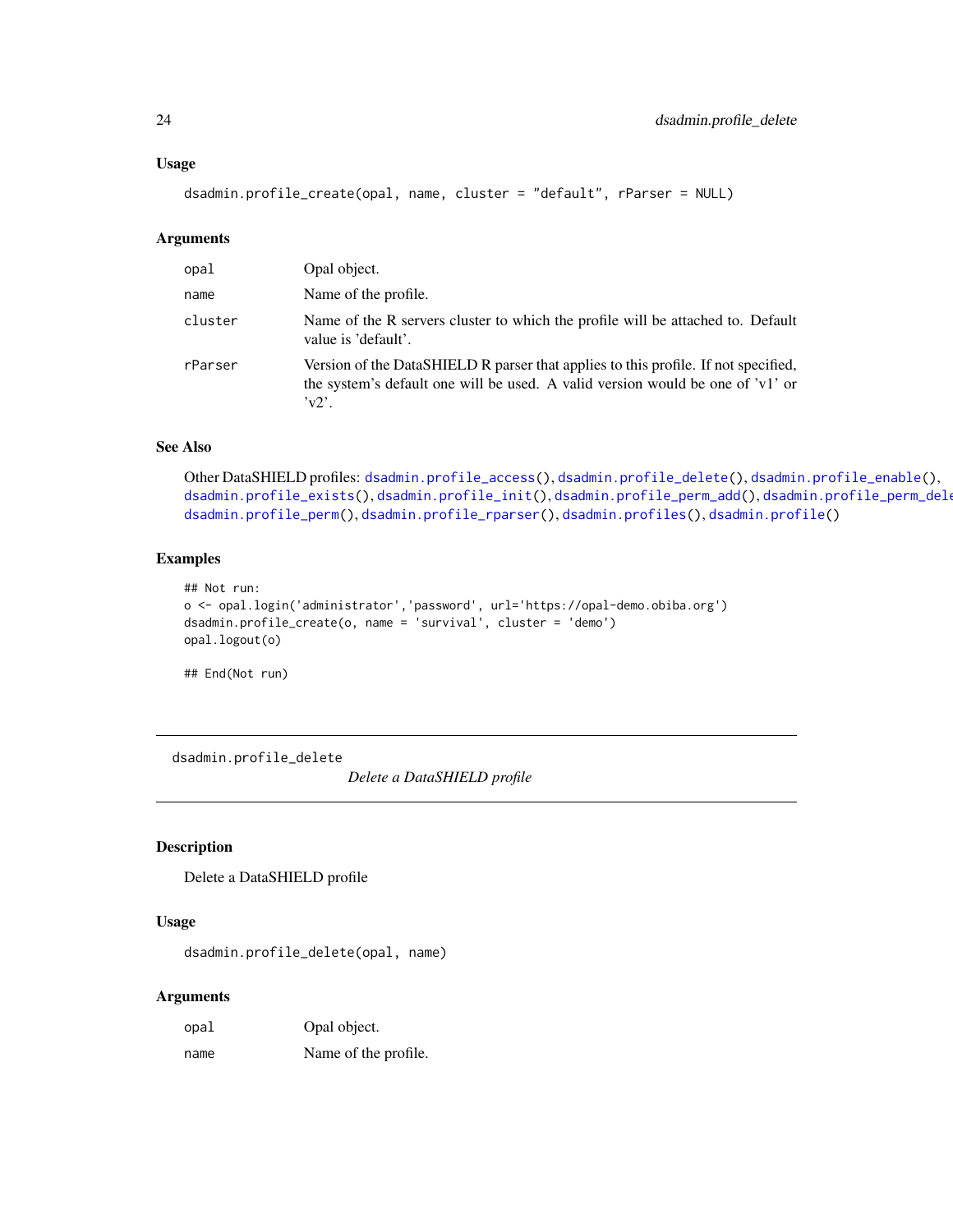#### <span id="page-24-0"></span>dsadmin.profile\_enable 25

#### See Also

```
dsadmin.profile_access(dsadmin.profile_create(dsadmin.profile_enable(),
dsadmin.profile_exists(dsadmin.profile_init(dsadmin.profile_perm_add(), dsadmin.profile_perm_dele
dsadmin.profile_perm(), dsadmin.profile_rparser(), dsadmin.profiles(), dsadmin.profile()
```
#### Examples

```
## Not run:
o <- opal.login('administrator','password', url='https://opal-demo.obiba.org')
dsadmin.profile_create(o, name = 'survival', cluster = 'demo')
dsadmin.profile_delete(o, name = 'survival')
opal.logout(o)
```
## End(Not run)

<span id="page-24-1"></span>dsadmin.profile\_enable

*Enable or disable a DataSHIELD profile*

#### Description

Enable or disable a DataSHIELD profile

## Usage

dsadmin.profile\_enable(opal, name, enabled = TRUE)

#### Arguments

| opal    | Opal object.           |
|---------|------------------------|
| name    | Name of the profile.   |
| enabled | Default value is TRUE. |

#### See Also

```
dsadmin.profile_access(dsadmin.profile_create(dsadmin.profile_delete(),
dsadmin.profile_exists(dsadmin.profile_init(dsadmin.profile_perm_add(),dsadmin.profile_perm_dele
dsadmin.profile_perm(), dsadmin.profile_rparser(), dsadmin.profiles(), dsadmin.profile()
```
#### Examples

```
## Not run:
o <- opal.login('administrator','password', url='https://opal-demo.obiba.org')
dsadmin.profile_create(o, name = 'survival', cluster = 'demo')
dsadmin.profile_enable(o, name = 'survival', enabled = TRUE)
opal.logout(o)
```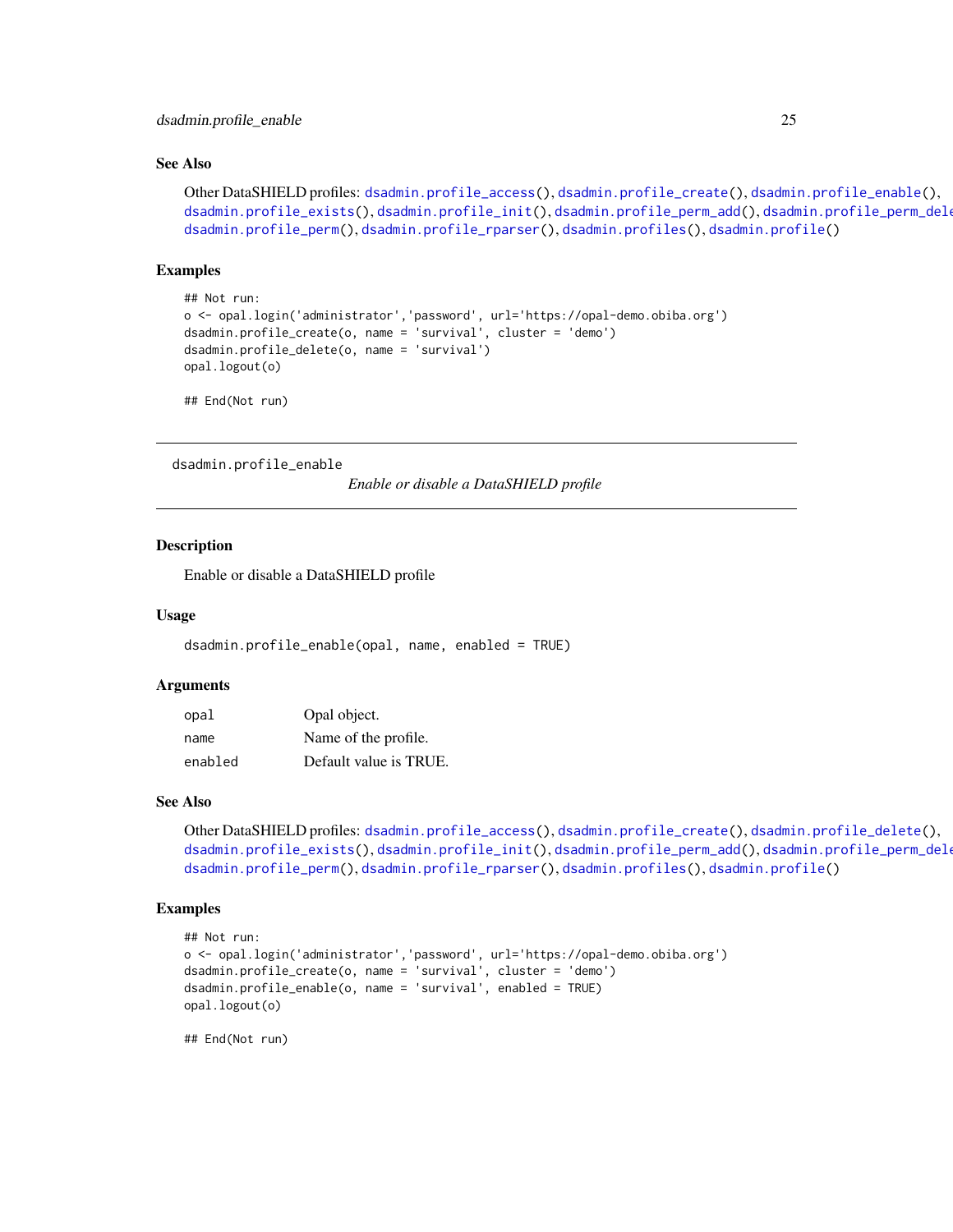<span id="page-25-1"></span><span id="page-25-0"></span>dsadmin.profile\_exists

*Check a DataSHIELD profile exists*

#### Description

Check a DataSHIELD profile exists

#### Usage

dsadmin.profile\_exists(opal, name)

#### Arguments

| opal | Opal object.         |
|------|----------------------|
| name | Name of the profile. |

# See Also

```
dsadmin.profile_access(dsadmin.profile_create(dsadmin.profile_delete(),
dsadmin.profile_enable(dsadmin.profile_init(dsadmin.profile_perm_add(),dsadmin.profile_perm_dele
dsadmin.profile_perm(), dsadmin.profile_rparser(), dsadmin.profiles(), dsadmin.profile()
```
#### Examples

```
## Not run:
o <- opal.login('administrator','password', url='https://opal-demo.obiba.org')
if (!dsadmin.profile_exists(o, name = 'survival'))
 dsadmin.profile_create(o, name = 'survival', cluster = 'demo')
opal.logout(o)
```
## End(Not run)

<span id="page-25-2"></span>dsadmin.profile\_init *Initialize a DataSHIELD profile*

# Description

Clean the DataSHIELD's profile settings from all methods and options (including custom ones). These settings are then repopulated with installed DataSHIELD R packages settings, optionaly filtered by the name. See also [dsadmin.publish\\_package,](#page-30-1) [dsadmin.set\\_package\\_methods](#page-38-1) or [dsad](#page-37-1)[min.set\\_option.](#page-37-1)

# Usage

```
dsadmin.profile_init(opal, name, packages = NULL)
```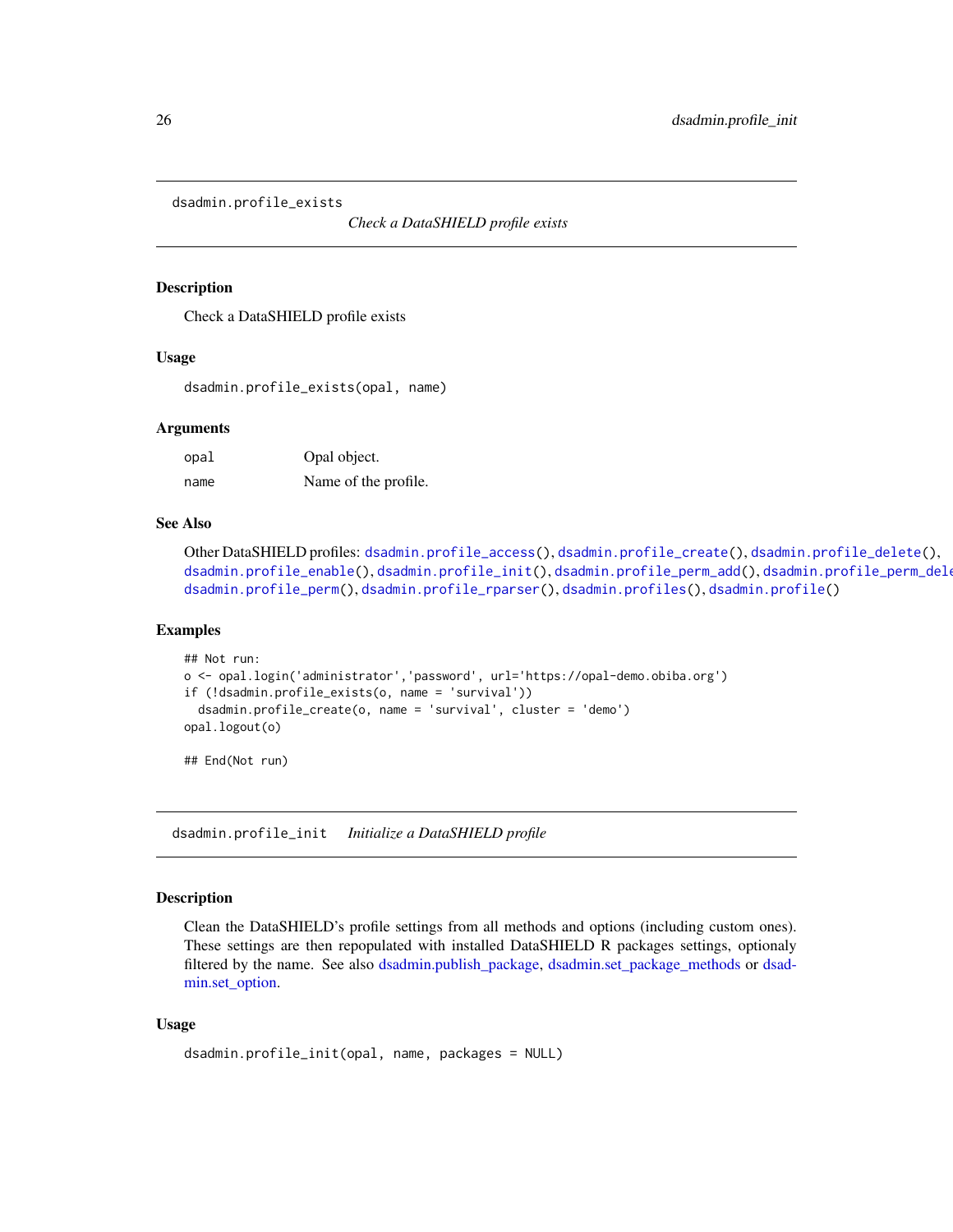#### <span id="page-26-0"></span>**Arguments**

| opal     | Opal object.                      |
|----------|-----------------------------------|
| name     | Name of the profile.              |
| packages | A list DataSHIELD R package names |

#### See Also

```
dsadmin.profile_access(dsadmin.profile_create(dsadmin.profile_delete(),
dsadmin.profile_enable(dsadmin.profile_exists(dsadmin.profile_perm_add(), dsadmin.profile_perm_de
dsadmin.profile_perm(), dsadmin.profile_rparser(), dsadmin.profiles(), dsadmin.profile()
```
#### Examples

```
## Not run:
o <- opal.login('administrator','password', url='https://opal-demo.obiba.org')
dsadmin.profile_create(o, name = 'survival', cluster = 'demo')
dsadmin.profile_init(o, name = 'survival', packages = c('dsSurvival'))
opal.logout(o)
```
## End(Not run)

<span id="page-26-1"></span>dsadmin.profile\_perm *Get the permissions of a DataSHIELD profile*

#### **Description**

Get the permissions of a DataSHIELD profile

#### Usage

dsadmin.profile\_perm(opal, name)

#### Arguments

opal Opal connection object. name Profile name.

#### Value

A data.frame with columns: subject, type, permission

#### See Also

Other DataSHIELD profiles: [dsadmin.profile\\_access\(](#page-22-1)), [dsadmin.profile\\_create\(](#page-22-2)), [dsadmin.profile\\_delete\(](#page-23-1)), [dsadmin.profile\\_enable\(](#page-24-1)), [dsadmin.profile\\_exists\(](#page-25-1)), [dsadmin.profile\\_init\(](#page-25-2)), [dsadmin.profile\\_perm\\_add\(](#page-27-1)), [dsadmin.profile\\_perm\\_delete\(](#page-28-1)), [dsadmin.profile\\_rparser\(](#page-29-1)), [dsadmin.profiles\(](#page-21-1)), [dsadmin.profile\(](#page-20-1))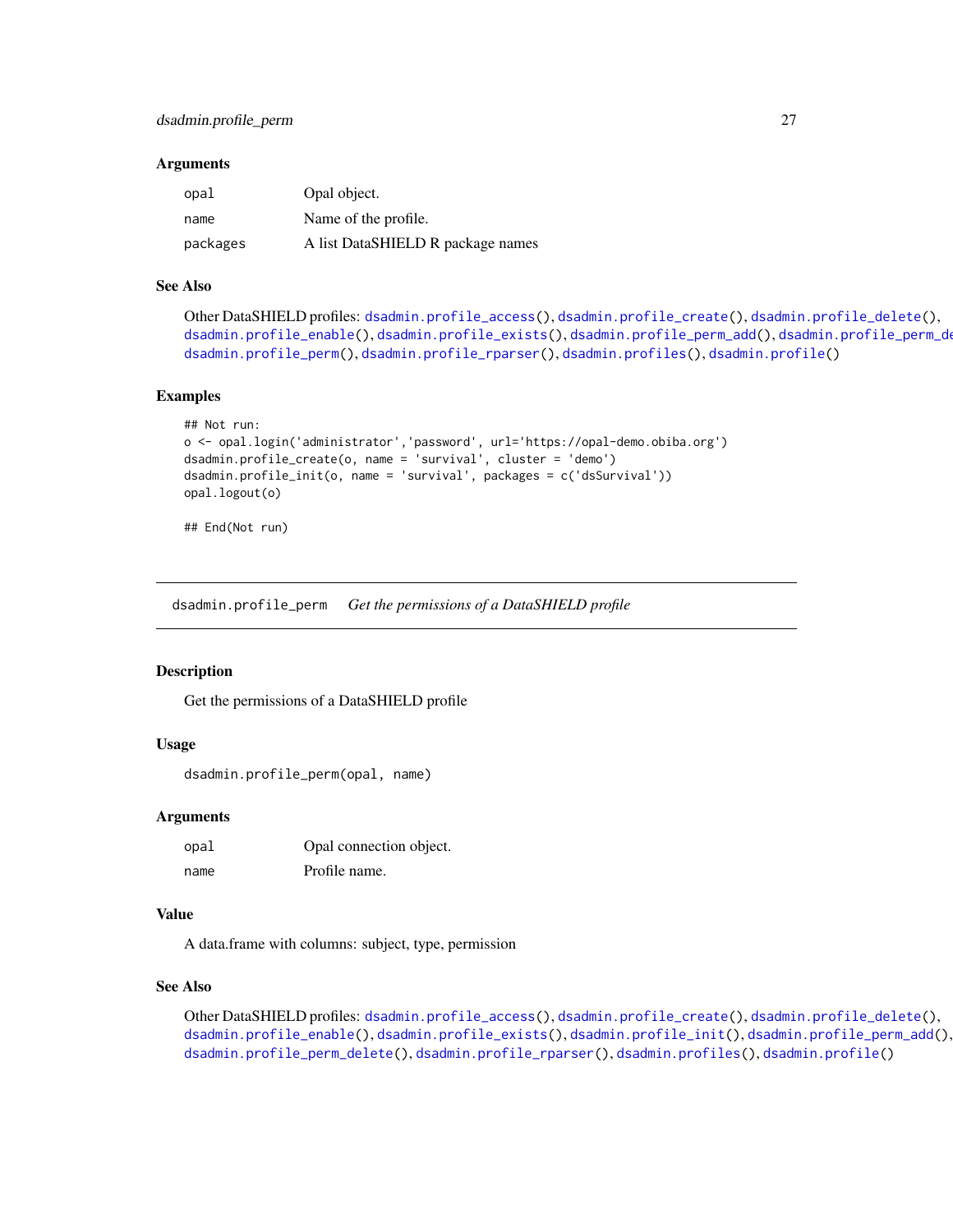# Examples

```
## Not run:
o <- opal.login('administrator','password', url='https://opal-demo.obiba.org')
dsadmin.profile_perm_add(o, 'default', c('andrei', 'valentina'), 'user', 'use')
dsadmin.profile_perm(o, 'default')
dsadmin.profile_perm_delete(o, 'default', c('andrei', 'valentina'), 'user')
opal.logout(o)
```
## End(Not run)

<span id="page-27-1"></span>dsadmin.profile\_perm\_add

*Add or update a permission on a DataSHIELD profile*

#### Description

When adding/updating some permissions on a DataSHIELD profile, this profile is automatically set in restricted access mode.

#### Usage

```
dsadmin.profile_perm_add(
  opal,
  name,
  subject,
  type = "user",
  permission = "use"
)
```
#### Arguments

| opal       | Opal connection object.                                                                |
|------------|----------------------------------------------------------------------------------------|
| name       | Profile.                                                                               |
| subject    | A vector of subject identifiers: user names or group names (depending on the<br>type). |
| type       | The type of subject: user (default) or group.                                          |
| permission | The permission to apply: use.                                                          |

#### See Also

Other DataSHIELD profiles: [dsadmin.profile\\_access\(](#page-22-1)), [dsadmin.profile\\_create\(](#page-22-2)), [dsadmin.profile\\_delete\(](#page-23-1)), [dsadmin.profile\\_enable\(](#page-24-1)), [dsadmin.profile\\_exists\(](#page-25-1)), [dsadmin.profile\\_init\(](#page-25-2)), dsadmin.profile\_perm\_delete [dsadmin.profile\\_perm\(](#page-26-1)), [dsadmin.profile\\_rparser\(](#page-29-1)), [dsadmin.profiles\(](#page-21-1)), [dsadmin.profile\(](#page-20-1))

<span id="page-27-0"></span>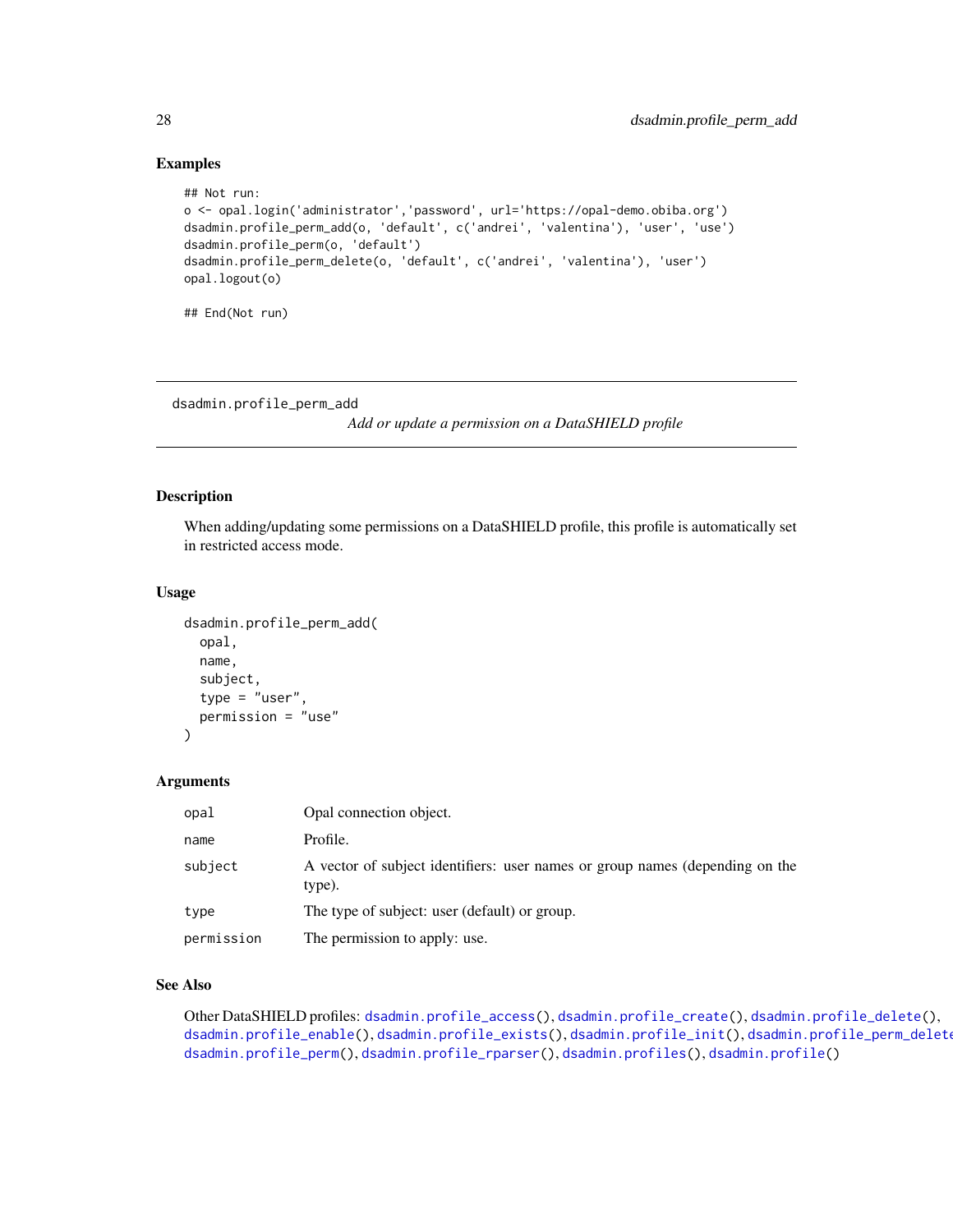# <span id="page-28-0"></span>dsadmin.profile\_perm\_delete 29

#### Examples

```
## Not run:
o <- opal.login('administrator','password', url='https://opal-demo.obiba.org')
dsadmin.profile_perm_add(o, 'default', c('andrei', 'valentina'), 'user', 'use')
dsadmin.profile_perm(o, 'default')
dsadmin.profile_perm_delete(o, 'default', c('andrei', 'valentina'), 'user')
opal.logout(o)
```
## End(Not run)

<span id="page-28-1"></span>dsadmin.profile\_perm\_delete

*Delete a permission from a DataSHIELD profile*

#### Description

Delete a permission that was applied on a DataSHIELD profile. Silently returns when there is no such permission.

#### Usage

```
dsadmin.profile_perm_delete(opal, name, subject, type = "user")
```
# Arguments

| opal    | Opal connection object.                                                                |
|---------|----------------------------------------------------------------------------------------|
| name    | Profile name.                                                                          |
| subject | A vector of subject identifiers: user names or group names (depending on the<br>type). |
| type    | The type of subject: user (default) or group.                                          |

#### See Also

```
dsadmin.profile_access(dsadmin.profile_create(dsadmin.profile_delete(),
dsadmin.profile_enable(dsadmin.profile_exists(dsadmin.profile_init(dsadmin.profile_perm_add(),
dsadmin.profile_perm(), dsadmin.profile_rparser(), dsadmin.profiles(), dsadmin.profile()
```
#### Examples

```
## Not run:
o <- opal.login('administrator','password', url='https://opal-demo.obiba.org')
dsadmin.profile_perm_add(o, 'default', c('andrei', 'valentina'), 'user', 'use')
dsadmin.profile_perm(o, 'default')
dsadmin.profile_perm_delete(o, 'default', c('andrei', 'valentina'), 'user')
opal.logout(o)
```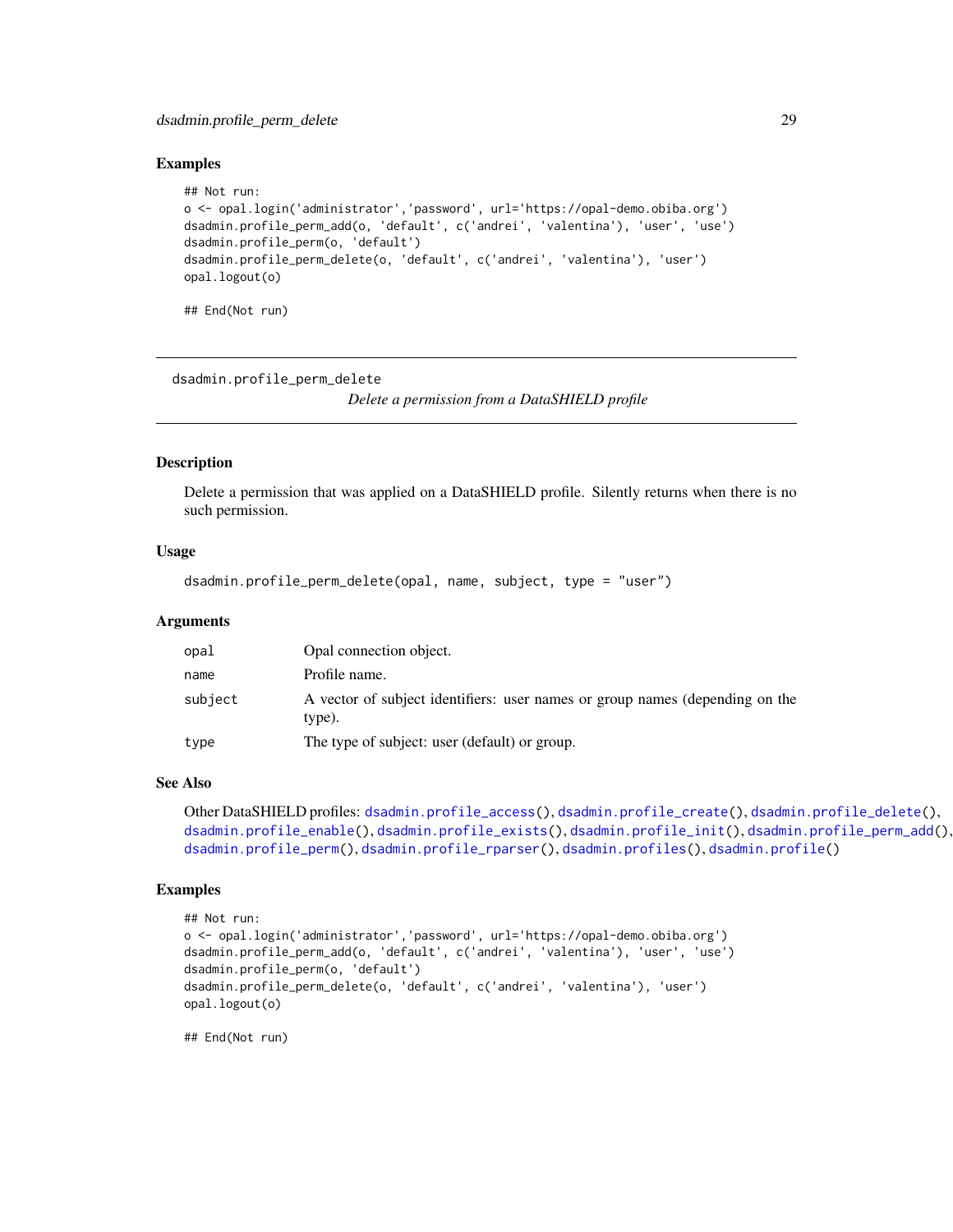<span id="page-29-1"></span><span id="page-29-0"></span>dsadmin.profile\_rparser

*Set or remove the R parser version of a DataSHIELD profile*

# Description

Set or remove the R parser version of a DataSHIELD profile

#### Usage

```
dsadmin.profile_rparser(opal, name, rParser = NULL)
```
#### Arguments

| opal    | Opal object.                                                                                                                                                                         |
|---------|--------------------------------------------------------------------------------------------------------------------------------------------------------------------------------------|
| name    | Name of the profile.                                                                                                                                                                 |
| rParser | Version of the DataSHIELD R parser that applies to this profile. If not specified,<br>the system's default one will be used. A valid version would be one of 'v1' or<br>$\mathbf{v}$ |

#### See Also

Other DataSHIELD profiles: [dsadmin.profile\\_access\(](#page-22-1)), [dsadmin.profile\\_create\(](#page-22-2)), [dsadmin.profile\\_delete\(](#page-23-1)), [dsadmin.profile\\_enable\(](#page-24-1)), [dsadmin.profile\\_exists\(](#page-25-1)), [dsadmin.profile\\_init\(](#page-25-2)), [dsadmin.profile\\_perm\\_add\(](#page-27-1)), [dsadmin.profile\\_perm\\_delete\(](#page-28-1)), [dsadmin.profile\\_perm\(](#page-26-1)), [dsadmin.profiles\(](#page-21-1)), [dsadmin.profile\(](#page-20-1))

#### Examples

```
## Not run:
o <- opal.login('administrator','password', url='https://opal-demo.obiba.org')
dsadmin.profile_create(o, name = 'survival', cluster = 'demo')
# apply R parser version v2
dsadmin.profile_rparser(o, name = 'survival', rParser = 'v2')
# apply system's default R parser version
dsadmin.profile_rparser(o, name = 'survival')
opal.logout(o)
```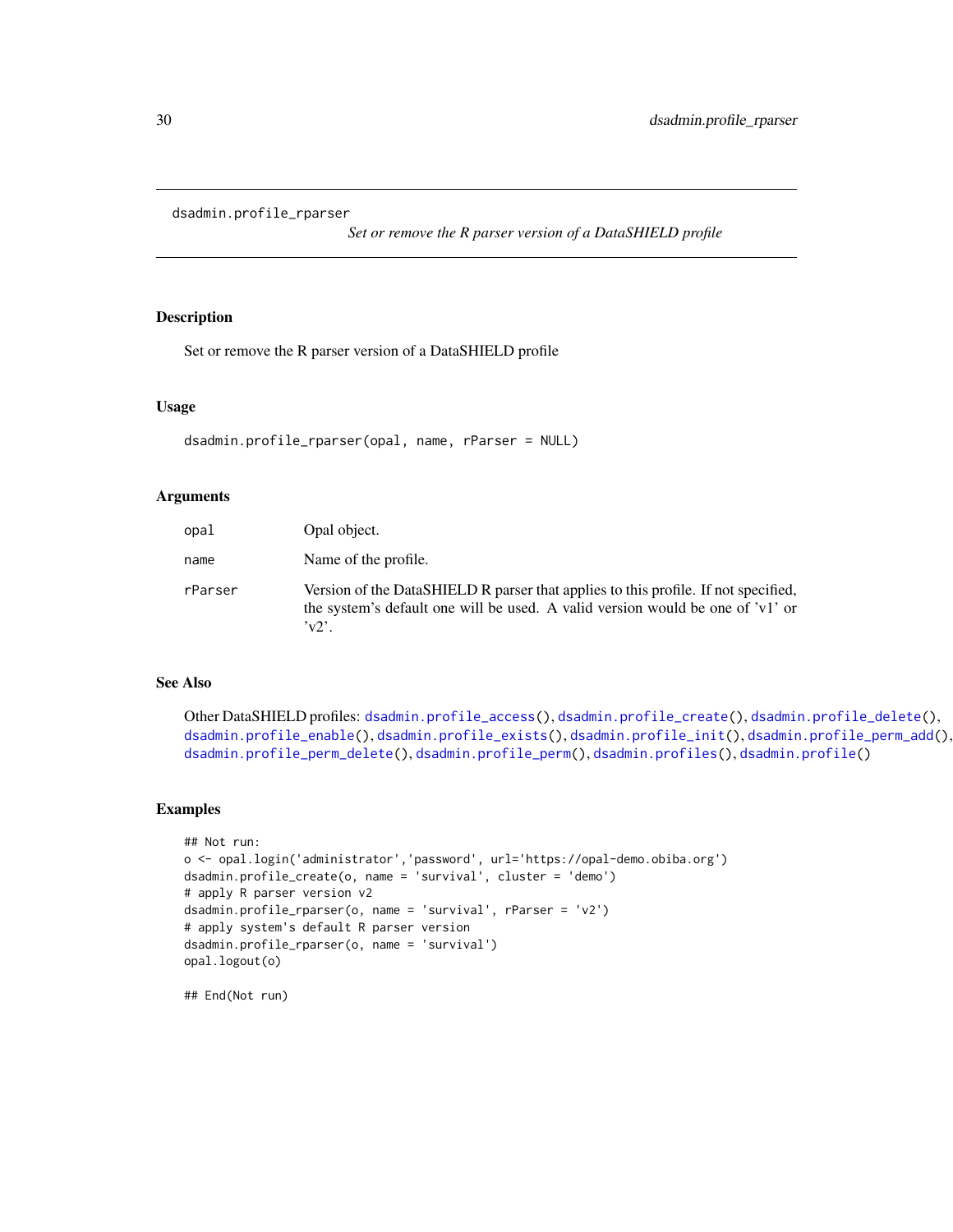<span id="page-30-1"></span><span id="page-30-0"></span>dsadmin.publish\_package

*Publish DataSHIELD package settings*

# Description

Declare DataSHIELD aggregate/assign methods and options as defined by the package.

#### Usage

```
dsadmin.publish_package(opal, pkg, profile = NULL)
```
# Arguments

| opal    | Opal object or list of opal objects.                                                    |  |
|---------|-----------------------------------------------------------------------------------------|--|
| pkg     | Package name.                                                                           |  |
| profile | The DataSHIELD profile name to which operation applies. See also dsad-<br>min.profiles. |  |

#### Value

TRUE if successfull

# See Also

Other DataSHIELD functions: [dsadmin.get\\_methods\(](#page-11-1)), [dsadmin.get\\_method\(](#page-10-1)), [dsadmin.get\\_options\(](#page-11-2)), [dsadmin.install\\_github\\_package\(](#page-13-1)), [dsadmin.install\\_local\\_package\(](#page-14-1)), [dsadmin.install\\_package\(](#page-15-1)), [dsadmin.installed\\_package\(](#page-12-1)), [dsadmin.package\\_descriptions\(](#page-17-1)), [dsadmin.package\\_description\(](#page-16-1)), [dsadmin.remove\\_package\(](#page-31-1)), [dsadmin.rm\\_methods\(](#page-32-1)), [dsadmin.rm\\_method\(](#page-31-2)), [dsadmin.rm\\_options\(](#page-34-1)), [dsadmin.rm\\_option\(](#page-33-1)), [dsadmin.rm\\_package\\_methods\(](#page-35-1)), [dsadmin.set\\_method\(](#page-36-1)), [dsadmin.set\\_option\(](#page-37-1)), [dsadmin.set\\_package\\_methods\(](#page-38-1)), [dsadmin.unpublish\\_package\(](#page-39-1))

# Examples

```
## Not run:
o <- opal.login('administrator','password', url='https://opal-demo.obiba.org')
dsadmin.publish_package(o, 'dsBase')
opal.logout(o)
```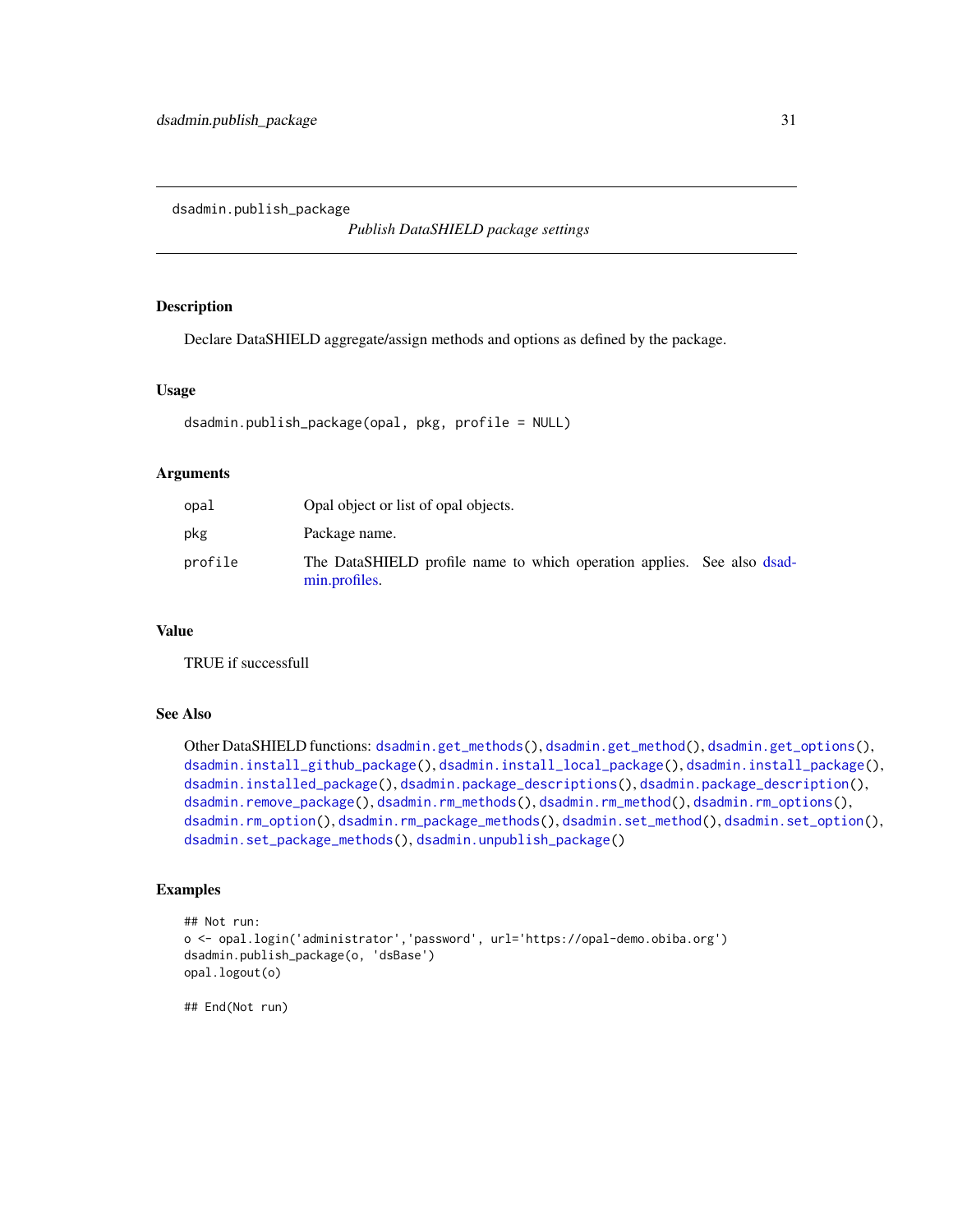<span id="page-31-1"></span><span id="page-31-0"></span>dsadmin.remove\_package

*Remove DataSHIELD package*

#### Description

Remove a DataSHIELD package permanently.

#### Usage

dsadmin.remove\_package(opal, pkg, profile = NULL)

# Arguments

| opal    | Opal object or list of opal objects.                                                    |  |
|---------|-----------------------------------------------------------------------------------------|--|
| pkg     | Package name.                                                                           |  |
| profile | The DataSHIELD profile name to which operation applies. See also dsad-<br>min.profiles. |  |

# See Also

Other DataSHIELD functions: [dsadmin.get\\_methods\(](#page-11-1)), [dsadmin.get\\_method\(](#page-10-1)), [dsadmin.get\\_options\(](#page-11-2)), [dsadmin.install\\_github\\_package\(](#page-13-1)), [dsadmin.install\\_local\\_package\(](#page-14-1)), [dsadmin.install\\_package\(](#page-15-1)), [dsadmin.installed\\_package\(](#page-12-1)), [dsadmin.package\\_descriptions\(](#page-17-1)), [dsadmin.package\\_description\(](#page-16-1)), [dsadmin.publish\\_package\(](#page-30-1)), [dsadmin.rm\\_methods\(](#page-32-1)), [dsadmin.rm\\_method\(](#page-31-2)), [dsadmin.rm\\_options\(](#page-34-1)), [dsadmin.rm\\_option\(](#page-33-1)), [dsadmin.rm\\_package\\_methods\(](#page-35-1)), [dsadmin.set\\_method\(](#page-36-1)), [dsadmin.set\\_option\(](#page-37-1)), [dsadmin.set\\_package\\_methods\(](#page-38-1)), [dsadmin.unpublish\\_package\(](#page-39-1))

# Examples

```
## Not run:
o <- opal.login('administrator','password', url='https://opal-demo.obiba.org')
dsadmin.remove_package(o, 'dsBase')
opal.logout(o)
## End(Not run)
```
<span id="page-31-2"></span>dsadmin.rm\_method *Remove DataSHIELD method*

#### Description

Remove DataSHIELD method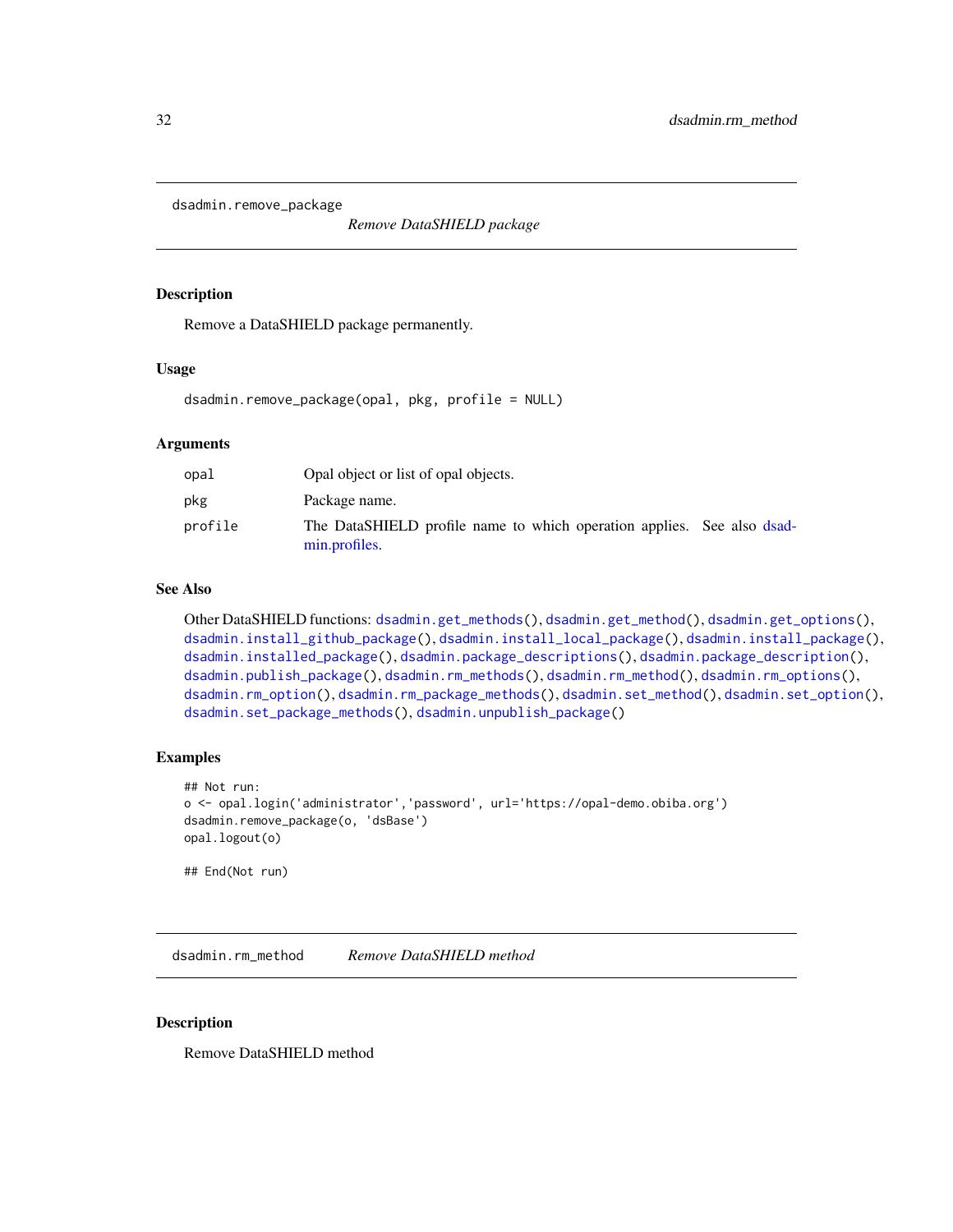#### <span id="page-32-0"></span>Usage

```
dsadmin.rm_method(opal, name, type = "aggregate", profile = NULL)
```
#### **Arguments**

| opal    | Opal object or list of opal objects.                                                    |
|---------|-----------------------------------------------------------------------------------------|
| name    | Name of the method, as it is accessed by DataSHIELD users.                              |
| type    | Type of the method: "aggregate" (default) or "assign"                                   |
| profile | The DataSHIELD profile name to which operation applies. See also dsad-<br>min.profiles. |

# See Also

```
Other DataSHIELD functions: dsadmin.get_methods(), dsadmin.get_method(), dsadmin.get_options(),
dsadmin.install_github_package(), dsadmin.install_local_package(), dsadmin.install_package(),
dsadmin.installed_package(), dsadmin.package_descriptions(), dsadmin.package_description(),
dsadmin.publish_package(), dsadmin.remove_package(), dsadmin.rm_methods(), dsadmin.rm_options(),
dsadmin.rm_option(), dsadmin.rm_package_methods(), dsadmin.set_method(), dsadmin.set_option(),
dsadmin.set_package_methods(), dsadmin.unpublish_package()
```
#### Examples

```
## Not run:
o <- opal.login('administrator','password', url='https://opal-demo.obiba.org')
dsadmin.rm_method(o, 'foo')
opal.logout(o)
```
## End(Not run)

<span id="page-32-1"></span>dsadmin.rm\_methods *Remove DataSHIELD methods.*

# Description

Remove DataSHIELD methods.

#### Usage

```
dsadmin.rm_methods(opal, type = NULL, profile = NULL)
```
#### Arguments

| opal    | Opal object or list of opal objects.                                                    |
|---------|-----------------------------------------------------------------------------------------|
| type    | Type of the method: "aggregate" or "assign". Default is NULL (=all type of<br>methods). |
| profile | The DataSHIELD profile name to which operation applies. See also dsad-<br>min.profiles. |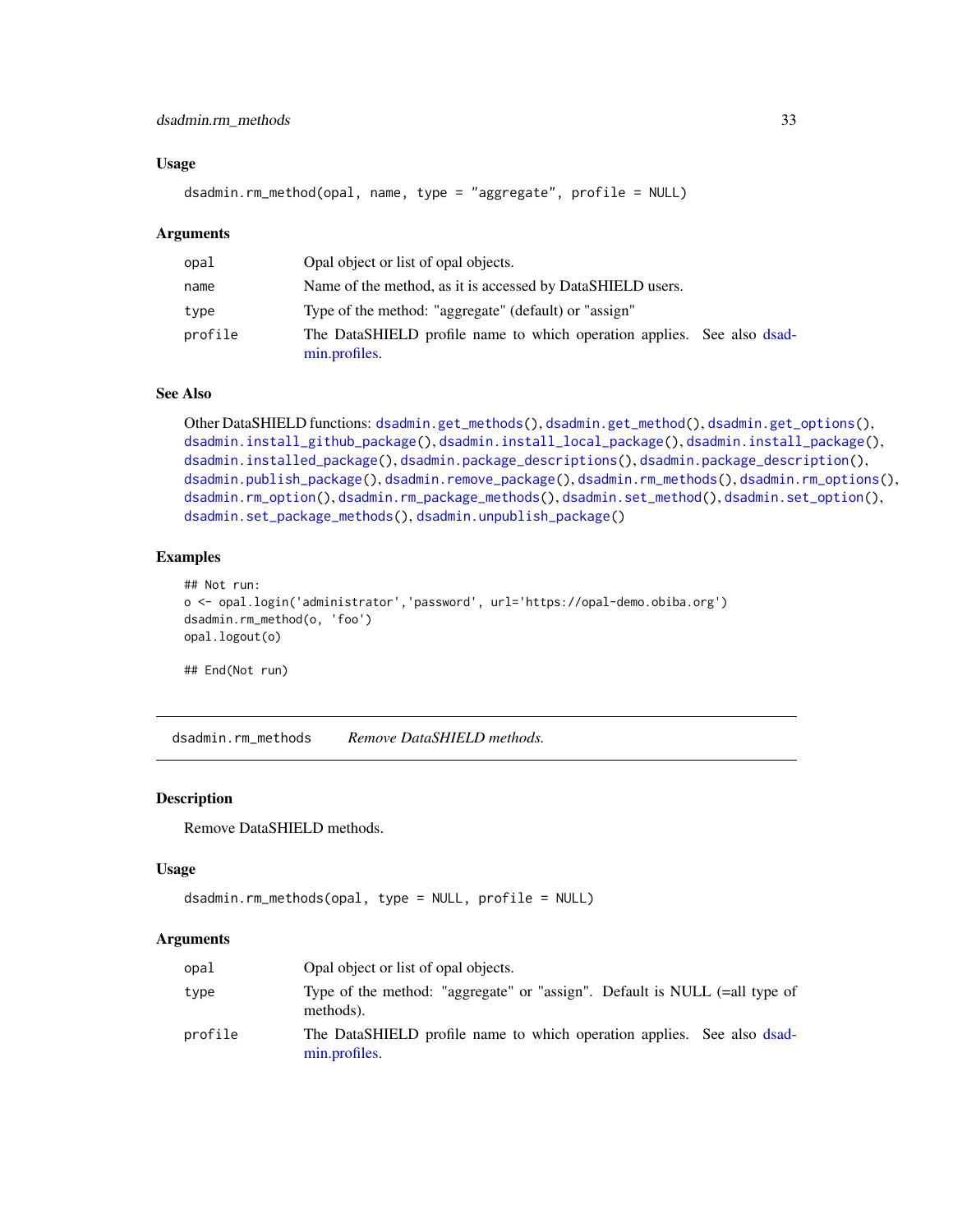# See Also

```
Other DataSHIELD functions: dsadmin.get_methods(), dsadmin.get_method(), dsadmin.get_options(),
dsadmin.install_github_package(), dsadmin.install_local_package(), dsadmin.install_package(),
dsadmin.installed_package(), dsadmin.package_descriptions(), dsadmin.package_description(),
dsadmin.publish_package(), dsadmin.remove_package(), dsadmin.rm_method(), dsadmin.rm_options(),
dsadmin.rm_option(), dsadmin.rm_package_methods(), dsadmin.set_method(), dsadmin.set_option(),
dsadmin.set_package_methods(), dsadmin.unpublish_package()
```
# Examples

```
## Not run:
o <- opal.login('administrator','password', url='https://opal-demo.obiba.org')
dsadmin.rm_methods(o)
opal.logout(o)
```
## End(Not run)

<span id="page-33-1"></span>dsadmin.rm\_option *Remove a DataSHIELD option*

#### Description

Remove a DataSHIELD option

# Usage

```
dsadmin.rm_option(opal, name, profile = NULL)
```
#### Arguments

| opal    | Opal object or list of opal objects.                                                    |
|---------|-----------------------------------------------------------------------------------------|
| name    | Name of the option                                                                      |
| profile | The DataSHIELD profile name to which operation applies. See also dsad-<br>min.profiles. |

#### See Also

Other DataSHIELD functions: [dsadmin.get\\_methods\(](#page-11-1)), [dsadmin.get\\_method\(](#page-10-1)), [dsadmin.get\\_options\(](#page-11-2)), [dsadmin.install\\_github\\_package\(](#page-13-1)), [dsadmin.install\\_local\\_package\(](#page-14-1)), [dsadmin.install\\_package\(](#page-15-1)), [dsadmin.installed\\_package\(](#page-12-1)), [dsadmin.package\\_descriptions\(](#page-17-1)), [dsadmin.package\\_description\(](#page-16-1)), [dsadmin.publish\\_package\(](#page-30-1)), [dsadmin.remove\\_package\(](#page-31-1)), [dsadmin.rm\\_methods\(](#page-32-1)), [dsadmin.rm\\_method\(](#page-31-2)), [dsadmin.rm\\_options\(](#page-34-1)), [dsadmin.rm\\_package\\_methods\(](#page-35-1)), [dsadmin.set\\_method\(](#page-36-1)), [dsadmin.set\\_option\(](#page-37-1)), [dsadmin.set\\_package\\_methods\(](#page-38-1)), [dsadmin.unpublish\\_package\(](#page-39-1))

<span id="page-33-0"></span>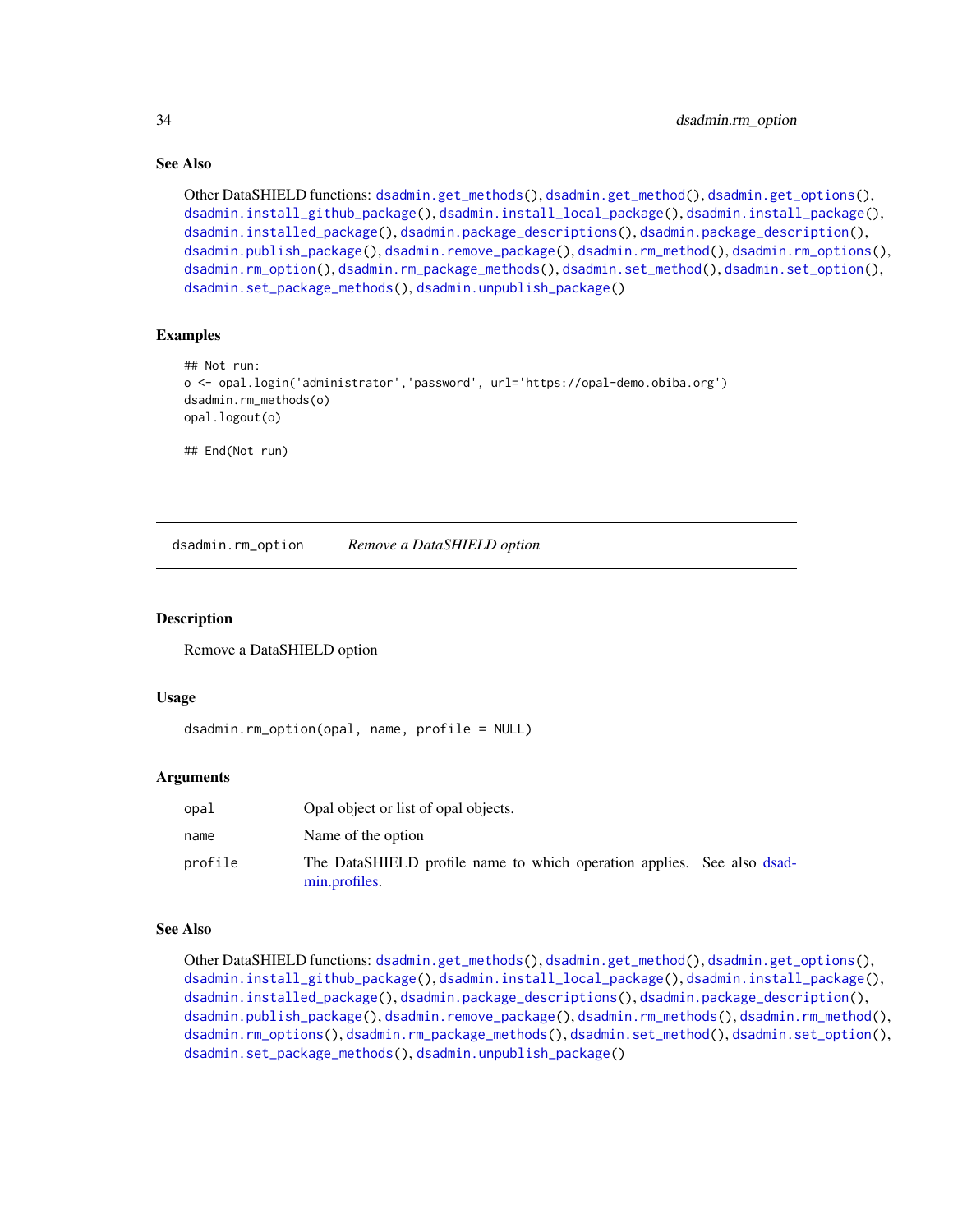# <span id="page-34-0"></span>dsadmin.rm\_options 35

#### Examples

```
## Not run:
o <- opal.login('administrator','password', url='https://opal-demo.obiba.org')
dsadmin.rm_option(o, 'foo')
opal.logout(o)
## End(Not run)
```
<span id="page-34-1"></span>dsadmin.rm\_options *Remove all DataSHIELD options*

# Description

Remove all DataSHIELD options

#### Usage

```
dsadmin.rm_options(opal, profile = NULL)
```
#### Arguments

| opal    | Opal object or list of opal objects.                                                    |  |
|---------|-----------------------------------------------------------------------------------------|--|
| profile | The DataSHIELD profile name to which operation applies. See also dsad-<br>min.profiles. |  |

# See Also

```
Other DataSHIELD functions: dsadmin.get_methods(), dsadmin.get_method(), dsadmin.get_options(),
dsadmin.install_github_package(), dsadmin.install_local_package(), dsadmin.install_package(),
dsadmin.installed_package(), dsadmin.package_descriptions(), dsadmin.package_description(),
dsadmin.publish_package(), dsadmin.remove_package(), dsadmin.rm_methods(), dsadmin.rm_method(),
dsadmin.rm_option(), dsadmin.rm_package_methods(), dsadmin.set_method(), dsadmin.set_option(),
dsadmin.set_package_methods(), dsadmin.unpublish_package()
```
# Examples

```
## Not run:
o <- opal.login('administrator','password', url='https://opal-demo.obiba.org')
dsadmin.rm_options(o, 'foo')
opal.logout(o)
```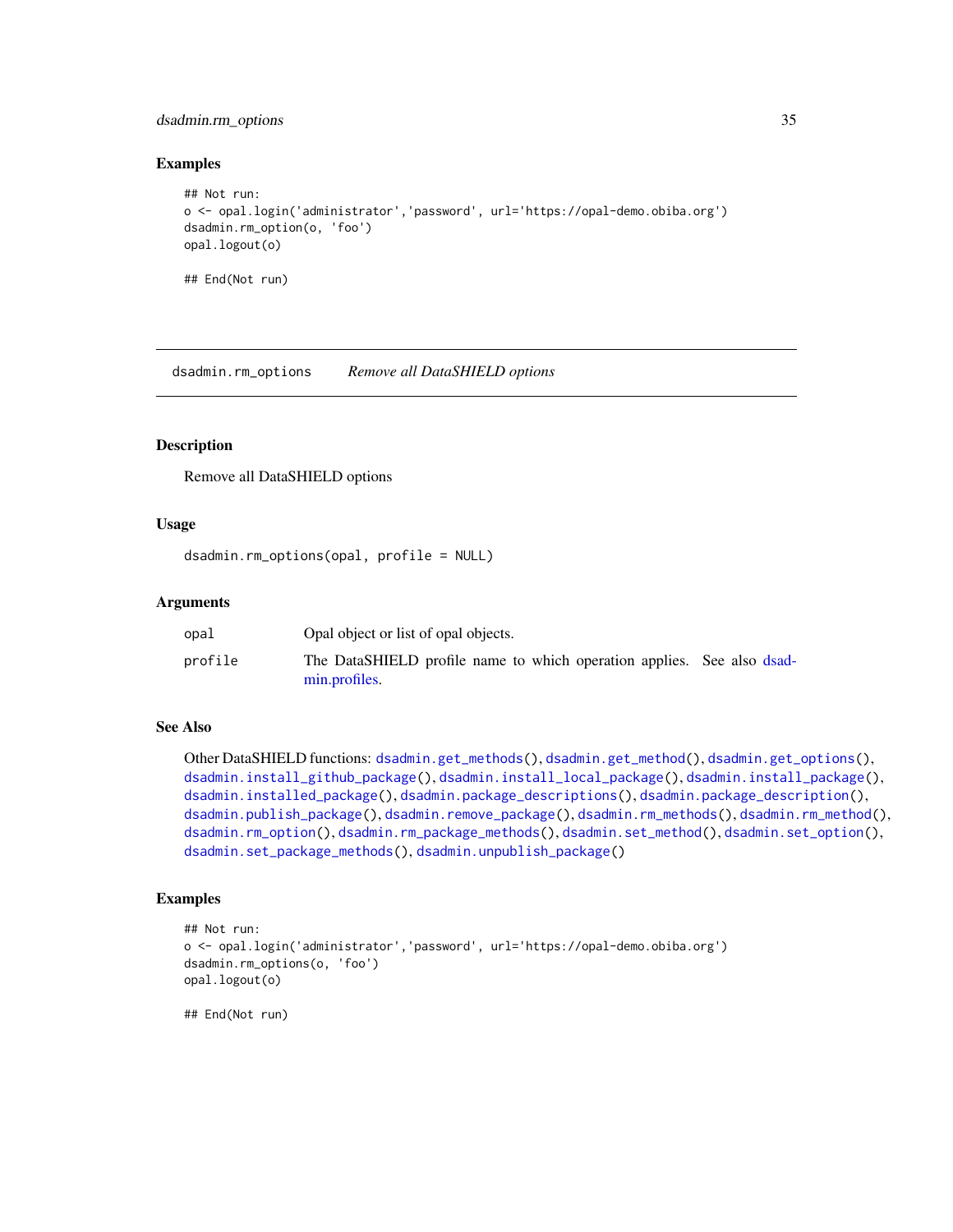```
dsadmin.rm_package_methods
```
*Remove DataSHIELD package methods*

# Description

Remove DataSHIELD aggregate and assign methods defined by the package.

# Usage

```
dsadmin.rm_package_methods(opal, pkg, type = NULL, profile = NULL)
```
### Arguments

| opal    | Opal object or list of opal objects.                                                    |
|---------|-----------------------------------------------------------------------------------------|
| pkg     | Package name.                                                                           |
| type    | Type of the method: "aggregate" or "assign". Default is NULL (=all type of<br>methods). |
| profile | The DataSHIELD profile name to which operation applies. See also dsad-<br>min.profiles. |

# See Also

Other DataSHIELD functions: [dsadmin.get\\_methods\(](#page-11-1)), [dsadmin.get\\_method\(](#page-10-1)), [dsadmin.get\\_options\(](#page-11-2)), [dsadmin.install\\_github\\_package\(](#page-13-1)), [dsadmin.install\\_local\\_package\(](#page-14-1)), [dsadmin.install\\_package\(](#page-15-1)), [dsadmin.installed\\_package\(](#page-12-1)), [dsadmin.package\\_descriptions\(](#page-17-1)), [dsadmin.package\\_description\(](#page-16-1)), [dsadmin.publish\\_package\(](#page-30-1)), [dsadmin.remove\\_package\(](#page-31-1)), [dsadmin.rm\\_methods\(](#page-32-1)), [dsadmin.rm\\_method\(](#page-31-2)), [dsadmin.rm\\_options\(](#page-34-1)), [dsadmin.rm\\_option\(](#page-33-1)), [dsadmin.set\\_method\(](#page-36-1)), [dsadmin.set\\_option\(](#page-37-1)), [dsadmin.set\\_package\\_methods\(](#page-38-1)), [dsadmin.unpublish\\_package\(](#page-39-1))

# Examples

```
## Not run:
o <- opal.login('administrator','password', url='https://opal-demo.obiba.org')
dsadmin.rm_package_methods(o, 'dsBase')
opal.logout(o)
```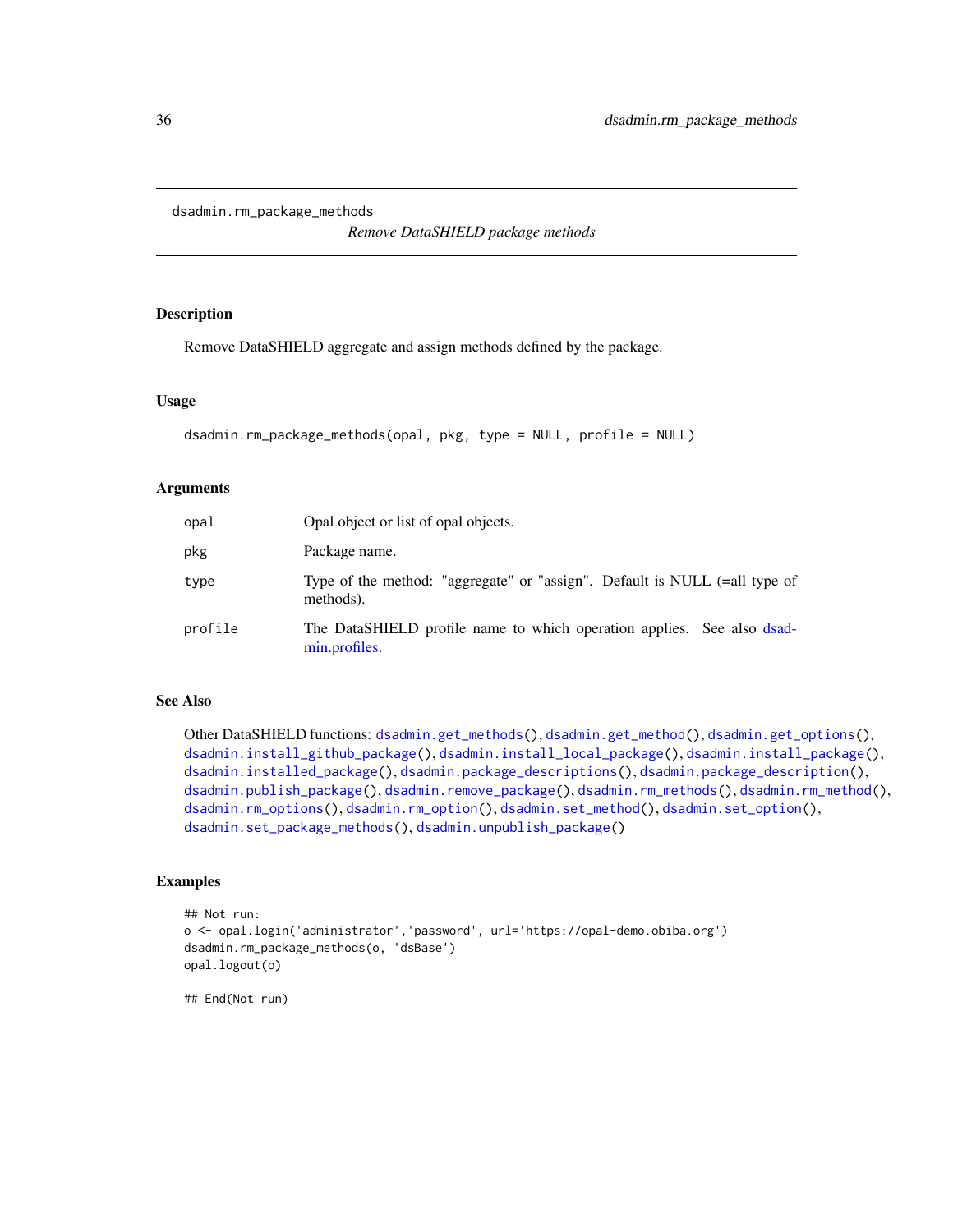<span id="page-36-0"></span>dsadmin.set\_method *Set DataSHIELD method*

#### Description

Set DataSHIELD method

#### Usage

```
dsadmin.set_method(
  opal,
 name,
  func = NULL,path = NULL,
  type = "aggregate",
 profile = NULL
```
#### $\lambda$

### Arguments

| opal    | Opal object or list of opal objects.                                                    |
|---------|-----------------------------------------------------------------------------------------|
| name    | Name of the method, as it will be accessed by DataSHIELD users.                         |
| func    | Function name or function code.                                                         |
| path    | Path to the R file containing the script (mutually exclusive with func).                |
| type    | Type of the method: "aggregate" (default) or "assign"                                   |
| profile | The DataSHIELD profile name to which operation applies. See also dsad-<br>min.profiles. |

# See Also

Other DataSHIELD functions: [dsadmin.get\\_methods\(](#page-11-0)), [dsadmin.get\\_method\(](#page-10-0)), [dsadmin.get\\_options\(](#page-11-1)), [dsadmin.install\\_github\\_package\(](#page-13-0)), [dsadmin.install\\_local\\_package\(](#page-14-0)), [dsadmin.install\\_package\(](#page-15-0)), [dsadmin.installed\\_package\(](#page-12-0)), [dsadmin.package\\_descriptions\(](#page-17-0)), [dsadmin.package\\_description\(](#page-16-0)), [dsadmin.publish\\_package\(](#page-30-0)), [dsadmin.remove\\_package\(](#page-31-0)), [dsadmin.rm\\_methods\(](#page-32-0)), [dsadmin.rm\\_method\(](#page-31-1)), [dsadmin.rm\\_options\(](#page-34-0)), [dsadmin.rm\\_option\(](#page-33-0)), [dsadmin.rm\\_package\\_methods\(](#page-35-0)), [dsadmin.set\\_option\(](#page-37-0)), [dsadmin.set\\_package\\_methods\(](#page-38-0)), [dsadmin.unpublish\\_package\(](#page-39-0))

#### Examples

```
## Not run:
o <- opal.login('administrator','password', url='https://opal-demo.obiba.org')
# as a package's function
dsadmin.set_method(o, 'foo', func = 'base::mean')
# as a custom function
dsadmin.set_method(o, 'foo', func = function(x) { base::mean(x) })
opal.logout(o)
```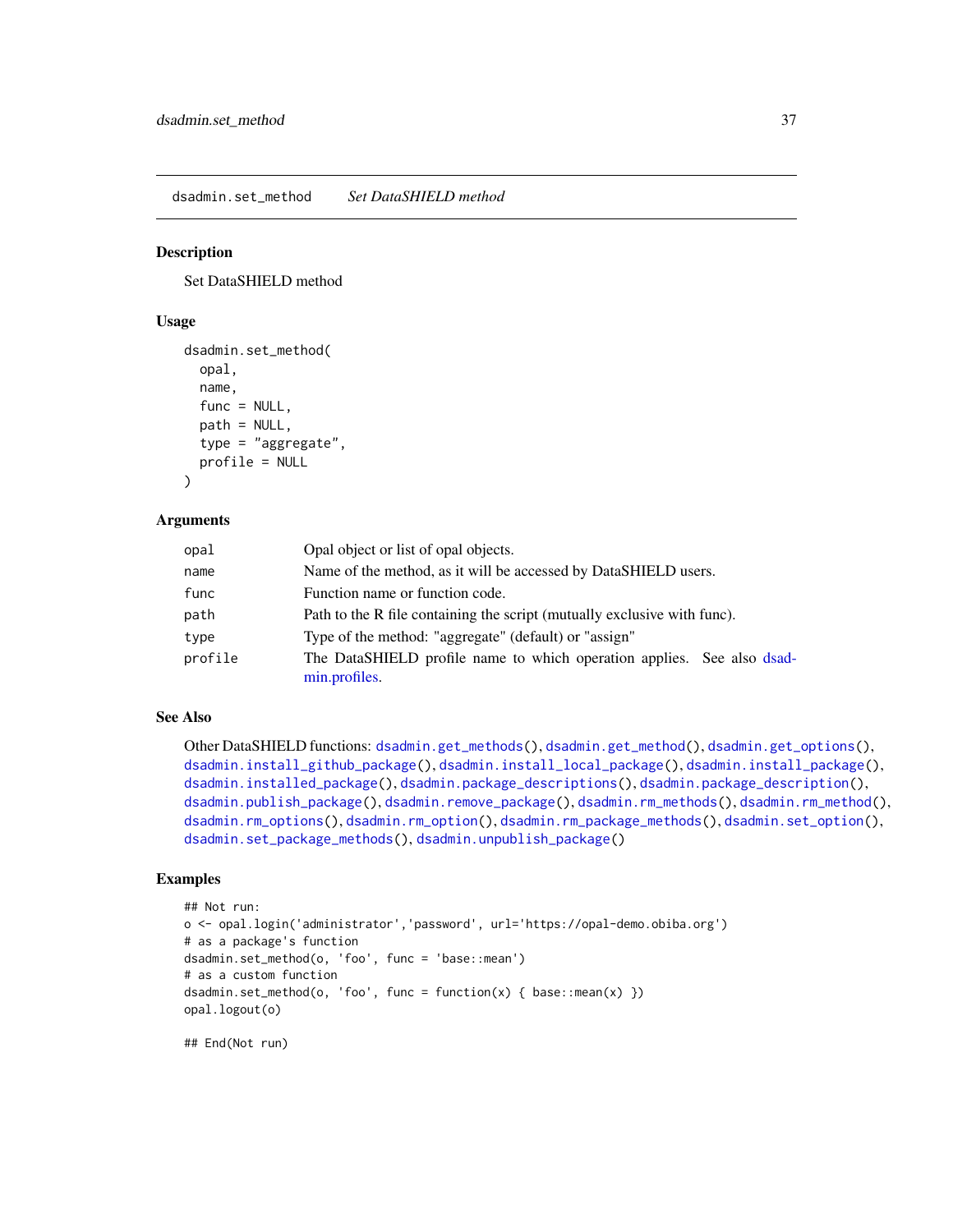<span id="page-37-0"></span>dsadmin.set\_option *Set DataSHIELD option*

# Description

Set a DataSHIELD option (add or update).

#### Usage

```
dsadmin.set_option(opal, name, value, profile = NULL)
```
### Arguments

| opal    | Opal object or list of opal objects.                                                    |  |
|---------|-----------------------------------------------------------------------------------------|--|
| name    | Name of the option                                                                      |  |
| value   | Value of the option                                                                     |  |
| profile | The DataSHIELD profile name to which operation applies. See also dsad-<br>min.profiles. |  |

# See Also

Other DataSHIELD functions: [dsadmin.get\\_methods\(](#page-11-0)), [dsadmin.get\\_method\(](#page-10-0)), [dsadmin.get\\_options\(](#page-11-1)), [dsadmin.install\\_github\\_package\(](#page-13-0)), [dsadmin.install\\_local\\_package\(](#page-14-0)), [dsadmin.install\\_package\(](#page-15-0)), [dsadmin.installed\\_package\(](#page-12-0)), [dsadmin.package\\_descriptions\(](#page-17-0)), [dsadmin.package\\_description\(](#page-16-0)), [dsadmin.publish\\_package\(](#page-30-0)), [dsadmin.remove\\_package\(](#page-31-0)), [dsadmin.rm\\_methods\(](#page-32-0)), [dsadmin.rm\\_method\(](#page-31-1)), [dsadmin.rm\\_options\(](#page-34-0)), [dsadmin.rm\\_option\(](#page-33-0)), [dsadmin.rm\\_package\\_methods\(](#page-35-0)), [dsadmin.set\\_method\(](#page-36-0)), [dsadmin.set\\_package\\_methods\(](#page-38-0)), [dsadmin.unpublish\\_package\(](#page-39-0))

# Examples

```
## Not run:
o <- opal.login('administrator','password', url='https://opal-demo.obiba.org')
dsadmin.set_option(o, 'foo', 'bar')
opal.logout(o)
```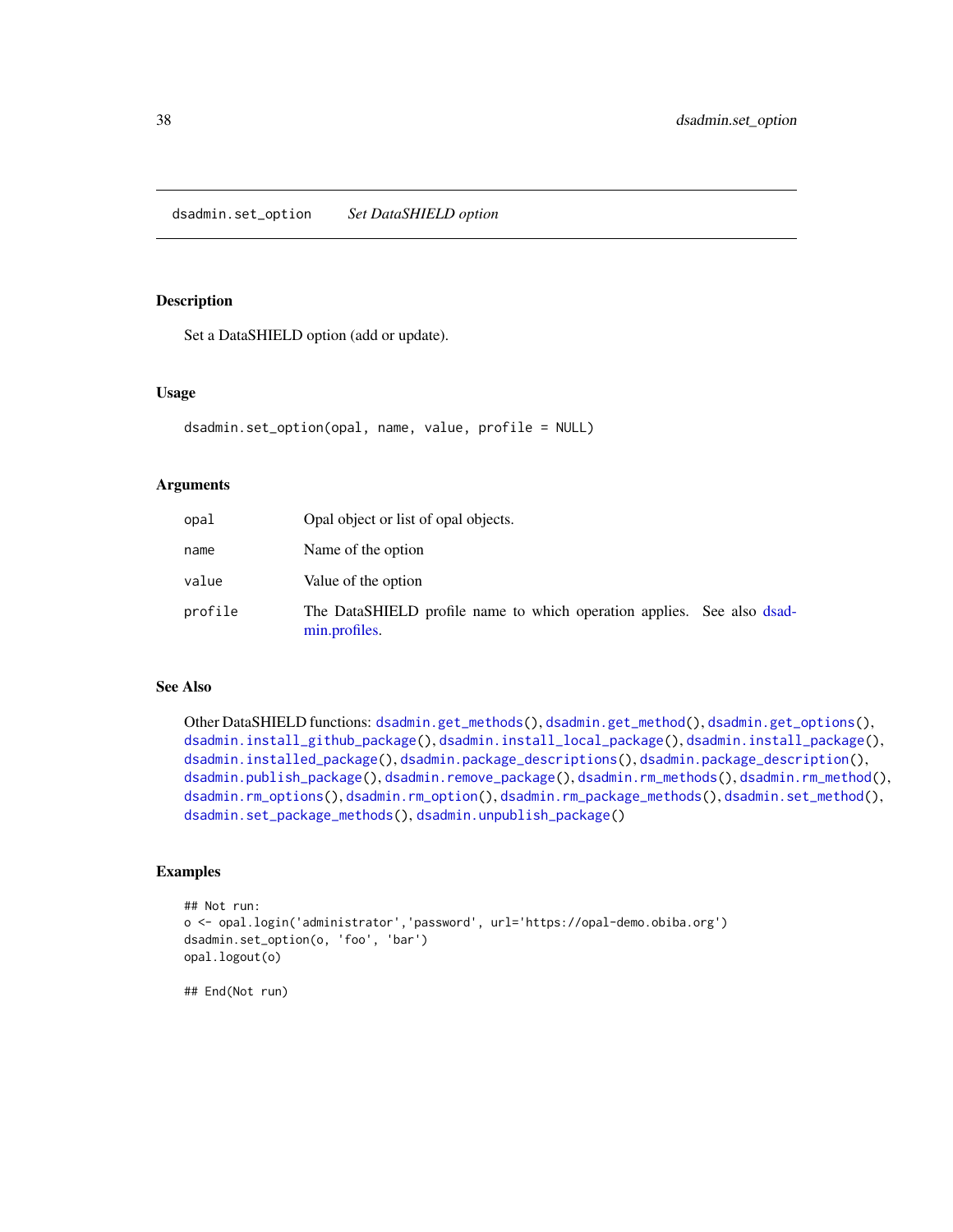<span id="page-38-0"></span>dsadmin.set\_package\_methods

*Set DataSHIELD package methods*

### Description

Declare DataSHIELD aggregate and assign methods as defined by the package.

### Usage

```
dsadmin.set_package_methods(opal, pkg, type = NULL, profile = NULL)
```
### Arguments

| opal    | Opal object or list of opal objects.                                                    |
|---------|-----------------------------------------------------------------------------------------|
| pkg     | Package name.                                                                           |
| type    | Type of the method: "aggregate" or "assign". Default is NULL (=all type of<br>methods). |
| profile | The DataSHIELD profile name to which operation applies. See also dsad-<br>min.profiles. |

# Value

TRUE if successfull

# See Also

Other DataSHIELD functions: [dsadmin.get\\_methods\(](#page-11-0)), [dsadmin.get\\_method\(](#page-10-0)), [dsadmin.get\\_options\(](#page-11-1)), [dsadmin.install\\_github\\_package\(](#page-13-0)), [dsadmin.install\\_local\\_package\(](#page-14-0)), [dsadmin.install\\_package\(](#page-15-0)), [dsadmin.installed\\_package\(](#page-12-0)), [dsadmin.package\\_descriptions\(](#page-17-0)), [dsadmin.package\\_description\(](#page-16-0)), [dsadmin.publish\\_package\(](#page-30-0)), [dsadmin.remove\\_package\(](#page-31-0)), [dsadmin.rm\\_methods\(](#page-32-0)), [dsadmin.rm\\_method\(](#page-31-1)), [dsadmin.rm\\_options\(](#page-34-0)), [dsadmin.rm\\_option\(](#page-33-0)), [dsadmin.rm\\_package\\_methods\(](#page-35-0)), [dsadmin.set\\_method\(](#page-36-0)), [dsadmin.set\\_option\(](#page-37-0)), [dsadmin.unpublish\\_package\(](#page-39-0))

# Examples

```
## Not run:
o <- opal.login('administrator','password', url='https://opal-demo.obiba.org')
dsadmin.set_package_methods(o, 'dsBase')
opal.logout(o)
```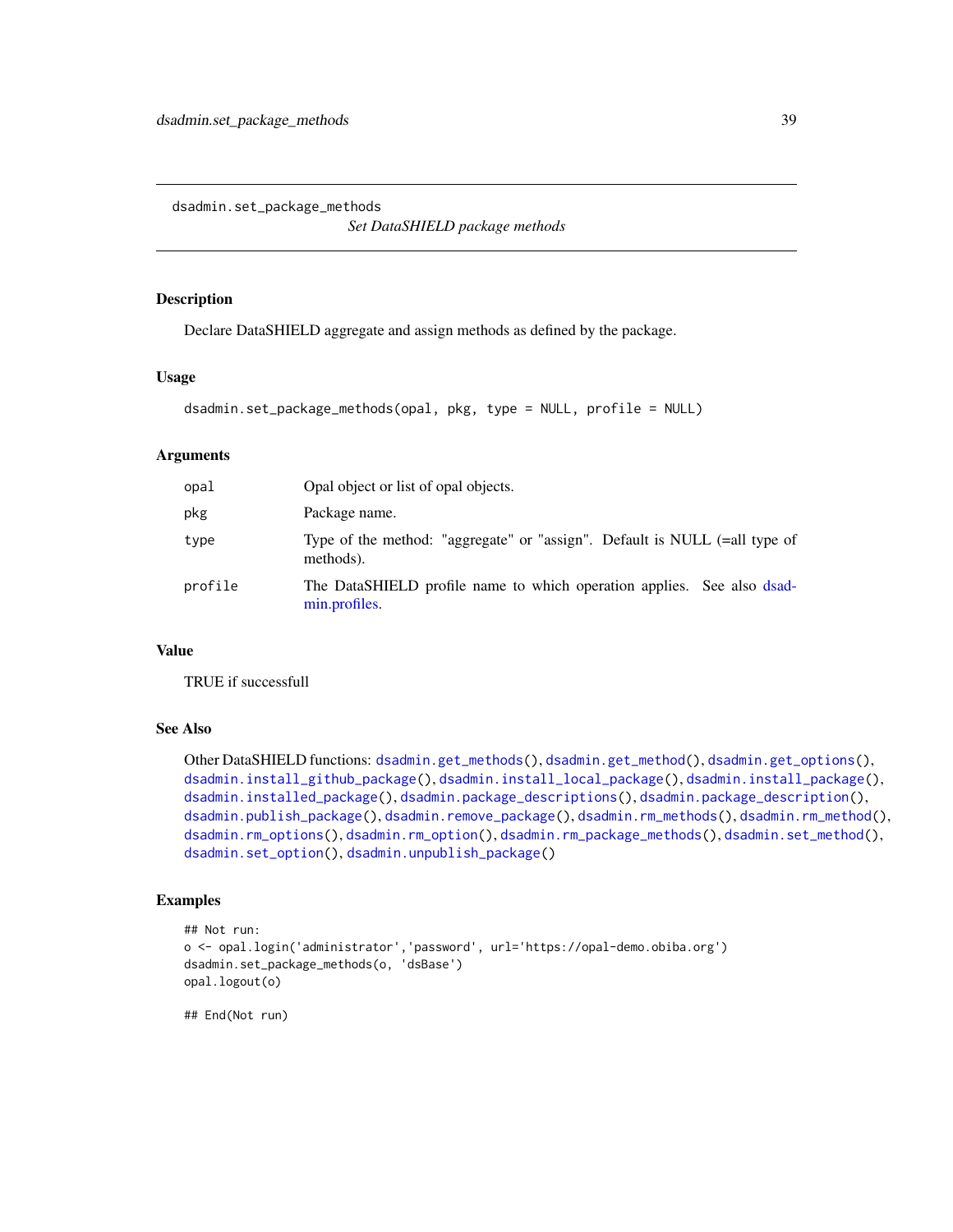```
dsadmin.unpublish_package
```
*Unpublish DataSHIELD package settings*

#### Description

Remove DataSHIELD aggregate/assign methods and options as defined by the package from the DataSHIELD configuration.

# Usage

dsadmin.unpublish\_package(opal, pkg, profile = NULL)

### Arguments

| opal    | Opal object or list of opal objects.                                                    |  |
|---------|-----------------------------------------------------------------------------------------|--|
| pkg     | Package name.                                                                           |  |
| profile | The DataSHIELD profile name to which operation applies. See also dsad-<br>min.profiles. |  |

# Value

TRUE if successfull

# See Also

Other DataSHIELD functions: [dsadmin.get\\_methods\(](#page-11-0)), [dsadmin.get\\_method\(](#page-10-0)), [dsadmin.get\\_options\(](#page-11-1)), [dsadmin.install\\_github\\_package\(](#page-13-0)), [dsadmin.install\\_local\\_package\(](#page-14-0)), [dsadmin.install\\_package\(](#page-15-0)), [dsadmin.installed\\_package\(](#page-12-0)), [dsadmin.package\\_descriptions\(](#page-17-0)), [dsadmin.package\\_description\(](#page-16-0)), [dsadmin.publish\\_package\(](#page-30-0)), [dsadmin.remove\\_package\(](#page-31-0)), [dsadmin.rm\\_methods\(](#page-32-0)), [dsadmin.rm\\_method\(](#page-31-1)), [dsadmin.rm\\_options\(](#page-34-0)), [dsadmin.rm\\_option\(](#page-33-0)), [dsadmin.rm\\_package\\_methods\(](#page-35-0)), [dsadmin.set\\_method\(](#page-36-0)), [dsadmin.set\\_option\(](#page-37-0)), [dsadmin.set\\_package\\_methods\(](#page-38-0))

### Examples

```
## Not run:
o <- opal.login('administrator','password', url='https://opal-demo.obiba.org')
dsadmin.unpublish_package(o, 'dsBase')
opal.logout(o)
```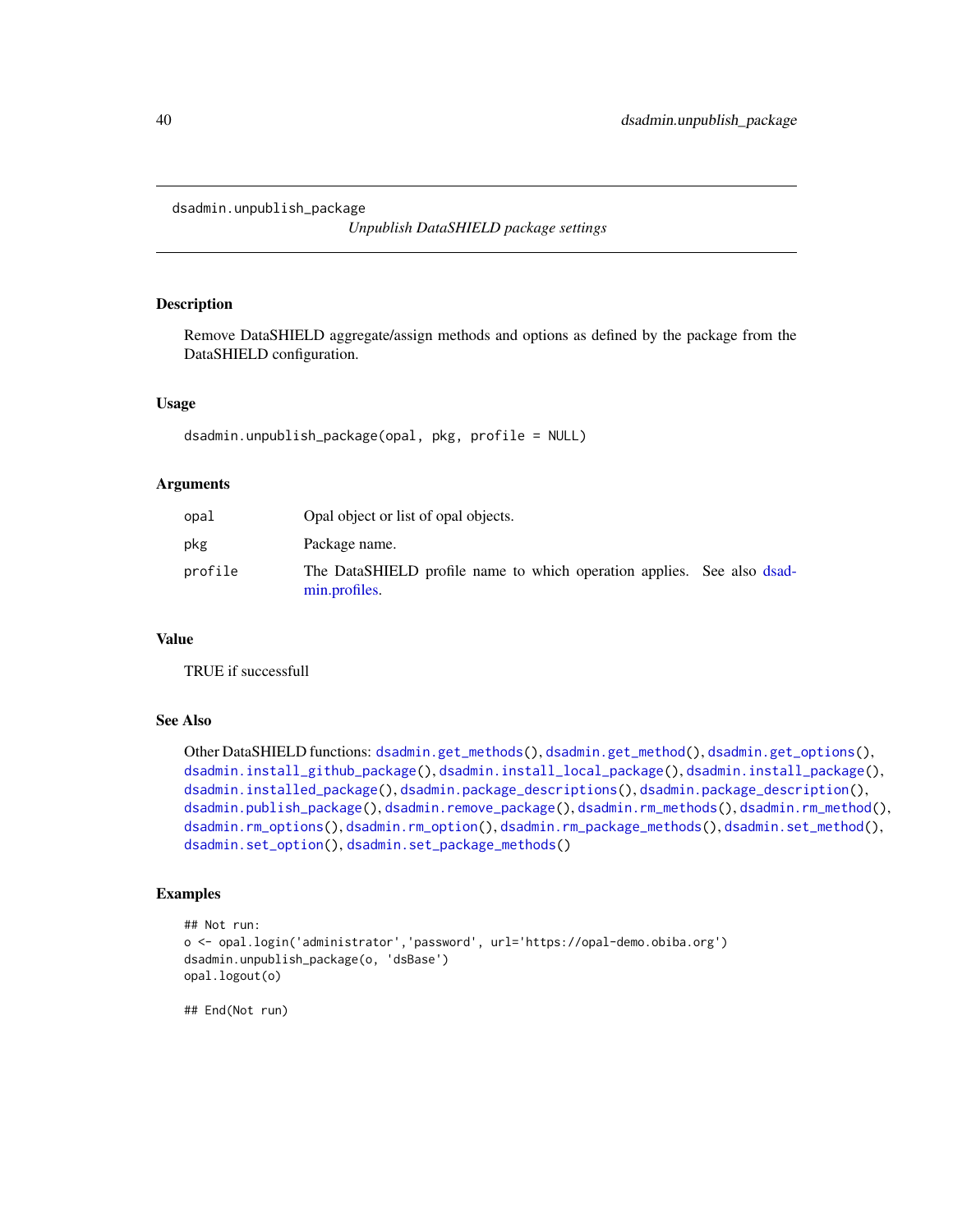<span id="page-40-1"></span>oadmin.installed\_devtools

*Check devtools package*

# Description

Check if devtools package is installed.

### Usage

```
oadmin.installed_devtools(opal, profile = NULL)
```
#### Arguments

| opal    | Opal object or list of opal objects.                                           |
|---------|--------------------------------------------------------------------------------|
| profile | The R servers profile name to which operation applies. See also opal profiles. |

# See Also

```
Other administration functions: oadmin.install_bioconductor_package(), oadmin.install_cran_package(),
oadmin.install_devtools(), oadmin.install_github_package(), oadmin.install_local_package(),
oadmin.install_package(), oadmin.installed_packages(), oadmin.installed_package(),
oadmin.package_description(), oadmin.remove_package()
```
# Examples

```
## Not run:
o <- opal.login('administrator','password', url='https://opal-demo.obiba.org')
oadmin.installed_devtools(o)
opal.logout(o)
```
## End(Not run)

<span id="page-40-0"></span>oadmin.installed\_package

*Check package is installed*

# Description

Check package is installed

### Usage

```
oadmin.installed_package(opal, pkg, profile = NULL)
```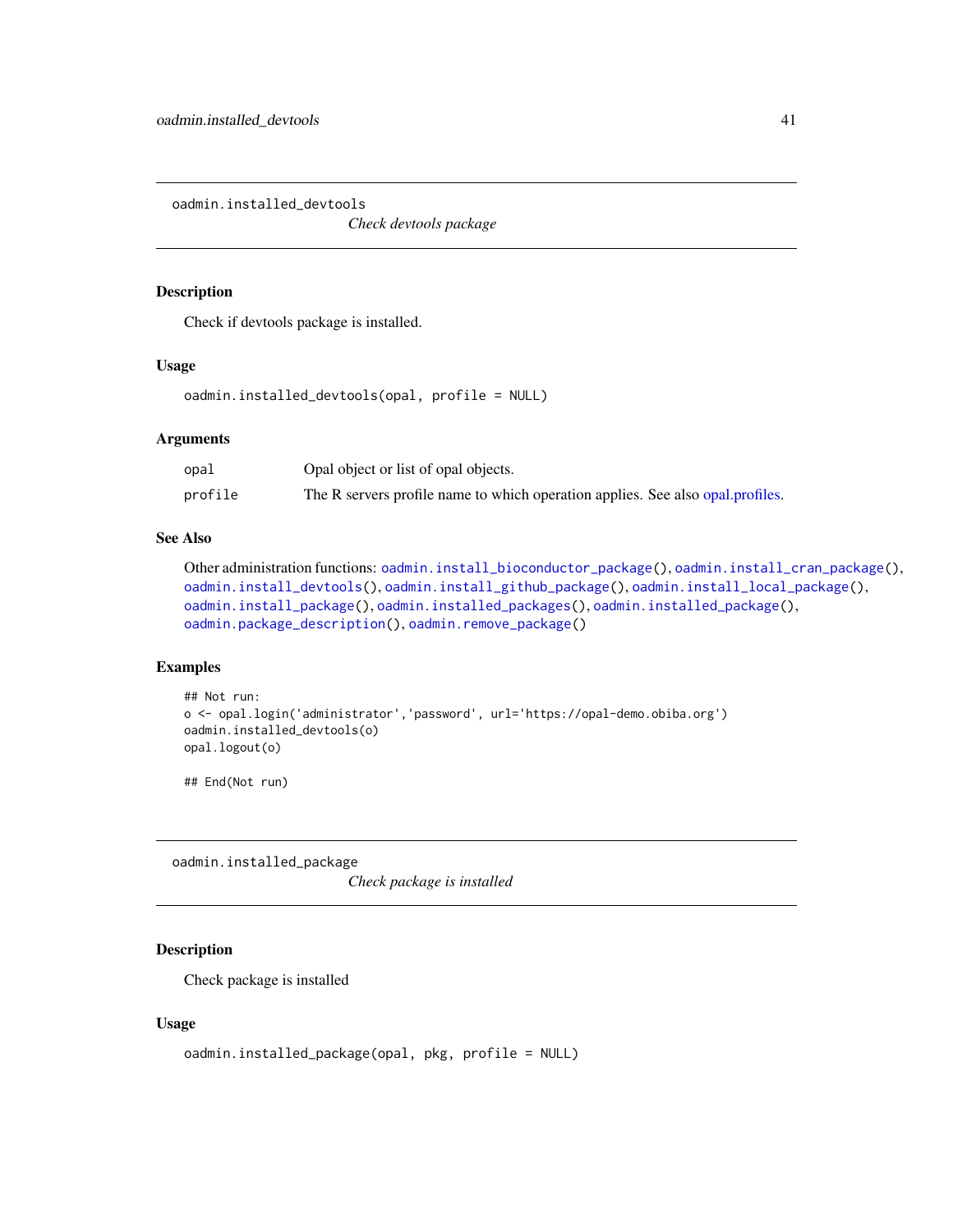#### **Arguments**

| opal    | Opal object or list of opal objects.                                           |
|---------|--------------------------------------------------------------------------------|
| pkg     | Package name.                                                                  |
| profile | The R servers profile name to which operation applies. See also opal profiles. |

### Value

TRUE if installed

# See Also

```
Other administration functions: oadmin.install_bioconductor_package(), oadmin.install_cran_package(),
oadmin.install_devtools(), oadmin.install_github_package(), oadmin.install_local_package(),
oadmin.install_package(), oadmin.installed_devtools(), oadmin.installed_packages(),
oadmin.package_description(), oadmin.remove_package()
```
# Examples

```
## Not run:
o <- opal.login('administrator','password', url='https://opal-demo.obiba.org')
oadmin.installed_package(o, 'xxx')
oadmin.installed_package(o, 'stats')
opal.logout(o)
```
## End(Not run)

<span id="page-41-0"></span>oadmin.installed\_packages *List installed packages*

## Description

Get the installed packages from all the R servers in the cluster described by the profile.

### Usage

```
oadmin.installed_packages(opal, profile = NULL)
```
#### Arguments

| opal    | Opal object.                                                                   |
|---------|--------------------------------------------------------------------------------|
| profile | The R servers profile name to which operation applies. See also opal profiles. |

# Value

The result of the installed.packages() call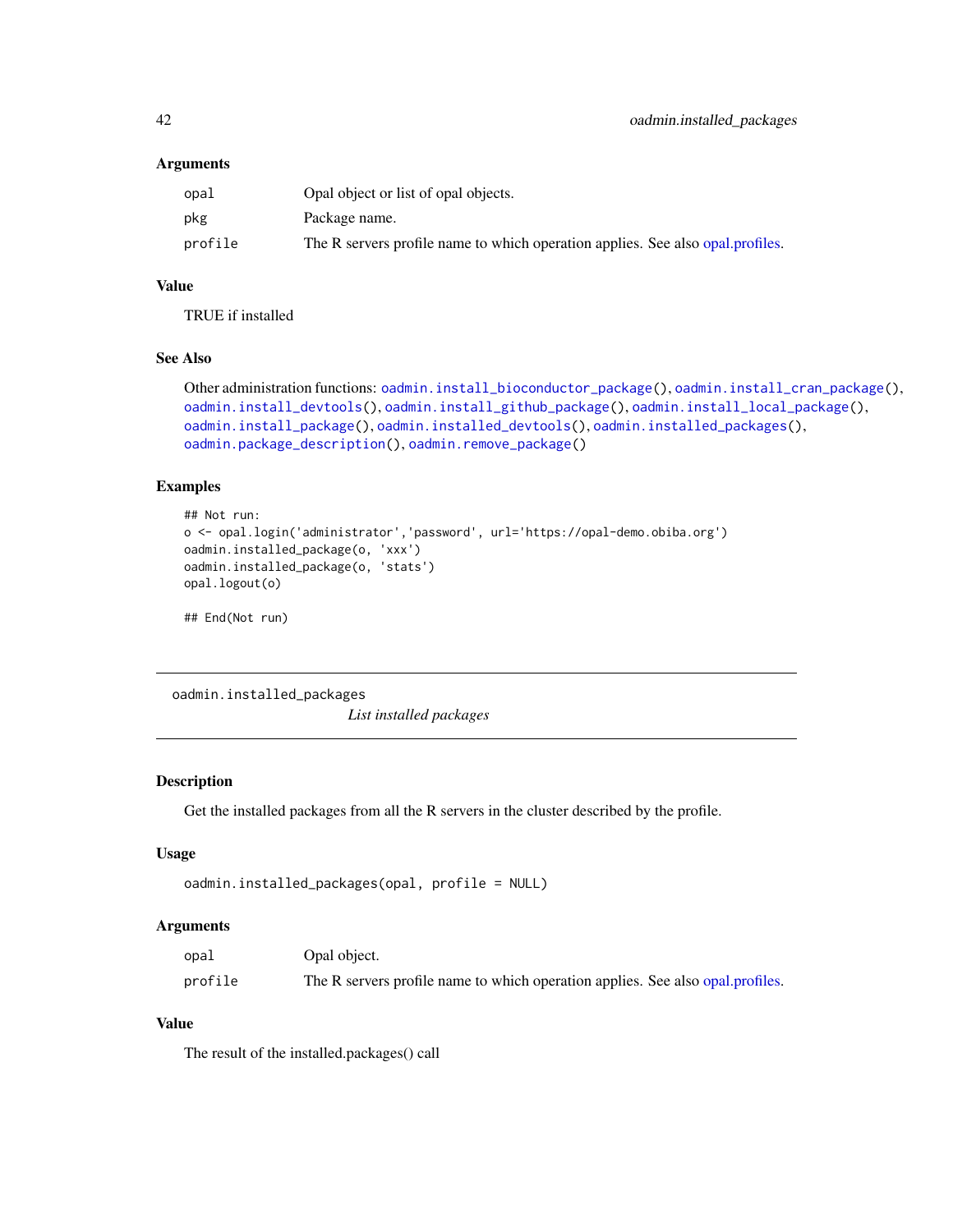#### See Also

```
Other administration functions: oadmin.install_bioconductor_package(), oadmin.install_cran_package(),
oadmin.install_devtools(), oadmin.install_github_package(), oadmin.install_local_package(),
oadmin.install_package(), oadmin.installed_devtools(), oadmin.installed_package(),
oadmin.package_description(), oadmin.remove_package()
```
### Examples

```
## Not run:
o <- opal.login('administrator','password', url='https://opal-demo.obiba.org')
oadmin.installed_packages(o)
opal.logout(o)
```
## End(Not run)

<span id="page-42-0"></span>oadmin.install\_bioconductor\_package *Install a package from Bioconductor*

#### **Description**

Install a package from a source repository on GitHub.

#### Usage

```
oadmin.install_bioconductor_package(opal, pkg, profile = NULL)
```
#### Arguments

| opal    | Opal object or list of opal objects.                                           |
|---------|--------------------------------------------------------------------------------|
| pkg     | Package name.                                                                  |
| profile | The R servers profile name to which operation applies. See also opal profiles. |

#### See Also

```
Other administration functions: oadmin.install_cran_package(), oadmin.install_devtools(),
oadmin.install_github_package(), oadmin.install_local_package(), oadmin.install_package(),
oadmin.installed_devtools(), oadmin.installed_packages(), oadmin.installed_package(),
oadmin.package_description(), oadmin.remove_package()
```
### Examples

```
## Not run:
o <- opal.login('administrator','password', url='https://opal-demo.obiba.org')
oadmin.install_bioconductor_package(o, 'GWASTools')
opal.logout(o)
```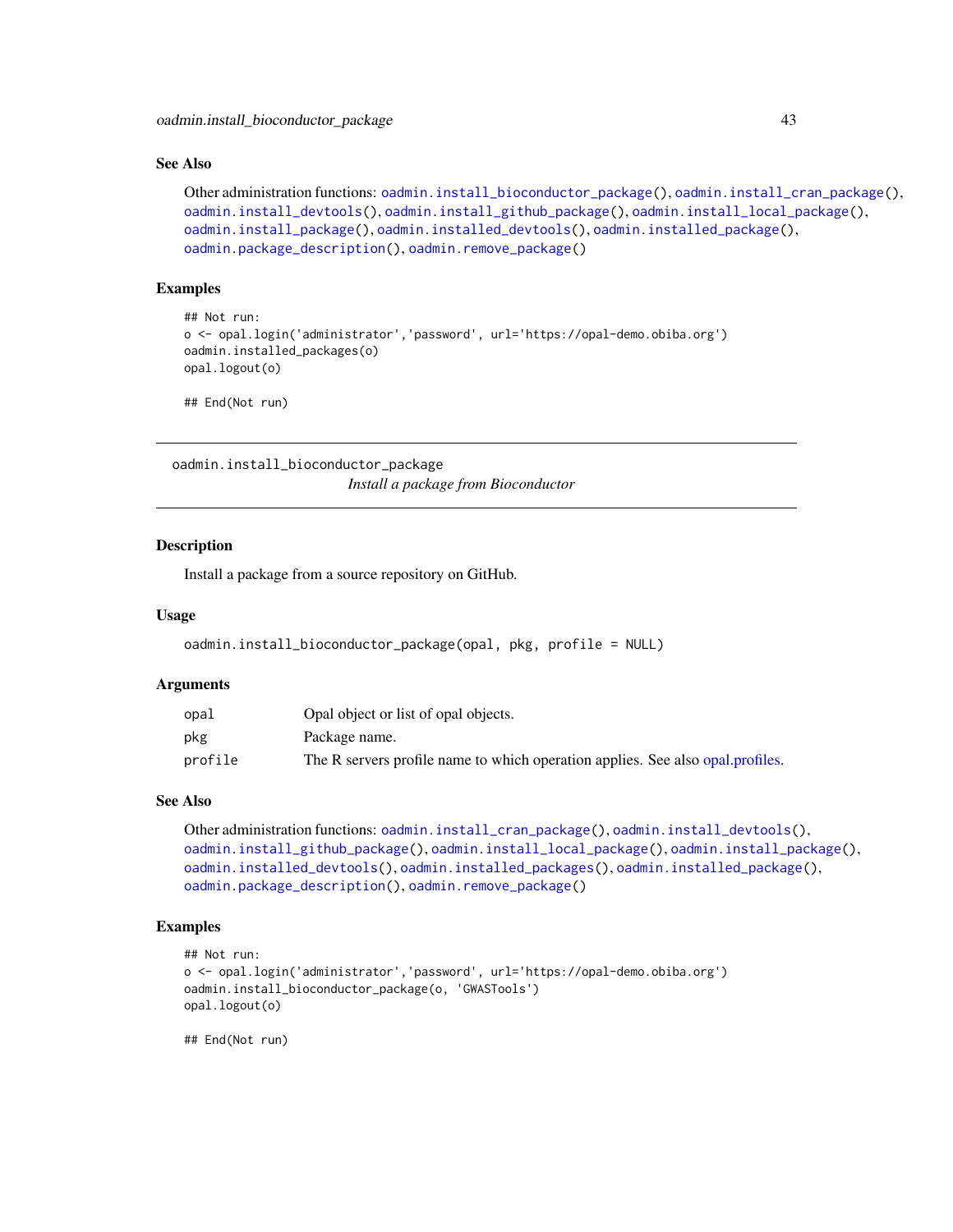<span id="page-43-0"></span>oadmin.install\_cran\_package

*Install a package from CRAN*

#### Description

Install a package from configured CRAN repositories.

### Usage

oadmin.install\_cran\_package(opal, pkg, profile = NULL)

### Arguments

| opal    | Opal object or list of opal objects.                                           |
|---------|--------------------------------------------------------------------------------|
| pkg     | Package name.                                                                  |
| profile | The R servers profile name to which operation applies. See also opal profiles. |

### See Also

Other administration functions: [oadmin.install\\_bioconductor\\_package\(](#page-42-0)), [oadmin.install\\_devtools\(](#page-43-1)), [oadmin.install\\_github\\_package\(](#page-44-0)), [oadmin.install\\_local\\_package\(](#page-45-0)), [oadmin.install\\_package\(](#page-46-0)), [oadmin.installed\\_devtools\(](#page-40-1)), [oadmin.installed\\_packages\(](#page-41-0)), [oadmin.installed\\_package\(](#page-40-0)), [oadmin.package\\_description\(](#page-47-0)), [oadmin.remove\\_package\(](#page-50-0))

#### Examples

```
## Not run:
o <- opal.login('administrator','password', url='https://opal-demo.obiba.org')
oadmin.install_cran_package(o, 'opalr', 'obiba')
opal.logout(o)
```
## End(Not run)

<span id="page-43-1"></span>oadmin.install\_devtools

*Install devtools package*

### Description

Install devtools package if not already available.

### Usage

```
oadmin.install_devtools(opal, profile = NULL)
```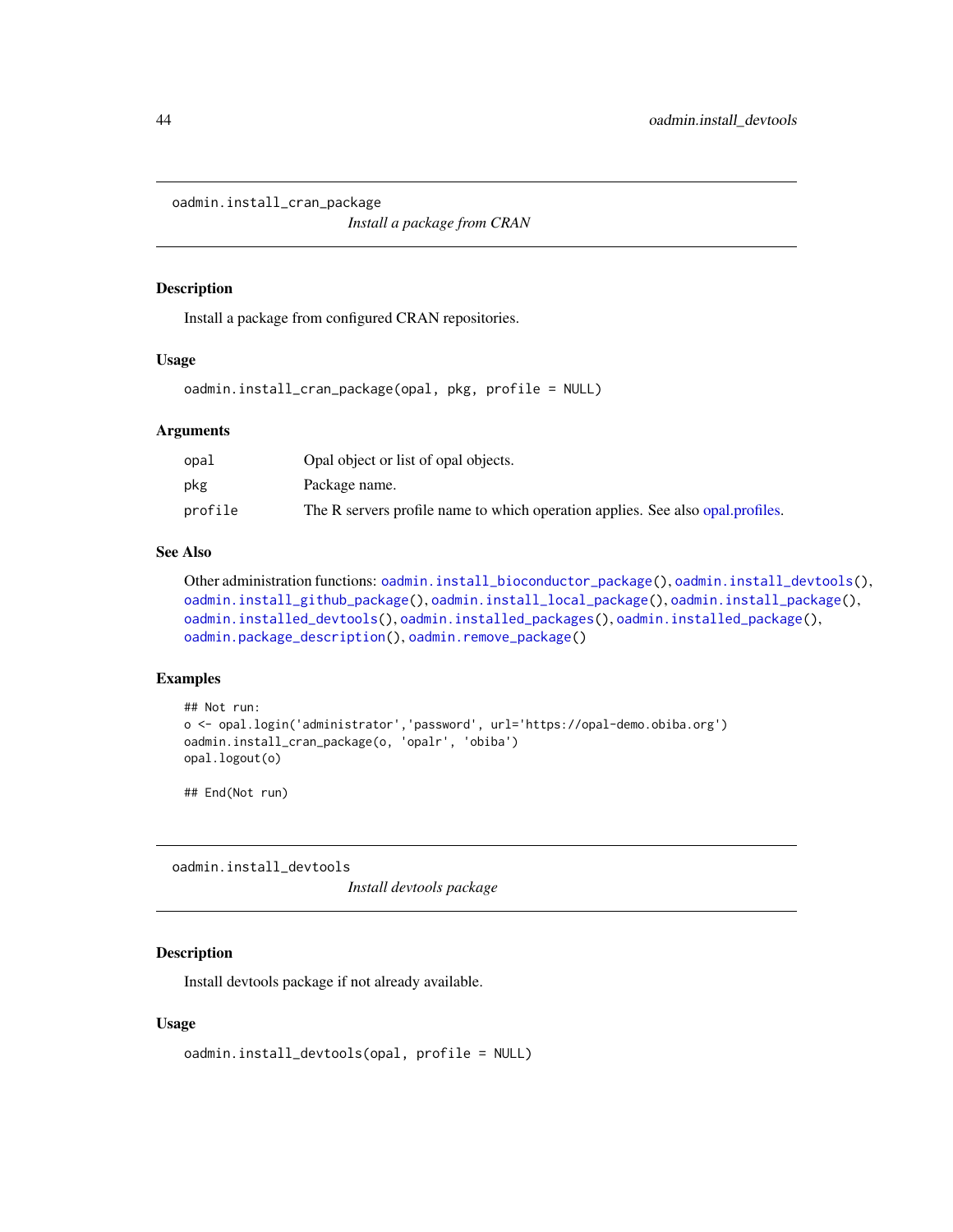#### Arguments

| opal    | Opal object or list of opal objects.                                           |
|---------|--------------------------------------------------------------------------------|
| profile | The R servers profile name to which operation applies. See also opal profiles. |

## See Also

Other administration functions: [oadmin.install\\_bioconductor\\_package\(](#page-42-0)), [oadmin.install\\_cran\\_package\(](#page-43-0)), [oadmin.install\\_github\\_package\(](#page-44-0)), [oadmin.install\\_local\\_package\(](#page-45-0)), [oadmin.install\\_package\(](#page-46-0)), [oadmin.installed\\_devtools\(](#page-40-1)), [oadmin.installed\\_packages\(](#page-41-0)), [oadmin.installed\\_package\(](#page-40-0)), [oadmin.package\\_description\(](#page-47-0)), [oadmin.remove\\_package\(](#page-50-0))

# Examples

```
## Not run:
o <- opal.login('administrator','password', url='https://opal-demo.obiba.org')
oadmin.install_devtools(o)
opal.logout(o)
```
## End(Not run)

<span id="page-44-0"></span>oadmin.install\_github\_package *Install a package from GitHub*

### Description

Install a package from a source repository on GitHub.

# Usage

```
oadmin.install_github_package(
  opal,
  pkg,
 username = getOption("github.user"),
  ref = "master",
 profile = NULL
)
```
#### Arguments

| opal     | Opal object or list of opal objects.                                                    |
|----------|-----------------------------------------------------------------------------------------|
| pkg      | Package name.                                                                           |
| username | GitHub user or organization name.                                                       |
| ref      | Desired git reference. Could be a commit, tag, or branch name. Defaults to<br>"master". |
| profile  | The R servers profile name to which operation applies. See also opal profiles.          |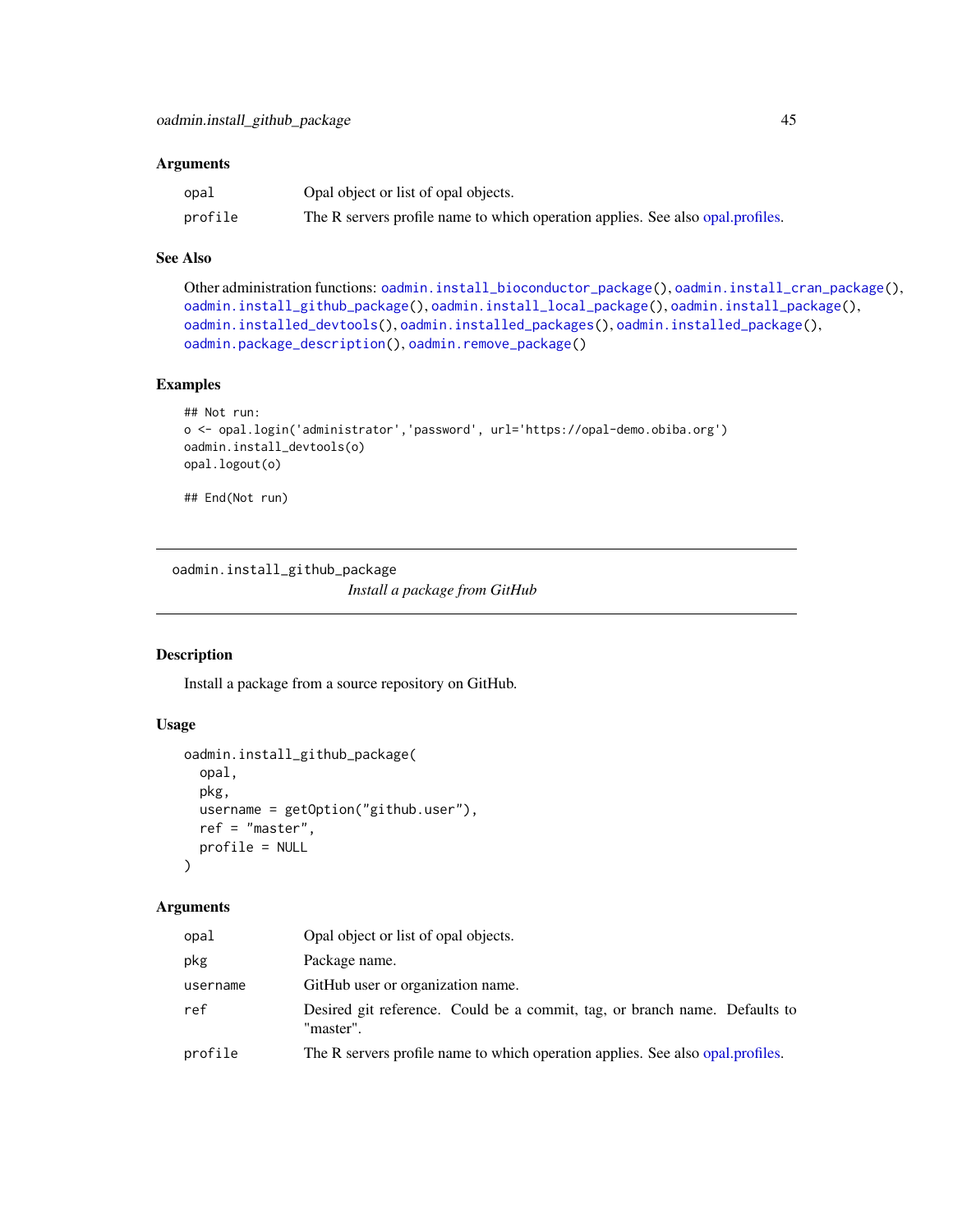# See Also

```
Other administration functions: oadmin.install_bioconductor_package(), oadmin.install_cran_package(),
oadmin.install_devtools(), oadmin.install_local_package(), oadmin.install_package(),
oadmin.installed_devtools(), oadmin.installed_packages(), oadmin.installed_package(),
oadmin.package_description(), oadmin.remove_package()
```
## Examples

```
## Not run:
o <- opal.login('administrator','password', url='https://opal-demo.obiba.org')
oadmin.install_github_package(o, 'opalr', 'obiba')
opal.logout(o)
```
## End(Not run)

<span id="page-45-0"></span>oadmin.install\_local\_package

```
Install a package from a local archive file
```
# Description

Install a package from a package archive file. This will upload the archive file and run its installation in the R server. The R server profile to which the operation applies is the one specified at login time.

# Usage

```
oadmin.install_local_package(opal, path, profile = NULL)
```
### Arguments

| opal    | Opal object or list of opal objects.                                           |
|---------|--------------------------------------------------------------------------------|
| path    | Path to the package archive file.                                              |
| profile | The R servers profile name to which operation applies. See also opal profiles. |

### See Also

Other administration functions: [oadmin.install\\_bioconductor\\_package\(](#page-42-0)), [oadmin.install\\_cran\\_package\(](#page-43-0)), [oadmin.install\\_devtools\(](#page-43-1)), [oadmin.install\\_github\\_package\(](#page-44-0)), [oadmin.install\\_package\(](#page-46-0)), [oadmin.installed\\_devtools\(](#page-40-1)), [oadmin.installed\\_packages\(](#page-41-0)), [oadmin.installed\\_package\(](#page-40-0)), [oadmin.package\\_description\(](#page-47-0)), [oadmin.remove\\_package\(](#page-50-0))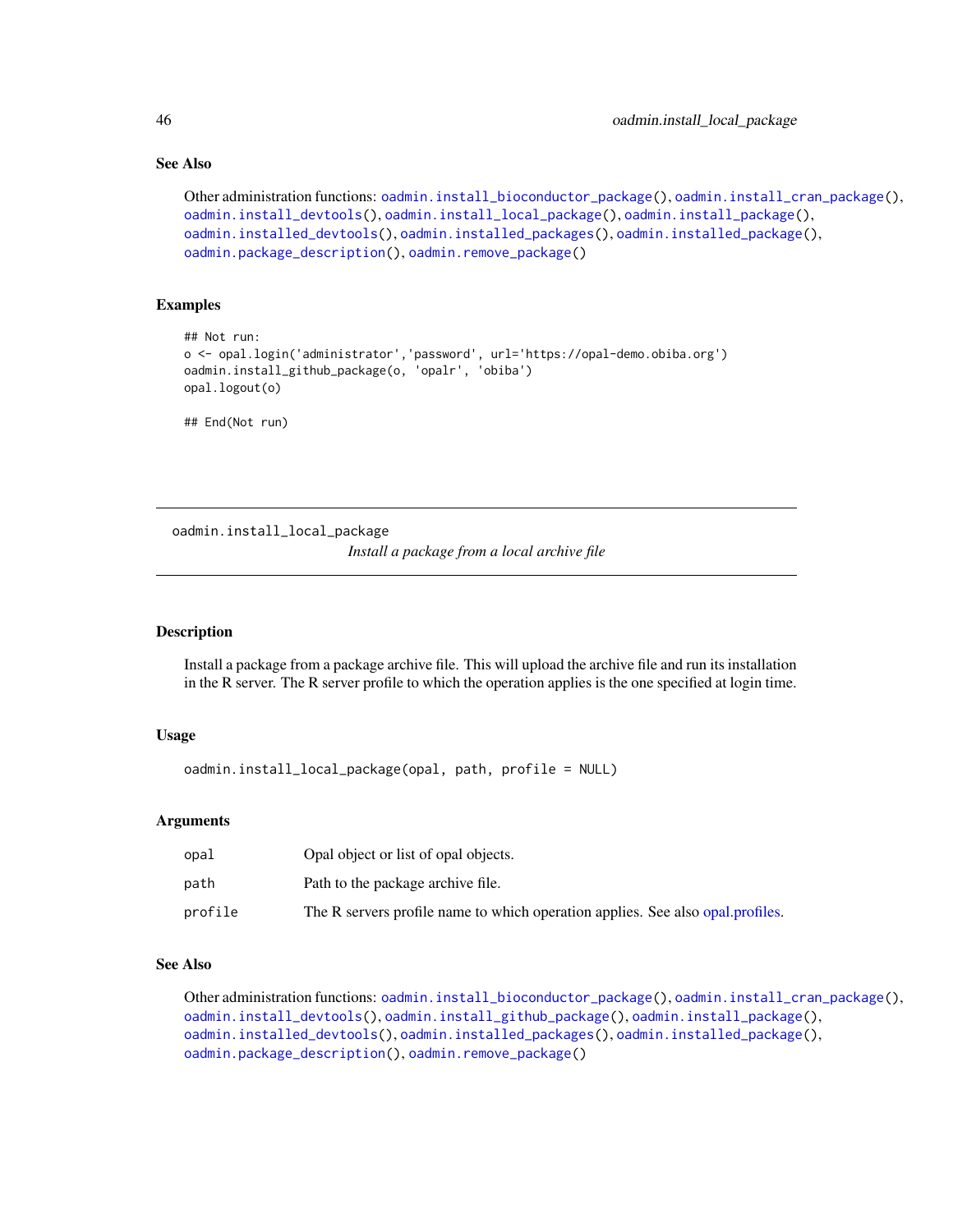# oadmin.install\_package 47

#### Examples

```
## Not run:
o <- opal.login('administrator','password', url='https://opal-demo.obiba.org')
# install a pre-built local archive file
oadmin.install_local_package(o, '~/Rserve_1.8-7.tar.gz')
# or build archive file from local package source (in current working folder)
oadmin.install_local_package(o, devtools::build())
opal.logout(o)
```
## End(Not run)

<span id="page-46-0"></span>oadmin.install\_package

*Install CRAN package*

# Description

Install package from CRAN repos. To install the latest version of a package, it has to be removed first.

# Usage

```
oadmin.install_package(opal, pkg, repos = NULL, profile = NULL)
```
#### Arguments

| opal    | Opal object or list of opal objects.                                           |  |
|---------|--------------------------------------------------------------------------------|--|
| pkg     | Package name.                                                                  |  |
| repos   | Character vector, the base URLs of the repositories to use.                    |  |
| profile | The R servers profile name to which operation applies. See also opal profiles. |  |

### Value

TRUE if successfully installed

# See Also

Other administration functions: [oadmin.install\\_bioconductor\\_package\(](#page-42-0)), [oadmin.install\\_cran\\_package\(](#page-43-0)), [oadmin.install\\_devtools\(](#page-43-1)), [oadmin.install\\_github\\_package\(](#page-44-0)), [oadmin.install\\_local\\_package\(](#page-45-0)), [oadmin.installed\\_devtools\(](#page-40-1)), [oadmin.installed\\_packages\(](#page-41-0)), [oadmin.installed\\_package\(](#page-40-0)), [oadmin.package\\_description\(](#page-47-0)), [oadmin.remove\\_package\(](#page-50-0))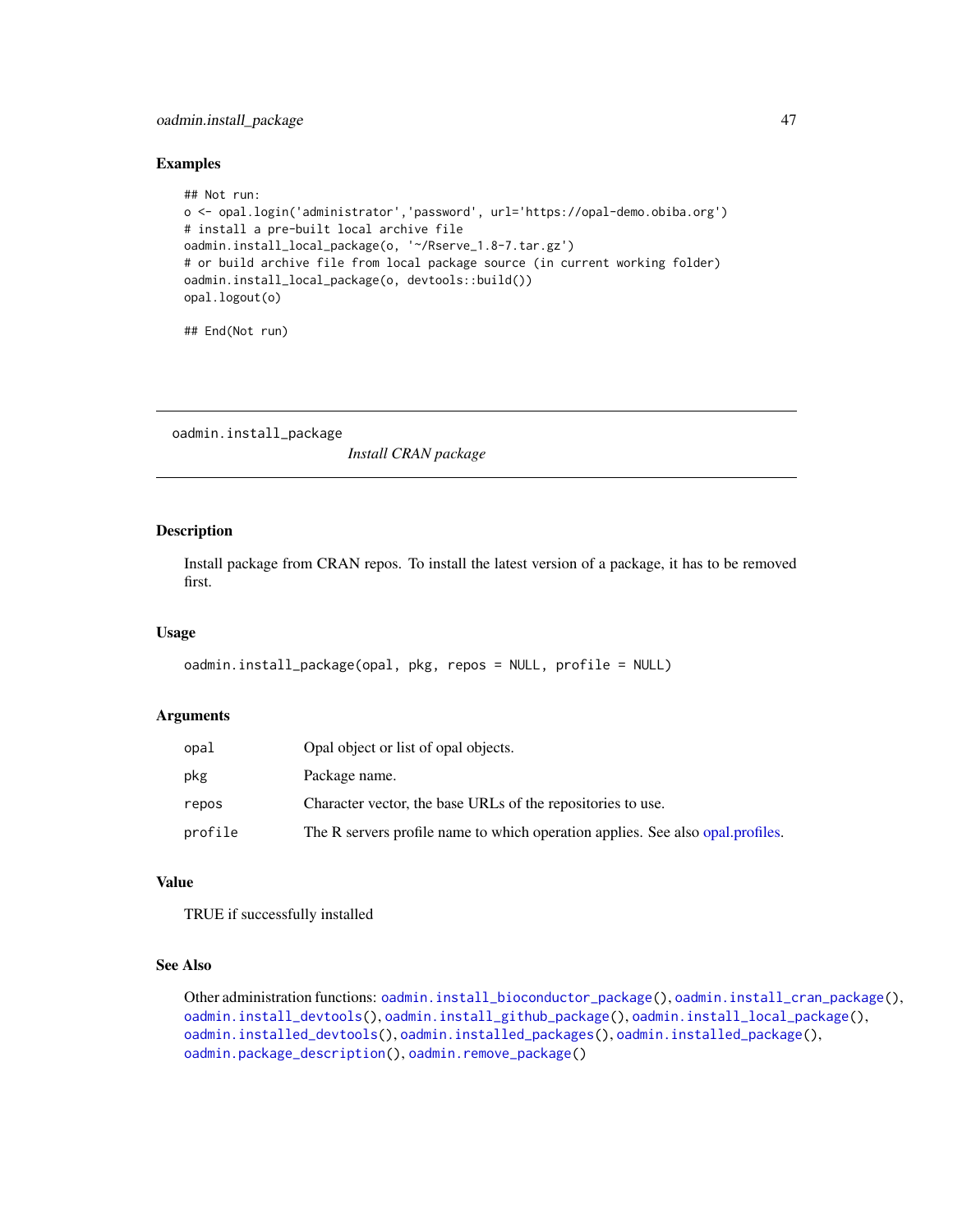### Examples

```
## Not run:
o <- opal.login('administrator','password', url='https://opal-demo.obiba.org')
oadmin.install_package(o, 'xxx')
opal.logout(o)
## End(Not run)
```
<span id="page-47-0"></span>oadmin.package\_description

*Get package description*

# Description

Get package description

### Usage

```
oadmin.package_description(opal, pkg, fields = NULL, profile = NULL)
```
# Arguments

| opal    | Opal object or list of opal objects.                                                                                                                                                     |  |
|---------|------------------------------------------------------------------------------------------------------------------------------------------------------------------------------------------|--|
| pkg     | Package name.                                                                                                                                                                            |  |
| fields  | A character vector giving the fields to extract from each package's DESCRIP-<br>TION file in addition to the default ones, or NULL (default). Unavailable fields<br>result in NA values. |  |
| profile | The R servers profile name to which operation applies. See also opal, profiles.                                                                                                          |  |

#### See Also

```
Other administration functions: oadmin.install_bioconductor_package(), oadmin.install_cran_package(),
oadmin.install_devtools(), oadmin.install_github_package(), oadmin.install_local_package(),
oadmin.install_package(), oadmin.installed_devtools(), oadmin.installed_packages(),
oadmin.installed_package(), oadmin.remove_package()
```
# Examples

```
## Not run:
o <- opal.login('administrator','password', url='https://opal-demo.obiba.org')
oadmin.package_description(o, 'stats')
opal.logout(o)
```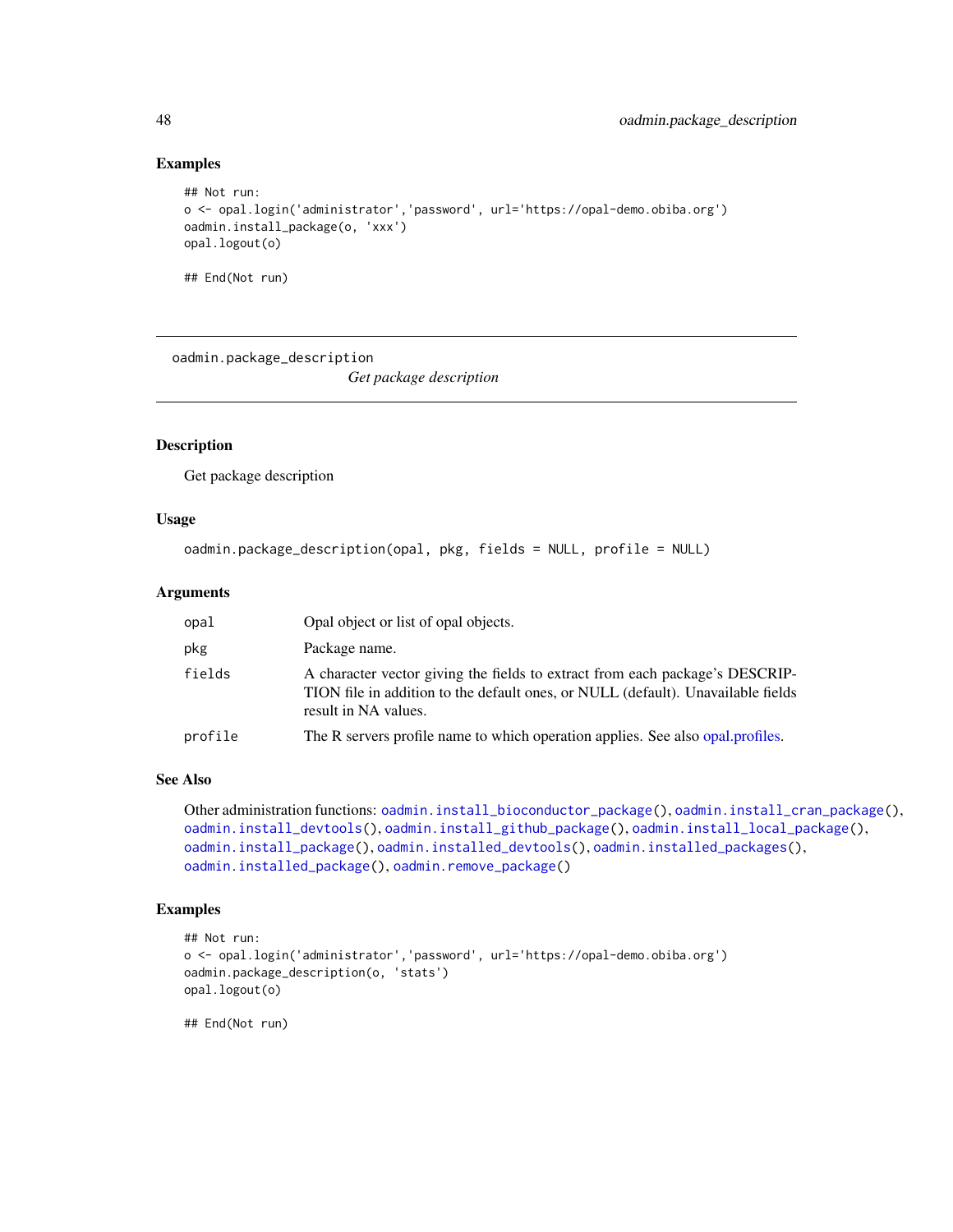# Description

Deprecated, use [oadmin.r\\_perm.](#page-50-1)

### Usage

oadmin.perm(opal)

# Arguments

opal Opal connection object.

### Value

A data.frame with columns: subject, type, permission

# Examples

```
## Not run:
o <- opal.login('administrator','password', url='https://opal-demo.obiba.org')
oadmin.r_perm_add(o, c('andrei', 'valentina'), 'user', 'use')
oadmin.r_perm(o)
oadmin.r_perm_delete(o, c('andrei', 'valentina'), 'user')
opal.logout(o)
```
## End(Not run)

oadmin.perm\_add *Add or update a R permission (deprecated)*

## Description

Deprecated, use [oadmin.r\\_perm\\_add.](#page-51-0)

# Usage

```
oadmin.perm_add(opal, subject, type = "user", permission)
```
# Arguments

| opal       | Opal connection object.                                                                |  |
|------------|----------------------------------------------------------------------------------------|--|
| subject    | A vector of subject identifiers: user names or group names (depending on the<br>type). |  |
| type       | The type of subject: user (default) or group.                                          |  |
| permission | The permission to apply: use.                                                          |  |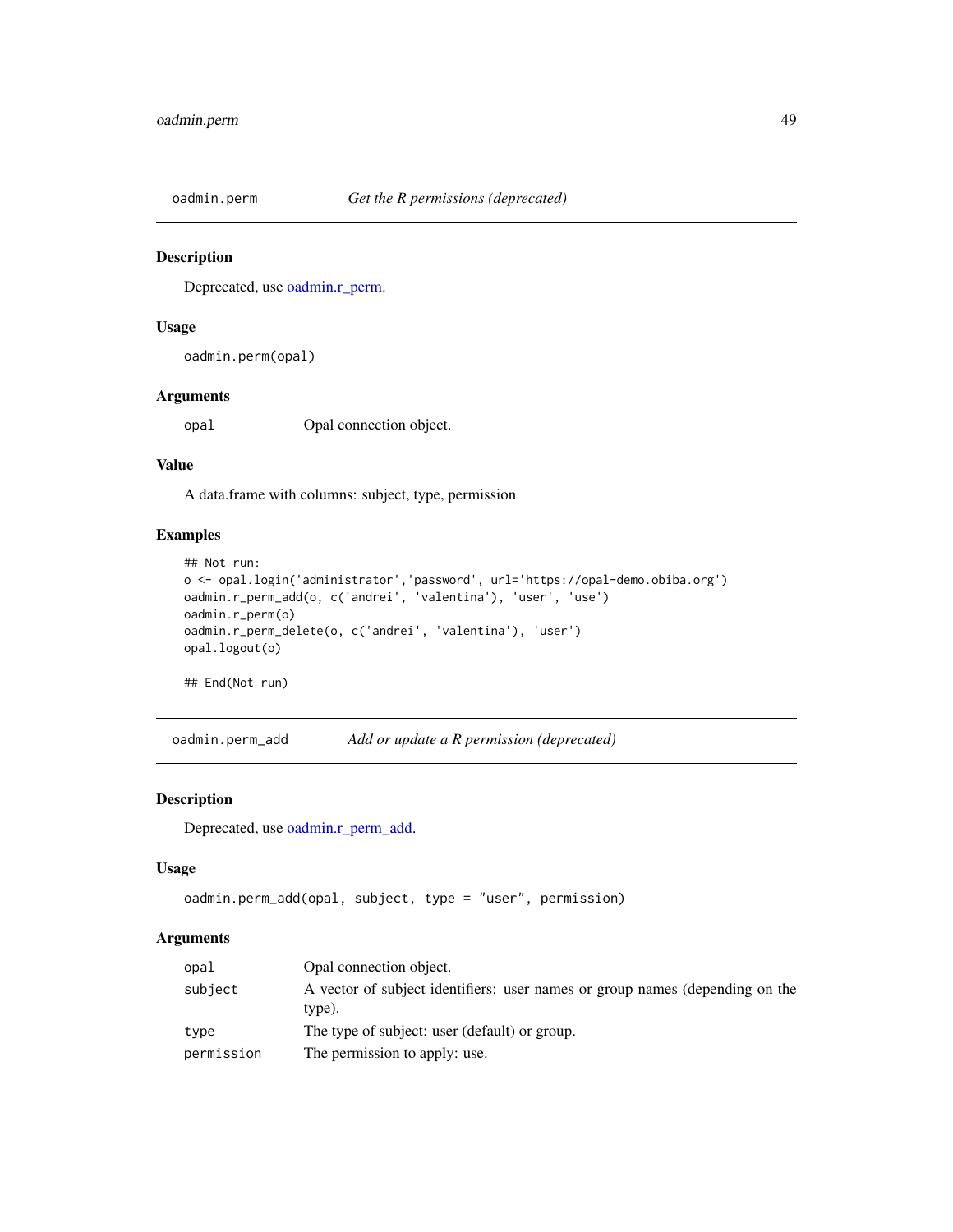# Examples

```
## Not run:
o <- opal.login('administrator','password', url='https://opal-demo.obiba.org')
oadmin.r_perm_add(o, c('andrei', 'valentina'), 'user', 'use')
oadmin.r_perm(o)
oadmin.r_perm_delete(o, c('andrei', 'valentina'), 'user')
opal.logout(o)
## End(Not run)
```
oadmin.perm\_delete *Delete a R permission (deprecated)*

# Description

Deprecated, use [oadmin.r\\_perm\\_delete.](#page-52-0)

#### Usage

```
oadmin.perm_delete(opal, subject, type = "user")
```
# Arguments

| opal    | Opal connection object.                                                                |  |
|---------|----------------------------------------------------------------------------------------|--|
| subject | A vector of subject identifiers: user names or group names (depending on the<br>type). |  |
| type    | The type of subject: user (default) or group.                                          |  |

# Examples

```
## Not run:
o <- opal.login('administrator','password', url='https://opal-demo.obiba.org')
oadmin.r_perm_add(o, c('andrei', 'valentina'), 'user', 'use')
oadmin.r_perm(o)
oadmin.r_perm_delete(o, c('andrei', 'valentina'), 'user')
opal.logout(o)
## End(Not run)
```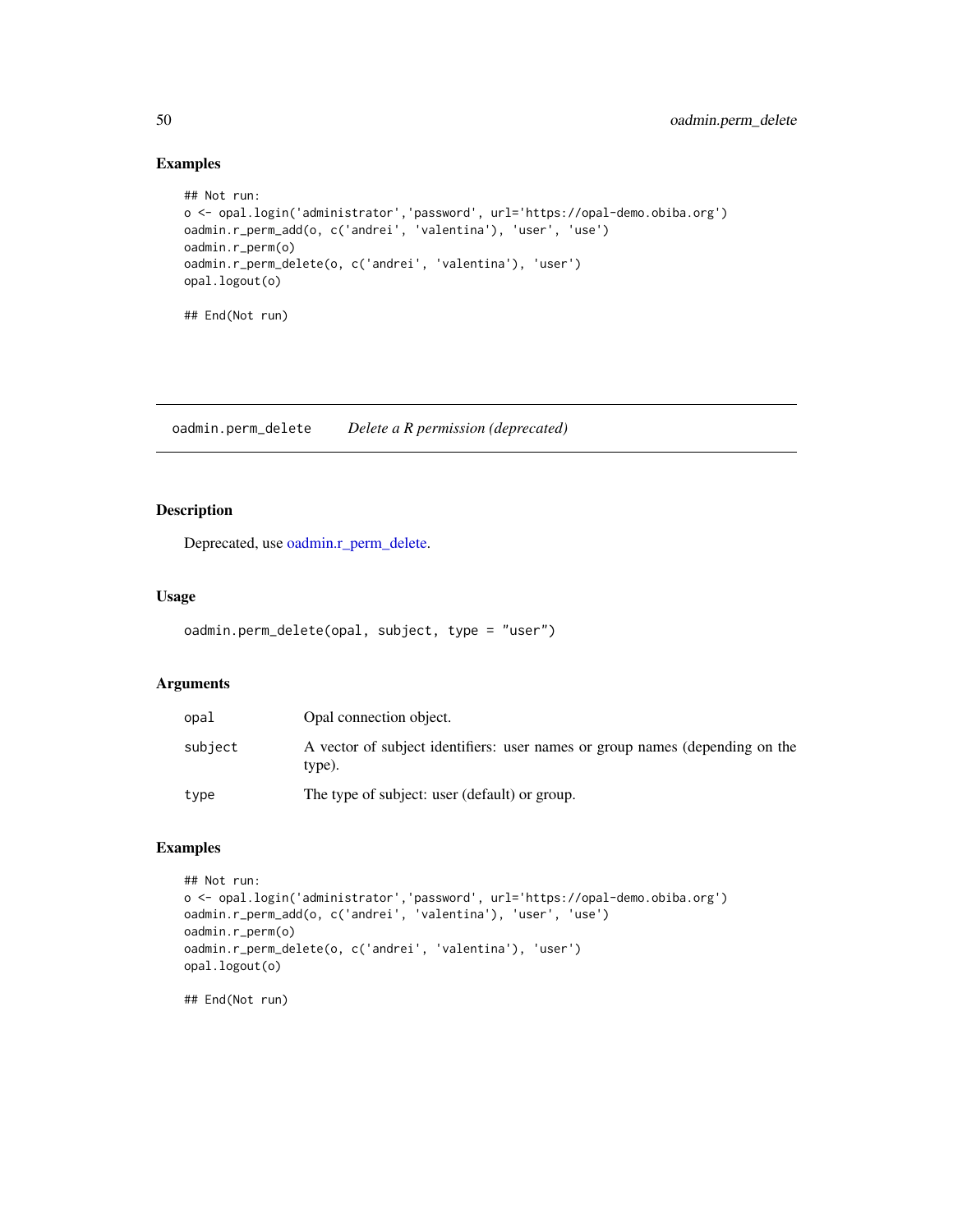<span id="page-50-0"></span>oadmin.remove\_package *Remove package*

#### Description

Remove package permanently.

### Usage

oadmin.remove\_package(opal, pkg, profile = NULL)

#### Arguments

| opal    | Opal object or list of opal objects.                                           |
|---------|--------------------------------------------------------------------------------|
| pkg     | Package name.                                                                  |
| profile | The R servers profile name to which operation applies. See also opal profiles. |

# See Also

```
Other administration functions: oadmin.install_bioconductor_package(), oadmin.install_cran_package(),
oadmin.install_devtools(), oadmin.install_github_package(), oadmin.install_local_package(),
oadmin.install_package(), oadmin.installed_devtools(), oadmin.installed_packages(),
oadmin.installed_package(), oadmin.package_description()
```
### Examples

```
## Not run:
o <- opal.login('administrator','password', url='https://opal-demo.obiba.org')
oadmin.remove_package(o, 'xxx')
opal.logout(o)
```
## End(Not run)

<span id="page-50-1"></span>oadmin.r\_perm *Get the R permissions*

#### Description

Get the permissions that were applied to the R service.

### Usage

```
oadmin.r_perm(opal)
```
#### Arguments

opal Opal connection object.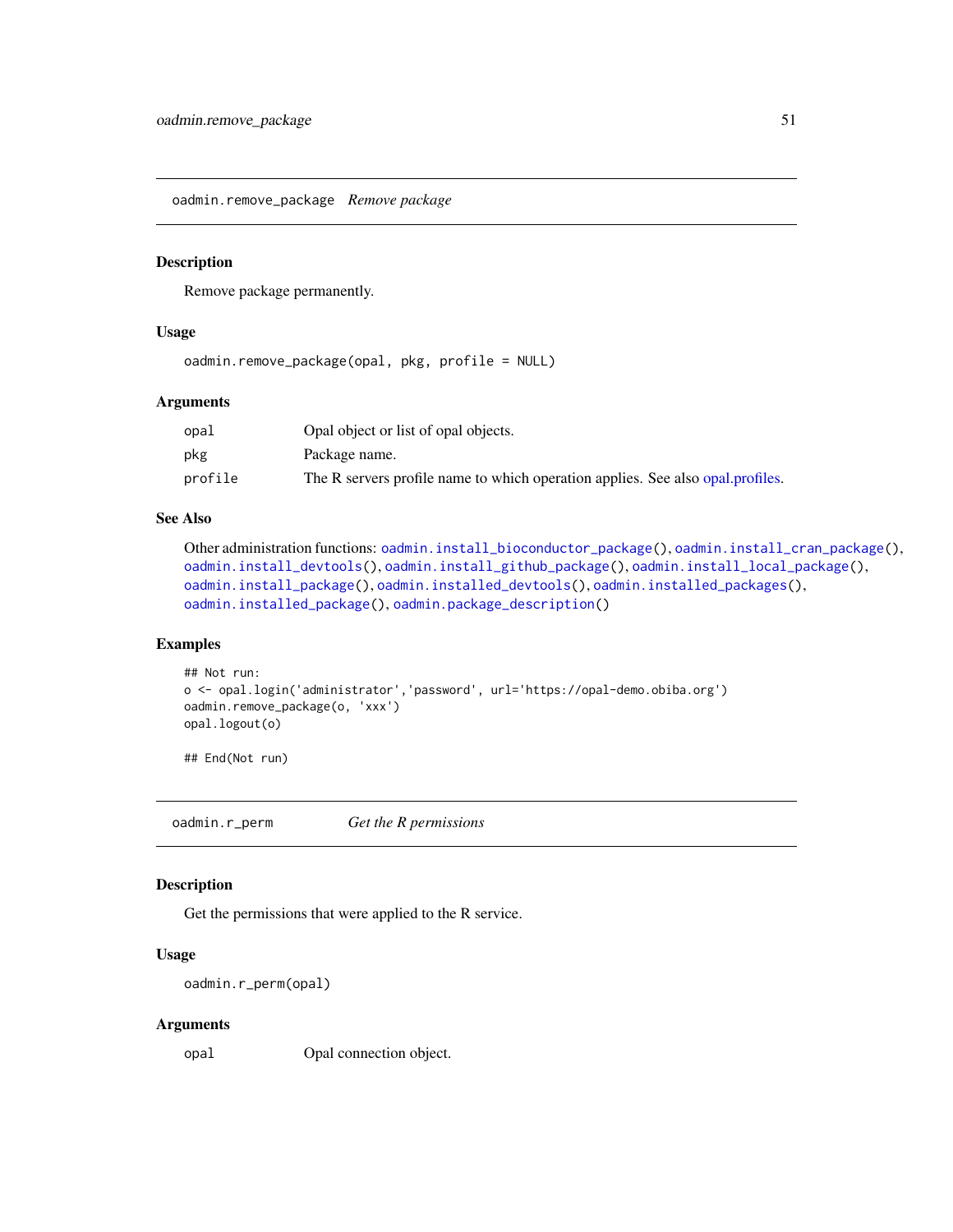# Value

A data.frame with columns: subject, type, permission

# Examples

```
## Not run:
o <- opal.login('administrator','password', url='https://opal-demo.obiba.org')
oadmin.r_perm_add(o, c('andrei', 'valentina'), 'user', 'use')
oadmin.r_perm(o)
oadmin.r_perm_delete(o, c('andrei', 'valentina'), 'user')
opal.logout(o)
```
## End(Not run)

<span id="page-51-0"></span>oadmin.r\_perm\_add *Add or update a R permission*

# Description

Add or update a permission on the R service.

### Usage

```
oadmin.r_perm_add(opal, subject, type = "user", permission = "use")
```
### Arguments

| opal       | Opal connection object.                                                                |  |
|------------|----------------------------------------------------------------------------------------|--|
| subject    | A vector of subject identifiers: user names or group names (depending on the<br>type). |  |
| type       | The type of subject: user (default) or group.                                          |  |
| permission | The permission to apply: use.                                                          |  |

### Examples

```
## Not run:
o <- opal.login('administrator','password', url='https://opal-demo.obiba.org')
oadmin.r_perm_add(o, c('andrei', 'valentina'), 'user', 'use')
oadmin.r_perm(o)
oadmin.r_perm_delete(o, c('andrei', 'valentina'), 'user')
opal.logout(o)
```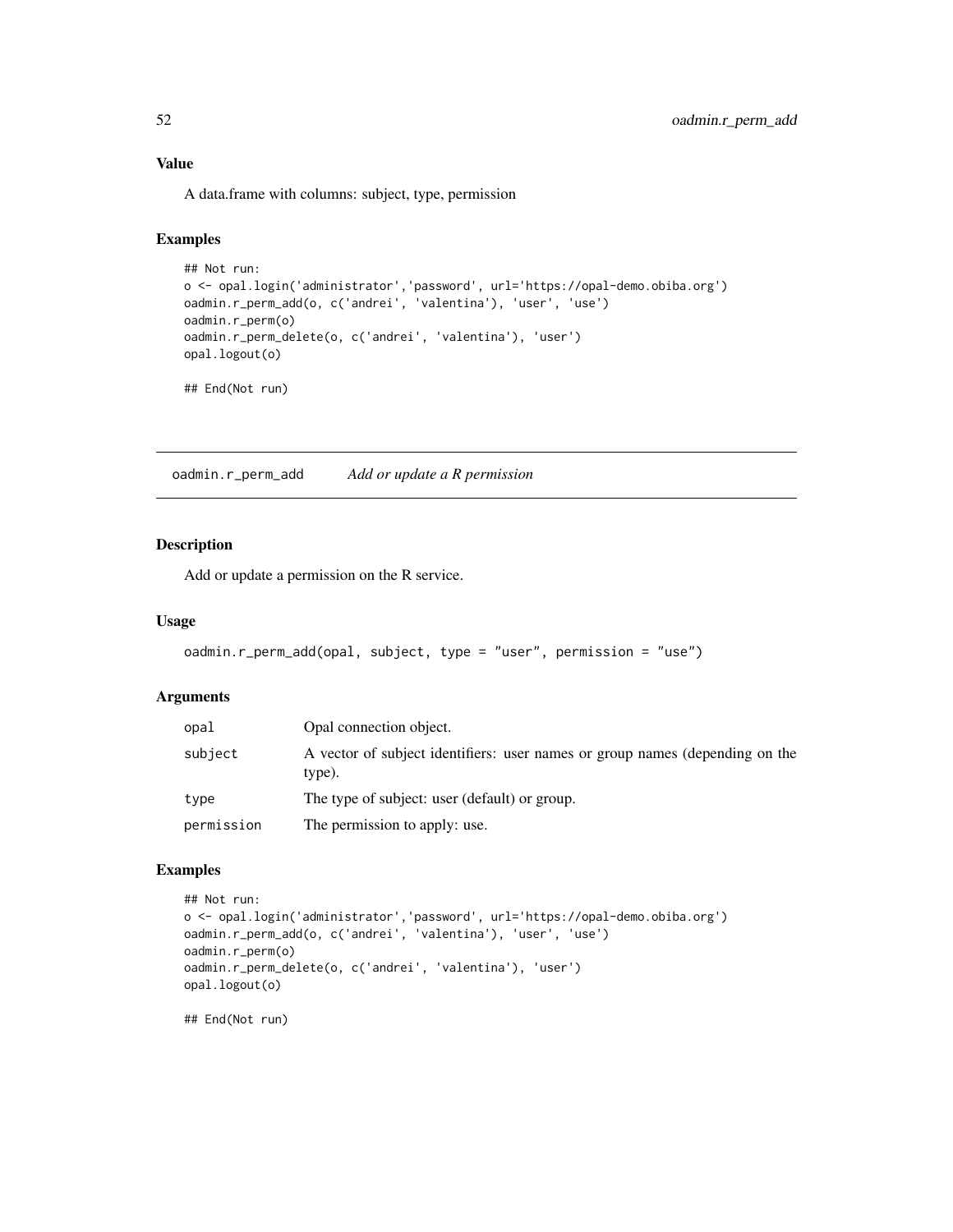#### <span id="page-52-0"></span>Description

Delete a permission that was applied to the R service. Silently returns when there is no such permission.

### Usage

oadmin.r\_perm\_delete(opal, subject, type = "user")

### Arguments

| opal    | Opal connection object.                                                                |  |
|---------|----------------------------------------------------------------------------------------|--|
| subject | A vector of subject identifiers: user names or group names (depending on the<br>type). |  |
| type    | The type of subject: user (default) or group.                                          |  |

# Examples

```
## Not run:
o <- opal.login('administrator','password', url='https://opal-demo.obiba.org')
oadmin.r_perm_add(o, c('andrei', 'valentina'), 'user', 'use')
oadmin.r_perm(o)
oadmin.r_perm_delete(o, c('andrei', 'valentina'), 'user')
opal.logout(o)
## End(Not run)
```
oadmin.system\_metrics *Get system metrics*

#### Description

Get some metrics about the Opal system status. The following information are returned: 'timestamp' (the EPOC time at which the metrics were collected), 'uptime' (the running time in millis), 'heapMemory' (the memory currently used), 'nonHeapMemory' (the memory that can be used), 'threads' (the current (count) and maximum (peak) numbers of threads), 'gcs' (the garbage collectors activity).

### Usage

```
oadmin.system_metrics(opal)
```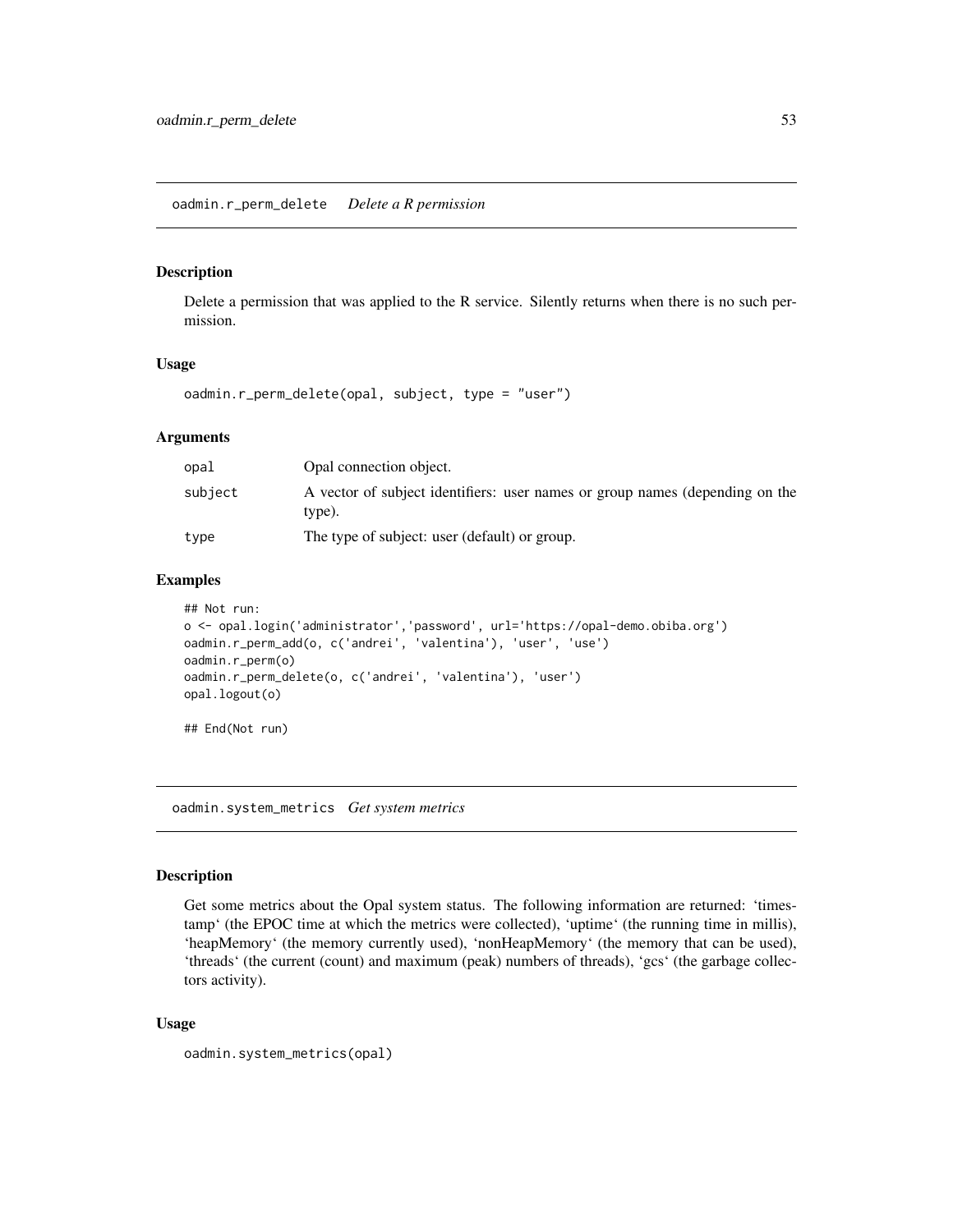#### Arguments

opal Opal connection object.

# Examples

```
## Not run:
o <- opal.login('administrator','password', url='https://opal-demo.obiba.org')
oadmin.system_metrics(o)
opal.logout(o)
```
## End(Not run)

oadmin.system\_perm *Get the System permissions*

# Description

Get the permissions that were applied to the whole system.

### Usage

```
oadmin.system_perm(opal)
```
#### Arguments

opal Opal connection object.

## Value

A data.frame with columns: subject, type, permission

# Examples

```
## Not run:
o <- opal.login('administrator','password', url='https://opal-demo.obiba.org')
oadmin.system_perm_add(o, c('andrei', 'valentina'), 'user', 'project_add')
oadmin.system_perm(o)
oadmin.system_perm_delete(o, c('andrei', 'valentina'), 'user')
opal.logout(o)
```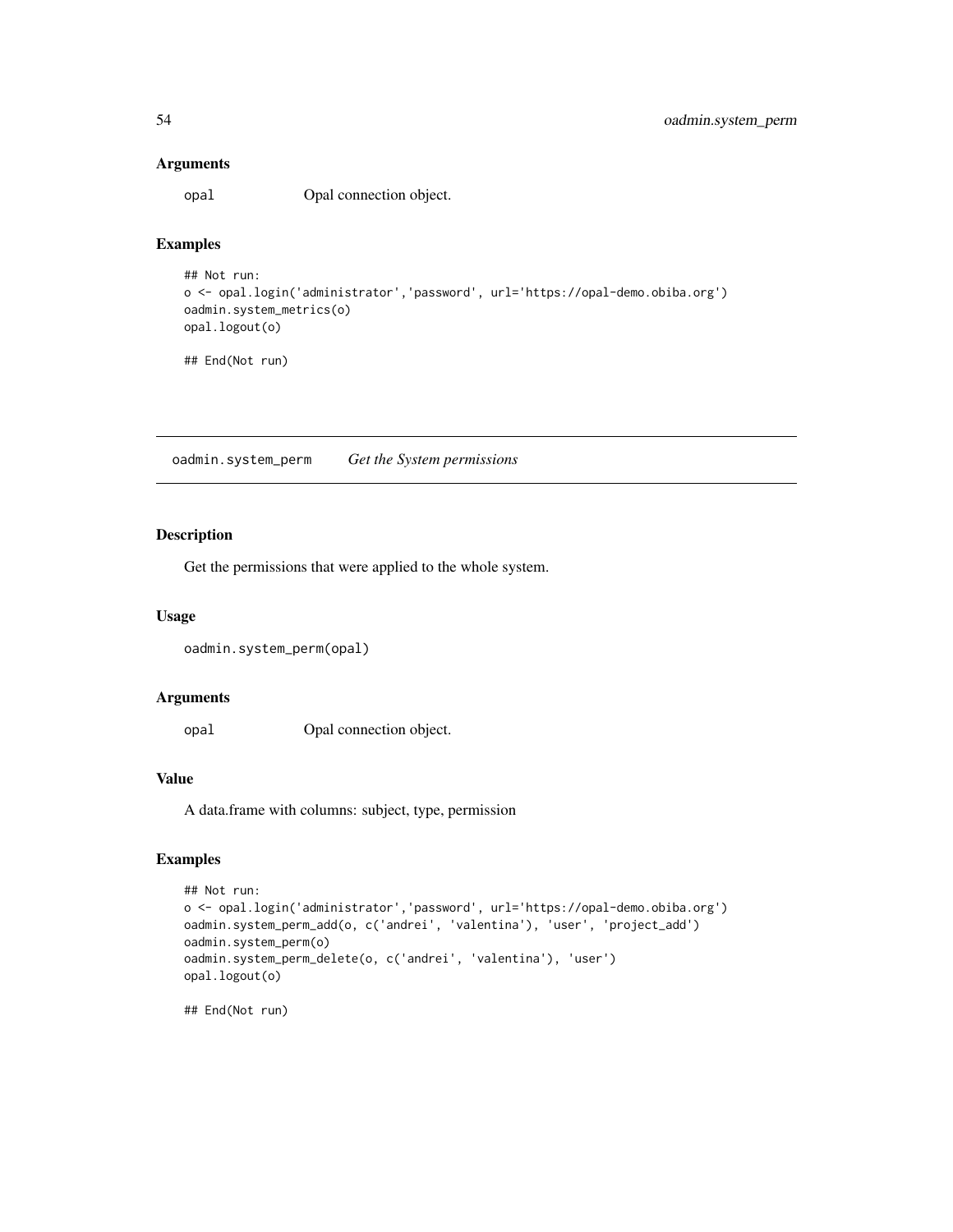oadmin.system\_perm\_add

*Add or update a System permission*

# Description

Add or update a permission on the whole system.

# Usage

```
oadmin.system_perm_add(opal, subject, type = "user", permission)
```
### Arguments

| opal       | Opal connection object.<br>A vector of subject identifiers: user names or group names (depending on the<br>type). |  |
|------------|-------------------------------------------------------------------------------------------------------------------|--|
| subject    |                                                                                                                   |  |
| type       | The type of subject: user (default) or group.                                                                     |  |
| permission | The permission to apply: project_add or administrate.                                                             |  |

#### Examples

```
## Not run:
o <- opal.login('administrator','password', url='https://opal-demo.obiba.org')
oadmin.system_perm_add(o, c('andrei', 'valentina'), 'user', 'project_add')
oadmin.system_perm(o)
oadmin.system_perm_delete(o, c('andrei', 'valentina'), 'user')
opal.logout(o)
```
## End(Not run)

oadmin.system\_perm\_delete

*Delete a System permission*

## Description

Delete a permission that was applied to the whole system. Silently returns when there is no such permission.

#### Usage

```
oadmin.system_perm_delete(opal, subject, type = "user")
```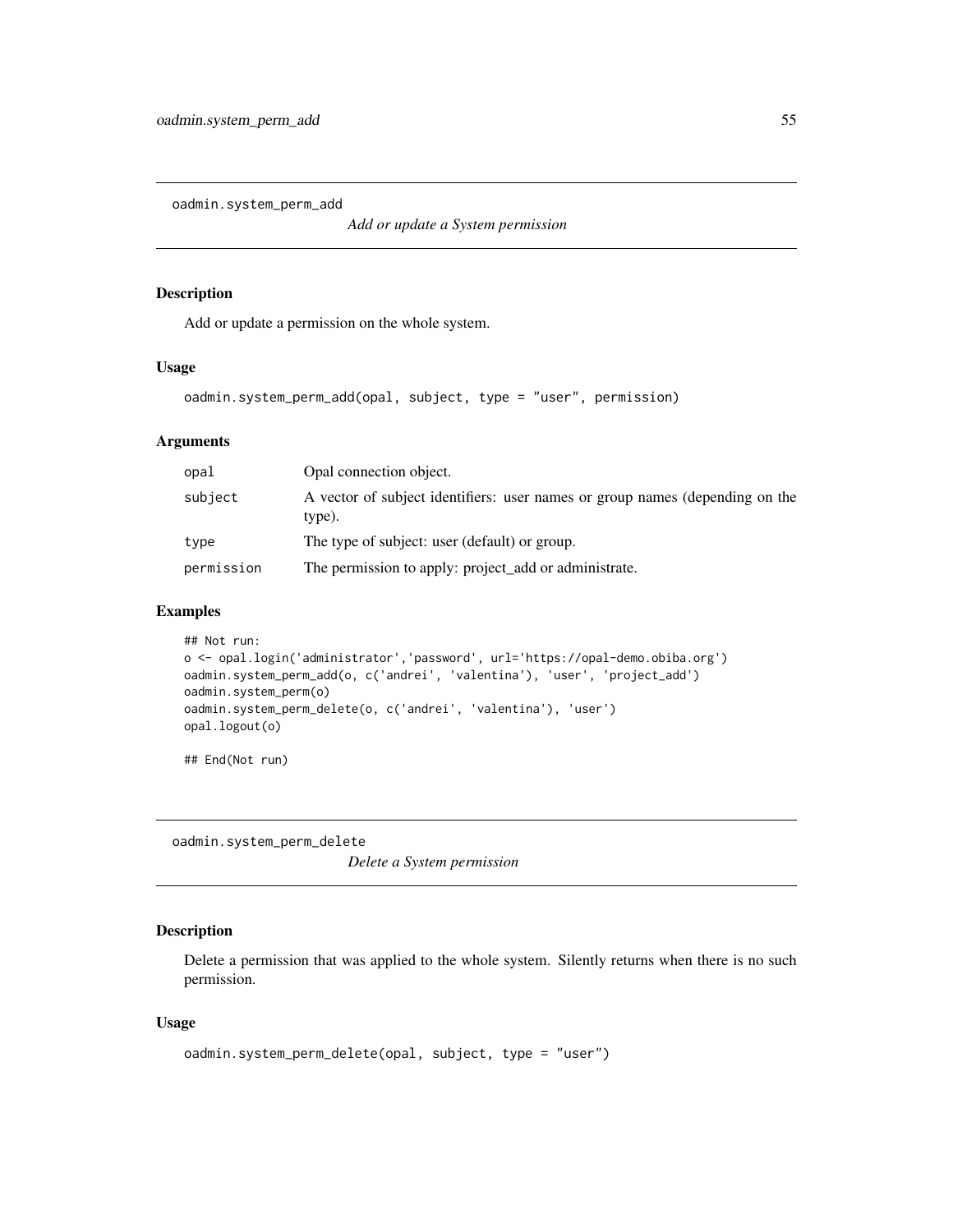### Arguments

| opal    | Opal connection object.                                                                |  |
|---------|----------------------------------------------------------------------------------------|--|
| subject | A vector of subject identifiers: user names or group names (depending on the<br>type). |  |
| type    | The type of subject: user (default) or group.                                          |  |

### Examples

```
## Not run:
o <- opal.login('administrator','password', url='https://opal-demo.obiba.org')
oadmin.system_perm_add(o, c('andrei', 'valentina'), 'user', 'project_add')
oadmin.system_perm(o)
oadmin.system_perm_delete(o, c('andrei', 'valentina'), 'user')
opal.logout(o)
```
## End(Not run)

<span id="page-55-0"></span>oadmin.users *Get the users*

#### Description

Get the users from the Opal internal users registry.

### Usage

oadmin.users(opal, df = TRUE)

#### Arguments

| opal | Opal object.                          |
|------|---------------------------------------|
| df   | Return a data.frame (default is TRUE) |

#### See Also

```
Other user functions: oadmin.user_add(), oadmin.user_delete(), oadmin.user_enable(),
oadmin.user_exists(), oadmin.user_profile_delete(), oadmin.user_profiles(), oadmin.user_reset_password()
```
# Examples

```
## Not run:
o <- opal.login('administrator','password', url='https://opal-demo.obiba.org')
oadmin.users(o)
opal.logout(o)
```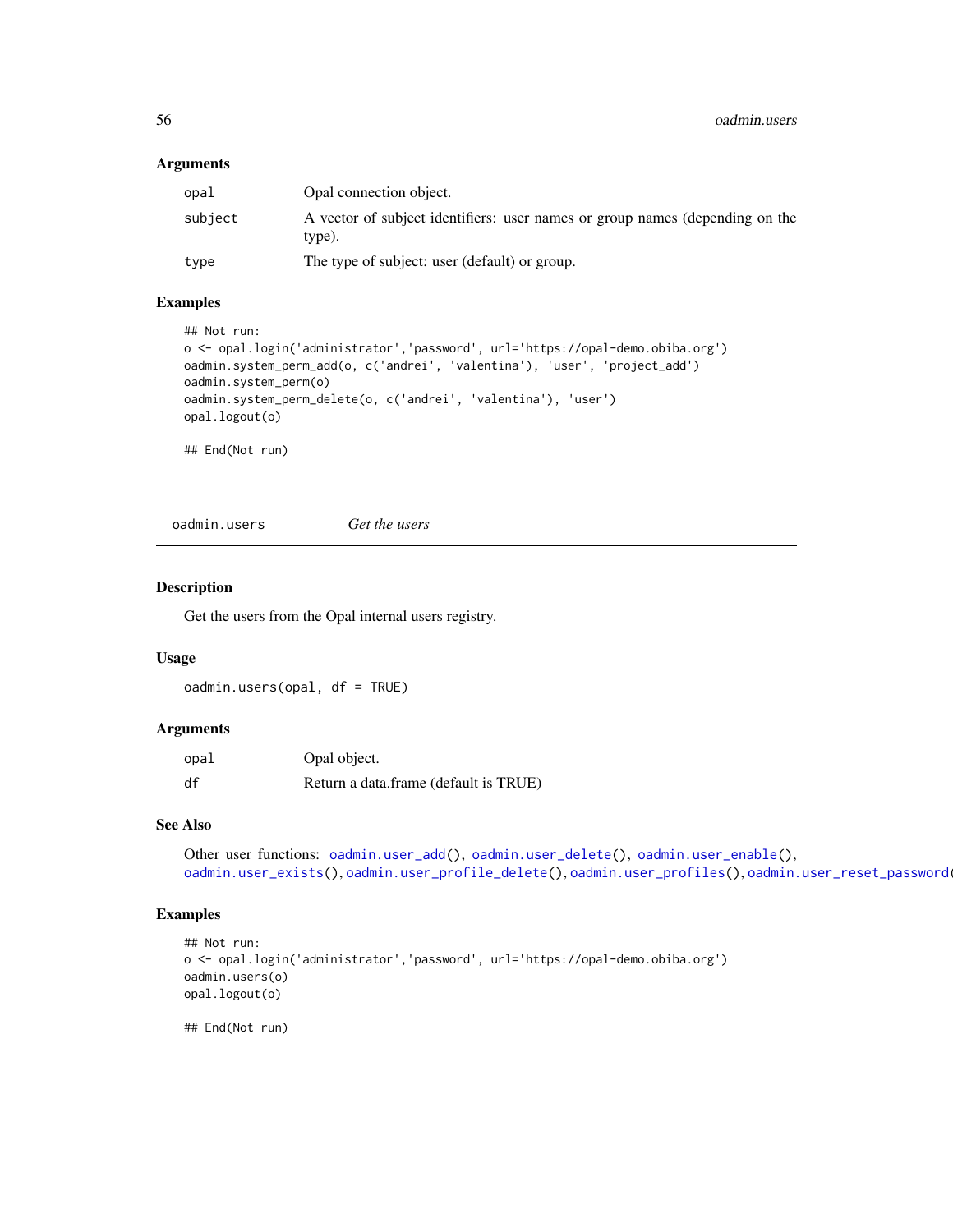<span id="page-56-0"></span>oadmin.user\_add *Add a user*

### Description

Add a user in Opal internal users registry.

## Usage

```
oadmin.user_add(opal, name, groups = NULL, password = NULL)
```
# Arguments

| opal     | Opal object.                                                               |
|----------|----------------------------------------------------------------------------|
| name     | User name                                                                  |
| groups   | User groups                                                                |
| password | User password. If not provided, a password will be generated and returned. |

# See Also

```
Other user functions: oadmin.user_delete(), oadmin.user_enable(), oadmin.user_exists(),
oadmin.user_profile_delete(), oadmin.user_profiles(), oadmin.user_reset_password(),
oadmin.users()
```
# Examples

```
## Not run:
o <- opal.login('administrator','password', url='https://opal-demo.obiba.org')
pwd <- oadmin.user_add(o, "foo", groups = c("datashield", "CNSIM"))
opal.logout(o)
```
## End(Not run)

<span id="page-56-1"></span>oadmin.user\_delete *Delete a user*

### Description

Delete a user from Opal internal users registry. Fails silently if user does not exist.

#### Usage

```
oadmin.user_delete(opal, name)
```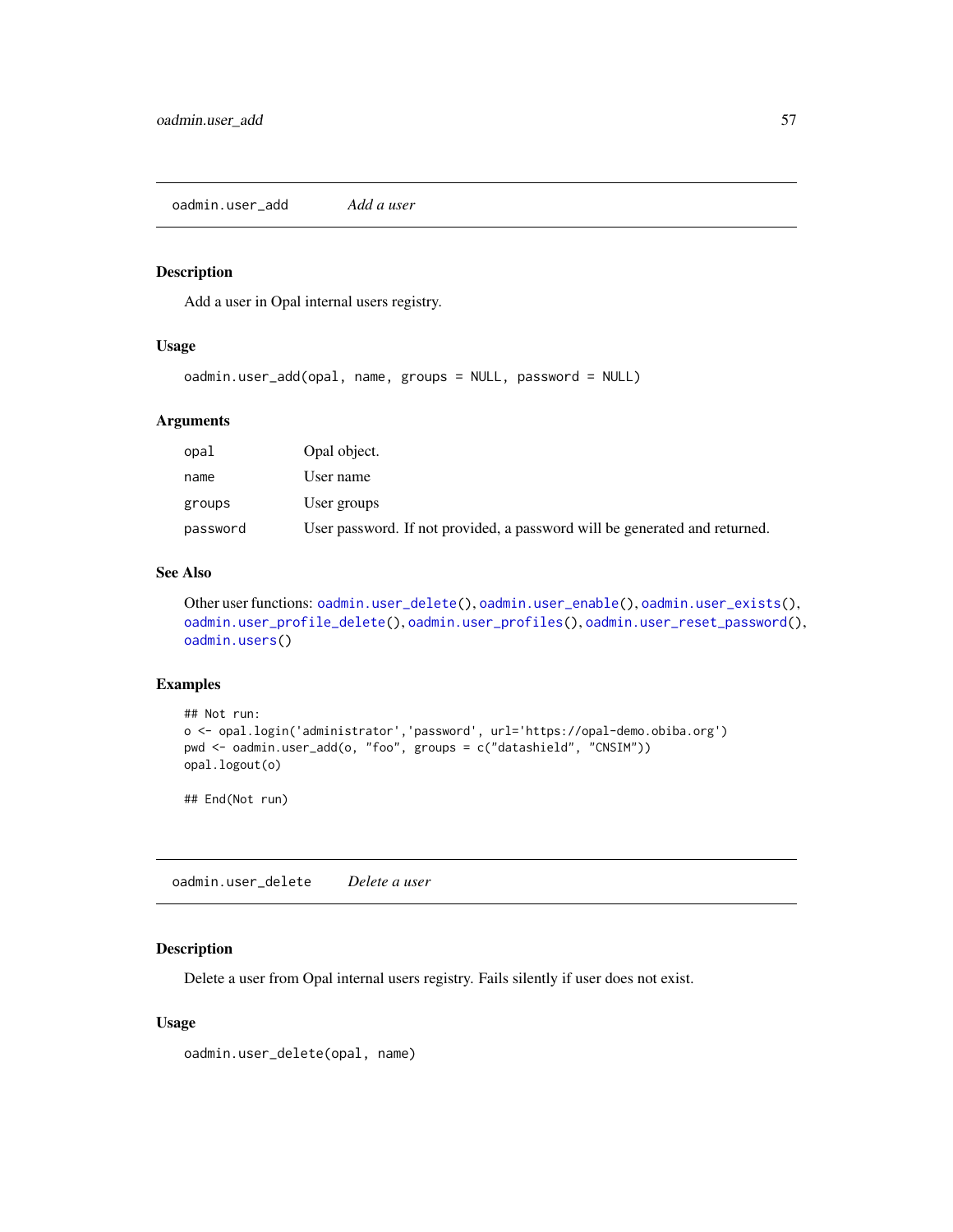#### Arguments

| opal | Opal object. |
|------|--------------|
| name | User name    |

## See Also

```
Other user functions: oadmin.user_add(), oadmin.user_enable(), oadmin.user_exists(),
oadmin.user_profile_delete(), oadmin.user_profiles(), oadmin.user_reset_password(),
oadmin.users()
```
# Examples

```
## Not run:
o <- opal.login('administrator','password', url='https://opal-demo.obiba.org')
pwd <- oadmin.user_add(o, "foo", groups = c("datashield", "CNSIM"))
oadmin.user_delete(o, "foo")
opal.logout(o)
## End(Not run)
```
<span id="page-57-0"></span>oadmin.user\_enable *Enable a user*

### Description

Enable or disable a user from Opal internal users registry.

# Usage

oadmin.user\_enable(opal, name, enabled = TRUE)

#### Arguments

| opal    | Opal object.              |
|---------|---------------------------|
| name    | User name                 |
| enabled | Logical to enable a user. |

# See Also

Other user functions: [oadmin.user\\_add\(](#page-56-0)), [oadmin.user\\_delete\(](#page-56-1)), [oadmin.user\\_exists\(](#page-58-0)), [oadmin.user\\_profile\\_delete\(](#page-59-0)), [oadmin.user\\_profiles\(](#page-59-1)), [oadmin.user\\_reset\\_password\(](#page-60-0)), [oadmin.users\(](#page-55-0))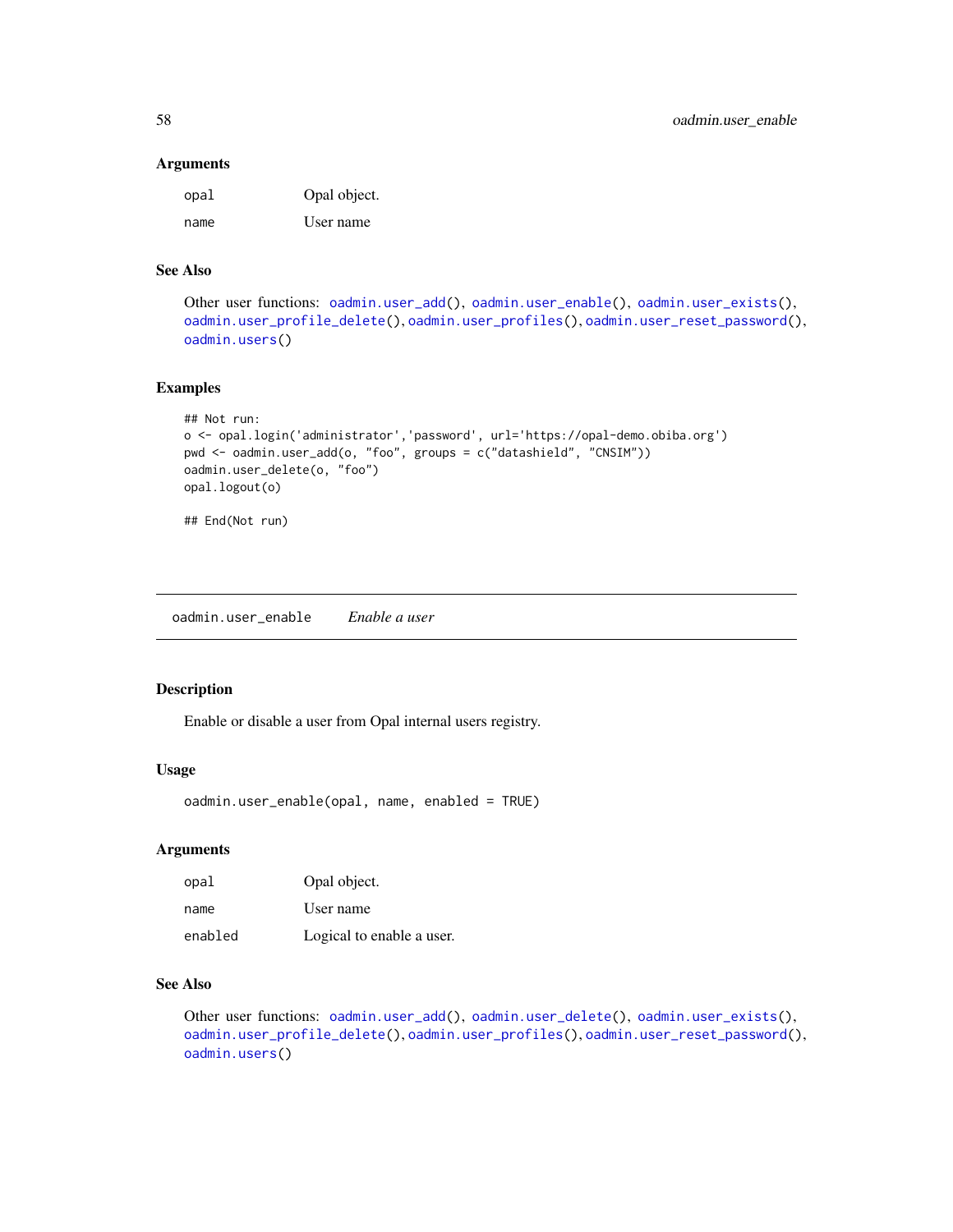# oadmin.user\_exists 59

#### Examples

```
## Not run:
o <- opal.login('administrator','password', url='https://opal-demo.obiba.org')
pwd <- oadmin.user_add(o, "foo", groups = c("datashield", "CNSIM"))
oadmin.user_enable(o, "foo", enabled = FALSE)
opal.logout(o)
```
## End(Not run)

<span id="page-58-0"></span>oadmin.user\_exists *Check user exists*

# Description

Check whether a user exists, either in the internal user registry (see [oadmin.users\)](#page-55-0) or as an external user that already logged in (see [oadmin.user\\_profiles\)](#page-59-1).

#### Usage

oadmin.user\_exists(opal, name)

# Arguments

| opal | Opal object. |
|------|--------------|
| name | User name    |

### See Also

Other user functions: [oadmin.user\\_add\(](#page-56-0)), [oadmin.user\\_delete\(](#page-56-1)), [oadmin.user\\_enable\(](#page-57-0)), [oadmin.user\\_profile\\_delete\(](#page-59-0)), [oadmin.user\\_profiles\(](#page-59-1)), [oadmin.user\\_reset\\_password\(](#page-60-0)), [oadmin.users\(](#page-55-0))

## Examples

```
## Not run:
o <- opal.login('administrator','password', url='https://opal-demo.obiba.org')
if (!oadmin.user_exists(o, "foo"))
 oadmin.user_add(o, "foo", password = "bar123")
opal.logout(o)
```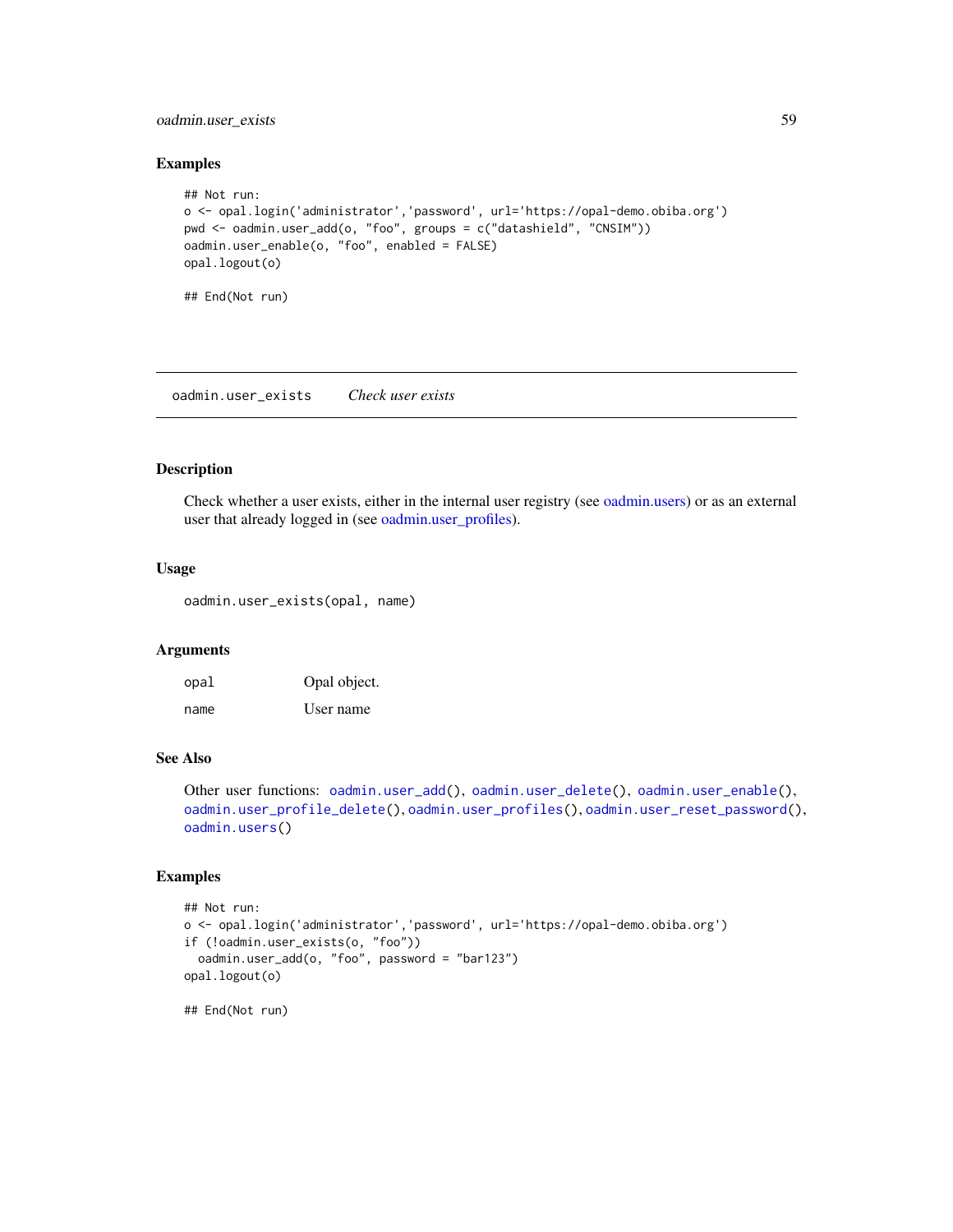<span id="page-59-1"></span>oadmin.user\_profiles *Get user profiles*

#### Description

When a user has logged in Opal, he/she has a profile representing its activity. The user can be defined in the Opal internal user registry, or in an external realm.

#### Usage

```
oadmin.user_profiles(opal, df = TRUE)
```
### **Arguments**

| opal | Opal object.                          |
|------|---------------------------------------|
| df   | Return a data.frame (default is TRUE) |

### See Also

```
Other user functions: oadmin.user_add(), oadmin.user_delete(), oadmin.user_enable(),
oadmin.user_exists(), oadmin.user_profile_delete(), oadmin.user_reset_password(),
oadmin.users()
```
#### Examples

```
## Not run:
o <- opal.login('administrator','password', url='https://opal-demo.obiba.org')
oadmin.user_profiles(o)
opal.logout(o)
```
## End(Not run)

<span id="page-59-0"></span>oadmin.user\_profile\_delete

*Delete a user profile*

## Description

Delete a user profile without deleting user if this one is defined in the Opal internal users registry. Fails silently if user profile does not exist. A user profile is the footprint of a user, created at first login. It keeps track of its activity, the realm from which he/she was authenticated, its groups at time of the last login and more.

### Usage

```
oadmin.user_profile_delete(opal, name)
```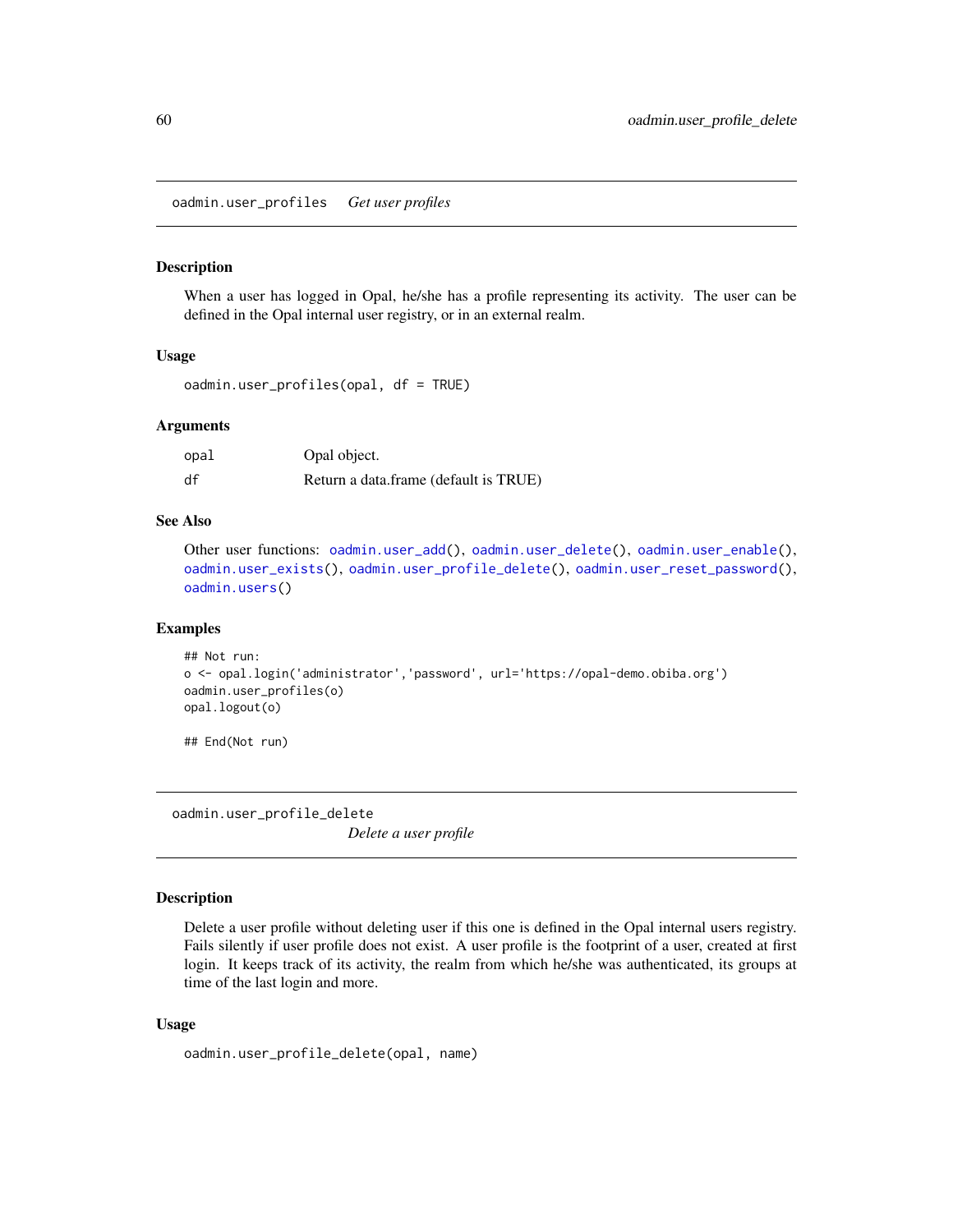#### **Arguments**

| opal | Opal object. |
|------|--------------|
| name | User name    |

# See Also

```
Other user functions: oadmin.user_add(), oadmin.user_delete(), oadmin.user_enable(),
oadmin.user_exists(), oadmin.user_profiles(), oadmin.user_reset_password(), oadmin.users()
```
#### Examples

```
## Not run:
o <- opal.login('administrator','password', url='https://opal-demo.obiba.org')
pwd <- oadmin.user_add(o, "foo", groups = c("datashield", "CNSIM"))
oadmin.user_profile_delete(o, "foo")
opal.logout(o)
```

```
## End(Not run)
```
<span id="page-60-0"></span>oadmin.user\_reset\_password

*Reset user password*

### Description

Reset the password of a user from Opal internal users registry.

#### Usage

```
oadmin.user_reset_password(opal, name, password = NULL)
```
# Arguments

| opal     | Opal object.                                                               |
|----------|----------------------------------------------------------------------------|
| name     | User name                                                                  |
| password | User password. If not provided, a password will be generated and returned. |

# See Also

Other user functions: [oadmin.user\\_add\(](#page-56-0)), [oadmin.user\\_delete\(](#page-56-1)), [oadmin.user\\_enable\(](#page-57-0)), [oadmin.user\\_exists\(](#page-58-0)), [oadmin.user\\_profile\\_delete\(](#page-59-0)), [oadmin.user\\_profiles\(](#page-59-1)), [oadmin.users\(](#page-55-0))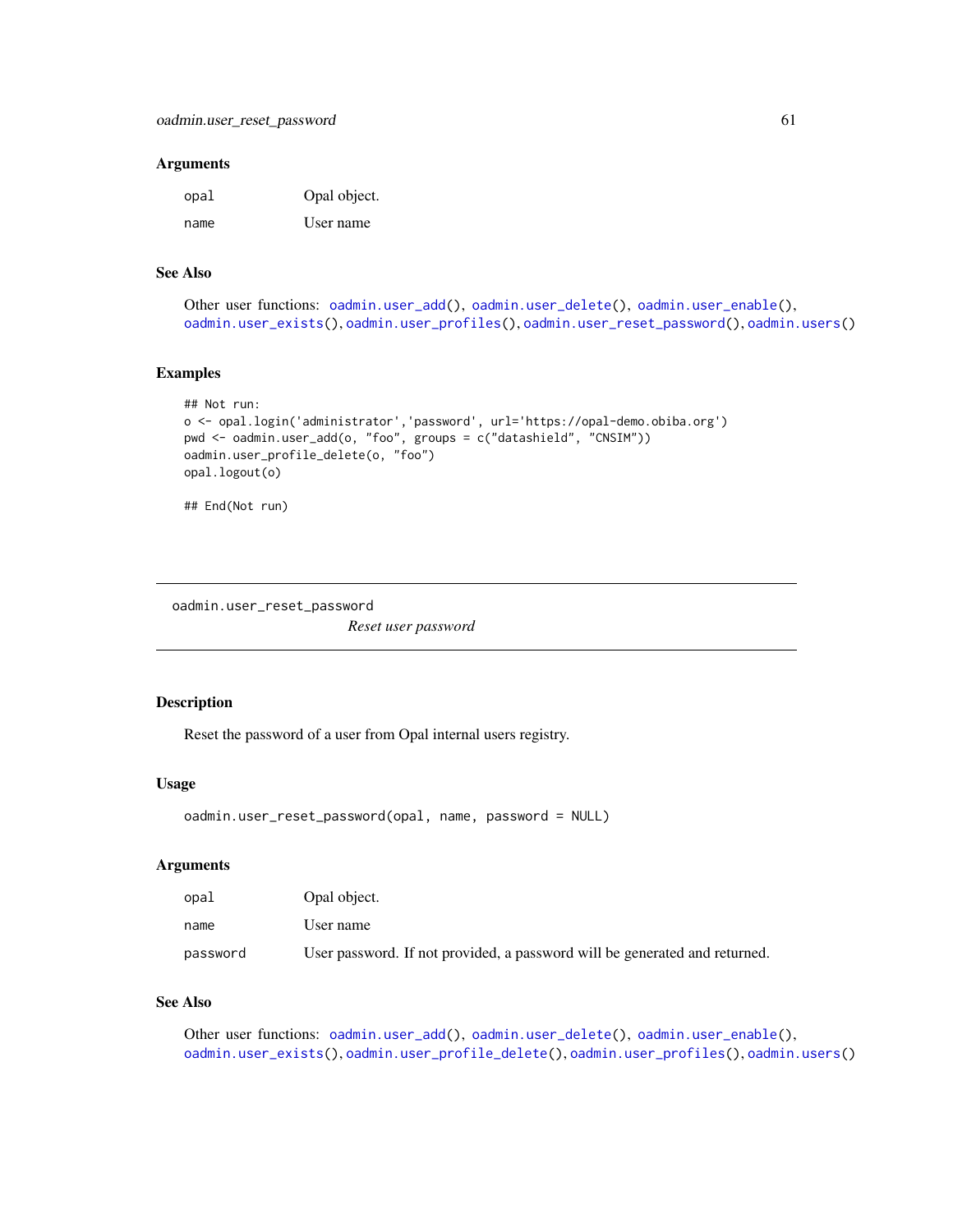### Examples

```
## Not run:
o <- opal.login('administrator','password', url='https://opal-demo.obiba.org')
pwd <- oadmin.user_add(o, "foo", groups = c("datashield", "CNSIM"))
oadmin.user_reset_password(o, "foo", password = "password1234")
oadmin.user_rm(o, "foo")
opal.logout(o)
## End(Not run)
```
<span id="page-61-0"></span>opal.annotate *Apply the annotations to a Opal table*

### Description

Set the provided annotations (as the one that can be retrieved from [opal.annotations\)](#page-62-0) to the table's data dictionary. Variables that do not exists in the table are ignored.

### Usage

opal.annotate(opal, datasource, table, annotations)

## Arguments

| opal        | Opal object.                                                                                                                                                                                                                       |
|-------------|------------------------------------------------------------------------------------------------------------------------------------------------------------------------------------------------------------------------------------|
| datasource  | Name of the datasource.                                                                                                                                                                                                            |
| table       | Name of the table in the datasource.                                                                                                                                                                                               |
| annotations | A data frame of annotations, with the expected columns: 'variable' (variable<br>name), 'taxonomy' (the taxonomy name), 'vocabulary' (the vocabulary name)<br>and 'term' (the term value, if NULL of NA the annotation is removed). |

# See Also

```
Other datasource functions: opal.annotations(), opal.attribute_values(), opal.datasources(),
opal.datasource(), opal.tables(), opal.table(), opal.valueset(), opal.variable_summary(),
opal.variables(), opal.variable()
```
# Examples

```
## Not run:
o <- opal.login('administrator','password', url='https://opal-demo.obiba.org')
annots <- opal.annotations(o, 'CPTP', 'Coreqx_final')
opal.annotate(o, 'CPTP', 'Cag_coreqx', annots)
opal.logout(o)
```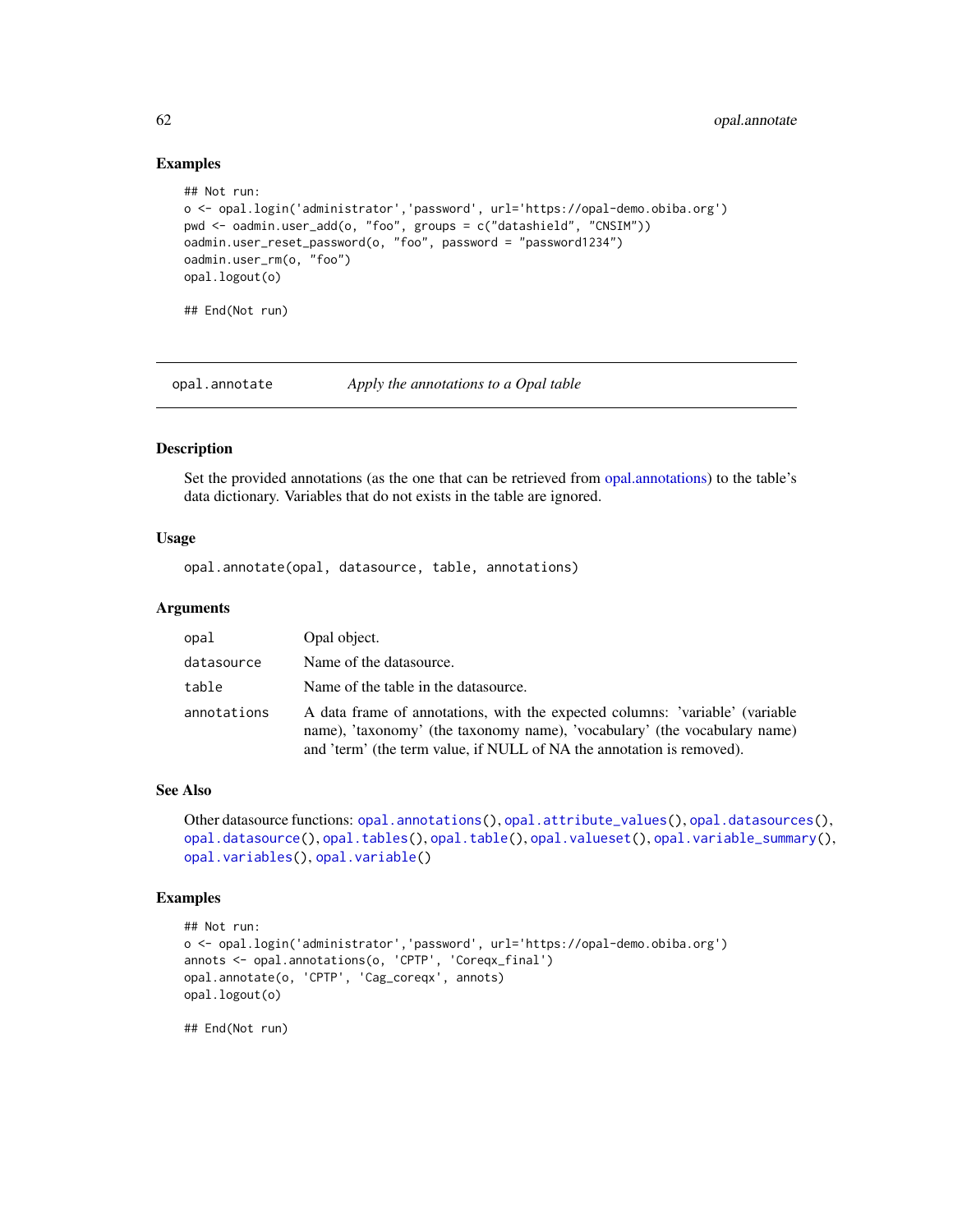# <span id="page-62-0"></span>Description

Directly retrieves from the table's data dictionary the variable annotations (attributes with a namespace).

# Usage

```
opal.annotations(opal, datasource, table)
```
### Arguments

| opal       | Opal object.                         |
|------------|--------------------------------------|
| datasource | Name of the datasource.              |
| table      | Name of the table in the datasource. |

### Value

A data frame in long format (one row per annotation).

### See Also

```
Other datasource functions: opal.annotate(), opal.attribute_values(), opal.datasources(),
opal.datasource(), opal.tables(), opal.table(), opal.valueset(), opal.variable_summary(),
opal.variables(), opal.variable()
```
# Examples

```
## Not run:
o <- opal.login('administrator','password', url='https://opal-demo.obiba.org')
opal.annotations(o, 'CPTP', 'Coreqx_final')
opal.logout(o)
```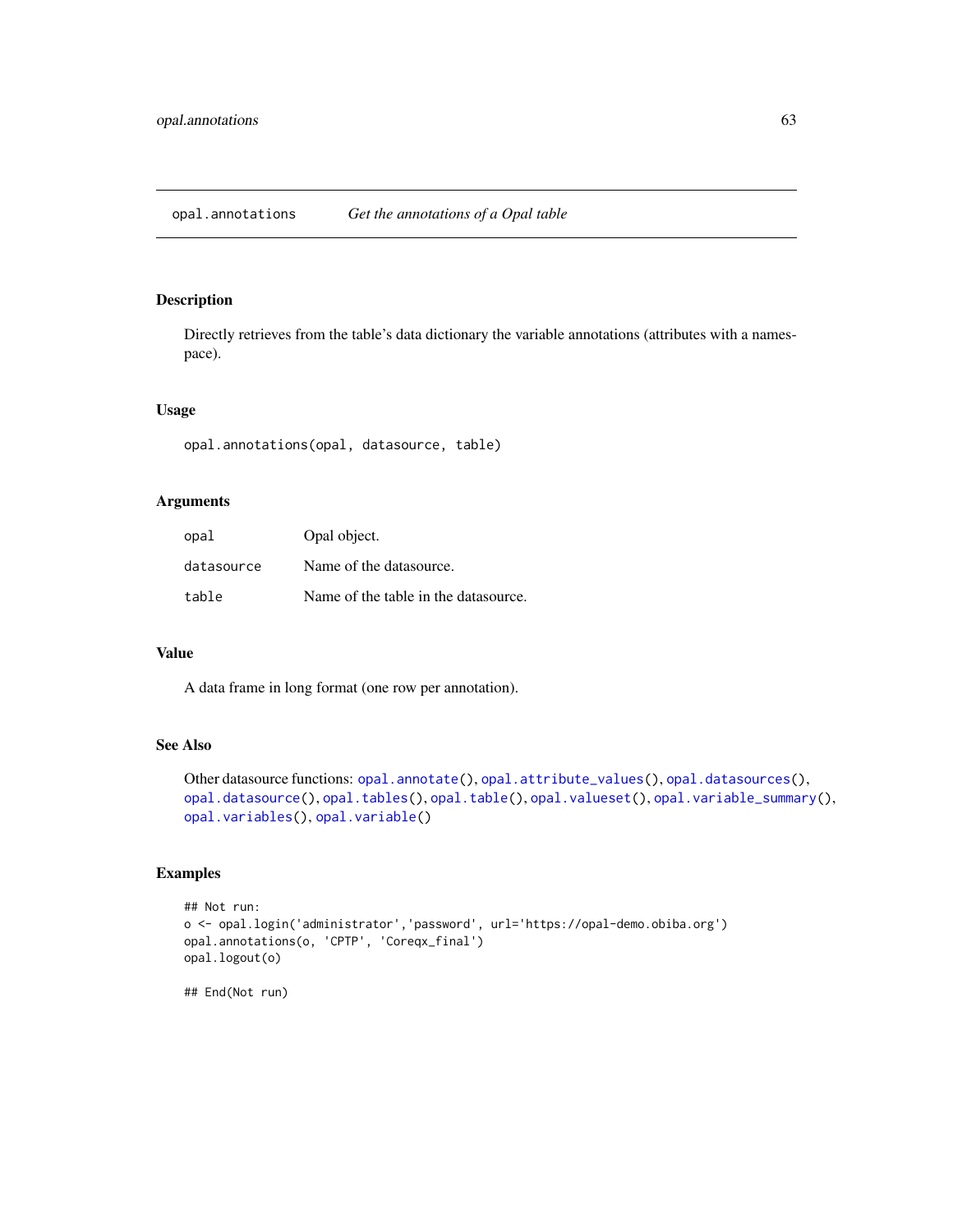<span id="page-63-0"></span>

### Description

Assign a Opal table, or a R expression or a R object to a R symbol in the current R session.

# Usage

```
opal.assign(
  opal,
  symbol,
 value,
 variables = NULL,
 missings = FALSE,
  identifiers = NULL,
  id.name = NULL,updated.name = NULL,
  async = FALSE
)
```
# Arguments

| opal         | Opal object or list of opal objects.                                                                                                                                                                                            |
|--------------|---------------------------------------------------------------------------------------------------------------------------------------------------------------------------------------------------------------------------------|
| symbol       | Name of the R symbol.                                                                                                                                                                                                           |
| value        | The value to assign evaluated in the following order: a R expression, a function,<br>a fully qualified name of a variable or a table in Opal or any other R object<br>(data.frame, vector).                                     |
| variables    | List of variable names or Javascript expression that selects the variables of a<br>table (ignored if value does not refere to a table). See javascript documentation:<br>http://wiki.obiba.org/display/OPALDOC/Variable+Methods |
| missings     | If TRUE, missing values will be pushed from Opal to R, default is FALSE.<br>Ignored if value is an R expression.                                                                                                                |
| identifiers  | Name of the identifiers mapping to use when assigning entities to R (from Opal<br>(2.0).                                                                                                                                        |
| id.name      | Add a vector with the given name representing the entity identifiers (from Opal<br>2.6). Default is NULL.                                                                                                                       |
| updated.name | Add a vector with the given name representing the creation and last update<br>timestamps (from Opal 2.6). Default is NULL.                                                                                                      |
| async        | R script is executed asynchronously within the session (default is FALSE). If<br>TRUE, the value returned is the ID of the command to look for (from Opal 2.1).                                                                 |

# See Also

Other assignment functions: [opal.assign.data\(](#page-64-0)), [opal.assign.resource\(](#page-65-0)), [opal.assign.script\(](#page-66-0)), [opal.assign.table.tibble\(](#page-68-0)), [opal.assign.table\(](#page-66-1))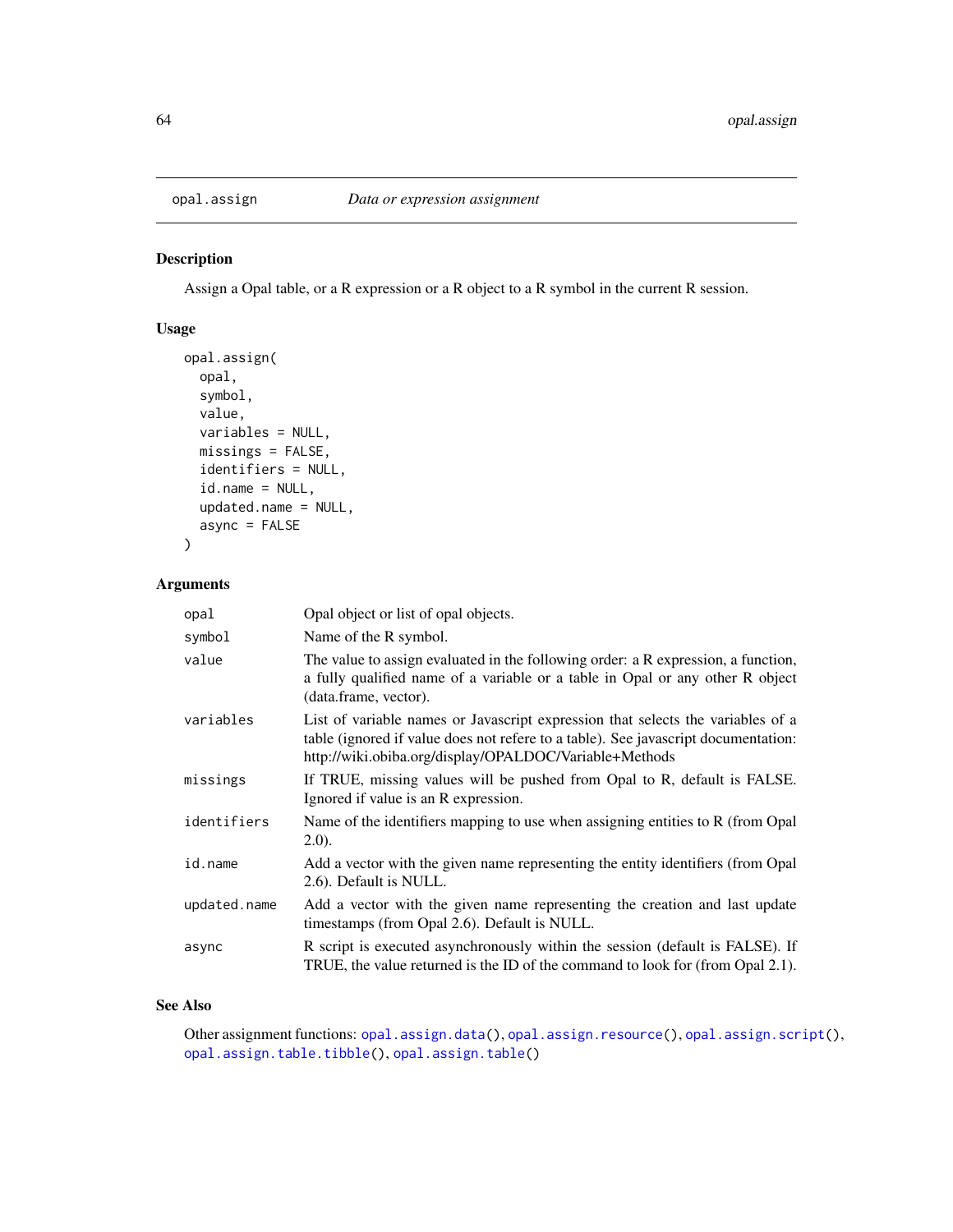# opal.assign.data 65

#### Examples

```
## Not run:
o <- opal.login('administrator','password', url='https://opal-demo.obiba.org')
# assign a list of variables from table CNSIM1
opal.assign(o, symbol="D", value="datashield.CNSIM1", variables=list("GENDER","LAB_TSC"))
# assign all the variables matching 'LAB' from table HOP of opal object o
opal.assign(o, symbol="D", value="datashield.CNSIM1", variables="name().matches('LAB_')")
# assign a function and call it
opal.assign.script(o, 'hello', quote(function(x) { print(paste0('Hello ', x , '!'))}))
opal.execute(o, "hello('Mr Bean')")
# push an arbitrary data frame to the R server
#opal.assign(o, "D", mtcars)
# push an arbitrary vector to the R server
#opal.assign(o, "C", mtcars$cyl)
opal.logout(o)
## End(Not run)
```
<span id="page-64-0"></span>opal.assign.data *Data assignment*

# Description

Assign a R object to a R symbol in the current R session.

### Usage

opal.assign.data(opal, symbol, value, async = FALSE)

#### Arguments

| opal   | Opal object or list of opal objects.                                                                                                                            |
|--------|-----------------------------------------------------------------------------------------------------------------------------------------------------------------|
| symbol | Name of the R symbol.                                                                                                                                           |
| value  | The R object to assign (data frame, vector).                                                                                                                    |
| async  | R script is executed asynchronously within the session (default is FALSE). If<br>TRUE, the value returned is the ID of the command to look for (from Opal 2.1). |

### See Also

Other assignment functions: [opal.assign.resource\(](#page-65-0)), [opal.assign.script\(](#page-66-0)), [opal.assign.table.tibble\(](#page-68-0)), [opal.assign.table\(](#page-66-1)), [opal.assign\(](#page-63-0))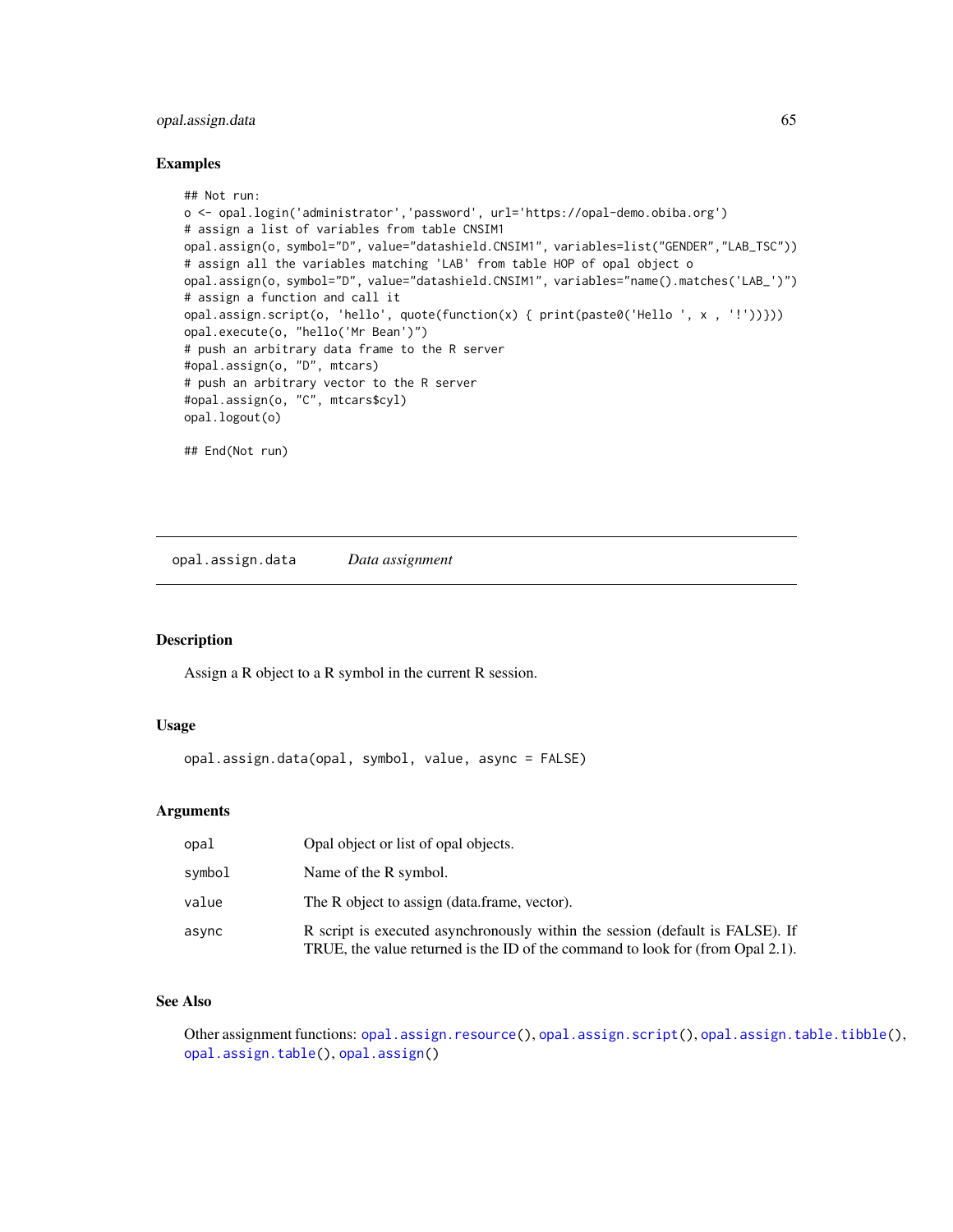### Examples

```
## Not run:
o <- opal.login('administrator','password', url='https://opal-demo.obiba.org')
# push an arbitrary data frame to the R server
opal.assign.data(o, "D", mtcars)
# push an arbitrary vector to the R server
opal.assign.data(o, "C", mtcars$cyl)
# push a string
opal.assign.data(o, "S", "Hello!")
opal.logout(o)
## End(Not run)
```
<span id="page-65-0"></span>opal.assign.resource *Resource assignment*

# Description

Assign a ResourceClient object to a R symbol in the current R session.

### Usage

opal.assign.resource(opal, symbol, value, async = FALSE)

### Arguments

| opal   | Opal object or list of opal objects.                                                                                                                            |
|--------|-----------------------------------------------------------------------------------------------------------------------------------------------------------------|
| symbol | Name of the R symbol.                                                                                                                                           |
| value  | The fully qualified name of a resource in Opal.                                                                                                                 |
| async  | R script is executed asynchronously within the session (default is FALSE). If<br>TRUE, the value returned is the ID of the command to look for (from Opal 2.1). |

## See Also

```
opal.assign.data(opal.assign.script(opal.assign.table.tibble(),
opal.assign.table(), opal.assign()
```
# Examples

```
## Not run:
o <- opal.login('administrator','password', url='https://opal-demo.obiba.org')
# assign a resource and make some operation on it
opal.assign.resource(o, "D", "datashield.cram1")
opal.execute(o, "class(D)")
opal.logout(o)
```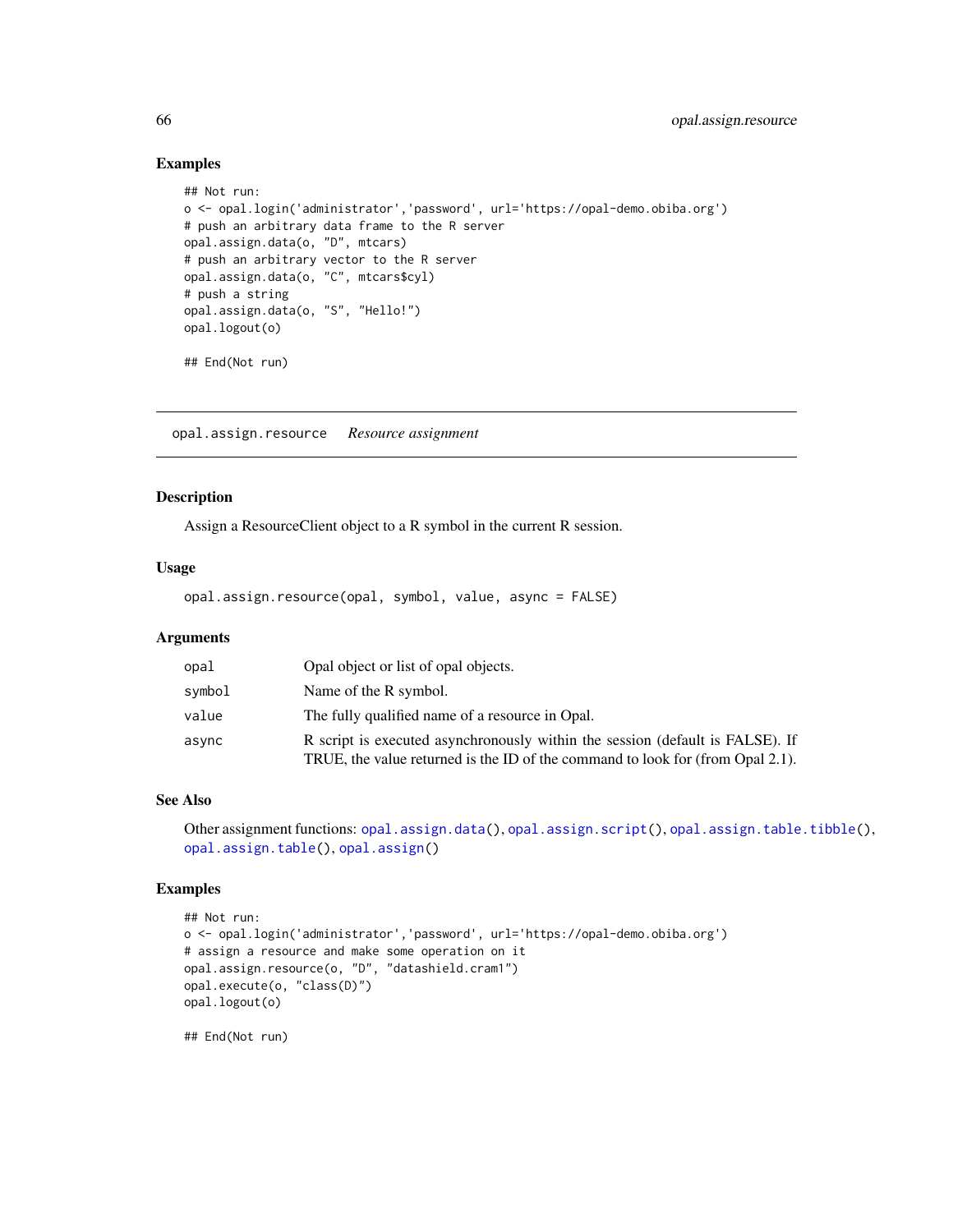### <span id="page-66-0"></span>Description

Assign a R script or expression to a R symbol in the current R session.

### Usage

opal.assign.script(opal, symbol, value, async = FALSE)

# Arguments

| opal   | Opal object or list of opal objects.                                                                                                                            |
|--------|-----------------------------------------------------------------------------------------------------------------------------------------------------------------|
| symbol | Name of the R symbol.                                                                                                                                           |
| value  | The R expression to assign.                                                                                                                                     |
| async  | R script is executed asynchronously within the session (default is FALSE). If<br>TRUE, the value returned is the ID of the command to look for (from Opal 2.1). |

### See Also

Other assignment functions: [opal.assign.data\(](#page-64-0)), [opal.assign.resource\(](#page-65-0)), [opal.assign.table.tibble\(](#page-68-0)), [opal.assign.table\(](#page-66-1)), [opal.assign\(](#page-63-0))

# Examples

```
## Not run:
o <- opal.login('administrator','password', url='https://opal-demo.obiba.org')
# assign a function and call it
opal.assign.script(o, 'hello', quote(function(x) { print(paste0('Hello ', x , '!'))}))
opal.execute(o, "hello('Mr Bean')")
opal.logout(o)
## End(Not run)
```
<span id="page-66-1"></span>opal.assign.table *Data assignment to a data.frame*

#### Description

Assign a Opal table to a data.frame identified by a R symbol in the current R session.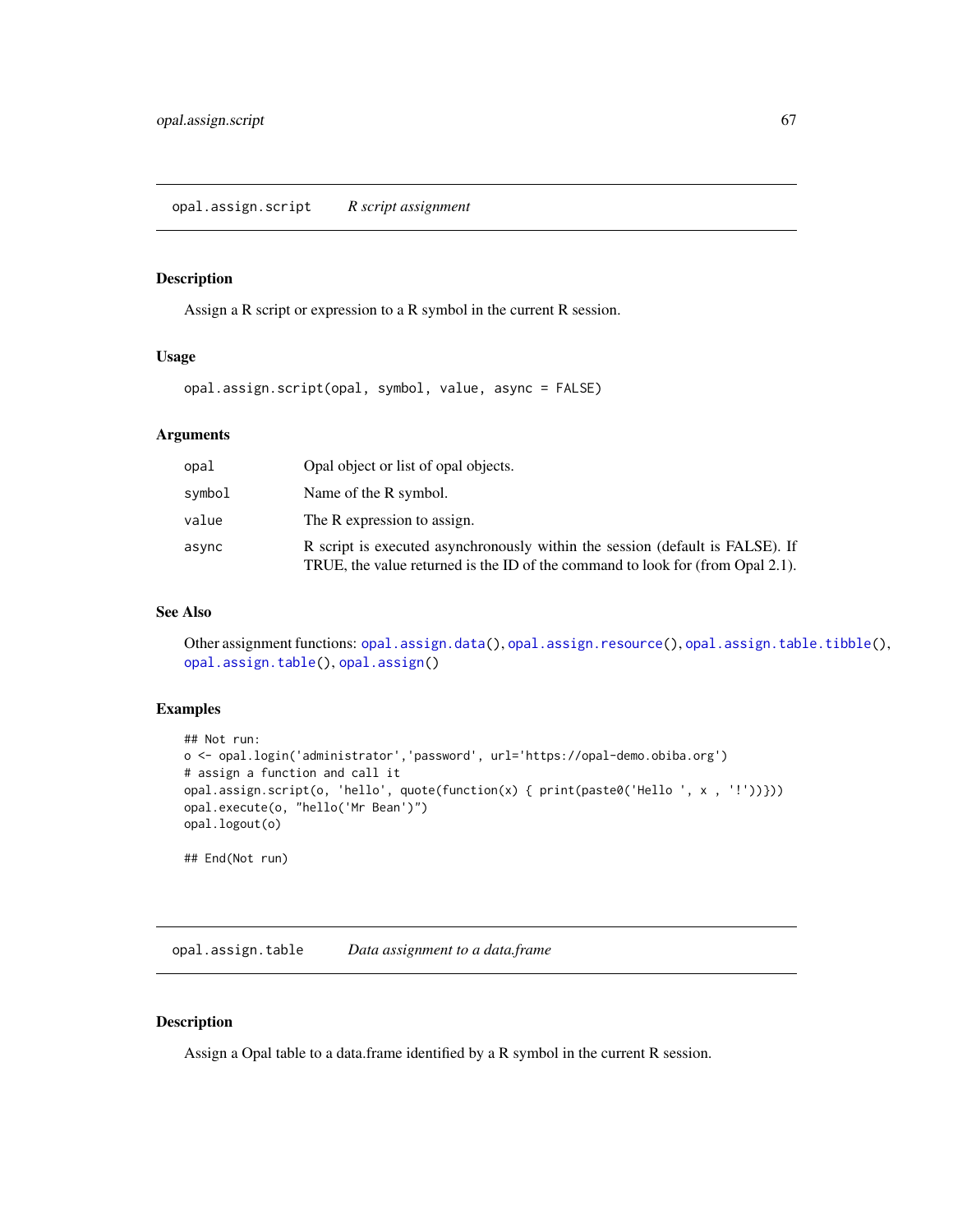# Usage

```
opal.assign.table(
 opal,
  symbol,
 value,
 variables = NULL,
 missings = FALSE,
  identifiers = NULL,
  id.name = NULL,updated.name = NULL,
  class = "data.frame",
  async = FALSE
\mathcal{L}
```
### Arguments

| opal         | Opal object or list of opal objects.                                                                                                                                                                                            |
|--------------|---------------------------------------------------------------------------------------------------------------------------------------------------------------------------------------------------------------------------------|
| symbol       | Name of the R symbol.                                                                                                                                                                                                           |
| value        | The value to assign evaluated in the following order: a fully qualified name of a<br>variable or a table in Opal.                                                                                                               |
| variables    | List of variable names or Javascript expression that selects the variables of a<br>table (ignored if value does not refere to a table). See javascript documentation:<br>http://wiki.obiba.org/display/OPALDOC/Variable+Methods |
| missings     | If TRUE, missing values will be pushed from Opal to R, default is FALSE.                                                                                                                                                        |
| identifiers  | Name of the identifiers mapping to use when assigning entities to R (from Opal<br>(2.0).                                                                                                                                        |
| id.name      | Add a vector with the given name representing the entity identifiers (from Opal<br>2.6). Default is NULL.                                                                                                                       |
| updated.name | Deprecated. Add a vector with the given name representing the creation and last<br>update timestamps (from Opal 2.6). Default is NULL.                                                                                          |
| class        | The data frame class into which the table is written: can 'data.frame' (default)<br>or 'tibble' (from Opal 2.6 to 2.13) or 'tibble.with.factors' (from Opal 2.14).                                                              |
| async        | R script is executed asynchronously within the session (default is FALSE). If<br>TRUE, the value returned is the ID of the command to look for (from Opal 2.1).                                                                 |

# See Also

Other assignment functions: [opal.assign.data\(](#page-64-0)), [opal.assign.resource\(](#page-65-0)), [opal.assign.script\(](#page-66-0)), [opal.assign.table.tibble\(](#page-68-0)), [opal.assign\(](#page-63-0))

# Examples

```
## Not run:
o <- opal.login('administrator','password', url='https://opal-demo.obiba.org')
# assign a list of variables from table CNSIM1
opal.assign.table(o, symbol="D", value="datashield.CNSIM1", variables=list("GENDER","LAB_TSC"))
```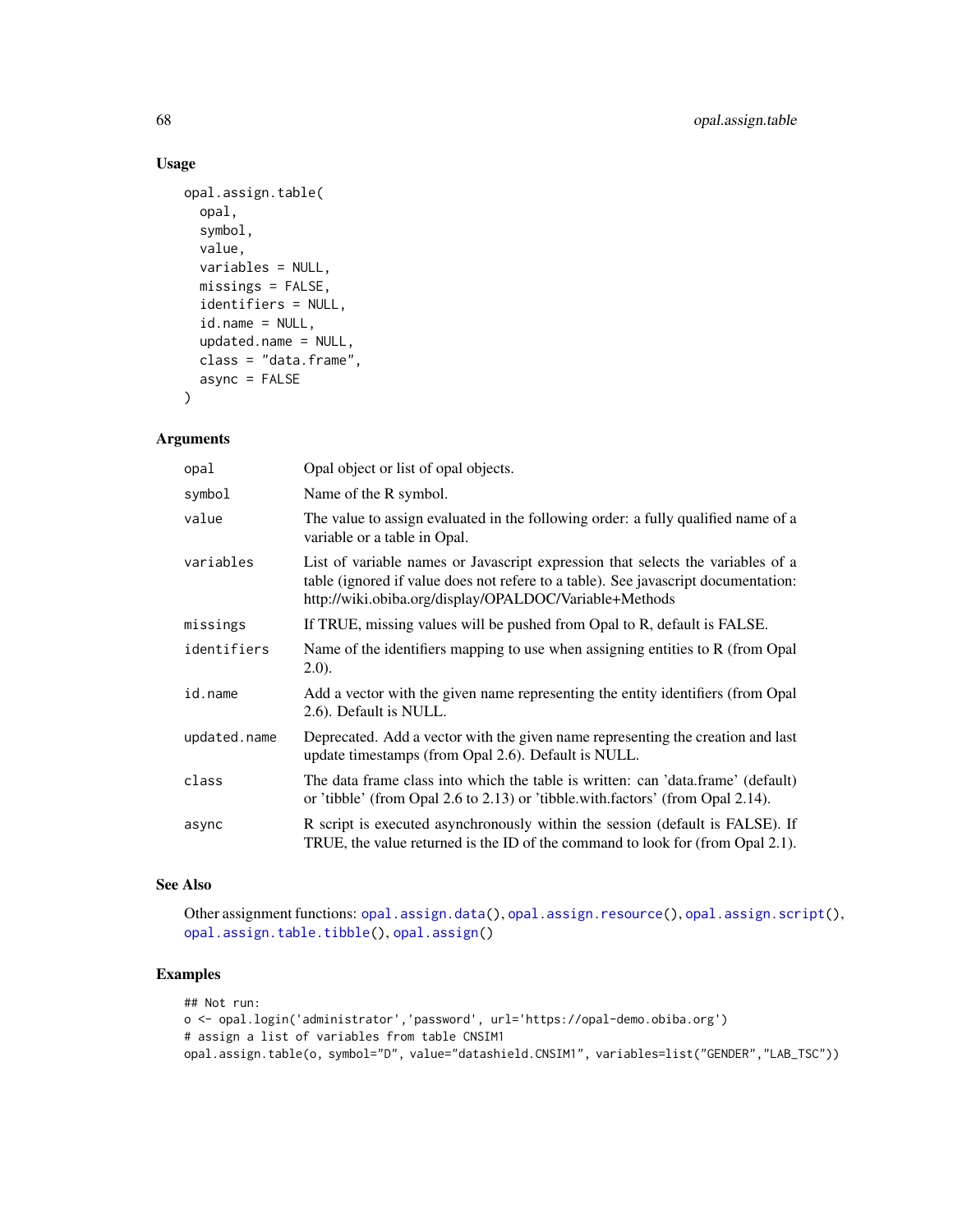```
opal.execute(o, "colnames(D)")
# assign a table CNSIM1 with a identifiers column
opal.assign.table(o, symbol="H", value="datashield.CNSIM1", id.name="id")
opal.execute(o, "colnames(H)")
# assign all the variables matching 'LAB' from table HOP of opal object o
opal.assign.table(o, symbol="D", value="datashield.CNSIM1", variables="name().matches('LAB_')")
opal.execute(o, "colnames(D)")
opal.logout(o)
## End(Not run)
```
<span id="page-68-0"></span>opal.assign.table.tibble

*Data assignment to a tibble*

# Description

Assign a Opal table to a tibble identified by a R symbol in the current R session.

#### Usage

```
opal.assign.table.tibble(
  opal,
  symbol,
  value,
  variables = NULL,
  missings = FALSE,
  identifiers = NULL,
  id.name = "id",with.factors = FALSE,
  updated.name = NULL,
  async = FALSE)
```
# Arguments

| opal        | Opal object.                                                                                                                                                                                                                    |  |
|-------------|---------------------------------------------------------------------------------------------------------------------------------------------------------------------------------------------------------------------------------|--|
| symbol      | Name of the R symbol.                                                                                                                                                                                                           |  |
| value       | The fully qualified name of a table in Opal.                                                                                                                                                                                    |  |
| variables   | List of variable names or Javascript expression that selects the variables of a<br>table (ignored if value does not refere to a table). See javascript documentation:<br>http://wiki.obiba.org/display/OPALDOC/Variable+Methods |  |
| missings    | If TRUE, missing values will be pushed from Opal to R, default is FALSE.                                                                                                                                                        |  |
| identifiers | Name of the identifiers mapping to use when assigning entities to R (from Opal<br>(2.0).                                                                                                                                        |  |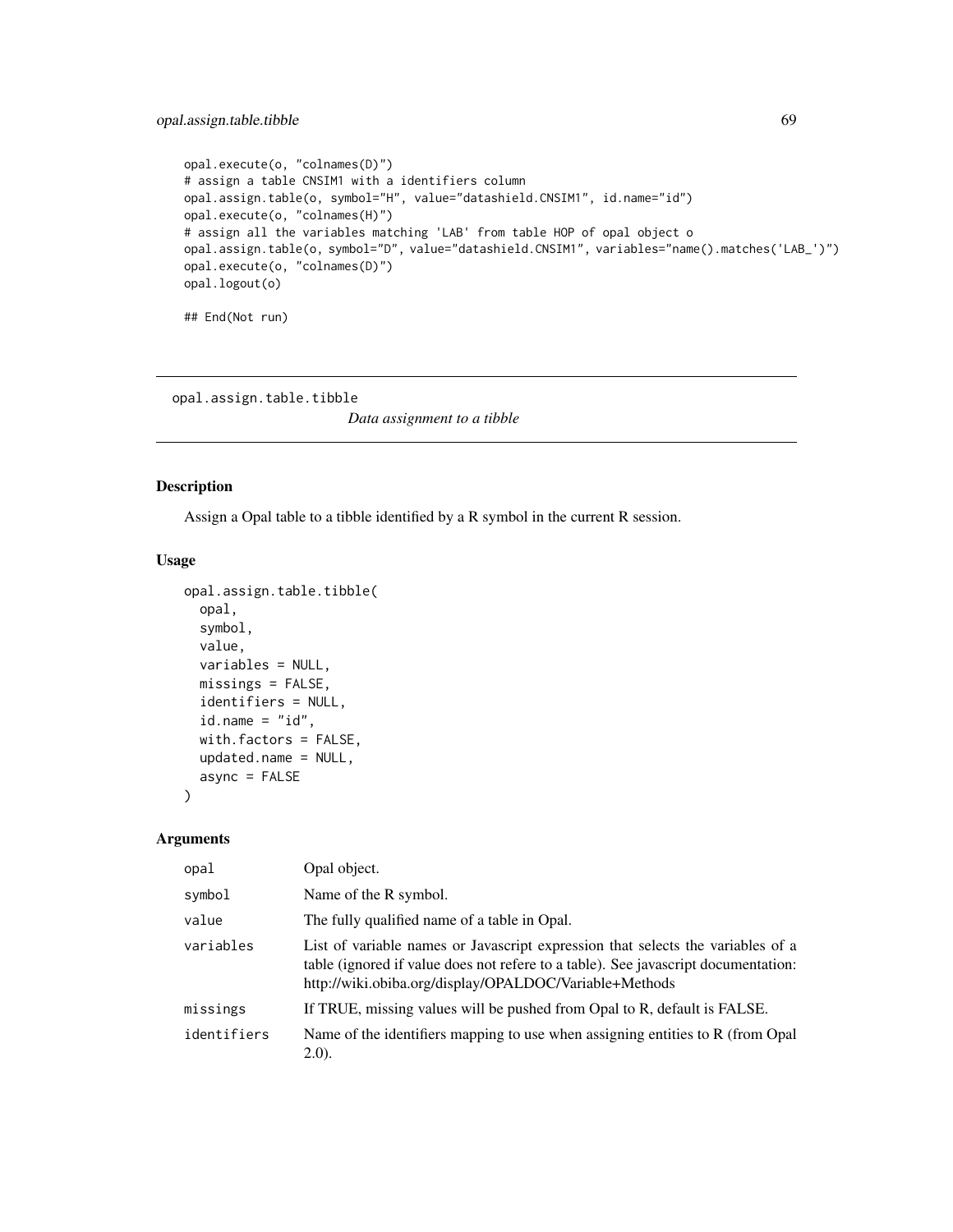| id.name      | Add a vector with the given name representing the entity identifiers (from Opal<br>$2.6$ ). Default is 'id'.                                                    |
|--------------|-----------------------------------------------------------------------------------------------------------------------------------------------------------------|
| with.factors | If TRUE, the categorical variables will be assigned as factors (from Opal 2.14).<br>Default is FALSE.                                                           |
| updated.name | Deprecated. Add a vector with the given name representing the creation and last<br>update timestamps (from Opal 2.6 to 2.13). Default is NULL.                  |
| async        | R script is executed asynchronously within the session (default is FALSE). If<br>TRUE, the value returned is the ID of the command to look for (from Opal 2.1). |

# See Also

Other assignment functions: [opal.assign.data\(](#page-64-0)), [opal.assign.resource\(](#page-65-0)), [opal.assign.script\(](#page-66-0)), [opal.assign.table\(](#page-66-1)), [opal.assign\(](#page-63-0))

# Examples

```
## Not run:
o <- opal.login('administrator','password', url='https://opal-demo.obiba.org')
# assign a table and make some operation on it
opal.assign.table.tibble(o, 'D', 'datashield.CNSIM1')
opal.execute(o, "class(D)")
opal.logout(o)
## End(Not run)
```
opal.as\_md\_table *Array to Markdown*

#### Description

Helper function for turning an array into its Markdown representation.

# Usage

```
opal.as_md_table(
  table,
  icons = TRUE,
  digits = getOption("digits"),
  col.names = colnames(table),
  align,
  caption = NULL
)
```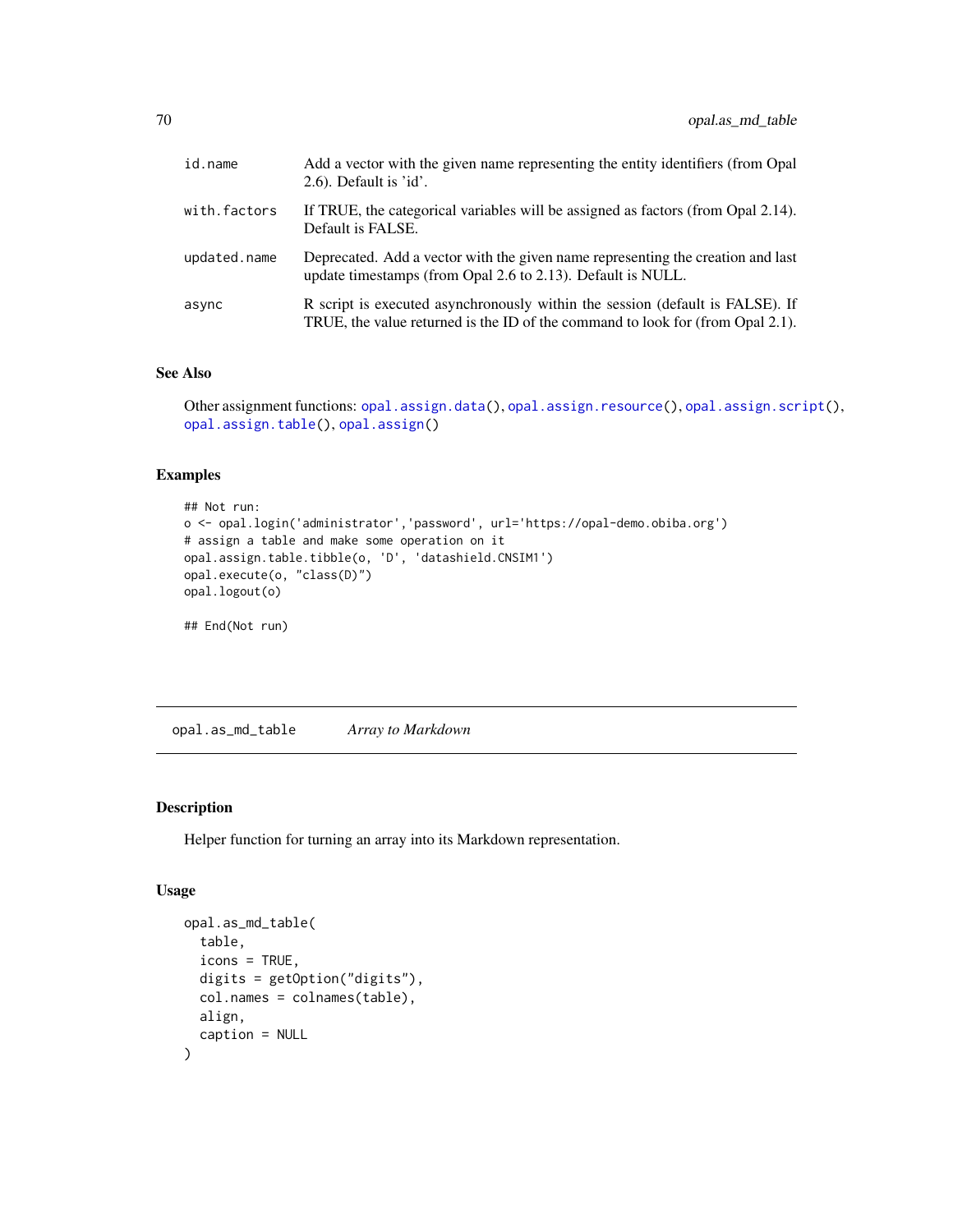### Arguments

| table     | An array, including a matrix or a data frame.                                                                                                                                                                                                      |
|-----------|----------------------------------------------------------------------------------------------------------------------------------------------------------------------------------------------------------------------------------------------------|
| icons     | Turn logicals to icons (requires bootstrap style). Default is TRUE.                                                                                                                                                                                |
| digits    | The maximum number of digits for numeric columns (passed to round()); it can<br>also be a vector of length ncol(table) to set the number of digits for individual<br>columns.                                                                      |
| col.names | A character vector of column names to be used in the table                                                                                                                                                                                         |
| align     | The alignment of columns: a character vector consisting of 'l' (left), 'c' (cen-<br>ter) and/or 'r' (right); by default, numeric columns are right-aligned, and other<br>columns are left-aligned; if align = NULL, the default alignment is used. |
| caption   | The table caption.                                                                                                                                                                                                                                 |

# Examples

```
## Not run:
o <- opal.login('administrator','password', url='https://opal-demo.obiba.org')
opal.as_md_table(opal.variables(o, 'datashield', 'CNSIM1'))
opal.logout(o)
```
## End(Not run)

<span id="page-70-0"></span>opal.attribute\_values *Get a vector of attribute values*

# Description

Get a vector of attribute values (for each locale) matching the given attribute namespace and name. Vector is null if no such attribute is found.

# Usage

```
opal.attribute_values(attributes, namespace = NULL, name = "label")
```
# Arguments

| attributes | A list of attributes, usually variable or category attributes. |
|------------|----------------------------------------------------------------|
| namespace  | Optional attribute namespace.                                  |
| name       | Required attribute name.                                       |

### See Also

Other datasource functions: [opal.annotate\(](#page-61-0)), [opal.annotations\(](#page-62-0)), [opal.datasources\(](#page-75-0)), [opal.datasource\(](#page-74-0)), [opal.tables\(](#page-125-0)), [opal.table\(](#page-124-0)), [opal.valueset\(](#page-155-0)), [opal.variable\\_summary\(](#page-157-0)), [opal.variables\(](#page-156-0)), [opal.variable\(](#page-156-1))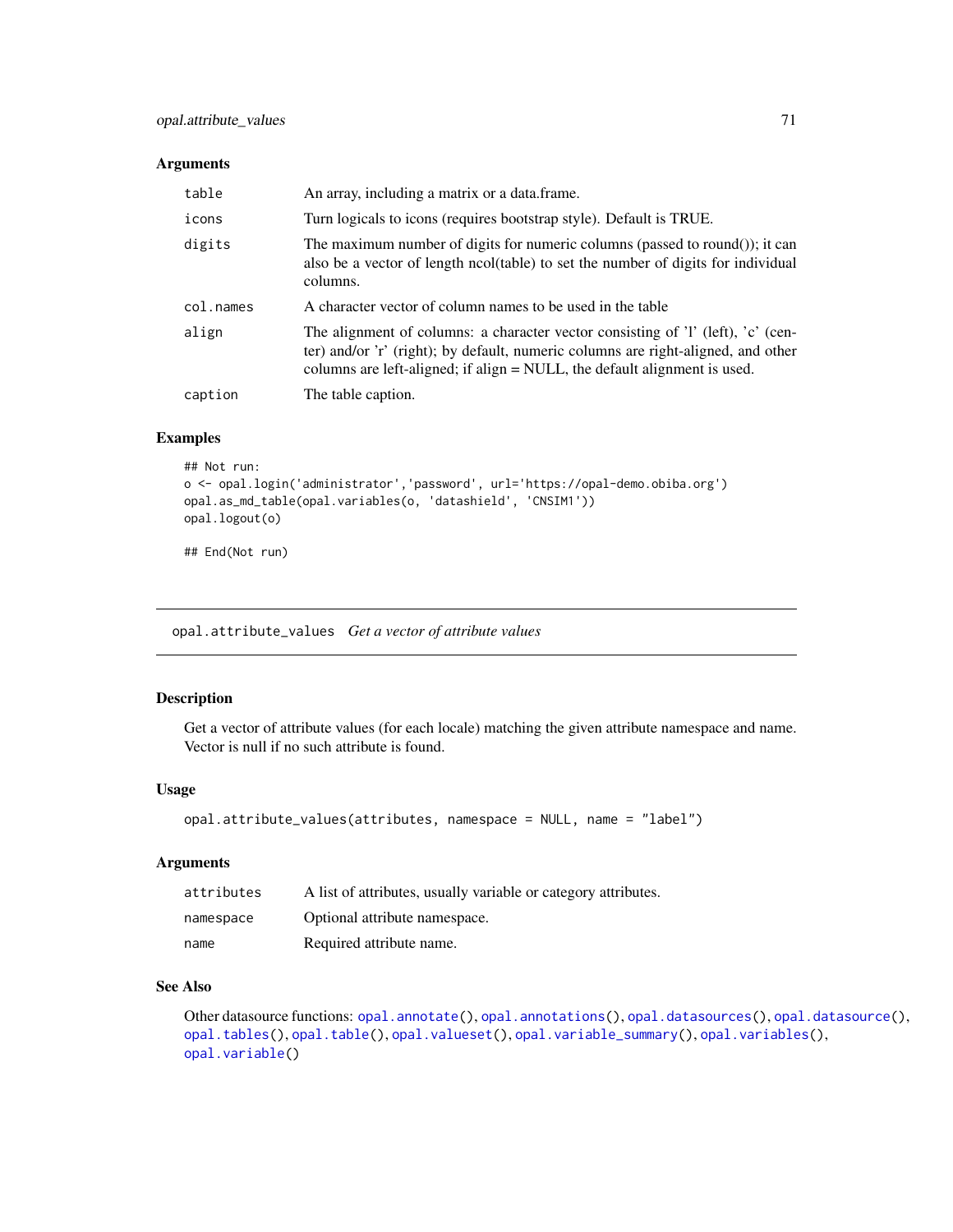# Examples

```
## Not run:
o <- opal.login('administrator','password', url='https://opal-demo.obiba.org')
var <- opal.variable(o, 'CNSIM', 'CNSIM1', 'GENDER')
opal.attribute_values(var$attributes)
opal.logout(o)
## End(Not run)
```
opal.command *Get an asynchronous command*

# Description

Get an asynchronous R commands in the remote R session.

# Usage

opal.command(opal, id, wait = FALSE)

# Arguments

| opal | Opal object.                      |
|------|-----------------------------------|
| id   | R command ID.                     |
| wait | Wait for the command to complete. |

# See Also

Other command functions: [opal.command\\_result\(](#page-73-0)), [opal.command\\_rm\(](#page-74-1)), [opal.commands\\_rm\(](#page-72-0)), [opal.commands\(](#page-72-1))

# Examples

```
## Not run:
o <- opal.login('administrator','password', url='https://opal-demo.obiba.org')
opal.command(o, '1234')
opal.logout(o)
```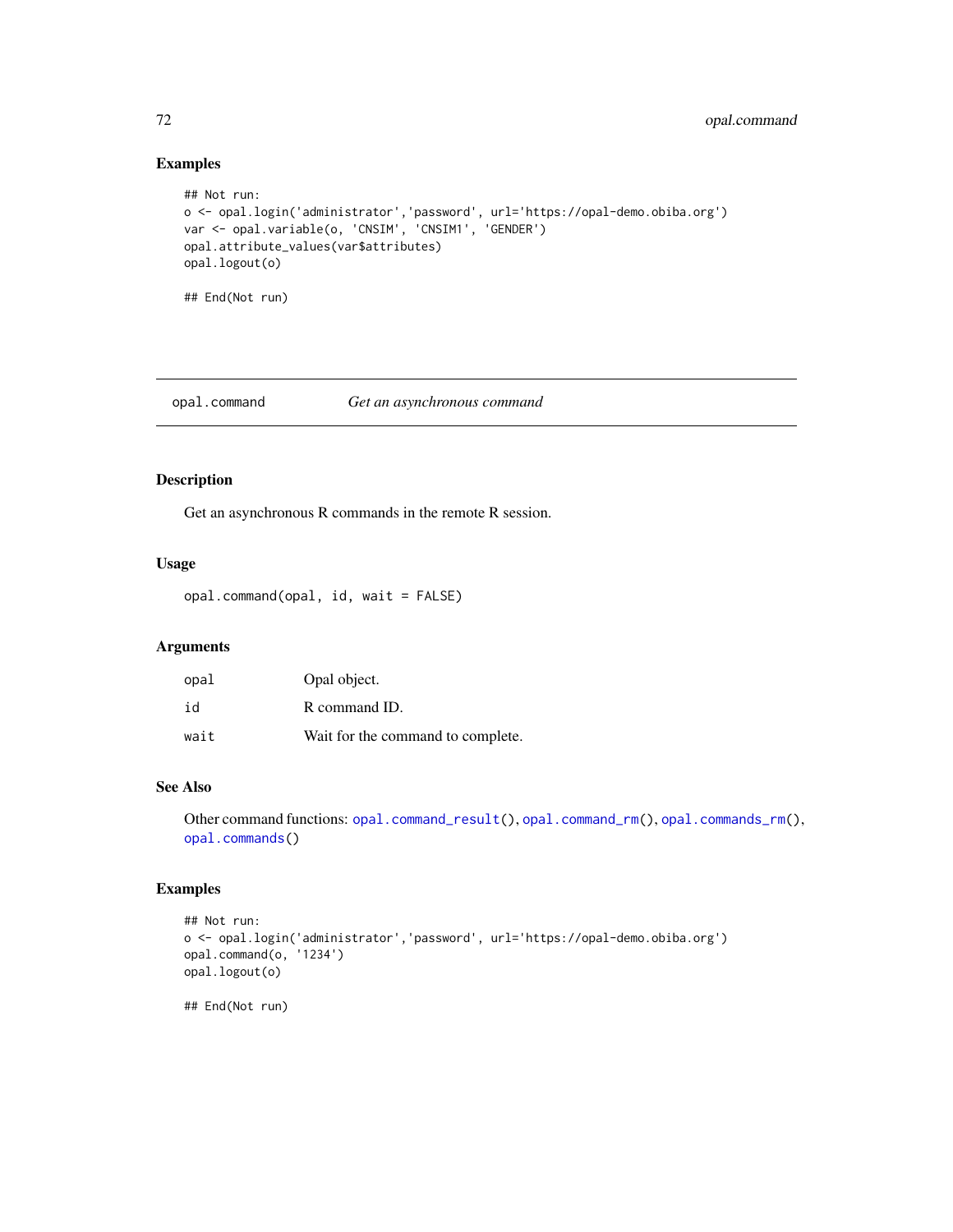<span id="page-72-1"></span>

# Description

Get the list of asynchronous R commands in the remote R session.

### Usage

```
opal.commands(opal, df = TRUE)
```
### Arguments

| opal | Opal object.                          |
|------|---------------------------------------|
| df   | Return a data.frame (default is TRUE) |

### See Also

Other command functions: [opal.command\\_result\(](#page-73-0)), [opal.command\\_rm\(](#page-74-0)), [opal.commands\\_rm\(](#page-72-0)), [opal.command\(](#page-71-0))

# Examples

```
## Not run:
o <- opal.login('administrator','password', url='https://opal-demo.obiba.org')
opal.commands(o)
opal.logout(o)
## End(Not run)
```
<span id="page-72-0"></span>opal.commands\_rm *Remove all asynchronous commands*

### Description

Remove all asynchronous R commands in the remote R session.

# Usage

```
opal.commands_rm(opal)
```
#### Arguments

opal Opal object.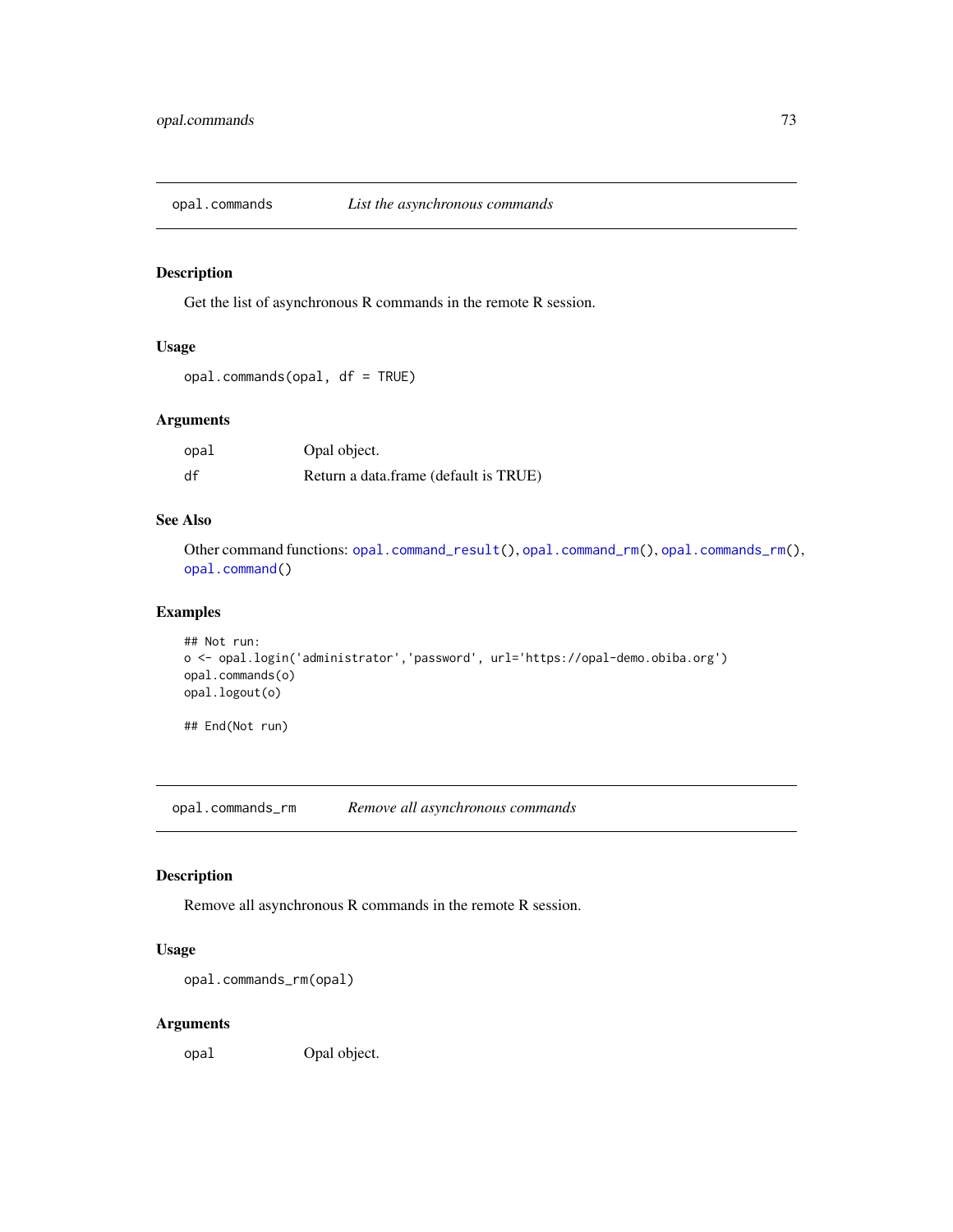### See Also

Other command functions: [opal.command\\_result\(](#page-73-0)), [opal.command\\_rm\(](#page-74-0)), [opal.commands\(](#page-72-1)), [opal.command\(](#page-71-0))

# Examples

```
## Not run:
o <- opal.login('administrator','password', url='https://opal-demo.obiba.org')
opal.commands_rm(o)
opal.logout(o)
```
## End(Not run)

<span id="page-73-0"></span>opal.command\_result *Get result of an asynchronous command*

# Description

Get the result of an asynchronous R commands in the remote R session. The command is removed from the remote R session after this call.

### Usage

```
opal.command_result(opal, id, wait = FALSE)
```
#### Arguments

| opal | Opal object.                      |
|------|-----------------------------------|
| id   | R command ID.                     |
| wait | Wait for the command to complete. |

### See Also

Other command functions: [opal.command\\_rm\(](#page-74-0)), [opal.commands\\_rm\(](#page-72-0)), [opal.commands\(](#page-72-1)), [opal.command\(](#page-71-0))

### Examples

```
## Not run:
o <- opal.login('administrator','password', url='https://opal-demo.obiba.org')
opal.command_result(o, '1234')
opal.logout(o)
```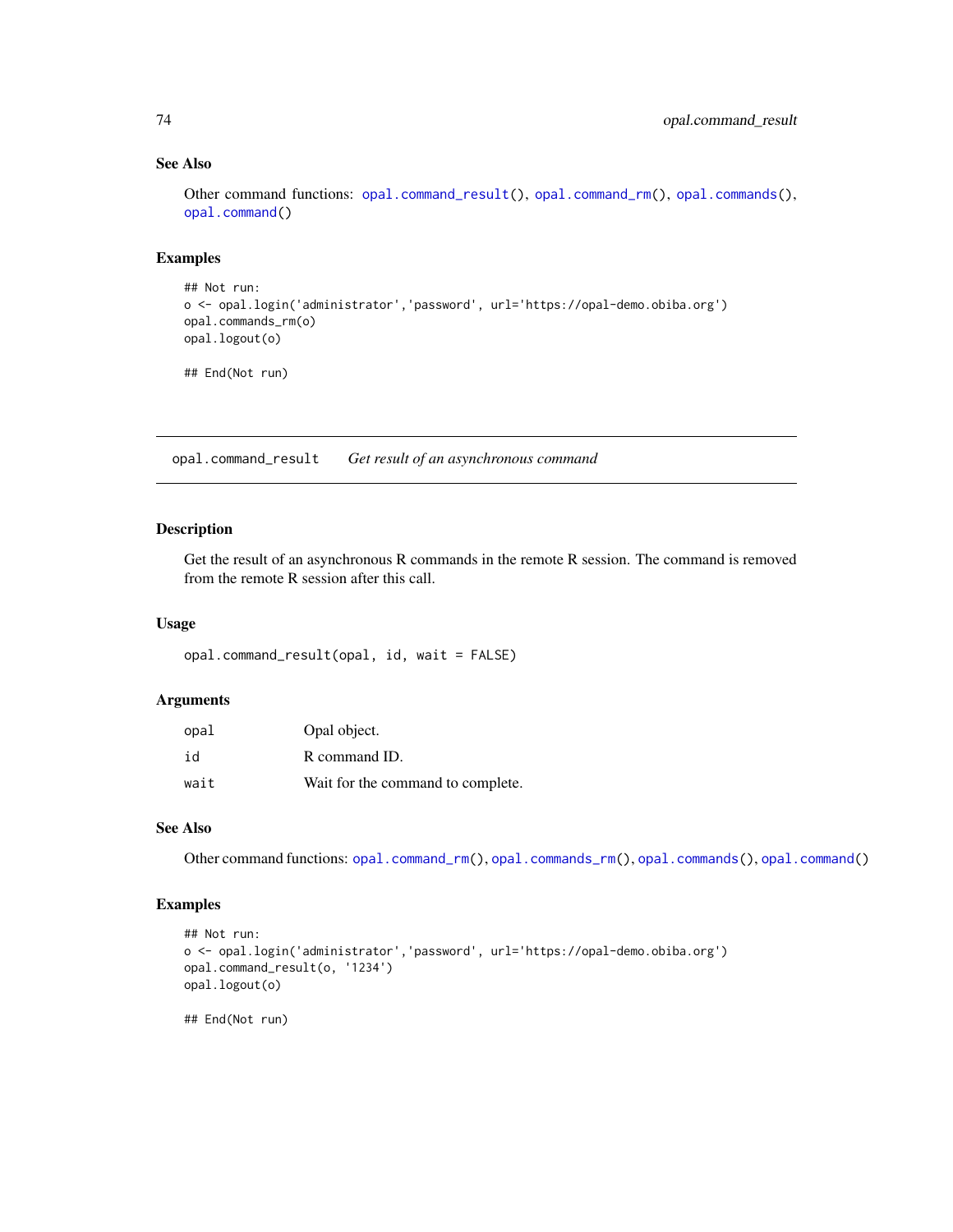<span id="page-74-0"></span>opal.command\_rm *Remove an asynchronous command*

# Description

Remove an asynchronous R commands in the remote R session.

# Usage

```
opal.command_rm(opal, id)
```
### Arguments

| opal | Opal object.  |
|------|---------------|
| id   | R command ID. |

### See Also

Other command functions: [opal.command\\_result\(](#page-73-0)), [opal.commands\\_rm\(](#page-72-0)), [opal.commands\(](#page-72-1)), [opal.command\(](#page-71-0))

### Examples

```
## Not run:
o <- opal.login('administrator','password', url='https://opal-demo.obiba.org')
opal.command_rm(o, '1234')
opal.logout(o)
```
## End(Not run)

<span id="page-74-1"></span>opal.datasource *Get a datasource*

# Description

Get a datasource

# Usage

opal.datasource(opal, datasource)

### Arguments

| opal       | Opal object.            |
|------------|-------------------------|
| datasource | Name of the datasource. |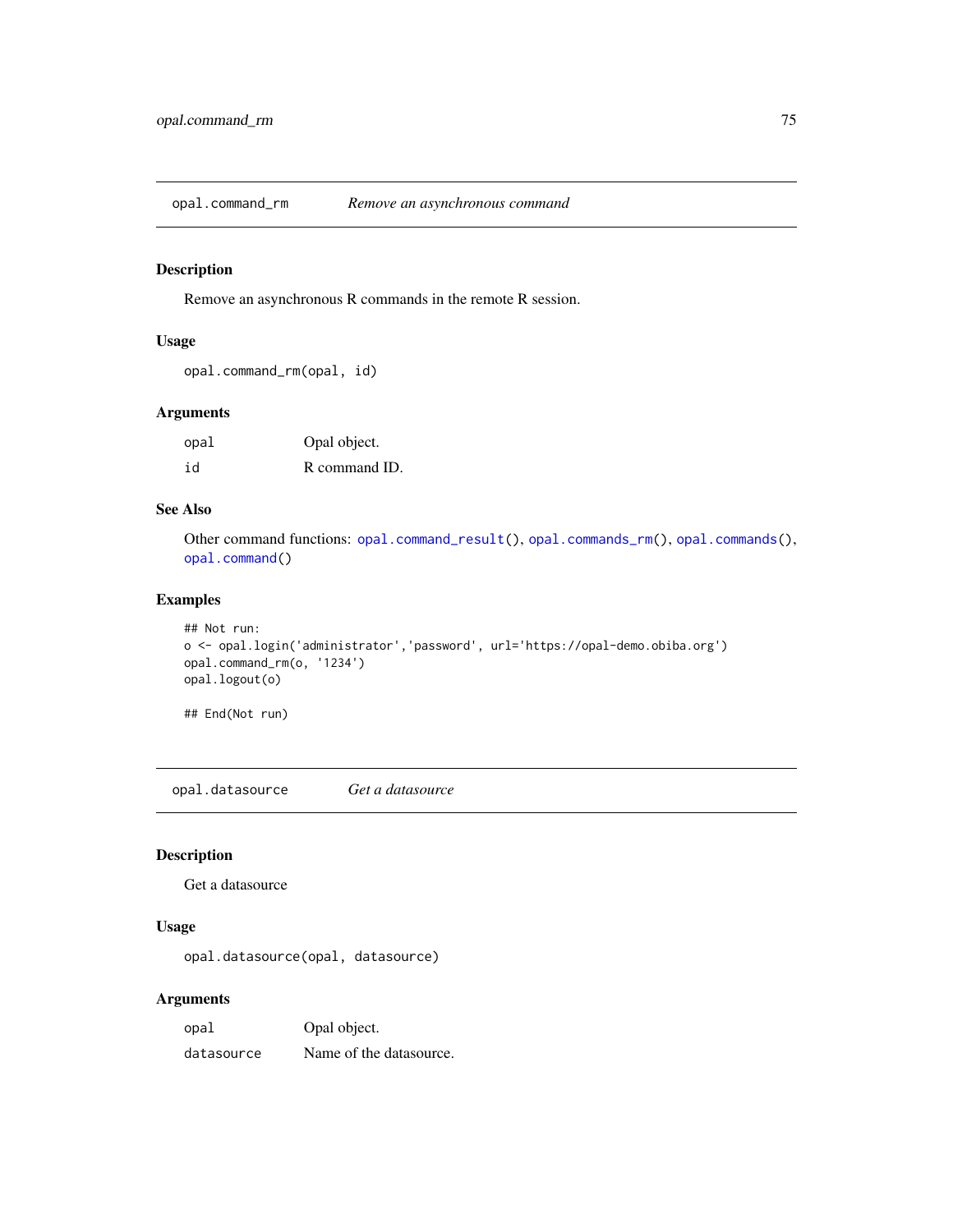### See Also

```
Other datasource functions: opal.annotate(), opal.annotations(), opal.attribute_values(),
opal.datasources(), opal.tables(), opal.table(), opal.valueset(), opal.variable_summary(),
opal.variables(), opal.variable()
```
### Examples

```
## Not run:
o <- opal.login('administrator','password', url='https://opal-demo.obiba.org')
opal.datasource(o, 'CNSIM')
opal.logout(o)
```
## End(Not run)

<span id="page-75-0"></span>opal.datasources *Get datasources*

# Description

Get datasources

### Usage

opal.datasources(opal, df = TRUE)

### Arguments

| opal | Opal object.                          |
|------|---------------------------------------|
| df   | Return a data.frame (default is TRUE) |

# See Also

```
Other datasource functions: opal.annotate(), opal.annotations(), opal.attribute_values(),
opal.datasource(), opal.tables(), opal.table(), opal.valueset(), opal.variable_summary(),
opal.variables(), opal.variable()
```
# Examples

```
## Not run:
o <- opal.login('administrator','password', url='https://opal-demo.obiba.org')
opal.datasources(o)
opal.logout(o)
```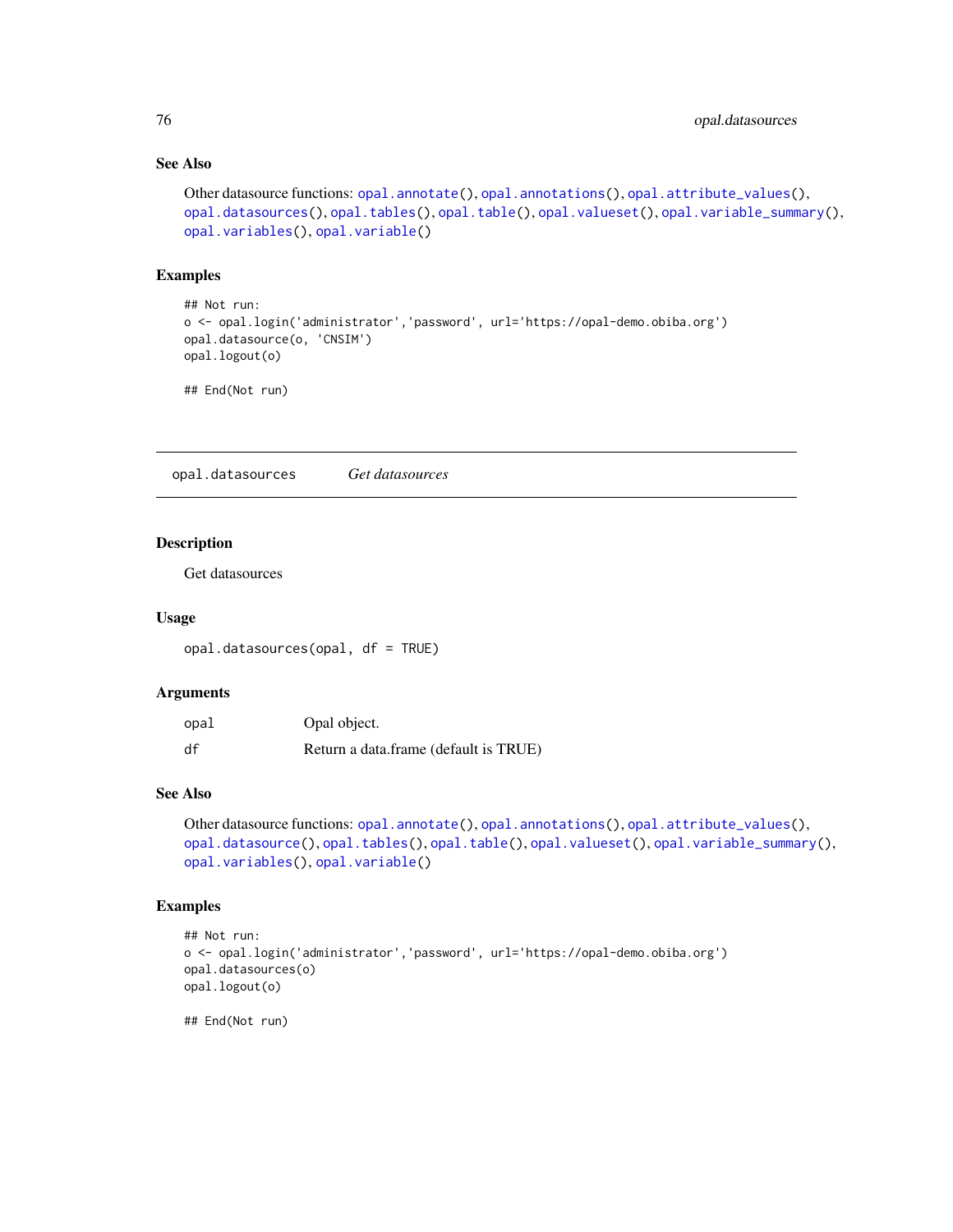<span id="page-76-1"></span>

### Description

Generic REST resource deletion.

# Usage

opal.delete(opal, ..., query = list(), callback = NULL)

# Arguments

| Opal object.                                       |
|----------------------------------------------------|
| Resource path segments.                            |
| Named list of query parameters.                    |
| A callback function to handle the response object. |
|                                                    |

# See Also

Other REST functions: [opal.get\(](#page-88-0)), [opal.post\(](#page-92-0)), [opal.put\(](#page-103-0))

# Examples

```
## Not run:
o <- opal.login('administrator','password', url = 'https://opal-demo.obiba.org')
opal.delete(o, 'some', 'resource')
opal.logout(o)
```
## End(Not run)

<span id="page-76-0"></span>opal.execute *Execute a R script*

### Description

Execute a R script in the remote R session.

### Usage

```
opal.execute(opal, script, async = FALSE)
```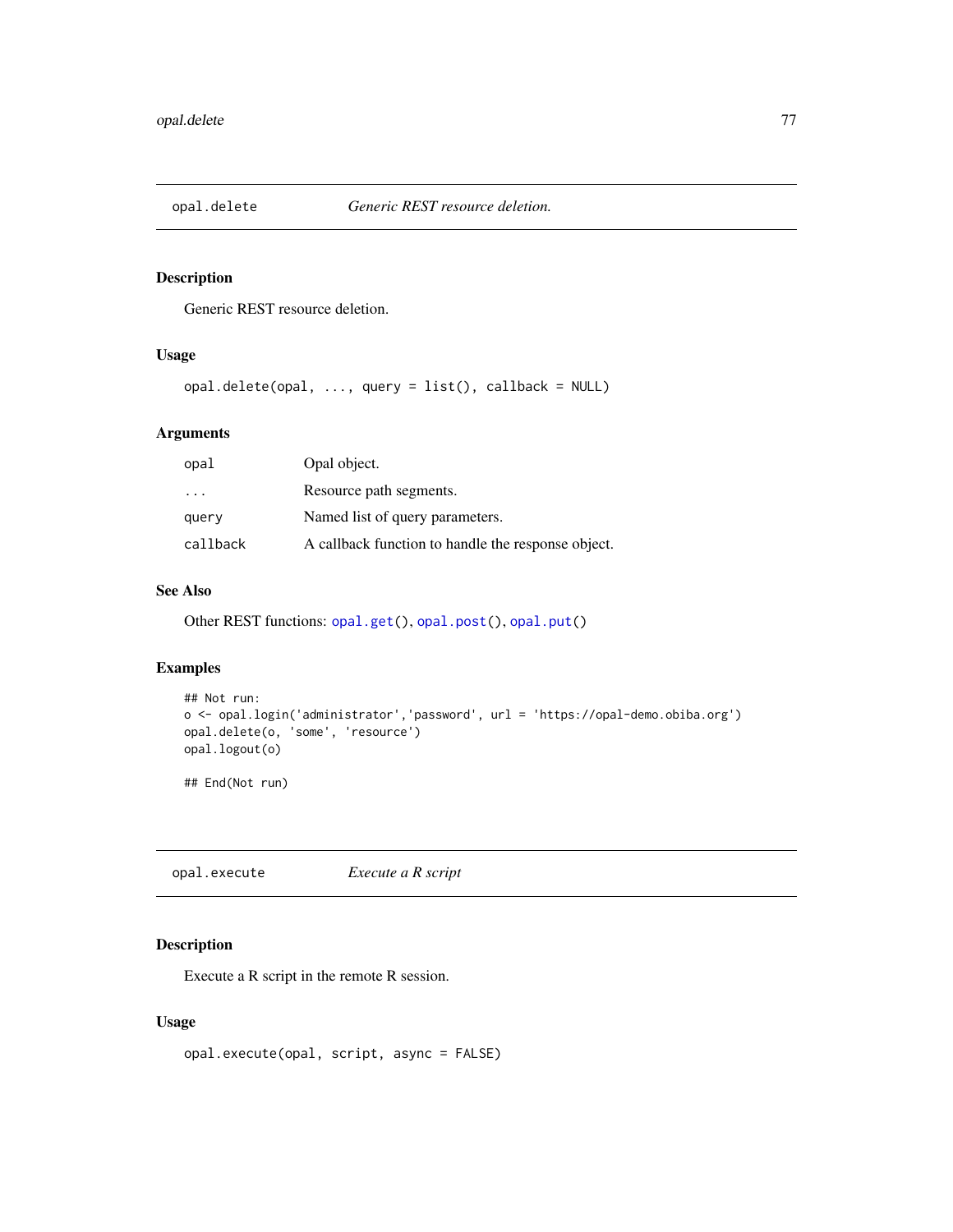# Arguments

| opal   | Opal object or list of opal objects.                                                                                                                            |
|--------|-----------------------------------------------------------------------------------------------------------------------------------------------------------------|
| script | R script to execute.                                                                                                                                            |
| async  | R script is executed asynchronously within the session (default is FALSE). If<br>TRUE, the value returned is the ID of the command to look for (from Opal 2.1). |

# See Also

Other execution functions: [opal.execute.source\(](#page-77-0)), [opal.load\\_package\(](#page-89-0)), [opal.unload\\_package\(](#page-154-0))

# Examples

```
## Not run:
o <- opal.login('administrator','password', url='https://opal-demo.obiba.org')
opal.execute(o, "x <- 'foo'")
opal.execute(o, "ls()")
opal.logout(o)
## End(Not run)
```
<span id="page-77-0"></span>opal.execute.source *Execute a R file script*

# Description

Upload a R file script and execute it in the remote R session with source().

# Usage

```
opal.execute.source(opal, path, async = FALSE)
```
# Arguments

| opal  | Opal object or list of opal objects.                                                                                                                            |
|-------|-----------------------------------------------------------------------------------------------------------------------------------------------------------------|
| path  | Path to the R file script to execute.                                                                                                                           |
| async | R script is executed asynchronously within the session (default is FALSE). If<br>TRUE, the value returned is the ID of the command to look for (from Opal 2.1). |

### See Also

Other execution functions: [opal.execute\(](#page-76-0)), [opal.load\\_package\(](#page-89-0)), [opal.unload\\_package\(](#page-154-0))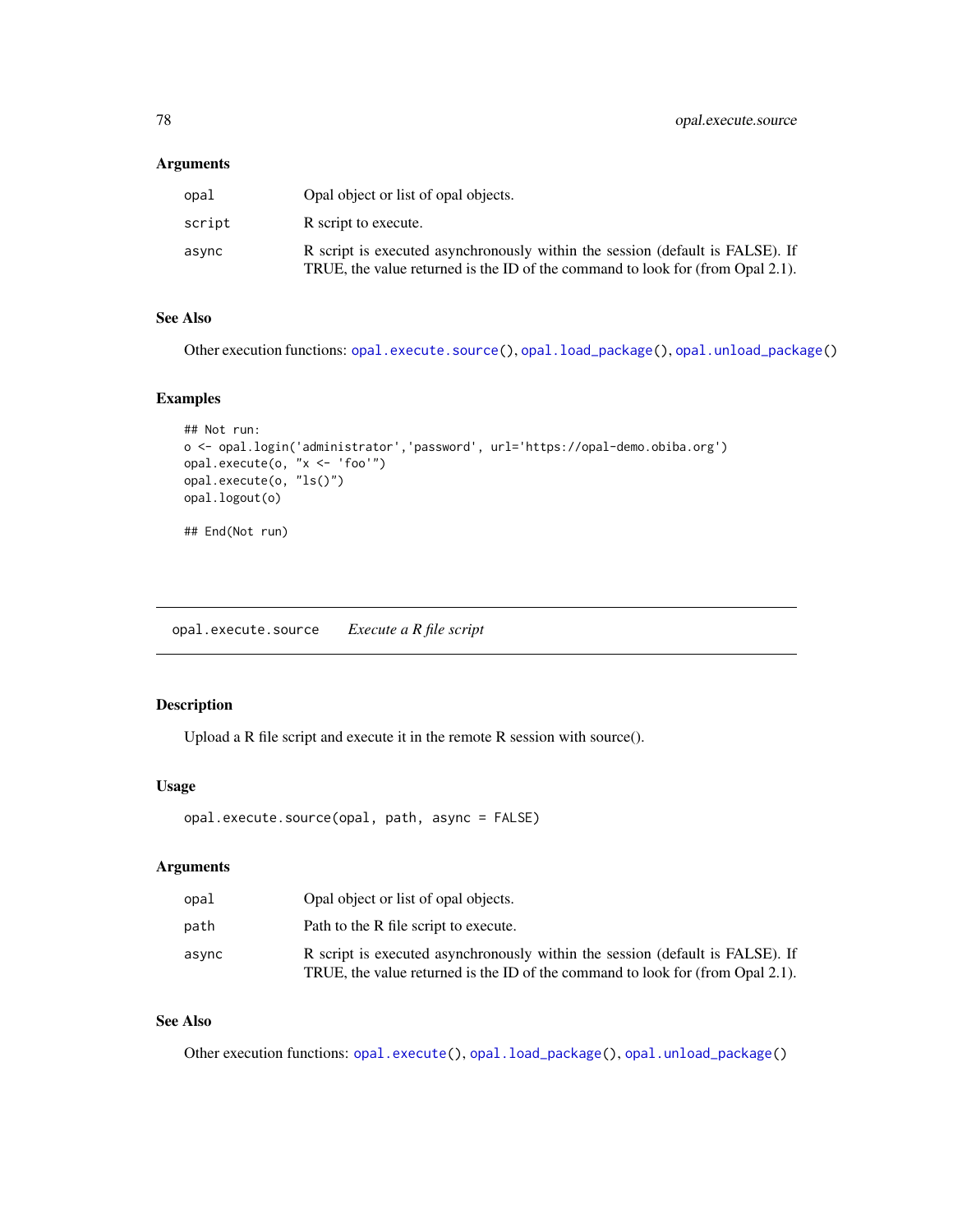#### opal.file 79

# Examples

```
## Not run:
o <- opal.login('administrator','password', url='https://opal-demo.obiba.org')
opal.execute.source(o, "myscript.R")
opal.logout(o)
## End(Not run)
```
<span id="page-78-0"></span>opal.file *Get file content*

# Description

Get file content from the Opal file system.

### Usage

opal.file(opal, path, key = NULL)

### Arguments

| opal | Opal object.                                                                                             |
|------|----------------------------------------------------------------------------------------------------------|
| path | Path to the file in the Opal file system.                                                                |
| kev  | File encryption key: downloaded file will be a zip file with content encrypted<br>(use 7zip to decrypt). |

### See Also

```
Other file functions: opal.file_cp(), opal.file_download(), opal.file_ls(), opal.file_mkdir_tmp(),
opal.file_mkdir(), opal.file_mv(), opal.file_read(), opal.file_rm(), opal.file_unzip(),
opal.file_upload(), opal.file_write()
```
### Examples

```
## Not run:
o <- opal.login('administrator','password', url='https://opal-demo.obiba.org')
opal.file(o, '/home/administrator/joins/join-src-3.csv')
opal.logout(o)
```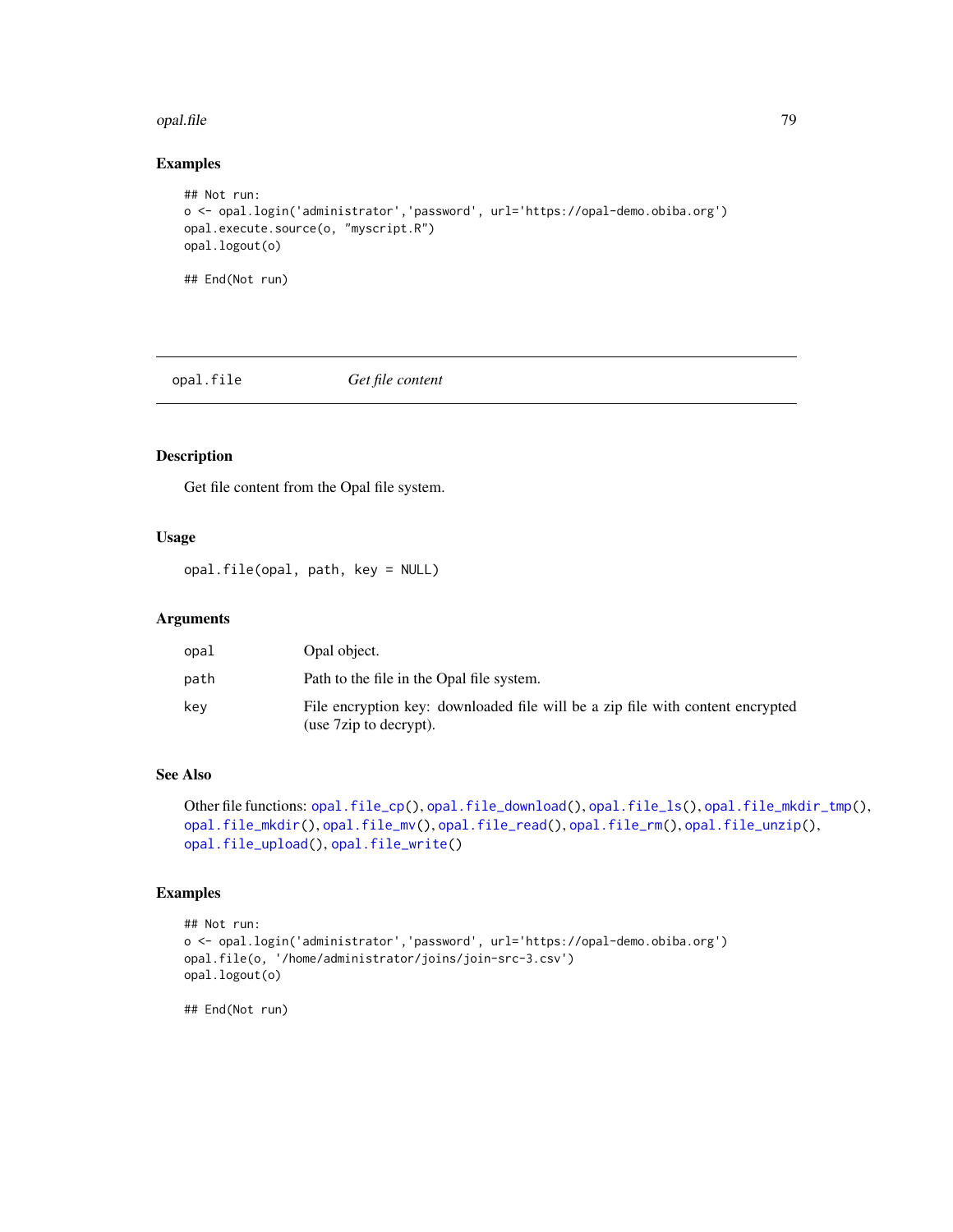<span id="page-79-0"></span>opal.file\_cp *Copy a file*

#### Description

Copy a file or a folder to another location in the Opal file system.

# Usage

opal.file\_cp(opal, source, destination)

#### Arguments

| opal        | Opal object.                                  |
|-------------|-----------------------------------------------|
| source      | Path to the file in the Opal file system.     |
| destination | New path to the file in the Opal file system. |

### See Also

```
Other file functions: opal.file_download(), opal.file_ls(), opal.file_mkdir_tmp(), opal.file_mkdir(),
opal.file_mv(), opal.file_read(), opal.file_rm(), opal.file_unzip(), opal.file_upload(),
opal.file_write(), opal.file()
```
### Examples

```
## Not run:
o <- opal.login('administrator','password', url='https://opal-demo.obiba.org')
# copy a file to another folder
opal.file_cp(o, '/home/administrator/export/some-data.csv', '/home/userx/deliverables')
# copy recursively a folder to another folder
opal.file_cp(o, '/home/administrator/export', '/home/userx/deliverables')
opal.logout(o)
```
## End(Not run)

<span id="page-79-1"></span>opal.file\_download *Download a file*

### Description

Download a file or a folder from the Opal file system.

### Usage

```
opal.file_download(opal, source, destination = NULL, key = NULL)
```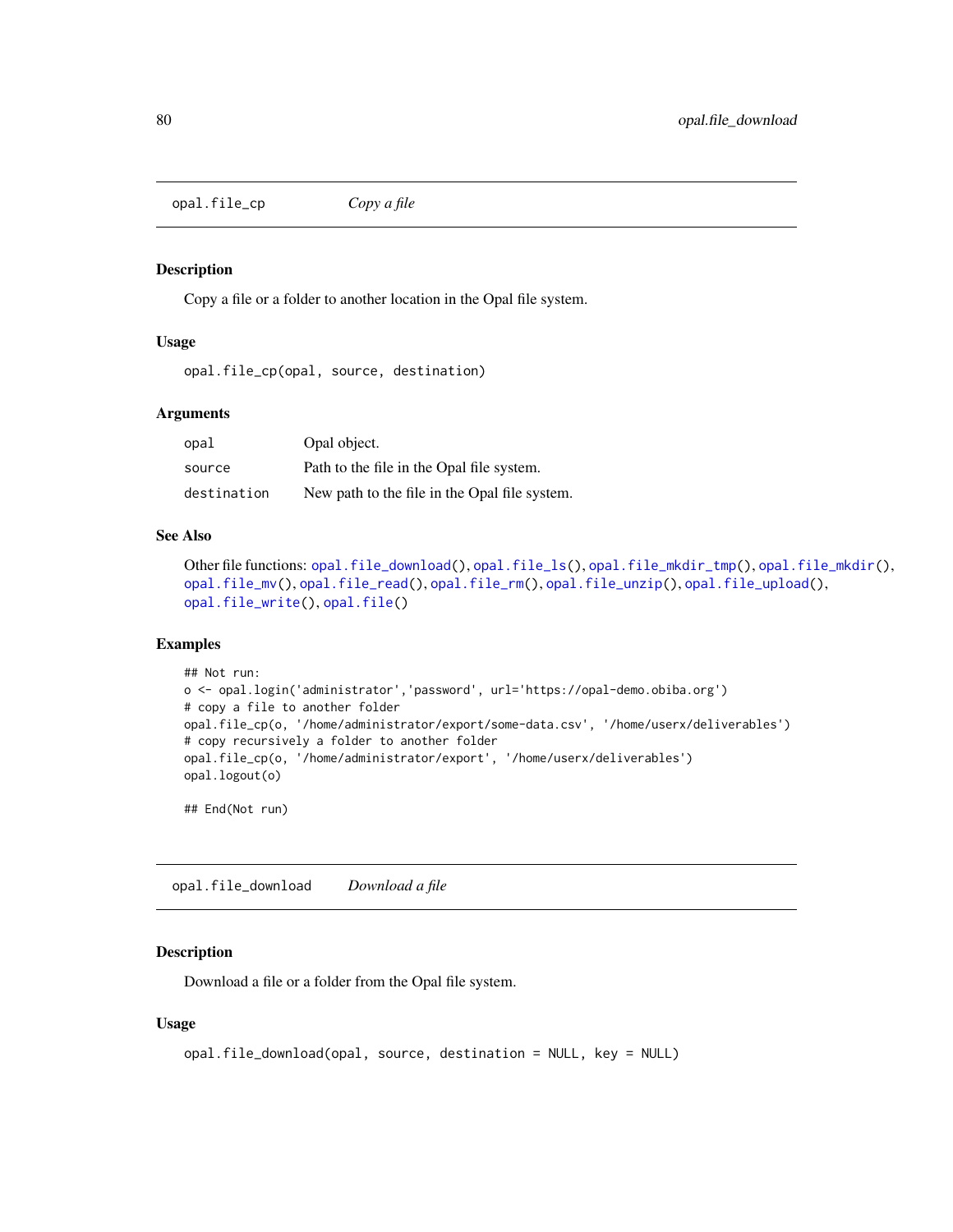# opal.file\_ls 81

#### **Arguments**

| opal        | Opal object.                                                                                                  |
|-------------|---------------------------------------------------------------------------------------------------------------|
| source      | Path to the file in the Opal file system.                                                                     |
| destination | Path to the file to be written. If ommitted, file with same name in the working<br>directory will be written. |
| kev         | File encryption key: downloaded file will be a zip file with content encrypted<br>(use 7zip to decrypt).      |

# See Also

```
Other file functions: opal.file_cp(), opal.file_ls(), opal.file_mkdir_tmp(), opal.file_mkdir(),
opal.file_mv(), opal.file_read(), opal.file_rm(), opal.file_unzip(), opal.file_upload(),
opal.file_write(), opal.file()
```
### Examples

```
## Not run:
o <- opal.login('administrator','password', url='https://opal-demo.obiba.org')
# download a file
opal.file_download(o, '/home/administrator/joins/join-src-3.csv')
# download a file encrypted by a key: resulting file is a zip with an encrypted content
opal.file_download(o, '/home/administrator/export/some-data.csv',
                      destination='some-data.zip', key='AZF57893FBDE')
# download, create destination folder and rename file
opal.file_download(o, '/home/administrator/spss/DatabaseTest.sav', 'spss/test.sav')
# download a folder
opal.file_download(o, '/home/administrator/export', 'export.zip')
opal.logout(o)
## End(Not run)
```
<span id="page-80-0"></span>opal.file\_ls *List content of a folder*

### Description

List content of a folder in the Opal file system.

### Usage

```
opal.file_ls(opal, path)
```
#### Arguments

| opal | Opal object.                                |
|------|---------------------------------------------|
| path | Path to the folder in the Opal file system. |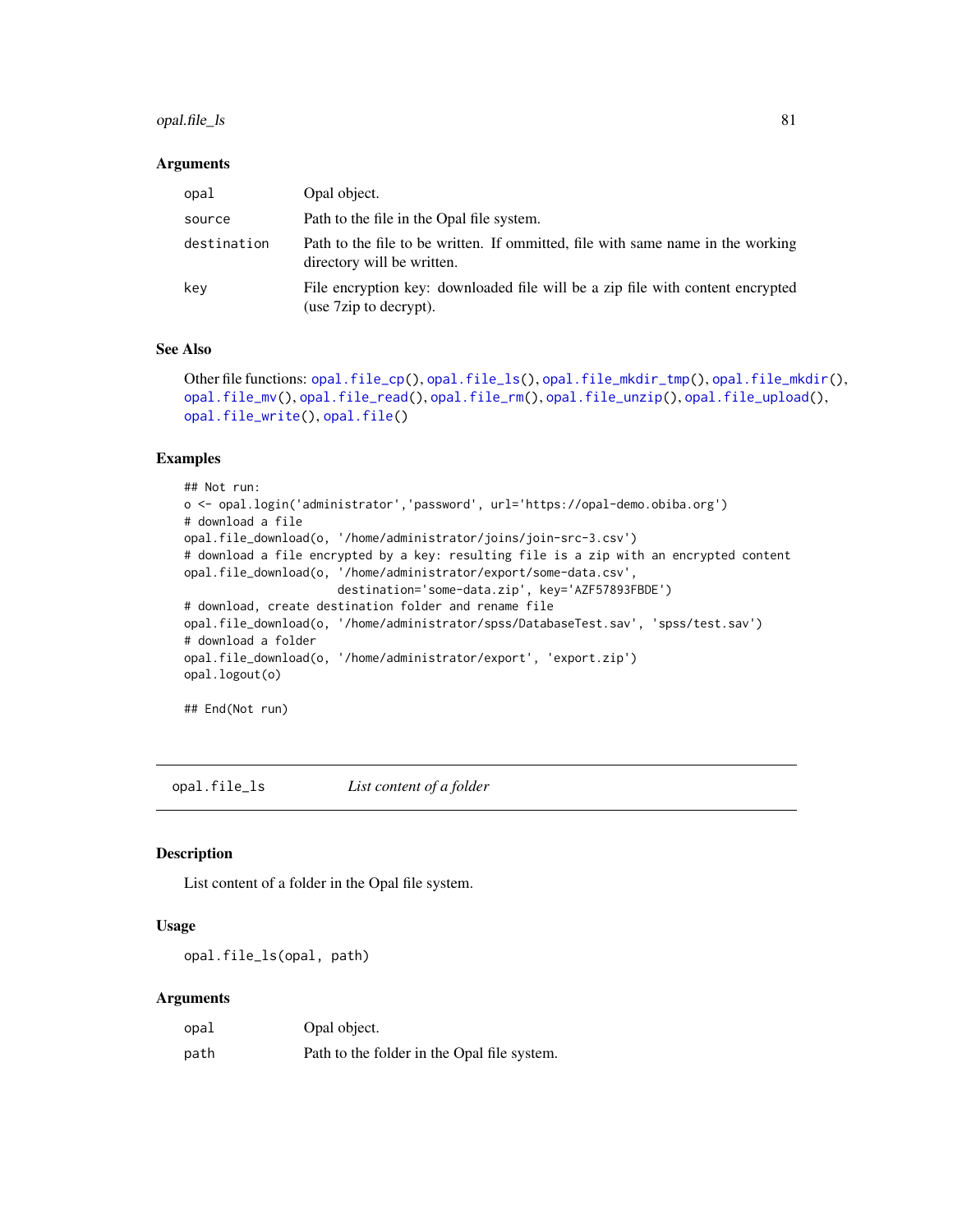# See Also

```
Other file functions: opal.file_cp(), opal.file_download(), opal.file_mkdir_tmp(), opal.file_mkdir(),
opal.file_mv(), opal.file_read(), opal.file_rm(), opal.file_unzip(), opal.file_upload(),
opal.file_write(), opal.file()
```
#### Examples

```
## Not run:
o <- opal.login('administrator','password', url='https://opal-demo.obiba.org')
# list content of a folder
opal.file_ls(o, '/home/administrator')
opal.logout(o)
```
## End(Not run)

<span id="page-81-0"></span>opal.file\_mkdir *Make a folder*

### Description

Make a folder in the Opal file system. Use the parents parameter to ignore if it already exist and to create parent folders.

### Usage

```
opal.file_mkdir(opal, path, parents = FALSE)
```
### **Arguments**

| opal    | Opal object.                                                               |
|---------|----------------------------------------------------------------------------|
| path    | Path to the new folder in the Opal file system.                            |
| parents | No error if existing, make parent directories as needed. Default is FALSE. |

### See Also

```
Other file functions: opal.file_cp(), opal.file_download(), opal.file_ls(), opal.file_mkdir_tmp(),
opal.file_mv(), opal.file_read(), opal.file_rm(), opal.file_unzip(), opal.file_upload(),
opal.file_write(), opal.file()
```
### Examples

```
## Not run:
o <- opal.login('administrator','password', url='https://opal-demo.obiba.org')
# make a folder
opal.file_mkdir(o, '/home/administrator/test', parents = TRUE)
opal.logout(o)
```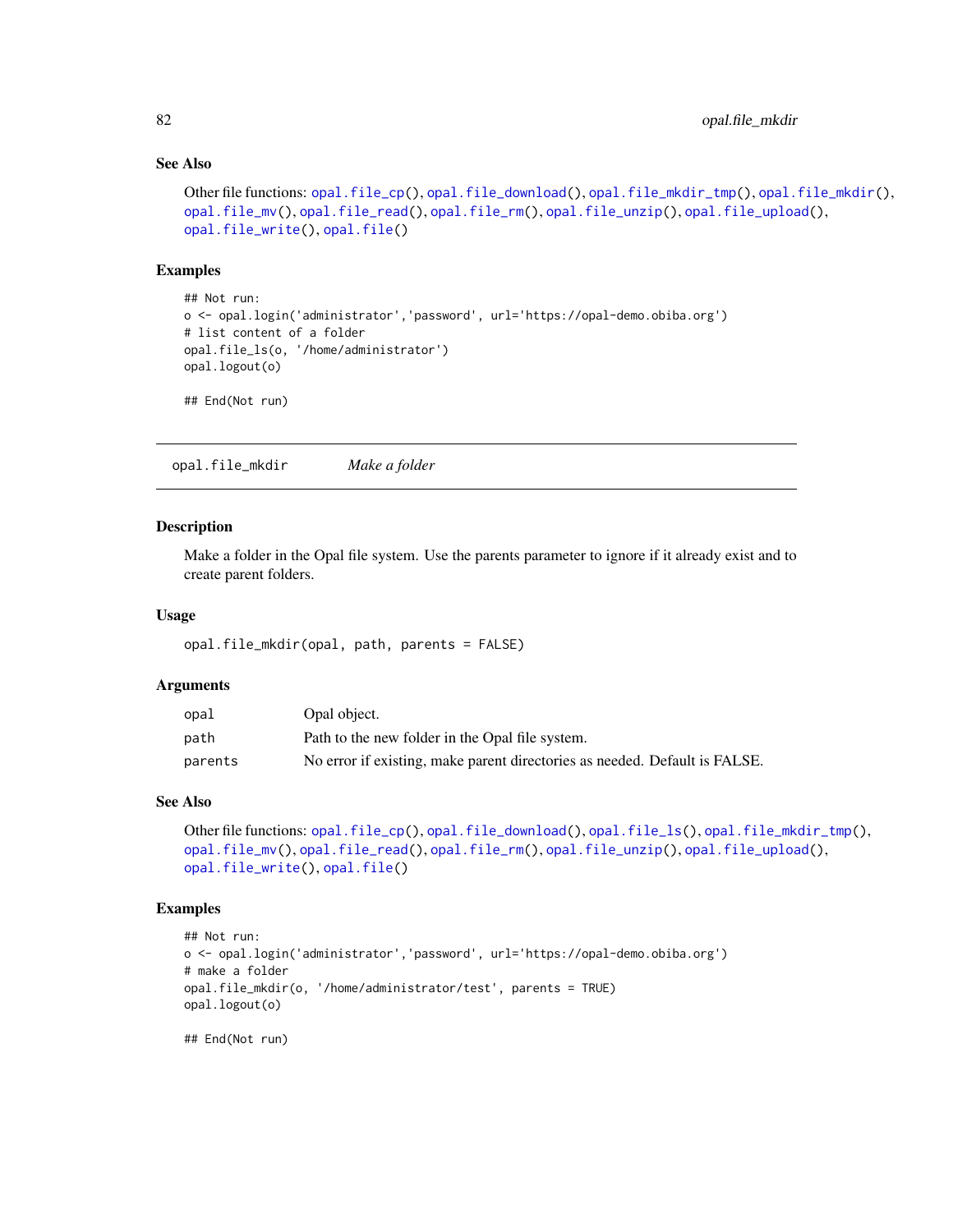<span id="page-82-0"></span>opal.file\_mkdir\_tmp *Make a temporary folder*

### Description

Make a user personal temporary folder in the Opal file system (make sure it does not exists).

#### Usage

```
opal.file_mkdir_tmp(opal)
```
#### Arguments

opal Opal object.

# Value

The path of the created folder.

### See Also

```
Other file functions: opal.file_cp(), opal.file_download(), opal.file_ls(), opal.file_mkdir(),
opal.file_mv(), opal.file_read(), opal.file_rm(), opal.file_unzip(), opal.file_upload(),
opal.file_write(), opal.file()
```
#### Examples

```
## Not run:
o <- opal.login('administrator','password', url='https://opal-demo.obiba.org')
# make a folder
path <- opal.file_mkdir_tmp(o)
opal.logout(o)
```
## End(Not run)

<span id="page-82-1"></span>opal.file\_mv *Move and/or rename a file*

# Description

Move and/or rename a file or a folder in the Opal file system.

### Usage

opal.file\_mv(opal, source, destination)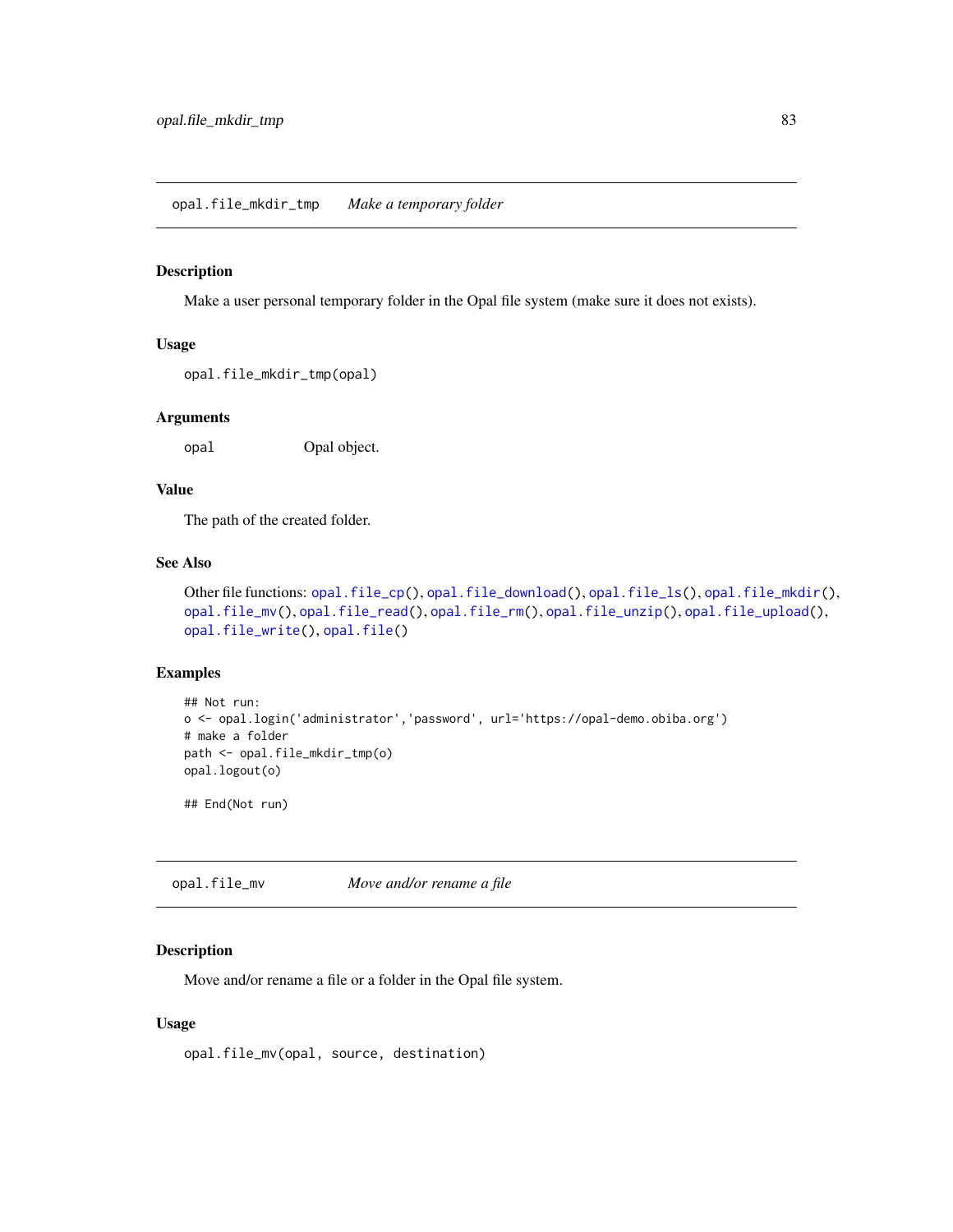#### **Arguments**

| opal        | Opal object.                                  |
|-------------|-----------------------------------------------|
| source      | Path to the file in the Opal file system.     |
| destination | New path to the file in the Opal file system. |

### See Also

```
Other file functions: opal.file_cp(), opal.file_download(), opal.file_ls(), opal.file_mkdir_tmp(),
opal.file_mkdir(), opal.file_read(), opal.file_rm(), opal.file_unzip(), opal.file_upload(),
opal.file_write(), opal.file()
```
### Examples

```
## Not run:
o <- opal.login('administrator','password', url='https://opal-demo.obiba.org')
# move a file to another folder
opal.file_mv(o, '/home/administrator/export/some-data.csv', '/home/userx/deliverables')
# rename a file
opal.file_mv(o, '/home/administrator/export/some-data-20170123.csv',
                '/home/administrator/export/some-data.csv')
# move and rename a file
opal.file_mv(o, '/home/administrator/export/some-data-20170123.csv',
                '/home/userx/deliverables/some-data.csv')
opal.logout(o)
## End(Not run)
```
<span id="page-83-0"></span>opal.file\_read *Read a file*

### Description

Read a file from the R session workspace into the Opal file system.

### Usage

```
opal.file_read(opal, source, destination)
```
### Arguments

| opal        | Opal object.                                                                      |
|-------------|-----------------------------------------------------------------------------------|
| source      | Path to the file in the R session workspace (must exists).                        |
| destination | Path to the destination file or folder. Any required sub-folders will be created. |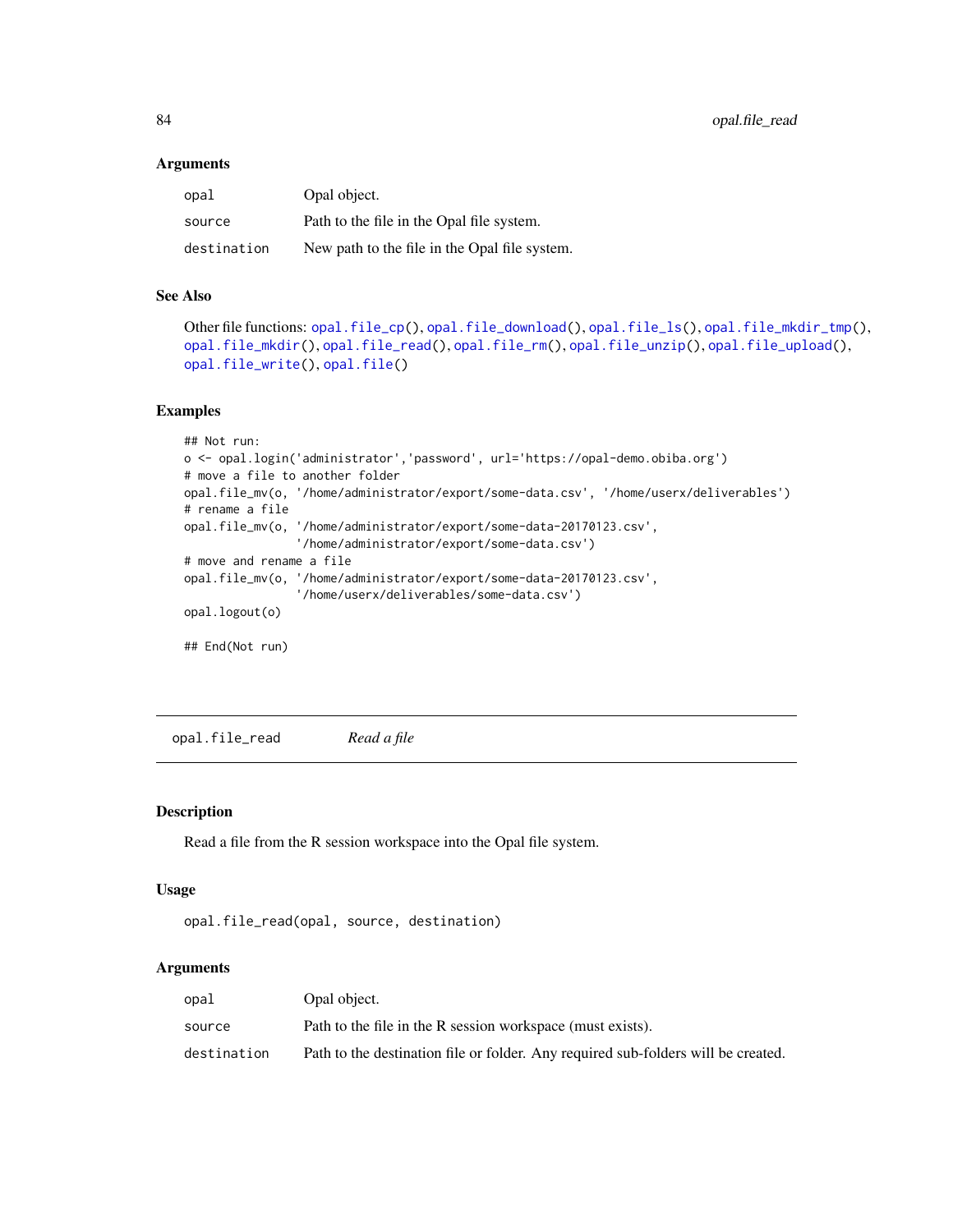# opal.file\_rm 85

# See Also

```
Other file functions: opal.file_cp(), opal.file_download(), opal.file_ls(), opal.file_mkdir_tmp(),
opal.file_mkdir(), opal.file_mv(), opal.file_rm(), opal.file_unzip(), opal.file_upload(),
opal.file_write(), opal.file()
```
### Examples

```
## Not run:
o <- opal.login('administrator','password', url='https://opal-demo.obiba.org')
# read into folder
opal.file_read(o,"DatabaseTest.sav", "/tmp")
# read and rename
opal.file_read(o,"test/DatabaseTest.sav", "/tmp/Test.sav")
# user home expansion
opal.file_read(o,"DatabaseTest.sav", "~/coucou/pwel.sav")
opal.logout(o)
## End(Not run)
```
<span id="page-84-0"></span>opal.file\_rm *Remove a file*

#### Description

Remove a file or a folder from the Opal file system.

### Usage

opal.file\_rm(opal, path)

### Arguments

| opal | Opal object.                              |
|------|-------------------------------------------|
| path | Path to the file in the Opal file system. |

#### See Also

```
Other file functions: opal.file_cp(), opal.file_download(), opal.file_ls(), opal.file_mkdir_tmp(),
opal.file_mkdir(), opal.file_mv(), opal.file_read(), opal.file_unzip(), opal.file_upload(),
opal.file_write(), opal.file()
```
# Examples

```
## Not run:
o <- opal.login('administrator','password', url='https://opal-demo.obiba.org')
# remove a file
opal.file_rm(o, '/home/administrator/export/some-data.csv')
# remove recursively a folder
```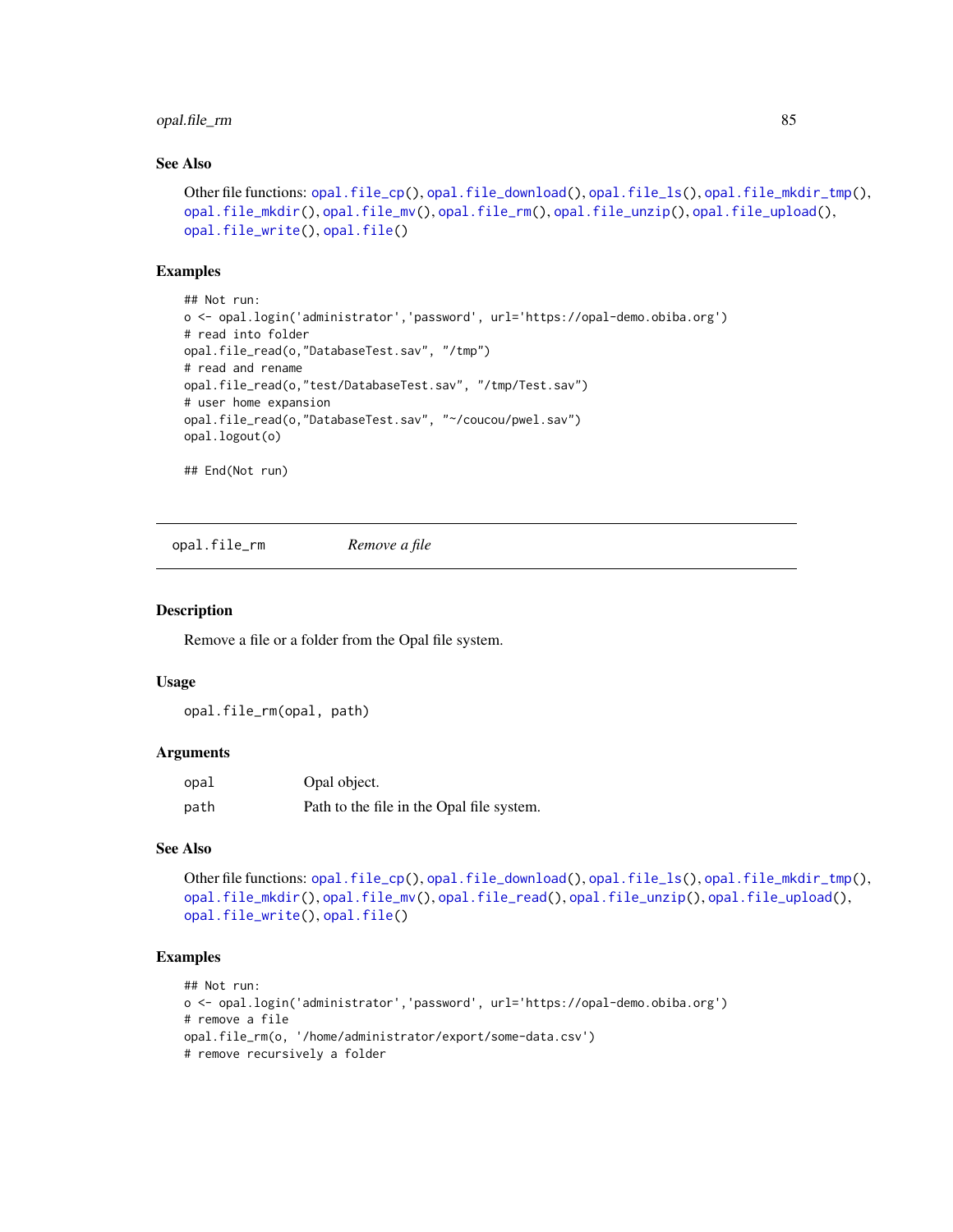```
opal.file_rm(o, '/home/administrator/export')
opal.logout(o)
## End(Not run)
```
<span id="page-85-0"></span>opal.file\_unzip *Unzip a zip archive file*

### Description

Unzip a zip archive file from the Opal file system.

### Usage

```
opal.file_unzip(opal, source, destination, key = NULL)
```
### Arguments

| opal        | Opal object.                                                                                   |
|-------------|------------------------------------------------------------------------------------------------|
| source      | Path to the file in the Opal file system (must exist and have the ".zip" file exten-<br>sion). |
| destination | Path to the destination file or folder in the Opal file system.                                |
| key         | Key to decrypt archive.                                                                        |

### Value

The path of the extracted archive folder in the Opal file system.

### See Also

```
Other file functions: opal.file_cp(), opal.file_download(), opal.file_ls(), opal.file_mkdir_tmp(),
opal.file_mkdir(), opal.file_mv(), opal.file_read(), opal.file_rm(), opal.file_upload(),
opal.file_write(), opal.file()
```
### Examples

```
## Not run:
o <- opal.login('administrator','password', url='https://opal-demo.obiba.org')
# unzip
path <- opal.file_unzip(o, "/tmp/TESTING.zip", "/home/administrator")
opal.logout(o)
```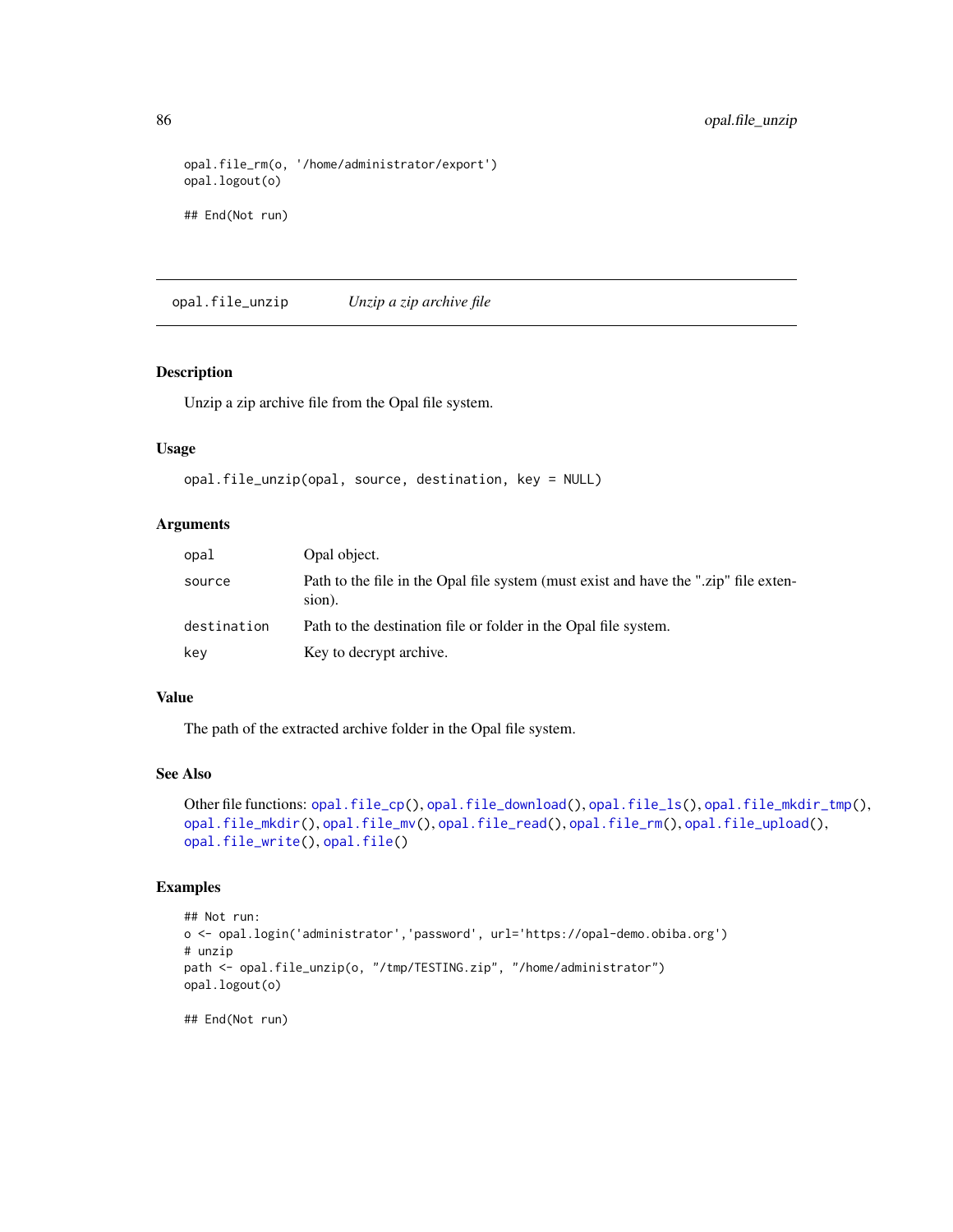<span id="page-86-0"></span>opal.file\_upload *Upload a file or a folder*

#### Description

Upload a file or a folder into the Opal file system. Creates the destination folder (and parents) when necessary. Hidden files and folders (with name starting with dot) can be excluded.

#### Usage

```
opal.file_upload(opal, source, destination, all.files = TRUE)
```
# Arguments

| opal        | Opal object.                                                                                                                                     |
|-------------|--------------------------------------------------------------------------------------------------------------------------------------------------|
| source      | Path to the file in the local file system.                                                                                                       |
| destination | Path of the destination folder in the Opal file system. Folder (and parents) will<br>be created if missing.                                      |
| all.files   | When FALSE, upload only visible files (following Unix-style visibility, that is<br>files whose name does not start with a dot). Default is TRUE. |

### See Also

```
Other file functions: opal.file_cp(), opal.file_download(), opal.file_ls(), opal.file_mkdir_tmp(),
opal.file_mkdir(), opal.file_mv(), opal.file_read(), opal.file_rm(), opal.file_unzip(),
opal.file_write(), opal.file()
```
### Examples

```
## Not run:
o <- opal.login('administrator','password', url='https://opal-demo.obiba.org')
# upload a file
opal.file_upload(o, 'some_data.csv', '/home/administrator')
# upload a folder
opal.file_upload(o, 'some_data', '/home/administrator')
opal.logout(o)
```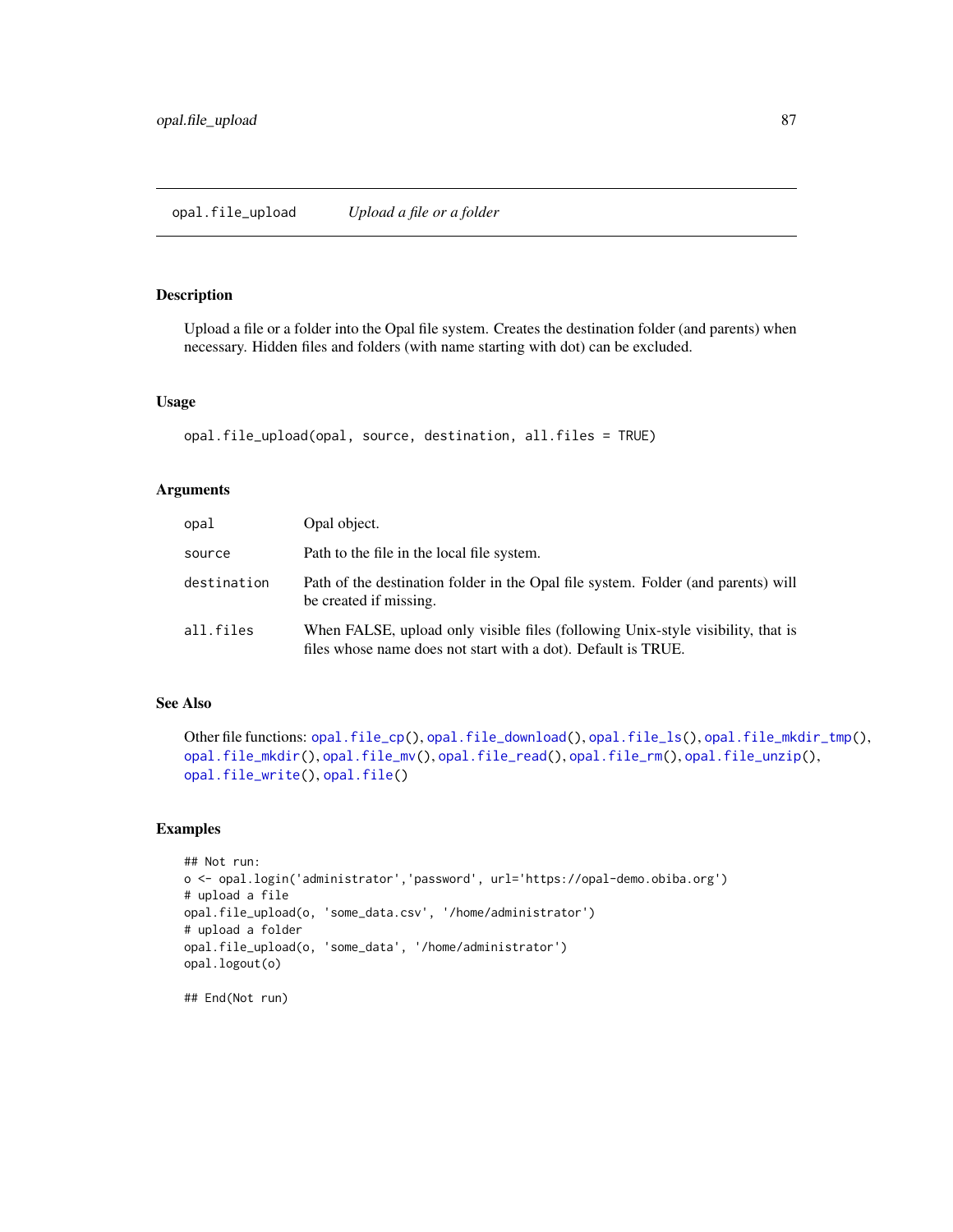<span id="page-87-0"></span>opal.file\_write *Write a file*

# Description

Write a file from the Opal file system into the R session workspace.

### Usage

```
opal.file_write(opal, source, destination = NULL)
```
### Arguments

| opal        | Opal object.                                                                                                                                                      |
|-------------|-------------------------------------------------------------------------------------------------------------------------------------------------------------------|
| source      | Path to the file in the Opal file system (must exists and be accessible for the<br>user).                                                                         |
| destination | Path to the destination file, relative to the R session workspace. Any required<br>sub-folders will be created. If ommitted, file with same name will be written. |

# See Also

```
Other file functions: opal.file_cp(), opal.file_download(), opal.file_ls(), opal.file_mkdir_tmp(),
opal.file_mkdir(), opal.file_mv(), opal.file_read(), opal.file_rm(), opal.file_unzip(),
opal.file_upload(), opal.file()
```
### Examples

```
## Not run:
o <- opal.login('administrator','password', url='https://opal-demo.obiba.org')
# user home expansion
opal.file_write(o, "~/spss/DatabaseTest.sav")
# rename file
opal.file_write(o, "/home/administrator/spss/DatabaseTest.sav", "x.sav")
# create sub-folder
opal.file_write(o, "/home/administrator/spss/DatabaseTest.sav", "test/x.sav")
opal.logout(o)
```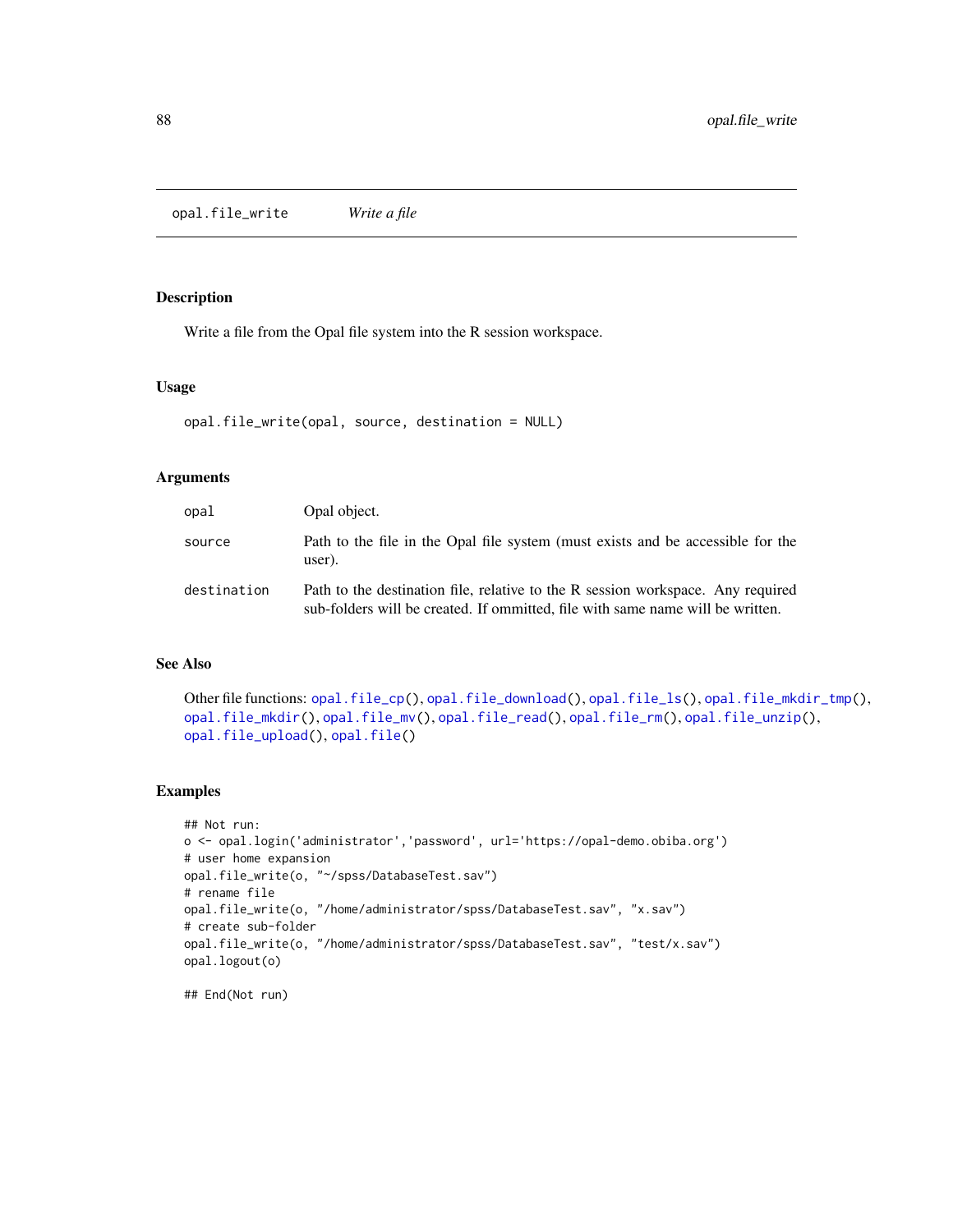<span id="page-88-0"></span>

# Description

Generic REST resource getter.

### Usage

```
opal.get(
 opal,
  ...,
 query = list(),
 acceptType = "application/json",
 outFile = NULL,
 callback = NULL
)
```
# Arguments

| opal       | Opal object.                                                                                                    |
|------------|-----------------------------------------------------------------------------------------------------------------|
| $\cdot$    | Resource path segments.                                                                                         |
| query      | Named list of query parameters.                                                                                 |
| acceptType | The type of the body content. Default is 'application/json', i.e. a serialized R<br>object or an error message. |
| outFile    | Write response body to file. Ignored if NULL (default).                                                         |
| callback   | A callback function to handle the response object.                                                              |

### See Also

Other REST functions: [opal.delete\(](#page-76-1)), [opal.post\(](#page-92-0)), [opal.put\(](#page-103-0))

# Examples

```
## Not run:
o <- opal.login('administrator','password', url = 'https://opal-demo.obiba.org')
opal.get(o, 'project', 'CNSIM')
opal.logout(o)
## End(Not run)
```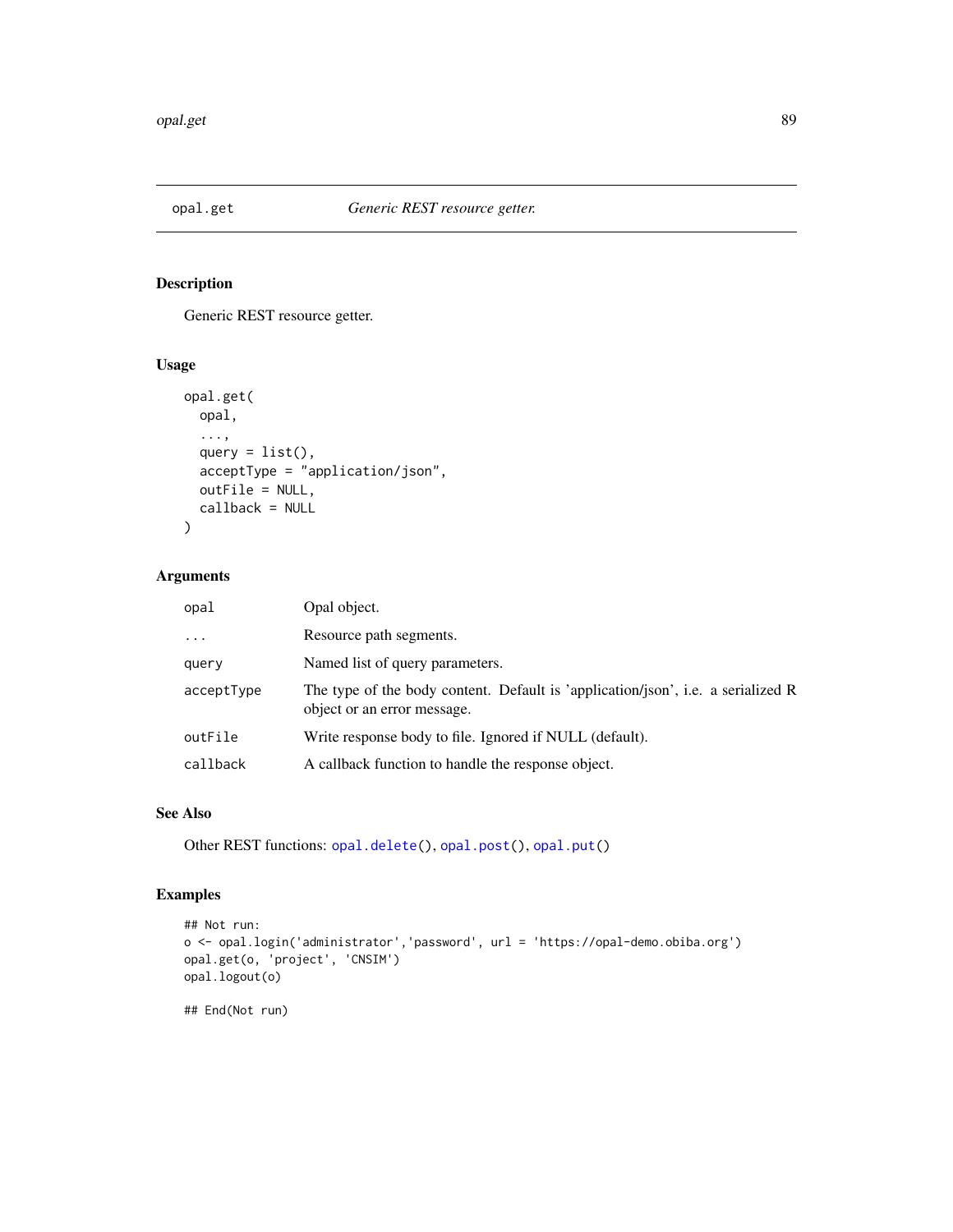<span id="page-89-0"></span>opal.load\_package *Load package*

# Description

Load package in the remote R session.

### Usage

opal.load\_package(opal, pkg)

### Arguments

| opal | Opal object or list of opal objects. |
|------|--------------------------------------|
| pkg  | Package name.                        |

# See Also

Other execution functions: [opal.execute.source\(](#page-77-0)), [opal.execute\(](#page-76-0)), [opal.unload\\_package\(](#page-154-0))

### Examples

```
## Not run:
o <- opal.login('administrator','password', url='https://opal-demo.obiba.org')
opal.load_package(o, 'stats')
opal.logout(o)
```
## End(Not run)

<span id="page-89-1"></span>opal.login *Opal login*

#### Description

Log in Opal(s). Different login strategies are possible: (1) by providing username/password, or (2) by providing username/password and a one-time password code (TOPT) when user has activated two-factor authentication, or (3) by providing a personal access token (PAT), or (4) by providing a key pair in PEM format.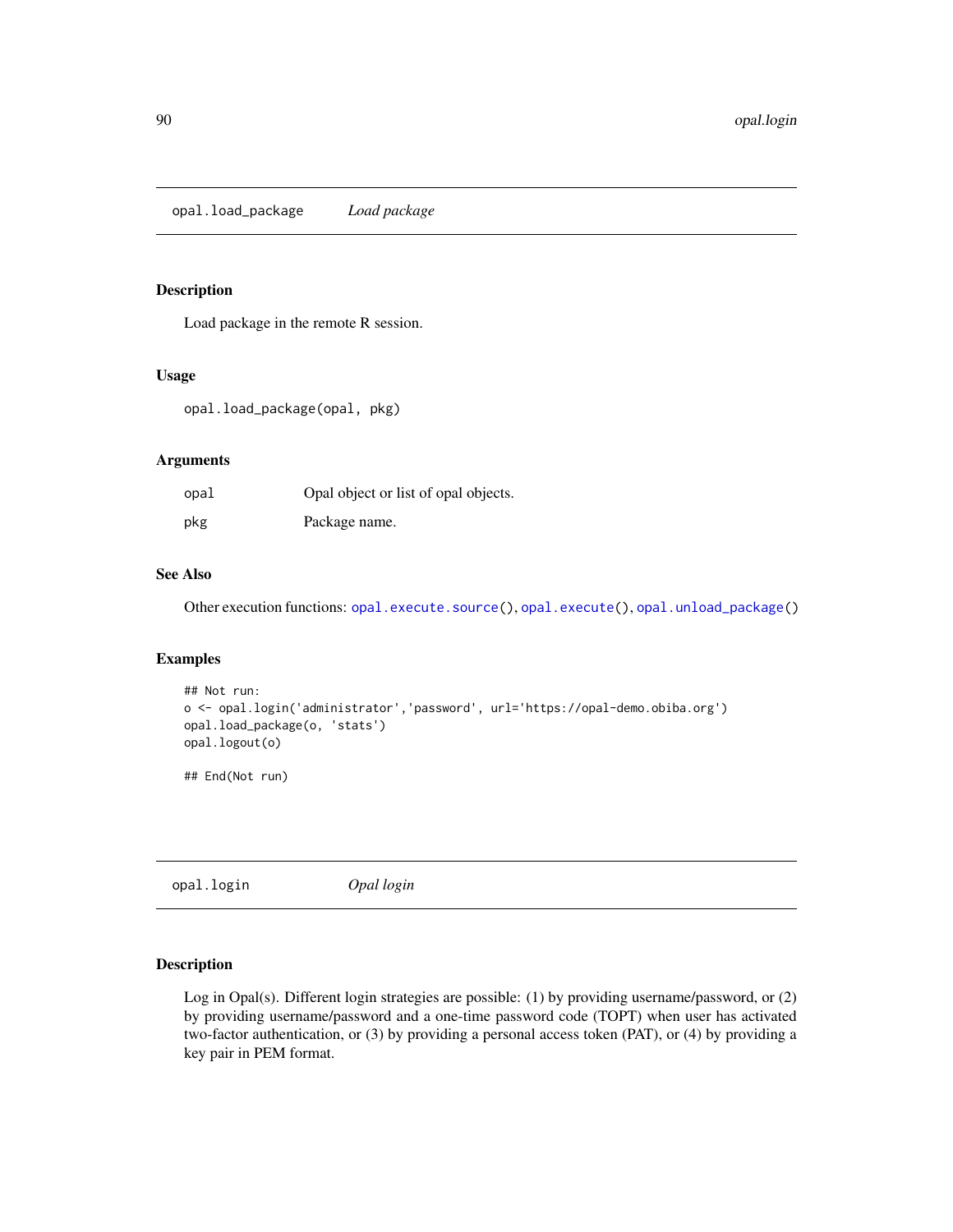#### opal.login 91

### Usage

```
opal.login(
 username = getOption("opal.username"),
 password = getOption("opal.password"),
  token = getOption("opal.token"),
 url = getOption("opal.url"),
 opts = getOption("opal.opts", list()),
 profile = getOption("opal.profile"),
 restore = NULL
)
```
### Arguments

| username | User name in $\text{opal}(s)$ . Can be provided by "opal.username" option.                                                                                                                                                                                                                                                             |
|----------|----------------------------------------------------------------------------------------------------------------------------------------------------------------------------------------------------------------------------------------------------------------------------------------------------------------------------------------|
| password | User password in opal(s). Can be provided by "opal.password" option.                                                                                                                                                                                                                                                                   |
| token    | Personal access token (since opal 2.15). Only effective if the username or the<br>password is NULL or empty. Can be provided by "opal.token" option.                                                                                                                                                                                   |
| url      | Opal url or list of opal urls. Can be provided by "opal.url" option. Secure http<br>(https) connection is required.                                                                                                                                                                                                                    |
| opts     | Curl options as described by httr (call httr::httr_options() for details). Can be<br>provided by "opal.opts" option.                                                                                                                                                                                                                   |
| profile  | R server profile name. This will drive the R server in which a R session will be<br>created. If no remote R session is needed (because Opal specific operations are<br>done), this parameter does not need to be provided. Otherwise, if missing, the<br>default R server profile will be applied ('default'). See also opal.profiles. |
| restore  | Workspace ID to be restored (see also opal.logout)                                                                                                                                                                                                                                                                                     |

#### Value

A opal object or a list of opal objects.

### See Also

Other connection functions: [opal.logout\(](#page-91-0)), [opal.profiles\(](#page-93-0))

# Examples

```
## Not run:
#### The below examples illustrate the different ways to login in opal ####
# explicite username/password login
o <- opal.login(username = 'administrator', password = 'password',
                url = 'https://opal-demo.obiba.org')
opal.logout(o)
# explicite personal access token login
o <- opal.login(token = 'HYG16LO0VaX4O0UardNbiqmr2ByBpRke',
               url = 'https://opal-demo.obiba.org')
```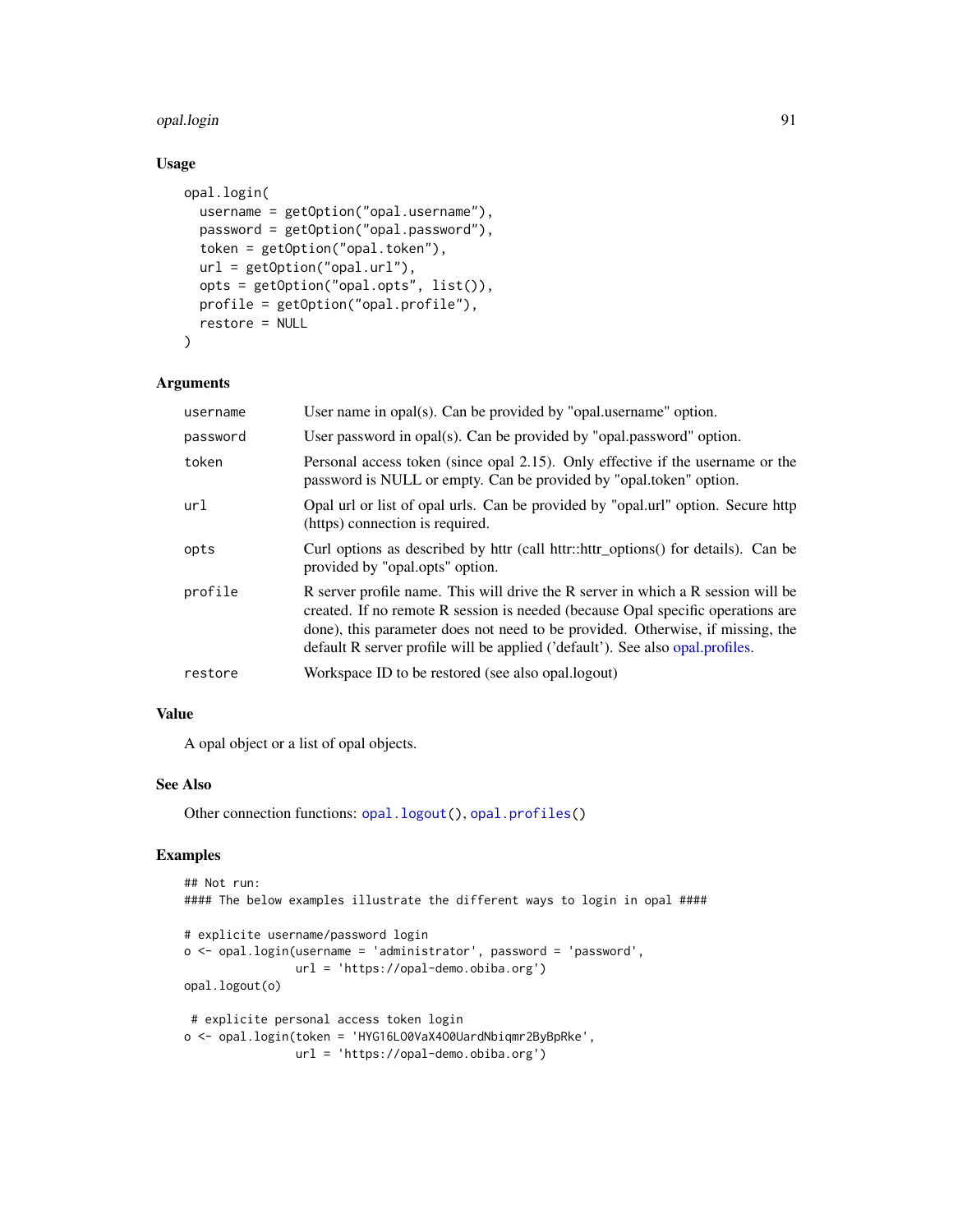```
opal.logout(o)
# login using options and user credentials
options(opal.username = 'administrator',
opal.password = 'password',
opal.url = 'https://opal-demo.obiba.org')
o <- opal.login()
opal.logout(o)
# login using options and personal access token
options(opal.token = 'HYG16LO0VaX4O0UardNbiqmr2ByBpRke',
       opal.url = 'https://opal-demo.obiba.org')
o <- opal.login()
opal.logout(o)
# login using ssl key pair
options(opal.opts = list(
         sslcert = 'my-publickey.pem',
          sslkey = 'my-privatekey.pem'))
o <- opal.login(url = 'https://opal-demo.obiba.org')
opal.logout(o)
# login with a R server profile
o <- opal.login(username = 'administrator', password = 'password',
               url = 'https://opal-demo.obiba.org', profile = 'default')
opal.logout(o)
## End(Not run)
```
<span id="page-91-0"></span>opal.logout *Logout from Opal(s)*

### Description

Clear the R sessions and logout from Opal(s).

#### Usage

```
opal.logout(opal, save = FALSE)
```
### Arguments

| opal | Opal object or a list of opals.                                                                     |
|------|-----------------------------------------------------------------------------------------------------|
| save | Save the workspace with given identifier (default value is FALSE, current ses-<br>sion ID if TRUE). |

# See Also

Other connection functions: [opal.login\(](#page-89-1)), [opal.profiles\(](#page-93-0))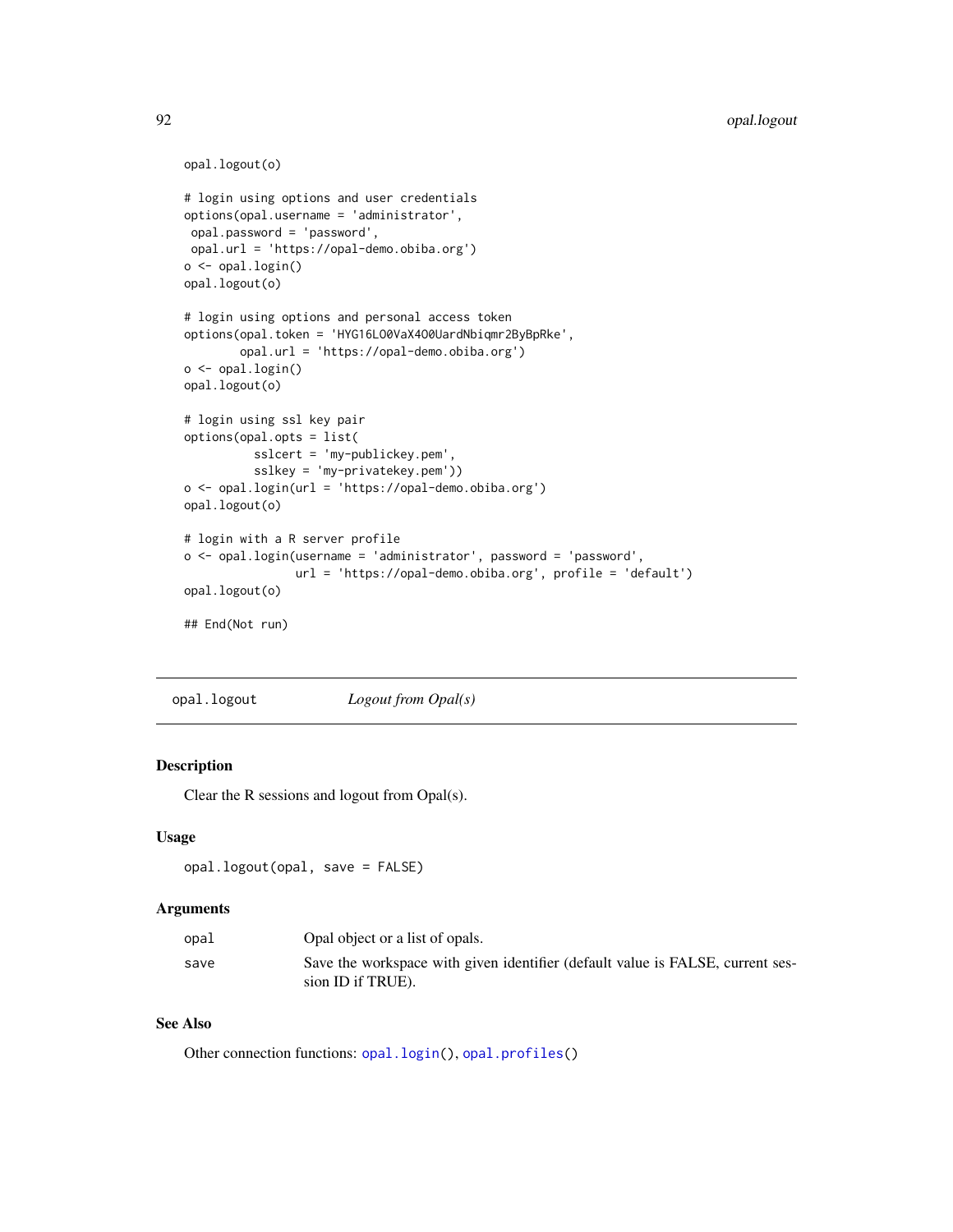#### opal.post 93

# Examples

```
## Not run:
o <- opal.login('administrator','password', url = 'https://opal-demo.obiba.org')
opal.logout(o)
```
## End(Not run)

<span id="page-92-0"></span>opal.post *Generic REST resource creation.*

# Description

Generic REST resource creation.

# Usage

```
opal.post(
 opal,
  ...,
 query = list(),
 body = ",
 contentType = "application/x-rscript",
  acceptType = "application/json",
 outFile = NULL,
 callback = NULL
\mathcal{L}
```
# Arguments

| opal        | Opal object.                                                                                                    |
|-------------|-----------------------------------------------------------------------------------------------------------------|
| $\ddots$    | Resource path segments.                                                                                         |
| query       | Named list of query parameters.                                                                                 |
| body        | The body of the request.                                                                                        |
| contentType | The type of the body content. Default is 'application/x-rscript'.                                               |
| acceptType  | The type of the body content. Default is 'application/json', i.e. a serialized R<br>object or an error message. |
| outFile     | Write response body to file. Ignored if NULL (default).                                                         |
| callback    | A callback function to handle the response object.                                                              |

# See Also

Other REST functions: [opal.delete\(](#page-76-1)), [opal.get\(](#page-88-0)), [opal.put\(](#page-103-0))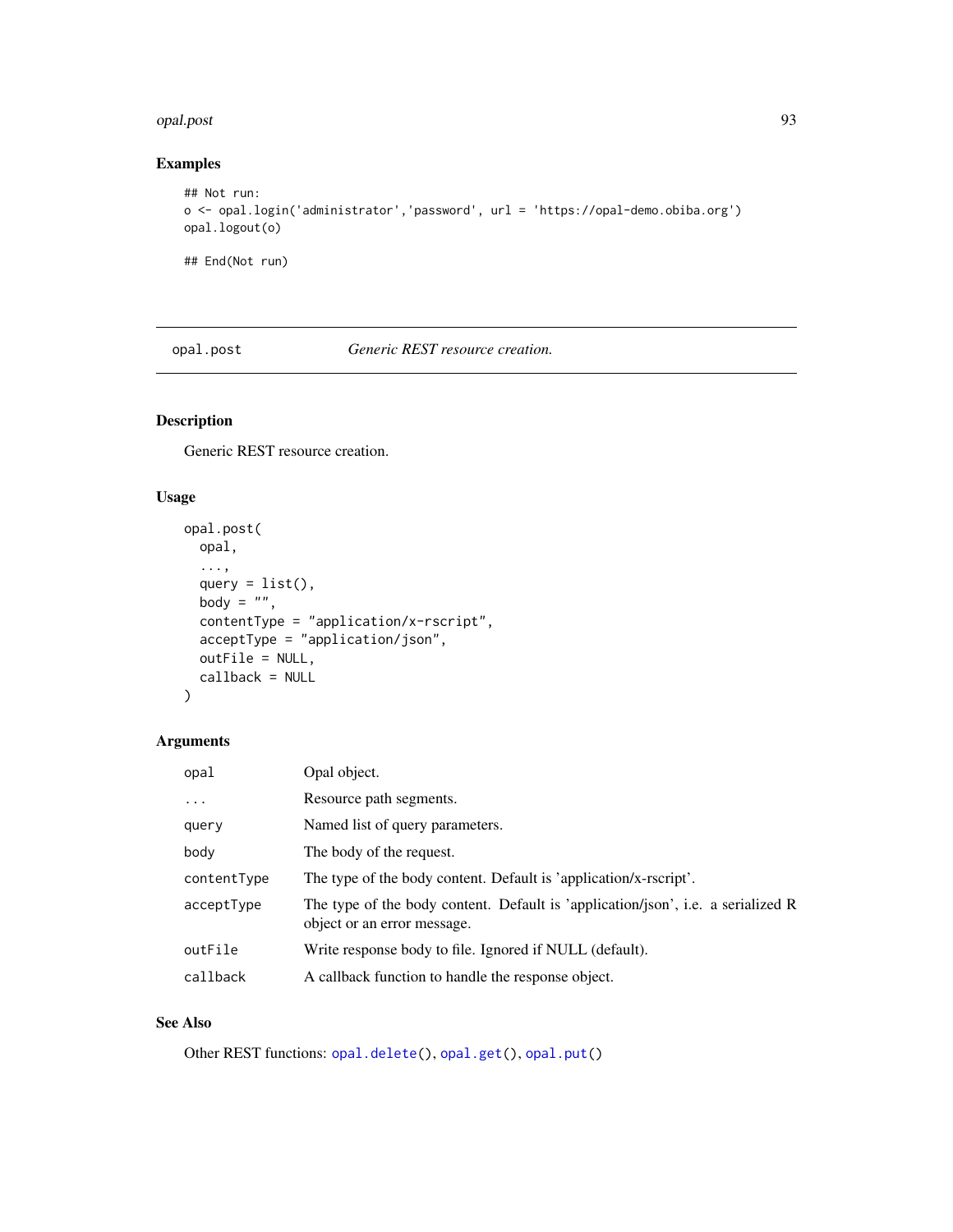# Examples

```
## Not run:
o <- opal.login('administrator','password', url = 'https://opal-demo.obiba.org')
opal.post(o, 'some', 'resources', body = '{"some":"value"}')
opal.logout(o)
## End(Not run)
```
<span id="page-93-0"></span>opal.profiles *List R profiles*

# Description

Each R profile corresponds one R servers cluster name. These profiles names can be provided when login (see [opal.login\)](#page-89-1) and on some package administration operations.

### Usage

opal.profiles(opal, df = TRUE)

### Arguments

| opal | Opal object.                          |
|------|---------------------------------------|
| df   | Return a data.frame (default is TRUE) |

### Value

The R profiles as a data.frame or a list

# See Also

Other connection functions: [opal.login\(](#page-89-1)), [opal.logout\(](#page-91-0))

### Examples

```
## Not run:
o <- opal.login('administrator','password', url = 'https://opal-demo.obiba.org')
opal.profiles(o)
opal.logout(o)
## End(Not run)
```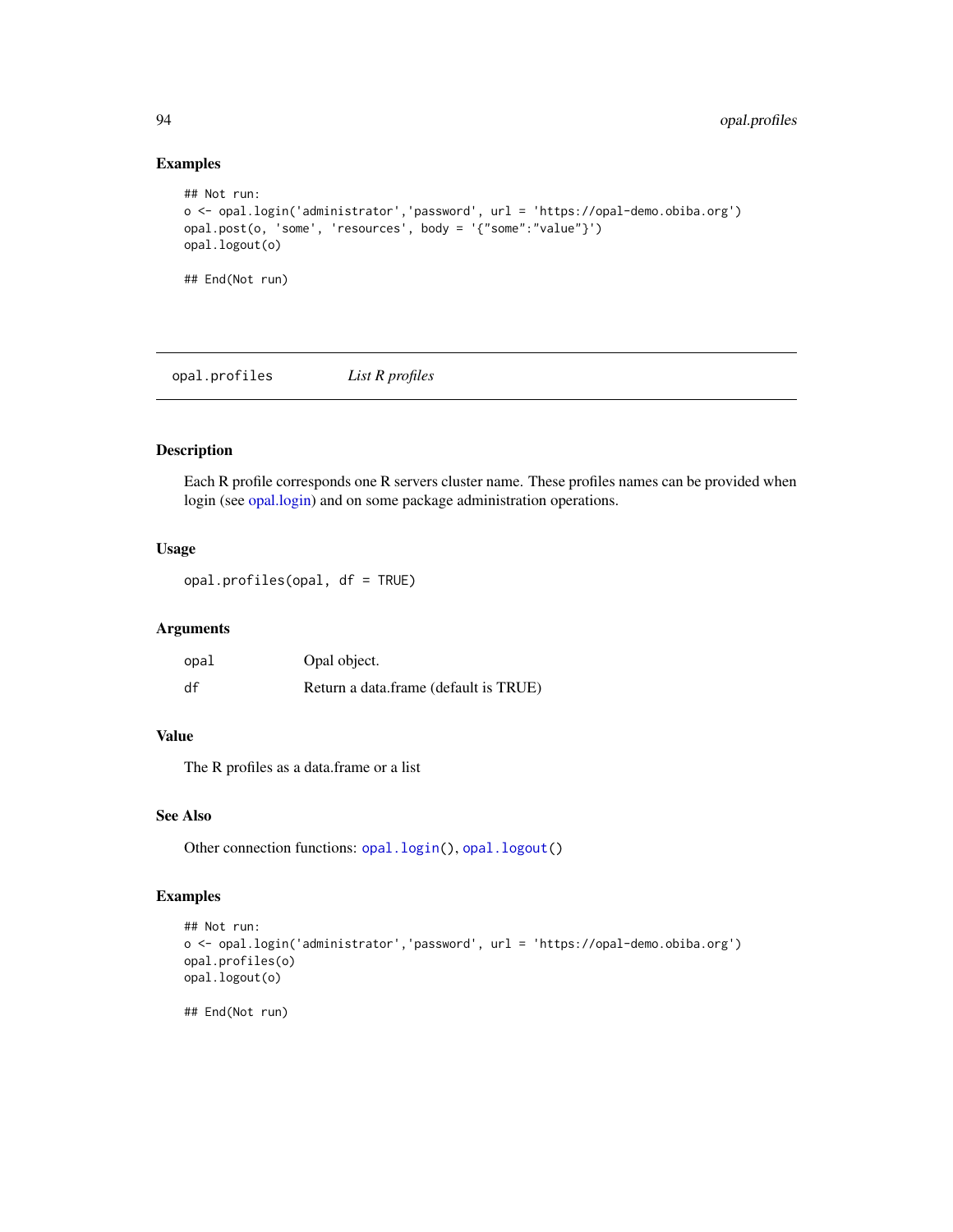<span id="page-94-1"></span>opal.project *Get a project*

# Description

Get a project

# Usage

```
opal.project(opal, project)
```
### Arguments

| opal    | Opal object.        |
|---------|---------------------|
| project | Name of the project |

# See Also

```
Other project functions: opal.project_create(), opal.project_delete(), opal.project_exists(),
opal.projects_databases(), opal.projects()
```
### Examples

```
## Not run:
o <- opal.login('administrator','password', url='https://opal-demo.obiba.org')
opal.project(o, 'datashield')
opal.logout(o)
```
## End(Not run)

<span id="page-94-0"></span>opal.projects *Get projects*

# Description

Get projects

# Usage

```
opal.projects(opal, df = TRUE)
```
# Arguments

| opal | Opal object.                          |
|------|---------------------------------------|
| df   | Return a data.frame (default is TRUE) |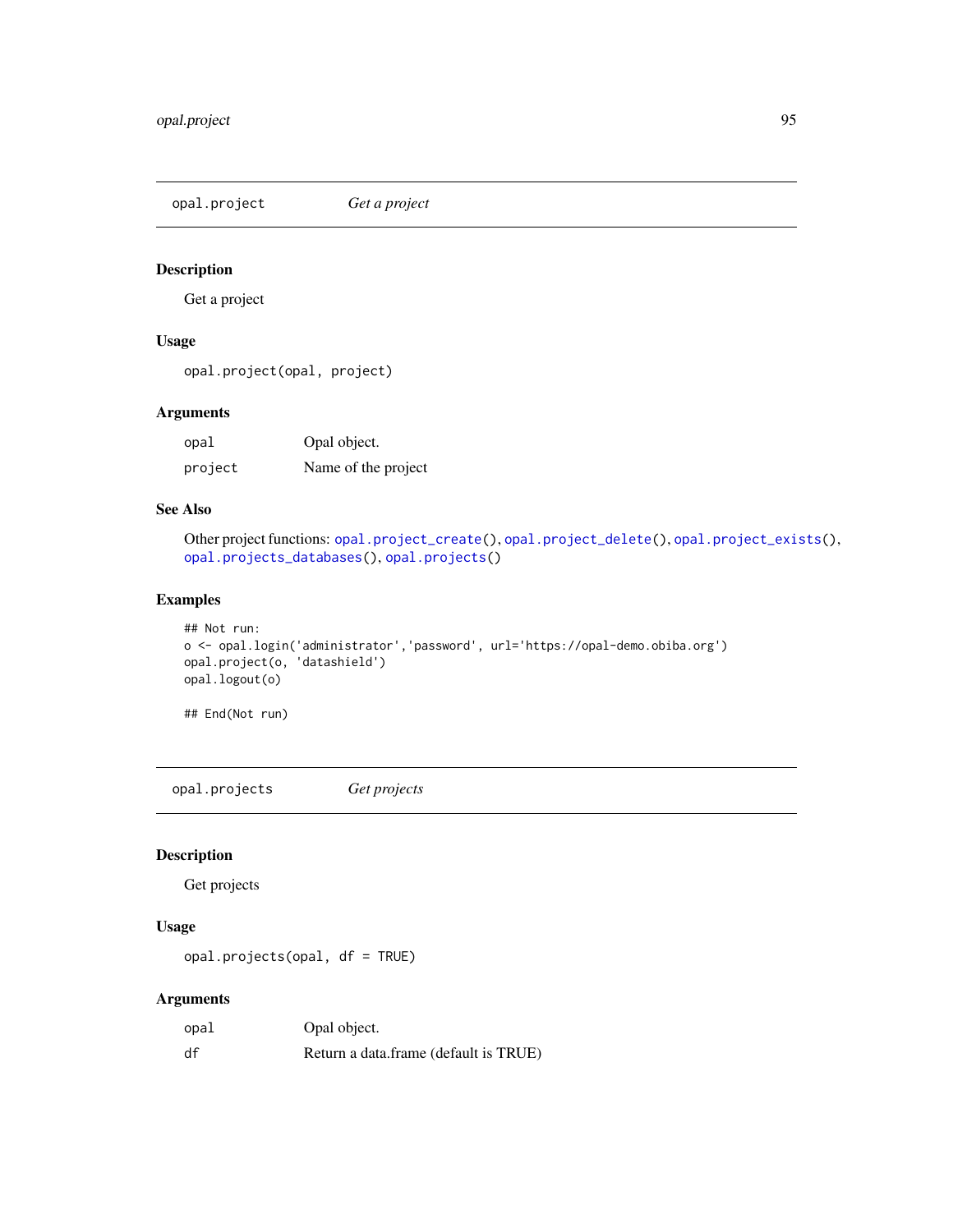# See Also

```
Other project functions: opal.project_create(), opal.project_delete(), opal.project_exists(),
opal.projects_databases(), opal.project()
```
### Examples

```
## Not run:
o <- opal.login('administrator','password', url='https://opal-demo.obiba.org')
opal.projects(o)
opal.logout(o)
```
## End(Not run)

<span id="page-95-0"></span>opal.projects\_databases

*Get projects databases*

# Description

When creating a project for storing data, it is required to name the database to be associated.

#### Usage

```
opal.projects_databases(opal)
```
#### Arguments

opal Opal object.

# Value

A character vector of databases names.

### See Also

```
Other project functions: opal.project_create(), opal.project_delete(), opal.project_exists(),
opal.projects(), opal.project()
```
### Examples

```
## Not run:
o <- opal.login('administrator','password', url='https://opal-demo.obiba.org')
opal.projects_databases(o)
opal.logout(o)
```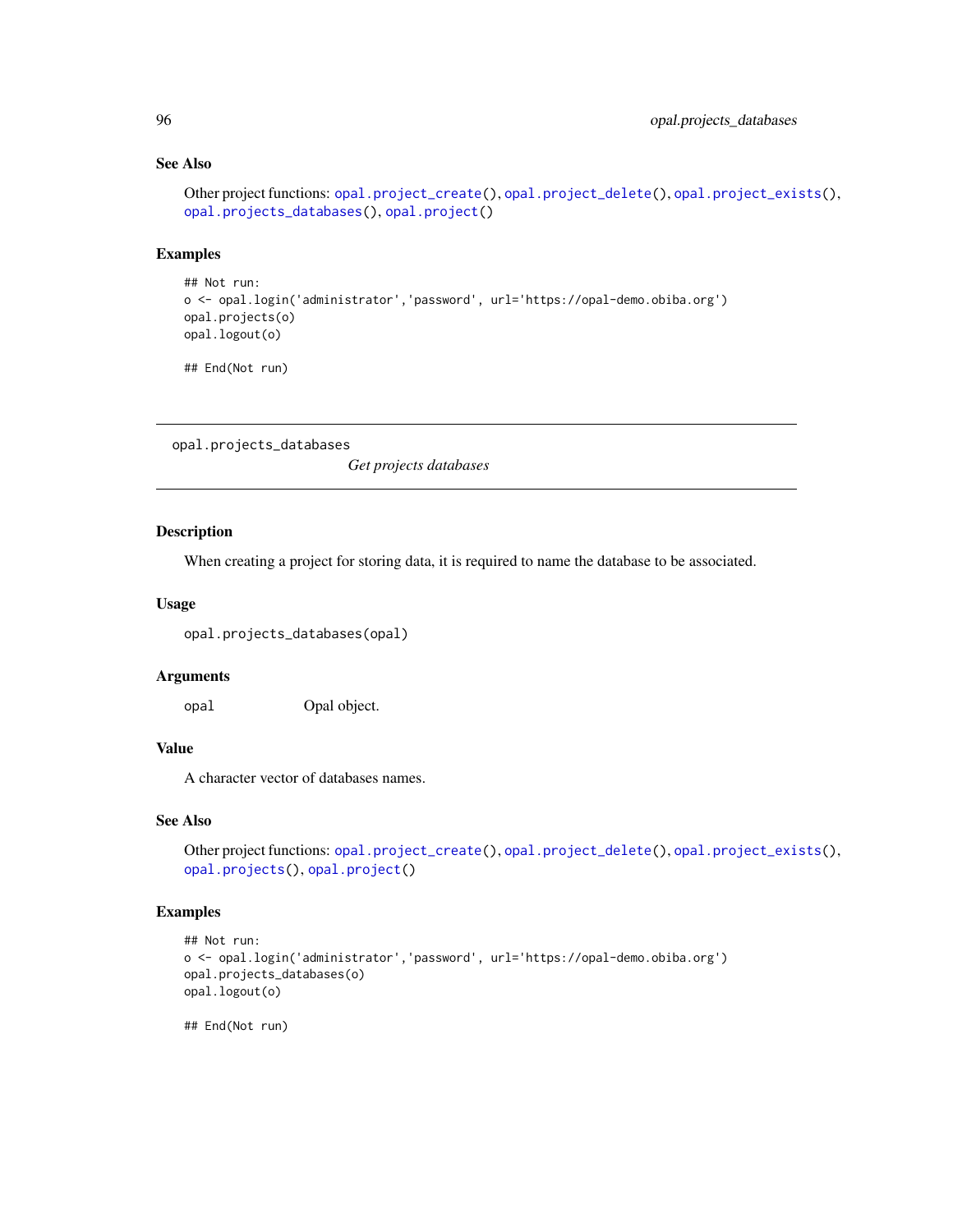opal.project\_backup *Backup a project*

# Description

The project backup task has a limited scope: tables (dictionary and data export), views (either as a logical table or as an exported table), resources, files and report templates. Other project elements that are not part of the backup: user and group permissions, view change history, table analysis, report executions etc.

#### Usage

```
opal.project_backup(
  opal,
 project,
  archive,
  viewsAsTables = FALSE,
  override = TRUE,wait = TRUE\lambda
```
### Arguments

| opal          | Opal object.                                                                                                   |
|---------------|----------------------------------------------------------------------------------------------------------------|
| project       | Name of the project.                                                                                           |
| archive       | Archive directory path in the Opal file system. If folder (and parents) does not<br>exist, it will be created. |
| viewsAsTables | Treat views as tables, <i>i.e.</i> export data instead of keeping derivation scripts. De-<br>fault is FALSE.   |
| override      | Overwrite an existing backup folder. Default is TRUE.                                                          |
| wait          | Wait for backup task completion. Default is TRUE.                                                              |

### Value

The project command ID if wait parameter is FALSE. See [opal.project\\_command](#page-97-1) to retrieve asynchronous command state.

### Examples

```
## Not run:
o <- opal.login('administrator','password', url='https://opal-demo.obiba.org')
opal.project_backup(o, 'GREENSPACE', '/home/administrator/backup/GREENSPACE')
opal.file_download(o, '/home/administrator/backup/GREENSPACE', 'GREENSPACE.zip')
opal.logout(o)
```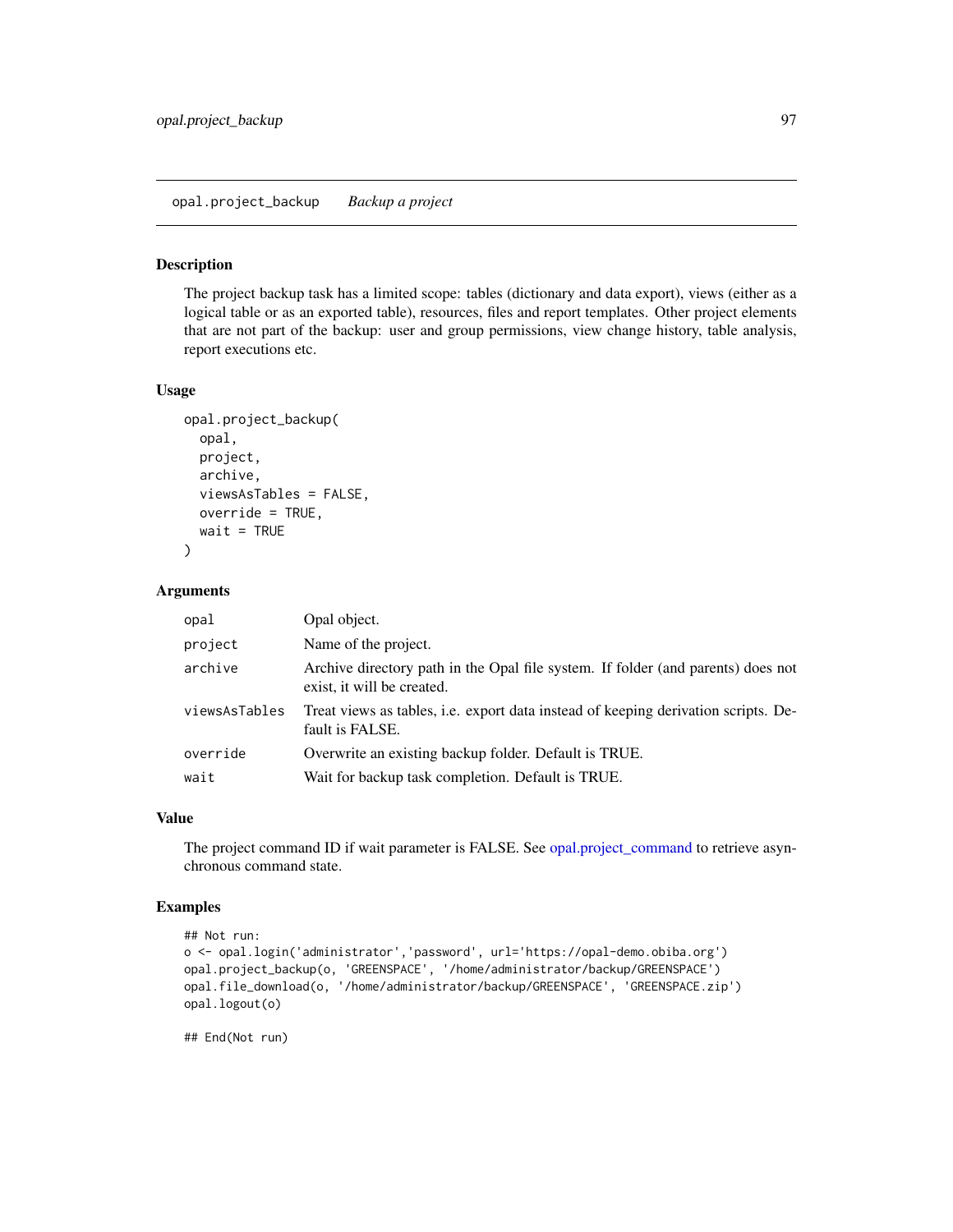<span id="page-97-1"></span>opal.project\_command *Get project task*

### Description

Get the project's task command object.

# Usage

opal.project\_command(opal, project, id)

### Arguments

| opal    | Opal object.            |
|---------|-------------------------|
| project | Name of the project.    |
| id      | The project command ID. |

# Value

The command state object.

# Examples

```
## Not run:
o <- opal.login('administrator','password', url='https://opal-demo.obiba.org')
id <- opal.project_backup(o, 'GREENSPACE', '/home/administrator/backup/GREENSPACE', wait = FALSE)
opal.project_command(opal, 'GREENSPACE', id)
opal.logout(o)
```
## End(Not run)

<span id="page-97-0"></span>opal.project\_create *Create a project*

# Description

Create a project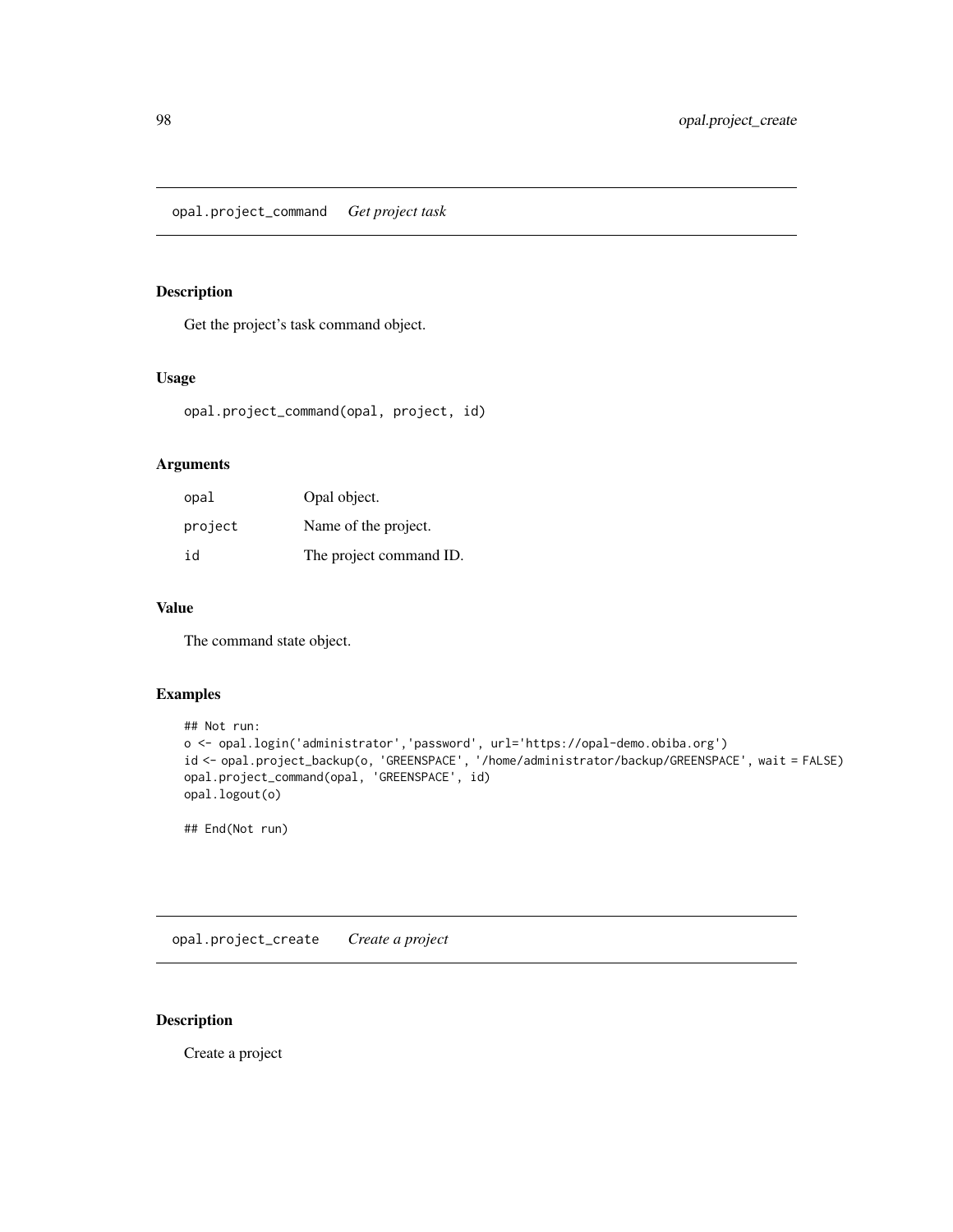opal.project\_create 99

### Usage

```
opal.project_create(
  opal,
  project,
  database = NULL,
  title = NULL,
  description = NULL,
  tags = NULL,exportFolder = NULL
\mathcal{L}
```

```
Arguments
```

| opal         | Opal object.                                                                                                                                                                                                                                                                                |
|--------------|---------------------------------------------------------------------------------------------------------------------------------------------------------------------------------------------------------------------------------------------------------------------------------------------|
| project      | Name of the project                                                                                                                                                                                                                                                                         |
| database     | The database name (as declared in Opal) to be used to store project's data. If not<br>provided, the project can have views and resources but no raw tables. If the the<br>value is a logical and is TRUE, the default database will be selected or the first<br>one if there is no default. |
| title        | The title of the project (optional).                                                                                                                                                                                                                                                        |
| description  | The description of the project (optional).                                                                                                                                                                                                                                                  |
| tags         | A list of tag names (optional).                                                                                                                                                                                                                                                             |
| exportFolder | The default location of the exported data files in the Opal file system (optional).                                                                                                                                                                                                         |

# See Also

```
Other project functions: opal.project_delete(), opal.project_exists(), opal.projects_databases(),
opal.projects(), opal.project()
```
# Examples

```
## Not run:
o <- opal.login('administrator','password', url='https://opal-demo.obiba.org')
# with named database
opal.project_create(o, 'test', database='opal_data', title='This is a test', tags=list('Test'))
# with default database
opal.project_create(o, 'test_default_db', database = TRUE)
# no database, for views and resources only
opal.project_create(o, 'test_no_db')
opal.logout(o)
```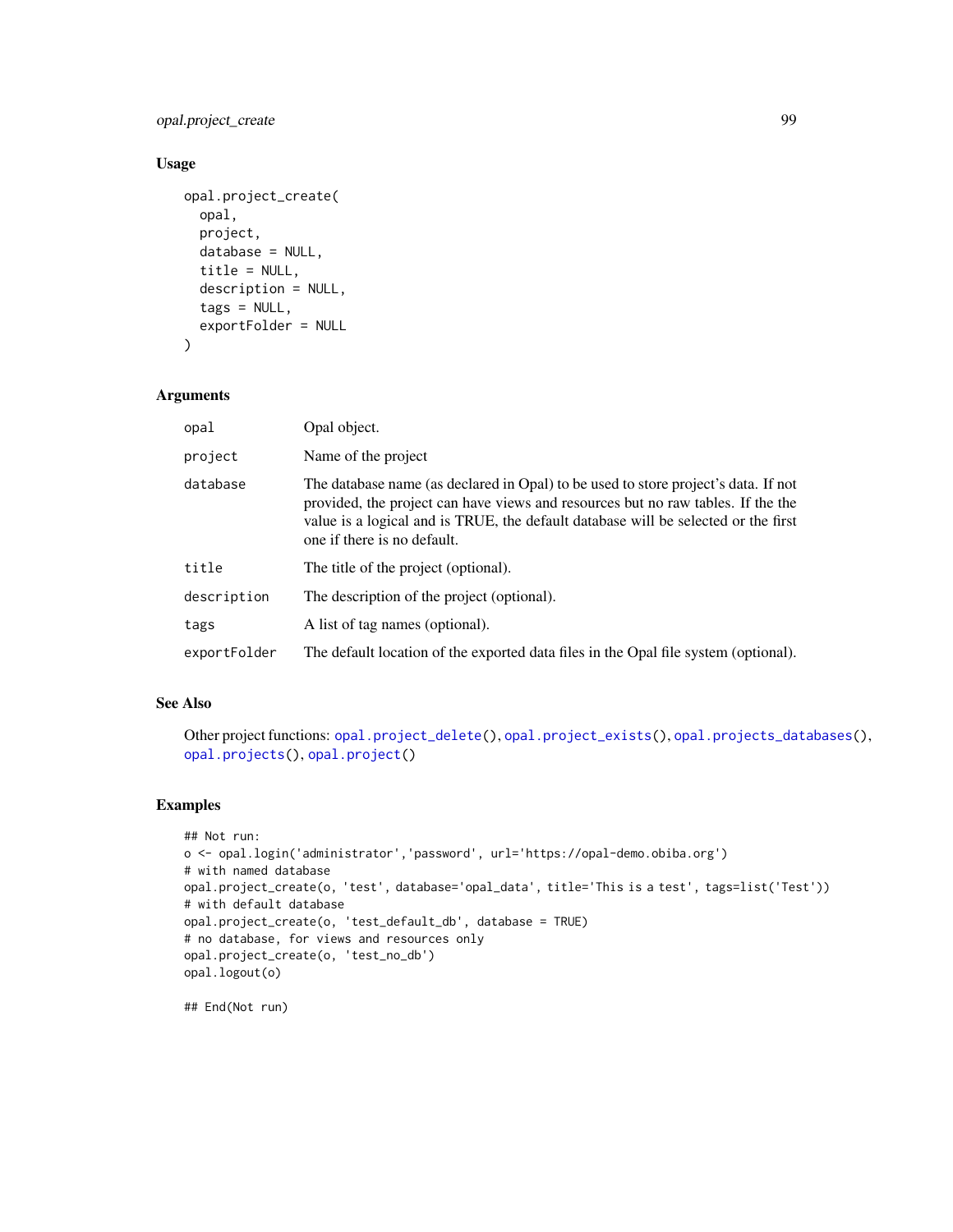<span id="page-99-0"></span>opal.project\_delete *Delete a project*

### Description

Delete a project and every data what could have been associated to it.

# Usage

```
opal.project_delete(opal, project, archive = FALSE, silent = TRUE)
```
# Arguments

| opal    | Opal object.                                                              |
|---------|---------------------------------------------------------------------------|
| project | Name of the project                                                       |
| archive | Logical that is TRUE if the complete removal of the project is requested. |
| silent  | Warn if project does not exist, default is TRUE.                          |

### See Also

Other project functions: [opal.project\\_create\(](#page-97-0)), [opal.project\\_exists\(](#page-99-1)), [opal.projects\\_databases\(](#page-95-0)), [opal.projects\(](#page-94-0)), [opal.project\(](#page-94-1))

### Examples

```
## Not run:
o <- opal.login('administrator','password', url='https://opal-demo.obiba.org')
opal.project_delete(o, 'test')
opal.logout(o)
## End(Not run)
```
<span id="page-99-1"></span>opal.project\_exists *Check a project exists*

### Description

Check whether a project already exists (and is visible by the requesting user).

### Usage

```
opal.project_exists(opal, project)
```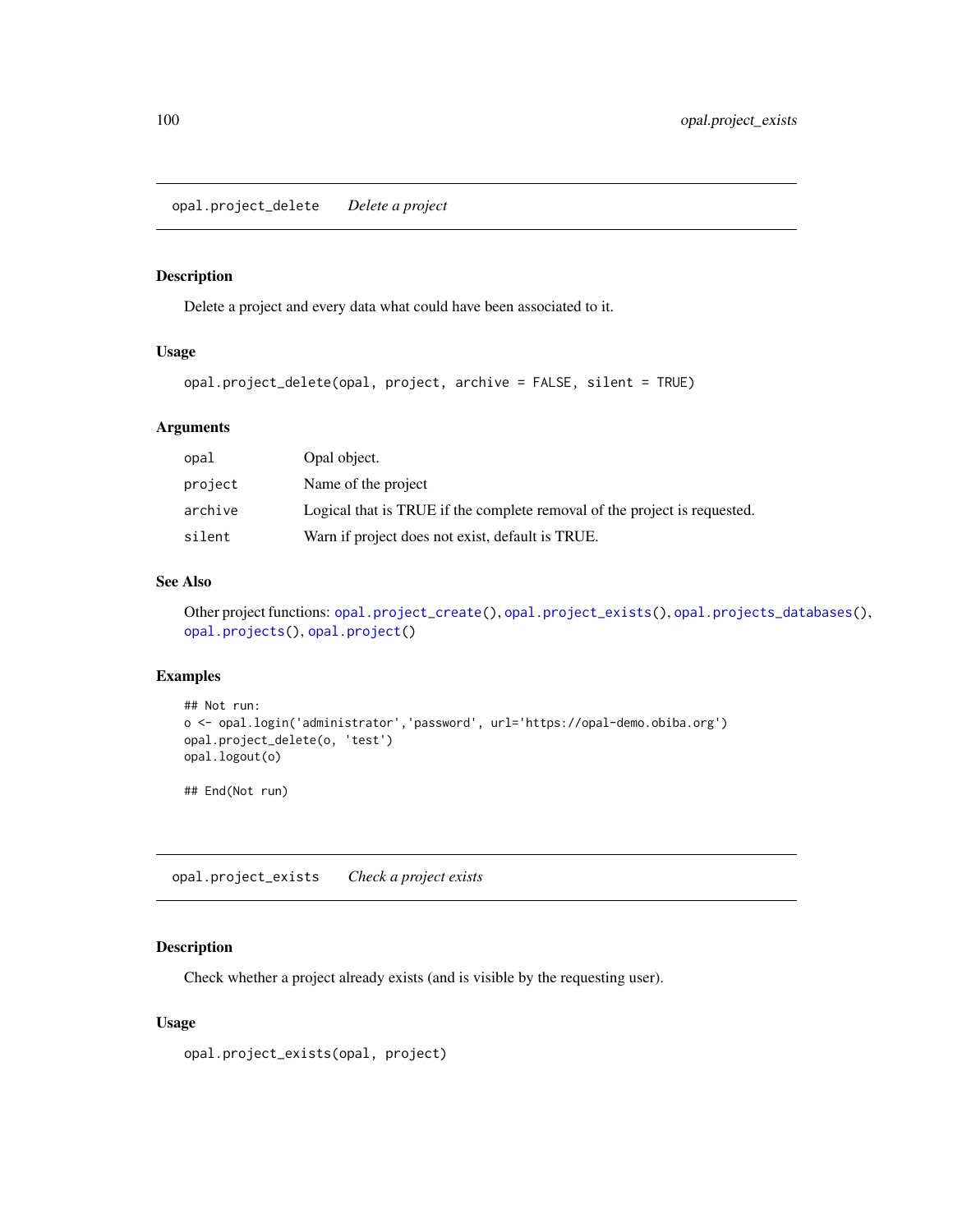# opal.project\_perm 101

### Arguments

| opal    | Opal object.        |
|---------|---------------------|
| project | Name of the project |

# Value

A logical

# See Also

```
Other project functions: opal.project_create(), opal.project_delete(), opal.projects_databases(),
opal.projects(), opal.project()
```
# Examples

```
## Not run:
o <- opal.login('administrator','password', url='https://opal-demo.obiba.org')
opal.project_exists(o, 'test')
opal.logout(o)
```
## End(Not run)

opal.project\_perm *Get the permissions on a project*

# Description

Get the permissions that were applied on a project.

### Usage

```
opal.project_perm(opal, project)
```
# Arguments

| opal    | Opal connection object. |
|---------|-------------------------|
| project | Project name.           |

### Value

A data.frame with columns: subject, type, permission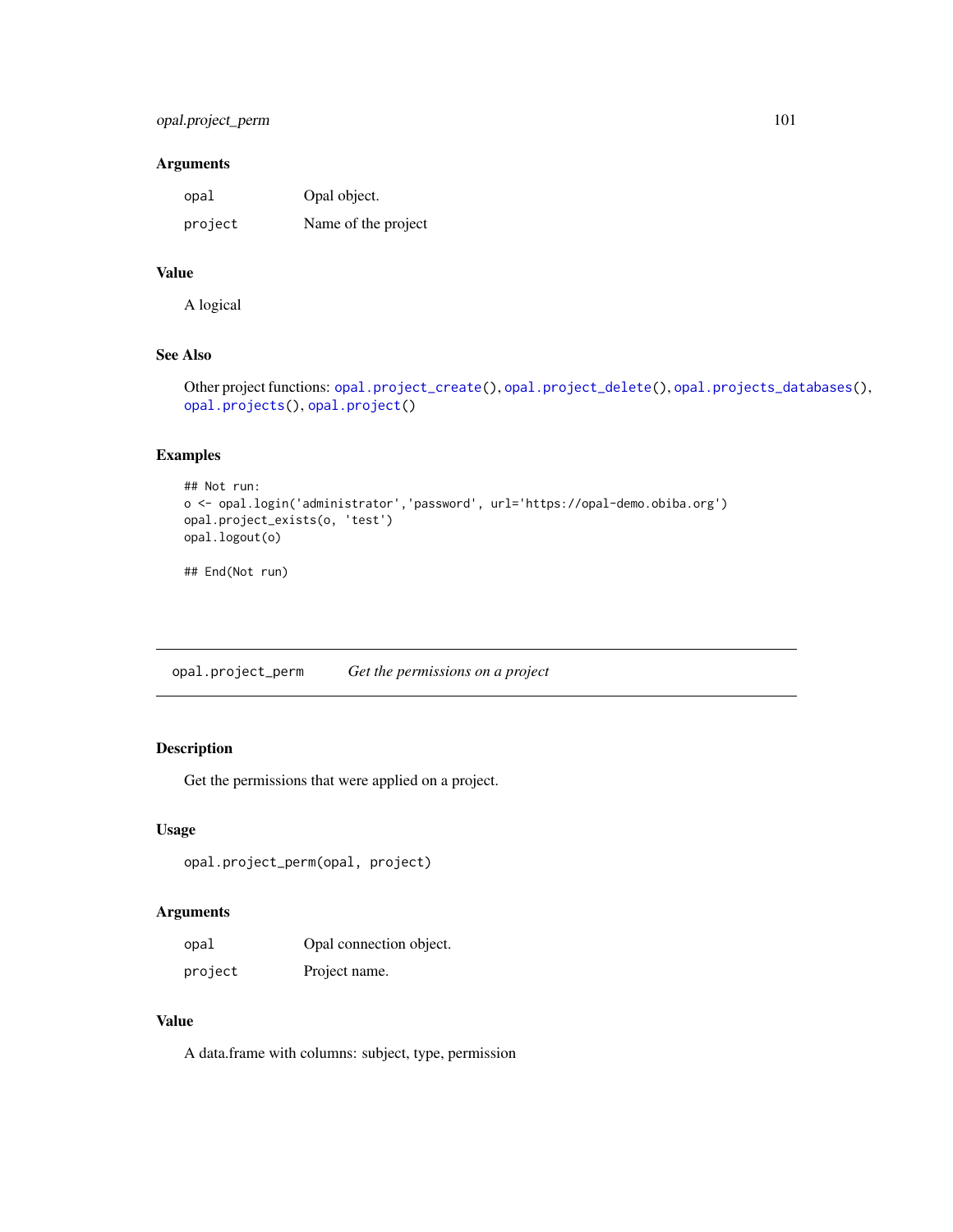# Examples

```
## Not run:
o <- opal.login('administrator','password', url='https://opal-demo.obiba.org')
opal.project_perm_add(o, 'CNSIM', c('andrei', 'valentina'), 'user', 'administrate')
opal.project_perm(o, 'CNSIM')
opal.project_perm_delete(o, 'CNSIM', c('andrei', 'valentina'), 'user')
opal.logout(o)
## End(Not run)
```
opal.project\_perm\_add *Add or update a permission on a project*

# Description

Add or update a permission on a project.

# Usage

```
opal.project_perm_add(
  opal,
  project,
  subject,
  type = "user",
 permission = "administrate"
\lambda
```
### Arguments

| opal       | Opal connection object.                                                                |
|------------|----------------------------------------------------------------------------------------|
| project    | Project name where the table will be located.                                          |
| subject    | A vector of subject identifiers: user names or group names (depending on the<br>type). |
| type       | The type of subject: user (default) or group.                                          |
| permission | The permission to apply: administrate.                                                 |

### Examples

```
## Not run:
o <- opal.login('administrator','password', url='https://opal-demo.obiba.org')
opal.project_perm_add(o, 'CNSIM', c('andrei', 'valentina'), 'user', 'administrate')
opal.project_perm(o, 'CNSIM')
opal.project_perm_delete(o, 'CNSIM', c('andrei', 'valentina'), 'user')
opal.logout(o)
```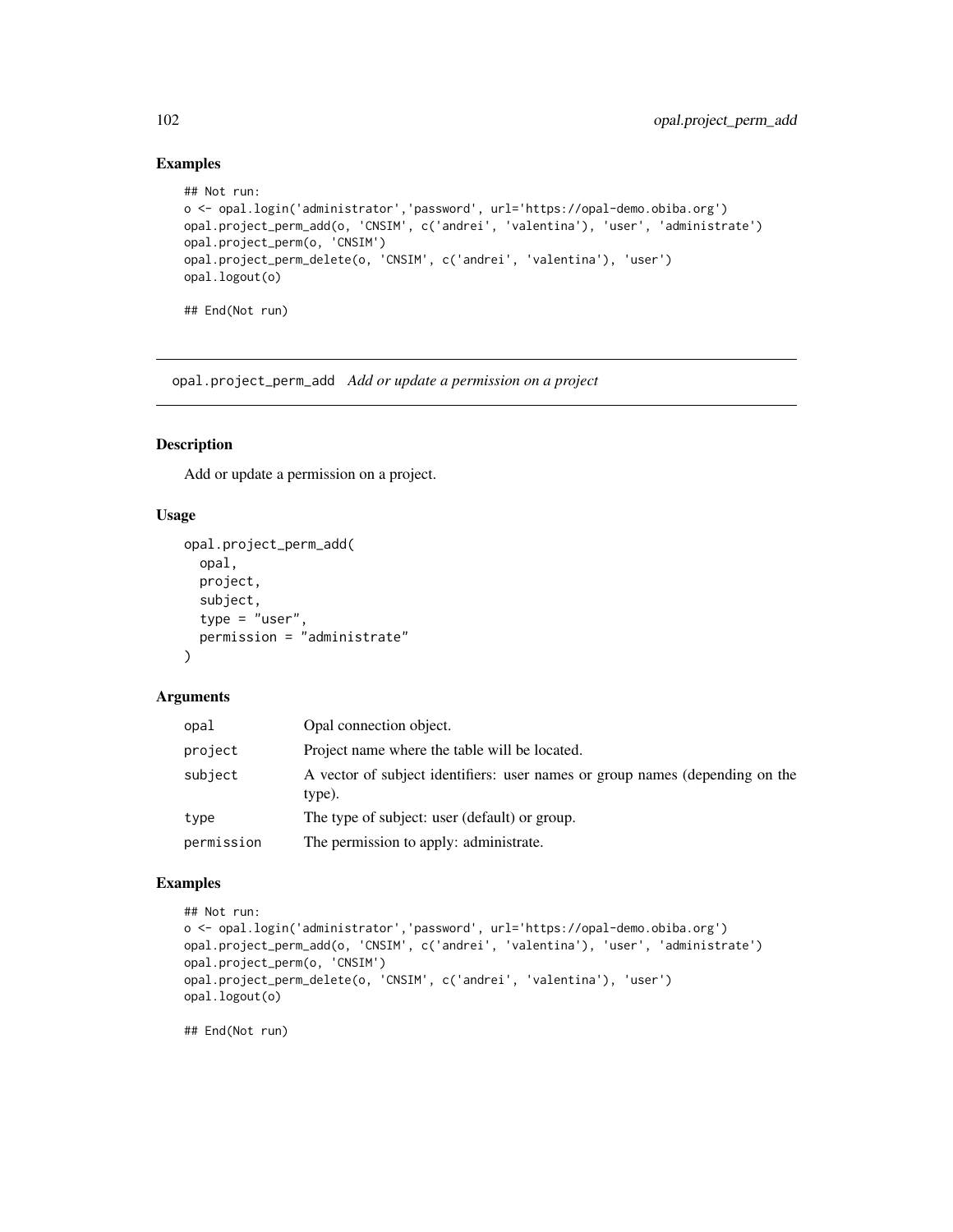opal.project\_perm\_delete

*Delete a permission from a project*

## Description

Delete a permission that was applied on a project. Silently returns when there is no such permission.

### Usage

```
opal.project_perm_delete(opal, project, subject, type = "user")
```
### **Arguments**

| opal    | Opal connection object.                                                                |
|---------|----------------------------------------------------------------------------------------|
| project | Project name where the table will be located.                                          |
| subject | A vector of subject identifiers: user names or group names (depending on the<br>type). |
| type    | The type of subject: user (default) or group.                                          |

#### Examples

```
## Not run:
o <- opal.login('administrator','password', url='https://opal-demo.obiba.org')
opal.project_perm_add(o, 'CNSIM', c('andrei', 'valentina'), 'user', 'administrate')
opal.project_perm(o, 'CNSIM')
opal.project_perm_delete(o, 'CNSIM', c('andrei', 'valentina'), 'user')
opal.logout(o)
```
## End(Not run)

opal.project\_restore *Restore a project*

### Description

Restore the data of a project from a backup archive file to be found on the Opal file system. The destination project must exist and can have a name different from the original one (beware that this could break views). Default behavior is to stop when an item to restore already exist (override can be forced).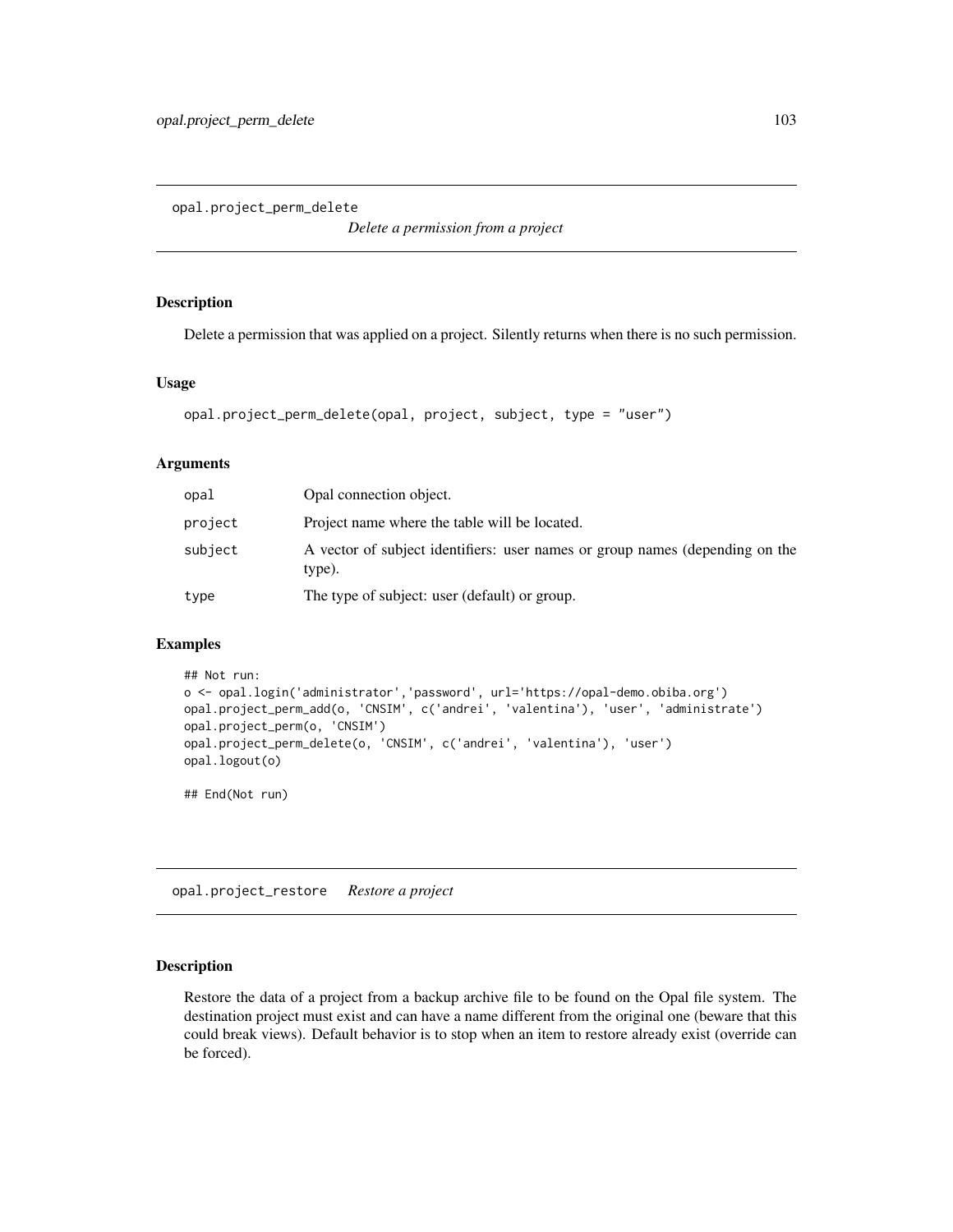104 opal.put of the contract of the contract of the contract of the contract of the contract of the contract of the contract of the contract of the contract of the contract of the contract of the contract of the contract o

### Usage

```
opal.project_restore(
  opal,
  project,
  archive,
 key = NULL,
  override = TRUE,
 wait = TRUE\lambda
```
### Arguments

| opal     | Opal object.                                                                                                         |
|----------|----------------------------------------------------------------------------------------------------------------------|
| project  | Name of the project.                                                                                                 |
| archive  | Archive directory or zip file path in the Opal file system.                                                          |
| key      | Archive zip file password (if applies).                                                                              |
| override | Overwrite existing items (table, view, resource, report). Project files override is<br>not checked. Default is TRUE. |
| wait     | Wait for restore task completion. Default is TRUE.                                                                   |

# Value

The project command ID if wait parameter is FALSE. See [opal.project\\_command](#page-97-1) to retrieve asynchronous command state.

# Examples

```
## Not run:
o <- opal.login('administrator','password', url='https://opal-demo.obiba.org')
# create the project to restore, with the default database (to store tables)
opal.project_create(o, 'GREENSPACE2', database = TRUE)
# upload backup zip and launch restore task
opal.file_upload(o, 'GREENSPACE.zip', '/home/administrator')
opal.project_restore(o, 'GREENSPACE2', '/home/administrator/GREENSPACE.zip')
opal.logout(o)
```
## End(Not run)

<span id="page-103-0"></span>opal.put *Generic REST resource update.*

### Description

Generic REST resource update.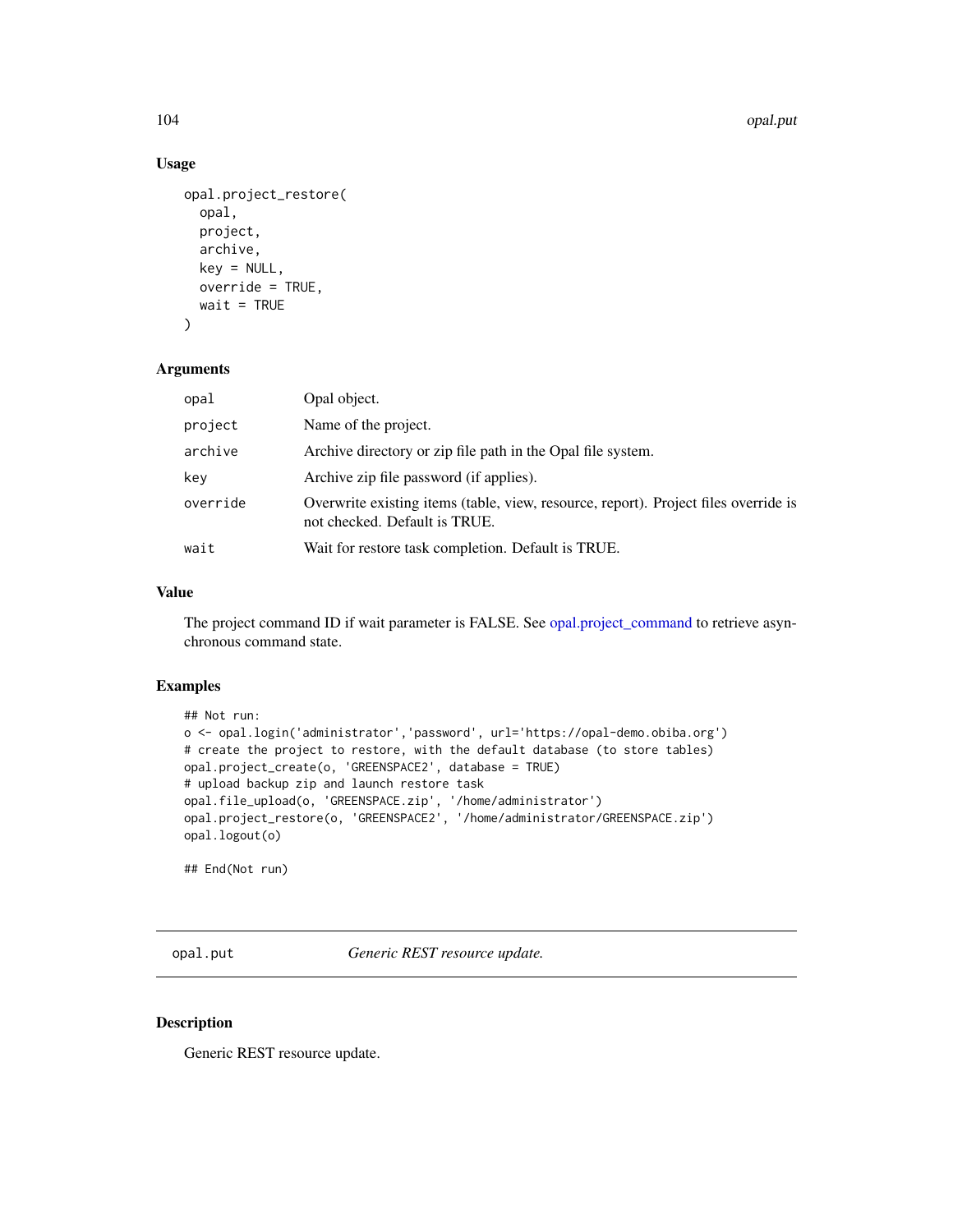# opal.report 105

# Usage

```
opal.put(
 opal,
  ...,
  query = list(),
 body = ",
 contentType = "application/x-rscript",
  callback = NULL
)
```
# Arguments

| opal        | Opal object.                                       |
|-------------|----------------------------------------------------|
| $\cdots$    | Resource path segments.                            |
| query       | Named list of query parameters.                    |
| body        | The body of the request.                           |
| contentType | The type of the body content.                      |
| callback    | A callback function to handle the response object. |

# See Also

Other REST functions: [opal.delete\(](#page-76-1)), [opal.get\(](#page-88-0)), [opal.post\(](#page-92-0))

# Examples

```
## Not run:
o <- opal.login('administrator','password', url = 'https://opal-demo.obiba.org')
opal.put(o, 'some', 'resource', 'toupdate', body = '{"some":"value"}')
opal.logout(o)
```
## End(Not run)

opal.report *Opal report*

# Description

Helper function for generating reports.

### Usage

```
opal.report(
  input,
  output = NULL,progress = FALSE,
  verbose = FALSE,
  boot_style = NULL
\mathcal{L}
```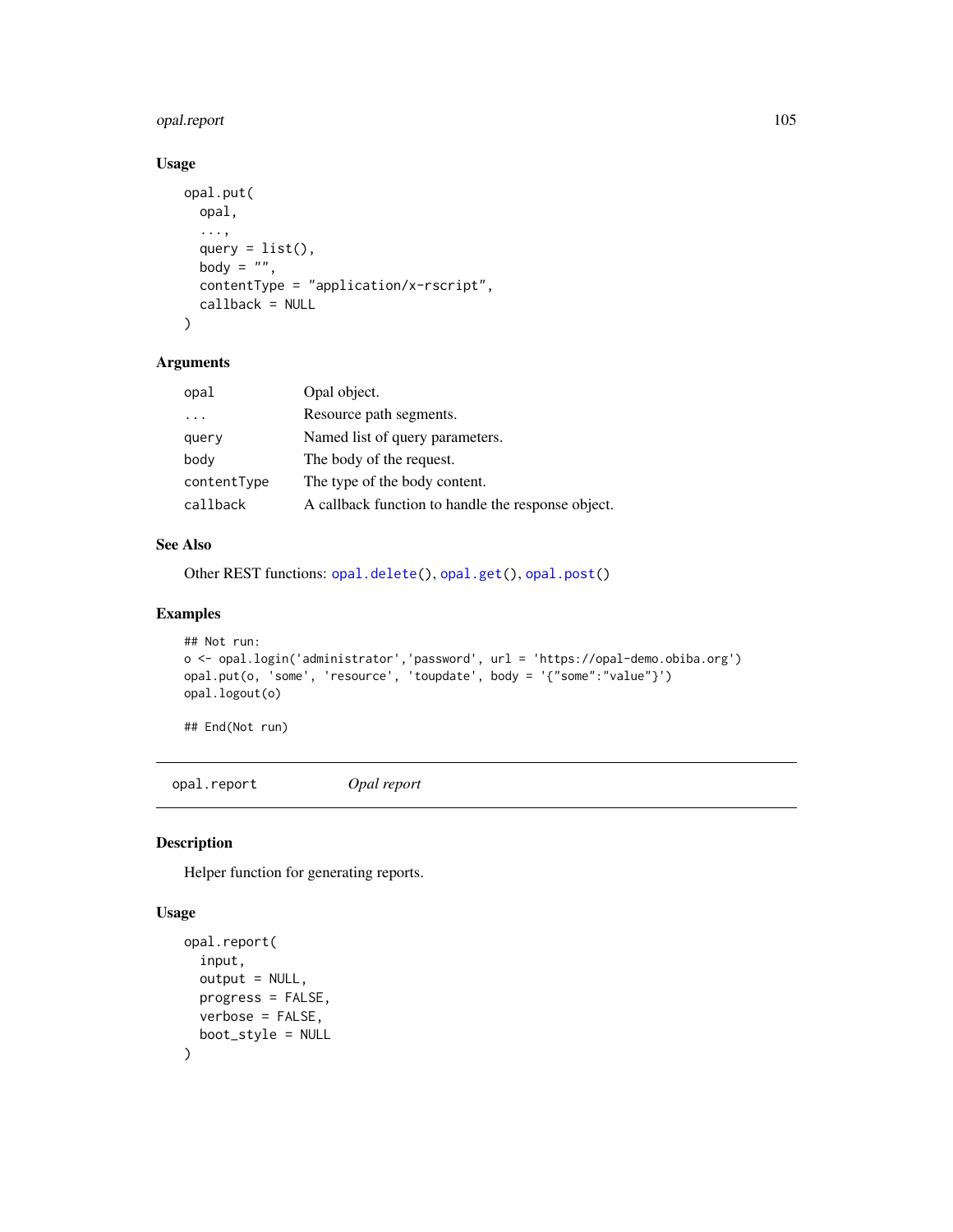### Arguments

| input      | Path to the R markdown report file.                                                              |
|------------|--------------------------------------------------------------------------------------------------|
| output     | Directory path where to ouput the html report file. Default is the current working<br>directory. |
| progress   | Knitr progress option                                                                            |
| verbose    | Knitr verbose option                                                                             |
| boot_style | Deprecated, directives can be integrated in the YAML header of the R markdown<br>document.       |

# Examples

```
## Not run:
opal.report('input.Rmd', 'report', progress=TRUE)
```
## End(Not run)

<span id="page-105-0"></span>

| opal.resource | Get a resource reference of a project |  |  |
|---------------|---------------------------------------|--|--|
|---------------|---------------------------------------|--|--|

# Description

Get a resource reference of a project

### Usage

opal.resource(opal, project, resource)

### Arguments

| opal     | Opal object.                         |
|----------|--------------------------------------|
| project  | Name of the project.                 |
| resource | Name of the resource in the project. |

### See Also

```
Other resource functions: opal.resource_create(), opal.resource_delete(), opal.resource_exists(),
opal.resource_extension_create(opal.resource_get(opal.resource_perm_add(), opal.resource_perm_del
opal.resource_perm(), opal.resources_perm_add(), opal.resources_perm_delete(), opal.resources_perm(),
opal.resources()
```
# Examples

```
## Not run:
o <- opal.login('administrator','password', url='https://opal-demo.obiba.org')
opal.resource(o, 'RSRC', 'CNSIM1')
opal.logout(o)
```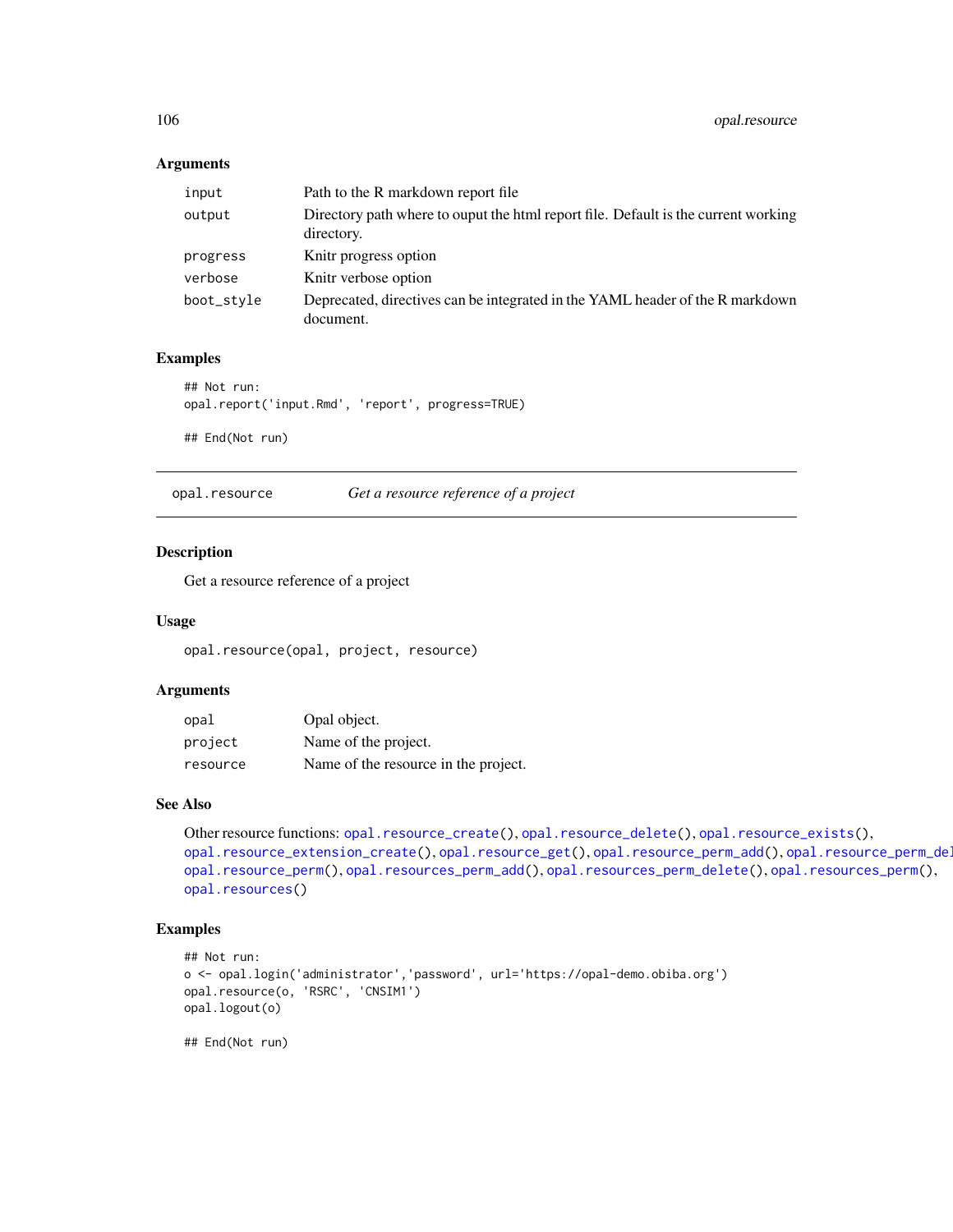<span id="page-106-1"></span>

# **Description**

Get the resource references of a project

### Usage

```
opal.resources(opal, project, df = TRUE)
```
### Arguments

| opal    | Opal object.                          |
|---------|---------------------------------------|
| project | Name of the project.                  |
| df      | Return a data.frame (default is TRUE) |

### See Also

```
Other resource functions: opal.resource_create(), opal.resource_delete(), opal.resource_exists(),
opal.resource_extension_create(opal.resource_get(opal.resource_perm_add(), opal.resource_perm_del
opal.resource_perm(), opal.resources_perm_add(), opal.resources_perm_delete(), opal.resources_perm(),
opal.resource()
```
### Examples

```
## Not run:
o <- opal.login('administrator','password', url='https://opal-demo.obiba.org')
opal.resources(o, 'RSRC')
opal.logout(o)
```
## End(Not run)

<span id="page-106-0"></span>opal.resources\_perm *Get the permissions on any resource*

# Description

Get the permissions that were applied globally on the project's resources.

### Usage

opal.resources\_perm(opal, project)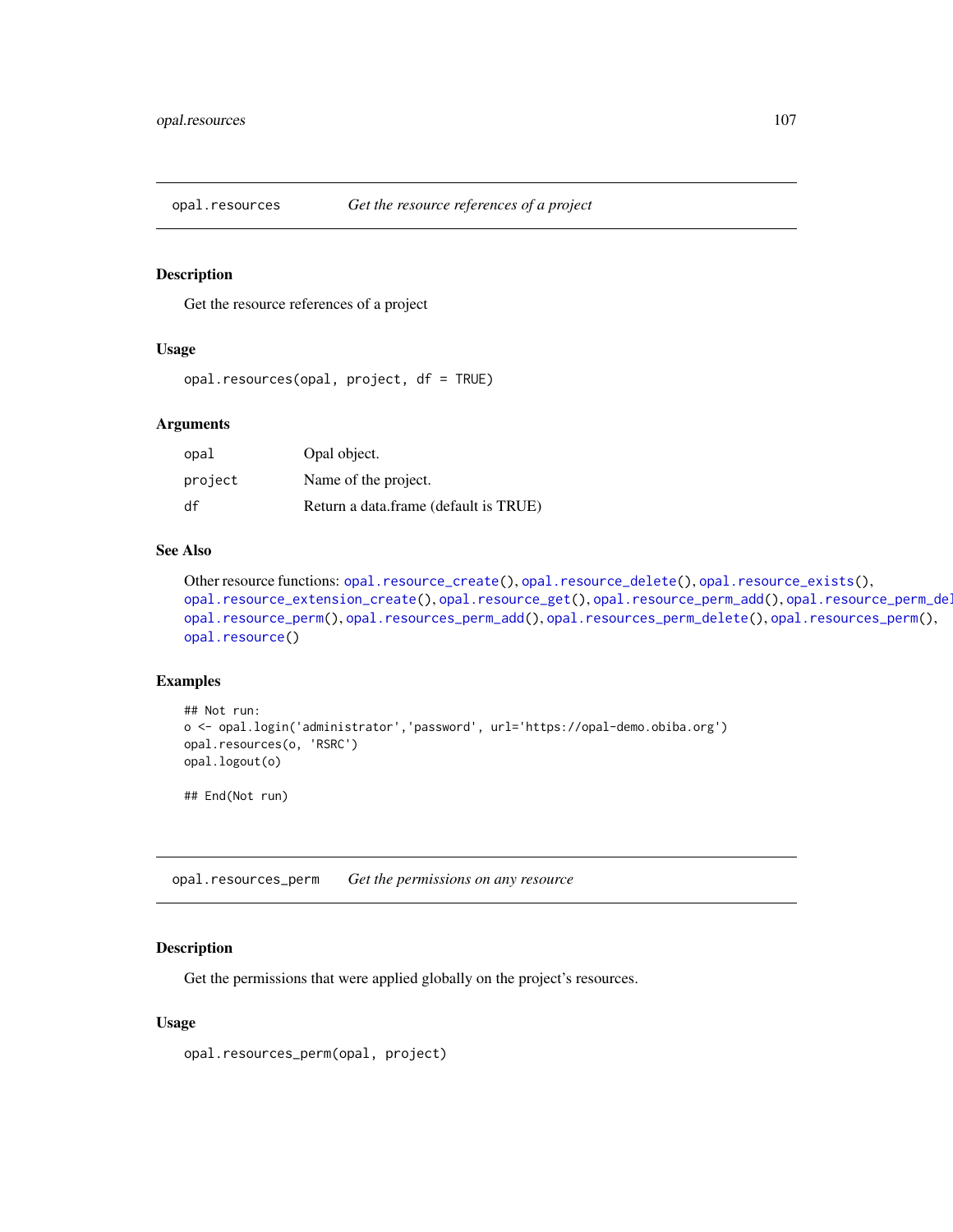#### **Arguments**

| opal    | Opal connection object. |
|---------|-------------------------|
| project | The project name.       |

# Value

A data.frame with columns: subject, type, permission

### See Also

```
Other resource functions: opal.resource_create(), opal.resource_delete(), opal.resource_exists(),
opal.resource_extension_create(opal.resource_get(opal.resource_perm_add(), opal.resource_perm_del
opal.resource_perm(), opal.resources_perm_add(), opal.resources_perm_delete(), opal.resources(),
opal.resource()
```
# Examples

```
## Not run:
o <- opal.login('administrator','password', url='https://opal-demo.obiba.org')
opal.resources_perm_add(o, 'CNSIM', c('andrei', 'valentina'), 'user', 'view')
opal.resources_perm(o, 'CNSIM')
opal.resources_perm_delete(o, 'CNSIM', c('andrei', 'valentina'), 'user')
opal.logout(o)
```
## End(Not run)

<span id="page-107-0"></span>opal.resources\_perm\_add

*Add or update a permission on any resource*

### Description

Add or update a global permission on the project's resources

### Usage

```
opal.resources_perm_add(opal, project, subject, type = "user", permission)
```
#### Arguments

| opal       | Opal connection object.                                                                                      |
|------------|--------------------------------------------------------------------------------------------------------------|
| project    | The project name.                                                                                            |
| subject    | A vector of subject identifiers: user names or group names (depending on the<br>type).                       |
| type       | The type of subject: user (default) or group.                                                                |
| permission | The permission to apply: view, administrate. The 'view' permission is suitable<br>for DataSHIELD operations. |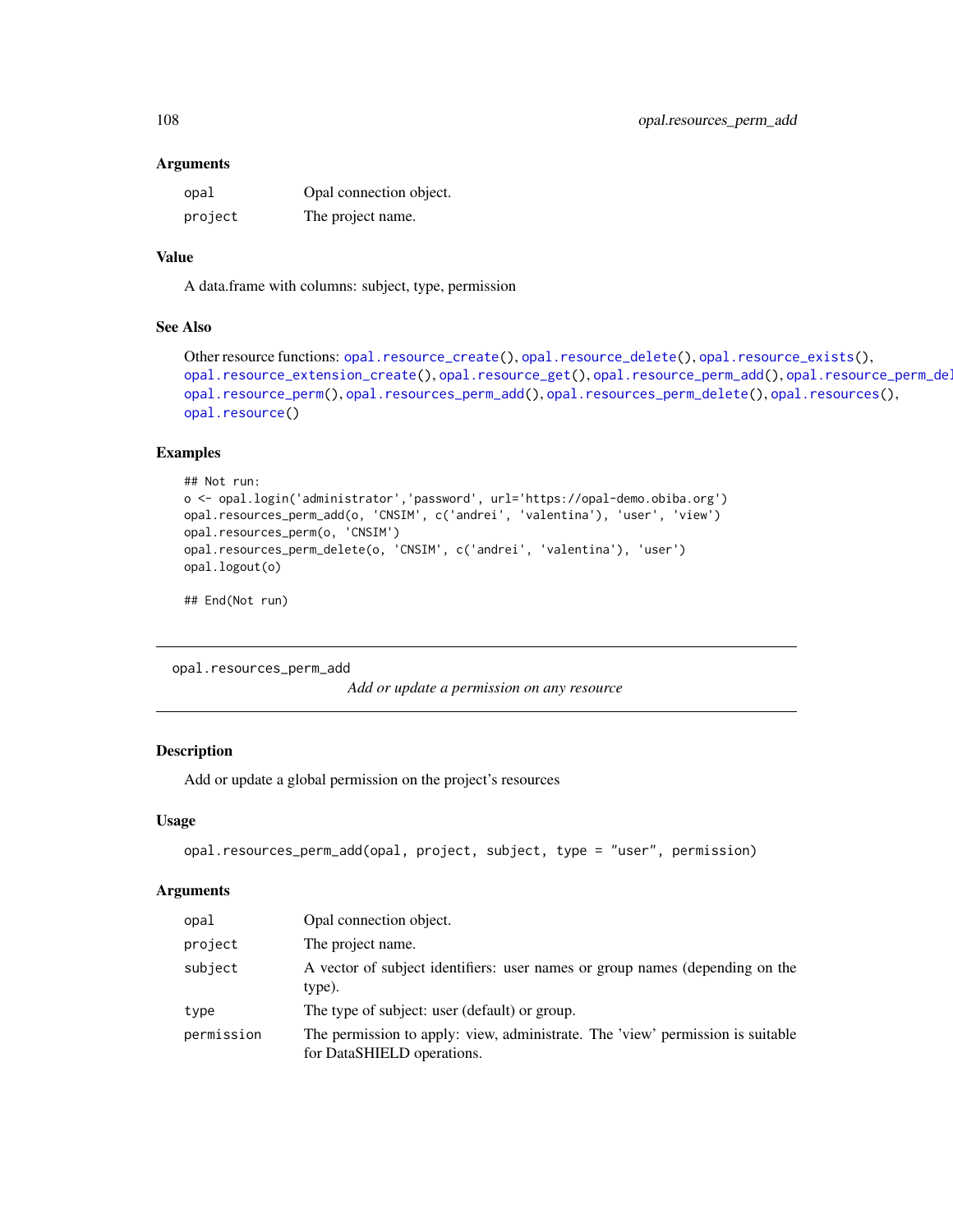#### See Also

```
Other resource functions: opal.resource_create(), opal.resource_delete(), opal.resource_exists(),
opal.resource_extension_create(opal.resource_get(opal.resource_perm_add(opal.resource_perm_delete(),
opal.resource_perm(), opal.resources_perm_delete(), opal.resources_perm(), opal.resources(),
opal.resource()
```
## Examples

```
## Not run:
o <- opal.login('administrator','password', url='https://opal-demo.obiba.org')
opal.resources_perm_add(o, 'CNSIM', c('andrei', 'valentina'), 'user', 'view')
opal.resources_perm(o, 'CNSIM')
opal.resources_perm_delete(o, 'CNSIM', c('andrei', 'valentina'), 'user')
opal.logout(o)
## End(Not run)
```
<span id="page-108-0"></span>opal.resources\_perm\_delete

*Delete a permission from any resource*

#### **Description**

Delete a permission that was applied globally on the project's resources. Silently returns when there is no such permission.

#### Usage

```
opal.resources_perm_delete(opal, project, subject, type = "user")
```
#### Arguments

| opal    | Opal connection object.                                                                |  |
|---------|----------------------------------------------------------------------------------------|--|
| project | The project name.                                                                      |  |
| subject | A vector of subject identifiers: user names or group names (depending on the<br>type). |  |
| type    | The type of subject: user (default) or group.                                          |  |

## See Also

Other resource functions: [opal.resource\\_create\(](#page-109-0)), [opal.resource\\_delete\(](#page-110-0)), [opal.resource\\_exists\(](#page-111-0)), [opal.resource\\_extension\\_create\(](#page-112-0)), [opal.resource\\_get\(](#page-113-0)), [opal.resource\\_perm\\_add\(](#page-115-0)), opal.resource\_perm\_del [opal.resource\\_perm\(](#page-114-0)), [opal.resources\\_perm\\_add\(](#page-107-0)), [opal.resources\\_perm\(](#page-106-0)), [opal.resources\(](#page-106-1)), [opal.resource\(](#page-105-0))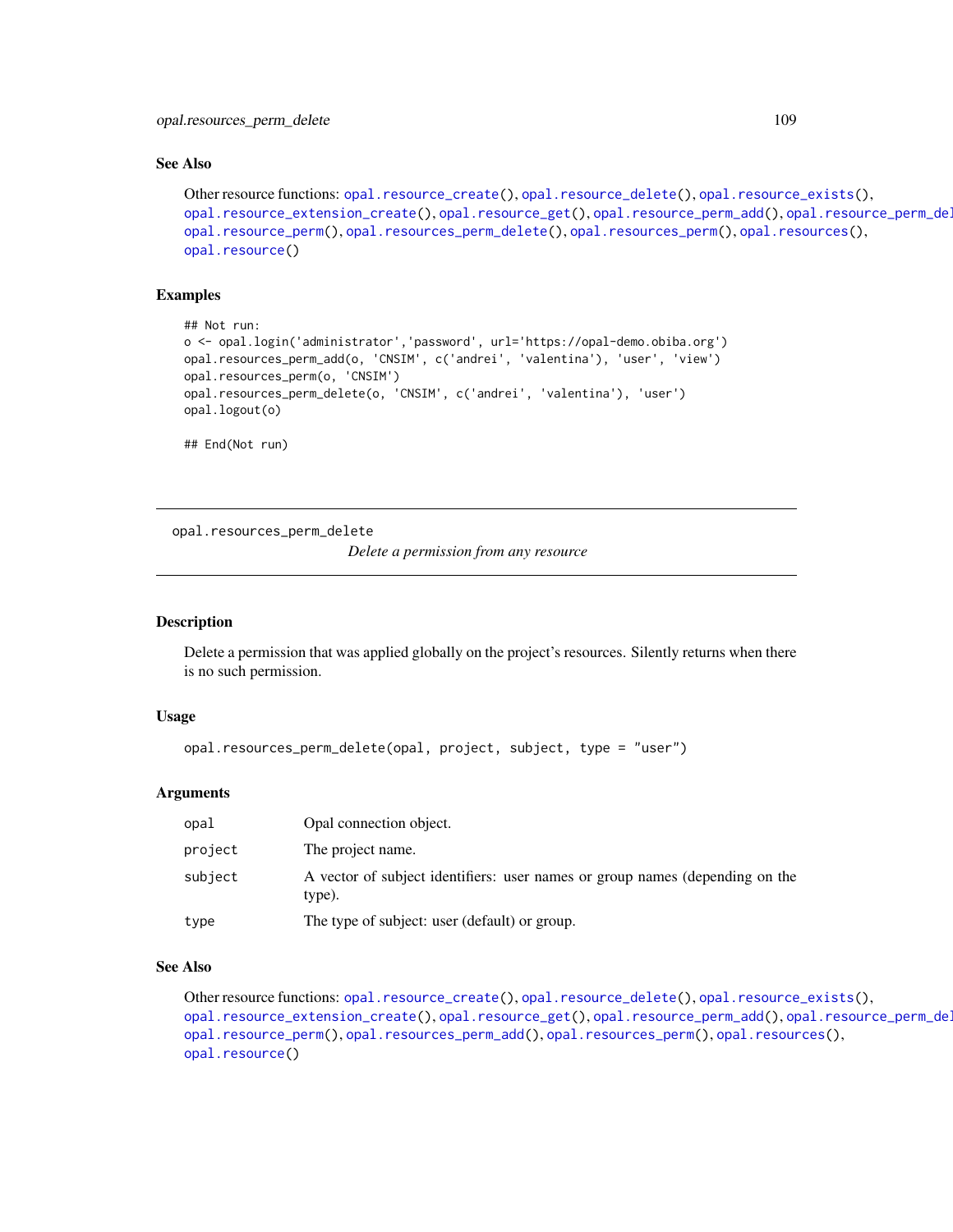```
## Not run:
o <- opal.login('administrator','password', url='https://opal-demo.obiba.org')
opal.resources_perm_add(o, 'CNSIM', 'CNSIM1', c('andrei', 'valentina'), 'user', 'view')
opal.resources_perm(o, 'CNSIM', 'CNSIM1')
opal.resources_perm_delete(o, 'CNSIM', 'CNSIM1', c('andrei', 'valentina'), 'user')
opal.logout(o)
## End(Not run)
```
<span id="page-109-0"></span>opal.resource\_create *Create a resource reference in a project*

## Description

Create a resource reference in a project

## Usage

```
opal.resource_create(
  opal,
 project,
 name,
 url,
  description = NULL,
  format = NULL,package = NULL,
  identity = NULL,
  secret = NULL
)
```
## Arguments

| opal        | Opal object.                                                                    |
|-------------|---------------------------------------------------------------------------------|
| project     | Name of the project.                                                            |
| name        | Name of the resource in the project.                                            |
| url         | The URL of the resource.                                                        |
| description | The description of the resource (optional).                                     |
| format      | The format of the data described by the resource (optional).                    |
| package     | The R package to be loaded prior to the assignment of the resource (optional).  |
| identity    | The identity key or username to be used when accessing the resource (optional). |
| secret      | The secret key or password to be used when accessing the resource (optional).   |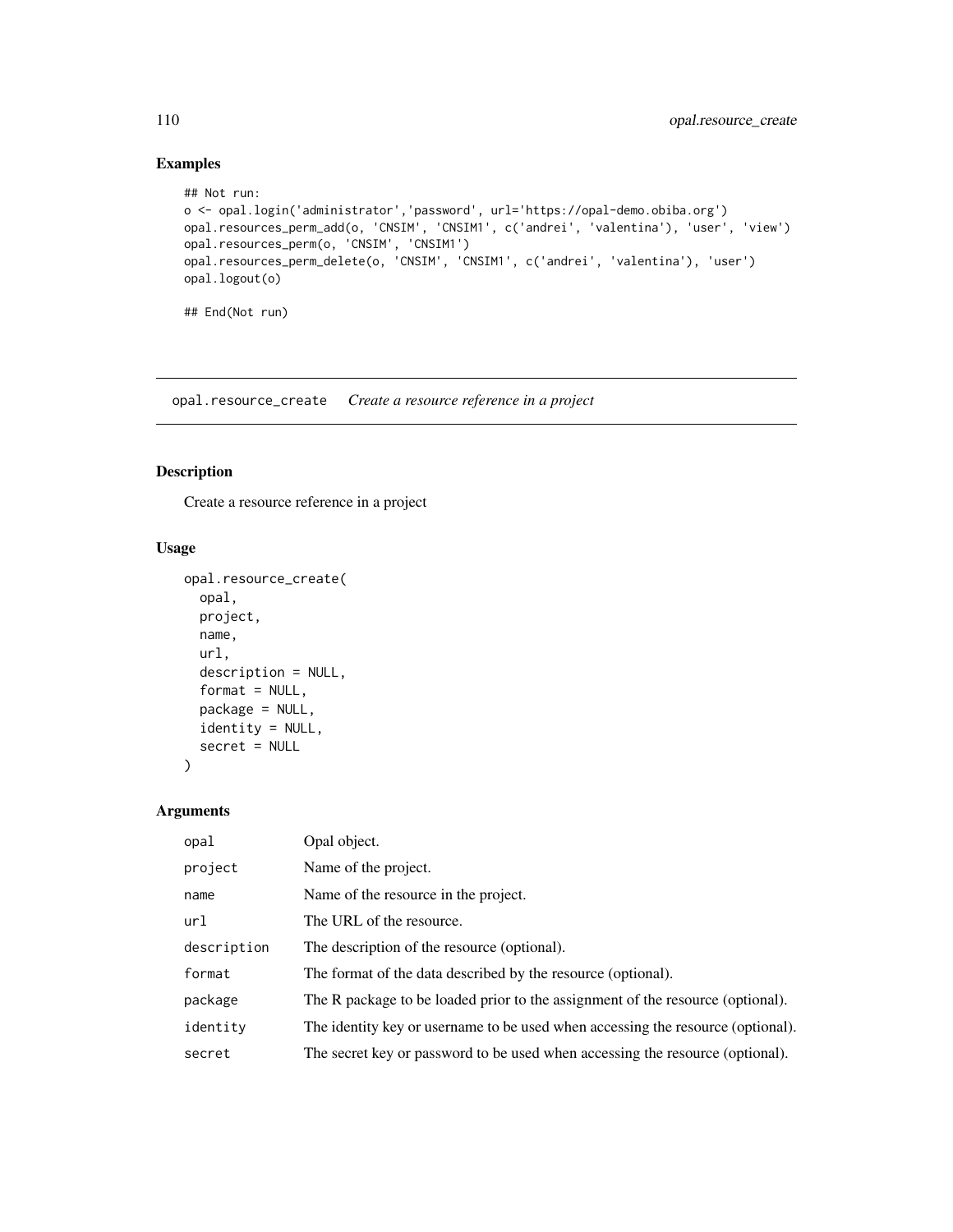#### See Also

```
Other resource functions: opal.resource_delete(), opal.resource_exists(), opal.resource_extension_create(),
opal.resource_get(), opal.resource_perm_add(), opal.resource_perm_delete(), opal.resource_perm(),
opal.resources_perm_add(), opal.resources_perm_delete(), opal.resources_perm(), opal.resources(),
opal.resource()
```
#### Examples

```
## Not run:
o <- opal.login('administrator','password', url='https://opal-demo.obiba.org')
opal.resource_create(o, 'RSRC', 'CNSIM4',
  url = 'opal+https://opal-demo.obiba.org/ws/files/projects/RSRC/CNSIM3.zip',
  format = 'csv', secret = 'EeTtQGIob6haio5bx6FUfVvIGkeZJfGq')
opal.logout(o)
## End(Not run)
```
<span id="page-110-0"></span>opal.resource\_delete *Delete a resource reference*

## Description

Removes the reference to a resource. The targeted resource remains untouched.

#### Usage

```
opal.resource_delete(opal, project, resource, silent = TRUE)
```
#### **Arguments**

| opal     | Opal connection object.                           |
|----------|---------------------------------------------------|
| project  | Project name where the resource is located.       |
| resource | Resource name to be deleted.                      |
| silent   | Warn if resource does not exist, default is TRUE. |

## See Also

Other resource functions: [opal.resource\\_create\(](#page-109-0)), [opal.resource\\_exists\(](#page-111-0)), [opal.resource\\_extension\\_create\(](#page-112-0)), [opal.resource\\_get\(](#page-113-0)), [opal.resource\\_perm\\_add\(](#page-115-0)), [opal.resource\\_perm\\_delete\(](#page-116-0)), [opal.resource\\_perm\(](#page-114-0)), [opal.resources\\_perm\\_add\(](#page-107-0)), [opal.resources\\_perm\\_delete\(](#page-108-0)), [opal.resources\\_perm\(](#page-106-0)), [opal.resources\(](#page-106-1)), [opal.resource\(](#page-105-0))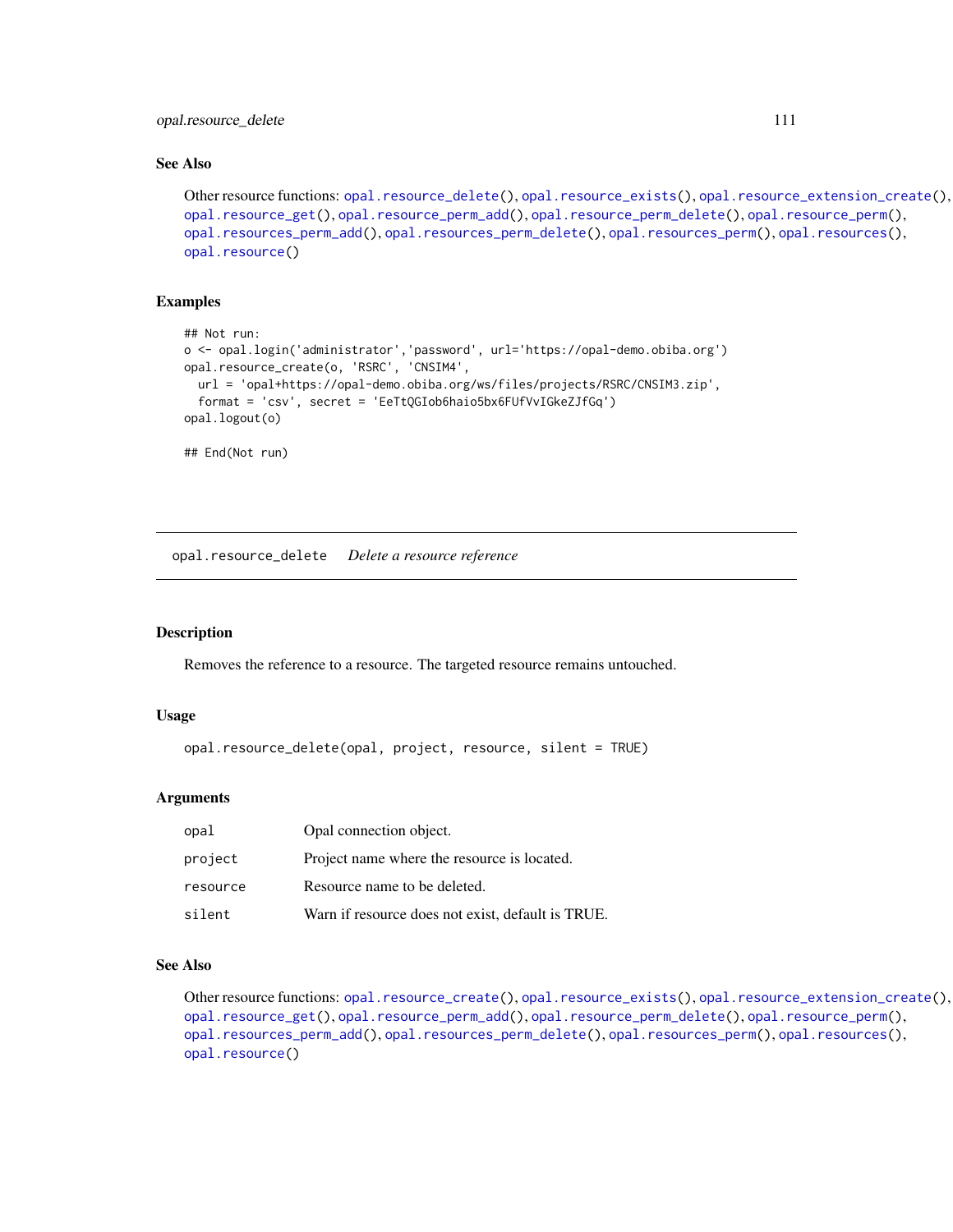```
## Not run:
o <- opal.login('administrator','password', url='https://opal-demo.obiba.org')
opal.resource_delete(o, "RSRC", "CNSIM4")
opal.logout(o)
## End(Not run)
```
<span id="page-111-0"></span>opal.resource\_exists *Check a resource reference exists*

## Description

Check whether a resource already exists in the project (and is visible by the requesting user).

## Usage

```
opal.resource_exists(opal, project, resource)
```
## Arguments

| opal     | Opal object.                         |
|----------|--------------------------------------|
| project  | Name of the project.                 |
| resource | Name of the resource in the project. |

## Value

A logical

## See Also

```
Other resource functions: opal.resource_create(), opal.resource_delete(), opal.resource_extension_create(),
opal.resource_get(), opal.resource_perm_add(), opal.resource_perm_delete(), opal.resource_perm(),
opal.resources_perm_add(), opal.resources_perm_delete(), opal.resources_perm(), opal.resources(),
opal.resource()
```
#### Examples

```
## Not run:
o <- opal.login('administrator','password', url='https://opal-demo.obiba.org')
opal.resource_exists(o, 'RSRC', 'CNSIM1')
opal.logout(o)
```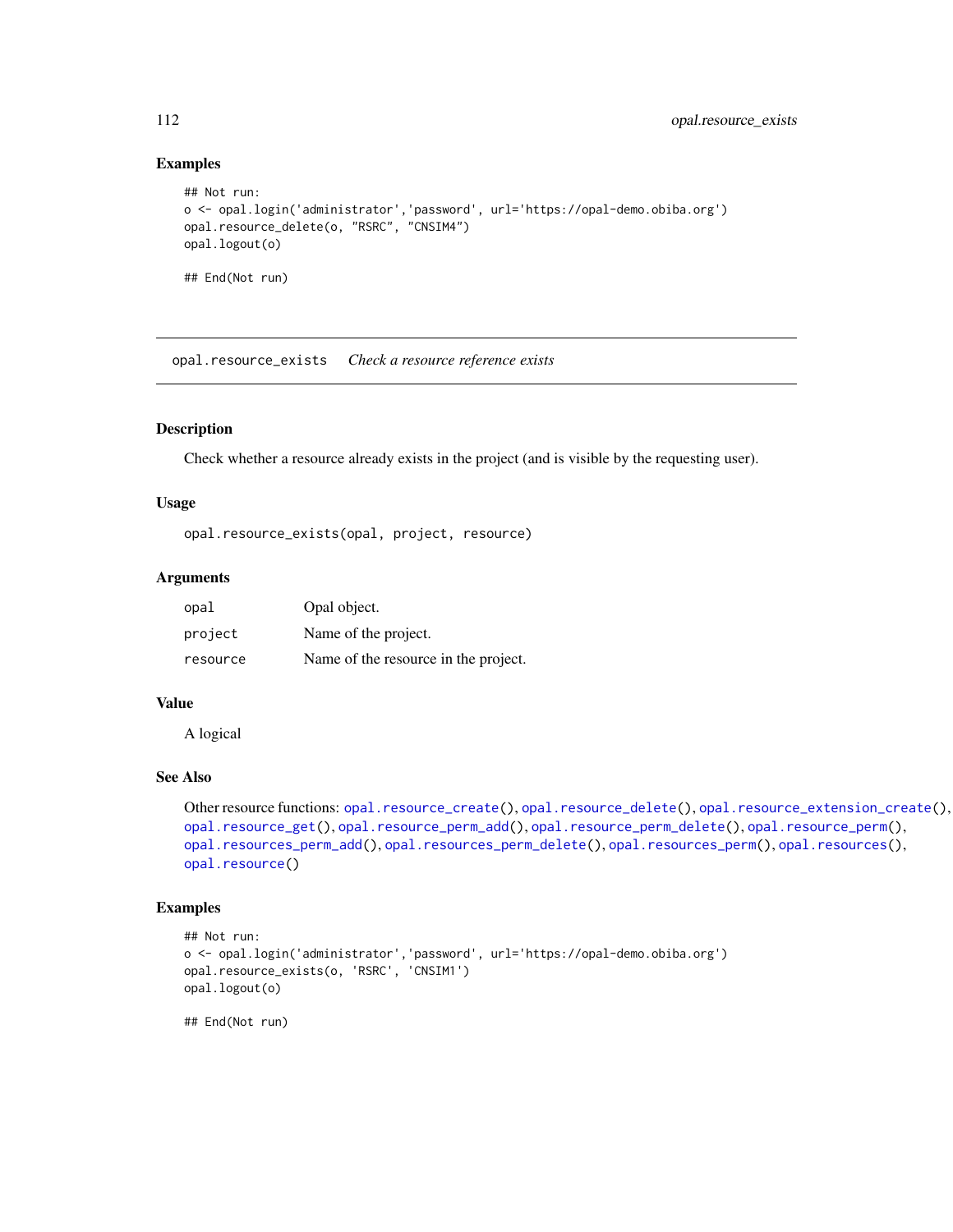<span id="page-112-0"></span>opal.resource\_extension\_create

*Create an extended resource reference in a project*

## Description

Create an extended resource reference in a project

## Usage

```
opal.resource_extension_create(
  opal,
 project,
 name,
  provider,
  factory,
  parameters,
  description = NULL,
  credentials = NULL
\mathcal{L}
```
## Arguments

| opal        | Opal object.                                                                             |
|-------------|------------------------------------------------------------------------------------------|
| project     | Name of the project.                                                                     |
| name        | Name of the resource in the project.                                                     |
| provider    | Name of the R package in which the resource is defined.                                  |
| factory     | Name of the JS function that turns parameters and credentials into a resource<br>object. |
| parameters  | A named list of the resource parameters.                                                 |
| description | The description of the resource (optional).                                              |
| credentials | A named list of the resource credentials (optional).                                     |

## See Also

Other resource functions: [opal.resource\\_create\(](#page-109-0)), [opal.resource\\_delete\(](#page-110-0)), [opal.resource\\_exists\(](#page-111-0)), [opal.resource\\_get\(](#page-113-0)), [opal.resource\\_perm\\_add\(](#page-115-0)), [opal.resource\\_perm\\_delete\(](#page-116-0)), [opal.resource\\_perm\(](#page-114-0)), [opal.resources\\_perm\\_add\(](#page-107-0)), [opal.resources\\_perm\\_delete\(](#page-108-0)), [opal.resources\\_perm\(](#page-106-0)), [opal.resources\(](#page-106-1)), [opal.resource\(](#page-105-0))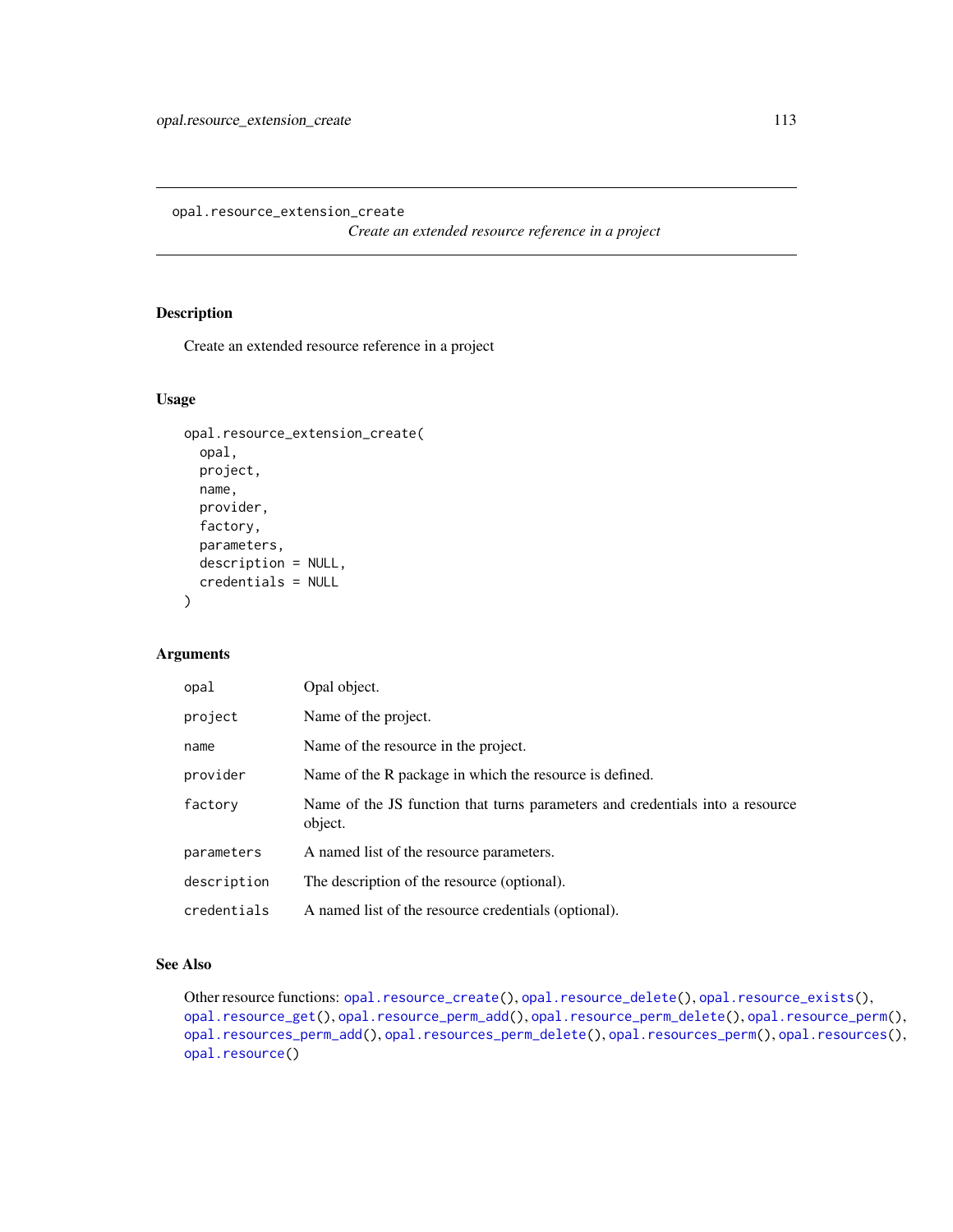```
## Not run:
o <- opal.login('administrator','password', url='https://opal-demo.obiba.org')
opal.resource_extension_create(o, 'RSRC', 'ga4gh_1000g',
  provider = 'dsOmics', factory = 'ga4gh-htsget',
  parameters = list(
    host = 'https://htsget.ga4gh.org',
    sample = '1000genomes.phase1.chr1',
    reference = '1',
    start = '1',
    end = '100000',
    format = 'GA4GHVCF'
  )
\mathcal{L}opal.logout(o)
## End(Not run)
```
<span id="page-113-0"></span>opal.resource\_get *Get the resource object of a project*

#### Description

Get the resource object of a project

## Usage

opal.resource\_get(opal, project, resource)

#### **Arguments**

| opal     | Opal object.                         |
|----------|--------------------------------------|
| project  | Name of the project.                 |
| resource | Name of the resource in the project. |

#### See Also

Other resource functions: [opal.resource\\_create\(](#page-109-0)), [opal.resource\\_delete\(](#page-110-0)), [opal.resource\\_exists\(](#page-111-0)), [opal.resource\\_extension\\_create\(](#page-112-0)), [opal.resource\\_perm\\_add\(](#page-115-0)), [opal.resource\\_perm\\_delete\(](#page-116-0)), [opal.resource\\_perm\(](#page-114-0)), [opal.resources\\_perm\\_add\(](#page-107-0)), [opal.resources\\_perm\\_delete\(](#page-108-0)), [opal.resources\\_perm\(](#page-106-0)), [opal.resources\(](#page-106-1)), [opal.resource\(](#page-105-0))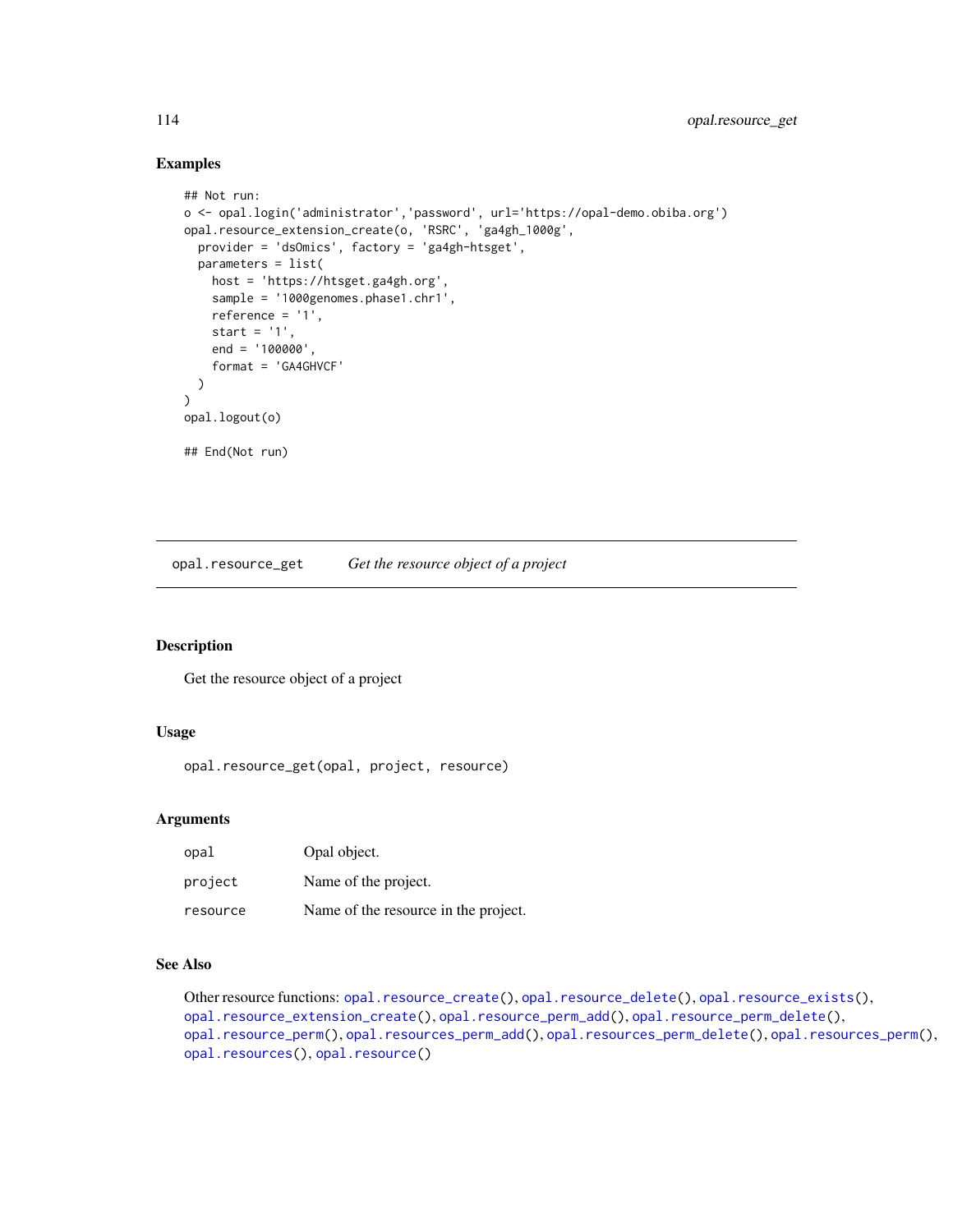## opal.resource\_perm 115

#### Examples

```
## Not run:
o <- opal.login('administrator','password', url='https://opal-demo.obiba.org')
res <- opal.resource_get(o, 'RSRC', 'CNSIM1')
# then interpret locally the resource object (load the appropriate R packages)
library(resourcer)
# coerce to a data.frame
as.data.frame(res)
# or get the resource client object for low-level interactions
rescli <- resourcer::newResourceClient(res)
opal.logout(o)
```
## End(Not run)

<span id="page-114-0"></span>opal.resource\_perm *Get the permissions on a resource*

## Description

Get the permissions that were applied on a resource.

#### Usage

```
opal.resource_perm(opal, project, resource)
```
#### Arguments

| opal     | Opal connection object. |
|----------|-------------------------|
| project  | The project name.       |
| resource | The resource name.      |

## Value

A data.frame with columns: subject, type, permission

## See Also

```
Other resource functions: opal.resource_create(), opal.resource_delete(), opal.resource_exists(),
opal.resource_extension_create(opal.resource_get(opal.resource_perm_add(), opal.resource_perm_del
opal.resources_perm_add(), opal.resources_perm_delete(), opal.resources_perm(), opal.resources(),
opal.resource()
```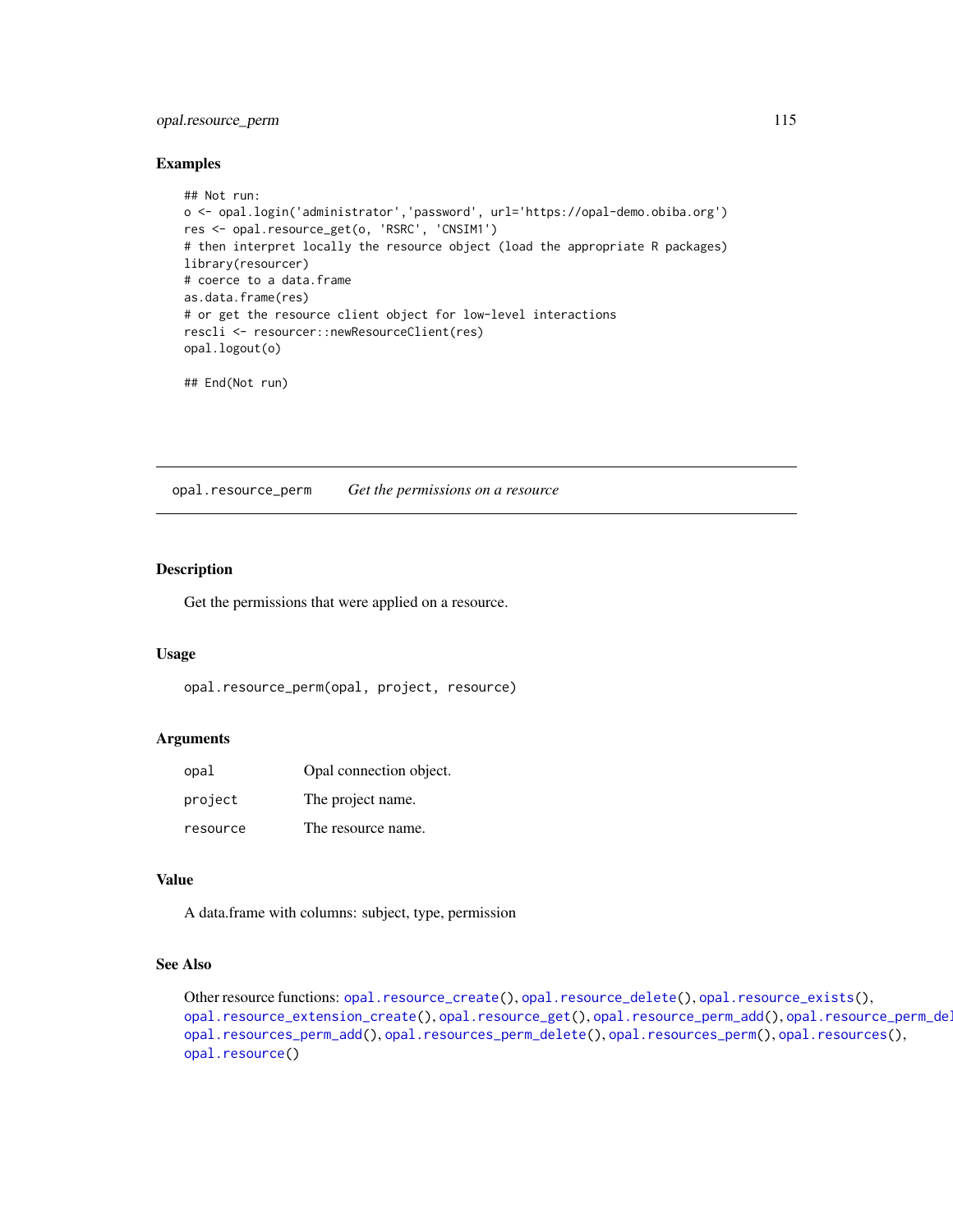```
## Not run:
o <- opal.login('administrator','password', url='https://opal-demo.obiba.org')
opal.resource_perm_add(o, 'CNSIM', 'CNSIM1', c('andrei', 'valentina'), 'user', 'view')
opal.resource_perm(o, 'CNSIM', 'CNSIM1')
opal.resource_perm_delete(o, 'CNSIM', 'CNSIM1', c('andrei', 'valentina'), 'user')
opal.logout(o)
## End(Not run)
```
<span id="page-115-0"></span>opal.resource\_perm\_add

*Add or update a permission on a resource*

## Description

Add or update a permission on a resource

#### Usage

```
opal.resource_perm_add(
  opal,
 project,
  resource,
  subject,
  type = "user",
  permission
```
# $\lambda$

#### Arguments

| opal       | Opal connection object.                                                                                      |
|------------|--------------------------------------------------------------------------------------------------------------|
| project    | The project name.                                                                                            |
| resource   | The resource name.                                                                                           |
| subject    | A vector of subject identifiers: user names or group names (depending on the<br>type).                       |
| type       | The type of subject: user (default) or group.                                                                |
| permission | The permission to apply: view, administrate. The 'view' permission is suitable<br>for DataSHIELD operations. |

## See Also

Other resource functions: [opal.resource\\_create\(](#page-109-0)), [opal.resource\\_delete\(](#page-110-0)), [opal.resource\\_exists\(](#page-111-0)), [opal.resource\\_extension\\_create\(](#page-112-0)), [opal.resource\\_get\(](#page-113-0)), [opal.resource\\_perm\\_delete\(](#page-116-0)), [opal.resource\\_perm\(](#page-114-0)), [opal.resources\\_perm\\_add\(](#page-107-0)), [opal.resources\\_perm\\_delete\(](#page-108-0)), [opal.resources\\_perm\(](#page-106-0)), [opal.resources\(](#page-106-1)), [opal.resource\(](#page-105-0))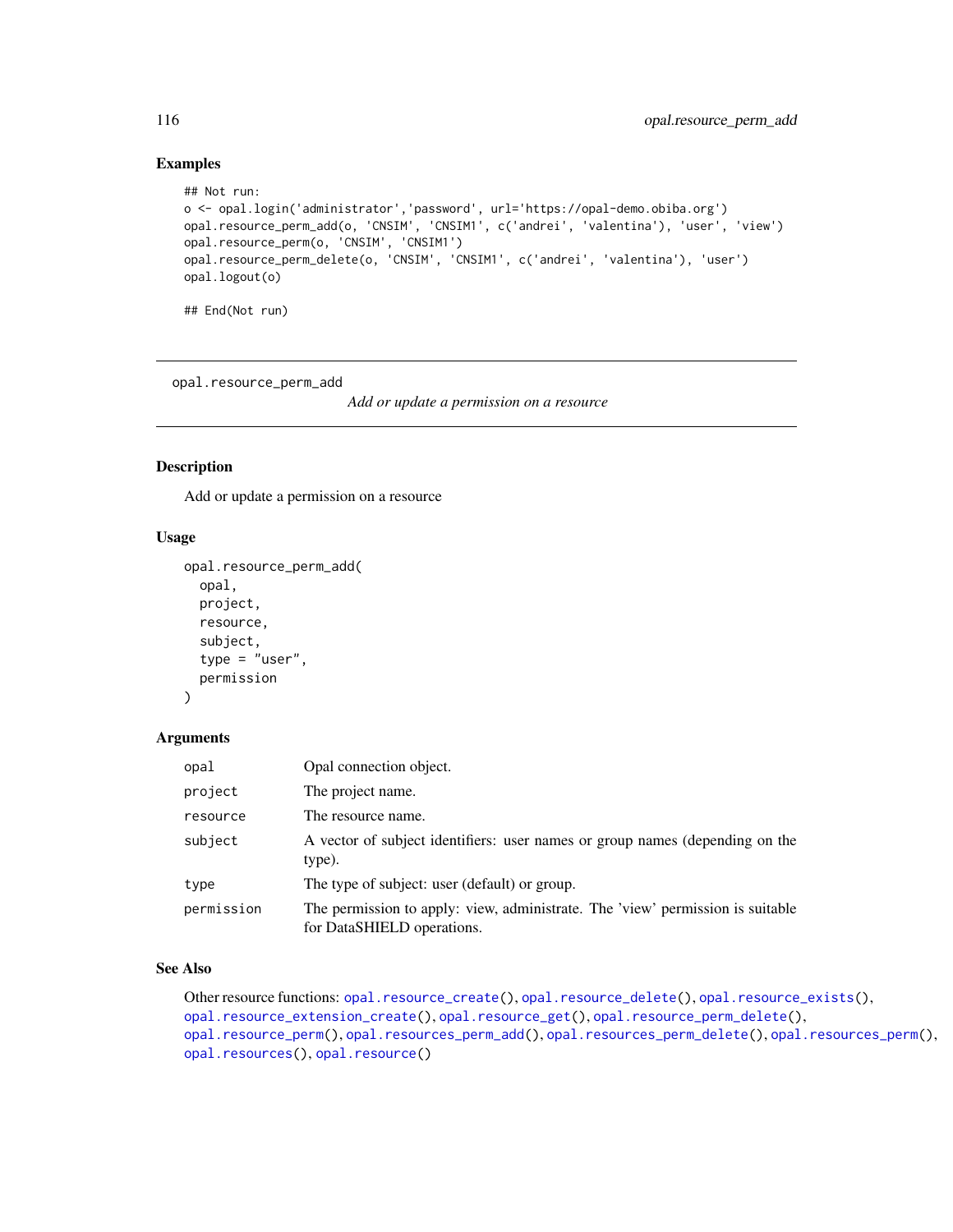## opal.resource\_perm\_delete 117

#### Examples

```
## Not run:
o <- opal.login('administrator','password', url='https://opal-demo.obiba.org')
opal.resource_perm_add(o, 'CNSIM', 'CNSIM1', c('andrei', 'valentina'), 'user', 'view')
opal.resource_perm(o, 'CNSIM', 'CNSIM1')
opal.resource_perm_delete(o, 'CNSIM', 'CNSIM1', c('andrei', 'valentina'), 'user')
opal.logout(o)
```
## End(Not run)

<span id="page-116-0"></span>opal.resource\_perm\_delete

*Delete a permission from a resource*

#### Description

Delete a permission that was applied on a resource. Silently returns when there is no such permission.

#### Usage

```
opal.resource_perm_delete(opal, project, resource, subject, type = "user")
```
#### Arguments

| opal     | Opal connection object.                                                                |
|----------|----------------------------------------------------------------------------------------|
| project  | The project name.                                                                      |
| resource | The resource name.                                                                     |
| subject  | A vector of subject identifiers: user names or group names (depending on the<br>type). |
| type     | The type of subject: user (default) or group.                                          |

## See Also

```
Other resource functions: opal.resource_create(), opal.resource_delete(), opal.resource_exists(),
opal.resource_extension_create(), opal.resource_get(), opal.resource_perm_add(), opal.resource_perm(),
opal.resources_perm_add(), opal.resources_perm_delete(), opal.resources_perm(), opal.resources(),
opal.resource()
```
#### Examples

```
## Not run:
o <- opal.login('administrator','password', url='https://opal-demo.obiba.org')
opal.resource_perm_add(o, 'CNSIM', 'CNSIM1', c('andrei', 'valentina'), 'user', 'view')
opal.resource_perm(o, 'CNSIM', 'CNSIM1')
opal.resource_perm_delete(o, 'CNSIM', 'CNSIM1', c('andrei', 'valentina'), 'user')
opal.logout(o)
```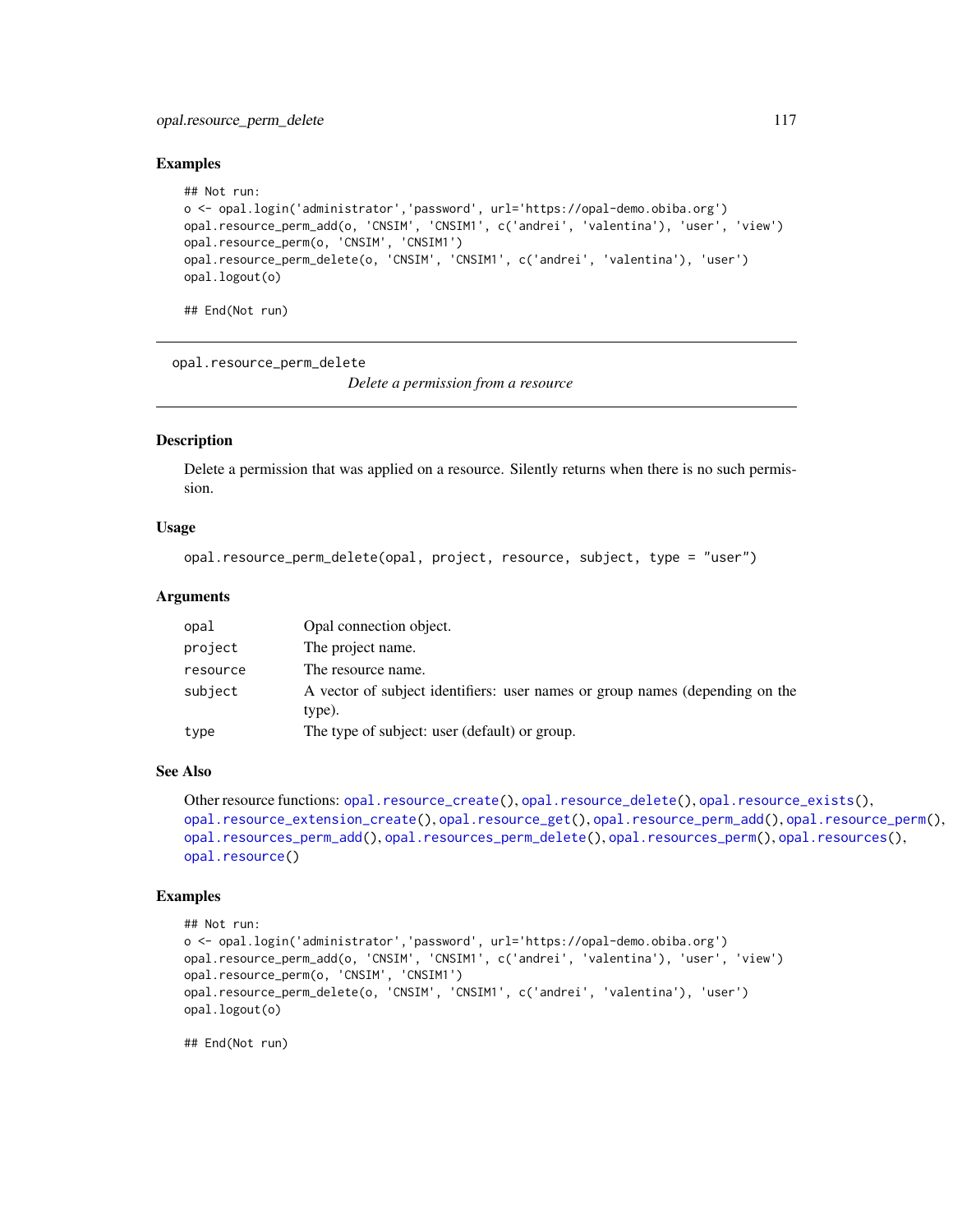```
opal.resource_view_create
```
*Create an Opal view over a resource reference*

## Description

Create an Opal view if a table with same name does not already exist. The resource reference is required.The dictionary of the created view will be discovered at initialization time. Use [opal.table\\_dictionary\\_update](#page-130-0) to apply a dictionary.

#### Usage

```
opal.resource_view_create(
  opal,
 project,
  table,
  resource,
  type = "Participant",
  idColumn = NULL,
  profile = NULL
)
```
## Arguments

| opal     | Opal connection object.                                                                                                                                   |
|----------|-----------------------------------------------------------------------------------------------------------------------------------------------------------|
| project  | Project name where the view will be located.                                                                                                              |
| table    | View name to be created.                                                                                                                                  |
| resource | Fully qualified resource name.                                                                                                                            |
| type     | Entity type, default is "Participant".                                                                                                                    |
| idColumn | Name of the column which contains the entity identifiers. If not specified, the<br>first column will be used.                                             |
| profile  | R server profile to use for establishing the connection with the resource. If not<br>specifed, the profile will guessed based on the resource definition. |

## See Also

Other table functions: [opal.resource\\_view\\_reconnect\(](#page-118-0)), [opal.table\\_create\(](#page-128-0)), [opal.table\\_delete\(](#page-129-0)), [opal.table\\_dictionary\\_get\(](#page-130-1)), [opal.table\\_dictionary\\_update\(](#page-130-0)), [opal.table\\_exists\(](#page-132-0)), [opal.table\\_export\(](#page-133-0)), [opal.table\\_get\(](#page-134-0)), [opal.table\\_import\(](#page-135-0)), [opal.table\\_perm\\_add\(](#page-137-0)), [opal.table\\_perm\\_delete\(](#page-138-0)), [opal.table\\_perm\(](#page-136-0)), [opal.table\\_save\(](#page-139-0)), [opal.table\\_truncate\(](#page-140-0)), [opal.table\\_view\\_create\(](#page-141-0))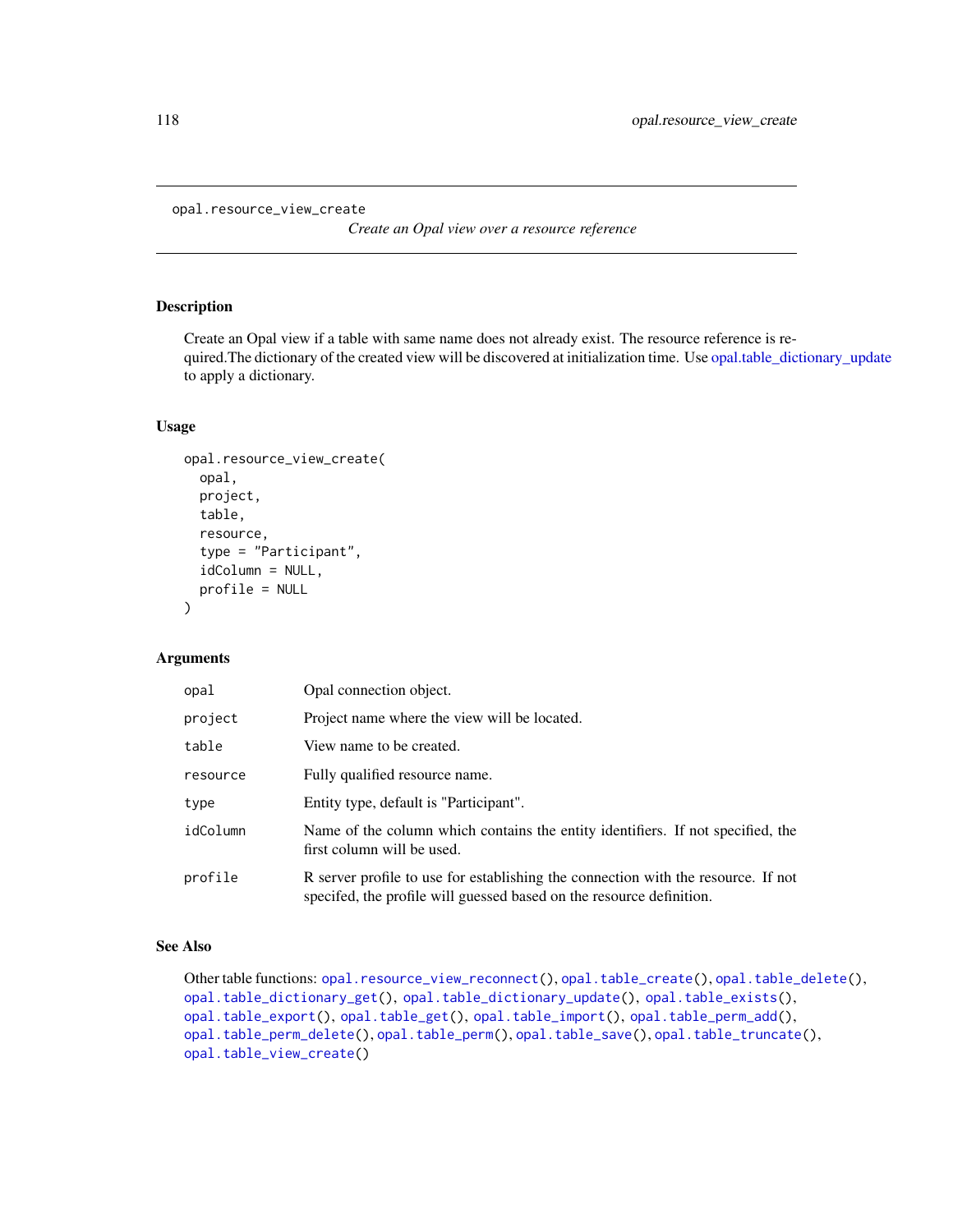## opal.resource\_view\_reconnect 119

#### Examples

```
## Not run:
o <- opal.login('administrator','password', url='https://opal-demo.obiba.org')
# make a view over a resource
opal.resource_view_create(o, "CNSIM", "CNSIM4", resource = "RSRC.CNSIM1")
opal.resource_view_create(o, "CNSIM", "FEMALE_2439",
                          resource = "RSRC.FEMALE_2439", idColumn = "Name")
opal.logout(o)
## End(Not run)
```
<span id="page-118-0"></span>opal.resource\_view\_reconnect

*Reconnect an Opal view to its underlying resource*

#### Description

A view over a resource handles a connection to this resource. When the resource changes (data update, broken connection etc.), the connection to this resource can be re-initialized.

## Usage

```
opal.resource_view_reconnect(opal, project, table)
```
#### Arguments

| opal    | Opal connection object.                 |
|---------|-----------------------------------------|
| project | Project name where the view is located. |
| table   | View name to be reconnected.            |

#### See Also

```
Other table functions: opal.resource_view_create(), opal.table_create(), opal.table_delete(),
opal.table_dictionary_get(), opal.table_dictionary_update(), opal.table_exists(),
opal.table_export(), opal.table_get(), opal.table_import(), opal.table_perm_add(),
opal.table_perm_delete(), opal.table_perm(), opal.table_save(), opal.table_truncate(),
opal.table_view_create()
```
#### Examples

```
## Not run:
o <- opal.login('administrator','password', url='https://opal-demo.obiba.org')
# make a view over a resource
opal.resource_view_create(o, "CNSIM", "CNSIM4", resource = "RSRC.CNSIM1")
# re-initialize the view's connection to the resource
opal.resource_view_reconnect(o, "CNSIM", "CNSIM4")
opal.logout(o)
```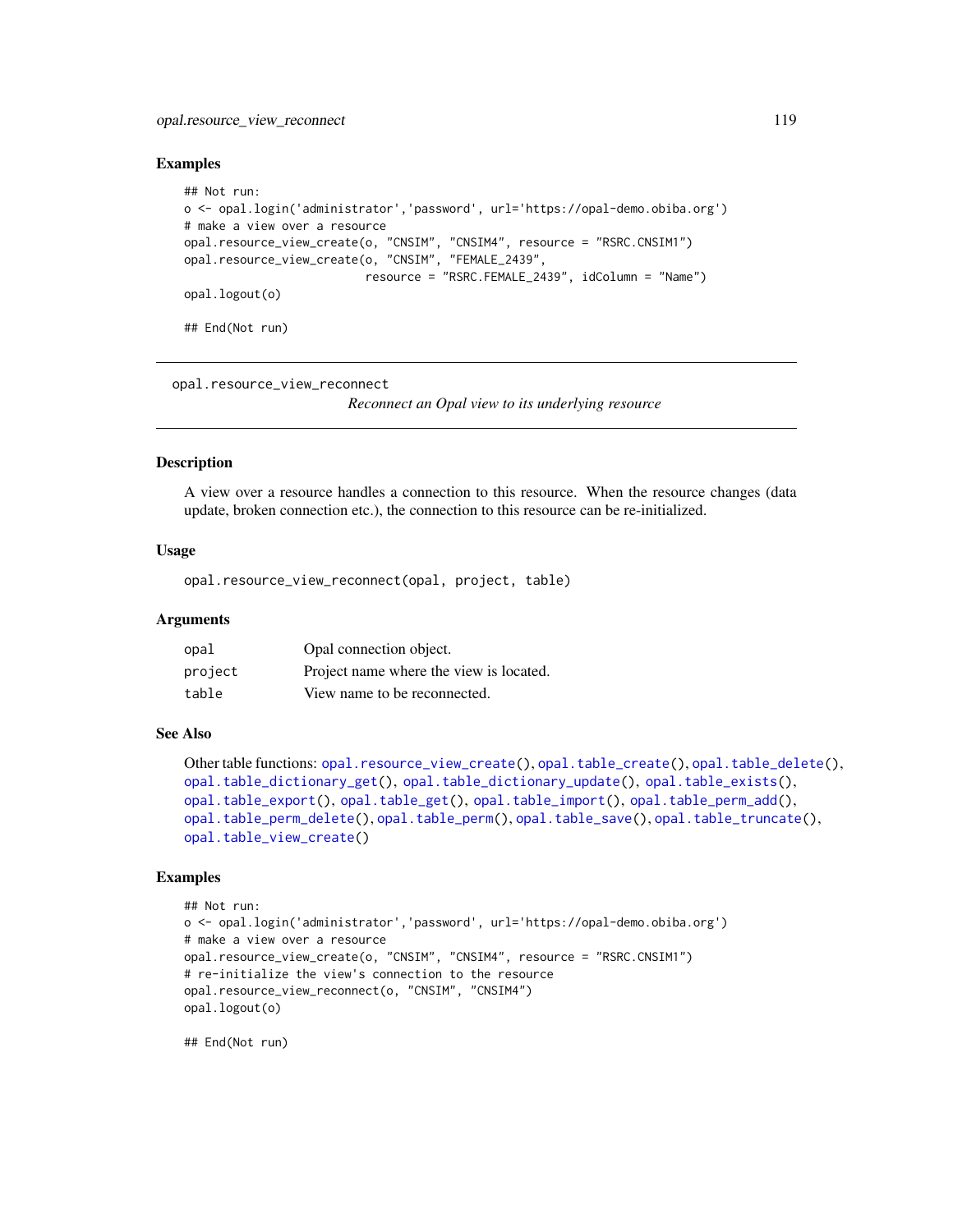<span id="page-119-0"></span>

#### Description

Remove a symbol from the current R session. Deprecated: see opal.symbol\_rm function instead.

## Usage

opal.rm(opal, symbol)

## Arguments

| opal   | Opal object.          |
|--------|-----------------------|
| symbol | Name of the R symbol. |

## See Also

Other symbol functions: [opal.symbol\\_import\(](#page-122-0)), [opal.symbol\\_rm\(](#page-123-0)), [opal.symbol\\_save\(](#page-124-0)), [opal.symbols\(](#page-121-0))

#### Examples

```
## Not run:
o <- opal.login('administrator','password', url='https://opal-demo.obiba.org')
opal.rm(o, 'D')
opal.logout(o)
```
## End(Not run)

opal.sql *Execute a SQL query on tables*

## Description

The SQL query can apply to raw tables and/or views and require the permission to view the values of these tables. When all tables belong to a project, it is possible to simplify the SQL query by providing the project name parameter. Otherwise the fully qualified table names ('<project>.<table>') must be specified in the FROM statements.

#### Usage

```
opal.sql(opal, query, project = NULL, id.name = "_id")
```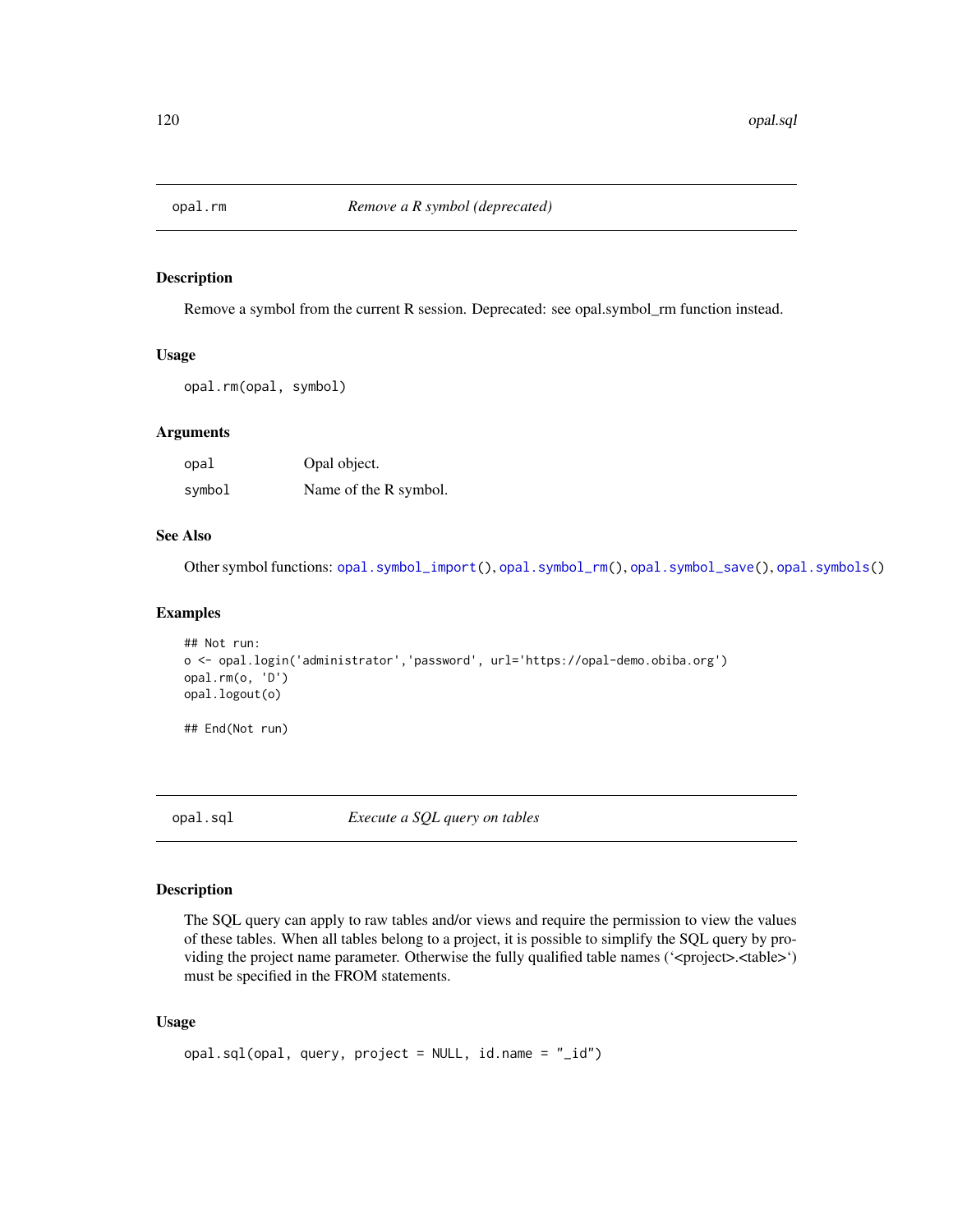## opal.sql\_history 121

## Arguments

| opal    | Opal connection object.                                                                                                                                       |
|---------|---------------------------------------------------------------------------------------------------------------------------------------------------------------|
| query   | The SOL query statement.                                                                                                                                      |
| project | Project name where the table(s) are located. If not provided, the SOL query<br>must refer to the full table name(s) (use backguotes to escape, see examples). |
| id.name | The name of the column representing the entity identifiers. Default is '_id'.                                                                                 |

#### Value

The lists of columns and rows, as a data.frame.

#### Examples

```
## Not run:
o <- opal.login('administrator','password', url='https://opal-demo.obiba.org')
# with project context
opal.sql(o,
  'select avg(LAB_HDL) as HDL_AVG, GENDER
     from CNSIM1
    where LAB_HDL is not null
    group by GENDER',
  'CNSIM')
# without project context
opal.sql(o,
  'select avg(LAB_HDL) as HDL_AVG, GENDER
     from `CNSIM.CNSIM1`
     where LAB_HDL is not null
     group by GENDER')
opal.logout(o)
## End(Not run)
```
opal.sql\_history *SQL query execution history*

## Description

Getting the SQL execution is for being able to re-execute a previously submitted own SQL query (regular users) and for auditing users SQL activity (administrators only).

## Usage

```
opal.sql_history(
  opal,
  project = NULL,
  offset = 0,
  limit = 100,
```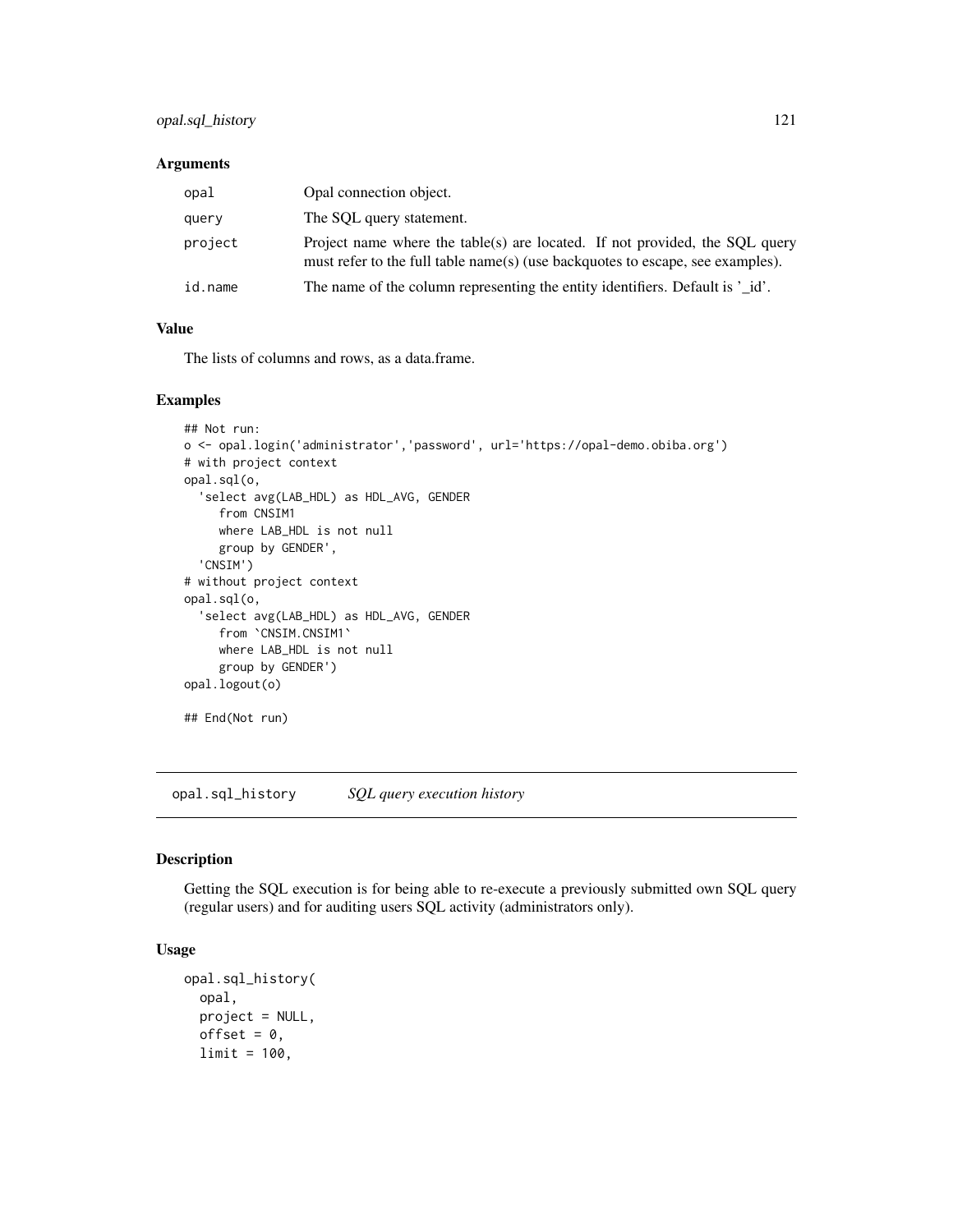```
user = NULL,
  df = TRUE\lambda
```
## Arguments

| opal    | Opal connection object.                                                                                                                                                                                                      |
|---------|------------------------------------------------------------------------------------------------------------------------------------------------------------------------------------------------------------------------------|
| project | Project name used as the SQL execution context, to filter. If not specified, his-<br>tory from any context is returned. If NA is specified, the history of SQL execu-<br>tions without context is returned. Default is NULL. |
| offset  | Number of history items to skip. Default is $0$ (note that the items are ordered by<br>most recent first).                                                                                                                   |
| limit   | Maximum number of history items to return. Default is 100.                                                                                                                                                                   |
| user    | Filter by user name, only administrators can retrieve SQL history of other users.<br>If NA is specified, the SQL execution history of all users will be retrieved. De-<br>fault is the current user name.                    |
| df      | Result is a data frame or a list of raw data.                                                                                                                                                                                |

## Value

A data frame.

## Examples

```
## Not run:
o <- opal.login('administrator','password', url='https://opal-demo.obiba.org')
# with project context
opal.sql_history(o, 'CNSIM')
# without project context
opal.sql_history(o, NA)
# with or without project context
opal.sql_history(o)
opal.logout(o)
```
## End(Not run)

<span id="page-121-0"></span>opal.symbols *List R symbols*

## Description

Get the R symbols available in the remote R session.

## Usage

opal.symbols(opal)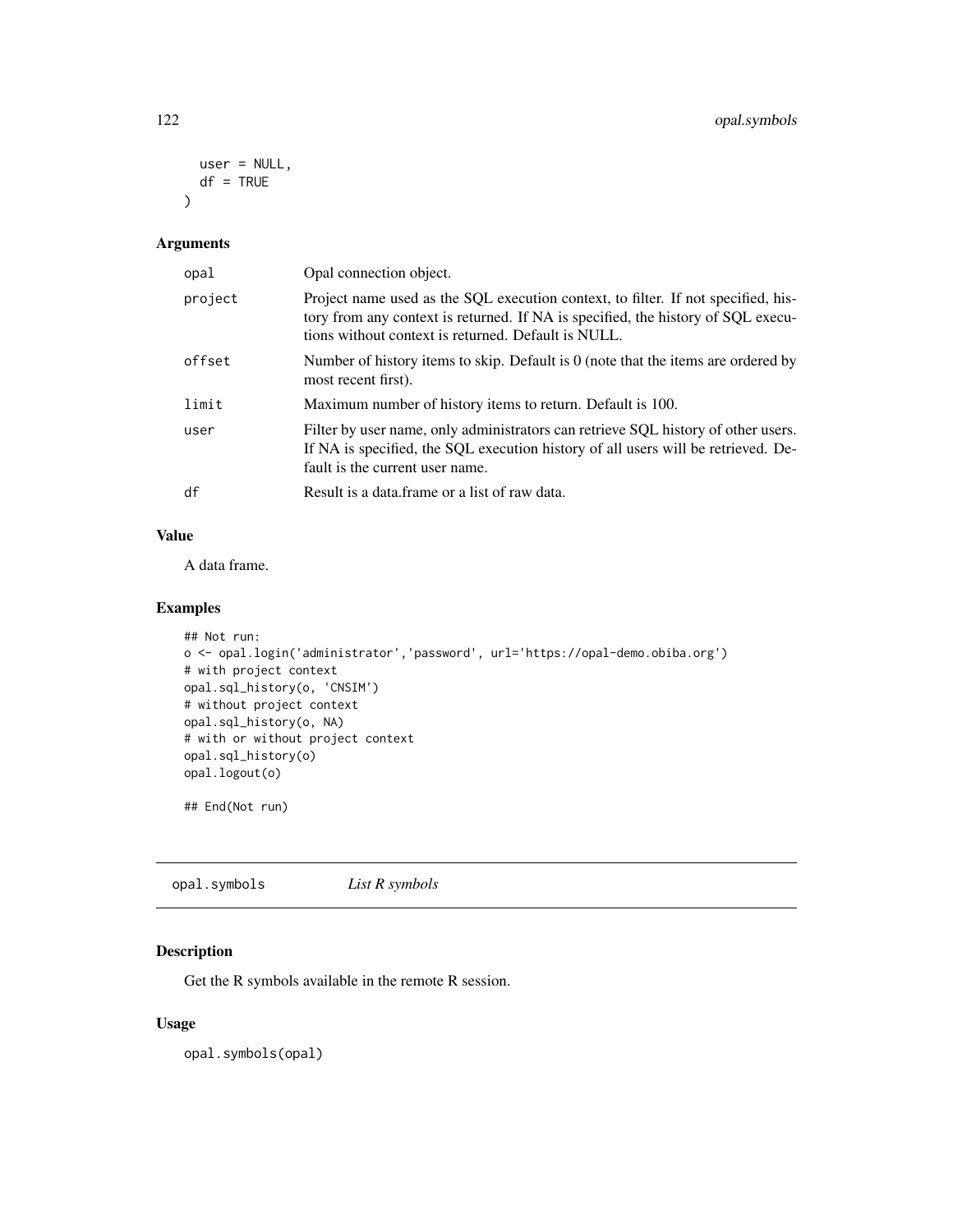## Arguments

opal Opal object.

## See Also

Other symbol functions: [opal.rm\(](#page-119-0)), [opal.symbol\\_import\(](#page-122-0)), [opal.symbol\\_rm\(](#page-123-0)), [opal.symbol\\_save\(](#page-124-0))

## Examples

```
## Not run:
o <- opal.login('administrator','password', url='https://opal-demo.obiba.org')
opal.symbols(o)
opal.logout(o)
## End(Not run)
```
<span id="page-122-0"></span>opal.symbol\_import *Import a tibble*

#### Description

Import a tibble identified by the symbol as a table in Opal. This operation creates an importation task in Opal that can be followed (see tasks related functions).

#### Usage

```
opal.symbol_import(
  opal,
  symbol,
 project,
  identifiers = NULL,
  policy = "required",
  id.name = "id",type = "Participant",
  wait = TRUE)
```
#### Arguments

| opal        | Opal object.                                                                                                                                                                                                           |
|-------------|------------------------------------------------------------------------------------------------------------------------------------------------------------------------------------------------------------------------|
| symbol      | Name of the R symbol representing a tibble.                                                                                                                                                                            |
| project     | Name of the project into which the data are to be imported.                                                                                                                                                            |
| identifiers | Name of the identifiers mapping to use when assigning entities to Opal.                                                                                                                                                |
| policy      | Identifiers policy: 'required' (each identifiers must be mapped prior importa-<br>tion (default)), 'ignore' (ignore unknown identifiers) and 'generate' (generate a<br>system identifier for each unknown identifier). |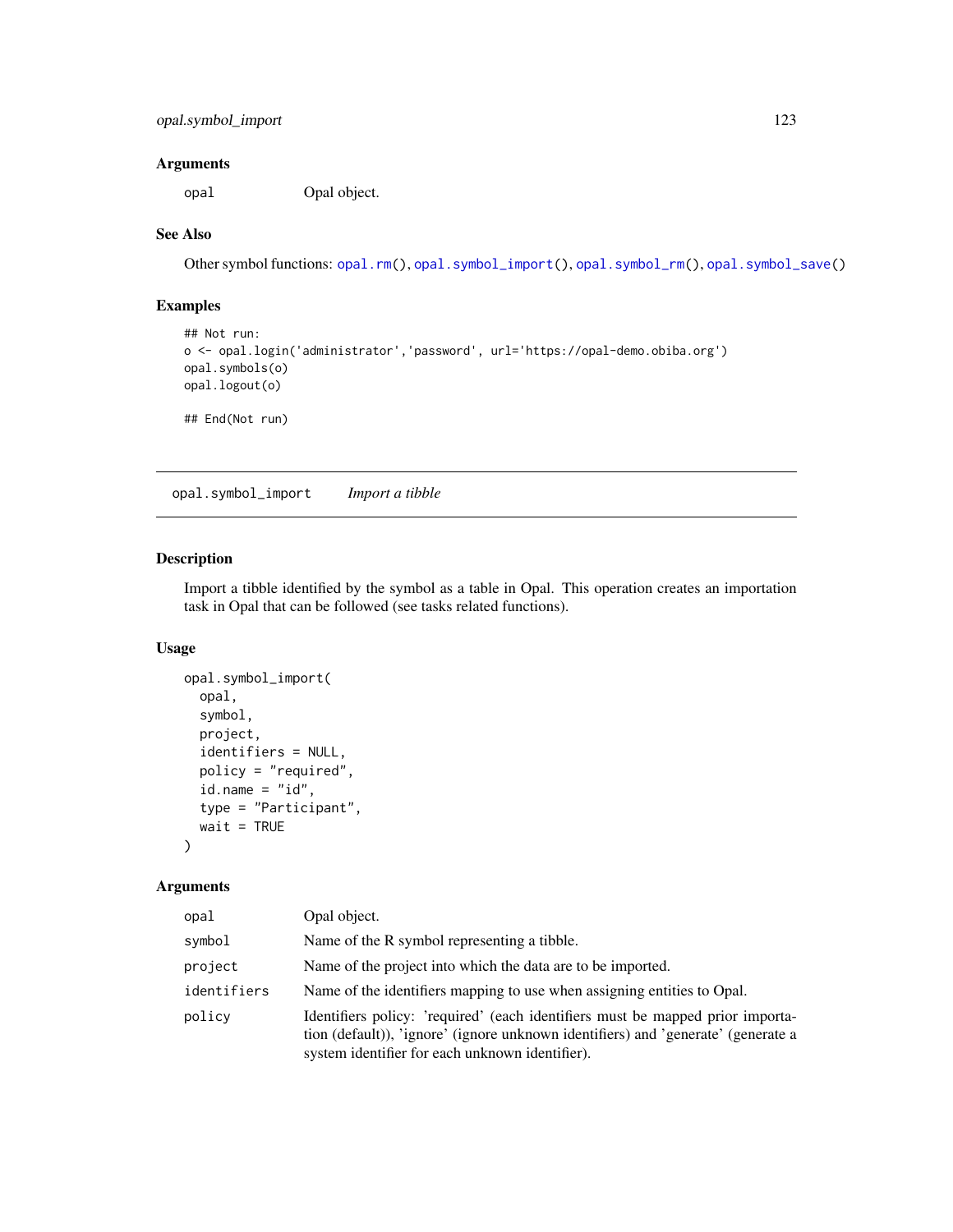| id.name | The name of the column representing the entity identifiers. Default is 'id'. |
|---------|------------------------------------------------------------------------------|
| type    | Entity type (what the data are about). Default is 'Participant'.             |
| wait    | Wait for import task completion. Default is TRUE.                            |

## See Also

Other symbol functions: [opal.rm\(](#page-119-0)), [opal.symbol\\_rm\(](#page-123-0)), [opal.symbol\\_save\(](#page-124-0)), [opal.symbols\(](#page-121-0))

#### Examples

```
## Not run:
o <- opal.login('administrator','password', url='https://opal-demo.obiba.org')
opal.symbol_import(o, 'D', 'test')
opal.logout(o)
## End(Not run)
```
<span id="page-123-0"></span>opal.symbol\_rm *Remove a R symbol*

## Description

Remove a symbol from the remote R session.

#### Usage

```
opal.symbol_rm(opal, symbol)
```
#### Arguments

| opal   | Opal object.          |
|--------|-----------------------|
| symbol | Name of the R symbol. |

## See Also

Other symbol functions: [opal.rm\(](#page-119-0)), [opal.symbol\\_import\(](#page-122-0)), [opal.symbol\\_save\(](#page-124-0)), [opal.symbols\(](#page-121-0))

## Examples

```
## Not run:
o <- opal.login('administrator','password', url='https://opal-demo.obiba.org')
opal.symbol_rm(o, 'D')
opal.logout(o)
```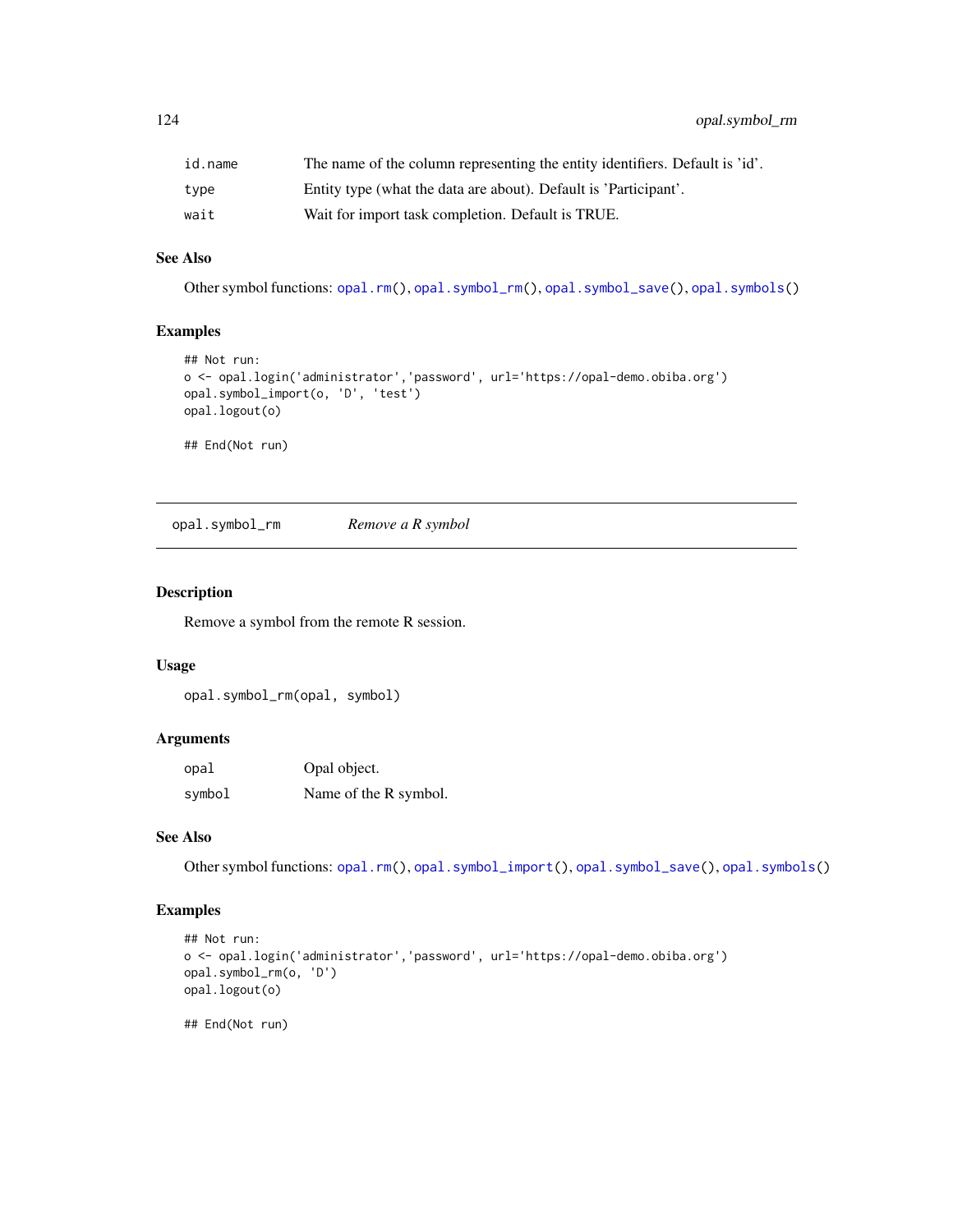## <span id="page-124-0"></span>Description

Save a tibble identified by symbol as a file of format SAS, SPSS, Stata, CSV or TSV in the remote R session working directory.

## Usage

opal.symbol\_save(opal, symbol, destination)

## Arguments

| opal        | Opal object.                                                                                                                                                                                                                                |
|-------------|---------------------------------------------------------------------------------------------------------------------------------------------------------------------------------------------------------------------------------------------|
| svmbol      | Name of the R symbol representing a tibble.                                                                                                                                                                                                 |
| destination | The path of the file in the R session workspace. Supported file extensions are:<br>say (SPSS), .zsay (compressed SPSS), .sas7bdat (SAS), .xpt (SAS Transport),<br>.dta (Stata), .csv (comma separated values), .tsv (tab separated values). |

## See Also

Other symbol functions: [opal.rm\(](#page-119-0)), [opal.symbol\\_import\(](#page-122-0)), [opal.symbol\\_rm\(](#page-123-0)), [opal.symbols\(](#page-121-0))

#### Examples

```
## Not run:
o <- opal.login('administrator','password', url='https://opal-demo.obiba.org')
opal.symbol_save(o, 'D', 'test.sav')
opal.logout(o)
```
## End(Not run)

<span id="page-124-1"></span>opal.table *Get a table of a datasource*

## Description

Get a table of a datasource

#### Usage

```
opal.table(opal, datasource, table, counts = FALSE)
```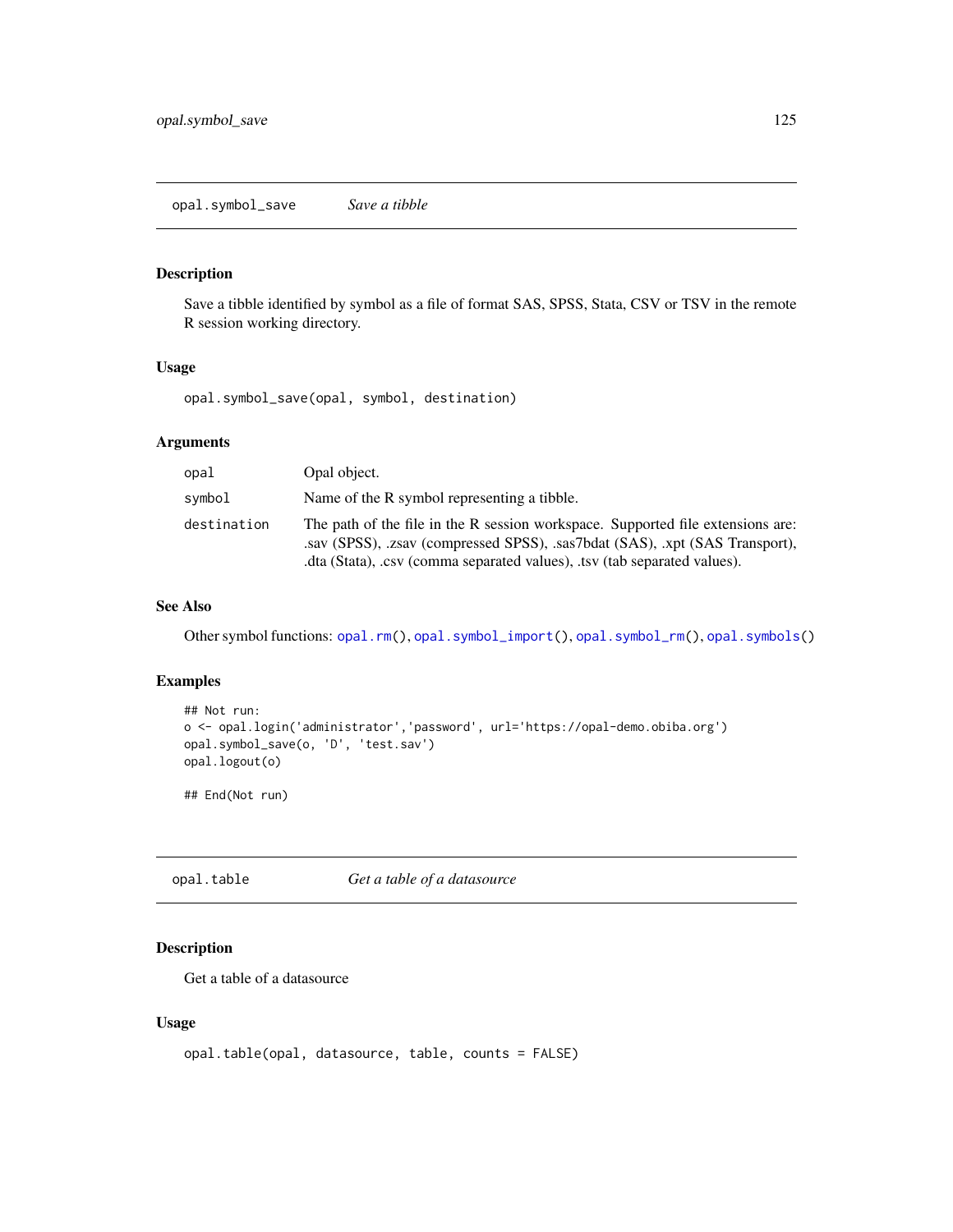126 opal.tables

#### Arguments

| opal       | Opal object.                                                         |
|------------|----------------------------------------------------------------------|
| datasource | Name of the datasource.                                              |
| table      | Name of the table in the datasource.                                 |
| counts     | Flag to get the number of variables and entities (default is FALSE). |

## See Also

```
Other datasource functions: opal.annotate(), opal.annotations(), opal.attribute_values(),
opal.datasources(), opal.datasource(), opal.tables(), opal.valueset(), opal.variable_summary(),
opal.variables(), opal.variable()
```
#### Examples

```
## Not run:
o <- opal.login('administrator','password', url='https://opal-demo.obiba.org')
opal.table(o, 'CNSIM', 'CNSIM1')
opal.logout(o)
```
## End(Not run)

<span id="page-125-0"></span>opal.tables *Get tables of a datasource*

## Description

Get tables of a datasource

## Usage

opal.tables(opal, datasource, counts = FALSE, df = TRUE)

## Arguments

| opal       | Opal object.                                                         |
|------------|----------------------------------------------------------------------|
| datasource | Name of the datasource.                                              |
| counts     | Flag to get the number of variables and entities (default is FALSE). |
| df         | Return a data.frame (default is TRUE)                                |

## See Also

Other datasource functions: [opal.annotate\(](#page-61-0)), [opal.annotations\(](#page-62-0)), [opal.attribute\\_values\(](#page-70-0)), [opal.datasources\(](#page-75-0)), [opal.datasource\(](#page-74-0)), [opal.table\(](#page-124-1)), [opal.valueset\(](#page-155-0)), [opal.variable\\_summary\(](#page-157-0)), [opal.variables\(](#page-156-0)), [opal.variable\(](#page-156-1))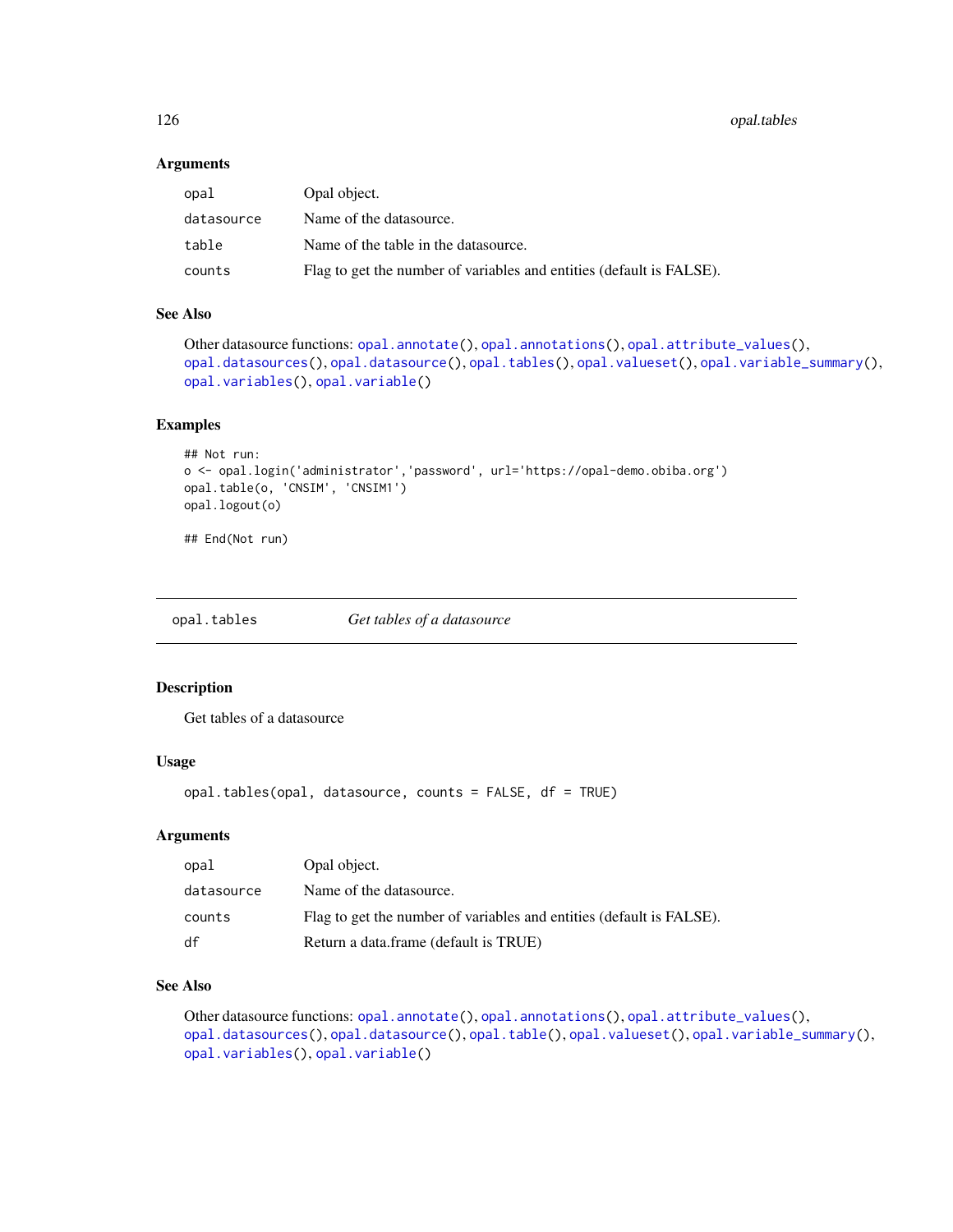## opal.tables\_perm 127

## Examples

```
## Not run:
o <- opal.login('administrator','password', url='https://opal-demo.obiba.org')
opal.tables(o, 'CNSIM')
opal.logout(o)
## End(Not run)
```
opal.tables\_perm *Get the permissions on any table of a project*

## Description

Get the permissions that were applied on any table of a project.

### Usage

opal.tables\_perm(opal, project)

#### Arguments

| opal    | Opal connection object. |
|---------|-------------------------|
| project | Project name.           |

## Value

A data.frame with columns: subject, type, permission

## Examples

```
## Not run:
o <- opal.login('administrator','password', url='https://opal-demo.obiba.org')
opal.tables_perm_add(o, 'CNSIM', c('andrei', 'valentina'), 'user', 'administrate')
opal.tables_perm(o, 'CNSIM')
opal.tables_perm_delete(o, 'CNSIM', c('andrei', 'valentina'), 'user')
opal.logout(o)
## End(Not run)
```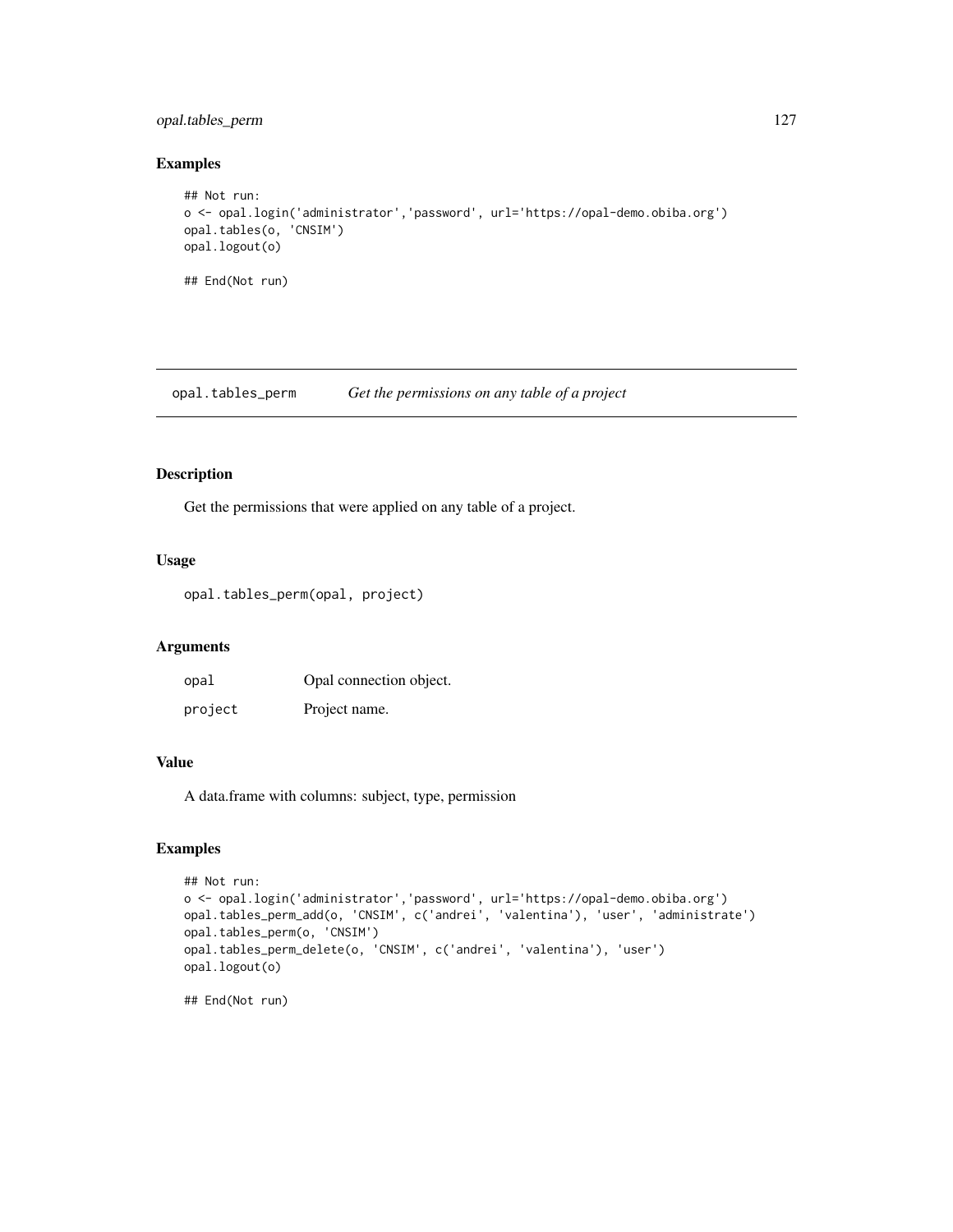opal.tables\_perm\_add *Add or update a permission on any table of a project*

## Description

Add or update a permission on any table of a project.

## Usage

```
opal.tables_perm_add(opal, project, subject, type = "user", permission)
```
## Arguments

| opal       | Opal connection object.                                                                |
|------------|----------------------------------------------------------------------------------------|
| project    | Project name where the table will be located.                                          |
| subject    | A vector of subject identifiers: user names or group names (depending on the<br>type). |
| type       | The type of subject: user (default) or group.                                          |
| permission | The permission to apply: view-values, add, or administrate.                            |

## Examples

```
## Not run:
o <- opal.login('administrator','password', url='https://opal-demo.obiba.org')
opal.tables_perm_add(o, 'CNSIM', c('andrei', 'valentina'), 'user', 'administrate')
opal.tables_perm(o, 'CNSIM')
opal.tables_perm_delete(o, 'CNSIM', c('andrei', 'valentina'), 'user')
opal.logout(o)
```
## End(Not run)

opal.tables\_perm\_delete

*Delete a permission from any table of a project*

## Description

Delete a permission that was applied on any table of a project. Silently returns when there is no such permission.

#### Usage

```
opal.tables_perm_delete(opal, project, subject, type = "user")
```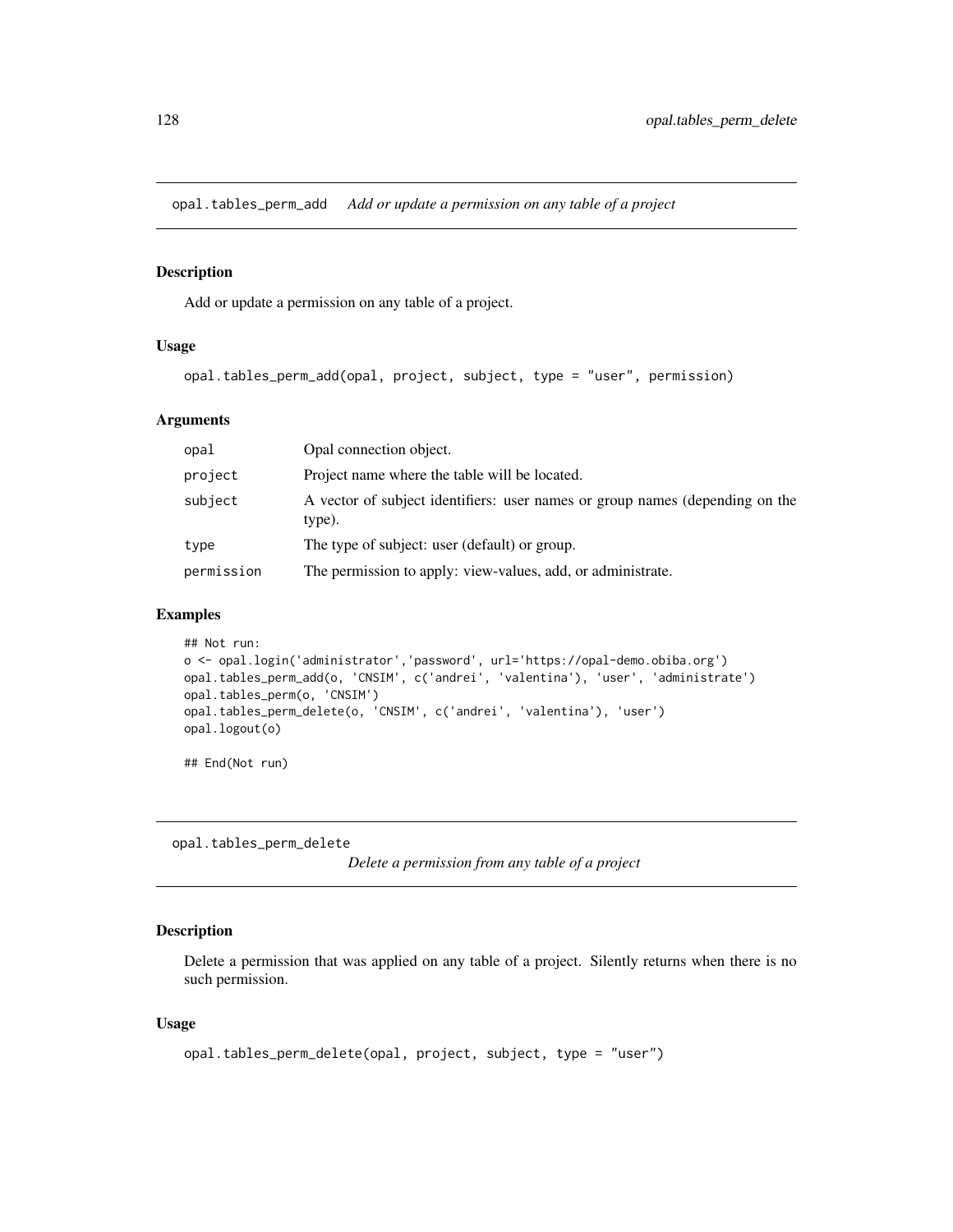## opal.table\_create 129

#### Arguments

| opal    | Opal connection object.                                                                |
|---------|----------------------------------------------------------------------------------------|
| project | Project name where the table will be located.                                          |
| subject | A vector of subject identifiers: user names or group names (depending on the<br>type). |
| type    | The type of subject: user (default) or group.                                          |

#### Examples

```
## Not run:
o <- opal.login('administrator','password', url='https://opal-demo.obiba.org')
opal.tables_perm_add(o, 'CNSIM', c('andrei', 'valentina'), 'user', 'administrate')
opal.tables_perm(o, 'CNSIM')
opal.tables_perm_delete(o, 'CNSIM', c('andrei', 'valentina'), 'user')
opal.logout(o)
## End(Not run)
```
<span id="page-128-0"></span>opal.table\_create *Create an Opal table or view*

## Description

Create an Opal table if it does not already exist. If a list of table references are provided, the table will be a view. The table/view created will have no dictionary, use [opal.table\\_dictionary\\_update](#page-130-0) to apply a dictionary.

#### Usage

```
opal.table_create(opal, project, table, type = "Participant", tables = NULL)
```
## Arguments

| opal    | Opal connection object.                                                                    |
|---------|--------------------------------------------------------------------------------------------|
| project | Project name where the table will be located.                                              |
| table   | Table name to be created                                                                   |
| type    | Entity type, default is "Participant". Ignored if some table references are pro-<br>vided. |
| tables  | List of the fully qualified table names that are referred by the view.                     |

## See Also

```
Other table functions: opal.resource_view_create(), opal.resource_view_reconnect(), opal.table_delete(),
opal.table_dictionary_get(), opal.table_dictionary_update(), opal.table_exists(),
opal.table_export(), opal.table_get(), opal.table_import(), opal.table_perm_add(),
opal.table_perm_delete(), opal.table_perm(), opal.table_save(), opal.table_truncate(),
opal.table_view_create()
```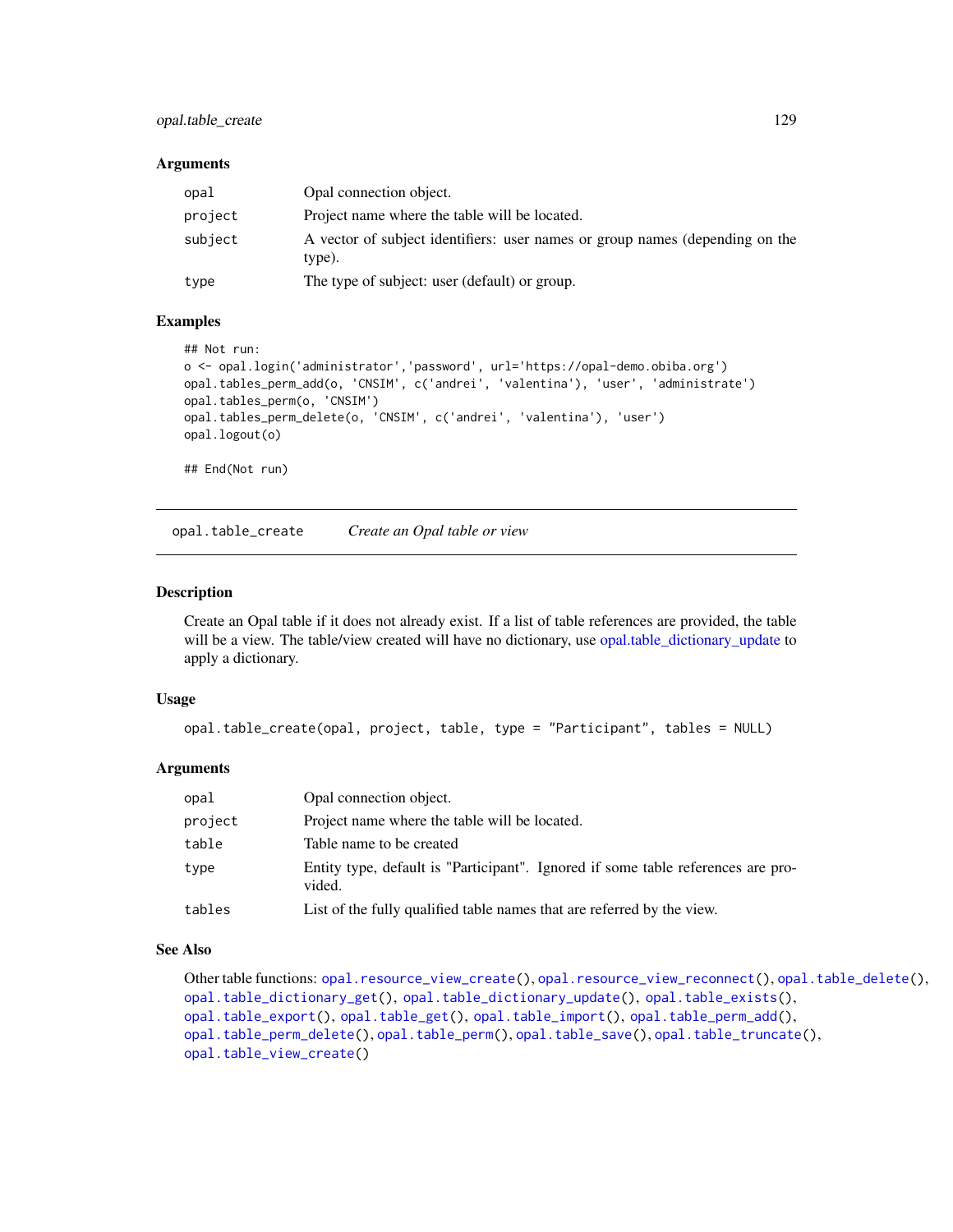```
## Not run:
o <- opal.login('administrator','password', url='https://opal-demo.obiba.org')
# make a raw table
opal.table_create(o, "CNSIM", "CNSIM4")
# make a view
opal.table_create(o, "CNSIM", "CNSIM123",
                  tables = c("CNSIM.CNSIM1", "CNSIM.CNSIM2", "CNSIM.CNSIM3"))
opal.logout(o)
## End(Not run)
```
<span id="page-129-0"></span>opal.table\_delete *Delete a Opal table*

## Description

Removes both values and data dictionary of a table, or remove the table's logic if the table is a view. Fails if the table does not exist. See also [opal.table\\_truncate.](#page-140-0)

#### Usage

opal.table\_delete(opal, project, table, silent = TRUE)

## Arguments

| opal    | Opal connection object.                        |
|---------|------------------------------------------------|
| project | Project name where the table is located.       |
| table   | Table name to be deleted.                      |
| silent  | Warn if table does not exist, default is TRUE. |

#### See Also

```
Other table functions: opal.resource_view_create(), opal.resource_view_reconnect(), opal.table_create(),
opal.table_dictionary_get(), opal.table_dictionary_update(), opal.table_exists(),
opal.table_export(), opal.table_get(), opal.table_import(), opal.table_perm_add(),
opal.table_perm_delete(), opal.table_perm(), opal.table_save(), opal.table_truncate(),
opal.table_view_create()
```
## Examples

```
## Not run:
o <- opal.login('administrator','password', url='https://opal-demo.obiba.org')
opal.table_delete(o, "CNSIM", "CNSIM1")
opal.logout(o)
```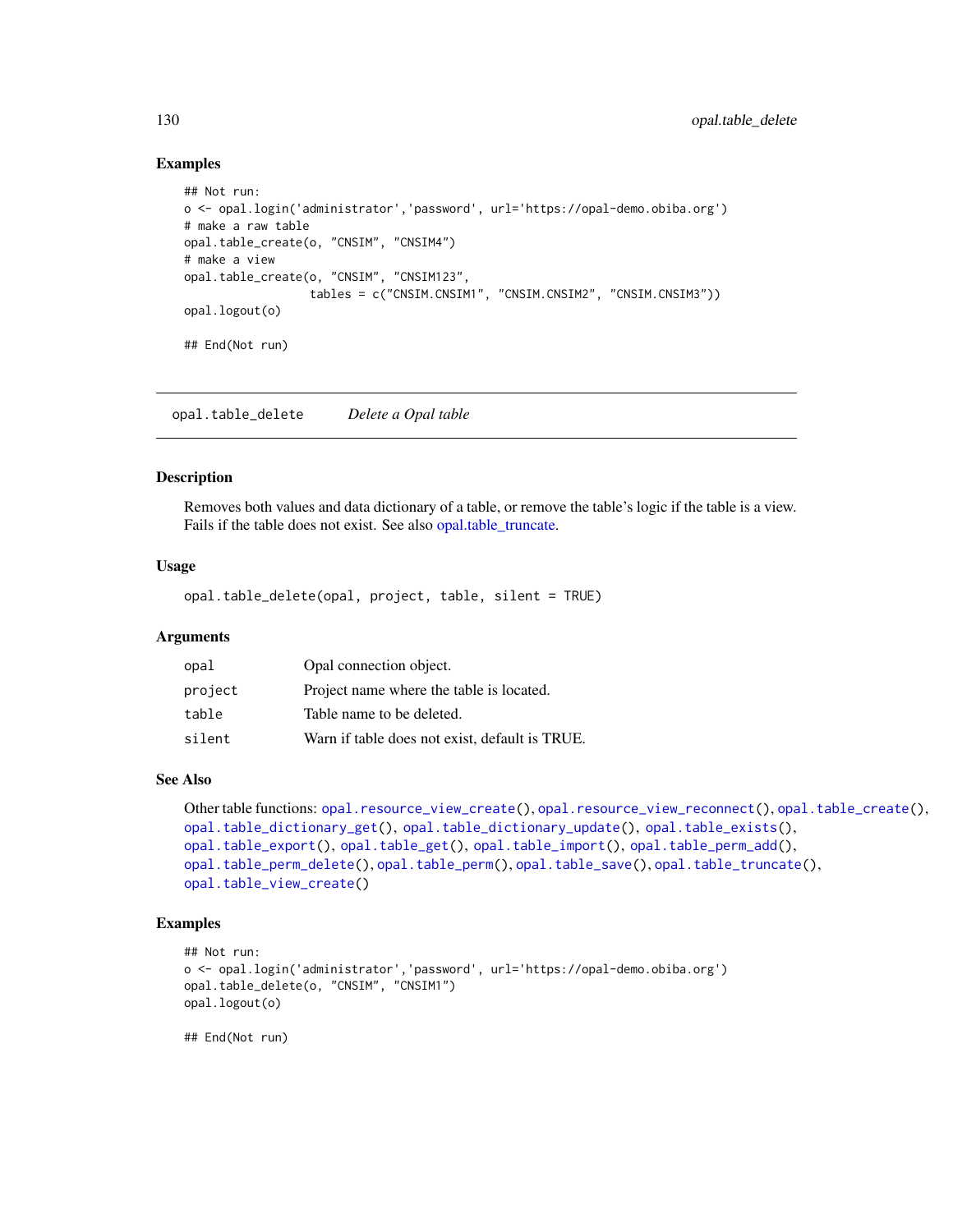<span id="page-130-1"></span>opal.table\_dictionary\_get

*Get the dictionary of a Opal table*

#### Description

Get the dictionary of a Opal table in a format that can be re-applied with opal.table\_dictionary\_update.

#### Usage

opal.table\_dictionary\_get(opal, project, table)

## Arguments

| opal    | Opal connection object.                       |
|---------|-----------------------------------------------|
| project | Project name where the table will be located. |
| table   | Table name.                                   |

## See Also

```
Other table functions: opal.resource_view_create(), opal.resource_view_reconnect(), opal.table_create(),
opal.table_delete(), opal.table_dictionary_update(), opal.table_exists(), opal.table_export(),
opal.table_get(), opal.table_import(), opal.table_perm_add(), opal.table_perm_delete(),
opal.table_perm(), opal.table_save(), opal.table_truncate(), opal.table_view_create()
```
#### Examples

```
## Not run:
o <- opal.login('administrator','password', url='https://opal-demo.obiba.org')
dico <- opal.table_dictionary_get(o, "CNSIM", "CNSIM1")
opal.logout(o)
```
## End(Not run)

<span id="page-130-0"></span>opal.table\_dictionary\_update *Update the dictionary of a Opal table*

#### Description

Directly update the dictionary of a Opal table with the provided dictionary.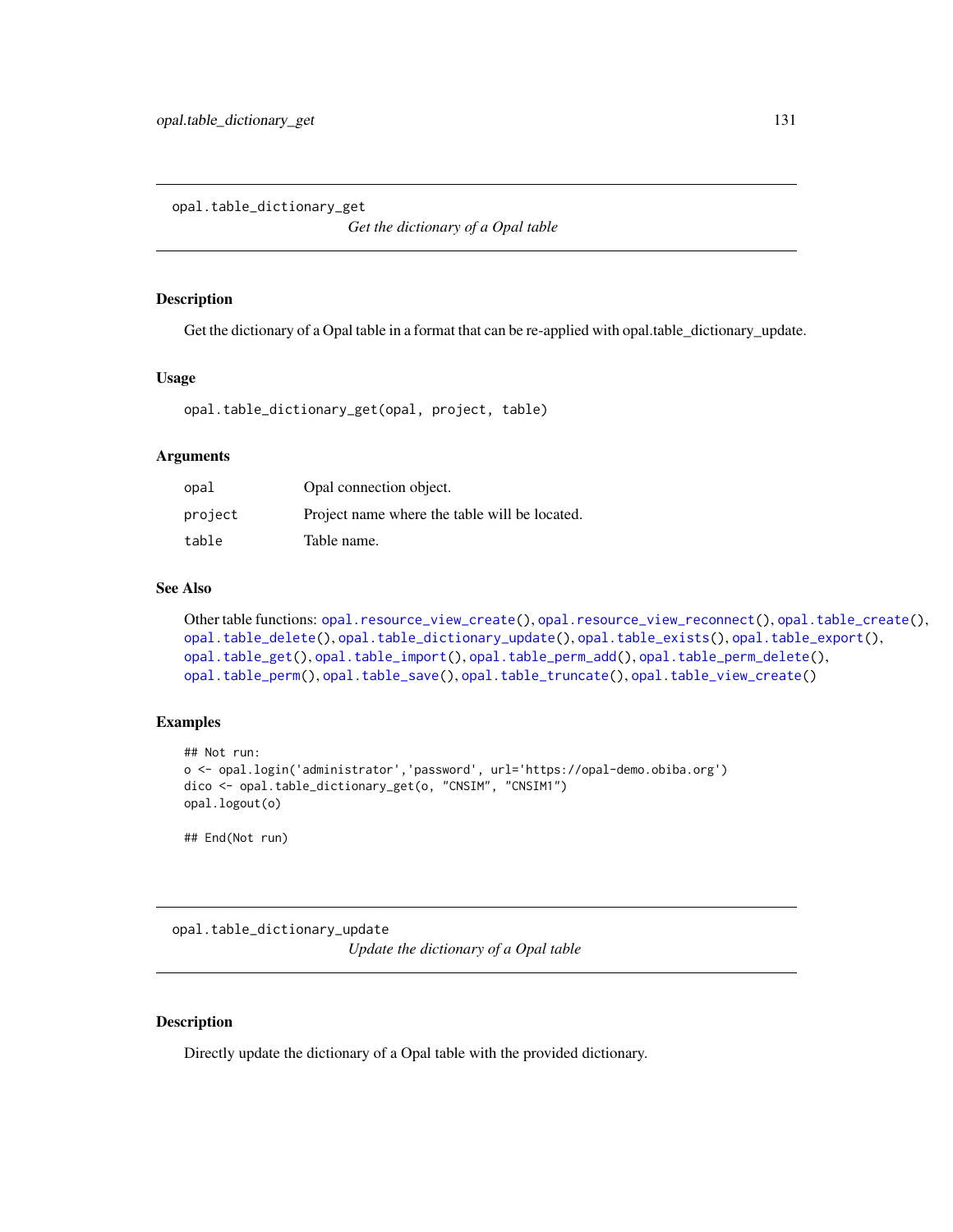#### Usage

```
opal.table_dictionary_update(
  opal,
  project,
  table,
  variables,
  categories = NULL
\lambda
```
#### Arguments

| opal       | Opal connection object.                                                                                                                                                                      |
|------------|----------------------------------------------------------------------------------------------------------------------------------------------------------------------------------------------|
| project    | Project name where the table will be located.                                                                                                                                                |
| table      | Destination table name.                                                                                                                                                                      |
| variables  | A data frame with one row per variable (column name) and then one column per<br>property/attribute (Opal Excel format).                                                                      |
| categories | A data frame with one row per category (columns variable and name) and then<br>column per property/attribute (Opal Excel format). If there are no categories,<br>this parameter is optional. |

#### See Also

```
Other table functions: opal.resource_view_create(), opal.resource_view_reconnect(), opal.table_create(),
opal.table_delete(), opal.table_dictionary_get(), opal.table_exists(), opal.table_export(),
opal.table_get(), opal.table_import(), opal.table_perm_add(), opal.table_perm_delete(),
opal.table_perm(), opal.table_save(), opal.table_truncate(), opal.table_view_create()
```
## Examples

```
## Not run:
o <- opal.login('administrator','password', url='https://opal-demo.obiba.org')
variables <- tibble::tribble(
  ~name, ~valueType, ~`label:en`, ~`Namespace::Name`, ~unit, ~repeatable, ~index,
  "mpg", "decimal", "Mpg label", "Value1", "years", 0, 1,
  "cyl", "decimal", "Cyl label", "Value2", "kg/m2", 0, 2,
  "disp", "decimal", "Disp label", NA, NA, 1, 3
\lambdacategories <- tibble::tribble(
  ~variable, ~name, ~missing, ~`label:en`, ~`label:fr`,
  "cyl", "4", 0, "Four", "Quatre",
  "cyl", "6", 0, "Six", "Six",
  "cyl", "8", 1, "Height", "Huit"
\mathcal{L}opal.table_dictionary_update(o, "test", "mtcars", variables, categories)
opal.logout(o)
## End(Not run)
```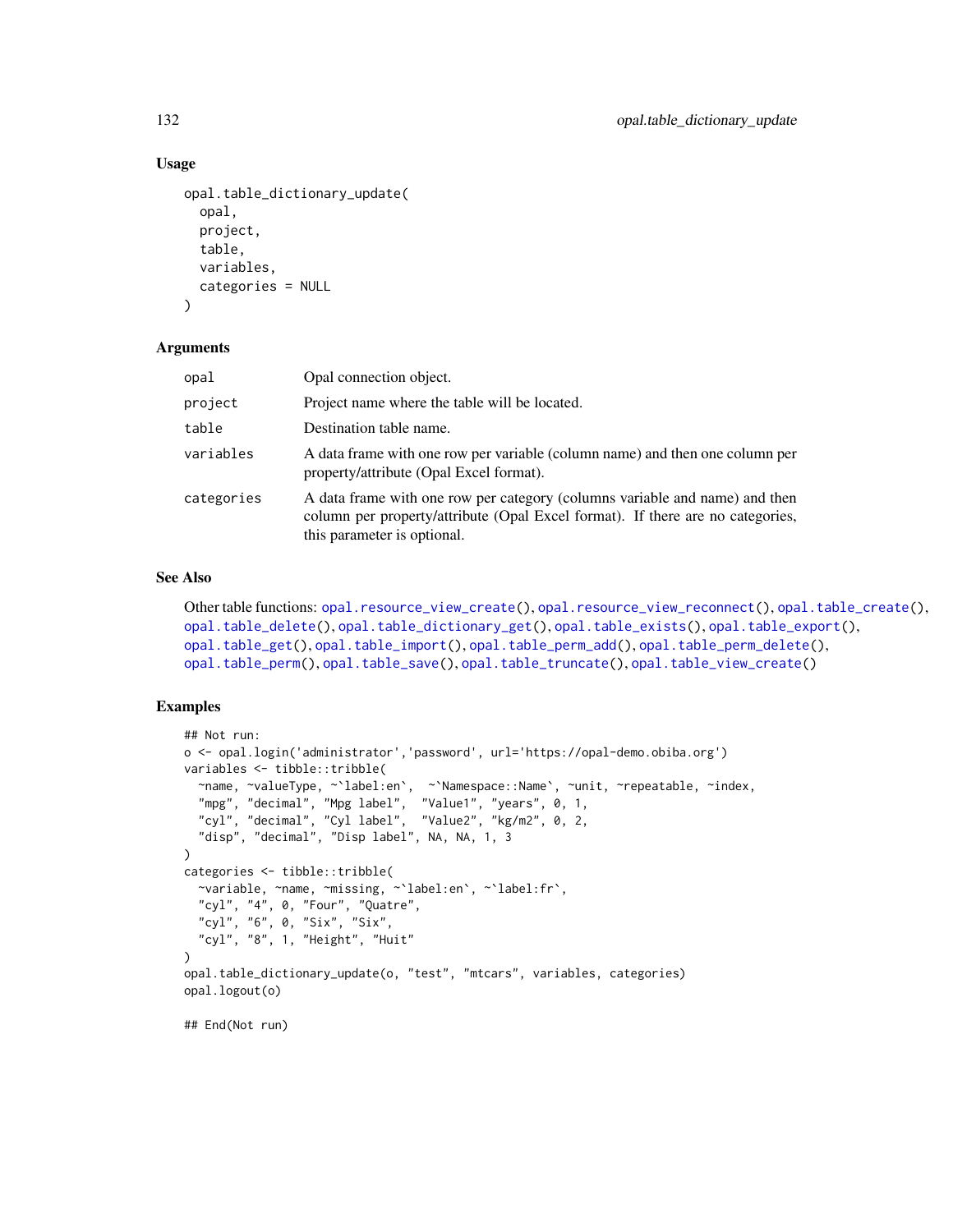<span id="page-132-0"></span>opal.table\_exists *Check a Opal table exists*

## Description

Check whether a Opal table exists (and is visible). Optionally check whether the table is a raw table or a view.

#### Usage

```
opal.table_exists(opal, project, table, view = NA)
```
#### Arguments

| opal    | Opal connection object.                                                                                                                                                                     |
|---------|---------------------------------------------------------------------------------------------------------------------------------------------------------------------------------------------|
| project | Project name where the table is located.                                                                                                                                                    |
| table   | Table name.                                                                                                                                                                                 |
| view    | Logical to perform an additional check whether the table is a view (TRUE) or a<br>raw table (FALSE). If NULL or NA, the table can be indifferently a view or a<br>raw table. Default is NA. |

## See Also

```
Other table functions: opal.resource_view_create(), opal.resource_view_reconnect(), opal.table_create(),
opal.table_delete(), opal.table_dictionary_get(), opal.table_dictionary_update(),
opal.table_export(), opal.table_get(), opal.table_import(), opal.table_perm_add(),
opal.table_perm_delete(), opal.table_perm(), opal.table_save(), opal.table_truncate(),
opal.table_view_create()
```
#### Examples

```
## Not run:
o <- opal.login('administrator','password', url='https://opal-demo.obiba.org')
# check table exists
opal.table_exists(o, "CNSIM", "CNSIM1")
# check table exists AND is a NOT a view
opal.table_exists(o, "CNSIM", "CNSIM1", view = FALSE)
# check table exists AND is a view
opal.table_exists(o, "CNSIM", "CNSIM1", view = TRUE)
opal.logout(o)
```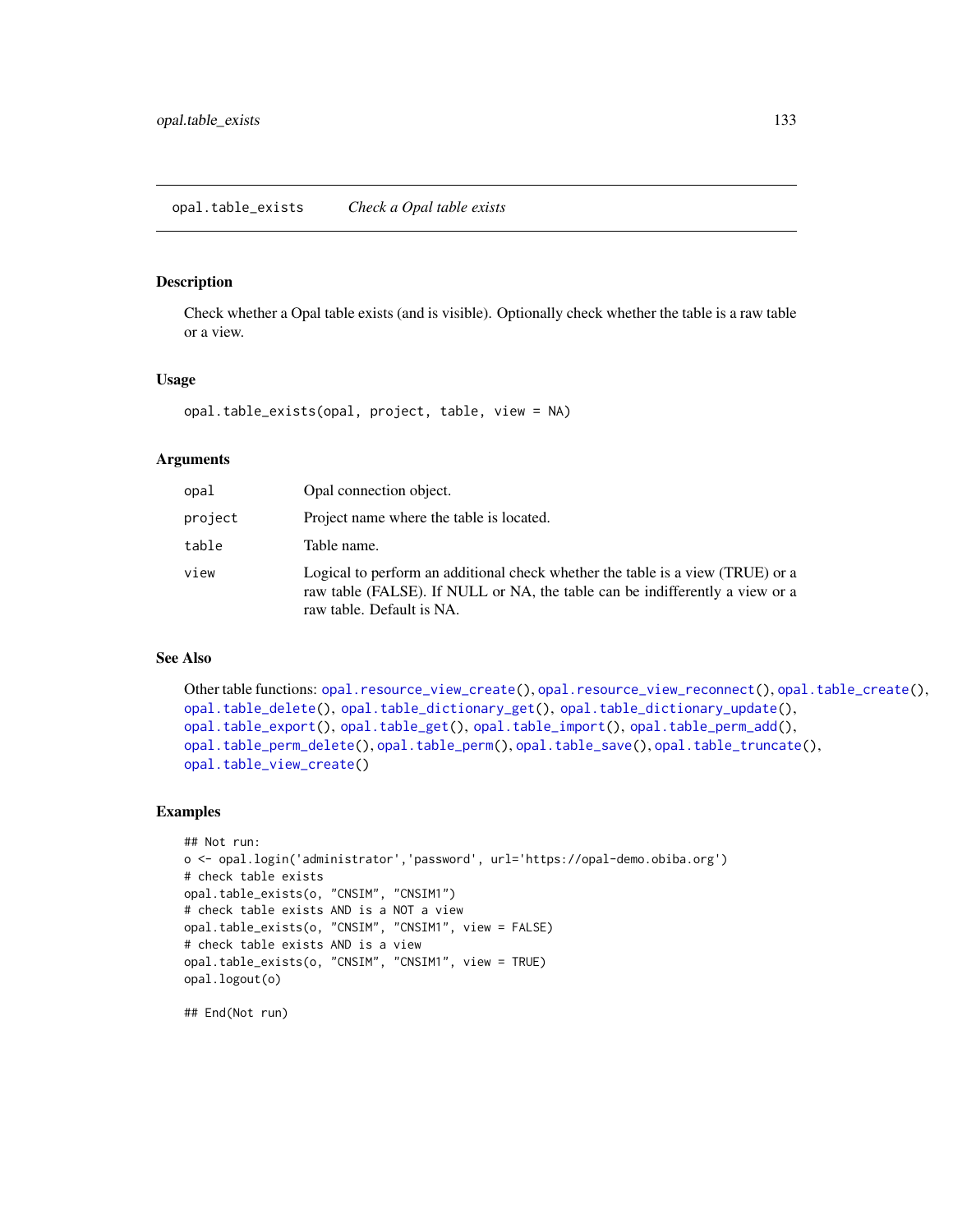## <span id="page-133-0"></span>Description

Export a table as file in the specified format. The file destination is in the Opal server file system. See [opal.file\\_download](#page-79-0) to download the file locally. See also [opal.table\\_get](#page-134-0) to get directly the table as an R object.

#### Usage

```
opal.table_export(
  opal,
  project,
  table,
  file,
  identifiers = NULL,
  id.name = "id",wait = TRUE\lambda
```
## Arguments

| opal        | Opal connection object.                                                                                                                                                                                                                                                                                             |
|-------------|---------------------------------------------------------------------------------------------------------------------------------------------------------------------------------------------------------------------------------------------------------------------------------------------------------------------|
| project     | Project name where the table is located.                                                                                                                                                                                                                                                                            |
| table       | Table name to export.                                                                                                                                                                                                                                                                                               |
| file        | Destination file in the Opal file system. The expected file extensions are: rds<br>(RDS), sav (SPSS), zsav (SPSS compressed), sas7bdat (SAS), xpt (SAS Trans-<br>port), dta (Stata).RDS (serialized single R object) is to be read by base::readRDS(),<br>while other formats are supported by the haven R package. |
| identifiers | Name of the identifiers mapping to use when exporting entities from Opal.                                                                                                                                                                                                                                           |
| id.name     | The name of the column representing the entity identifiers. Default is 'id'.                                                                                                                                                                                                                                        |
| wait        | Wait for import task completion. Default is TRUE.                                                                                                                                                                                                                                                                   |

## See Also

```
Other table functions: opal.resource_view_create(), opal.resource_view_reconnect(), opal.table_create(),
opal.table_delete(), opal.table_dictionary_get(), opal.table_dictionary_update(),
opal.table_exists(), opal.table_get(), opal.table_import(), opal.table_perm_add(),
opal.table_perm_delete(), opal.table_perm(), opal.table_save(), opal.table_truncate(),
opal.table_view_create()
```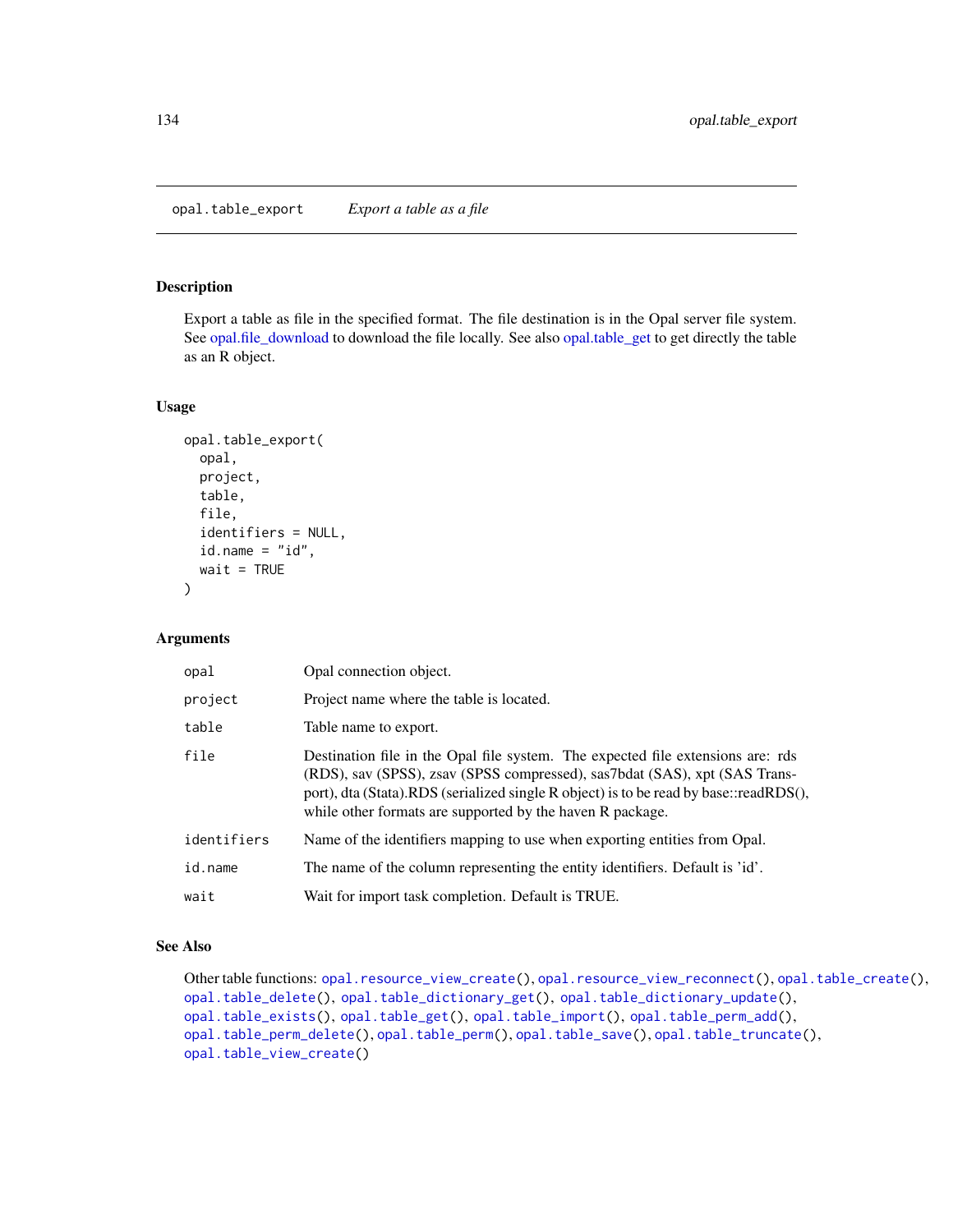## opal.table\_get 135

#### Examples

```
## Not run:
o <- opal.login('administrator','password', url='https://opal-demo.obiba.org')
cqx <- opal.table_export(o, "CNSIM", "CNSIM1",
                        file = "/home/administrator/cnsim1.sav")
opal.logout(o)
## End(Not run)
```
<span id="page-134-0"></span>opal.table\_get *Get a Opal table as a tibble*

## Description

Shortcut function to assign a Opal table to a tibble in the R server-side session and then retrieve it into the R client-side session. Requires to have the permission to see the individual values of the table and to perform R assignments.

## Usage

```
opal.table_get(
  opal,
  project,
  table,
  id.name = "id",variables = NULL,
  missings = TRUE
)
```
#### Arguments

| opal      | Opal connection object.                                                                                                                                                                                                                     |
|-----------|---------------------------------------------------------------------------------------------------------------------------------------------------------------------------------------------------------------------------------------------|
| project   | Project name where the table is located.                                                                                                                                                                                                    |
| table     | Table name from which the tibble should be extracted.                                                                                                                                                                                       |
| id.name   | The name of the column representing the entity identifiers. Default is 'id'. Re-<br>quires $Opal 4.0+$ .                                                                                                                                    |
| variables | (Deprecated) List of variable names or Javascript expression that selects the<br>variables of a table (ignored if value does not refer to a table). See javascript<br>documentation: http://wiki.obiba.org/display/OPALDOC/Variable+Methods |
| missings  | (Deprecated) Include the missing values (default is TRUE).                                                                                                                                                                                  |

#### See Also

```
Other table functions: opal.resource_view_create(), opal.resource_view_reconnect(), opal.table_create(),
opal.table_delete(), opal.table_dictionary_get(), opal.table_dictionary_update(),
opal.table_exists(), opal.table_export(), opal.table_import(), opal.table_perm_add(),
opal.table_perm_delete(), opal.table_perm(), opal.table_save(), opal.table_truncate(),
opal.table_view_create()
```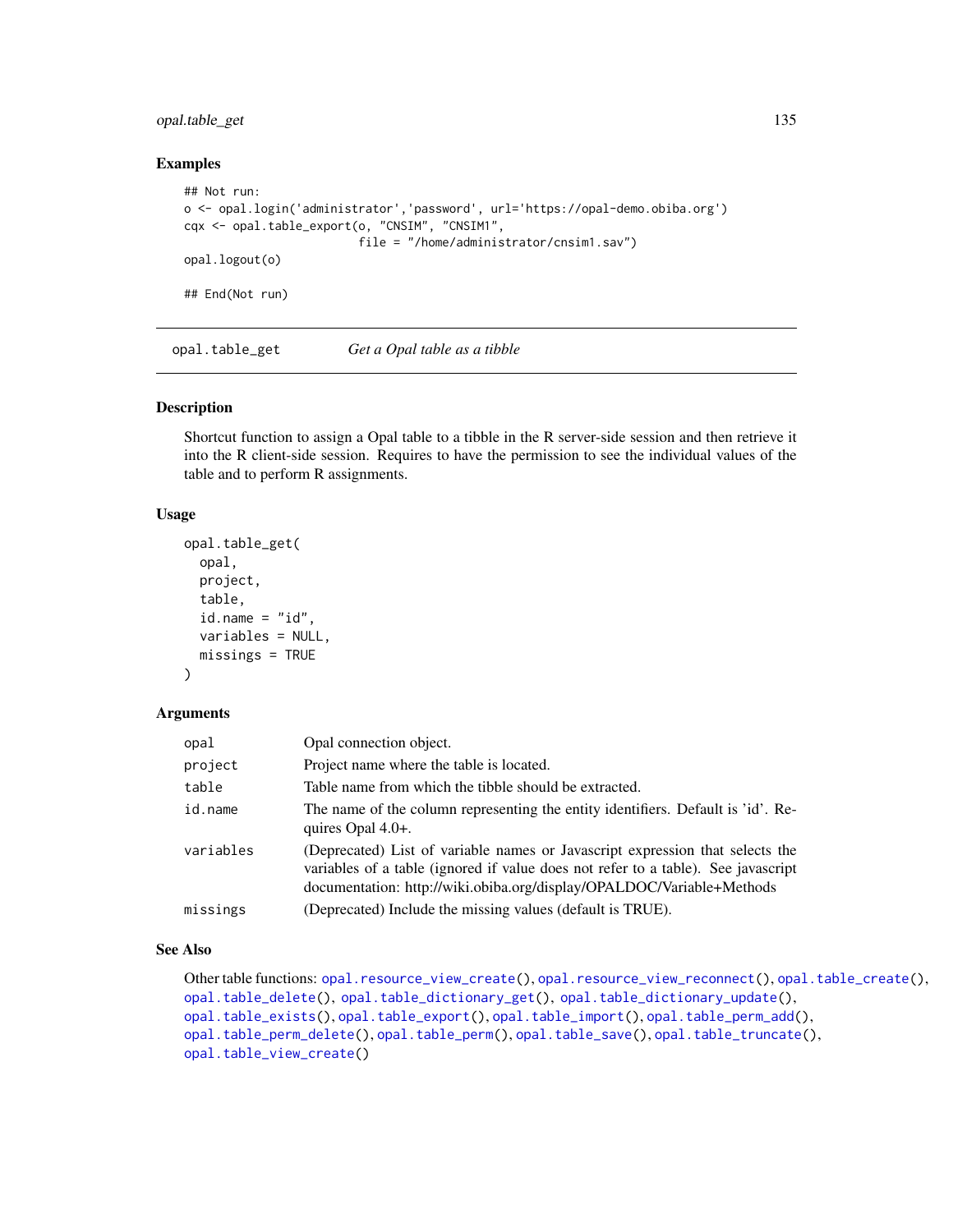```
## Not run:
o <- opal.login('administrator','password', url='https://opal-demo.obiba.org')
cqx <- opal.table_get(o, "CPTP", "Cag_coreqx")
opal.logout(o)
## End(Not run)
```
<span id="page-135-0"></span>opal.table\_import *Import a file as table*

## Description

Import a file as a table in Opal. The file formats supported are: RDS (.rds), SPSS (.sav), SPSS compressed (.zsav), SAS (.sas7bdat), SAS Transport (.xpt), Stata (.dta). The RDS format is a serialized single R object (expected to be of tibble class), that can be obtained using base::saveRDS(). The other file formats are the ones supported by the haven R package. This operation creates an importation task in Opal that can be followed (see tasks related functions).

## Usage

```
opal.table_import(
  opal,
  file,
 project,
  table,
  identifiers = NULL,
  policy = "required",
  id.name = "id",type = "Participant",
  wait = TRUE)
```
#### Arguments

| opal        | Opal object.                                                                                                                                                                                                          |
|-------------|-----------------------------------------------------------------------------------------------------------------------------------------------------------------------------------------------------------------------|
| file        | Path in Opal to the file that will be read as a tibble.                                                                                                                                                               |
| project     | Name of the project into which the data are to be imported.                                                                                                                                                           |
| table       | Destination table name.                                                                                                                                                                                               |
| identifiers | Name of the identifiers mapping to use when assigning entities to Opal.                                                                                                                                               |
| policy      | Identifiers policy: 'required' (each identifiers must be mapped prior importa-<br>tion (default), 'ignore' (ignore unknown identifiers) and 'generate' (generate a<br>system identifier for each unknown identifier). |
| id.name     | The name of the column representing the entity identifiers. Default is 'id'.                                                                                                                                          |
| type        | Entity type (what the data are about). Default is 'Participant'.                                                                                                                                                      |
| wait        | Wait for import task completion. Default is TRUE.                                                                                                                                                                     |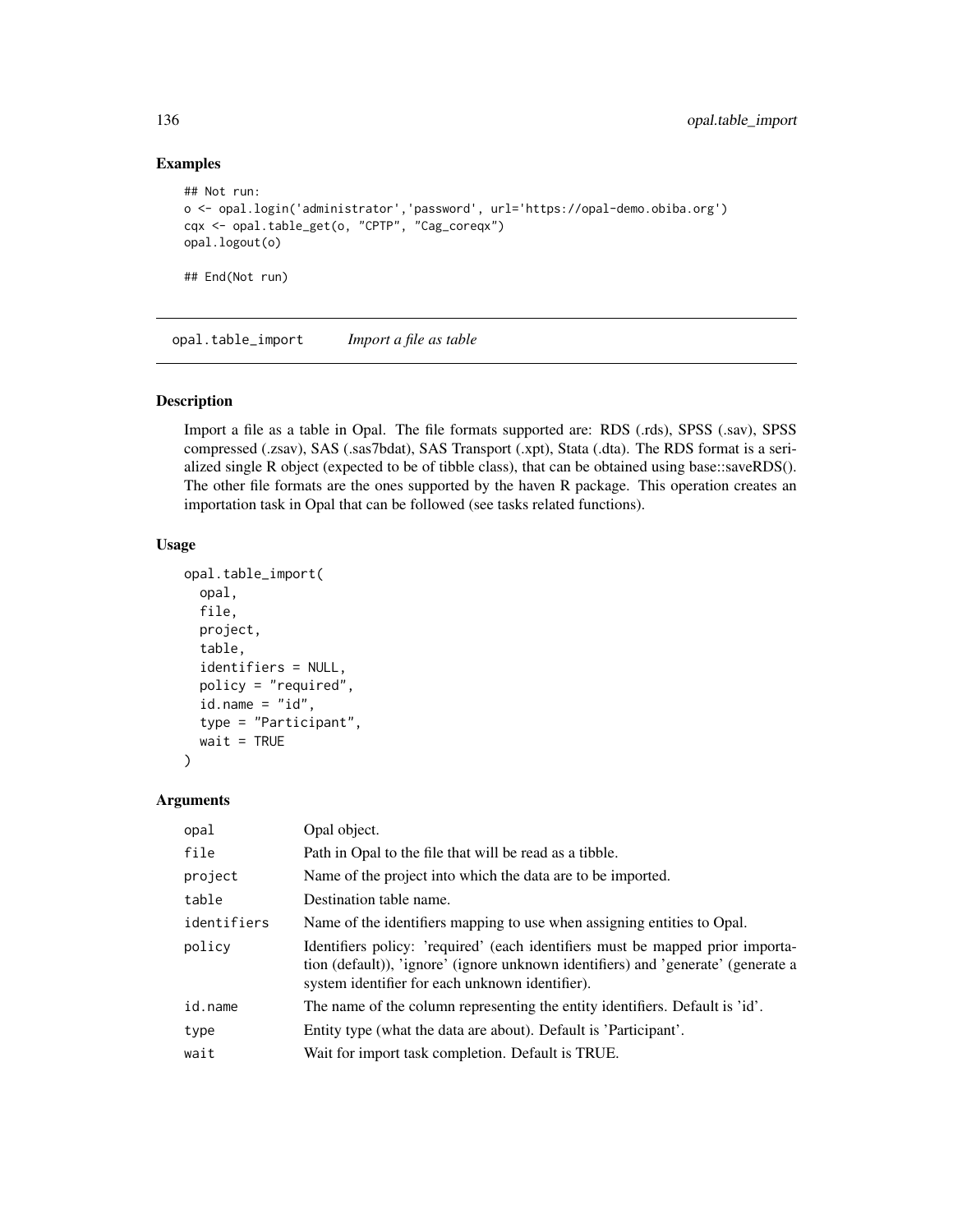opal.table\_perm 137

#### See Also

```
Other table functions: opal.resource_view_create(), opal.resource_view_reconnect(), opal.table_create(),
opal.table_delete(), opal.table_dictionary_get(), opal.table_dictionary_update(),
opal.table_exists(), opal.table_export(), opal.table_get(), opal.table_perm_add(),
opal.table_perm_delete(), opal.table_perm(), opal.table_save(), opal.table_truncate(),
opal.table_view_create()
```
## Examples

```
## Not run:
o <- opal.login('administrator','password', url='https://opal-demo.obiba.org')
opal.table_import(o, '/home/administrator/mydataset.rds', 'test', 'mytable')
opal.logout(o)
```
## End(Not run)

<span id="page-136-0"></span>opal.table\_perm *Get the permissions on a table*

## **Description**

Get the permissions that were applied on a table.

#### Usage

```
opal.table_perm(opal, project, table)
```
#### Arguments

| opal    | Opal connection object.                       |
|---------|-----------------------------------------------|
| project | Project name where the table will be located. |
| table   | Destination table name.                       |

#### Value

A data.frame with columns: subject, type, permission

## See Also

```
Other table functions: opal.resource_view_create(), opal.resource_view_reconnect(), opal.table_create(),
opal.table_delete(), opal.table_dictionary_get(), opal.table_dictionary_update(),
opal.table_exists(), opal.table_export(), opal.table_get(), opal.table_import(), opal.table_perm_add(),
opal.table_perm_delete(), opal.table_save(), opal.table_truncate(), opal.table_view_create()
```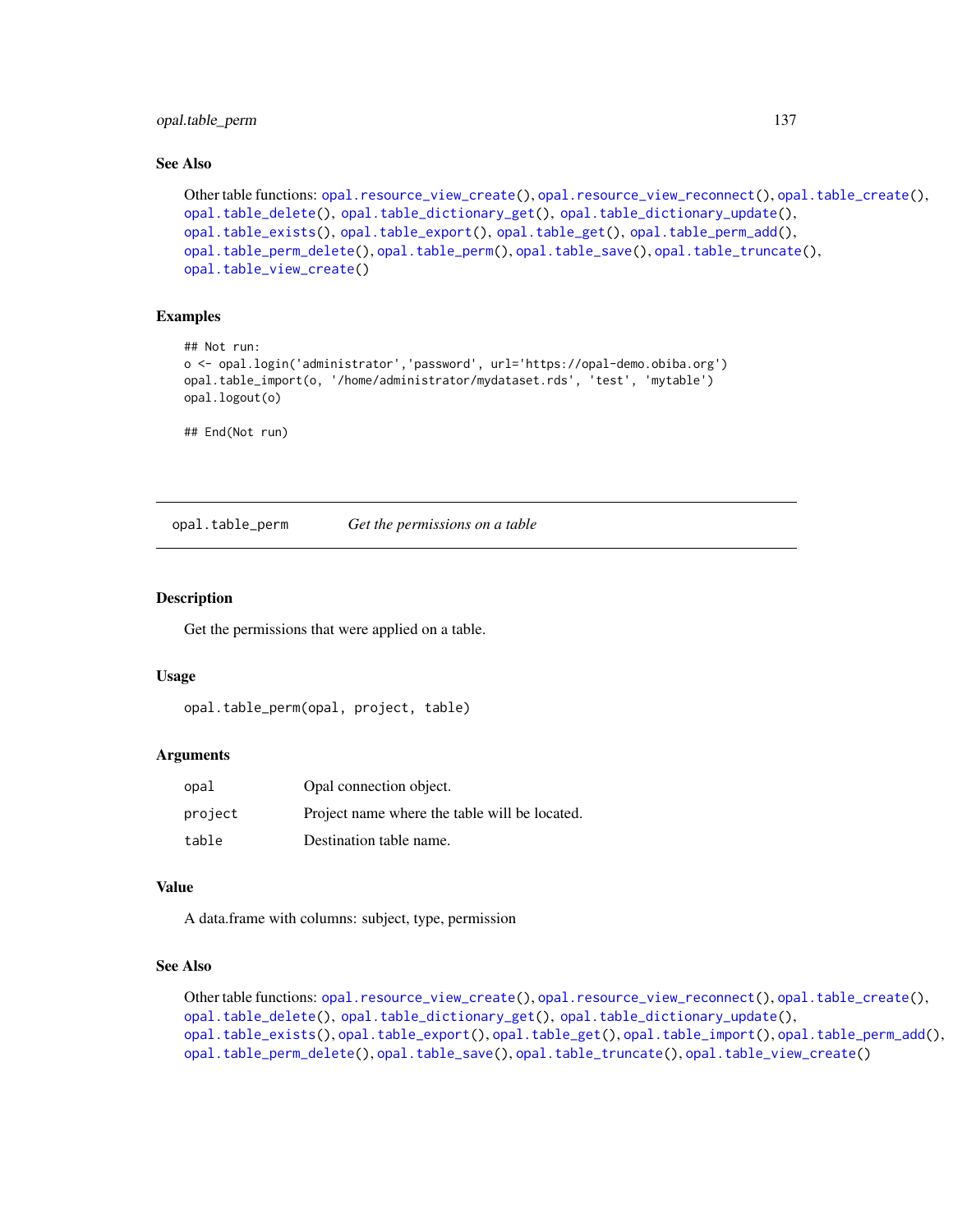```
## Not run:
o <- opal.login('administrator','password', url='https://opal-demo.obiba.org')
opal.table_perm_add(o, 'CNSIM', 'CNSIM1', c('andrei', 'valentina'), 'user', 'view')
opal.table_perm(o, 'CNSIM', 'CNSIM1')
opal.table_perm_delete(o, 'CNSIM', 'CNSIM1', c('andrei', 'valentina'), 'user')
opal.logout(o)
## End(Not run)
```
<span id="page-137-0"></span>opal.table\_perm\_add *Add or update a permission on a table*

## Description

Add or update a permission on a table.

## Usage

```
opal.table_perm_add(opal, project, table, subject, type = "user", permission)
```
#### Arguments

| opal       | Opal connection object.                                                                                                                      |
|------------|----------------------------------------------------------------------------------------------------------------------------------------------|
| project    | Project name where the table will be located.                                                                                                |
| table      | Destination table name.                                                                                                                      |
| subject    | A vector of subject identifiers: user names or group names (depending on the<br>type).                                                       |
| type       | The type of subject: user (default) or group.                                                                                                |
| permission | The permission to apply: view, view-values, edit, edit-values, administrate. The<br>'view' permission is suitable for DataSHIELD operations. |

#### See Also

```
Other table functions: opal.resource_view_create(), opal.resource_view_reconnect(), opal.table_create(),
opal.table_delete(), opal.table_dictionary_get(), opal.table_dictionary_update(),
opal.table_exists(), opal.table_export(), opal.table_get(), opal.table_import(), opal.table_perm_delete(),
opal.table_perm(), opal.table_save(), opal.table_truncate(), opal.table_view_create()
```
#### Examples

```
## Not run:
o <- opal.login('administrator','password', url='https://opal-demo.obiba.org')
opal.table_perm_add(o, 'CNSIM', 'CNSIM1', c('andrei', 'valentina'), 'user', 'view')
opal.table_perm(o, 'CNSIM', 'CNSIM1')
opal.table_perm_delete(o, 'CNSIM', 'CNSIM1', c('andrei', 'valentina'), 'user')
opal.logout(o)
```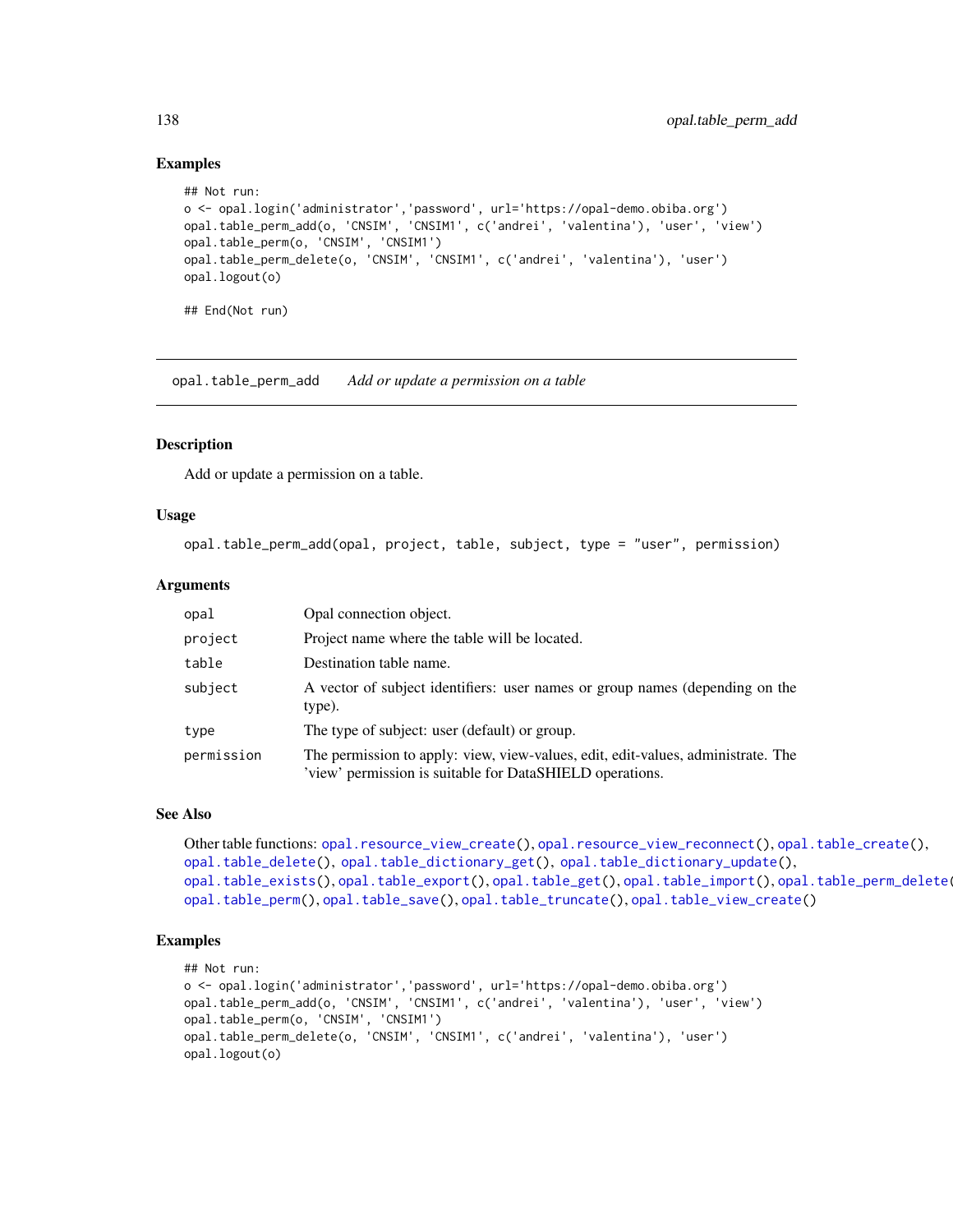## End(Not run)

<span id="page-138-0"></span>opal.table\_perm\_delete

*Delete a permission from a table*

## Description

Delete a permission that was applied on a table. Silently returns when there is no such permission.

#### Usage

```
opal.table_perm_delete(opal, project, table, subject, type = "user")
```
#### Arguments

| opal    | Opal connection object.                                                                |
|---------|----------------------------------------------------------------------------------------|
| project | Project name where the table will be located.                                          |
| table   | Destination table name.                                                                |
| subject | A vector of subject identifiers: user names or group names (depending on the<br>type). |
| type    | The type of subject: user (default) or group.                                          |

## See Also

```
Other table functions: opal.resource_view_create(), opal.resource_view_reconnect(), opal.table_create(),
opal.table_delete(), opal.table_dictionary_get(), opal.table_dictionary_update(),
opal.table_exists(), opal.table_export(), opal.table_get(), opal.table_import(), opal.table_perm_add(),
opal.table_perm(), opal.table_save(), opal.table_truncate(), opal.table_view_create()
```
## Examples

```
## Not run:
o <- opal.login('administrator','password', url='https://opal-demo.obiba.org')
opal.table_perm_add(o, 'CNSIM', 'CNSIM1', c('andrei', 'valentina'), 'user', 'view')
opal.table_perm(o, 'CNSIM', 'CNSIM1')
opal.table_perm_delete(o, 'CNSIM', 'CNSIM1', c('andrei', 'valentina'), 'user')
opal.logout(o)
```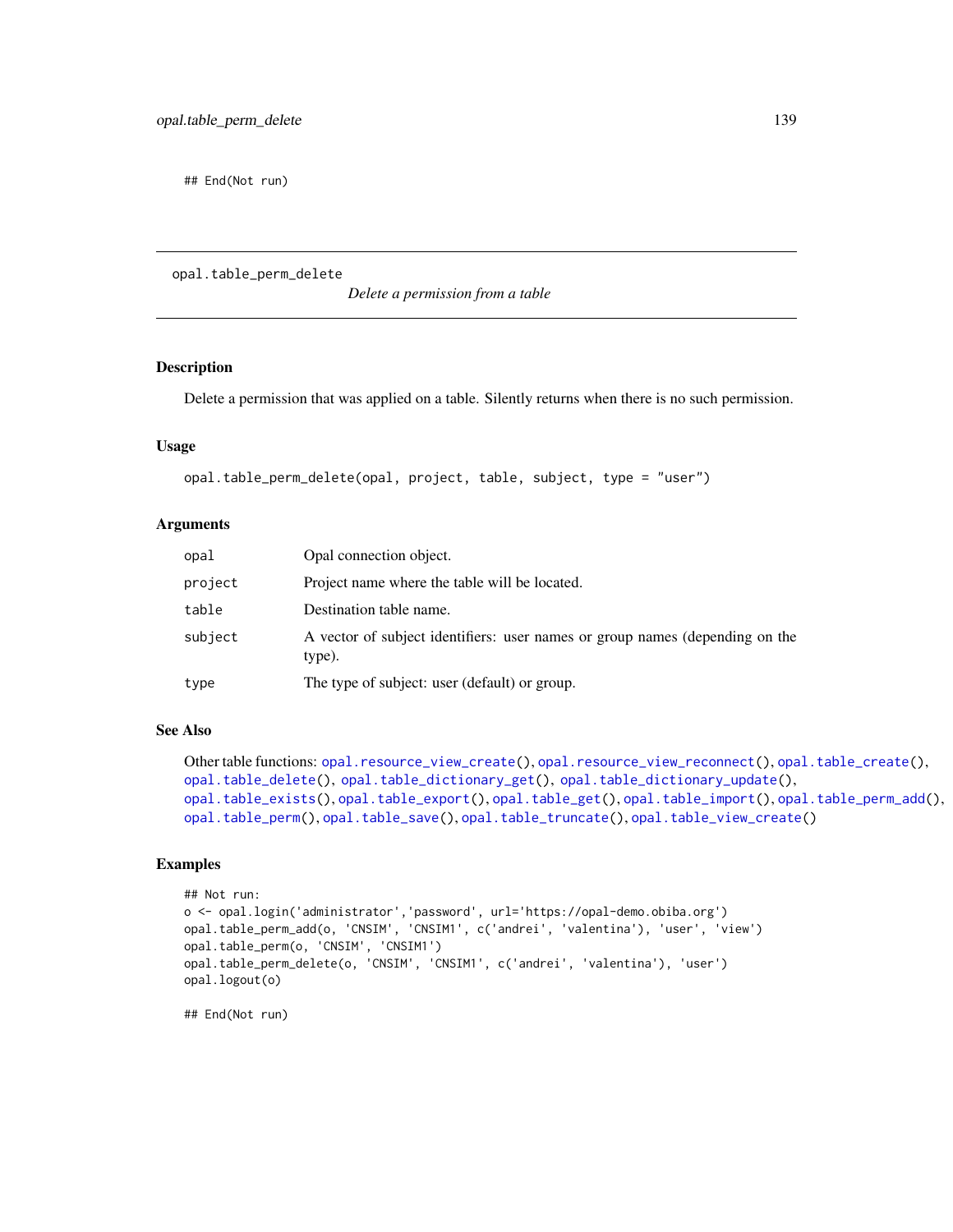<span id="page-139-0"></span>

#### Description

Upload a local tibble to the R server side through Opal, assign this tibble to the provided symbol name and import it as a table into a Opal project.

## Usage

```
opal.table_save(
  opal,
  tibble,
 project,
  table,
  overwrite = TRUE,
  force = FALSE,identifiers = NULL,
 policy = "required",
  id.name = "id",type = "Participant"
)
```
#### Arguments

| opal        | Opal connection object.                                                                                                                                                                                                                                                                   |
|-------------|-------------------------------------------------------------------------------------------------------------------------------------------------------------------------------------------------------------------------------------------------------------------------------------------|
| tibble      | The tibble object to be imported.                                                                                                                                                                                                                                                         |
| project     | Project name where the table will be located.                                                                                                                                                                                                                                             |
| table       | Destination table name.                                                                                                                                                                                                                                                                   |
| overwrite   | If the destination table already exists, it will be replaced (deleted, re-created with<br>associated permissions reinstated and then imported). Otherwise the table will<br>be updated (data dictionaries merge may conflict). Default is TRUE. See also<br>opal.table truncate function. |
| force       | If the destination already exists, stop with an informative message if this flag is<br>FALSE (default).                                                                                                                                                                                   |
| identifiers | Name of the identifiers mapping to use when assigning entities to Opal.                                                                                                                                                                                                                   |
| policy      | Identifiers policy: 'required' (each identifiers must be mapped prior importa-<br>tion (default)), ignore' (ignore unknown identifiers) and 'generate' (generate a<br>system identifier for each unknown identifier).                                                                     |
| id.name     | The name of the column representing the entity identifiers. Default is 'id'.                                                                                                                                                                                                              |
| type        | Entity type (what the data are about). Default is 'Participant'                                                                                                                                                                                                                           |

## Value

An invisible logical indicating whether the destination table exists.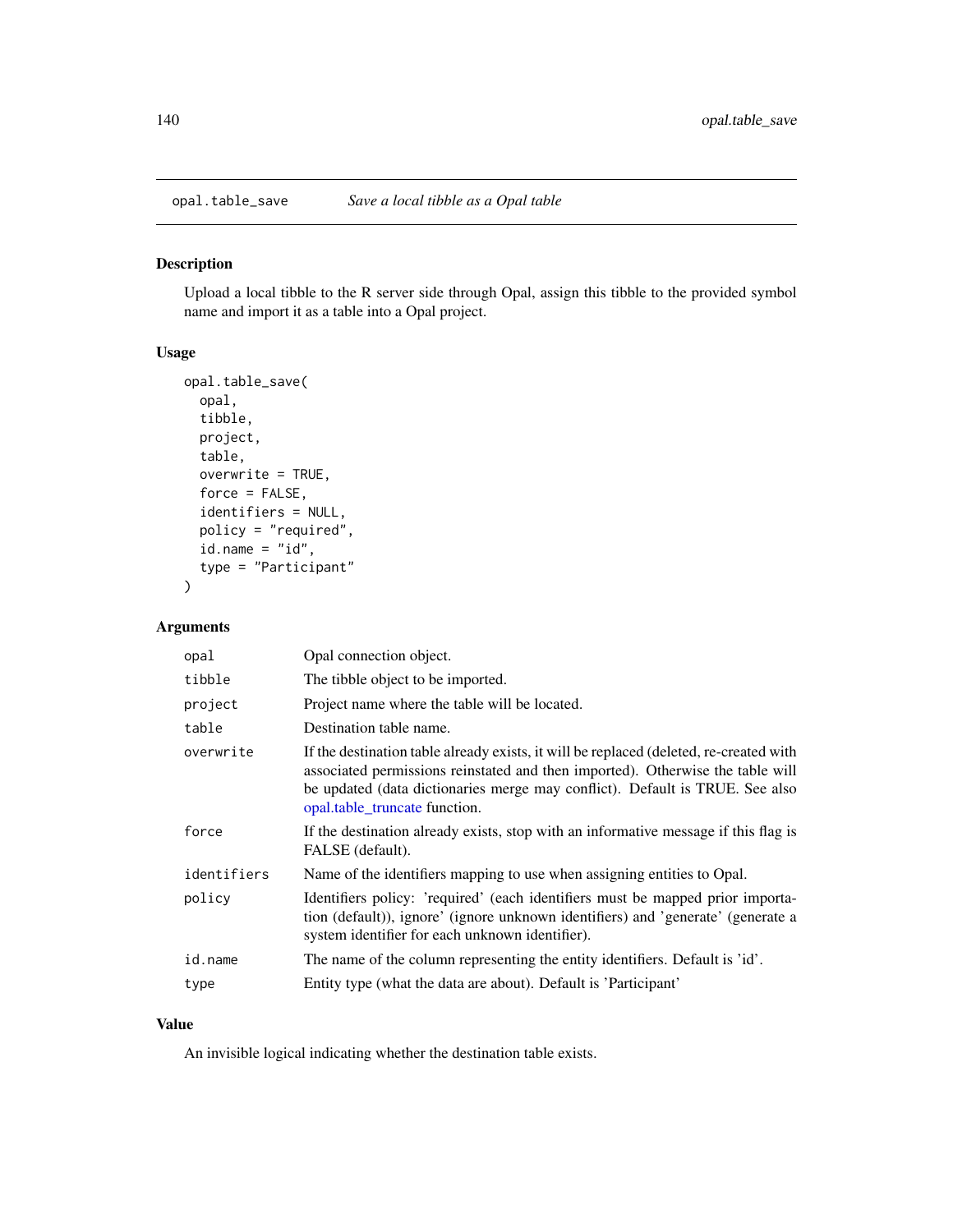#### See Also

```
Other table functions: opal.resource_view_create(), opal.resource_view_reconnect(), opal.table_create(),
opal.table_delete(), opal.table_dictionary_get(), opal.table_dictionary_update(),
opal.table_exists(), opal.table_export(), opal.table_get(), opal.table_import(), opal.table_perm_add(),
opal.table_perm_delete(), opal.table_perm(), opal.table_truncate(), opal.table_view_create()
```
## Examples

```
## Not run:
o <- opal.login('administrator','password', url='https://opal-demo.obiba.org')
cqx <- opal.table_get(o, "CPTP", "Cag_coreqx")
# do some (meta)data transformations, then save in opal's database
opal.table_save(o, cqx, "CPTP", "Cag_coreqx", overwrite = TRUE, force = TRUE)
# or overwrite data only (keep original data dictionary)
opal.table_save(o, cqx, "CPTP", "Cag_coreqx", overwrite = 'values', force = TRUE)
opal.logout(o)
## End(Not run)
```
<span id="page-140-0"></span>opal.table\_truncate *Truncate a Opal table*

#### Description

Removes the values of a table and keep the dictionary untouched. Fails if the table does not exist or is a view. See also [opal.table\\_delete.](#page-129-0)

## Usage

opal.table\_truncate(opal, project, table)

#### Arguments

| opal    | Opal connection object.                  |
|---------|------------------------------------------|
| project | Project name where the table is located. |
| table   | Table name to be truncated.              |

## See Also

Other table functions: [opal.resource\\_view\\_create\(](#page-117-0)), [opal.resource\\_view\\_reconnect\(](#page-118-0)), [opal.table\\_create\(](#page-128-0)), [opal.table\\_delete\(](#page-129-0)), [opal.table\\_dictionary\\_get\(](#page-130-1)), [opal.table\\_dictionary\\_update\(](#page-130-0)), [opal.table\\_exists\(](#page-132-0)), [opal.table\\_export\(](#page-133-0)), [opal.table\\_get\(](#page-134-0)), [opal.table\\_import\(](#page-135-0)), [opal.table\\_perm\\_add\(](#page-137-0)), [opal.table\\_perm\\_delete\(](#page-138-0)), [opal.table\\_perm\(](#page-136-0)), [opal.table\\_save\(](#page-139-0)), [opal.table\\_view\\_create\(](#page-141-0))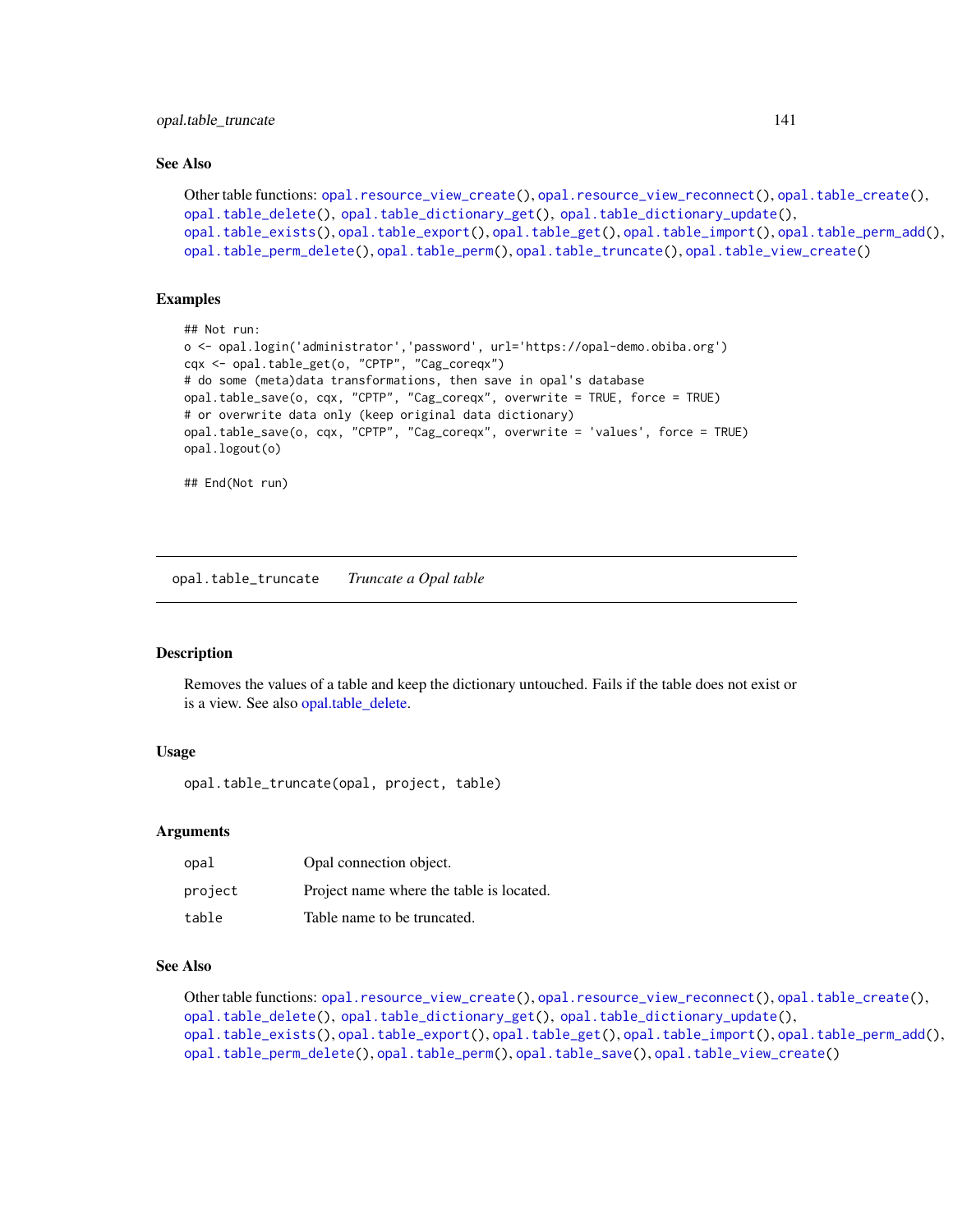```
## Not run:
o <- opal.login('administrator','password', url='https://opal-demo.obiba.org')
opal.table_truncate(o, "CNSIM", "CNSIM1")
opal.logout(o)
## End(Not run)
```
<span id="page-141-0"></span>opal.table\_view\_create

*Create an Opal view over tables*

## Description

Create an Opal view if a table with same name does not already exist. The view created will have no dictionary, use [opal.table\\_dictionary\\_update](#page-130-0) to apply a dictionary.

#### Usage

```
opal.table_view_create(opal, project, table, tables, type = "Participant")
```
#### Arguments

| opal    | Opal connection object.                                                                    |
|---------|--------------------------------------------------------------------------------------------|
| project | Project name where the table will be located.                                              |
| table   | Table name to be created                                                                   |
| tables  | List of the fully qualified table names that are referred by the view.                     |
| type    | Entity type, default is "Participant". Ignored if some table references are pro-<br>vided. |

## See Also

```
Other table functions: opal.resource_view_create(), opal.resource_view_reconnect(), opal.table_create(),
opal.table_delete(), opal.table_dictionary_get(), opal.table_dictionary_update(),
opal.table_exists(), opal.table_export(), opal.table_get(), opal.table_import(), opal.table_perm_add(),
opal.table_perm_delete(), opal.table_perm(), opal.table_save(), opal.table_truncate()
```
#### Examples

```
## Not run:
o <- opal.login('administrator','password', url='https://opal-demo.obiba.org')
# make a view
opal.table_view_create(o, "CNSIM", "CNSIM123",
                       c("CNSIM.CNSIM1", "CNSIM.CNSIM2", "CNSIM.CNSIM3"))
opal.logout(o)
```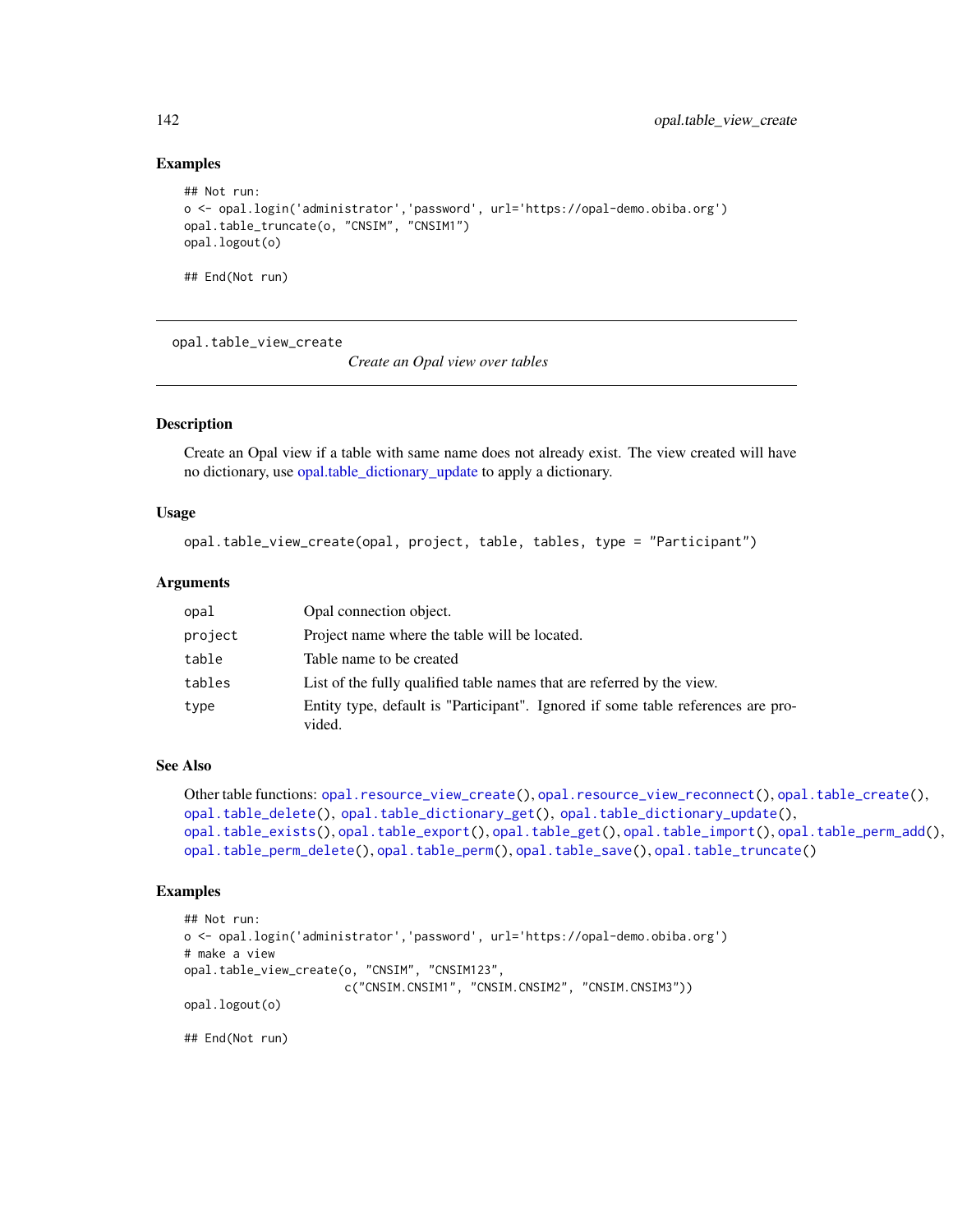<span id="page-142-1"></span>opal.task *Get a task*

## Description

Get the details of a specific task.

## Usage

opal.task(opal, id)

## Arguments

| opal | Opal object.     |
|------|------------------|
| id   | Task identifier. |

## See Also

Other task functions: [opal.task\\_cancel\(](#page-143-0)), [opal.task\\_wait\(](#page-144-0)), [opal.tasks\(](#page-142-0))

## Examples

```
## Not run:
o <- opal.login('administrator','password', url='https://opal-demo.obiba.org')
opal.task(o, '1')
opal.logout(o)
```
## End(Not run)

<span id="page-142-0"></span>opal.tasks *Get the tasks*

## Description

Get all the tasks with their status at the time of the request.

## Usage

opal.tasks(opal, df = TRUE)

## Arguments

| opal | Opal object.                          |
|------|---------------------------------------|
| df   | Return a data.frame (default is TRUE) |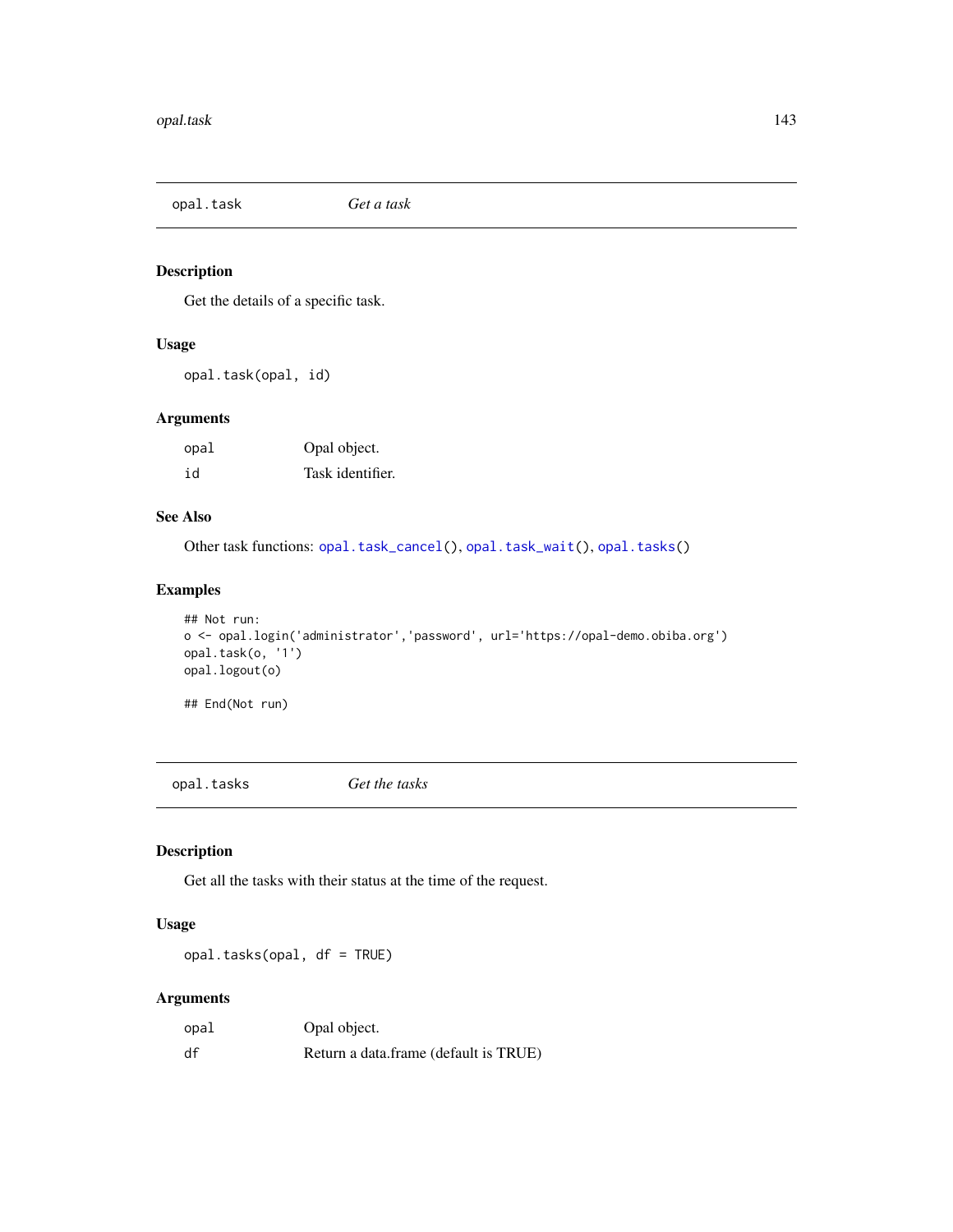## See Also

Other task functions: [opal.task\\_cancel\(](#page-143-0)), [opal.task\\_wait\(](#page-144-0)), [opal.task\(](#page-142-1))

## Examples

```
## Not run:
o <- opal.login('administrator','password', url='https://opal-demo.obiba.org')
opal.tasks(o)
opal.logout(o)
```
## End(Not run)

<span id="page-143-0"></span>opal.task\_cancel *Cancel a task*

## Description

Tries to cancel a task.

#### Usage

opal.task\_cancel(opal, id)

## Arguments

| opal | Opal object.     |
|------|------------------|
| id   | Task identifier. |

## See Also

Other task functions: [opal.task\\_wait\(](#page-144-0)), [opal.tasks\(](#page-142-0)), [opal.task\(](#page-142-1))

## Examples

```
## Not run:
o <- opal.login('administrator','password', url='https://opal-demo.obiba.org')
opal.task_cancel(o, '1')
opal.logout(o)
## End(Not run)
```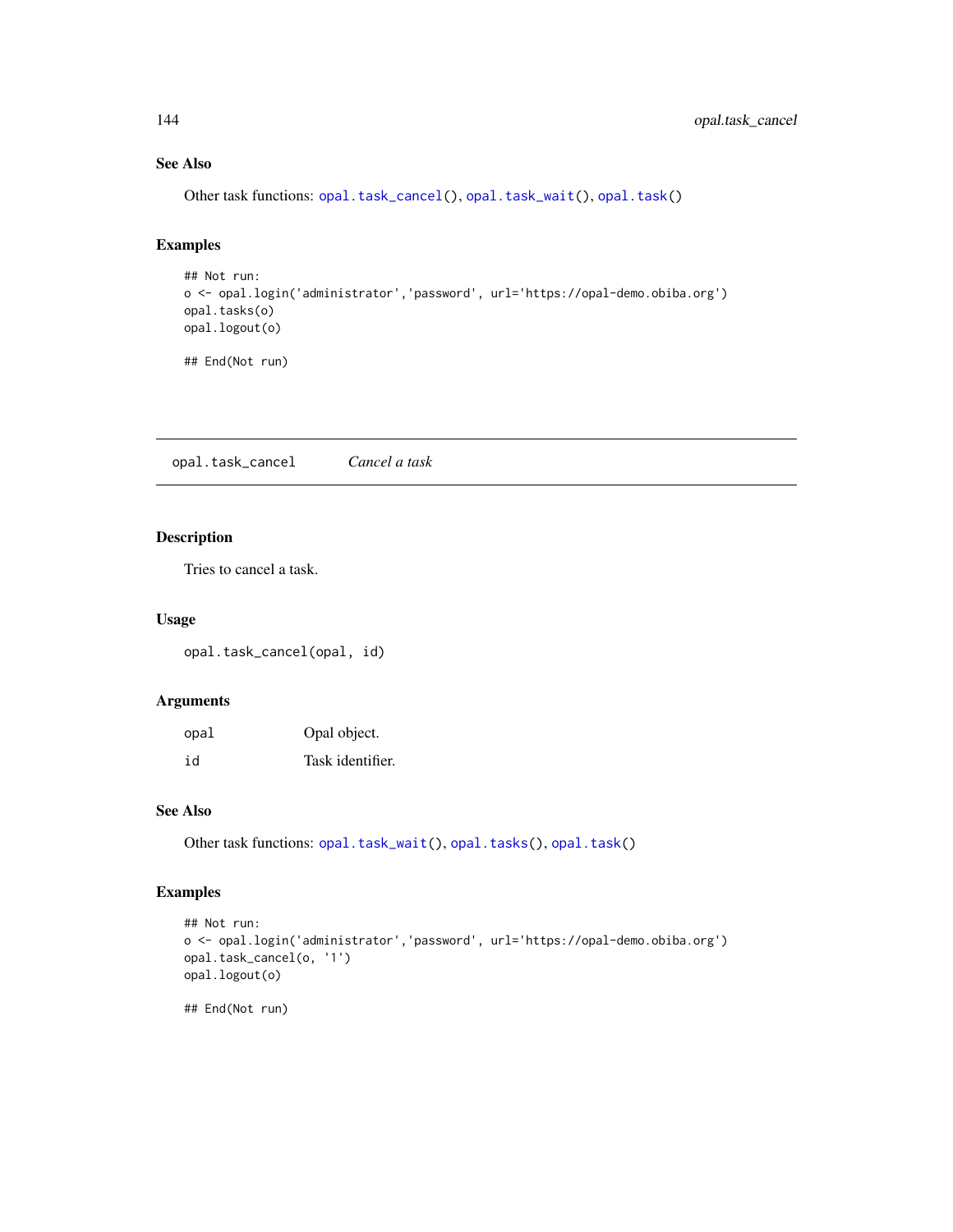<span id="page-144-1"></span>opal.task\_wait *Wait for a task to complete.*

#### Description

The task completion is defined by its status: \*SUCCEEDED\*, \*FAILED\* or \*CANCELED\*.

#### Usage

```
opal.task_wait(opal, id, max = NULL)
```
# Arguments

| opal | Opal object.                                                                                |
|------|---------------------------------------------------------------------------------------------|
| id   | Task identifier.                                                                            |
| max  | Maximum time (in seconds) to wait for the task completion. Default is NULL<br>(no maximum). |

#### See Also

Other task functions: [opal.task\\_cancel\(](#page-143-0)), [opal.tasks\(](#page-142-0)), [opal.task\(](#page-142-1))

# Examples

```
## Not run:
o <- opal.login('administrator','password', url='https://opal-demo.obiba.org')
opal.task_wait(o, '1')
opal.logout(o)
```
## End(Not run)

<span id="page-144-0"></span>opal.taxonomies *Get taxonomies*

# Description

Get all taxonomies. A taxonomy describes the annotations that can be applied to the variables. Taxonomies also drive the variables search interface.

#### Usage

```
opal.taxonomies(opal, locale = "en", df = TRUE)
```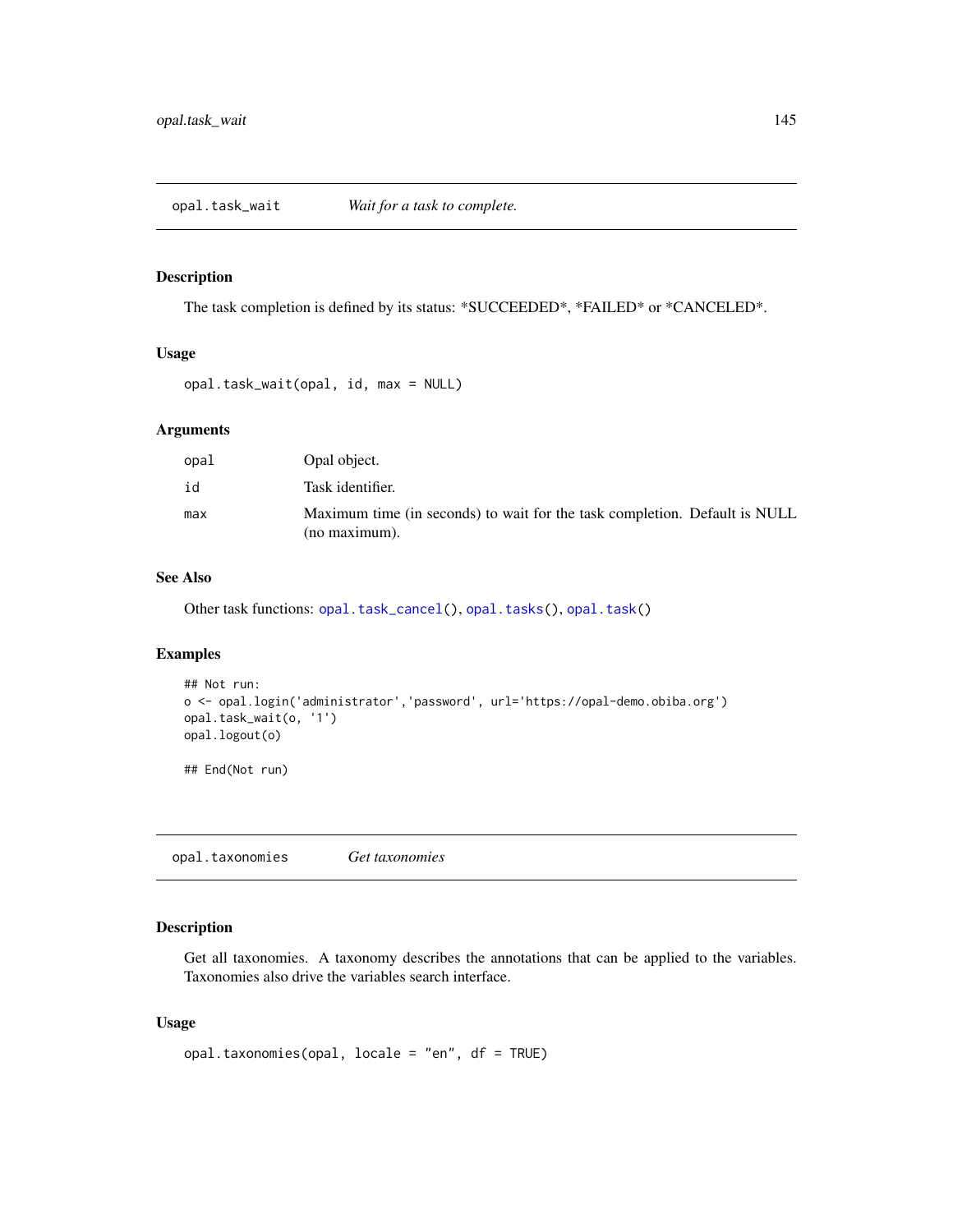#### Arguments

| opal   | Opal object.                               |
|--------|--------------------------------------------|
| locale | The language for labels (default is "en"). |
| df     | Return a data.frame (default is TRUE)      |

#### See Also

Other taxonomy functions: [opal.taxonomy\\_delete\(](#page-146-0)), [opal.taxonomy\\_download\(](#page-146-1)), [opal.taxonomy\\_upload\(](#page-147-0)), [opal.taxonomy\(](#page-145-0)), [opal.terms\(](#page-148-0)), [opal.vocabularies\(](#page-159-0)), [opal.vocabulary\(](#page-160-0))

# Examples

```
## Not run:
o <- opal.login('administrator','password', url='https://opal-demo.obiba.org')
opal.taxonomies(o)
opal.logout(o)
```
## End(Not run)

<span id="page-145-0"></span>opal.taxonomy *Get a taxonomy*

#### Description

Get a specific taxonomy details.

#### Usage

```
opal.taxonomy(opal, taxonomy)
```
# Arguments

| opal     | Opal object.          |
|----------|-----------------------|
| taxonomy | Name of the taxonomy. |

# See Also

Other taxonomy functions: [opal.taxonomies\(](#page-144-0)), [opal.taxonomy\\_delete\(](#page-146-0)), [opal.taxonomy\\_download\(](#page-146-1)), [opal.taxonomy\\_upload\(](#page-147-0)), [opal.terms\(](#page-148-0)), [opal.vocabularies\(](#page-159-0)), [opal.vocabulary\(](#page-160-0))

# Examples

```
## Not run:
o <- opal.login('administrator','password', url='https://opal-demo.obiba.org')
opal.taxonomy(o, 'Mlstr_area')
opal.logout(o)
```
## End(Not run)

<span id="page-145-1"></span>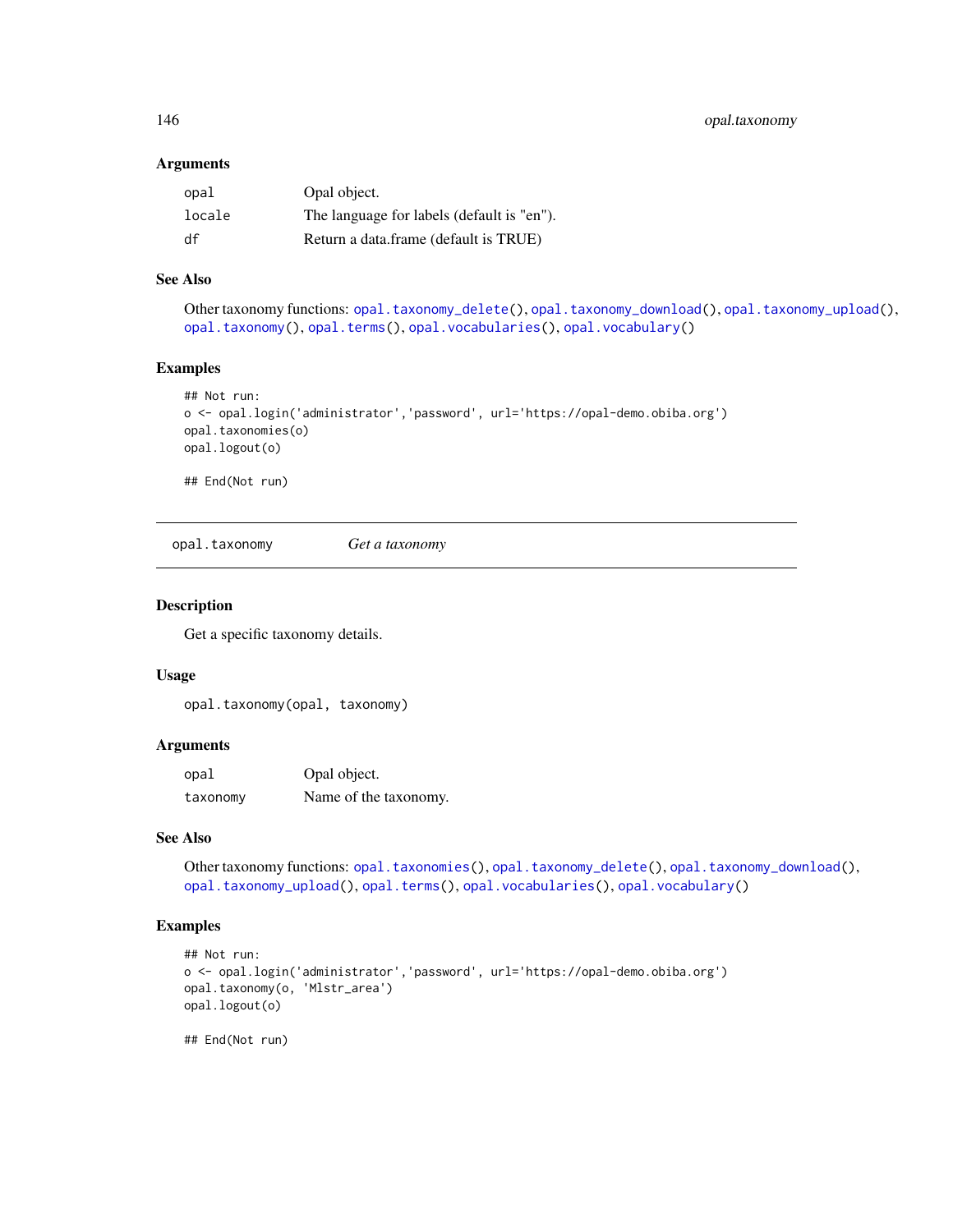# <span id="page-146-2"></span><span id="page-146-0"></span>Description

Delete a taxonomy, without failing if the taxonomy does not exist.

#### Usage

```
opal.taxonomy_delete(opal, taxonomy)
```
# Arguments

| opal     | Opal object.          |
|----------|-----------------------|
| taxonomy | Name of the taxonomy. |

# See Also

Other taxonomy functions: [opal.taxonomies\(](#page-144-0)), [opal.taxonomy\\_download\(](#page-146-1)), [opal.taxonomy\\_upload\(](#page-147-0)), [opal.taxonomy\(](#page-145-0)), [opal.terms\(](#page-148-0)), [opal.vocabularies\(](#page-159-0)), [opal.vocabulary\(](#page-160-0))

# Examples

```
## Not run:
o <- opal.login('administrator','password', url='https://opal-demo.obiba.org')
opal.taxonomy_delete(o, 'Mlstr_area')
opal.logout(o)
```
## End(Not run)

<span id="page-146-1"></span>opal.taxonomy\_download

*Download a taxonomy file*

## Description

Download a taxonomy stored in a file in YAML format.

#### Usage

```
opal.taxonomy_download(opal, taxonomy, destination = NULL)
```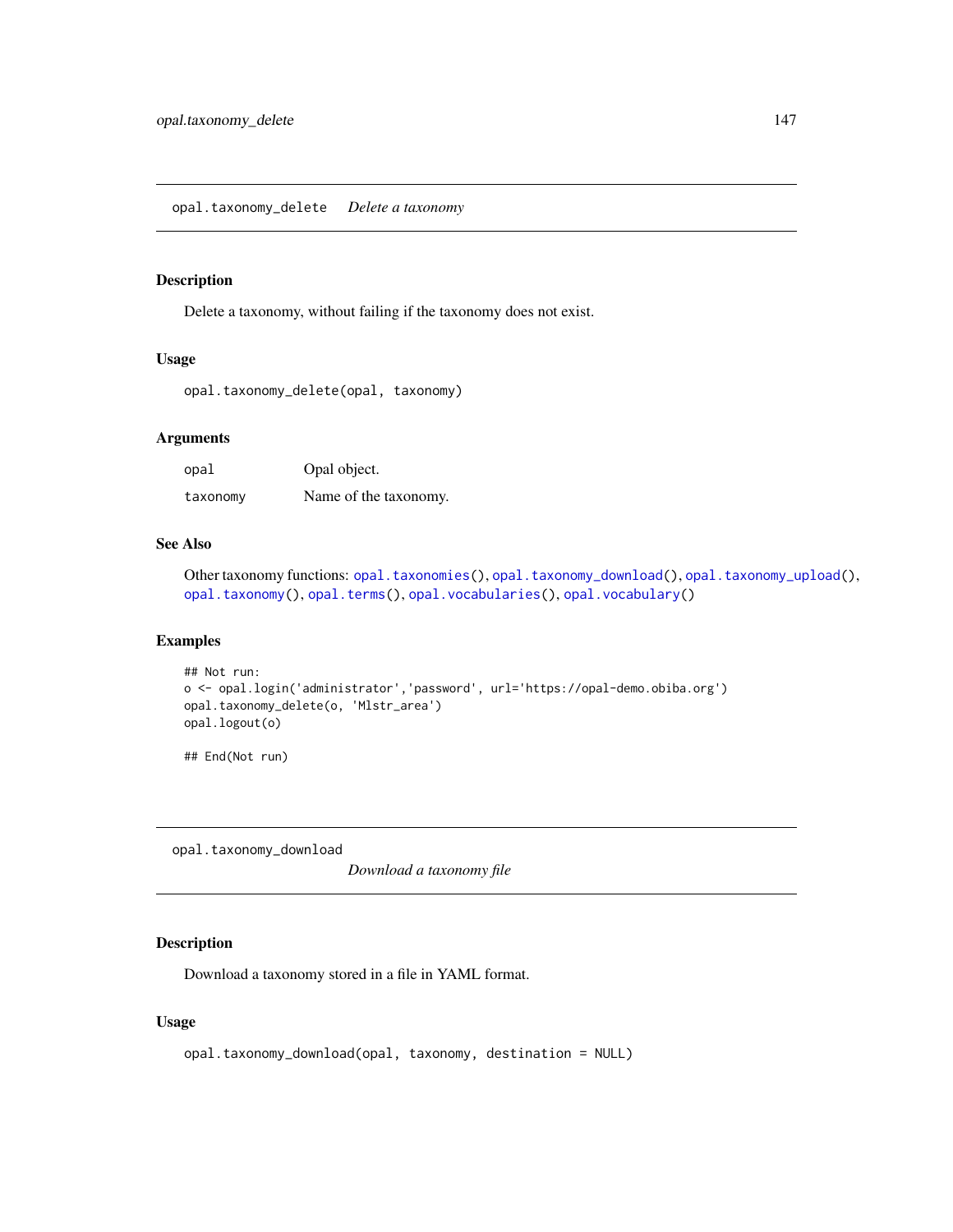#### <span id="page-147-1"></span>Arguments

| opal        | Opal object.                                                                                                                                                                   |
|-------------|--------------------------------------------------------------------------------------------------------------------------------------------------------------------------------|
| taxonomy    | Name of the taxonomy.                                                                                                                                                          |
| destination | Path to the taxonomy YAML file. If not provided, the downloaded file will have<br>the taxonomy name with the '.yml' extension and will be located in the working<br>directory. |

# See Also

Other taxonomy functions: [opal.taxonomies\(](#page-144-0)), [opal.taxonomy\\_delete\(](#page-146-0)), [opal.taxonomy\\_upload\(](#page-147-0)), [opal.taxonomy\(](#page-145-0)), [opal.terms\(](#page-148-0)), [opal.vocabularies\(](#page-159-0)), [opal.vocabulary\(](#page-160-0))

#### Examples

```
## Not run:
o <- opal.login('administrator','password', url='https://opal-demo.obiba.org')
opal.taxonomy_download(o, 'Mlstr_area', '~/some/dir/Mlstr_area.yml')
opal.logout(o)
```
## End(Not run)

<span id="page-147-0"></span>opal.taxonomy\_upload *Upload a taxonomy file*

# Description

Upload a taxonomy stored in a local file in YAML format. This operation will fail if the taxonomy already exists, see [opal.taxonomy\\_delete.](#page-146-0)

#### Usage

opal.taxonomy\_upload(opal, path)

#### Arguments

| opal | Opal object.                    |
|------|---------------------------------|
| path | Path to the taxonomy YAML file. |

# See Also

Other taxonomy functions: [opal.taxonomies\(](#page-144-0)), [opal.taxonomy\\_delete\(](#page-146-0)), [opal.taxonomy\\_download\(](#page-146-1)), [opal.taxonomy\(](#page-145-0)), [opal.terms\(](#page-148-0)), [opal.vocabularies\(](#page-159-0)), [opal.vocabulary\(](#page-160-0))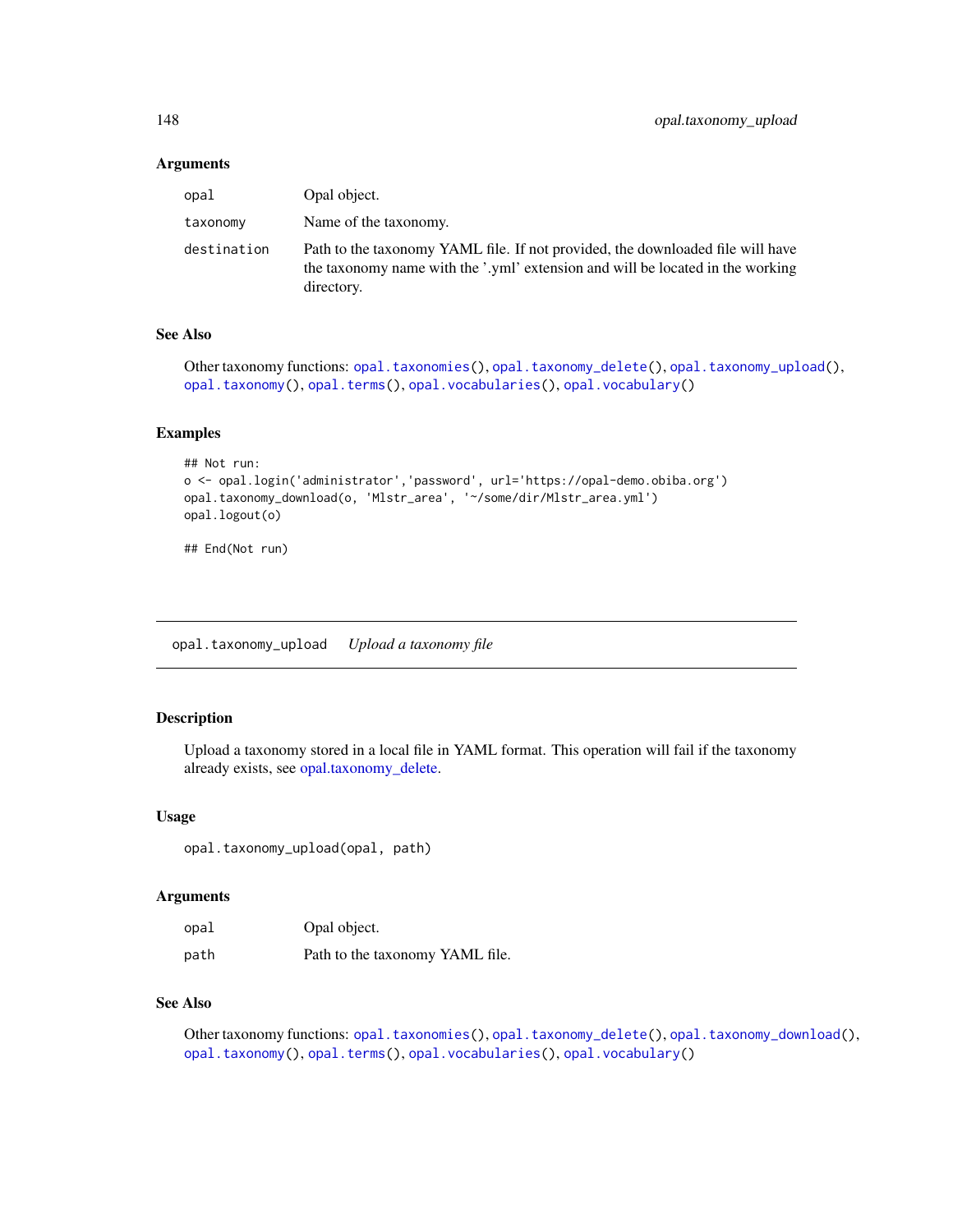# <span id="page-148-1"></span>opal.terms 149

#### Examples

```
## Not run:
o <- opal.login('administrator','password', url='https://opal-demo.obiba.org')
opal.taxonomy_upload(o, '~/some/dir/taxo.yml')
opal.logout(o)
## End(Not run)
```
# <span id="page-148-0"></span>opal.terms *Get the terms of a vocabulary*

# Description

Get all the terms of a vocabulary. The term describes the value of a variable annotation.

# Usage

```
opal.terms(opal, taxonomy, vocabulary, locale = "en", df = TRUE)
```
#### Arguments

| opal       | Opal object.                               |
|------------|--------------------------------------------|
| taxonomy   | Name of the taxonomy                       |
| vocabulary | Name of the vocabulary in the taxonomy     |
| locale     | The language for labels (default is "en"). |
| df         | Return a data.frame (default is TRUE)      |

#### See Also

Other taxonomy functions: [opal.taxonomies\(](#page-144-0)), [opal.taxonomy\\_delete\(](#page-146-0)), [opal.taxonomy\\_download\(](#page-146-1)), [opal.taxonomy\\_upload\(](#page-147-0)), [opal.taxonomy\(](#page-145-0)), [opal.vocabularies\(](#page-159-0)), [opal.vocabulary\(](#page-160-0))

#### Examples

```
## Not run:
o <- opal.login('administrator','password', url='https://opal-demo.obiba.org')
opal.terms(o, 'Mlstr_area', 'Lifestyle_behaviours')
opal.logout(o)
```
## End(Not run)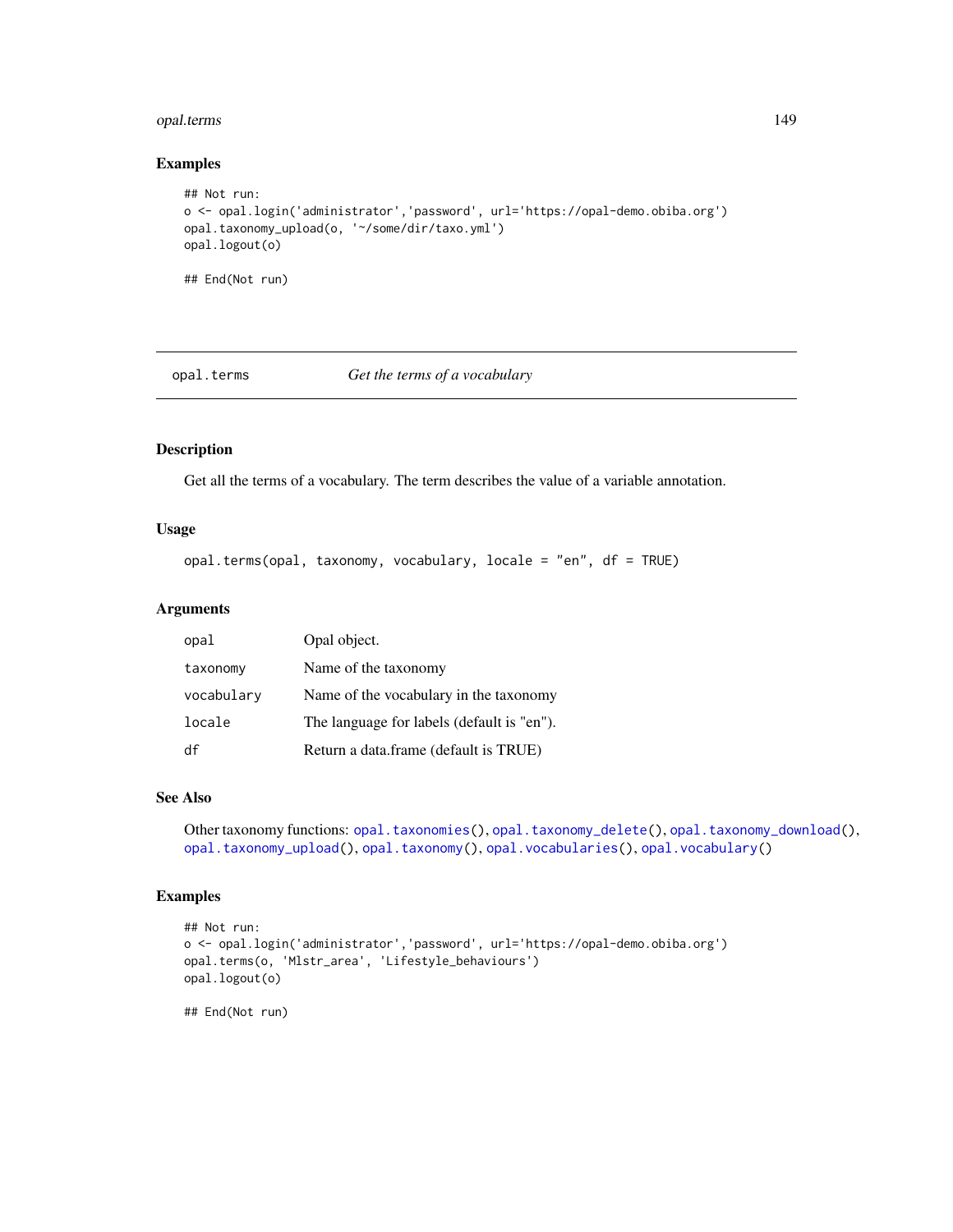<span id="page-149-2"></span><span id="page-149-1"></span>

#### Description

Get a personal access token details. Like for the other token functions, this operation requires the user to authenticate with username/password credentials.

#### Usage

opal.token(opal, name)

#### Arguments

| opal | Opal object.      |
|------|-------------------|
| name | Name of the token |

#### See Also

Other token functions: [opal.token\\_datashield\\_create\(](#page-150-0)), [opal.token\\_delete\(](#page-151-0)), [opal.token\\_r\\_create\(](#page-152-0)), [opal.token\\_renew\(](#page-152-1)), [opal.token\\_sql\\_create\(](#page-153-0)), [opal.tokens\(](#page-149-0))

#### Examples

```
## Not run:
o <- opal.login('administrator','password', url='https://opal-demo.obiba.org')
opal.token(o, 'sql-1')
opal.logout(o)
```
## End(Not run)

<span id="page-149-0"></span>opal.tokens *Get the personal access tokens*

#### Description

Get the list of personal access tokens. Like for the other token functions, this operation requires the user to authenticate with username/password credentials.

#### Usage

opal.tokens(opal, df = TRUE)

#### Arguments

| opal | Opal object.                          |
|------|---------------------------------------|
| df   | Return a data.frame (default is TRUE) |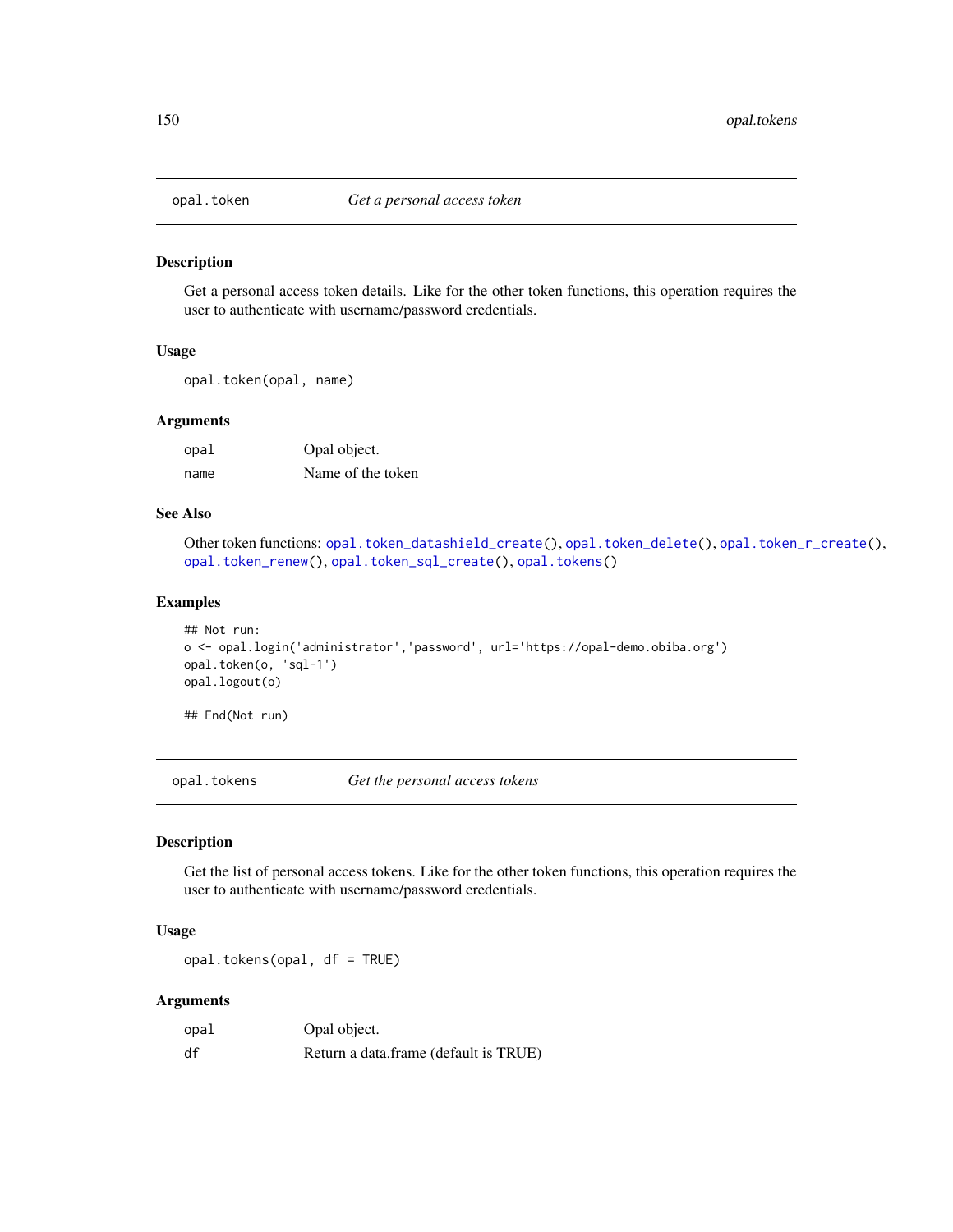# <span id="page-150-1"></span>See Also

```
Other token functions: opal.token_datashield_create(), opal.token_delete(), opal.token_r_create(),
opal.token_renew(), opal.token_sql_create(), opal.token()
```
# Examples

```
## Not run:
o <- opal.login('administrator','password', url='https://opal-demo.obiba.org')
opal.tokens(o)
opal.logout(o)
```
## End(Not run)

<span id="page-150-0"></span>opal.token\_datashield\_create

*Create a personal access token for Datashield usage*

#### Description

Create a personal access token for Datashield usage. Like for the other token functions, this operation requires the user to authenticate with username/password credentials.

#### Usage

```
opal.token_datashield_create(opal, name, projects = NULL)
```
#### **Arguments**

| opal     | Opal object.                                                                            |  |
|----------|-----------------------------------------------------------------------------------------|--|
| name     | Name of the token                                                                       |  |
| projects | Vector of project names, to which the token applies. Default is NULL (all<br>projects). |  |

#### Value

The token value.

# See Also

```
Other token functions: opal.token_delete(), opal.token_r_create(), opal.token_renew(),
opal.token_sql_create(), opal.tokens(), opal.token()
```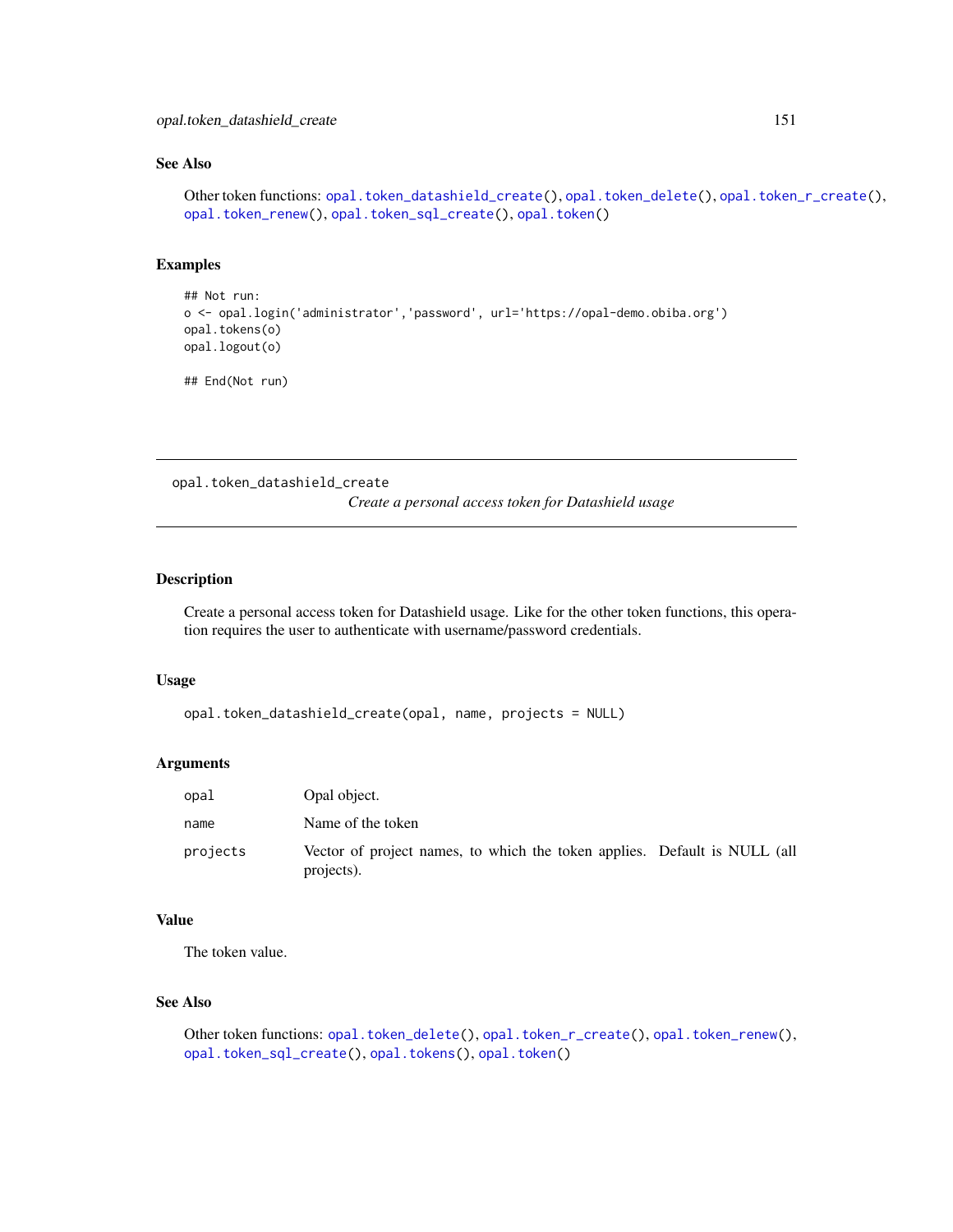# Examples

```
## Not run:
o <- opal.login('administrator','password', url='https://opal-demo.obiba.org')
token <- opal.token_datashield_create(o, 'ds-1')
opal.logout(o)
## End(Not run)
```
<span id="page-151-0"></span>opal.token\_delete *Delete a personal access token*

#### Description

Delete a personal access token permanently. Like for the other token functions, this operation requires the user to authenticate with username/password credentials.

#### Usage

opal.token\_delete(opal, name)

#### Arguments

| opal | Opal object.      |
|------|-------------------|
| name | Name of the token |

#### See Also

Other token functions: [opal.token\\_datashield\\_create\(](#page-150-0)), [opal.token\\_r\\_create\(](#page-152-0)), [opal.token\\_renew\(](#page-152-1)), [opal.token\\_sql\\_create\(](#page-153-0)), [opal.tokens\(](#page-149-0)), [opal.token\(](#page-149-1))

#### Examples

```
## Not run:
o <- opal.login('administrator','password', url='https://opal-demo.obiba.org')
opal.token_delete(o, 'sql-1')
opal.logout(o)
## End(Not run)
```
<span id="page-151-1"></span>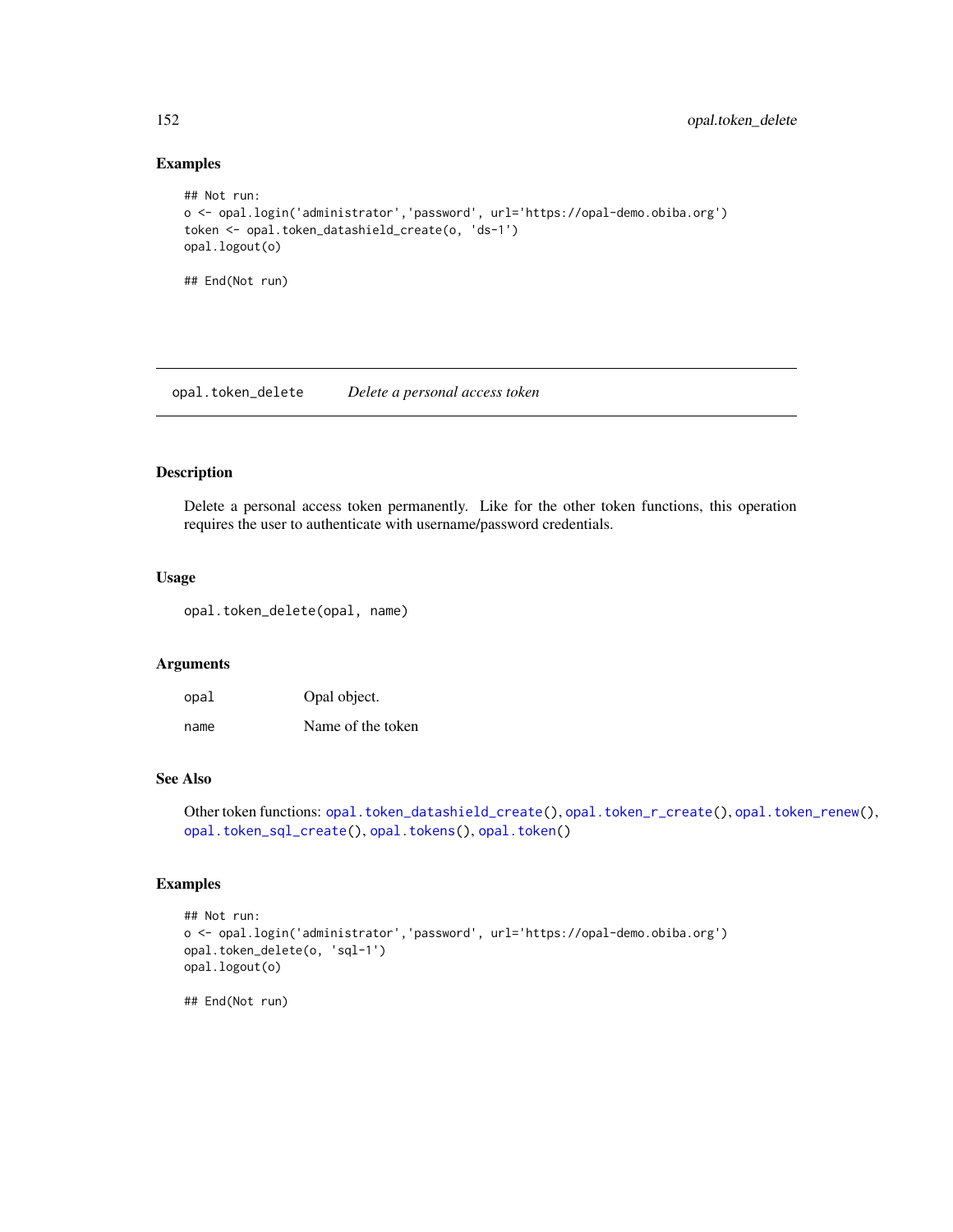<span id="page-152-2"></span><span id="page-152-1"></span>opal.token\_renew *Renew an inactive personal access token*

#### Description

Renew an inactive personal access token after it has been marked as being inactive. Like for the other token functions, this operation requires the user to authenticate with username/password credentials.

#### Usage

opal.token\_renew(opal, name)

#### Arguments

| opal | Opal object.      |
|------|-------------------|
| name | Name of the token |

# See Also

Other token functions: [opal.token\\_datashield\\_create\(](#page-150-0)), [opal.token\\_delete\(](#page-151-0)), [opal.token\\_r\\_create\(](#page-152-0)), [opal.token\\_sql\\_create\(](#page-153-0)), [opal.tokens\(](#page-149-0)), [opal.token\(](#page-149-1))

#### Examples

```
## Not run:
o <- opal.login('administrator','password', url='https://opal-demo.obiba.org')
opal.token_renew(o, 'sql-1')
opal.logout(o)
## End(Not run)
```
<span id="page-152-0"></span>opal.token\_r\_create *Create a personal access token for R usage*

# Description

Create a personal access token for R (server) usage. Like for the other token functions, this operation requires the user to authenticate with username/password credentials.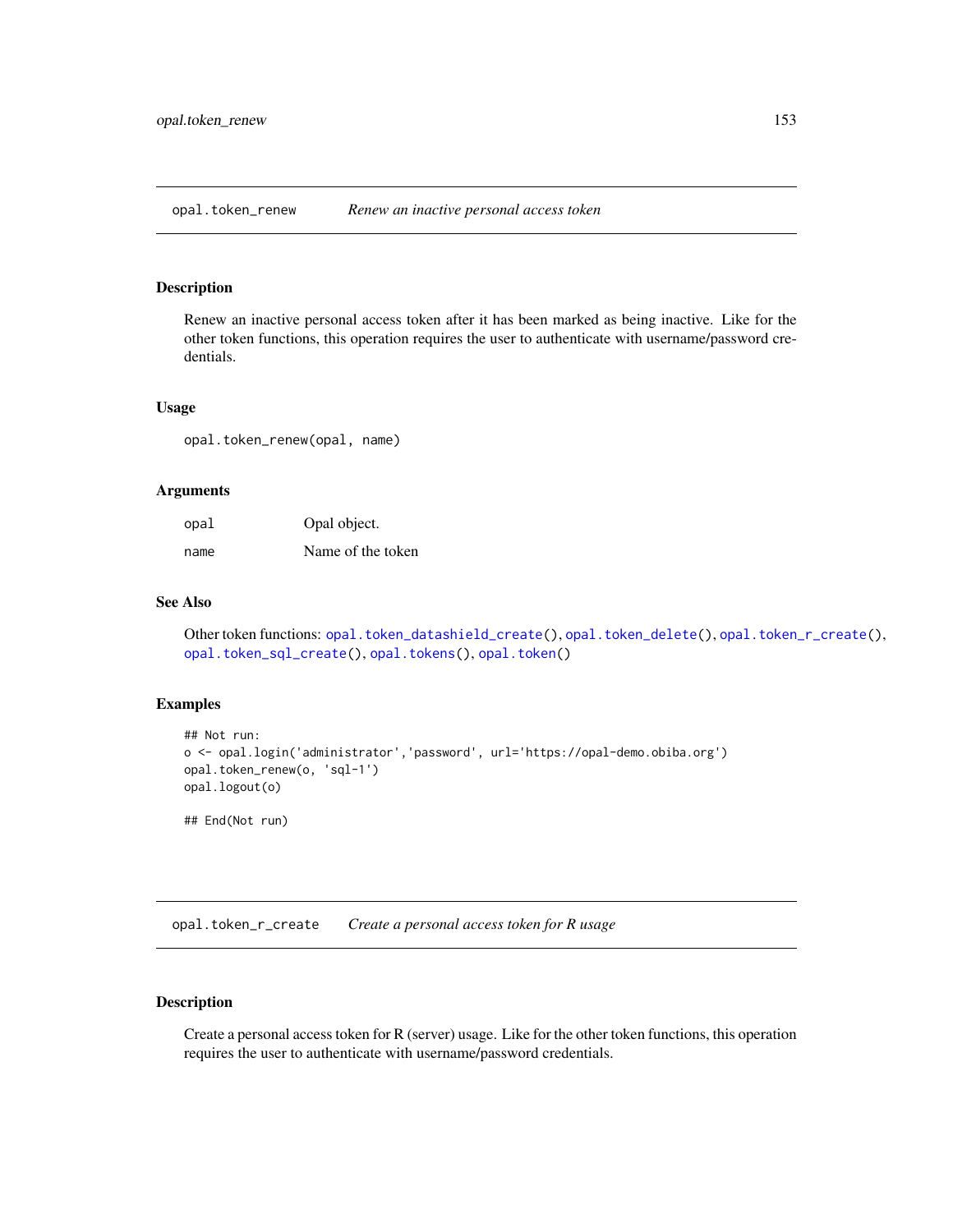# Usage

```
opal.token_r_create(
  opal,
  name,
 projects = NULL,
 access = NULL,
  commands = c("export")
)
```
#### Arguments

| opal     | Opal object.                                                                                                                         |
|----------|--------------------------------------------------------------------------------------------------------------------------------------|
| name     | Name of the token                                                                                                                    |
| projects | Vector of project names, to which the token applies. Default is NULL (all<br>projects).                                              |
| access   | Data access level: 'READ' (read-only) or 'READ_NO_VALUES' (read-only,<br>without access to individual-level data) or NULL (default). |
| commands | Task commands that can launched on a project: 'import' and/or 'export'. De-<br>fault is 'export' (use NULL for no task commands).    |

#### Value

The token value.

# See Also

```
Other token functions: opal.token_datashield_create(), opal.token_delete(), opal.token_renew(),
opal.token_sql_create(), opal.tokens(), opal.token()
```
# Examples

```
## Not run:
o <- opal.login('administrator','password', url='https://opal-demo.obiba.org')
token <- opal.token_r_create(o, 'r-1', access = 'READ', commands = 'export')
opal.logout(o)
## End(Not run)
```
<span id="page-153-0"></span>opal.token\_sql\_create *Create a personal access token for SQL usage*

#### Description

Create a personal access token for SQL usage. Like for the other token functions, this operation requires the user to authenticate with username/password credentials.

<span id="page-153-1"></span>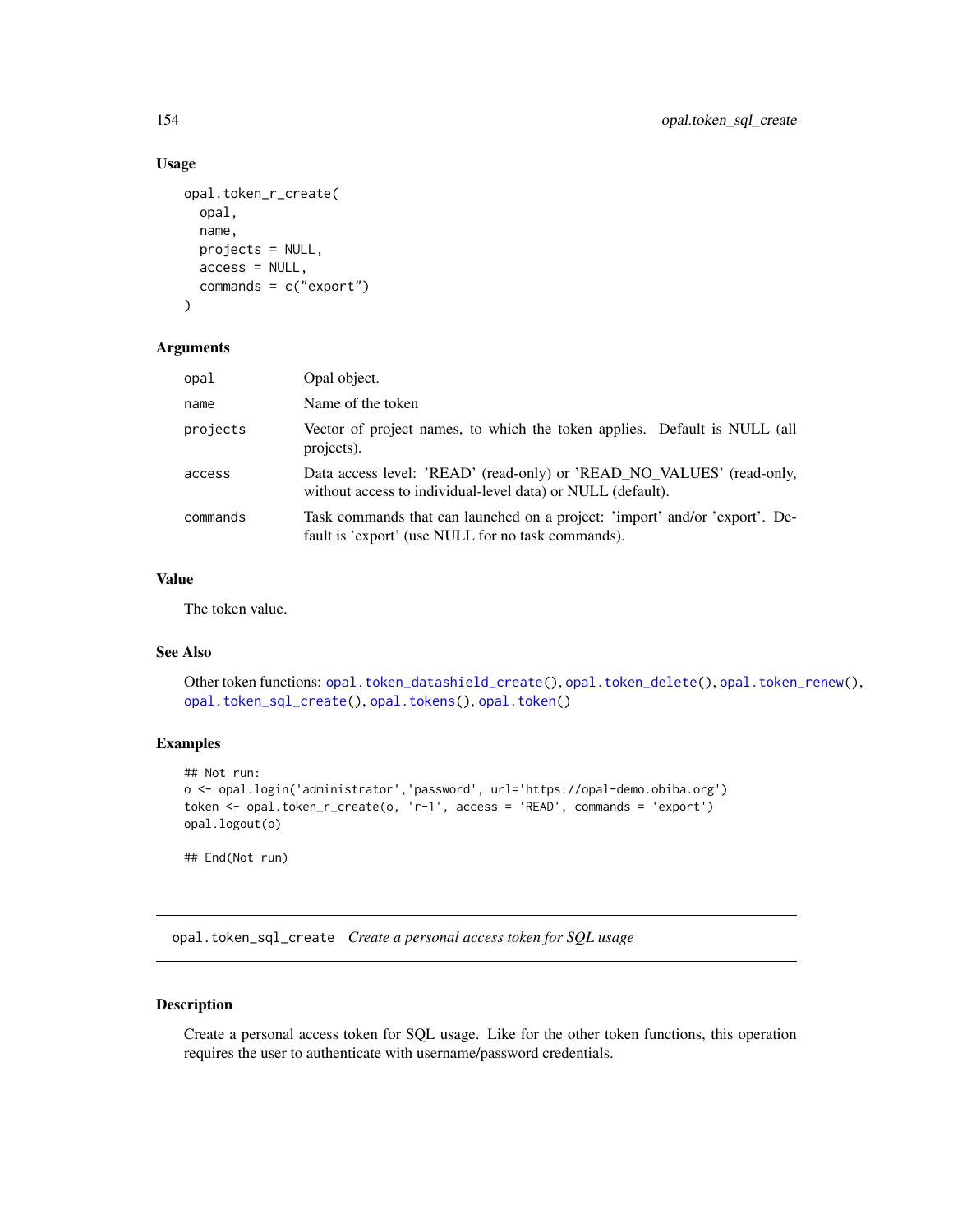# <span id="page-154-0"></span>opal.unload\_package 155

# Usage

opal.token\_sql\_create(opal, name, projects = NULL)

#### Arguments

| opal     | Opal object.                                                                            |  |
|----------|-----------------------------------------------------------------------------------------|--|
| name     | Name of the token                                                                       |  |
| projects | Vector of project names, to which the token applies. Default is NULL (all<br>projects). |  |

#### Value

The token value.

# See Also

Other token functions: [opal.token\\_datashield\\_create\(](#page-150-0)), [opal.token\\_delete\(](#page-151-0)), [opal.token\\_r\\_create\(](#page-152-0)), [opal.token\\_renew\(](#page-152-1)), [opal.tokens\(](#page-149-0)), [opal.token\(](#page-149-1))

# Examples

```
## Not run:
o <- opal.login('administrator','password', url='https://opal-demo.obiba.org')
token <- opal.token_sql_create(o, 'sql-1')
opal.logout(o)
```
## End(Not run)

opal.unload\_package *Unload package*

# Description

Unload package from the remote R session.

#### Usage

```
opal.unload_package(opal, pkg)
```
#### Arguments

| opal | Opal object or list of opal objects. |
|------|--------------------------------------|
| pkg  | Package name.                        |

# See Also

Other execution functions: [opal.execute.source\(](#page-77-0)), [opal.execute\(](#page-76-0)), [opal.load\\_package\(](#page-89-0))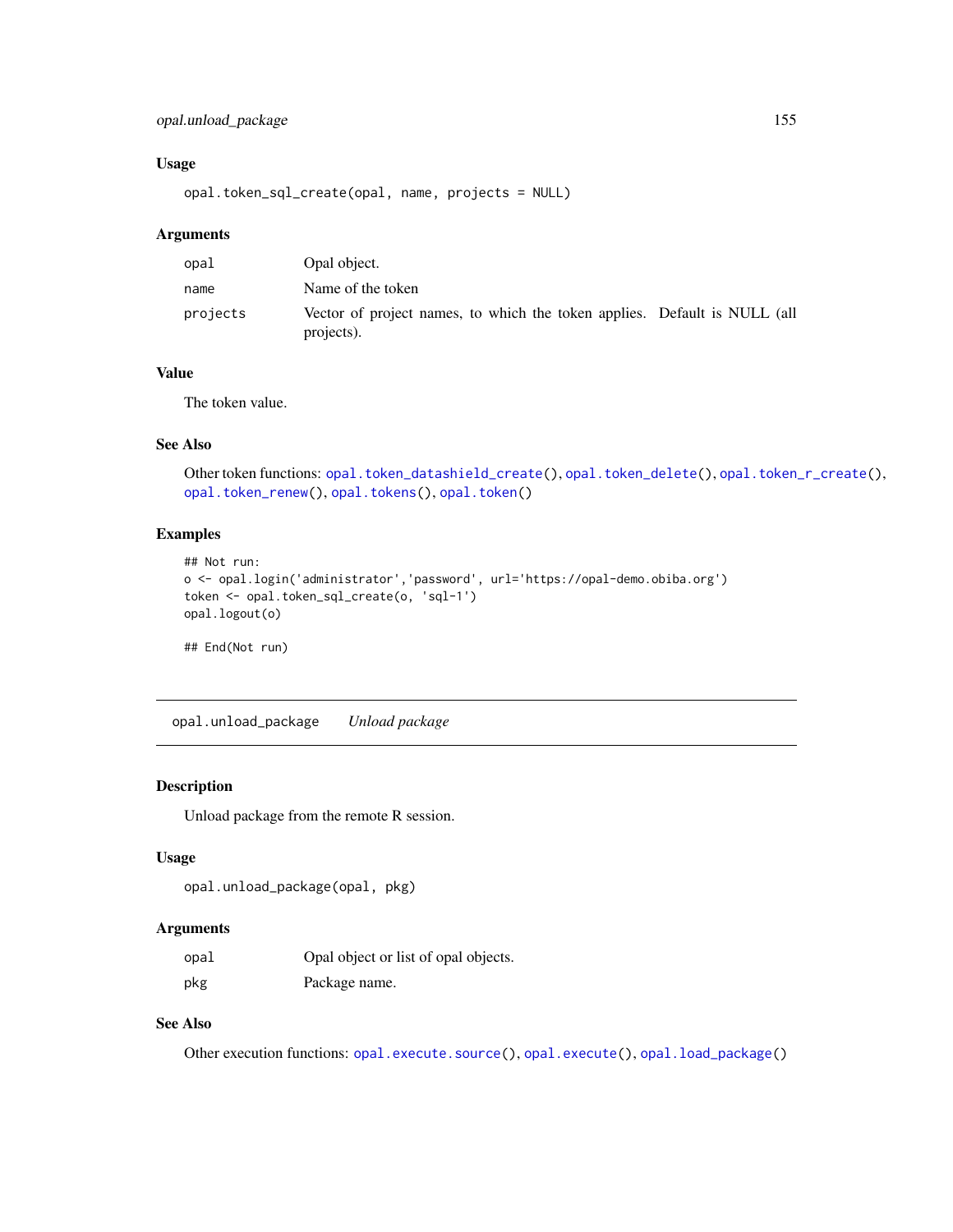# Examples

```
## Not run:
o <- opal.login('administrator','password', url='https://opal-demo.obiba.org')
opal.unload_package(o, 'stats')
opal.logout(o)
## End(Not run)
```
<span id="page-155-0"></span>opal.valueset *Get the values of an entity*

# Description

Get the values of an entity in a table.

#### Usage

opal.valueset(opal, datasource, table, identifier)

#### Arguments

| opal       | Opal object.                         |
|------------|--------------------------------------|
| datasource | Name of the datasource.              |
| table      | Name of the table in the datasource. |
| identifier | Entity identifier.                   |

#### See Also

```
Other datasource functions: opal.annotate(), opal.annotations(), opal.attribute_values(),
opal.datasources(opal.datasource(opal.tables(opal.table(opal.variable_summary(),
opal.variables(), opal.variable()
```
#### Examples

```
## Not run:
o <- opal.login('administrator','password', url='https://opal-demo.obiba.org')
opal.valueset(o, 'CNSIM', 'CNSIM1', '1008573362')
opal.logout(o)
## End(Not run)
```
<span id="page-155-1"></span>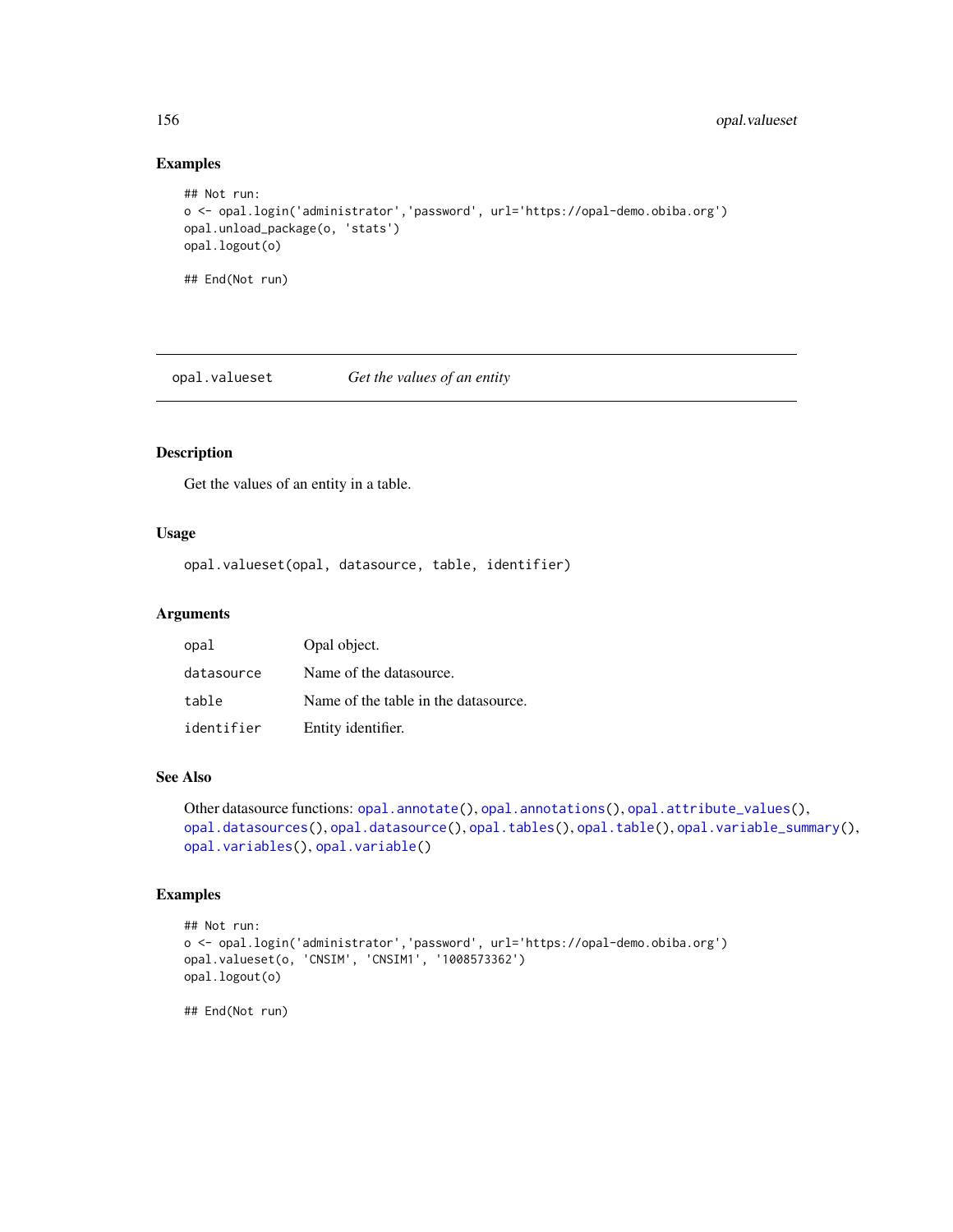<span id="page-156-2"></span><span id="page-156-1"></span>opal.variable *Get a variable of a table*

# Description

Get a variable of a table

#### Usage

opal.variable(opal, datasource, table, variable)

#### Arguments

| opal       | Opal object.                         |
|------------|--------------------------------------|
| datasource | Name of the datasource.              |
| table      | Name of the table in the datasource. |
| variable   | Name of the variable in the table.   |

#### See Also

```
Other datasource functions: opal.annotate(), opal.annotations(), opal.attribute_values(),
opal.datasources(), opal.datasource(), opal.tables(), opal.table(), opal.valueset(),
opal.variable_summary(), opal.variables()
```
# Examples

```
## Not run:
o <- opal.login('administrator','password', url='https://opal-demo.obiba.org')
opal.variable(o, 'CNSIM', 'CNSIM1', 'GENDER')
opal.logout(o)
```
## End(Not run)

<span id="page-156-0"></span>opal.variables *Get variables of a table*

# Description

Get variables of a table

#### Usage

```
opal.variables(opal, datasource, table, locale = "en", df = TRUE)
```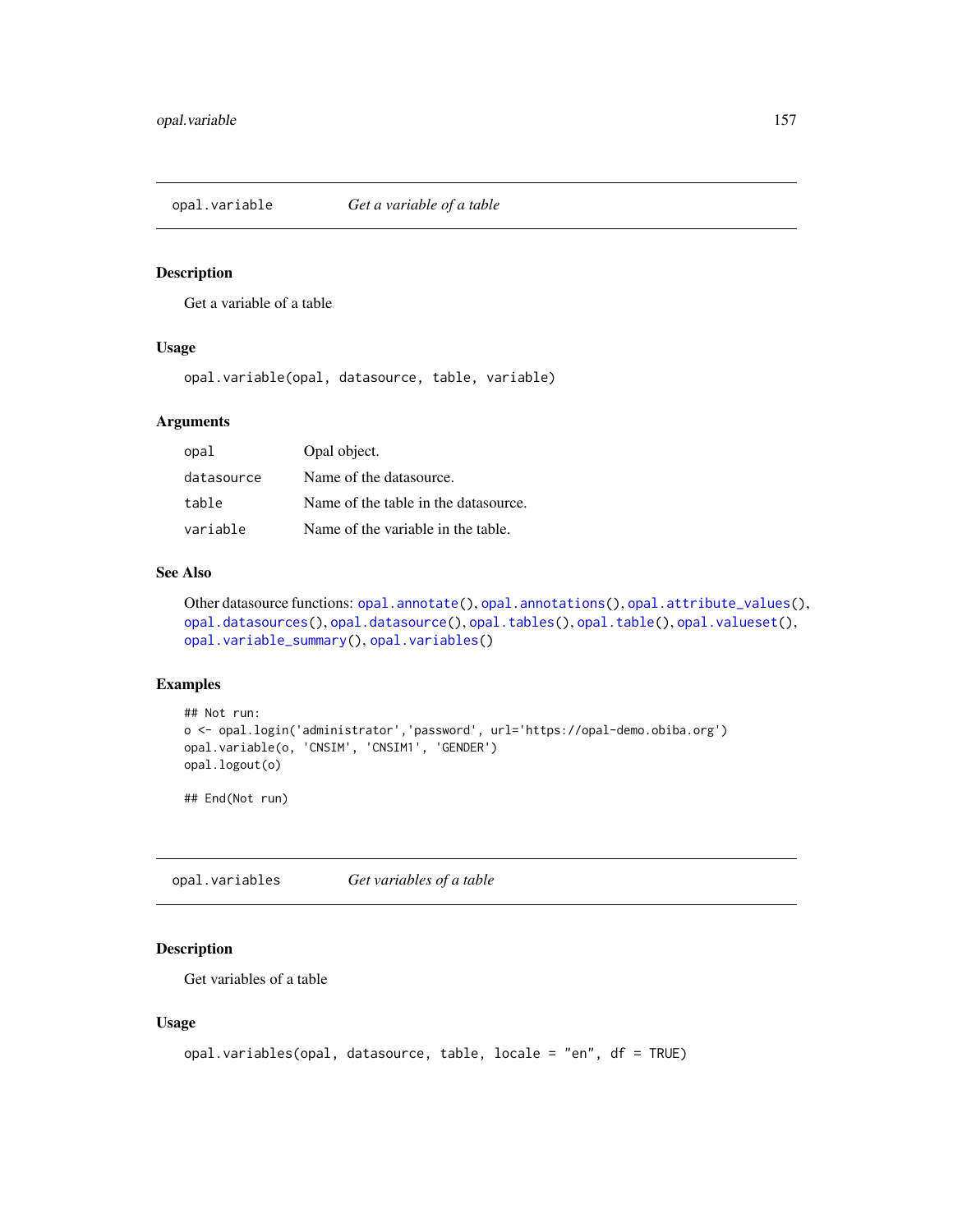# <span id="page-157-1"></span>Arguments

| opal       | Opal object.                               |
|------------|--------------------------------------------|
| datasource | Name of the datasource.                    |
| table      | Name of the table in the datasource.       |
| locale     | The language for labels (default is "en"). |
| df         | Return a data.frame (default is TRUE)      |

# See Also

```
Other datasource functions: opal.annotate(), opal.annotations(), opal.attribute_values(),
opal.datasources(), opal.datasource(), opal.tables(), opal.table(), opal.valueset(),
opal.variable_summary(), opal.variable()
```
# Examples

```
## Not run:
o <- opal.login('administrator','password', url='https://opal-demo.obiba.org')
opal.variables(o, 'CNSIM', 'CNSIM1')
opal.logout(o)
```
## End(Not run)

<span id="page-157-0"></span>opal.variable\_summary *Get summary statistics of a variable of a table*

# Description

Get summary statistics of a variable of a table

#### Usage

```
opal.variable_summary(
  opal,
  datasource,
  table,
  variable,
  cached = TRUE,
 nature = NULL
```

```
)
```
# Arguments

| opal       | Opal object.                         |
|------------|--------------------------------------|
| datasource | Name of the datasource.              |
| table      | Name of the table in the datasource. |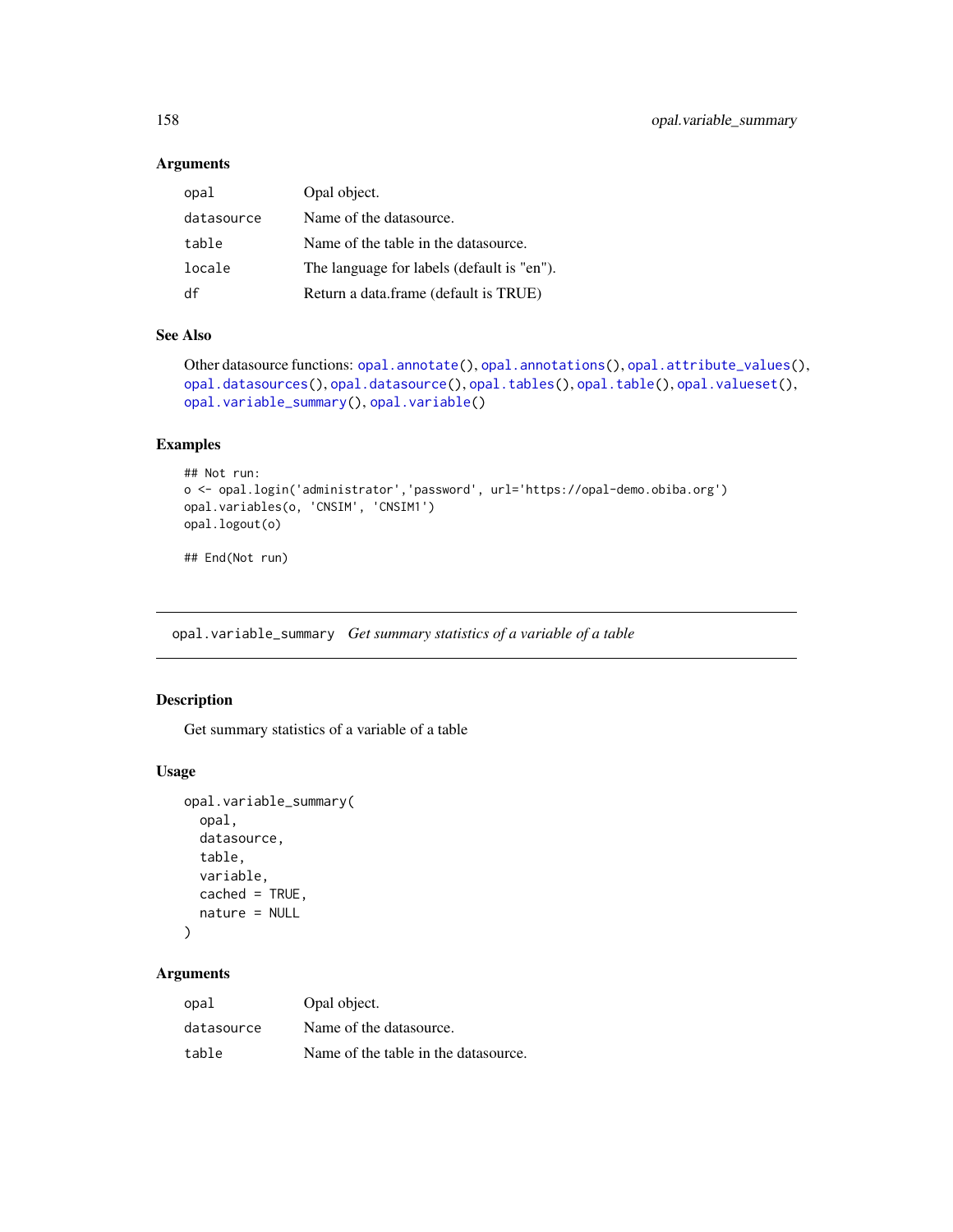<span id="page-158-0"></span>

| variable | Name of the variable in the table.                                                                                                                |
|----------|---------------------------------------------------------------------------------------------------------------------------------------------------|
| cached   | Get cached summary if exists. When FALSE, the cached summary is evicted<br>and replaced by the newly calculated one. Default is TRUE.             |
| nature   | Force summary nature, independently from the variable. Possible values are:<br>CATEGORICAL, CONTINUOUS, TEMPORAL, GEO, BINARY, UNDETER-<br>MINED. |

# See Also

```
opal.annotate(opal.annotations(opal.attribute_values(),
opal.datasources(), opal.datasource(), opal.tables(), opal.table(), opal.valueset(),
opal.variables(), opal.variable()
```
# Examples

```
## Not run:
o <- opal.login('administrator','password', url='https://opal-demo.obiba.org')
opal.variable_summary(o, 'CNSIM', 'CNSIM1', 'GENDER')
opal.logout(o)
```
## End(Not run)

opal.version\_compare *Compare*

# Description

Compare Opal version with the provided one. Note that a request must have been done in order to have a non-null Opal version.

#### Usage

```
opal.version_compare(opal, version)
```
#### Arguments

| opal    | Opal object.                                |
|---------|---------------------------------------------|
| version | The semantic version string to be compared. |

#### Value

>0 if Opal version is more recent, 0 if equals, <0 otherwise.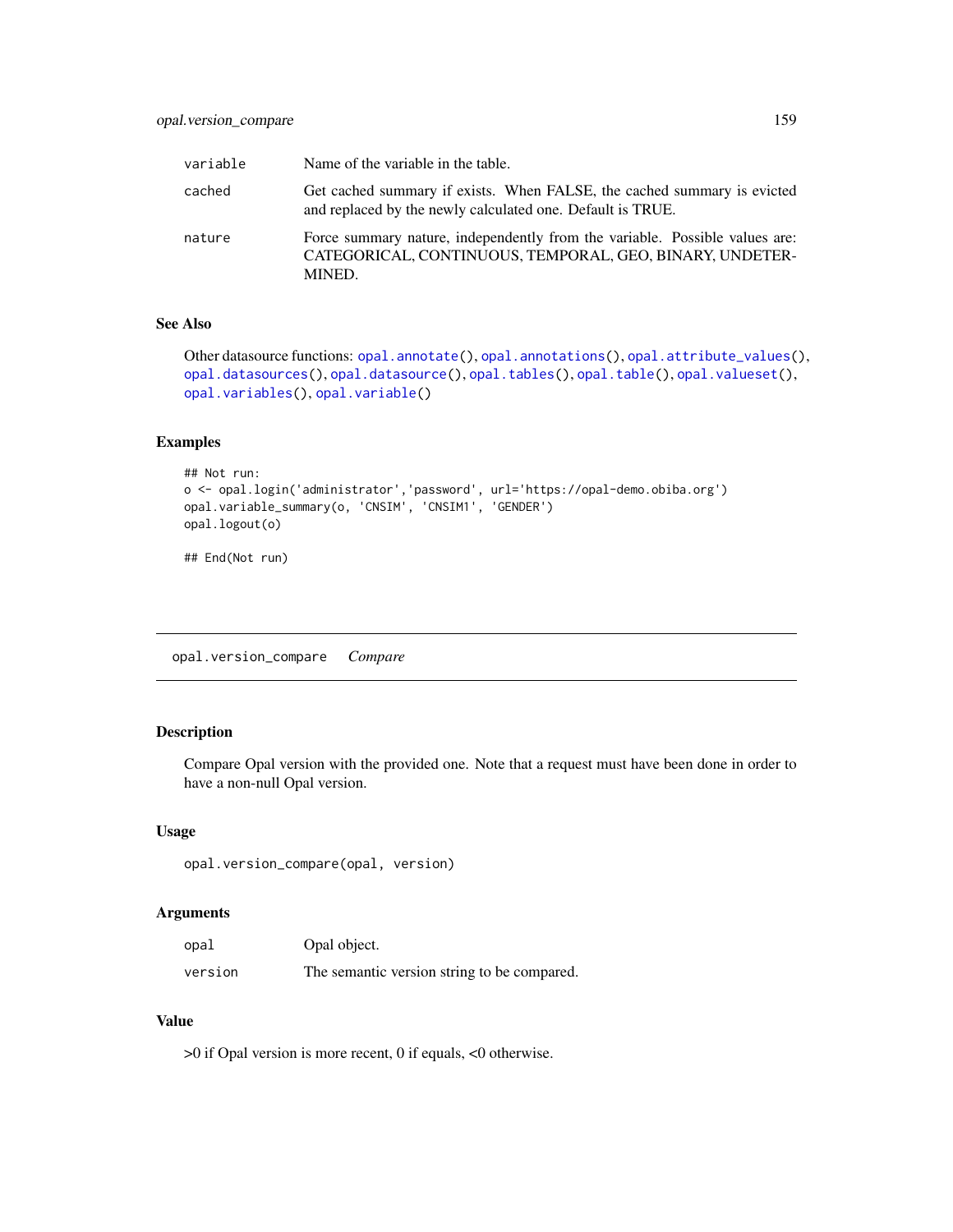#### Examples

```
## Not run:
o <- opal.login('administrator','password', url = 'https://opal-demo.obiba.org')
opal.version_compare(o, "2.6.0")
opal.logout(o)
## End(Not run)
```
<span id="page-159-0"></span>opal.vocabularies *Get the vocabularies of a taxonomy*

# Description

Get all the vocabularies of a taxonomy. A vocabulary describes the possible values of variable annotations.

#### Usage

```
opal.vocabularies(opal, taxonomy, locale = "en", df = TRUE)
```
# Arguments

| opal     | Opal object.                               |
|----------|--------------------------------------------|
| taxonomy | Name of the taxonomy                       |
| locale   | The language for labels (default is "en"). |
| df       | Return a data.frame (default is TRUE)      |

# See Also

Other taxonomy functions: [opal.taxonomies\(](#page-144-0)), [opal.taxonomy\\_delete\(](#page-146-0)), [opal.taxonomy\\_download\(](#page-146-1)), [opal.taxonomy\\_upload\(](#page-147-0)), [opal.taxonomy\(](#page-145-0)), [opal.terms\(](#page-148-0)), [opal.vocabulary\(](#page-160-0))

#### Examples

```
## Not run:
o <- opal.login('administrator','password', url='https://opal-demo.obiba.org')
opal.vocabularies(o, 'Mlstr_area')
opal.logout(o)
## End(Not run)
```
<span id="page-159-1"></span>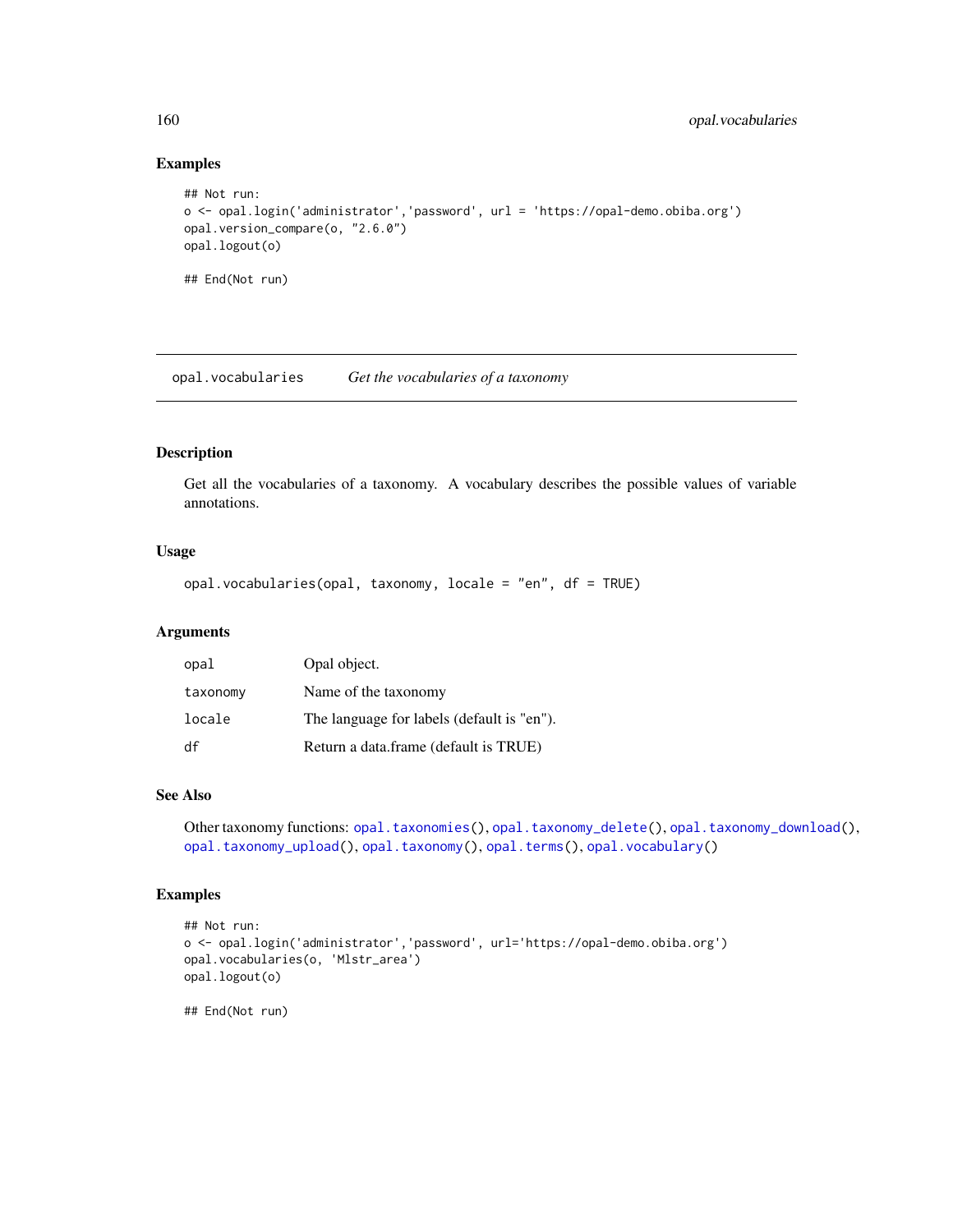<span id="page-160-2"></span><span id="page-160-0"></span>opal.vocabulary *Get a taxonomy vocabulary*

#### Description

Get a specific vocabulary details.

# Usage

opal.vocabulary(opal, taxonomy, vocabulary)

# Arguments

| opal       | Opal object.                           |
|------------|----------------------------------------|
| taxonomy   | Name of the taxonomy                   |
| vocabulary | Name of the vocabulary in the taxonomy |

#### See Also

Other taxonomy functions: [opal.taxonomies\(](#page-144-0)), [opal.taxonomy\\_delete\(](#page-146-0)), [opal.taxonomy\\_download\(](#page-146-1)), [opal.taxonomy\\_upload\(](#page-147-0)), [opal.taxonomy\(](#page-145-0)), [opal.terms\(](#page-148-0)), [opal.vocabularies\(](#page-159-0))

# Examples

```
## Not run:
o <- opal.login('administrator','password', url='https://opal-demo.obiba.org')
opal.vocabulary(o, 'Mlstr_area', 'Lifestyle_behaviours')
opal.logout(o)
```
## End(Not run)

<span id="page-160-1"></span>opal.workspaces *Get the R workspaces from a opal.*

# Description

Get the R workspaces from a opal.

#### Usage

```
opal.workspaces(opal)
```
#### Arguments

opal Opal object.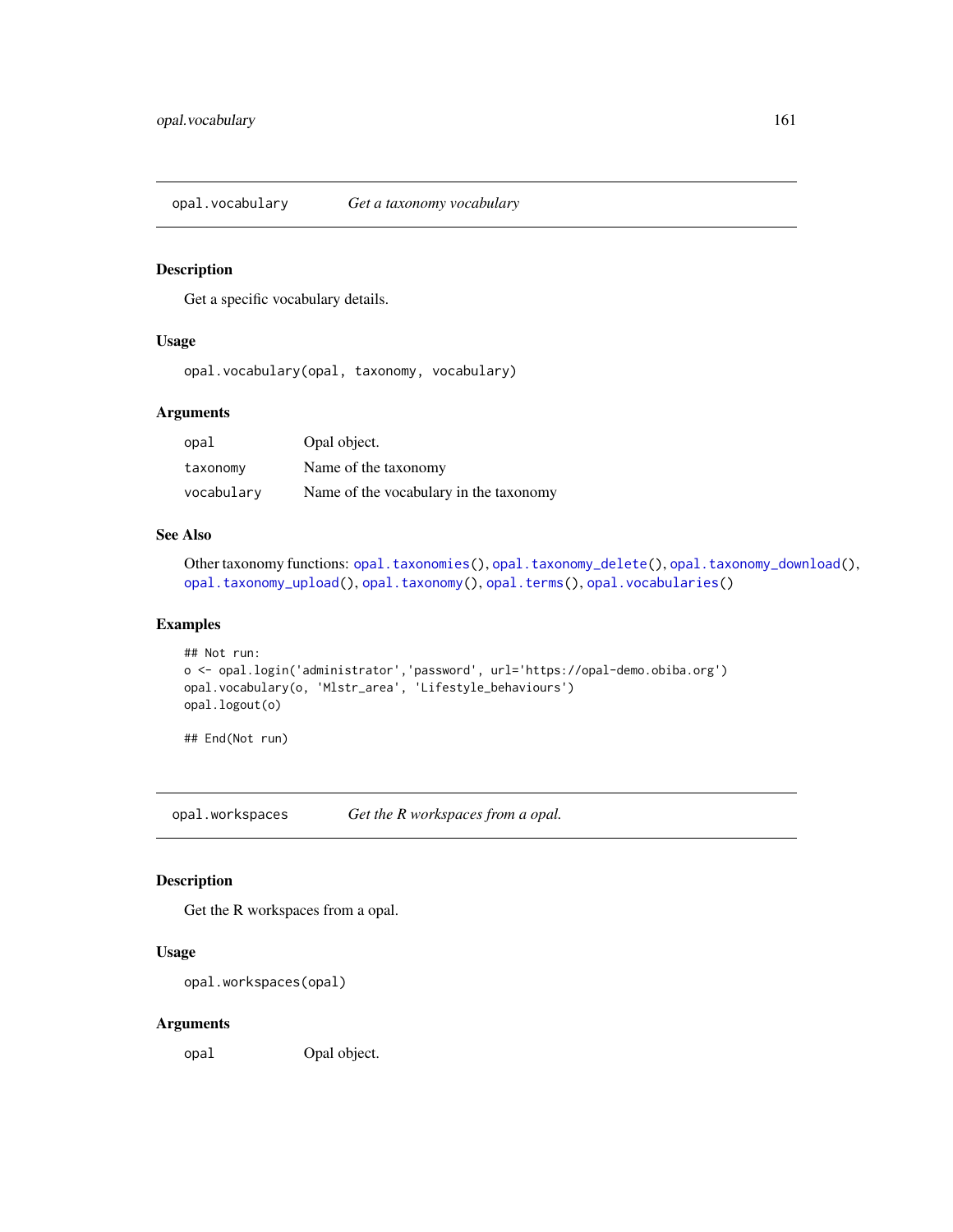# See Also

Other workspace functions: [opal.workspace\\_rm\(](#page-161-0)), [opal.workspace\\_save\(](#page-162-0))

# Examples

```
## Not run:
o <- opal.login('administrator','password', url='https://opal-demo.obiba.org')
opal.workspaces(o)
opal.logout(o)
```
## End(Not run)

<span id="page-161-0"></span>opal.workspace\_rm *Remove a R workspace from a opal.*

# Description

Remove a R workspace from a opal.

#### Usage

```
opal.workspace_rm(opal, ws, user = NULL)
```
#### Arguments

| opal | Opal object.                                                                                |
|------|---------------------------------------------------------------------------------------------|
| WS   | The workspace name                                                                          |
| user | The user name associated to the worskpace. If not provided, the current user is<br>applied. |

#### See Also

Other workspace functions: [opal.workspace\\_save\(](#page-162-0)), [opal.workspaces\(](#page-160-1))

#### Examples

```
## Not run:
o <- opal.login('administrator','password', url='https://opal-demo.obiba.org')
opal.workspace_rm(o, 'test')
opal.logout(o)
## End(Not run)
```
<span id="page-161-1"></span>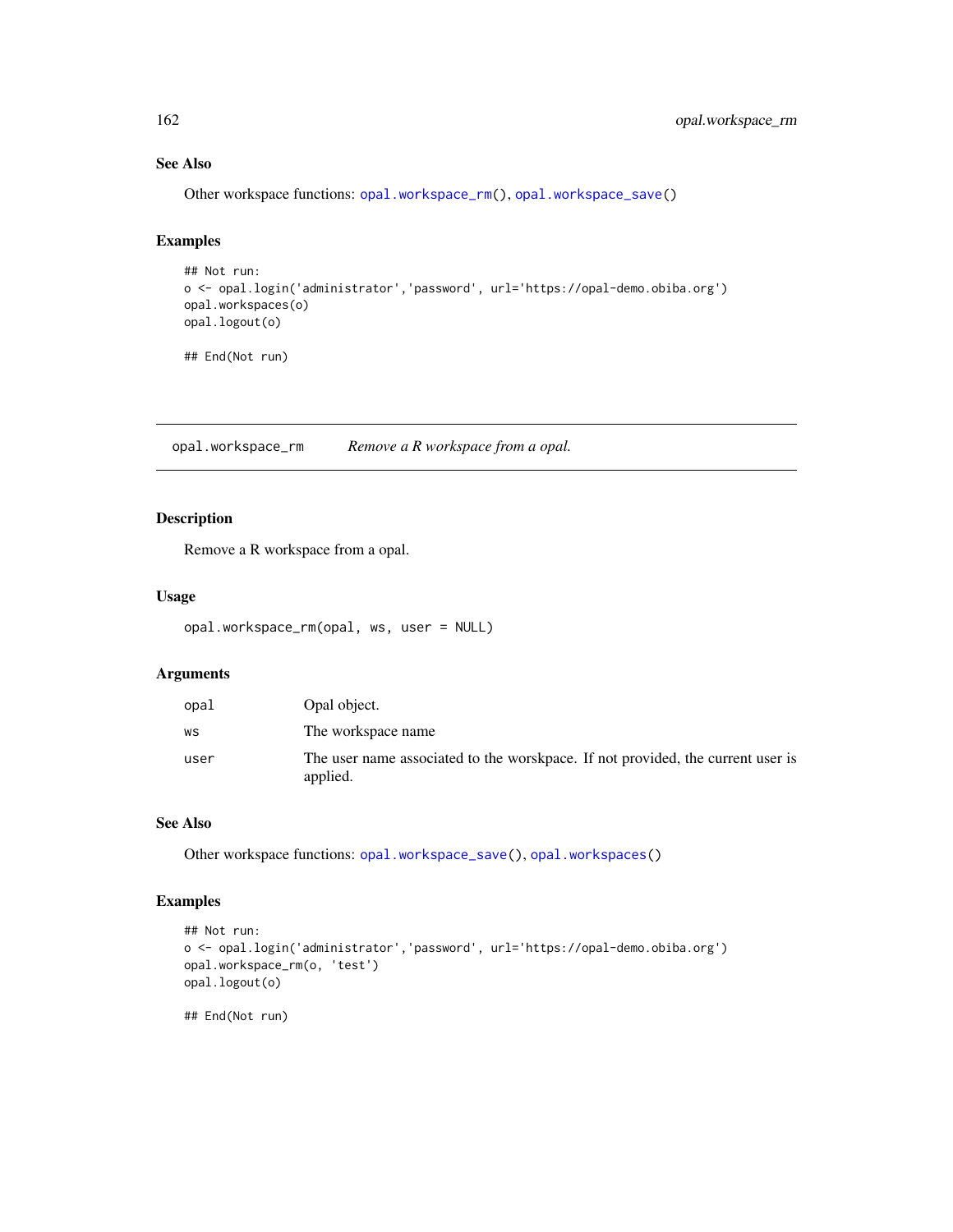<span id="page-162-1"></span><span id="page-162-0"></span>opal.workspace\_save *Save the current session in a opal R workspace.*

# Description

Save the current session in a opal R workspace.

# Usage

```
opal.workspace_save(opal, save = TRUE)
```
# Arguments

| opal | Opal object.                                                                               |
|------|--------------------------------------------------------------------------------------------|
| save | Save the workspace with given identifier (default is TRUE, current session ID if<br>TRUE). |

# Value

The workspace ID (invisible)

# See Also

Other workspace functions: [opal.workspace\\_rm\(](#page-161-0)), [opal.workspaces\(](#page-160-1))

# Examples

```
## Not run:
o <- opal.login('administrator','password', url='https://opal-demo.obiba.org')
# provide a workspace ID
opal.workspace_save(o, 'test')
# or use default one
id <- opal.workspace_save(o)
opal.logout(o)
```
## End(Not run)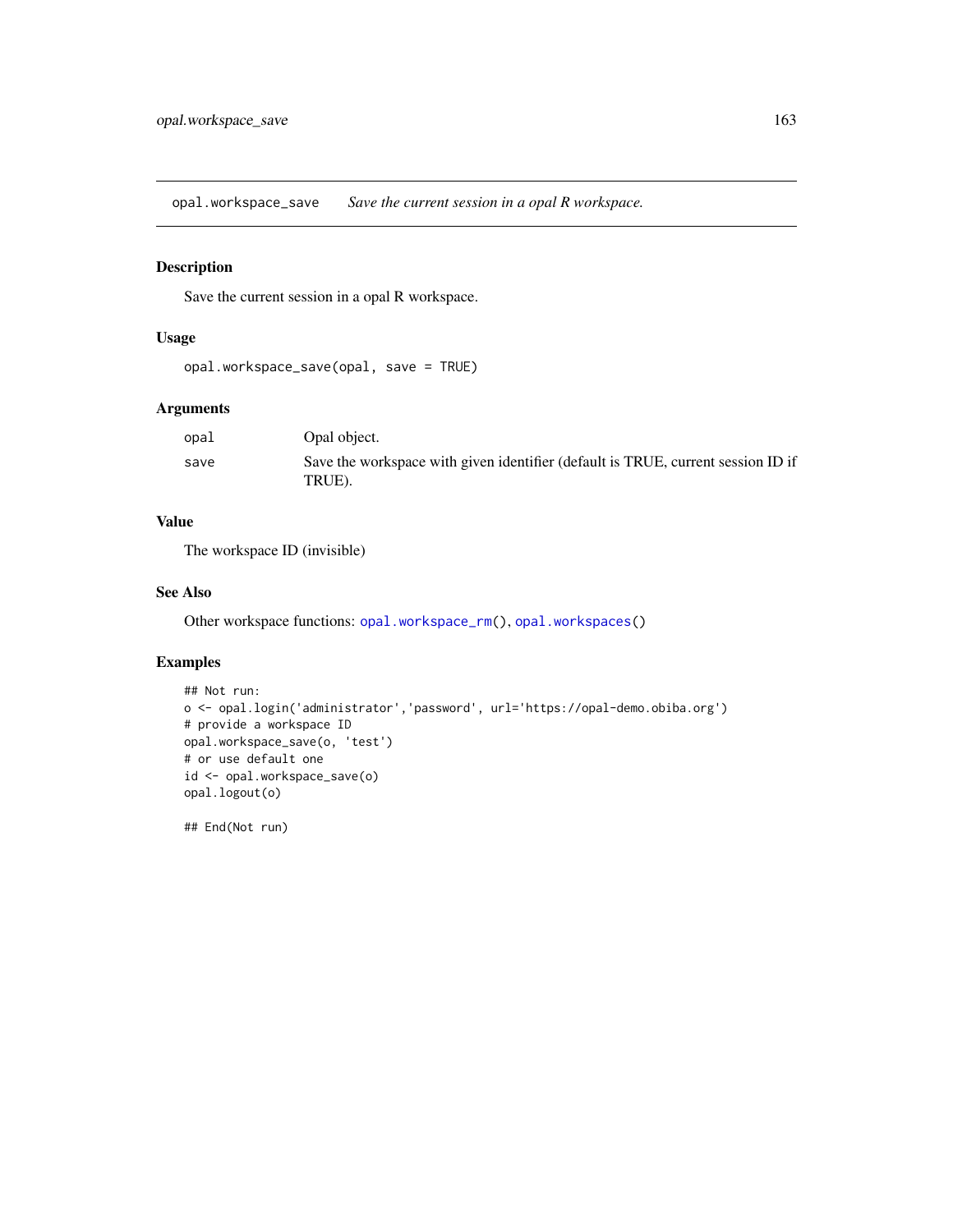# **Index**

```
∗ DataSHIELD functions
    dsadmin.get_method, 11
    dsadmin.get_methods, 12
    dsadmin.get_options, 12
    dsadmin.install_github_package, 14
    dsadmin.install_local_package, 15
    dsadmin.install_package, 16
    dsadmin.installed_package, 13
    dsadmin.package_description, 17
    dsadmin.package_descriptions, 18
    dsadmin.publish_package, 31
    dsadmin.remove_package, 32
    dsadmin.rm_method, 32
    dsadmin.rm_methods, 33
    dsadmin.rm_option, 34
    dsadmin.rm_options, 35
    dsadmin.rm_package_methods, 36
    37
    dsadmin.set_option, 38
    dsadmin.set_package_methods, 39
    dsadmin.unpublish_package, 40
∗ DataSHIELD profiles
    dsadmin.profile, 21
    dsadmin.profile_access, 23
    dsadmin.profile_create, 23
    dsadmin.profile_delete, 24
    dsadmin.profile_enable, 25
    dsadmin.profile_exists, 26
    dsadmin.profile_init, 26
    dsadmin.profile_perm, 27
    dsadmin.profile_perm_add, 28
    dsadmin.profile_perm_delete, 29
    dsadmin.profile_rparser, 30
    dsadmin.profiles, 22
∗ REST functions
    opal.delete, 77
    opal.get, 89
    opal.post, 93
```
opal.put, [104](#page-103-0)

∗ administration functions oadmin.install\_bioconductor\_package, [43](#page-42-0) oadmin.install\_cran\_package, [44](#page-43-0) oadmin.install\_devtools, [44](#page-43-0) oadmin.install\_github\_package, [45](#page-44-0) oadmin.install\_local\_package, [46](#page-45-0) oadmin.install\_package, [47](#page-46-0) oadmin.installed\_devtools, [41](#page-40-0) oadmin.installed\_package, [41](#page-40-0) oadmin.installed\_packages, [42](#page-41-0) oadmin.package\_description, [48](#page-47-0) oadmin.remove\_package, [51](#page-50-0) ∗ assignment functions opal.assign, [64](#page-63-0) opal.assign.data, [65](#page-64-0) opal.assign.resource, [66](#page-65-0) opal.assign.script, [67](#page-66-0) opal.assign.table, [67](#page-66-0) opal.assign.table.tibble, [69](#page-68-0) ∗ command functions opal.command, [72](#page-71-0) opal.command\_result, [74](#page-73-0) opal.command\_rm, [75](#page-74-1) opal.commands, [73](#page-72-0) opal.commands\_rm, [73](#page-72-0) ∗ connection functions opal.login, [90](#page-89-1) opal.logout, [92](#page-91-0) opal.profiles, [94](#page-93-0) ∗ datasource functions opal.annotate, [62](#page-61-1) opal.annotations, [63](#page-62-1) opal.attribute\_values, [71](#page-70-1) opal.datasource, [75](#page-74-1) opal.datasources, [76](#page-75-1) opal.table, [125](#page-124-1) opal.tables, [126](#page-125-1) opal.valueset, [156](#page-155-1)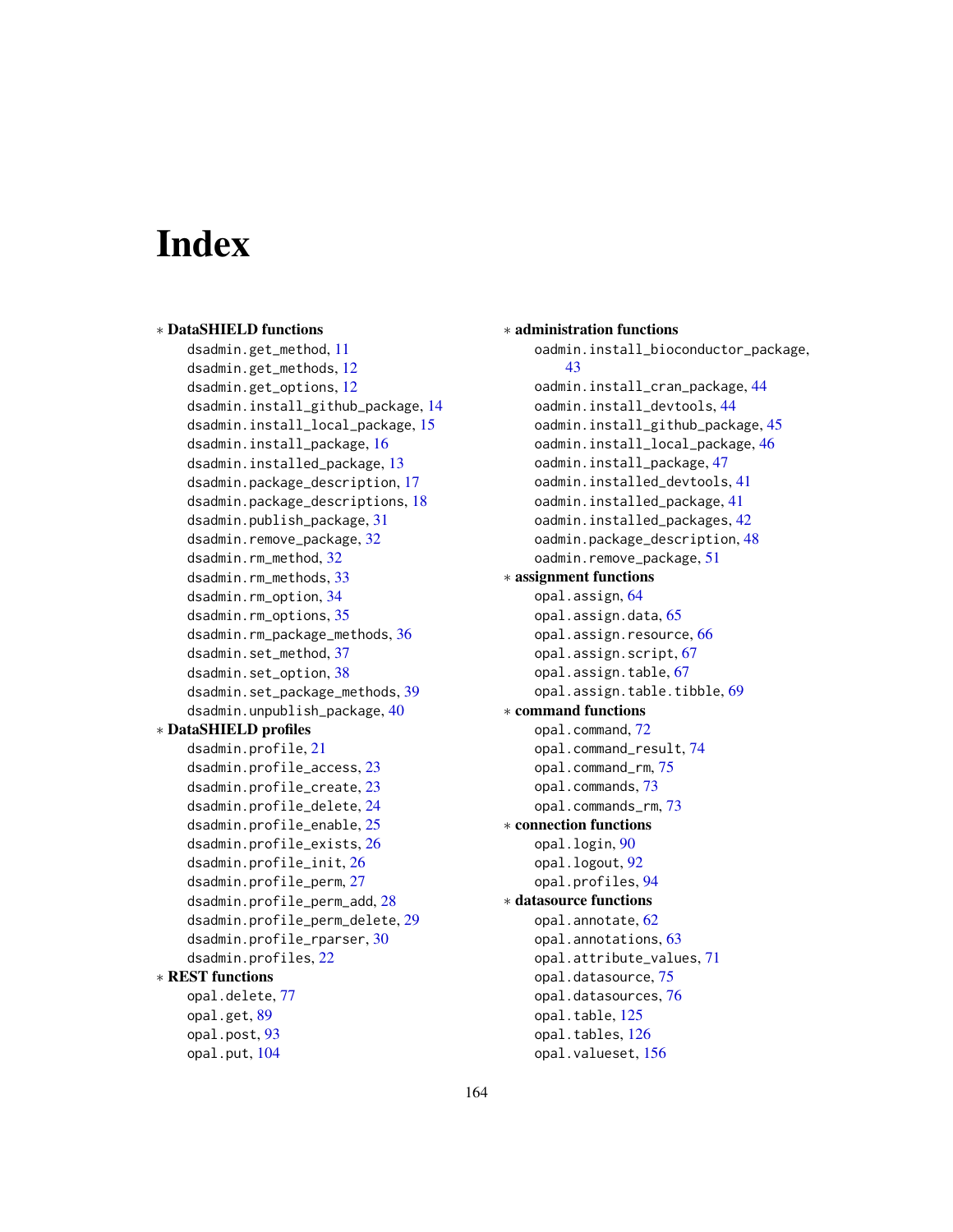#### INDEX 165

opal.variable, [157](#page-156-2) opal.variable\_summary, [158](#page-157-1) opal.variables, [157](#page-156-2) ∗ execution functions opal.execute, [77](#page-76-1) opal.execute.source, [78](#page-77-1) opal.load\_package, [90](#page-89-1) opal.unload\_package, [155](#page-154-0) ∗ file functions opal.file, [79](#page-78-0) opal.file\_cp, [80](#page-79-0) opal.file\_download, [80](#page-79-0) opal.file\_ls, [81](#page-80-0) opal.file\_mkdir, [82](#page-81-0) opal.file\_mkdir\_tmp, [83](#page-82-0) opal.file\_mv, [83](#page-82-0) opal.file\_read, [84](#page-83-0) opal.file\_rm, [85](#page-84-0) opal.file\_unzip, [86](#page-85-0) opal.file\_upload, [87](#page-86-0) opal.file\_write, [88](#page-87-0) ∗ project functions opal.project, [95](#page-94-0) opal.project\_create, [98](#page-97-0) opal.project\_delete, [100](#page-99-0) opal.project\_exists, [100](#page-99-0) opal.projects, [95](#page-94-0) opal.projects\_databases, [96](#page-95-0) ∗ resource functions opal.resource, [106](#page-105-0) opal.resource\_create, [110](#page-109-0) opal.resource\_delete, [111](#page-110-0) opal.resource\_exists, [112](#page-111-0) opal.resource\_extension\_create, [113](#page-112-0) opal.resource\_get, [114](#page-113-0) opal.resource\_perm, [115](#page-114-0) opal.resource\_perm\_add, [116](#page-115-0) opal.resource\_perm\_delete, [117](#page-116-0) opal.resources, [107](#page-106-0) opal.resources\_perm, [107](#page-106-0) opal.resources\_perm\_add, [108](#page-107-0) opal.resources\_perm\_delete, [109](#page-108-0) ∗ symbol functions opal.rm, [120](#page-119-0) opal.symbol\_import, [123](#page-122-0) opal.symbol\_rm, [124](#page-123-0) opal.symbol\_save, [125](#page-124-1)

opal.symbols, [122](#page-121-0) ∗ table functions opal.resource\_view\_create, [118](#page-117-0) opal.resource\_view\_reconnect, [119](#page-118-0) opal.table\_create, [129](#page-128-0) opal.table\_delete, [130](#page-129-0) opal.table\_dictionary\_get, [131](#page-130-0) opal.table\_dictionary\_update, [131](#page-130-0) opal.table\_exists, [133](#page-132-0) opal.table\_export, [134](#page-133-0) opal.table\_get, [135](#page-134-0) opal.table\_import, [136](#page-135-0) opal.table\_perm, [137](#page-136-0) opal.table\_perm\_add, [138](#page-137-0) opal.table\_perm\_delete, [139](#page-138-0) opal.table\_save, [140](#page-139-0) opal.table\_truncate, [141](#page-140-0) opal.table\_view\_create, [142](#page-141-0) ∗ task functions opal.task, [143](#page-142-2) opal.task\_cancel, [144](#page-143-1) opal.task\_wait, [145](#page-144-1) opal.tasks, [143](#page-142-2) ∗ taxonomy functions opal.taxonomies, [145](#page-144-1) opal.taxonomy, [146](#page-145-1) opal.taxonomy\_delete, [147](#page-146-2) opal.taxonomy\_download, [147](#page-146-2) opal.taxonomy\_upload, [148](#page-147-1) opal.terms, [149](#page-148-1) opal.vocabularies, [160](#page-159-1) opal.vocabulary, [161](#page-160-2) ∗ token functions opal.token, [150](#page-149-2) opal.token\_datashield\_create, [151](#page-150-1) opal.token\_delete, [152](#page-151-1) opal.token\_r\_create, [153](#page-152-2) opal.token\_renew, [153](#page-152-2) opal.token\_sql\_create, [154](#page-153-1) opal.tokens, [150](#page-149-2) ∗ user functions oadmin.user\_add, [57](#page-56-0) oadmin.user\_delete, [57](#page-56-0) oadmin.user\_enable, [58](#page-57-0) oadmin.user\_exists, [59](#page-58-0) oadmin.user\_profile\_delete, [60](#page-59-0) oadmin.user\_profiles, [60](#page-59-0) oadmin.user\_reset\_password, [61](#page-60-0)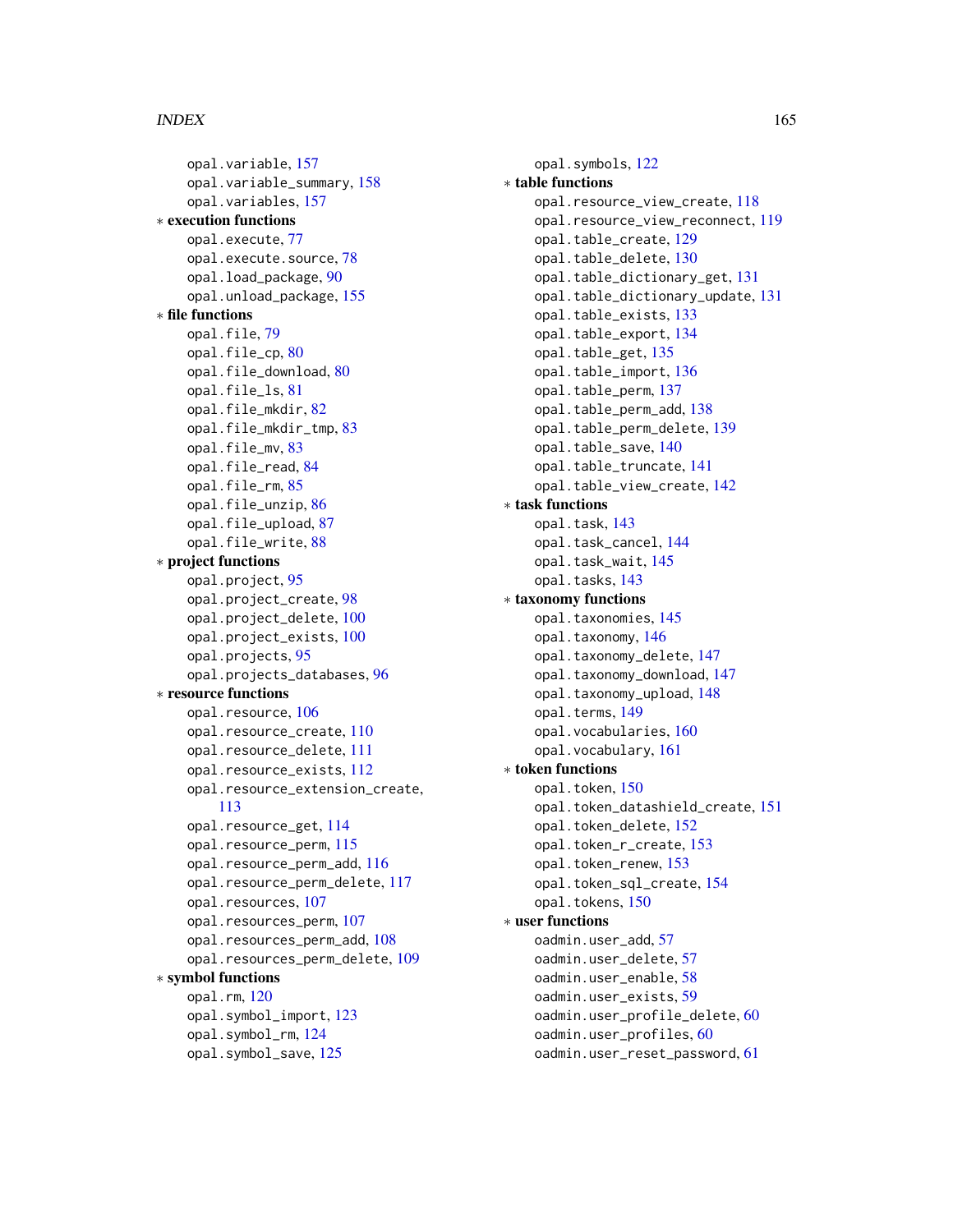#### 166 INDEX

oadmin.users, [56](#page-55-0) ∗ workspace functions opal.workspace\_rm, [162](#page-161-1) opal.workspace\_save, [163](#page-162-1) opal.workspaces, [161](#page-160-2) dictionary.annotate, [6](#page-5-0) dictionary.annotate.harmo\_status, [7](#page-6-0) dictionary.annotations, [8](#page-7-0) dictionary.apply, [9](#page-8-0) dictionary.inspect, [9](#page-8-0) dsadmin.get\_method, [11,](#page-10-0) *[12–](#page-11-0)[15](#page-14-0)*, *[17,](#page-16-0) [18](#page-17-0)*, *[31](#page-30-0)[–40](#page-39-0)* dsadmin.get\_methods, *[11](#page-10-0)*, [12,](#page-11-0) *[13–](#page-12-0)[15](#page-14-0)*, *[17,](#page-16-0) [18](#page-17-0)*, *[31](#page-30-0)[–40](#page-39-0)* dsadmin.get\_options, *[11,](#page-10-0) [12](#page-11-0)*, [12,](#page-11-0) *[14,](#page-13-0) [15](#page-14-0)*, *[17,](#page-16-0) [18](#page-17-0)*, *[31](#page-30-0)[–40](#page-39-0)* dsadmin.install\_github\_package, *[11–](#page-10-0)[14](#page-13-0)*, [14,](#page-13-0) *[15](#page-14-0)*, *[17,](#page-16-0) [18](#page-17-0)*, *[31–](#page-30-0)[40](#page-39-0)* dsadmin.install\_local\_package, *[11–](#page-10-0)[15](#page-14-0)*, [15,](#page-14-0) *[17,](#page-16-0) [18](#page-17-0)*, *[31–](#page-30-0)[40](#page-39-0)* dsadmin.install\_package, *[11–](#page-10-0)[15](#page-14-0)*, [16,](#page-15-0) *[17,](#page-16-0) [18](#page-17-0)*, *[31](#page-30-0)[–40](#page-39-0)* dsadmin.installed\_package, *[11–](#page-10-0)[13](#page-12-0)*, [13,](#page-12-0) *[15](#page-14-0)*, *[17,](#page-16-0) [18](#page-17-0)*, *[31](#page-30-0)[–40](#page-39-0)* dsadmin.package\_description, *[11–](#page-10-0)[15](#page-14-0)*, *[17](#page-16-0)*, [17,](#page-16-0) *[18](#page-17-0)*, *[31](#page-30-0)[–40](#page-39-0)* dsadmin.package\_descriptions, *[11–](#page-10-0)[15](#page-14-0)*, *[17](#page-16-0)*, [18,](#page-17-0) *[31](#page-30-0)[–40](#page-39-0)* dsadmin.perm, [19](#page-18-0) dsadmin.perm\_add, [20](#page-19-0) dsadmin.perm\_delete, [20](#page-19-0) dsadmin.profile, [21,](#page-20-0) *[22–](#page-21-0)[30](#page-29-0)* dsadmin.profile\_access, *[21,](#page-20-0) [22](#page-21-0)*, [23,](#page-22-0) *[24–](#page-23-0)[30](#page-29-0)* dsadmin.profile\_create, *[21–](#page-20-0)[23](#page-22-0)*, [23,](#page-22-0) *[25–](#page-24-0)[30](#page-29-0)* dsadmin.profile\_delete, *[21–](#page-20-0)[24](#page-23-0)*, [24,](#page-23-0) *[25–](#page-24-0)[30](#page-29-0)* dsadmin.profile\_enable, *[21–](#page-20-0)[25](#page-24-0)*, [25,](#page-24-0) *[26–](#page-25-0)[30](#page-29-0)* dsadmin.profile\_exists, *[21–](#page-20-0)[25](#page-24-0)*, [26,](#page-25-0) *[27–](#page-26-0)[30](#page-29-0)* dsadmin.profile\_init, *[21–](#page-20-0)[26](#page-25-0)*, [26,](#page-25-0) *[27–](#page-26-0)[30](#page-29-0)* dsadmin.profile\_perm, *[21–](#page-20-0)[27](#page-26-0)*, [27,](#page-26-0) *[28–](#page-27-0)[30](#page-29-0)* dsadmin.profile\_perm\_add, *[21–](#page-20-0)[27](#page-26-0)*, [28,](#page-27-0) *[29,](#page-28-0) [30](#page-29-0)* dsadmin.profile\_perm\_delete, *[21–](#page-20-0)[28](#page-27-0)*, [29,](#page-28-0) *[30](#page-29-0)* dsadmin.profile\_rparser, *[21–](#page-20-0)[29](#page-28-0)*, [30](#page-29-0) dsadmin.profiles, *[11–](#page-10-0)[18](#page-17-0)*, *[21](#page-20-0)*, [22,](#page-21-0) *[23–](#page-22-0)[40](#page-39-0)* dsadmin.publish\_package, *[11–](#page-10-0)[15](#page-14-0)*, *[17,](#page-16-0) [18](#page-17-0)*, *[26](#page-25-0)*, [31,](#page-30-0) *[32](#page-31-0)[–40](#page-39-0)*

dsadmin.remove\_package, *[11](#page-10-0)[–15](#page-14-0)*, *[17,](#page-16-0) [18](#page-17-0)*, *[31](#page-30-0)*, [32,](#page-31-0) *[33](#page-32-0)[–40](#page-39-0)* dsadmin.rm\_method, *[11](#page-10-0)[–15](#page-14-0)*, *[17,](#page-16-0) [18](#page-17-0)*, *[31,](#page-30-0) [32](#page-31-0)*, [32,](#page-31-0) *[34](#page-33-0)[–40](#page-39-0)* dsadmin.rm\_methods, *[11](#page-10-0)[–15](#page-14-0)*, *[17,](#page-16-0) [18](#page-17-0)*, *[31](#page-30-0)[–33](#page-32-0)*, [33,](#page-32-0) *[34](#page-33-0)[–40](#page-39-0)* dsadmin.rm\_option, *[11](#page-10-0)[–15](#page-14-0)*, *[17,](#page-16-0) [18](#page-17-0)*, *[31](#page-30-0)[–34](#page-33-0)*, [34,](#page-33-0) *[35](#page-34-0)[–40](#page-39-0)* dsadmin.rm\_options, *[11](#page-10-0)[–15](#page-14-0)*, *[17,](#page-16-0) [18](#page-17-0)*, *[31](#page-30-0)[–34](#page-33-0)*, [35,](#page-34-0) *[36](#page-35-0)[–40](#page-39-0)* dsadmin.rm\_package\_methods, *[11](#page-10-0)[–15](#page-14-0)*, *[17,](#page-16-0) [18](#page-17-0)*, *[31](#page-30-0)[–35](#page-34-0)*, [36,](#page-35-0) *[37](#page-36-0)[–40](#page-39-0)* dsadmin.set\_method, *[11](#page-10-0)[–15](#page-14-0)*, *[17,](#page-16-0) [18](#page-17-0)*, *[31](#page-30-0)[–36](#page-35-0)*, [37,](#page-36-0) *[38](#page-37-0)[–40](#page-39-0)* dsadmin.set\_option, *[11](#page-10-0)[–15](#page-14-0)*, *[17,](#page-16-0) [18](#page-17-0)*, *[26](#page-25-0)*, *[31](#page-30-0)[–37](#page-36-0)*, [38,](#page-37-0) *[39,](#page-38-0) [40](#page-39-0)* dsadmin.set\_package\_methods, *[11](#page-10-0)[–15](#page-14-0)*, *[17,](#page-16-0) [18](#page-17-0)*, *[26](#page-25-0)*, *[31](#page-30-0)[–38](#page-37-0)*, [39,](#page-38-0) *[40](#page-39-0)* dsadmin.unpublish\_package, *[11](#page-10-0)[–15](#page-14-0)*, *[17,](#page-16-0) [18](#page-17-0)*, *[31](#page-30-0)[–39](#page-38-0)*, [40](#page-39-0) oadmin.install\_bioconductor\_package, *[41](#page-40-0)[–43](#page-42-0)*, [43,](#page-42-0) *[44](#page-43-0)[–48](#page-47-0)*, *[51](#page-50-0)* oadmin.install\_cran\_package, *[41](#page-40-0)[–43](#page-42-0)*, [44,](#page-43-0) *[45](#page-44-0)[–48](#page-47-0)*, *[51](#page-50-0)* oadmin.install\_devtools, *[41](#page-40-0)[–44](#page-43-0)*, [44,](#page-43-0) *[46](#page-45-0)[–48](#page-47-0)*, *[51](#page-50-0)* oadmin.install\_github\_package, *[41](#page-40-0)[–45](#page-44-0)*, [45,](#page-44-0) *[46](#page-45-0)[–48](#page-47-0)*, *[51](#page-50-0)* oadmin.install\_local\_package, *[41](#page-40-0)[–46](#page-45-0)*, [46,](#page-45-0) *[47,](#page-46-0) [48](#page-47-0)*, *[51](#page-50-0)* oadmin.install\_package, *[41](#page-40-0)[–46](#page-45-0)*, [47,](#page-46-0) *[48](#page-47-0)*, *[51](#page-50-0)* oadmin.installed\_devtools, [41,](#page-40-0) *[42](#page-41-0)[–48](#page-47-0)*, *[51](#page-50-0)* oadmin.installed\_package, *[41](#page-40-0)*, [41,](#page-40-0) *[43](#page-42-0)[–48](#page-47-0)*, *[51](#page-50-0)* oadmin.installed\_packages, *[41,](#page-40-0) [42](#page-41-0)*, [42,](#page-41-0) *[43](#page-42-0)[–48](#page-47-0)*, *[51](#page-50-0)* oadmin.package\_description, *[41](#page-40-0)[–47](#page-46-0)*, [48,](#page-47-0) *[51](#page-50-0)* oadmin.perm, [49](#page-48-0) oadmin.perm\_add, [49](#page-48-0) oadmin.perm\_delete, [50](#page-49-0) oadmin.r\_perm, *[49](#page-48-0)*, [51](#page-50-0) oadmin.r\_perm\_add, *[49](#page-48-0)*, [52](#page-51-0) oadmin.r\_perm\_delete, *[50](#page-49-0)*, [53](#page-52-0) oadmin.remove\_package, *[41](#page-40-0)[–48](#page-47-0)*, [51](#page-50-0) oadmin.system\_metrics, [53](#page-52-0) oadmin.system\_perm, [54](#page-53-0) oadmin.system\_perm\_add, [55](#page-54-0)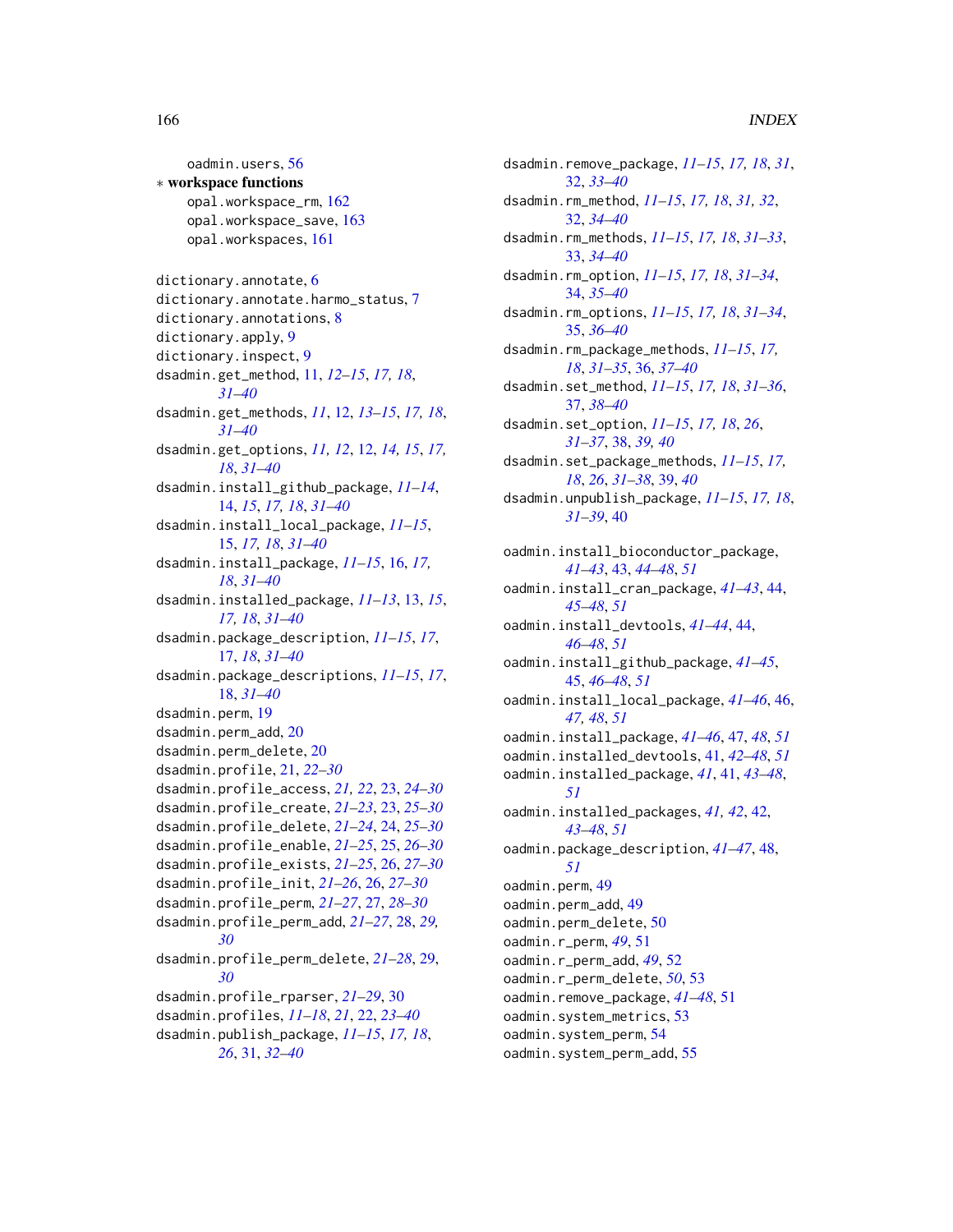#### INDEX  $167$

oadmin.system\_perm\_delete, [55](#page-54-0) oadmin.user\_add, *[56](#page-55-0)*, [57,](#page-56-0) *[58–](#page-57-0)[61](#page-60-0)* oadmin.user\_delete, *[56,](#page-55-0) [57](#page-56-0)*, [57,](#page-56-0) *[58–](#page-57-0)[61](#page-60-0)* oadmin.user\_enable, *[56–](#page-55-0)[58](#page-57-0)*, [58,](#page-57-0) *[59–](#page-58-0)[61](#page-60-0)* oadmin.user\_exists, *[56–](#page-55-0)[58](#page-57-0)*, [59,](#page-58-0) *[60,](#page-59-0) [61](#page-60-0)* oadmin.user\_profile\_delete, *[56–](#page-55-0)[60](#page-59-0)*, [60,](#page-59-0) *[61](#page-60-0)* oadmin.user\_profiles, *[56–](#page-55-0)[59](#page-58-0)*, [60,](#page-59-0) *[61](#page-60-0)* oadmin.user\_reset\_password, *[56–](#page-55-0)[61](#page-60-0)*, [61](#page-60-0) oadmin.users, [56,](#page-55-0) *[57](#page-56-0)[–61](#page-60-0)* opal.annotate, [62,](#page-61-1) *[63](#page-62-1)*, *[71](#page-70-1)*, *[76](#page-75-1)*, *[126](#page-125-1)*, *[156–](#page-155-1)[159](#page-158-0)* opal.annotations, *[62](#page-61-1)*, [63,](#page-62-1) *[71](#page-70-1)*, *[76](#page-75-1)*, *[126](#page-125-1)*, *[156](#page-155-1)[–159](#page-158-0)* opal.as\_md\_table, [70](#page-69-0) opal.assign, [64,](#page-63-0) *[65](#page-64-0)[–68](#page-67-0)*, *[70](#page-69-0)* opal.assign.data, *[64](#page-63-0)*, [65,](#page-64-0) *[66–](#page-65-0)[68](#page-67-0)*, *[70](#page-69-0)* opal.assign.resource, *[64,](#page-63-0) [65](#page-64-0)*, [66,](#page-65-0) *[67,](#page-66-0) [68](#page-67-0)*, *[70](#page-69-0)* opal.assign.script, *[64–](#page-63-0)[66](#page-65-0)*, [67,](#page-66-0) *[68](#page-67-0)*, *[70](#page-69-0)* opal.assign.table, *[64–](#page-63-0)[67](#page-66-0)*, [67,](#page-66-0) *[70](#page-69-0)* opal.assign.table.tibble, *[64–](#page-63-0)[68](#page-67-0)*, [69](#page-68-0) opal.attribute\_values, *[62,](#page-61-1) [63](#page-62-1)*, [71,](#page-70-1) *[76](#page-75-1)*, *[126](#page-125-1)*, *[156](#page-155-1)[–159](#page-158-0)* opal.command, [72,](#page-71-0) *[73](#page-72-0)[–75](#page-74-1)* opal.command\_result, *[72–](#page-71-0)[74](#page-73-0)*, [74,](#page-73-0) *[75](#page-74-1)* opal.command\_rm, *[72](#page-71-0)[–74](#page-73-0)*, [75](#page-74-1) opal.commands, *[72](#page-71-0)*, [73,](#page-72-0) *[74,](#page-73-0) [75](#page-74-1)* opal.commands\_rm, *[72,](#page-71-0) [73](#page-72-0)*, [73,](#page-72-0) *[74,](#page-73-0) [75](#page-74-1)* opal.datasource, *[62,](#page-61-1) [63](#page-62-1)*, *[71](#page-70-1)*, [75,](#page-74-1) *[76](#page-75-1)*, *[126](#page-125-1)*, *[156](#page-155-1)[–159](#page-158-0)* opal.datasources, *[62,](#page-61-1) [63](#page-62-1)*, *[71](#page-70-1)*, *[76](#page-75-1)*, [76,](#page-75-1) *[126](#page-125-1)*, *[156](#page-155-1)[–159](#page-158-0)* opal.delete, [77,](#page-76-1) *[89](#page-88-0)*, *[93](#page-92-0)*, *[105](#page-104-0)* opal.execute, [77,](#page-76-1) *[78](#page-77-1)*, *[90](#page-89-1)*, *[155](#page-154-0)* opal.execute.source, *[78](#page-77-1)*, [78,](#page-77-1) *[90](#page-89-1)*, *[155](#page-154-0)* opal.file, [79,](#page-78-0) *[80](#page-79-0)[–88](#page-87-0)* opal.file\_cp, *[79](#page-78-0)*, [80,](#page-79-0) *[81–](#page-80-0)[88](#page-87-0)* opal.file\_download, *[79,](#page-78-0) [80](#page-79-0)*, [80,](#page-79-0) *[82–](#page-81-0)[88](#page-87-0)*, *[134](#page-133-0)* opal.file\_ls, *[79](#page-78-0)[–81](#page-80-0)*, [81,](#page-80-0) *[82–](#page-81-0)[88](#page-87-0)* opal.file\_mkdir, *[79](#page-78-0)[–82](#page-81-0)*, [82,](#page-81-0) *[83–](#page-82-0)[88](#page-87-0)* opal.file\_mkdir\_tmp, *[79–](#page-78-0)[82](#page-81-0)*, [83,](#page-82-0) *[84–](#page-83-0)[88](#page-87-0)* opal.file\_mv, *[79](#page-78-0)[–83](#page-82-0)*, [83,](#page-82-0) *[85–](#page-84-0)[88](#page-87-0)* opal.file\_read, *[79](#page-78-0)[–84](#page-83-0)*, [84,](#page-83-0) *[85–](#page-84-0)[88](#page-87-0)* opal.file\_rm, *[79](#page-78-0)[–85](#page-84-0)*, [85,](#page-84-0) *[86–](#page-85-0)[88](#page-87-0)* opal.file\_unzip, *[79](#page-78-0)[–85](#page-84-0)*, [86,](#page-85-0) *[87,](#page-86-0) [88](#page-87-0)* opal.file\_upload, *[79–](#page-78-0)[86](#page-85-0)*, [87,](#page-86-0) *[88](#page-87-0)* opal.file\_write, *[79](#page-78-0)[–87](#page-86-0)*, [88](#page-87-0) opal.get, *[77](#page-76-1)*, [89,](#page-88-0) *[93](#page-92-0)*, *[105](#page-104-0)* opal.load\_package, *[78](#page-77-1)*, [90,](#page-89-1) *[155](#page-154-0)*

opal.login, [90,](#page-89-1) *[92](#page-91-0)*, *[94](#page-93-0)* opal.logout, *[91](#page-90-0)*, [92,](#page-91-0) *[94](#page-93-0)* opal.post, *[77](#page-76-1)*, *[89](#page-88-0)*, [93,](#page-92-0) *[105](#page-104-0)* opal.profiles, *[41](#page-40-0)[–48](#page-47-0)*, *[51](#page-50-0)*, *[91,](#page-90-0) [92](#page-91-0)*, [94](#page-93-0) opal.project, [95,](#page-94-0) *[96](#page-95-0)*, *[99](#page-98-0)[–101](#page-100-0)* opal.project\_backup, [97](#page-96-0) opal.project\_command, *[97](#page-96-0)*, [98,](#page-97-0) *[104](#page-103-0)* opal.project\_create, *[95,](#page-94-0) [96](#page-95-0)*, [98,](#page-97-0) *[100,](#page-99-0) [101](#page-100-0)* opal.project\_delete, *[95,](#page-94-0) [96](#page-95-0)*, *[99](#page-98-0)*, [100,](#page-99-0) *[101](#page-100-0)* opal.project\_exists, *[95,](#page-94-0) [96](#page-95-0)*, *[99,](#page-98-0) [100](#page-99-0)*, [100](#page-99-0) opal.project\_perm, [101](#page-100-0) opal.project\_perm\_add, [102](#page-101-0) opal.project\_perm\_delete, [103](#page-102-0) opal.project\_restore, [103](#page-102-0) opal.projects, *[95](#page-94-0)*, [95,](#page-94-0) *[96](#page-95-0)*, *[99](#page-98-0)[–101](#page-100-0)* opal.projects\_databases, *[95,](#page-94-0) [96](#page-95-0)*, [96,](#page-95-0) *[99](#page-98-0)[–101](#page-100-0)* opal.put, *[77](#page-76-1)*, *[89](#page-88-0)*, *[93](#page-92-0)*, [104](#page-103-0) opal.report, [105](#page-104-0) opal.resource, [106,](#page-105-0) *[107](#page-106-0)[–109](#page-108-0)*, *[111](#page-110-0)[–117](#page-116-0)* opal.resource\_create, *[106](#page-105-0)[–109](#page-108-0)*, [110,](#page-109-0) *[111](#page-110-0)[–117](#page-116-0)* opal.resource\_delete, *[106](#page-105-0)[–109](#page-108-0)*, *[111](#page-110-0)*, [111,](#page-110-0) *[112](#page-111-0)[–117](#page-116-0)* opal.resource\_exists, *[106](#page-105-0)[–109](#page-108-0)*, *[111](#page-110-0)*, [112,](#page-111-0) *[113](#page-112-0)[–117](#page-116-0)* opal.resource\_extension\_create, *[106](#page-105-0)[–109](#page-108-0)*, *[111,](#page-110-0) [112](#page-111-0)*, [113,](#page-112-0) *[114](#page-113-0)[–117](#page-116-0)* opal.resource\_get, *[106](#page-105-0)[–109](#page-108-0)*, *[111](#page-110-0)[–113](#page-112-0)*, [114,](#page-113-0) *[115](#page-114-0)[–117](#page-116-0)* opal.resource\_perm, *[106](#page-105-0)[–109](#page-108-0)*, *[111](#page-110-0)[–114](#page-113-0)*, [115,](#page-114-0) *[116,](#page-115-0) [117](#page-116-0)* opal.resource\_perm\_add, *[106](#page-105-0)[–109](#page-108-0)*, *[111](#page-110-0)[–115](#page-114-0)*, [116,](#page-115-0) *[117](#page-116-0)* opal.resource\_perm\_delete, *[106](#page-105-0)[–109](#page-108-0)*, *[111](#page-110-0)[–116](#page-115-0)*, [117](#page-116-0) opal.resource\_view\_create, [118,](#page-117-0) *[119](#page-118-0)*, *[129](#page-128-0)[–135](#page-134-0)*, *[137](#page-136-0)[–139](#page-138-0)*, *[141,](#page-140-0) [142](#page-141-0)* opal.resource\_view\_reconnect, *[118](#page-117-0)*, [119,](#page-118-0) *[129](#page-128-0)[–135](#page-134-0)*, *[137](#page-136-0)[–139](#page-138-0)*, *[141,](#page-140-0) [142](#page-141-0)* opal.resources, *[106](#page-105-0)*, [107,](#page-106-0) *[108,](#page-107-0) [109](#page-108-0)*, *[111](#page-110-0)[–117](#page-116-0)* opal.resources\_perm, *[106,](#page-105-0) [107](#page-106-0)*, [107,](#page-106-0) *[109](#page-108-0)*, *[111](#page-110-0)[–117](#page-116-0)* opal.resources\_perm\_add, *[106](#page-105-0)[–108](#page-107-0)*, [108,](#page-107-0) *[109](#page-108-0)*, *[111](#page-110-0)[–117](#page-116-0)* opal.resources\_perm\_delete, *[106](#page-105-0)[–109](#page-108-0)*, [109,](#page-108-0) *[111](#page-110-0)[–117](#page-116-0)*